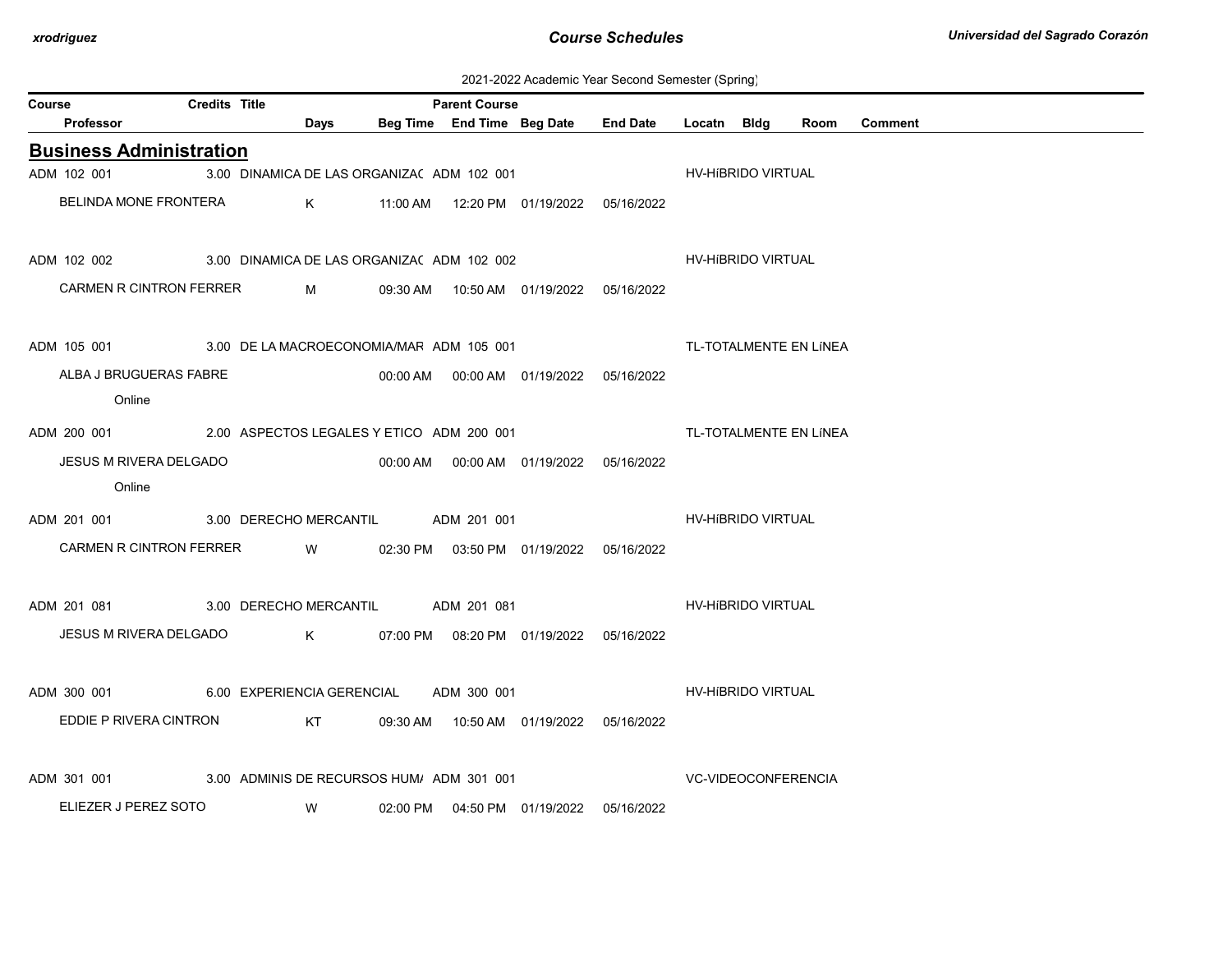2021-2022 Academic Year Second Semester (Spring)

|        | <b>Credits Title</b><br><b>Parent Course</b> |  |                                                                                                                                                                                                                                     |  |             |                                              |                 |             |                    |                        |                |
|--------|----------------------------------------------|--|-------------------------------------------------------------------------------------------------------------------------------------------------------------------------------------------------------------------------------------|--|-------------|----------------------------------------------|-----------------|-------------|--------------------|------------------------|----------------|
| Course | Professor                                    |  | Days                                                                                                                                                                                                                                |  |             | Beg Time End Time Beg Date                   | <b>End Date</b> | Locatn Bldg |                    | Room                   | <b>Comment</b> |
|        | <b>Business Administration</b>               |  |                                                                                                                                                                                                                                     |  |             |                                              |                 |             |                    |                        |                |
|        | ADM 390 001                                  |  | 3.00 TEMAS ESPECIALES                                                                                                                                                                                                               |  | ADM 390 001 |                                              |                 |             | HV-HIBRIDO VIRTUAL |                        |                |
|        | REINA DELUCCA TIRADO                         |  | <b>W</b> and the set of the set of the set of the set of the set of the set of the set of the set of the set of the set of the set of the set of the set of the set of the set of the set of the set of the set of the set of the s |  |             | 04:00 PM  05:20 PM  01/19/2022  05/16/2022   |                 |             |                    |                        |                |
|        |                                              |  |                                                                                                                                                                                                                                     |  |             |                                              |                 |             |                    | TL-TOTALMENTE EN LÍNEA |                |
|        | Germarilis Ruiz Galloza                      |  |                                                                                                                                                                                                                                     |  |             | 00:00 AM   00:00 AM   01/19/2022  05/16/2022 |                 | MAIN        |                    |                        |                |
|        | Online                                       |  |                                                                                                                                                                                                                                     |  |             |                                              |                 |             |                    |                        |                |
|        |                                              |  | ADM 411 001 1.00 HERRAMIENTAS EMPRESARIA ADM 411 001                                                                                                                                                                                |  |             |                                              |                 |             |                    | TL-TOTALMENTE EN LÍNEA |                |
|        | Germarilis Ruiz Galloza                      |  |                                                                                                                                                                                                                                     |  |             | 00:00 AM  00:00 AM  01/19/2022  05/16/2022   |                 |             |                    |                        |                |
|        | Online                                       |  |                                                                                                                                                                                                                                     |  |             |                                              |                 |             |                    |                        |                |
|        | ADM 450 001                                  |  | 3.00 TOMA DE DECISIONES ADM 450 001                                                                                                                                                                                                 |  |             |                                              |                 |             | HV-HIBRIDO VIRTUAL |                        |                |
|        | ARTURO FIGUEROA MIRANDA                      |  |                                                                                                                                                                                                                                     |  |             |                                              |                 | MAIN        | <b>BN</b>          | 235                    |                |
|        | ADM 475 001                                  |  | 3.00 INNOVACION Y CRECIMIENTO ADM 475 001                                                                                                                                                                                           |  |             |                                              |                 |             | HV-HIBRIDO VIRTUAL |                        |                |
|        | ELIADES L MORENO REYES                       |  |                                                                                                                                                                                                                                     |  |             |                                              |                 |             |                    |                        |                |
|        | ADM 475 035                                  |  | 3.00 INNOVACION Y CRECIMIENTO ADM 475 035                                                                                                                                                                                           |  |             |                                              |                 |             |                    |                        |                |
|        |                                              |  |                                                                                                                                                                                                                                     |  |             | 00:00 AM  00:00 AM  01/19/2022  05/16/2022   |                 |             |                    |                        |                |
|        | <b>Study Abroad</b>                          |  |                                                                                                                                                                                                                                     |  |             |                                              |                 |             |                    |                        |                |
|        |                                              |  | ADM 480 001 3.00 GERENCIA ESTRATEGICA                                                                                                                                                                                               |  | ADM 480 001 |                                              |                 |             | HV-HIBRIDO VIRTUAL |                        |                |
|        | ALBA J BRUGUERAS FABRE                       |  |                                                                                                                                                                                                                                     |  |             |                                              |                 |             |                    |                        |                |
|        | ADM 480 002                                  |  | 3.00 GERENCIA ESTRATEGICA                                                                                                                                                                                                           |  | ADM 480 002 |                                              |                 |             | HV-HIBRIDO VIRTUAL |                        |                |
|        | EDDIE P RIVERA CINTRON                       |  | $\mathsf K$ and $\mathsf K$ and $\mathsf K$ and $\mathsf K$ and $\mathsf K$ and $\mathsf K$                                                                                                                                         |  |             | 11:00 AM  12:20 PM  01/19/2022  05/16/2022   |                 |             |                    |                        |                |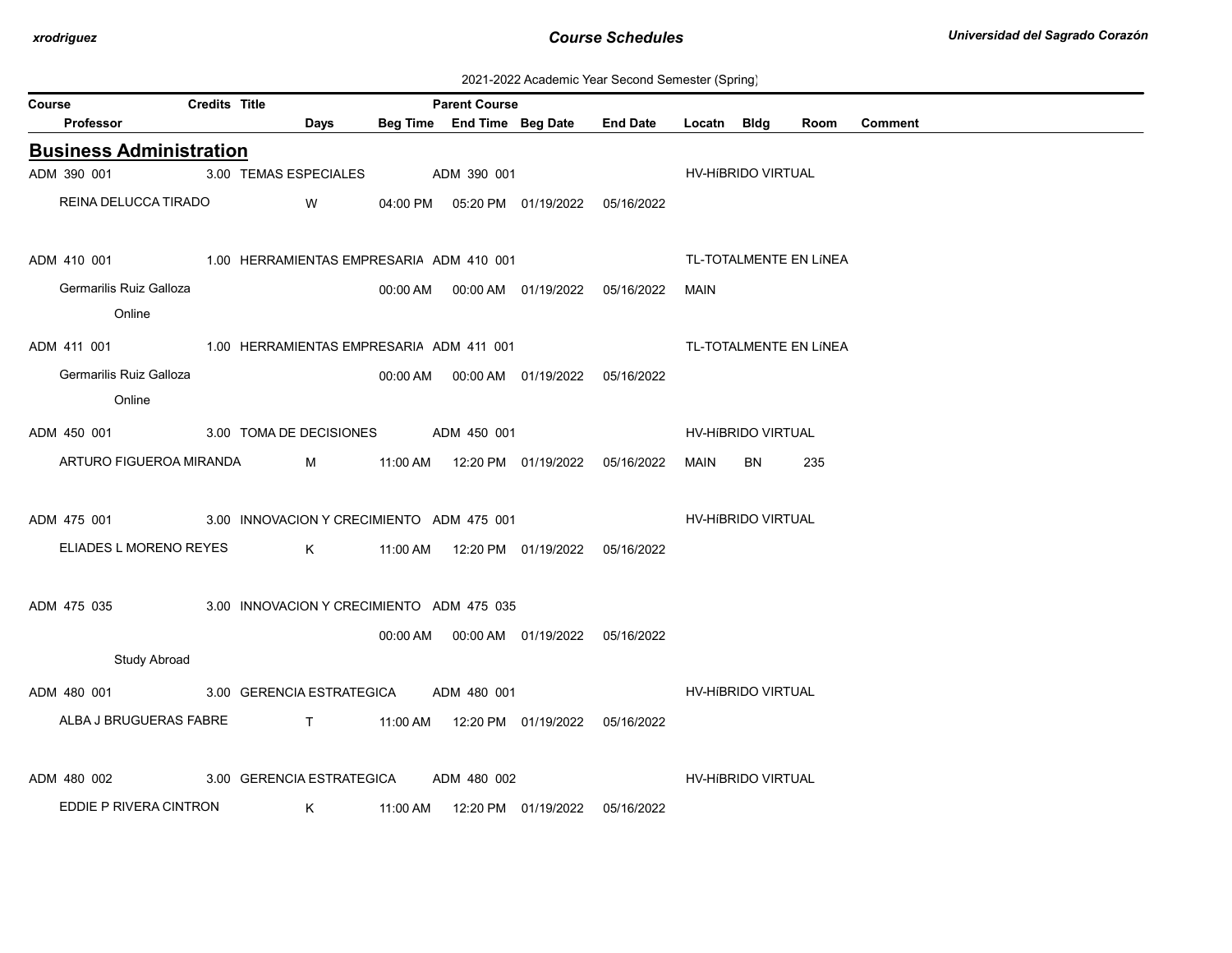| 2021-2022 Academic Year Second Semester (Spring) |  |  |  |  |  |
|--------------------------------------------------|--|--|--|--|--|
|--------------------------------------------------|--|--|--|--|--|

| Course |                                                                                   | <b>Credits Title</b> |                                                                                                                       | <b>Parent Course</b> |                                                  |                                                 |      |                               |      |         |
|--------|-----------------------------------------------------------------------------------|----------------------|-----------------------------------------------------------------------------------------------------------------------|----------------------|--------------------------------------------------|-------------------------------------------------|------|-------------------------------|------|---------|
|        | Professor                                                                         |                      | <u>no base de la propincia de la propincia de la propincia de la propincia de la propincia de la propincia de la </u> |                      |                                                  | Beg Time End Time Beg Date End Date Locatn Bldg |      |                               | Room | Comment |
|        | <b>Business Administration</b>                                                    |                      |                                                                                                                       |                      |                                                  |                                                 |      |                               |      |         |
|        | ADM 498 001                                                                       |                      | 3.00 PRACTICA ADMINISTRACION [ ADM 498 001                                                                            |                      |                                                  |                                                 |      | HV-HíBRIDO VIRTUAL            |      |         |
|        | ROLANDO RIVERA VELEZ                                                              |                      |                                                                                                                       |                      | K     04:00 PM  05:20 PM  01/19/2022  05/16/2022 |                                                 |      |                               |      |         |
|        | ADM 498 081 3.00 PRACTICA ADMINISTRACION [ ADM 498 081 498 081 HV-HIBRIDO VIRTUAL |                      |                                                                                                                       |                      |                                                  |                                                 |      |                               |      |         |
|        | ROLANDO RIVERA VELEZ W 05:30 PM 06:50 PM 01/19/2022 05/16/2022                    |                      |                                                                                                                       |                      |                                                  |                                                 |      |                               |      |         |
|        | <b>3D Animation</b>                                                               |                      |                                                                                                                       |                      |                                                  |                                                 |      |                               |      |         |
|        | ADT 101 001                                                                       |                      |                                                                                                                       |                      |                                                  | 3.00 MANIPU Y EDICION DE IMAGE ADT 101 001      |      | PF-PRESENCIAL FLEXIBLE        |      |         |
|        | LUIS R SALAS RIVERA                                                               |                      |                                                                                                                       |                      |                                                  |                                                 | MAIN | BS                            | 312  |         |
|        | ADT 101 002 3.00 MANIPU Y EDICION DE IMAGE ADT 101 002                            |                      |                                                                                                                       |                      |                                                  |                                                 |      | PF-PRESENCIAL FLEXIBLE        |      |         |
|        | LUIS R SALAS RIVERA                                                               |                      |                                                                                                                       |                      |                                                  |                                                 | MAIN | <b>BS</b>                     | 312  |         |
|        | ADT 101 003 3.00 MANIPU Y EDICION DE IMAGE ADT 101 003                            |                      |                                                                                                                       |                      |                                                  |                                                 |      | <b>PF-PRESENCIAL FLEXIBLE</b> |      |         |
|        | LUIS R SALAS RIVERA F                                                             |                      |                                                                                                                       |                      |                                                  |                                                 | MAIN | BS.                           | 221  |         |
|        | ADT 201 001 3.00 INTR MODELADO/ANIMACION ADT 201 001                              |                      |                                                                                                                       |                      |                                                  |                                                 |      | PF-PRESENCIAL FLEXIBLE        |      |         |
|        | PEDRO E RODRIGUEZ AGOSTO M 02:00 PM 04:50 PM 01/19/2022 05/16/2022                |                      |                                                                                                                       |                      |                                                  |                                                 | MAIN | <b>BS</b>                     | 202  |         |
|        | ADT 201 002 3.00 INTR MODELADO/ANIMACION ADT 201 002                              |                      |                                                                                                                       |                      |                                                  |                                                 |      | PF-PRESENCIAL FLEXIBLE        |      |         |
|        | PEDRO E RODRIGUEZ AGOSTO F 01:00 PM 03:50 PM 01/19/2022 05/16/2022                |                      |                                                                                                                       |                      |                                                  |                                                 | MAIN | <b>BS</b>                     | 202  |         |
|        | ADT 210 001 4.00 PRE-PRODUC, PRE-VISUAL Y A ADT 210 001                           |                      |                                                                                                                       |                      |                                                  |                                                 |      | PF-PRESENCIAL FLEXIBLE        |      |         |
|        | CHRISTIAN W. VELEZ SOTO                                                           |                      | $\mathsf K$                                                                                                           |                      | 09:00 AM  12:50 PM  01/19/2022  05/16/2022       |                                                 | MAIN | <b>BS</b>                     | 202  |         |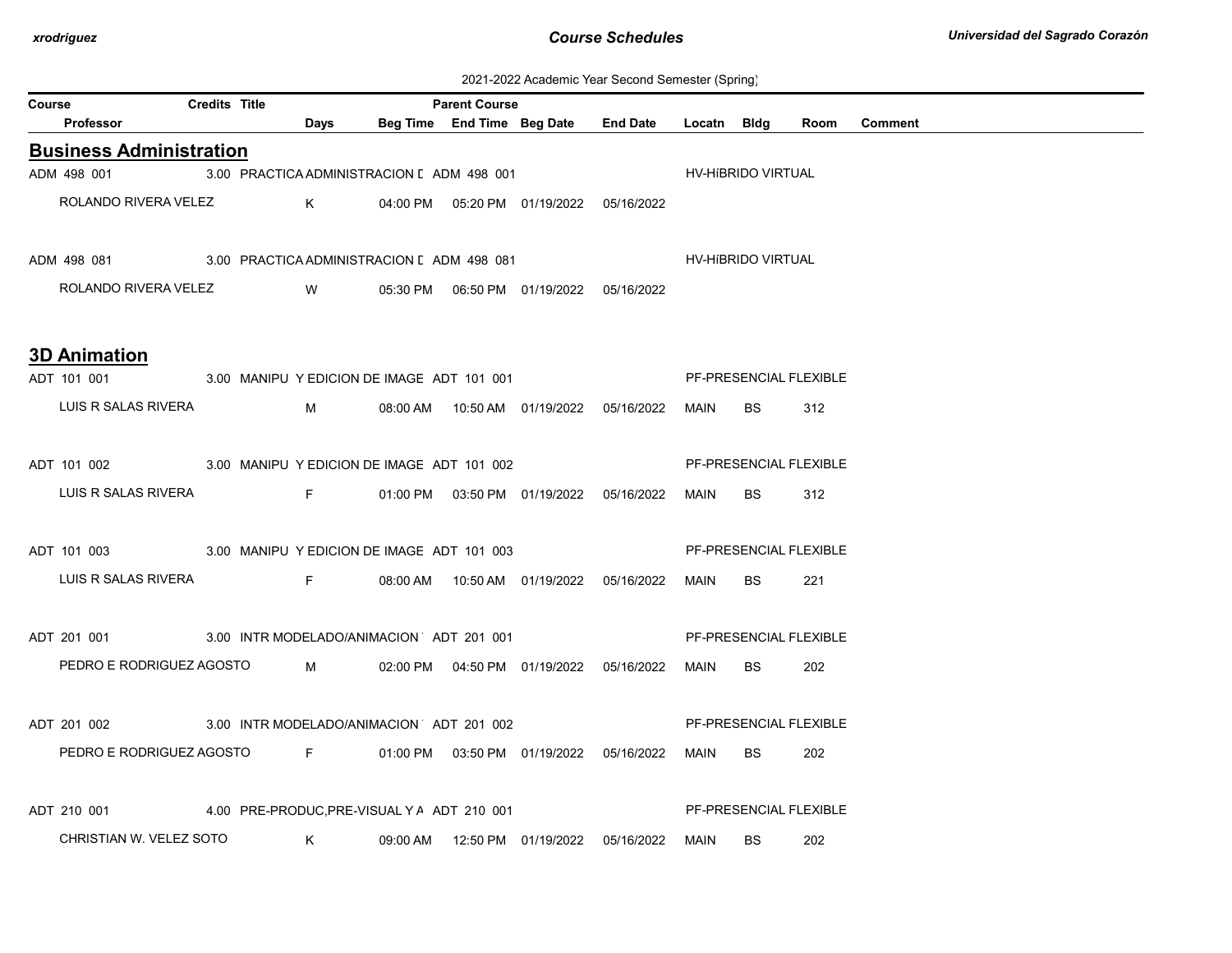2021-2022 Academic Year Second Semester (Spring)

| Course |                                                                    | Credits Title |                                                                                                                                                                                                                                                                                                                               |                                             | <b>Parent Course</b> |                                            |                                            |                   |           |      |                |
|--------|--------------------------------------------------------------------|---------------|-------------------------------------------------------------------------------------------------------------------------------------------------------------------------------------------------------------------------------------------------------------------------------------------------------------------------------|---------------------------------------------|----------------------|--------------------------------------------|--------------------------------------------|-------------------|-----------|------|----------------|
|        | Professor                                                          |               | Days                                                                                                                                                                                                                                                                                                                          |                                             |                      |                                            | Beg Time End Time Beg Date End Date        | Locatn Bldg       |           | Room | <b>Comment</b> |
|        | <b>3D Animation</b>                                                |               |                                                                                                                                                                                                                                                                                                                               |                                             |                      |                                            |                                            |                   |           |      |                |
|        | ADT 210 081                                                        |               |                                                                                                                                                                                                                                                                                                                               | 4.00 PRE-PRODUC, PRE-VISUAL Y A ADT 210 081 |                      |                                            |                                            | PRESENCIAL        |           |      |                |
|        | CHRISTIAN W. VELEZ SOTO                                            |               |                                                                                                                                                                                                                                                                                                                               |                                             |                      |                                            | KT 05:30 PM 07:20 PM 01/19/2022 05/16/2022 | MAIN              | BS        | 202  |                |
|        |                                                                    |               |                                                                                                                                                                                                                                                                                                                               |                                             |                      |                                            |                                            |                   |           |      |                |
|        | ADT 220 001                                                        |               |                                                                                                                                                                                                                                                                                                                               | 3.00 DISENO Y ANIMACION DE PER ADT 220 001  |                      |                                            |                                            | <b>PRESENCIAL</b> |           |      | <b>CANCELI</b> |
|        |                                                                    |               | F.                                                                                                                                                                                                                                                                                                                            |                                             |                      | 08:00 AM  10:50 AM  01/19/2022  05/16/2022 |                                            | MAIN              |           |      |                |
|        |                                                                    |               |                                                                                                                                                                                                                                                                                                                               |                                             |                      |                                            |                                            |                   |           |      |                |
|        | ADT 220 081 3.00 DISENO Y ANIMACION DE PER ADT 220 081             |               |                                                                                                                                                                                                                                                                                                                               |                                             |                      |                                            |                                            | <b>PRESENCIAL</b> |           |      |                |
|        | EDUARDO F IRLANDA CORREAS                                          |               | <b>MW</b>                                                                                                                                                                                                                                                                                                                     |                                             |                      |                                            |                                            | MAIN              | <b>BS</b> | 202  |                |
|        |                                                                    |               |                                                                                                                                                                                                                                                                                                                               |                                             |                      |                                            |                                            |                   |           |      |                |
|        | ADT 301 001 4.00 DISEÑO Y ANIMACIÓN PERSOI ADT 301 001             |               |                                                                                                                                                                                                                                                                                                                               |                                             |                      |                                            |                                            | <b>PRESENCIAL</b> |           |      |                |
|        | PEDRO E RODRIGUEZ AGOSTO T 01:00 PM 04:50 PM 01/19/2022 05/16/2022 |               |                                                                                                                                                                                                                                                                                                                               |                                             |                      |                                            |                                            | MAIN              | BS.       | 202  |                |
|        |                                                                    |               |                                                                                                                                                                                                                                                                                                                               |                                             |                      |                                            |                                            |                   |           |      |                |
|        | ADT 310 001 300 3.00 TEXTURAS ILUMINACION CON ADT 310 001          |               |                                                                                                                                                                                                                                                                                                                               |                                             |                      |                                            |                                            | <b>PRESENCIAL</b> |           |      |                |
|        | PEDRO E RODRIGUEZ AGOSTO                                           |               | <b>W</b>                                                                                                                                                                                                                                                                                                                      |                                             |                      | 09:30 AM  12:20 PM  01/19/2022  05/16/2022 |                                            | MAIN              | <b>BS</b> | 202  |                |
|        |                                                                    |               |                                                                                                                                                                                                                                                                                                                               |                                             |                      |                                            |                                            |                   |           |      |                |
|        | ADT 401 001 4.00 PROYECTO ESPECIAL EN ANII ADT 401 001             |               |                                                                                                                                                                                                                                                                                                                               |                                             |                      |                                            |                                            | PRESENCIAL        |           |      |                |
|        | EDUARDO F IRLANDA CORREAS                                          |               | <b>W</b>                                                                                                                                                                                                                                                                                                                      |                                             |                      |                                            |                                            | MAIN              | BS.       | 202  |                |
|        |                                                                    |               |                                                                                                                                                                                                                                                                                                                               |                                             |                      |                                            |                                            |                   |           |      |                |
|        | ADT 410 001 3.00 VISUALIZACION DE DATOS, SI ADT 410 001            |               |                                                                                                                                                                                                                                                                                                                               |                                             |                      |                                            |                                            | <b>PRESENCIAL</b> |           |      |                |
|        | FERNANDO J MONTILLA TORRES                                         |               | $K$ and $K$                                                                                                                                                                                                                                                                                                                   |                                             |                      | 02:00 PM  04:50 PM  01/19/2022  05/16/2022 |                                            | MAIN              | BS.       | 202  |                |
|        |                                                                    |               |                                                                                                                                                                                                                                                                                                                               |                                             |                      |                                            |                                            |                   |           |      |                |
|        | ADT 420 001                                                        |               |                                                                                                                                                                                                                                                                                                                               | 4.00 EFECTOS ESPEC/COMPOSICI ADT 420 001    |                      |                                            |                                            | PRESENCIAL        |           |      |                |
|        |                                                                    |               |                                                                                                                                                                                                                                                                                                                               |                                             |                      |                                            |                                            |                   |           |      |                |
|        | CHRISTIAN W. VELEZ SOTO                                            |               | $\mathbf{T}$ and $\mathbf{T}$ and $\mathbf{T}$ and $\mathbf{T}$ and $\mathbf{T}$ and $\mathbf{T}$ and $\mathbf{T}$ and $\mathbf{T}$ and $\mathbf{T}$ and $\mathbf{T}$ and $\mathbf{T}$ and $\mathbf{T}$ and $\mathbf{T}$ and $\mathbf{T}$ and $\mathbf{T}$ and $\mathbf{T}$ and $\mathbf{T}$ and $\mathbf{T}$ and $\mathbf{T$ |                                             |                      | 09:00 AM  12:50 PM  01/19/2022  05/16/2022 |                                            | MAIN              | BS        | 202  |                |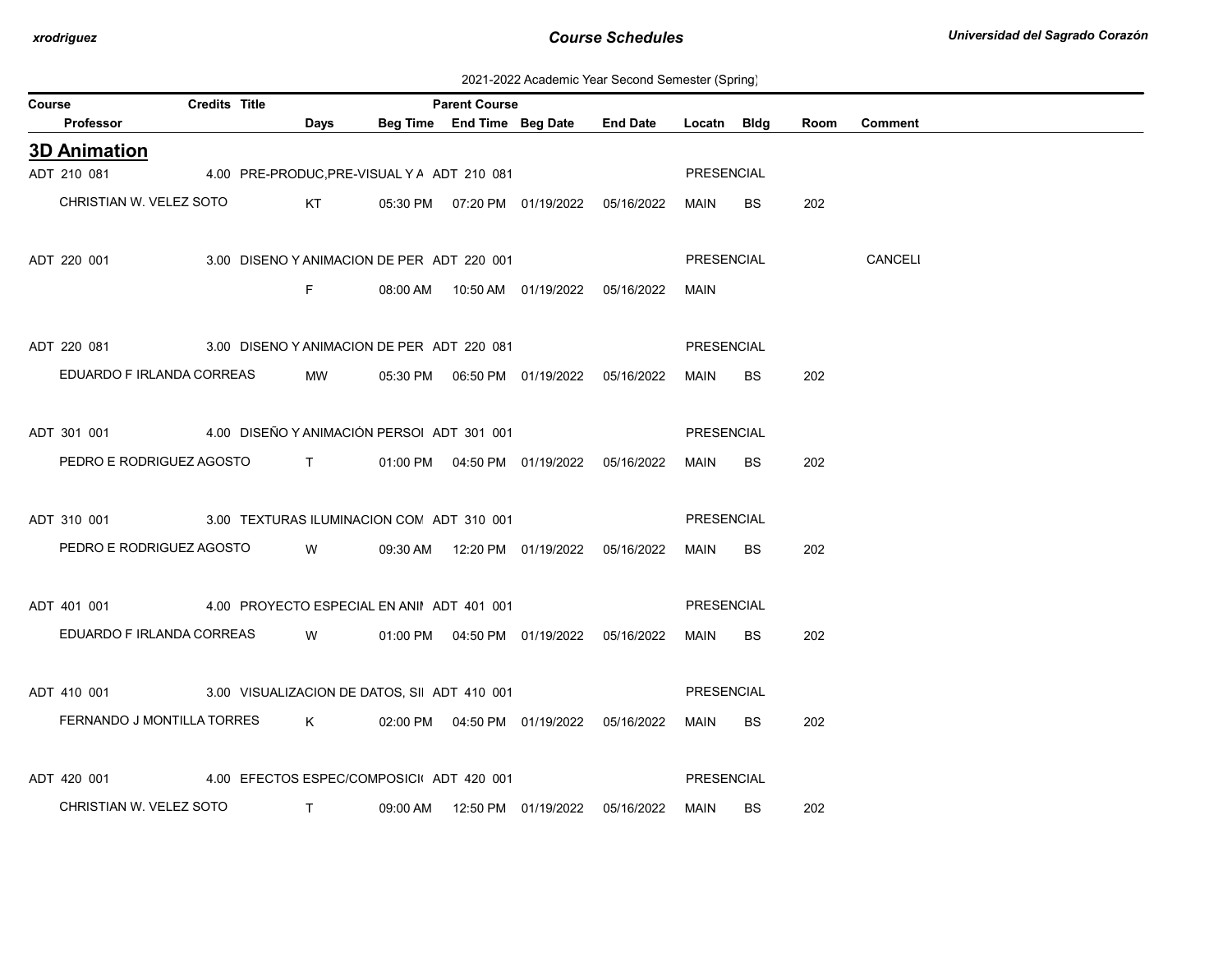| Course     |                                                        | <b>Credits Title</b> |            |          | <b>Parent Course</b>                       |                                            |                                                 |            |     |                        |         |
|------------|--------------------------------------------------------|----------------------|------------|----------|--------------------------------------------|--------------------------------------------|-------------------------------------------------|------------|-----|------------------------|---------|
|            | Professor                                              |                      | Days       |          |                                            |                                            | Beg Time End Time Beg Date End Date Locatn Bldg |            |     | Room                   | Comment |
|            | <b>3D Animation</b>                                    |                      |            |          |                                            |                                            |                                                 |            |     |                        |         |
|            | ADT 430 001                                            |                      |            |          | 4.00 ANIMACION 3D AVANZADA ADT 430 001     |                                            |                                                 | PRESENCIAL |     |                        |         |
|            | EDUARDO F IRLANDA CORREAS F                            |                      |            |          |                                            |                                            |                                                 | MAIN       | BS. | 202                    |         |
|            |                                                        |                      |            |          |                                            |                                            |                                                 |            |     |                        |         |
|            | ADT 480 001 3.00 SEMINARIO INTEGRADOR ANII ADT 480 001 |                      |            |          |                                            |                                            |                                                 | PRESENCIAL |     |                        |         |
|            | EDUARDO F IRLANDA CORREAS M                            |                      |            |          |                                            |                                            | 09:30 AM  12:20 PM  01/19/2022  05/16/2022      | MAIN       | BS. | 202                    |         |
|            |                                                        |                      |            |          |                                            |                                            |                                                 |            |     |                        |         |
|            | German                                                 |                      |            |          |                                            |                                            |                                                 |            |     |                        |         |
|            | ALE 101 001                                            |                      |            |          | 3.00 ALEMAN ELEMENTAL I ALE 101 001        |                                            |                                                 | PRESENCIAL |     |                        |         |
|            | SETARE MILANTCHI YASSAMI                               |                      |            |          |                                            | MW 10:30 AM 11:50 AM 01/19/2022 05/16/2022 |                                                 | MAIN       | BS  | 217                    |         |
|            |                                                        |                      |            |          |                                            |                                            |                                                 |            |     |                        |         |
|            | ALE 101L 051 0.00 ALEMAN ELEMENTAL I ALE 101L 051      |                      |            |          |                                            |                                            |                                                 |            |     | PF-PRESENCIAL FLEXIBLE |         |
|            | DANIEL R DUMONT REYES                                  |                      |            |          |                                            |                                            |                                                 | MAIN SM    |     | 103                    |         |
|            |                                                        |                      |            |          |                                            |                                            |                                                 |            |     |                        |         |
|            | ALE 102 001 3.00 ALEMAN ELEMENTAL II ALE 102 001       |                      |            |          |                                            |                                            |                                                 | PRESENCIAL |     |                        |         |
|            | SETARE MILANTCHI YASSAMI                               |                      |            |          |                                            |                                            |                                                 | MAIN       | BS  | 216                    |         |
|            |                                                        |                      |            |          |                                            |                                            |                                                 |            |     |                        |         |
|            | ALE 102L 051 0.00 ALEMAN ELEMENTAL II ALE 102L 051     |                      |            |          |                                            |                                            |                                                 |            |     | PF-PRESENCIAL FLEXIBLE |         |
|            | SONJA STEFFENS                                         |                      | $M \sim 1$ |          |                                            | 01:00 PM  01:50 PM  01/19/2022  05/16/2022 |                                                 | MAIN       | SM  | 103                    |         |
|            |                                                        |                      |            |          |                                            |                                            |                                                 |            |     |                        |         |
| <u>Art</u> |                                                        |                      |            |          |                                            |                                            |                                                 |            |     |                        |         |
|            | ART 102 068                                            |                      |            |          | 3.00 APRECIACION/ARTES VISUALI ART 102 068 |                                            | TL-TOTALMENTE EN LINEA CANCELI                  |            |     |                        |         |
|            |                                                        |                      |            |          |                                            | 00:00 AM  00:00 AM  01/08/2022  02/18/2022 |                                                 |            |     |                        |         |
|            | Online                                                 |                      |            |          |                                            |                                            |                                                 |            |     |                        |         |
|            | ART 102 069                                            |                      |            |          | 3.00 APRECIACION/ARTES VISUALI ART 102 069 |                                            |                                                 |            |     | TL-TOTALMENTE EN LÍNEA |         |
|            | MIGDALIA R UMPIERRE RODRIGUEZ                          |                      |            | 00:00 AM |                                            | 00:00 AM 02/21/2022 04/03/2022             |                                                 |            |     |                        |         |
|            | Online                                                 |                      |            |          |                                            |                                            |                                                 |            |     |                        |         |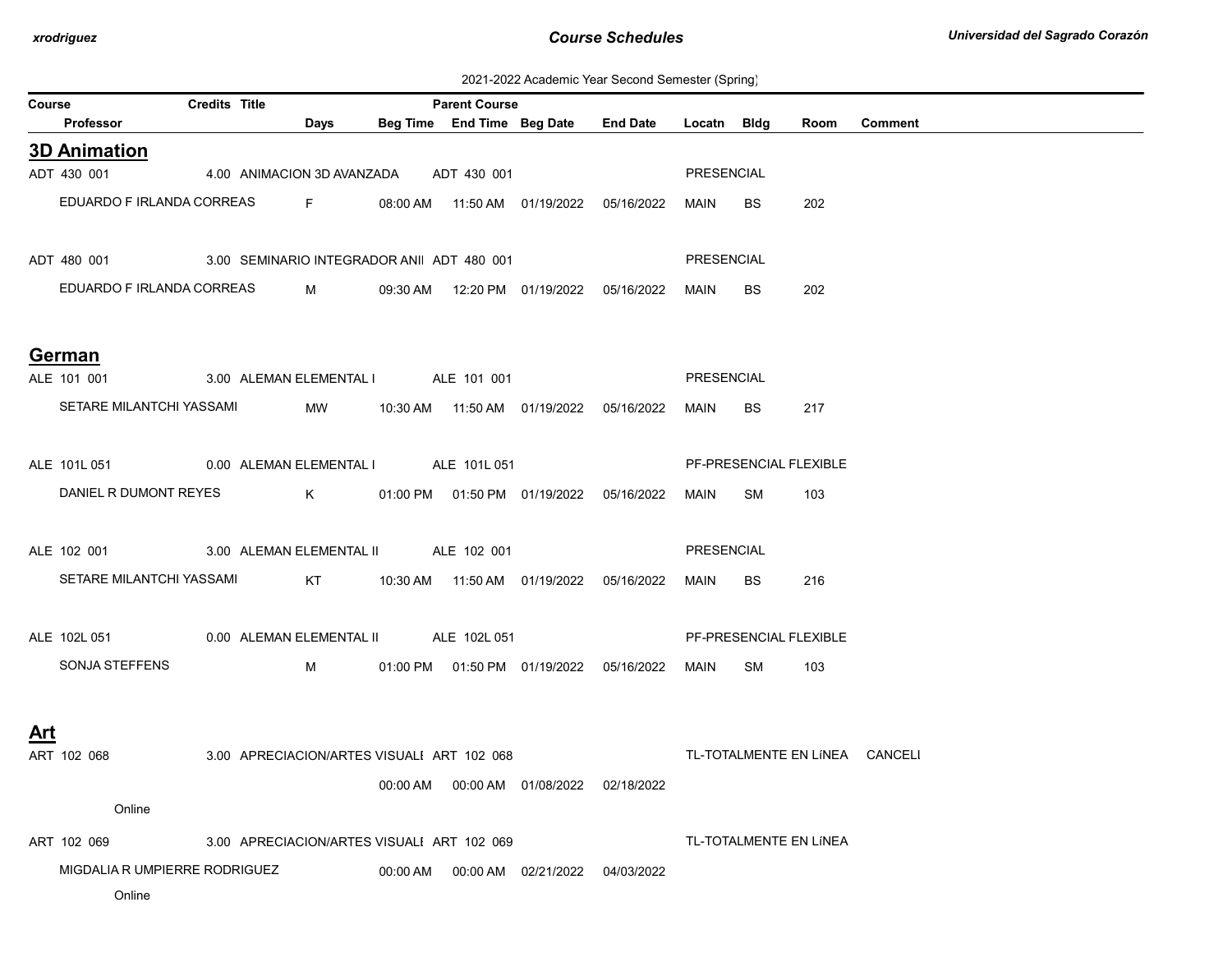2021-2022 Academic Year Second Semester (Spring)

| Course |                                                        | <b>Credits Title</b> |             |                                             | <b>Parent Course</b> |                                            |                 |                   |                            |      |                |
|--------|--------------------------------------------------------|----------------------|-------------|---------------------------------------------|----------------------|--------------------------------------------|-----------------|-------------------|----------------------------|------|----------------|
|        | Professor                                              |                      | Days        |                                             |                      | Beg Time End Time Beg Date                 | <b>End Date</b> | Locatn Bldg       |                            | Room | <b>Comment</b> |
| Art    |                                                        |                      |             |                                             |                      |                                            |                 |                   |                            |      |                |
|        | ART 110 001                                            |                      |             | 3.00 HIST DEL ARTE PUERTORRIQUART 110 001   |                      |                                            |                 |                   | <b>HF-HIBRIDO FLEXIBLE</b> |      |                |
|        | TERESA LOPEZ MARTINEZ                                  |                      | M           |                                             |                      | 09:30 AM  10:50 AM  01/19/2022  05/16/2022 |                 | MAIN              | BN.                        | 320  |                |
|        |                                                        |                      |             |                                             |                      |                                            |                 |                   |                            |      |                |
|        | ART 111 001                                            |                      |             | 3.00 TEORIA E HISTORIA DEL ARTE ART 111 001 |                      |                                            |                 |                   | HF-HIBRIDO FLEXIBLE        |      |                |
|        | TERESA LOPEZ MARTINEZ                                  |                      | $K$ and $K$ |                                             |                      | 02:00 PM  03:20 PM  01/19/2022  05/16/2022 |                 | MAIN              | BN.                        | 236  |                |
|        |                                                        |                      |             |                                             |                      |                                            |                 |                   |                            |      |                |
|        | ART 111 035                                            |                      |             | 3.00 TEORIA E HISTORIA DEL ARTE ART 111 035 |                      |                                            |                 |                   |                            |      |                |
|        |                                                        |                      |             |                                             |                      | 00:00 AM  00:00 AM  01/19/2022  05/16/2022 |                 |                   |                            |      |                |
|        | <b>Study Abroad</b>                                    |                      |             |                                             |                      |                                            |                 |                   |                            |      |                |
|        | ART 115 001 3.00 ESTILOS ARTISTI CONTEMPOI ART 115 001 |                      |             |                                             |                      |                                            |                 |                   | HV-HIBRIDO VIRTUAL         |      |                |
|        | <b>BEATRIZ RIOS REYES</b>                              |                      | M           |                                             |                      | 09:30 AM  10:50 AM  01/19/2022  05/16/2022 |                 |                   |                            |      |                |
|        |                                                        |                      |             |                                             |                      |                                            |                 |                   |                            |      |                |
|        | ART 116 001 3.00 LENGUAJE Y PENSAMIENTO V ART 116 001  |                      |             |                                             |                      |                                            |                 | PRESENCIAL        |                            |      |                |
|        | MAITE GONZALEZ PEREZ                                   |                      | KT          |                                             |                      | 09:30 AM  12:20 PM  01/19/2022  05/16/2022 |                 | MAIN              | <b>BS</b>                  | 212  |                |
|        |                                                        |                      |             |                                             |                      |                                            |                 |                   |                            |      |                |
|        | ART 116 002                                            |                      |             | 3.00 LENGUAJE Y PENSAMIENTO V ART 116 002   |                      |                                            |                 |                   | PF-PRESENCIAL FLEXIBLE     |      |                |
|        | MIGDALIA R UMPIERRE RODRIGUEZ                          |                      | MW          |                                             |                      | 09:30 AM  12:20 PM  01/19/2022  05/16/2022 |                 | MAIN              | BS                         | 110  |                |
|        |                                                        |                      |             |                                             |                      |                                            |                 |                   |                            |      |                |
|        | ART 116 003 3.00 LENGUAJE Y PENSAMIENTO V ART 116 003  |                      |             |                                             |                      |                                            |                 | <b>PRESENCIAL</b> |                            |      |                |
|        | JAVIER ACOSTA VELEZ                                    |                      | KT          |                                             |                      | 02:00 PM  04:50 PM  01/19/2022  05/16/2022 |                 | MAIN              | <b>BS</b>                  | 110  |                |
|        |                                                        |                      |             |                                             |                      |                                            |                 |                   |                            |      |                |
|        | ART 120 001                                            |                      |             | 3.00 TECNICAS Y MATERIALES DE ART 120 001   |                      |                                            |                 | PRESENCIAL        |                            |      |                |
|        | MARILYN TORRECH SANINOCENCIO                           |                      | KT          | 09:30 AM                                    |                      |                                            |                 | MAIN              | <b>BS</b>                  | 110  |                |
|        |                                                        |                      |             |                                             |                      |                                            |                 |                   |                            |      |                |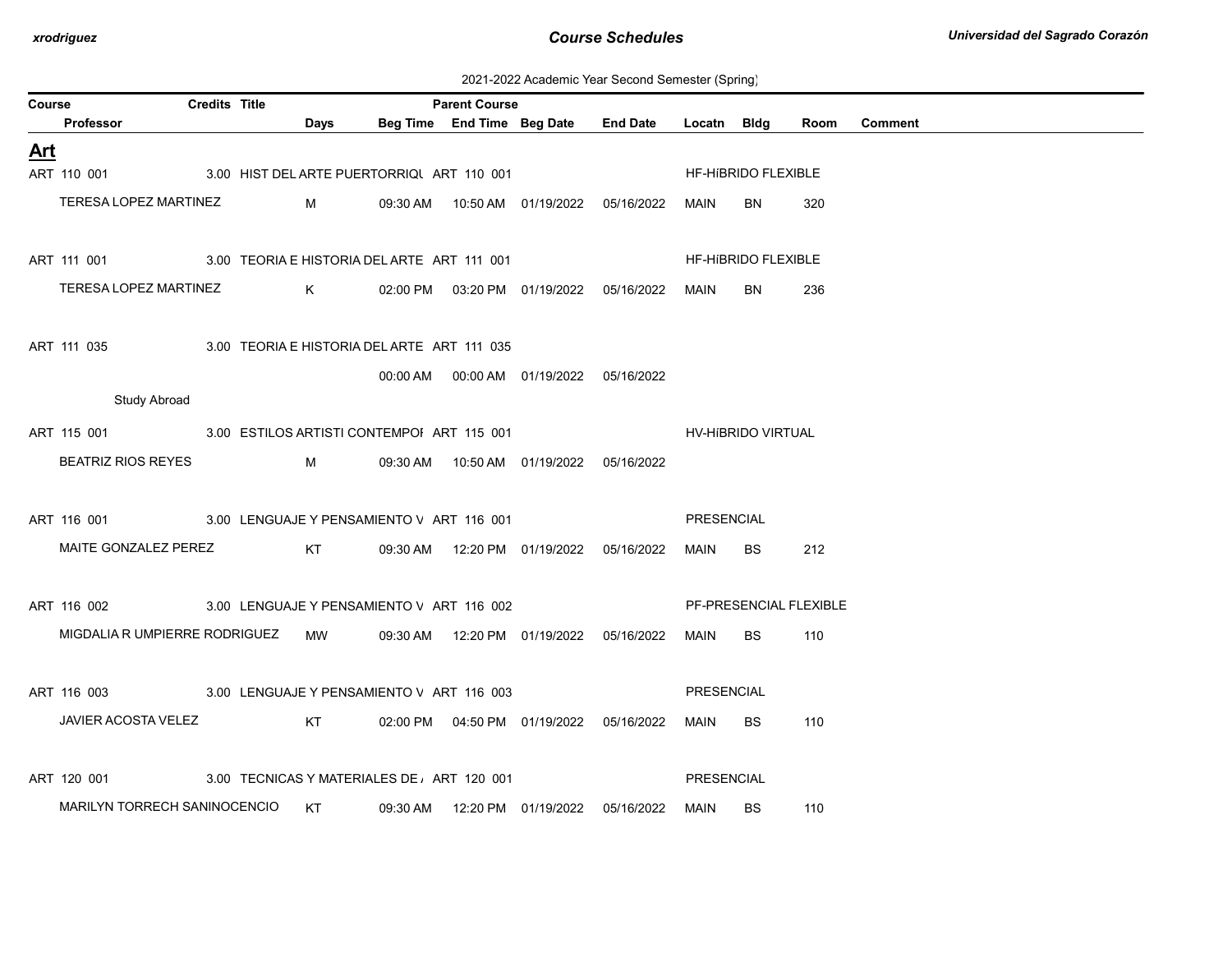2021-2022 Academic Year Second Semester (Spring)

| Course     |                               | <b>Credits Title</b> |               |           | <b>Parent Course</b>                        |                            |                                            |                 |             |                           |                        |                            |
|------------|-------------------------------|----------------------|---------------|-----------|---------------------------------------------|----------------------------|--------------------------------------------|-----------------|-------------|---------------------------|------------------------|----------------------------|
|            | Professor                     |                      |               | Days      |                                             | Beg Time End Time Beg Date |                                            | <b>End Date</b> | Locatn Bldg |                           | Room                   | <b>Comment</b>             |
| <u>Art</u> |                               |                      |               |           |                                             |                            |                                            |                 |             |                           |                        |                            |
|            | ART 125 001                   |                      |               |           | 3.00 FUNDAMENTOS DEL DIBUJO ART 125 001     |                            |                                            |                 | PRESENCIAL  |                           |                        |                            |
|            | MARILYN TORRECH SANINOCENCIO  |                      |               | <b>MW</b> |                                             |                            | 09:30 AM  12:20 PM  01/19/2022  05/16/2022 |                 | MAIN        | <b>BS</b>                 | 112                    |                            |
|            | ART 125 002                   |                      |               |           | 3.00 FUNDAMENTOS DEL DIBUJO ART 125 002     |                            |                                            |                 | PRESENCIAL  |                           |                        |                            |
|            | MIGDALIA R UMPIERRE RODRIGUEZ |                      |               | KT        |                                             |                            | 09:30 AM  12:20 PM  01/19/2022  05/16/2022 |                 | MAIN        | <b>BS</b>                 | 112                    |                            |
|            | ART 125 003                   |                      |               |           | 3.00 FUNDAMENTOS DEL DIBUJO ART 125 003     |                            |                                            |                 | PRESENCIAL  |                           |                        |                            |
|            | TERESA LOPEZ MARTINEZ         |                      |               | MW        |                                             |                            | 02:00 PM  04:50 PM  01/19/2022  05/16/2022 |                 | MAIN        | <b>BS</b>                 | 110                    |                            |
|            | ART 208 001                   |                      | 3.00 CERAMICA |           |                                             | ART 208 001                |                                            |                 |             |                           | PF-PRESENCIAL FLEXIBLE |                            |
|            | MARCELINO J PUIG PASTRANA     |                      |               | MW        |                                             |                            | 09:30 AM  12:20 PM  01/19/2022  05/16/2022 |                 | MAIN        | BS.                       | 001                    |                            |
|            | ART 208 002<br>3.00 CERAMICA  |                      |               |           |                                             | ART 208 002                |                                            |                 |             |                           | PF-PRESENCIAL FLEXIBLE |                            |
|            | MARCELINO J PUIG PASTRANA     |                      |               | MW        |                                             |                            | 02:00 PM  04:50 PM  01/19/2022  05/16/2022 |                 | MAIN        | <b>BS</b>                 | 001                    |                            |
|            | ART 209 001                   |                      |               |           | 3.00 DISEÑO TIPOGRAFICO COMPL ART 209 001   |                            |                                            |                 |             | VC-VIDEOCONFERENCIA       |                        |                            |
|            | MARIO J CARDONA OTERO         |                      |               | MW        |                                             |                            | 02:00 PM  04:50 PM  01/19/2022  05/16/2022 |                 | MAIN        |                           |                        |                            |
|            | ART 210 001                   |                      |               |           | 3.00 HISTORIA DE LAS ARTES EN P ART 210 001 |                            |                                            |                 |             |                           |                        | HV-HIBRIDO VIRTUAL CANCELI |
|            |                               |                      |               | F.        |                                             |                            | 08:00 AM  10:50 AM  01/19/2022  05/16/2022 |                 | MAIN        |                           |                        |                            |
|            | ART 210 002                   |                      |               |           | 3.00 HISTORIA DE LAS ARTES EN P ART 210 002 |                            |                                            |                 |             | <b>HV-HIBRIDO VIRTUAL</b> |                        |                            |
|            | JAVIER ACOSTA VELEZ           |                      |               | K         |                                             |                            | 07:30 AM  08:50 AM  01/19/2022  05/16/2022 |                 | MAIN        |                           |                        |                            |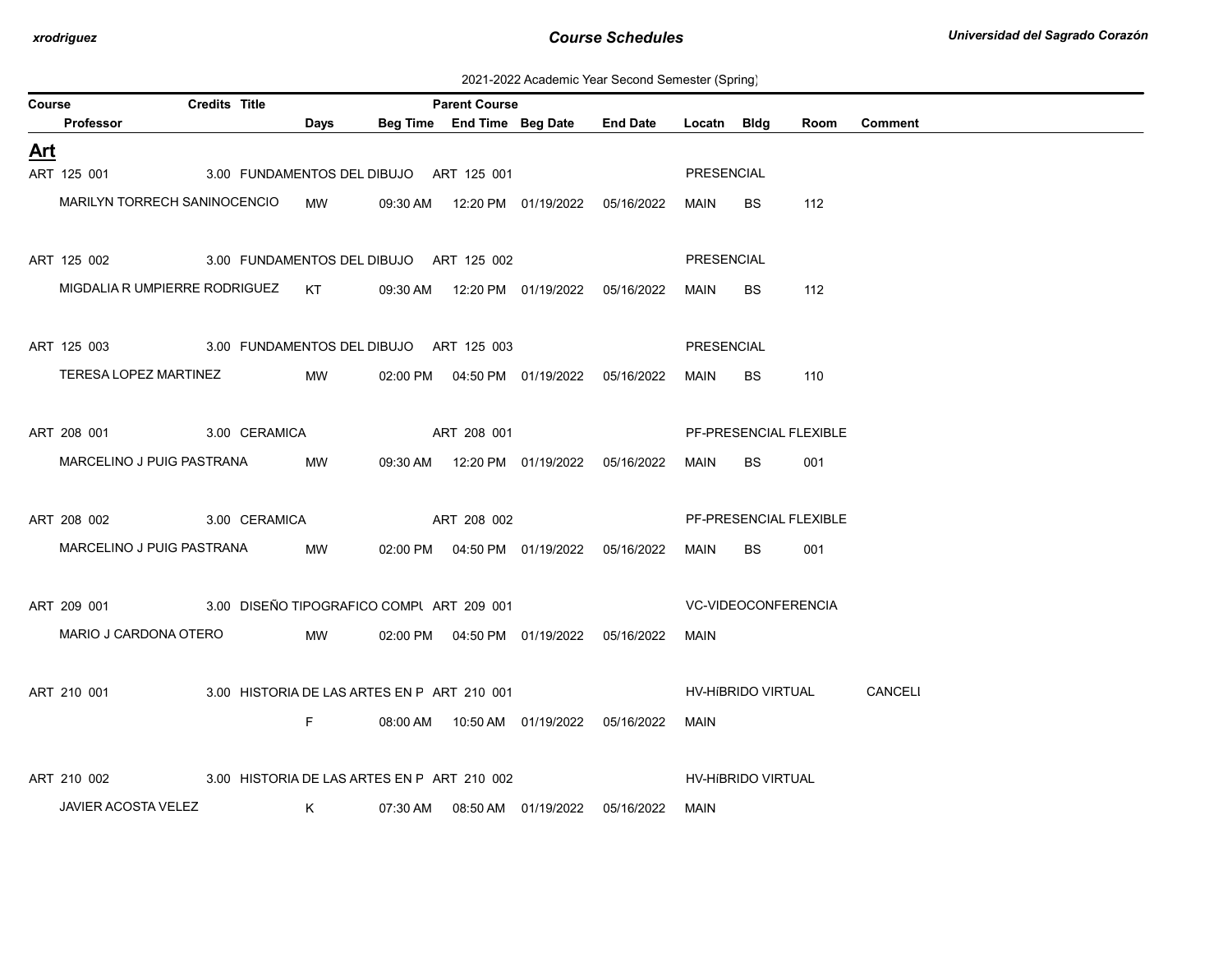| 2021-2022 Academic Year Second Semester (Spring) |  |  |  |  |  |
|--------------------------------------------------|--|--|--|--|--|
|--------------------------------------------------|--|--|--|--|--|

| Course     |                                                         | <b>Credits Title</b> |                       |                                             | <b>Parent Course</b> |                                            |                                            |                    |                     |                        |                                |
|------------|---------------------------------------------------------|----------------------|-----------------------|---------------------------------------------|----------------------|--------------------------------------------|--------------------------------------------|--------------------|---------------------|------------------------|--------------------------------|
|            | Professor                                               |                      | Days                  |                                             |                      |                                            | Beg Time End Time Beg Date End Date        | Locatn Bldg        |                     | Room                   | <b>Comment</b>                 |
| <b>Art</b> |                                                         |                      |                       |                                             |                      |                                            |                                            |                    |                     |                        |                                |
|            | ART 210 068                                             |                      |                       | 3.00 HISTORIA DE LAS ARTES EN P ART 210 068 |                      |                                            |                                            |                    |                     |                        | TL-TOTALMENTE EN LÍNEA CANCELI |
|            |                                                         |                      |                       |                                             |                      | 00:00 AM  00:00 AM  04/06/2022  05/17/2022 |                                            |                    |                     |                        |                                |
|            | Online                                                  |                      |                       |                                             |                      |                                            |                                            |                    |                     |                        |                                |
|            | ART 210 081 3.00 HISTORIA DE LAS ARTES EN P ART 210 081 |                      |                       |                                             |                      |                                            |                                            | HV-HíBRIDO VIRTUAL |                     |                        |                                |
|            | JAVIER ACOSTA VELEZ                                     |                      | <b>W</b>              |                                             |                      | 05:30 PM  06:50 PM  01/19/2022  05/16/2022 |                                            |                    |                     |                        |                                |
|            |                                                         |                      |                       |                                             |                      |                                            |                                            |                    |                     |                        |                                |
|            |                                                         |                      |                       |                                             |                      |                                            |                                            |                    |                     |                        |                                |
|            | ART 211 001 3.00 INTRODUCCION AL SISTEMA E ART 211 001  |                      |                       |                                             |                      |                                            |                                            |                    | HF-HIBRIDO FLEXIBLE |                        |                                |
|            | MAILYE A MATOS LOPEZ                                    |                      | $M_{\rm H}$           |                                             |                      |                                            |                                            | MAIN               | BS                  | 212                    |                                |
|            |                                                         |                      |                       |                                             |                      |                                            |                                            |                    |                     |                        |                                |
|            | ART 211 002 3.00 INTRODUCCION AL SISTEMA E ART 211 002  |                      |                       |                                             |                      |                                            |                                            |                    | HF-HIBRIDO FLEXIBLE |                        |                                |
|            | MAILYE A MATOS LOPEZ                                    |                      | $M \sim 1$            |                                             |                      |                                            | 04:00 PM  05:20 PM  01/19/2022  05/16/2022 | MAIN               | <b>BS</b>           | 212                    |                                |
|            |                                                         |                      |                       |                                             |                      |                                            |                                            |                    |                     |                        |                                |
|            | ART 211 035 3.00 INTRODUCCION AL SISTEMA E ART 211 035  |                      |                       |                                             |                      |                                            |                                            |                    |                     |                        |                                |
|            |                                                         |                      |                       |                                             |                      | 00:00 AM  00:00 AM  01/19/2022  05/16/2022 |                                            |                    |                     |                        |                                |
|            | <b>Study Abroad</b>                                     |                      |                       |                                             |                      |                                            |                                            |                    |                     |                        |                                |
|            |                                                         |                      |                       |                                             |                      |                                            |                                            |                    |                     | PF-PRESENCIAL FLEXIBLE |                                |
|            | ART 212 001 3.00 ASESORIA DE IMAGEN ART 212 001         |                      |                       |                                             |                      |                                            |                                            |                    |                     |                        |                                |
|            | MAILYE A MATOS LOPEZ                                    |                      | $M \sim 1$            |                                             |                      |                                            | 12:30 PM  03:20 PM  01/19/2022  05/16/2022 | MAIN               | <b>BS</b>           | 212                    |                                |
|            |                                                         |                      |                       |                                             |                      |                                            |                                            |                    |                     |                        |                                |
|            | ART 215 001 3.00 CREACION BIDIMENSIONAL ART 215 001     |                      |                       |                                             |                      |                                            |                                            | PRESENCIAL         |                     |                        |                                |
|            | RIGOBERTO QUINTANA GARCIA KT                            |                      |                       |                                             |                      |                                            | 02:00 PM  04:50 PM  01/19/2022  05/16/2022 | MAIN BS            |                     | 001                    |                                |
|            |                                                         |                      |                       |                                             |                      |                                            |                                            |                    |                     |                        |                                |
|            | ART 220 001                                             |                      | 3.00 MEDIOS DIGITALES |                                             | ART 220 001          |                                            |                                            |                    | HV-HIBRIDO VIRTUAL  |                        |                                |
|            | LUIS R SALAS RIVERA                                     |                      | K                     | 02:00 PM                                    |                      |                                            | 03:20 PM 01/19/2022 05/16/2022             | MAIN               |                     |                        |                                |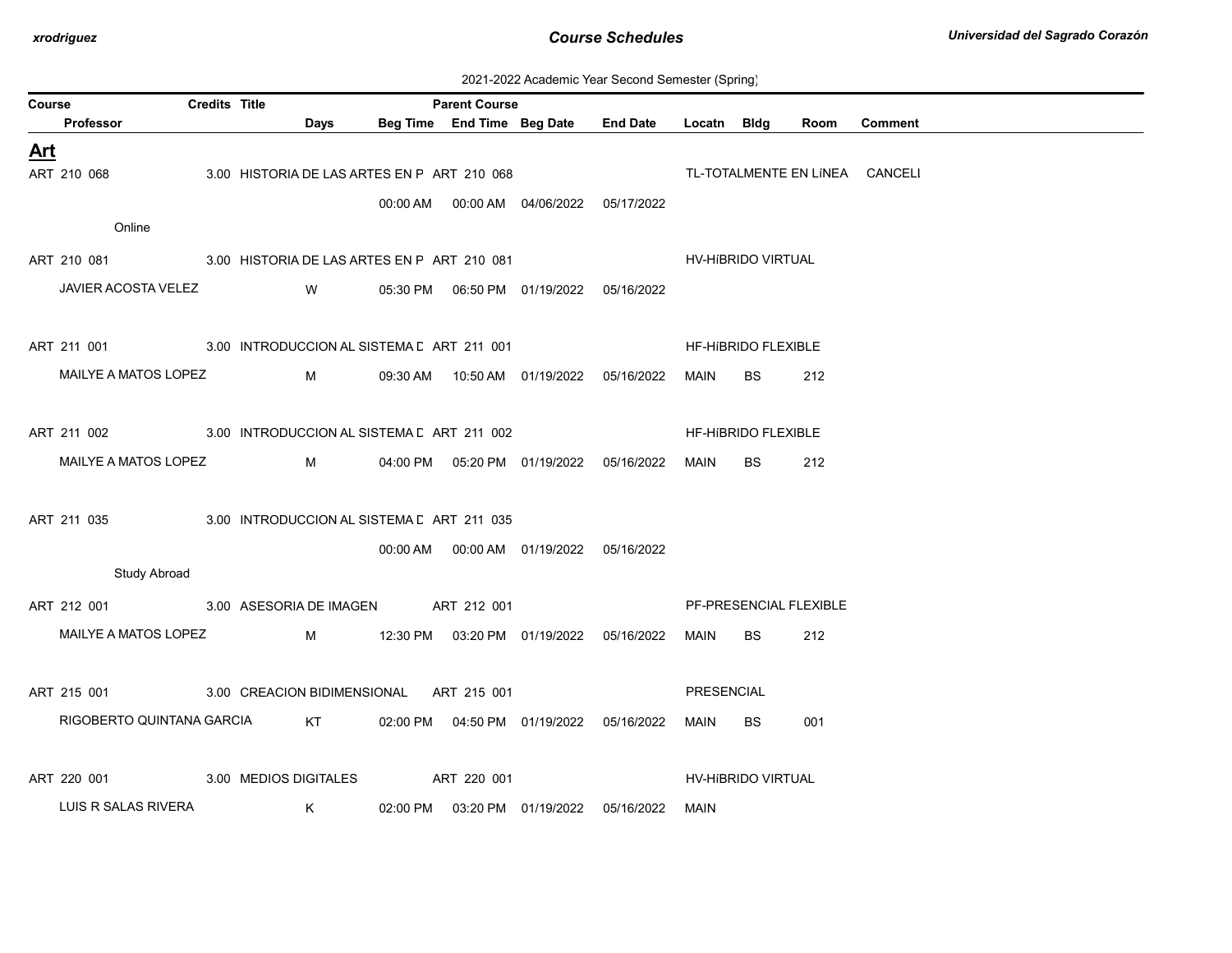2021-2022 Academic Year Second Semester (Spring)

| Course     |                                                       | <b>Credits Title</b> |                |                       |                                            | <b>Parent Course</b> |                                            |                 |                   |                     |      |                |
|------------|-------------------------------------------------------|----------------------|----------------|-----------------------|--------------------------------------------|----------------------|--------------------------------------------|-----------------|-------------------|---------------------|------|----------------|
|            | Professor                                             |                      |                | Days                  |                                            |                      | Beg Time End Time Beg Date                 | <b>End Date</b> | Locatn Bldg       |                     | Room | <b>Comment</b> |
| <u>Art</u> |                                                       |                      |                |                       |                                            |                      |                                            |                 |                   |                     |      |                |
|            | ART 222 001                                           |                      |                |                       | 3.00 DIBUJO DE LA FIGURA HUMAN ART 222 001 |                      |                                            |                 | PRESENCIAL        |                     |      |                |
|            | MARILYN TORRECH SANINOCENCIO                          |                      |                | MW                    |                                            |                      | 02:00 PM  04:50 PM  01/19/2022  05/16/2022 |                 | MAIN              | <b>BS</b>           | 112  |                |
|            |                                                       |                      |                |                       |                                            |                      |                                            |                 |                   |                     |      |                |
|            | ART 230 001                                           |                      |                |                       | 3.00 CREACION TRIDIMENSIONAL ART 230 001   |                      |                                            |                 | <b>PRESENCIAL</b> |                     |      |                |
|            | RIGOBERTO QUINTANA GARCIA F                           |                      |                |                       |                                            |                      | 09:00 AM  03:50 PM  01/19/2022  05/16/2022 |                 | MAIN              | <b>BS</b>           | 001  |                |
|            | ART 303 001                                           |                      |                |                       | 3.00 PINTURA I ART 303 001                 |                      |                                            |                 | <b>PRESENCIAL</b> |                     |      |                |
|            | RIGOBERTO QUINTANA GARCIA                             |                      |                | KT                    |                                            |                      |                                            |                 |                   |                     |      |                |
|            |                                                       |                      |                |                       |                                            |                      | 09:30 AM  12:20 PM  01/19/2022  05/16/2022 |                 | MAIN              | <b>BS</b>           | 001  |                |
|            | ART 304 001                                           |                      | 3.00 PINTURA 2 |                       |                                            | ART 304 001          |                                            |                 | PRESENCIAL        |                     |      | CANCELI        |
|            |                                                       |                      |                | МW                    |                                            |                      | 09:30 AM  12:20 PM  01/19/2022  05/16/2022 |                 | MAIN              |                     |      |                |
|            |                                                       |                      |                |                       |                                            |                      |                                            |                 |                   |                     |      |                |
|            | ART 330 001                                           |                      |                |                       | 3.00 DISEÑO/ILUSTRACION COMPL ART 330 001  |                      |                                            |                 |                   | VC-VIDEOCONFERENCIA |      |                |
|            | MARIO J CARDONA OTERO                                 |                      |                | MW                    |                                            |                      | 09:30 AM  12:20 PM  01/19/2022  05/16/2022 |                 |                   |                     |      |                |
|            |                                                       |                      |                |                       |                                            |                      |                                            |                 |                   |                     |      |                |
|            | ART 334 001                                           |                      |                |                       | 3.00 FUNDAMENTOS DE SERIGRAF ART 334 001   |                      |                                            |                 | PRESENCIAL        |                     |      |                |
|            | MARIO J CARDONA OTERO                                 |                      |                | KT                    |                                            |                      | 02:00 PM  04:50 PM  01/19/2022  05/16/2022 |                 | MAIN              | BS.                 | 212  |                |
|            |                                                       |                      |                |                       |                                            |                      |                                            |                 |                   |                     |      |                |
|            | ART 390 035                                           |                      |                | 3.00 TEMAS ESPECIALES |                                            | ART 390 035          |                                            |                 |                   |                     |      |                |
|            |                                                       |                      |                |                       |                                            |                      | 00:00 AM  00:00 AM  01/19/2022  05/16/2022 |                 |                   |                     |      |                |
|            | <b>Study Abroad</b>                                   |                      |                |                       |                                            |                      |                                            |                 |                   |                     |      |                |
|            | ART 480 001 3.00 SEMINARIO INTEGRADOR/AR1 ART 480 001 |                      |                |                       |                                            |                      |                                            |                 | <b>PRESENCIAL</b> |                     |      |                |
|            | AURORISA MATEO RODRIGUEZ                              |                      |                | F                     | 09:00 AM                                   |                      |                                            | 05/16/2022      | MAIN              | <b>BS</b>           | 212  |                |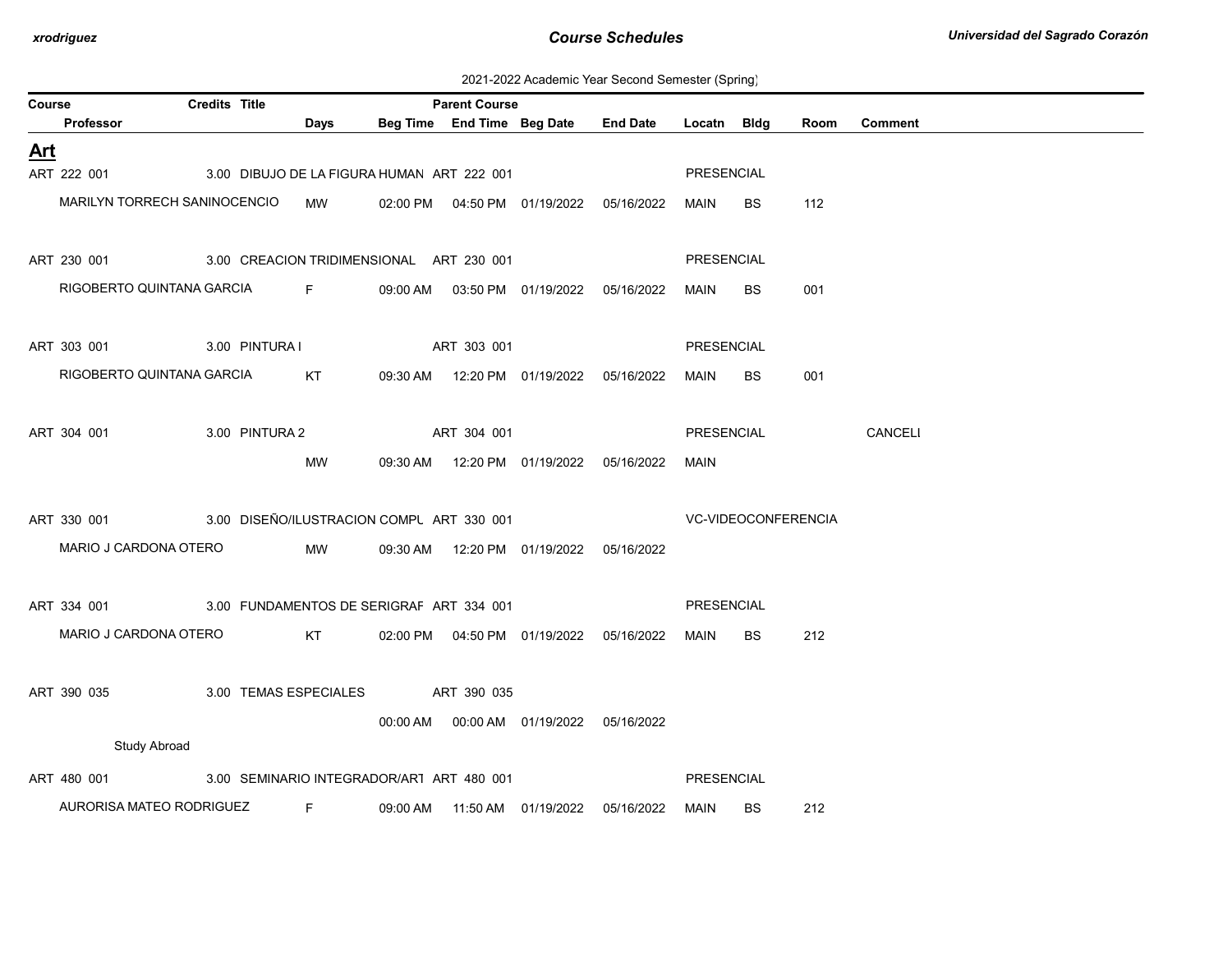2021-2022 Academic Year Second Semester (Spring)

| Course | <b>Professor</b>        | <b>Credits Title</b> | Days                                                   |          | <b>Parent Course</b> | Beg Time End Time Beg Date                 | <b>End Date</b>                            | Locatn Bidg |    | Room                   | <b>Comment</b> |
|--------|-------------------------|----------------------|--------------------------------------------------------|----------|----------------------|--------------------------------------------|--------------------------------------------|-------------|----|------------------------|----------------|
|        |                         |                      |                                                        |          |                      |                                            |                                            |             |    |                        |                |
|        | <b>Microbiology Lab</b> |                      |                                                        |          |                      |                                            |                                            |             |    |                        |                |
|        | BIL 204 051             |                      | 1.00 INTR/MICROBIOLOGIA LABOR/ BIL 204 051             |          |                      |                                            |                                            | PRESENCIAL  |    |                        |                |
|        | EMMANUEL OJEDA VEGA     |                      | M                                                      | 09:30 AM |                      | 12:20 PM 01/19/2022                        | 05/16/2022                                 | MAIN        | SM | 311                    |                |
|        | BIL 204 068             |                      | 1.00 INTR/MICROBIOLOGIA LABOR/ BIL 204 068             |          |                      |                                            |                                            |             |    | TL-TOTALMENTE EN LÍNEA |                |
|        | PETER BARBOSA           |                      |                                                        |          |                      |                                            | 05/17/2022                                 |             |    |                        |                |
|        | Online                  |                      |                                                        |          |                      |                                            |                                            |             |    |                        |                |
|        |                         |                      | BIL 204 069 1.00 INTR/MICROBIOLOGIA LABOR/ BIL 204 069 |          |                      |                                            |                                            |             |    | TL-TOTALMENTE EN LÍNEA |                |
|        | PETER BARBOSA           |                      |                                                        |          |                      |                                            | 00:00 AM  00:00 AM  04/06/2022  05/17/2022 |             |    |                        |                |
|        | Online                  |                      |                                                        |          |                      |                                            |                                            |             |    |                        |                |
|        |                         |                      |                                                        |          |                      |                                            |                                            |             |    |                        |                |
|        | <b>Biology</b>          |                      |                                                        |          |                      |                                            |                                            |             |    |                        |                |
|        | BIO 101 001             |                      | 3.00 BIOLOGIA HUMANA 1                                 |          | BIO 101 001          |                                            | <b>VC-VIDEOCONFERENCIA</b>                 |             |    |                        |                |
|        | FILIA S GARCIA SANTANA  |                      | W                                                      |          |                      | 09:30 AM  11:20 AM  01/19/2022  05/16/2022 |                                            |             |    |                        |                |
|        |                         |                      |                                                        |          |                      |                                            |                                            |             |    |                        |                |
|        | BIO 101 068             |                      | 3.00 BIOLOGIA HUMANA 1 BIO 101 068                     |          |                      |                                            |                                            |             |    | TL-TOTALMENTE EN LÍNEA |                |
|        | SONIA O HERNANDEZ ORTIZ |                      |                                                        |          |                      |                                            | 02/18/2022                                 |             |    |                        |                |
|        | Online                  |                      |                                                        |          |                      |                                            |                                            |             |    |                        |                |
|        | BIO 101 069             |                      | 3.00 BIOLOGIA HUMANA 1 BIO 101 069                     |          |                      |                                            |                                            |             |    | TL-TOTALMENTE EN LÍNEA |                |
|        |                         |                      |                                                        |          |                      |                                            |                                            |             |    |                        |                |
|        | SONIA O HERNANDEZ ORTIZ |                      |                                                        |          |                      | 00:00 AM  00:00 AM  01/08/2022  02/18/2022 |                                            |             |    |                        |                |
|        | Online                  |                      |                                                        |          |                      |                                            |                                            |             |    |                        |                |
|        |                         |                      | BIO 101L 068 0.00 BIOLOGIA HUMANA 1 BIO 101L 068       |          |                      |                                            |                                            |             |    | TL-TOTALMENTE EN LÍNEA |                |
|        | FILIA S GARCIA SANTANA  |                      |                                                        |          |                      |                                            | 02/18/2022                                 |             |    |                        |                |
|        | Online                  |                      |                                                        |          |                      |                                            |                                            |             |    |                        |                |
|        | BIO 101L 069            |                      | 0.00 BIOLOGIA HUMANA 1                                 |          | BIO 101L069          |                                            |                                            |             |    | TL-TOTALMENTE EN LÍNEA |                |
|        | SONIA O HERNANDEZ ORTIZ |                      |                                                        |          |                      |                                            |                                            |             |    |                        |                |
|        | Online                  |                      |                                                        |          |                      |                                            |                                            |             |    |                        |                |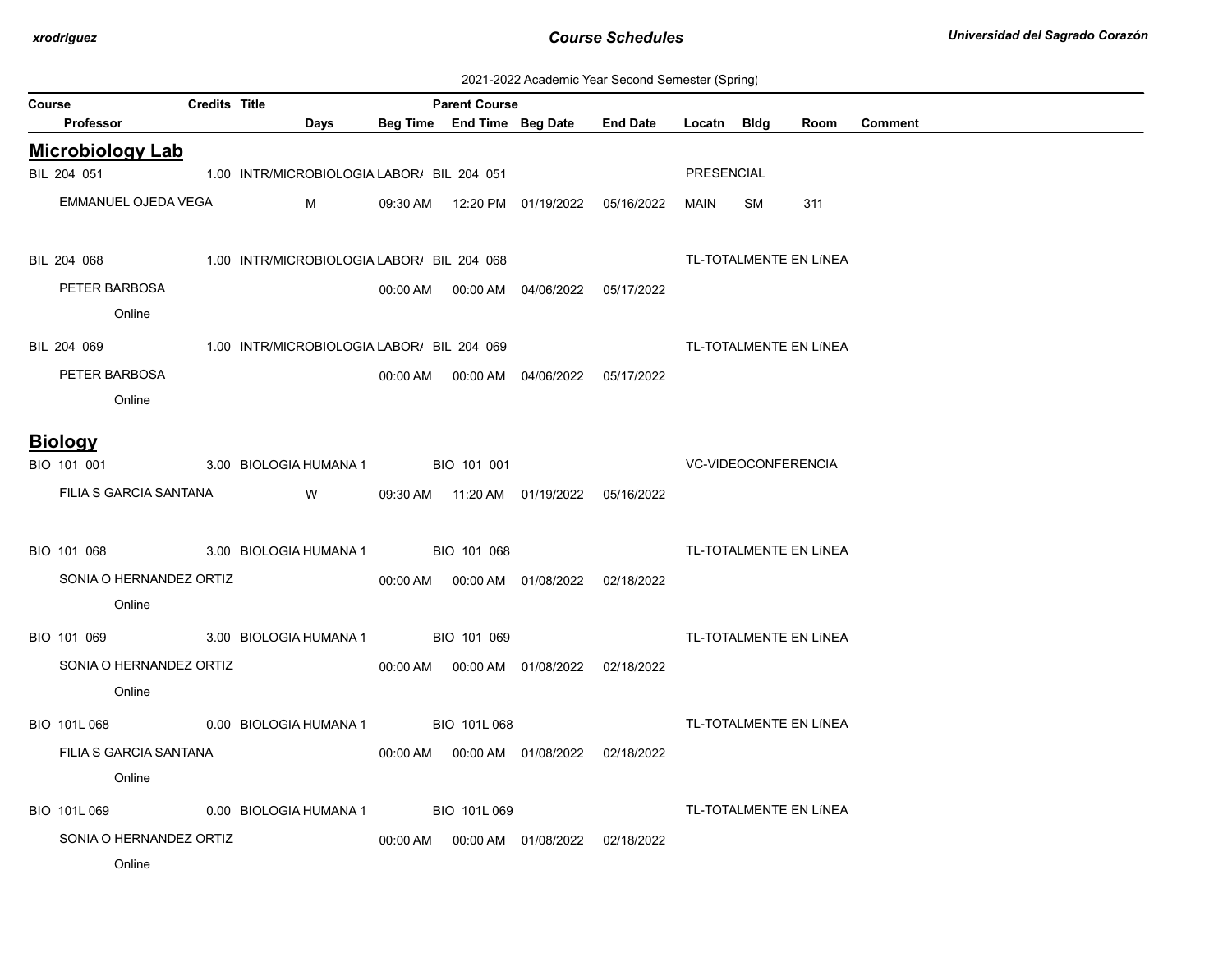| 2021-2022 Academic Year Second Semester (Spring) |  |  |  |
|--------------------------------------------------|--|--|--|
|--------------------------------------------------|--|--|--|

| Course | readonne Tear Second Sonicolor (Spinig)<br><b>Credits Title</b><br><b>Parent Course</b> |  |                                                                            |  |              |                                            |                                                 |                            |    |                        |                |  |
|--------|-----------------------------------------------------------------------------------------|--|----------------------------------------------------------------------------|--|--------------|--------------------------------------------|-------------------------------------------------|----------------------------|----|------------------------|----------------|--|
|        | Professor                                                                               |  | Days                                                                       |  |              |                                            | Beg Time End Time Beg Date End Date Locatn Bldg |                            |    | Room                   | <b>Comment</b> |  |
|        | <b>Biology</b>                                                                          |  |                                                                            |  |              |                                            |                                                 |                            |    |                        |                |  |
|        | BIO 101L 091                                                                            |  | 0.00 BIOLOGIA HUMANA 1                                                     |  | BIO 101L 091 |                                            |                                                 | <b>VC-VIDEOCONFERENCIA</b> |    |                        |                |  |
|        | FILIA S GARCIA SANTANA                                                                  |  | M                                                                          |  |              | 05:30 PM  08:20 PM  01/19/2022  05/16/2022 |                                                 |                            |    |                        |                |  |
|        | BIO 102 001                                                                             |  | 3.00 BIOLOGIA HUMANA 2 BIO 102 001                                         |  |              |                                            | <b>VC-VIDEOCONFERENCIA</b>                      |                            |    |                        |                |  |
|        | FILIA S GARCIA SANTANA                                                                  |  | $\mathsf{F}$ and $\mathsf{F}$ and $\mathsf{F}$ are the set of $\mathsf{F}$ |  |              | 07:30 AM  09:20 AM  01/19/2022  05/16/2022 |                                                 |                            |    |                        |                |  |
|        | BIO 102 068                                                                             |  | 3.00 BIOLOGIA HUMANA 2 BIO 102 068                                         |  |              |                                            | TL-TOTALMENTE EN LÍNEA                          |                            |    |                        |                |  |
|        | <b>NOEMI SOTO NIEVES</b><br>Online                                                      |  |                                                                            |  |              |                                            |                                                 |                            |    |                        |                |  |
|        |                                                                                         |  | BIO 102 069 3.00 BIOLOGIA HUMANA 2 BIO 102 069                             |  |              |                                            |                                                 |                            |    | TL-TOTALMENTE EN LÍNEA |                |  |
|        | SONIA O HERNANDEZ ORTIZ<br>Online                                                       |  |                                                                            |  |              | 00:00 AM  00:00 AM  02/21/2022  04/03/2022 |                                                 |                            |    |                        |                |  |
|        |                                                                                         |  | BIO 102 081 3.00 BIOLOGIA HUMANA 2 BIO 102 081                             |  |              |                                            |                                                 | <b>VC-VIDEOCONFERENCIA</b> |    |                        |                |  |
|        |                                                                                         |  | FILIA S GARCIA SANTANA K                                                   |  |              | 05:30 PM  07:20 PM  01/19/2022  05/16/2022 |                                                 |                            |    |                        |                |  |
|        | BIO 102L 051                                                                            |  | 0.00 BIOLOGIA HUMANA 2 BIO 102L 051                                        |  |              |                                            |                                                 | PRESENCIAL                 |    |                        |                |  |
|        | LUIS A GRACIA RUIZ                                                                      |  | <b>W</b>                                                                   |  |              |                                            |                                                 | MAIN                       | SM | 311                    |                |  |
|        |                                                                                         |  | BIO 102L 068 0.00 BIOLOGIA HUMANA 2 BIO 102L 068                           |  |              |                                            |                                                 |                            |    | TL-TOTALMENTE EN LÍNEA |                |  |
|        | FILIA S GARCIA SANTANA<br>Online                                                        |  |                                                                            |  |              |                                            |                                                 |                            |    |                        |                |  |
|        | BIO 102L 069                                                                            |  | 0.00 BIOLOGIA HUMANA 2                                                     |  | BIO 102L 069 |                                            |                                                 |                            |    | TL-TOTALMENTE EN LÍNEA |                |  |
|        | CARLOS E CONDE COSTAS<br>Online                                                         |  |                                                                            |  |              |                                            | 04/03/2022                                      |                            |    |                        |                |  |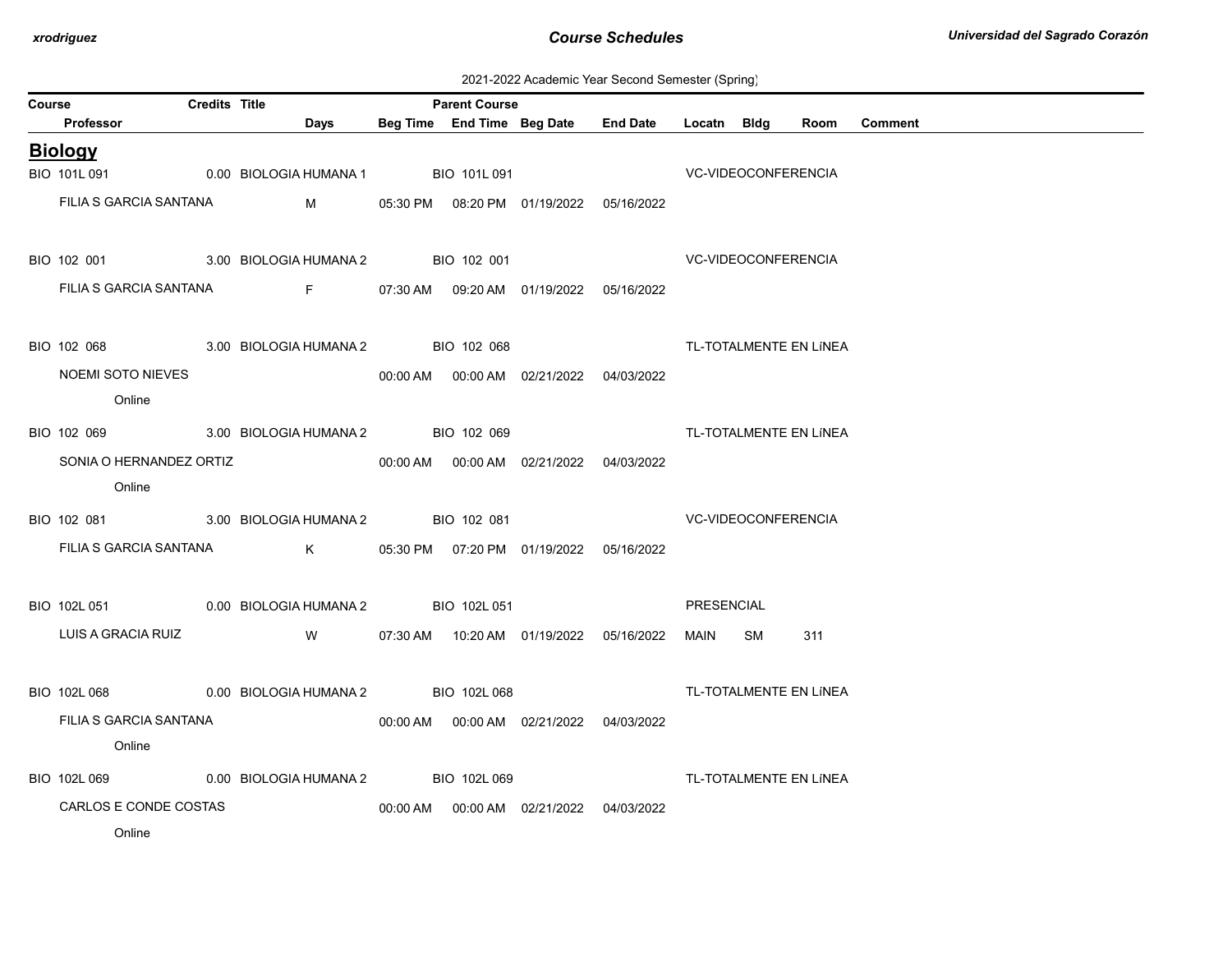2021-2022 Academic Year Second Semester (Spring)

| Course |                                                   | <b>Credits Title</b> |                                                                                                                                                                                                                                                                                                                               | <b>Parent Course</b> |                                            |                                            |             |                        |      |                |
|--------|---------------------------------------------------|----------------------|-------------------------------------------------------------------------------------------------------------------------------------------------------------------------------------------------------------------------------------------------------------------------------------------------------------------------------|----------------------|--------------------------------------------|--------------------------------------------|-------------|------------------------|------|----------------|
|        | Professor                                         |                      | Days                                                                                                                                                                                                                                                                                                                          |                      |                                            | Beg Time End Time Beg Date End Date        | Locatn Bldg |                        | Room | <b>Comment</b> |
|        | <b>Biology</b>                                    |                      |                                                                                                                                                                                                                                                                                                                               |                      |                                            |                                            |             |                        |      |                |
|        | BIO 102L 091                                      |                      | 0.00 BIOLOGIA HUMANA 2 BIO 102L 091                                                                                                                                                                                                                                                                                           |                      |                                            |                                            |             | PF-PRESENCIAL FLEXIBLE |      |                |
|        | LARRY D MCKINLEY LEBRON                           |                      | $\mathbf{T}$ and $\mathbf{T}$ and $\mathbf{T}$ and $\mathbf{T}$ and $\mathbf{T}$ and $\mathbf{T}$ and $\mathbf{T}$ and $\mathbf{T}$ and $\mathbf{T}$ and $\mathbf{T}$ and $\mathbf{T}$ and $\mathbf{T}$ and $\mathbf{T}$ and $\mathbf{T}$ and $\mathbf{T}$ and $\mathbf{T}$ and $\mathbf{T}$ and $\mathbf{T}$ and $\mathbf{T$ |                      |                                            | 05:30 PM  08:20 PM  01/19/2022  05/16/2022 | MAIN        | SM                     | 311  |                |
|        |                                                   |                      |                                                                                                                                                                                                                                                                                                                               |                      |                                            |                                            |             |                        |      |                |
|        | BIO 109 001                                       |                      | 3.00 BIOLOGIA Y SOCIEDAD BIO 109 001                                                                                                                                                                                                                                                                                          |                      |                                            |                                            | PRESENCIAL  |                        |      | CANCELI        |
|        |                                                   |                      | <b>MW</b>                                                                                                                                                                                                                                                                                                                     |                      | 09:30 AM  10:50 AM  01/19/2022  05/16/2022 |                                            | <b>MAIN</b> |                        |      |                |
|        |                                                   |                      |                                                                                                                                                                                                                                                                                                                               |                      |                                            |                                            |             |                        |      |                |
|        | BIO 109 002                                       |                      | 3.00 BIOLOGIA Y SOCIEDAD BIO 109 002                                                                                                                                                                                                                                                                                          |                      |                                            |                                            | PRESENCIAL  |                        |      |                |
|        | LARRY D MCKINLEY LEBRON                           |                      | MW                                                                                                                                                                                                                                                                                                                            |                      | 12:30 PM  01:50 PM  01/19/2022  05/16/2022 |                                            | MAIN SC     |                        | 302C |                |
|        |                                                   |                      |                                                                                                                                                                                                                                                                                                                               |                      |                                            |                                            |             |                        |      |                |
|        | BIO 109 003                                       |                      | 3.00 BIOLOGIA Y SOCIEDAD BIO 109 003                                                                                                                                                                                                                                                                                          |                      |                                            |                                            | PRESENCIAL  |                        |      | CANCELI        |
|        |                                                   |                      | KT                                                                                                                                                                                                                                                                                                                            |                      | 02:30 PM  03:50 PM  01/19/2022  05/16/2022 |                                            | MAIN        |                        |      |                |
|        |                                                   |                      |                                                                                                                                                                                                                                                                                                                               |                      |                                            |                                            |             |                        |      |                |
|        | BIO 111 001 4.00 BIOLOGIA GENERAL 1 BIO 111 001   |                      |                                                                                                                                                                                                                                                                                                                               |                      |                                            |                                            | PRESENCIAL  |                        |      |                |
|        | <b>NOEMI SOTO NIEVES</b>                          |                      |                                                                                                                                                                                                                                                                                                                               |                      | KT 08:00 AM 09:20 AM 01/19/2022 05/16/2022 |                                            | MAIN        | BN                     | 226  |                |
|        |                                                   |                      |                                                                                                                                                                                                                                                                                                                               |                      |                                            |                                            |             |                        |      |                |
|        | BIO 111L 051 0.00 BIOLOGIA GENERAL 1 BIO 111L 051 |                      |                                                                                                                                                                                                                                                                                                                               |                      |                                            |                                            |             | PF-PRESENCIAL FLEXIBLE |      |                |
|        | EMMANUEL OJEDA VEGA                               |                      |                                                                                                                                                                                                                                                                                                                               |                      | K 12:30 PM 03:20 PM 01/19/2022 05/16/2022  |                                            | MAIN SC     |                        | 302C |                |
|        |                                                   |                      |                                                                                                                                                                                                                                                                                                                               |                      |                                            |                                            |             |                        |      |                |
|        | BIO 112 001                                       |                      | 4.00 BIOLOGIA GENERAL 2 BIO 112 001                                                                                                                                                                                                                                                                                           |                      |                                            |                                            | PRESENCIAL  |                        |      |                |
|        | CARLOS E CONDE COSTAS                             |                      | MW                                                                                                                                                                                                                                                                                                                            |                      | 08:00 AM  09:20 AM  01/19/2022  05/16/2022 |                                            | MAIN        | -SC                    | 302A |                |
|        |                                                   |                      |                                                                                                                                                                                                                                                                                                                               |                      |                                            |                                            |             |                        |      |                |
|        | BIO 112 002                                       |                      | 4.00 BIOLOGIA GENERAL 2 BIO 112 002                                                                                                                                                                                                                                                                                           |                      |                                            |                                            | PRESENCIAL  |                        |      |                |
|        | IVELISSE IRIZARRY CARABALLO                       |                      |                                                                                                                                                                                                                                                                                                                               |                      |                                            |                                            | MAIN SC     |                        | 302A |                |
|        |                                                   |                      |                                                                                                                                                                                                                                                                                                                               |                      |                                            |                                            |             |                        |      |                |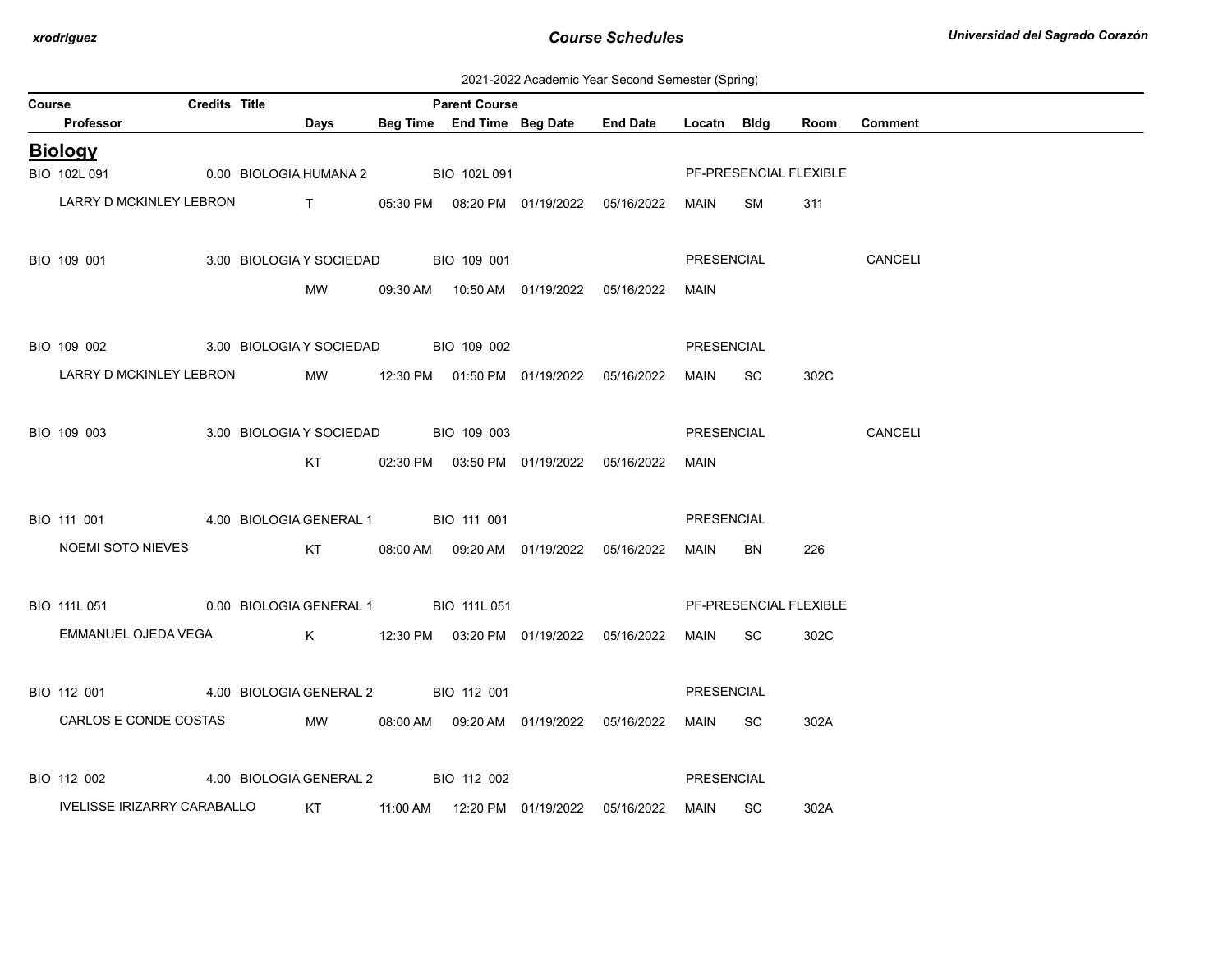2021-2022 Academic Year Second Semester (Spring)

| Course |                                                                       | <b>Credits Title</b> |                                                                                                                         |                                                                                                                                                                                                                                     | <b>Parent Course</b> |                                            |             |                           |      |                |
|--------|-----------------------------------------------------------------------|----------------------|-------------------------------------------------------------------------------------------------------------------------|-------------------------------------------------------------------------------------------------------------------------------------------------------------------------------------------------------------------------------------|----------------------|--------------------------------------------|-------------|---------------------------|------|----------------|
|        | Professor                                                             |                      |                                                                                                                         | Days                                                                                                                                                                                                                                |                      | Beg Time End Time Beg Date End Date        | Locatn Bldg |                           | Room | <b>Comment</b> |
|        | <b>Biology</b>                                                        |                      |                                                                                                                         |                                                                                                                                                                                                                                     |                      |                                            |             |                           |      |                |
|        | BIO 112 003                                                           |                      |                                                                                                                         | 4.00 BIOLOGIA GENERAL 2 BIO 112 003                                                                                                                                                                                                 |                      |                                            | PRESENCIAL  |                           |      |                |
|        | IVELISSE IRIZARRY CARABALLO                                           |                      |                                                                                                                         | MW                                                                                                                                                                                                                                  |                      |                                            | MAIN SC     |                           | 302A |                |
|        |                                                                       |                      |                                                                                                                         |                                                                                                                                                                                                                                     |                      |                                            |             |                           |      |                |
|        | BIO 112L 051                                                          |                      |                                                                                                                         | 0.00 BIOLOGIA GENERAL 2 LAB                                                                                                                                                                                                         | BIO 112L 051         |                                            |             | PF-PRESENCIAL FLEXIBLE    |      |                |
|        | SONIA O HERNANDEZ ORTIZ                                               |                      |                                                                                                                         | $K$ and $K$                                                                                                                                                                                                                         |                      | 01:00 PM  03:50 PM  01/19/2022  05/16/2022 | MAIN        | SC.                       | 302E |                |
|        |                                                                       |                      |                                                                                                                         |                                                                                                                                                                                                                                     |                      |                                            |             |                           |      |                |
|        | BIO 112L 052                                                          |                      |                                                                                                                         | 0.00 BIOLOGIA GENERAL 2 LAB                                                                                                                                                                                                         | BIO 112L 052         |                                            | PRESENCIAL  |                           |      |                |
|        | SONIA O HERNANDEZ ORTIZ                                               |                      |                                                                                                                         |                                                                                                                                                                                                                                     |                      |                                            | MAIN SC     |                           | 302E |                |
|        |                                                                       |                      |                                                                                                                         |                                                                                                                                                                                                                                     |                      |                                            |             |                           |      |                |
|        | BIO 112L 053                                                          |                      |                                                                                                                         | 0.00 BIOLOGIA GENERAL 2 LAB BIO 112L 053                                                                                                                                                                                            |                      |                                            | PRESENCIAL  |                           |      | CANCELI        |
|        |                                                                       |                      |                                                                                                                         | K                                                                                                                                                                                                                                   |                      | 08:30 AM  11:20 AM  01/19/2022  05/16/2022 | MAIN        |                           |      |                |
|        |                                                                       |                      |                                                                                                                         |                                                                                                                                                                                                                                     |                      |                                            |             |                           |      |                |
|        | BIO 200 081                                                           |                      |                                                                                                                         | 4.00 MORFO.ALGAS/HONGOS/BRIC BIO 200 081                                                                                                                                                                                            |                      |                                            |             | <b>HV-HIBRIDO VIRTUAL</b> |      |                |
|        | IVELISSE IRIZARRY CARABALLO                                           |                      |                                                                                                                         | $K$ and $K$                                                                                                                                                                                                                         |                      | 05:30 PM  08:20 PM  01/19/2022  05/16/2022 | MAIN        |                           |      |                |
|        |                                                                       |                      |                                                                                                                         |                                                                                                                                                                                                                                     |                      |                                            |             |                           |      |                |
|        | BIO 200L 091                                                          |                      |                                                                                                                         | 0.00 MORFO.ALGAS/HONGOS/BRIC BIO 200L 091                                                                                                                                                                                           |                      |                                            |             | <b>HV-HIBRIDO VIRTUAL</b> |      |                |
|        | IVELISSE IRIZARRY CARABALLO T 05:30 PM 08:20 PM 01/19/2022 05/16/2022 |                      |                                                                                                                         |                                                                                                                                                                                                                                     |                      |                                            | MAIN        |                           |      |                |
|        |                                                                       |                      |                                                                                                                         |                                                                                                                                                                                                                                     |                      |                                            |             |                           |      |                |
|        | BIO 203 001                                                           |                      |                                                                                                                         | 4.00 ZOOLOGIA GENERAL                                                                                                                                                                                                               | BIO 203 001          |                                            |             | PF-PRESENCIAL FLEXIBLE    |      |                |
|        | CARLOS E CONDE COSTAS                                                 |                      | <b>Solution</b> Service Service Service Service Service Service Service Service Service Service Service Service Service |                                                                                                                                                                                                                                     |                      | 01:00 PM  03:50 PM  01/19/2022  05/16/2022 | MAIN        | SM                        | 305  |                |
|        |                                                                       |                      |                                                                                                                         |                                                                                                                                                                                                                                     |                      |                                            |             |                           |      |                |
|        | BIO 203L 051                                                          |                      |                                                                                                                         | 0.00 ZOOLOGIA GENERAL                                                                                                                                                                                                               | BIO 203L 051         |                                            | PRESENCIAL  |                           |      |                |
|        | CARLOS E CONDE COSTAS                                                 |                      |                                                                                                                         | <b>M</b> and the state of the state of the state of the state of the state of the state of the state of the state of the state of the state of the state of the state of the state of the state of the state of the state of the st |                      | 01:00 PM  03:50 PM  01/19/2022  05/16/2022 | MAIN        | SM                        | 312  |                |
|        |                                                                       |                      |                                                                                                                         |                                                                                                                                                                                                                                     |                      |                                            |             |                           |      |                |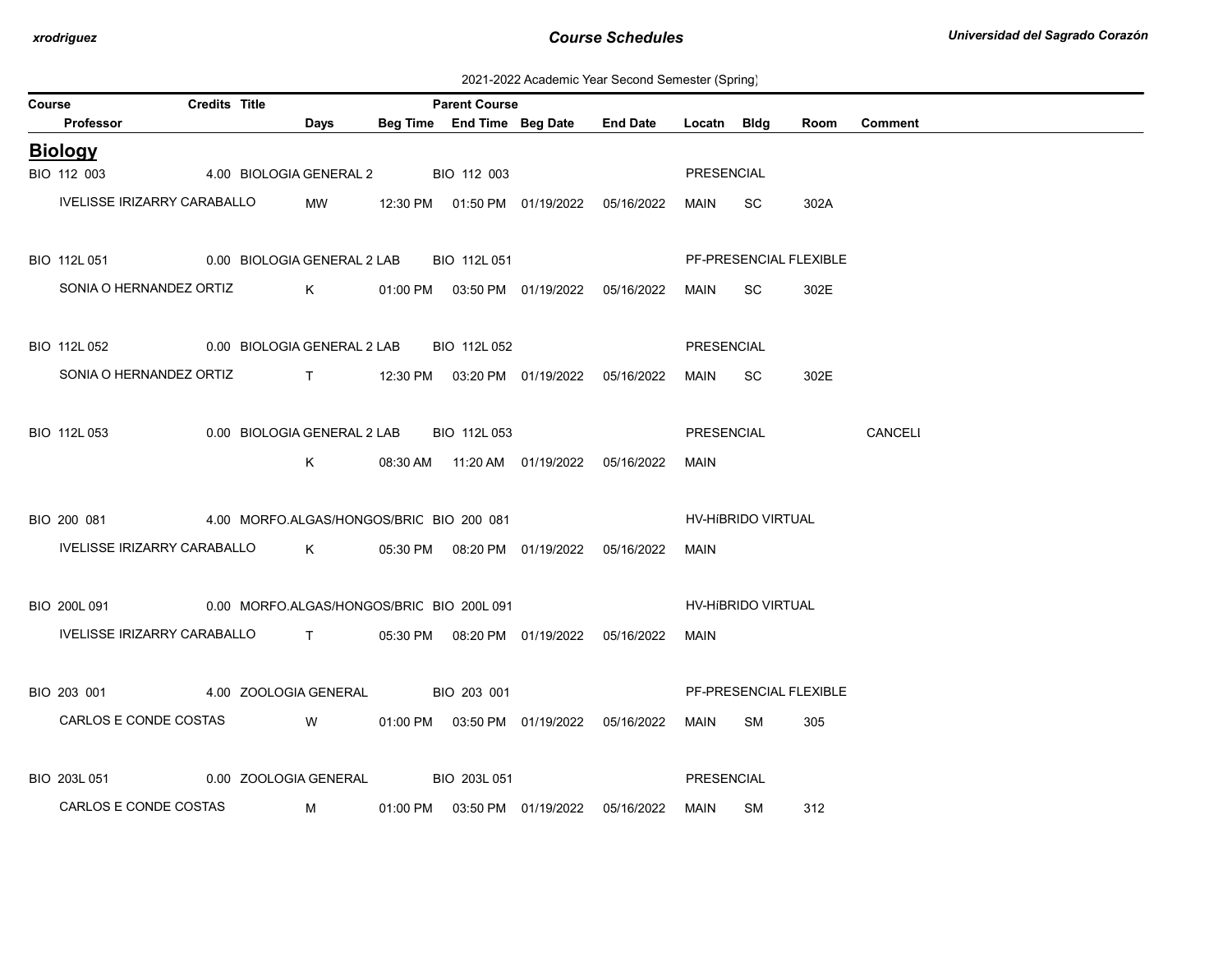| 2021-2022 Academic Year Second Semester (Spring) |  |  |  |
|--------------------------------------------------|--|--|--|
|--------------------------------------------------|--|--|--|

| Course |                                                        | <b>Credits Title</b> |               |             |                                            | <b>Parent Course</b> |                                            |                                     |                   |                     |                        |                |
|--------|--------------------------------------------------------|----------------------|---------------|-------------|--------------------------------------------|----------------------|--------------------------------------------|-------------------------------------|-------------------|---------------------|------------------------|----------------|
|        | Professor                                              |                      |               | <b>Days</b> |                                            |                      |                                            | Beg Time End Time Beg Date End Date | Locatn Bldg       |                     | Room                   | <b>Comment</b> |
|        | <b>Biology</b>                                         |                      |               |             |                                            |                      |                                            |                                     |                   |                     |                        |                |
|        | BIO 204 001                                            |                      |               |             | 3.00 INTRODUCCION A MICROBIOL BIO 204 001  |                      |                                            |                                     | PRESENCIAL        |                     |                        | CANCELI        |
|        |                                                        |                      |               | W           |                                            |                      | 09:30 AM  12:20 PM  01/19/2022  05/16/2022 |                                     | MAIN              |                     |                        |                |
|        |                                                        |                      |               |             |                                            |                      |                                            |                                     |                   |                     |                        |                |
|        | BIO 204 045                                            |                      |               |             | 3.00 INTRODUCCION A MICROBIOL BIO 204 045  |                      |                                            |                                     |                   | VC-VIDEOCONFERENCIA |                        |                |
|        | NOEMI SOTO NIEVES                                      |                      |               | <b>W</b>    |                                            |                      | 09:30 AM  12:20 PM  01/19/2022  05/16/2022 |                                     |                   |                     |                        |                |
|        | By Arrangement                                         |                      |               |             |                                            |                      |                                            |                                     |                   |                     |                        |                |
|        | BIO 204 068 3.00 INTRODUCCION A MICROBIOL BIO 204 068  |                      |               |             |                                            |                      |                                            |                                     |                   |                     | TL-TOTALMENTE EN LÍNEA |                |
|        | NOEMI SOTO NIEVES                                      |                      |               |             |                                            |                      | 00:00 AM  00:00 AM  04/06/2022  05/17/2022 |                                     |                   |                     |                        |                |
|        | Online                                                 |                      |               |             |                                            |                      |                                            |                                     |                   |                     |                        |                |
|        | BIO 223 001<br>4.00 GENETICA                           |                      |               |             |                                            | BIO 223 001          |                                            |                                     | PRESENCIAL        |                     |                        |                |
|        | NOEMI SOTO NIEVES                                      |                      |               | KT          |                                            |                      | 04:00 PM  05:20 PM  01/19/2022  05/16/2022 |                                     | MAIN              | SC.                 | 302A                   |                |
|        |                                                        |                      |               |             |                                            |                      |                                            |                                     |                   |                     |                        |                |
|        | BIO 223L 091                                           |                      | 0.00 GENETICA |             |                                            | BIO 223L 091         |                                            |                                     | PRESENCIAL        |                     |                        |                |
|        | SONIA O HERNANDEZ ORTIZ K                              |                      |               |             |                                            |                      | 05:30 PM  08:20 PM  01/19/2022  05/16/2022 |                                     | MAIN              | SM                  | 308                    |                |
|        |                                                        |                      |               |             |                                            |                      |                                            |                                     |                   |                     |                        |                |
|        | BIO 225 001                                            |                      |               |             | 3.00 TECNICAS DEL CULTIVO CELU BIO 225 001 |                      |                                            |                                     |                   |                     | HF-HIBRIDO FLEXIBLE    | CANCELI        |
|        |                                                        |                      |               |             |                                            |                      |                                            |                                     |                   |                     |                        |                |
|        |                                                        |                      |               | W           |                                            |                      | 01:00 PM  03:50 PM  01/19/2022  05/16/2022 |                                     | MAIN              |                     |                        |                |
|        |                                                        |                      |               |             |                                            |                      |                                            |                                     |                   |                     |                        |                |
|        | BIO 225 045 3.00 TECNICAS DEL CULTIVO CELU BIO 225 045 |                      |               |             |                                            |                      |                                            |                                     |                   | HV-HIBRIDO VIRTUAL  |                        |                |
|        | MARIA I LAZARO VICENS                                  |                      |               |             |                                            |                      | 00:00 AM  00:00 AM  01/19/2022  05/16/2022 |                                     |                   |                     |                        |                |
|        | By Arrangement                                         |                      |               |             |                                            |                      |                                            |                                     |                   |                     |                        |                |
|        | BIO 302 001                                            |                      | 4.00 ECOLOGIA |             |                                            | BIO 302 001          |                                            |                                     | <b>PRESENCIAL</b> |                     |                        |                |
|        | CARLOS E CONDE COSTAS                                  |                      | $\mathsf K$   |             |                                            |                      | 01:00 PM  03:50 PM  01/19/2022  05/16/2022 |                                     | MAIN              | SM                  | 213                    |                |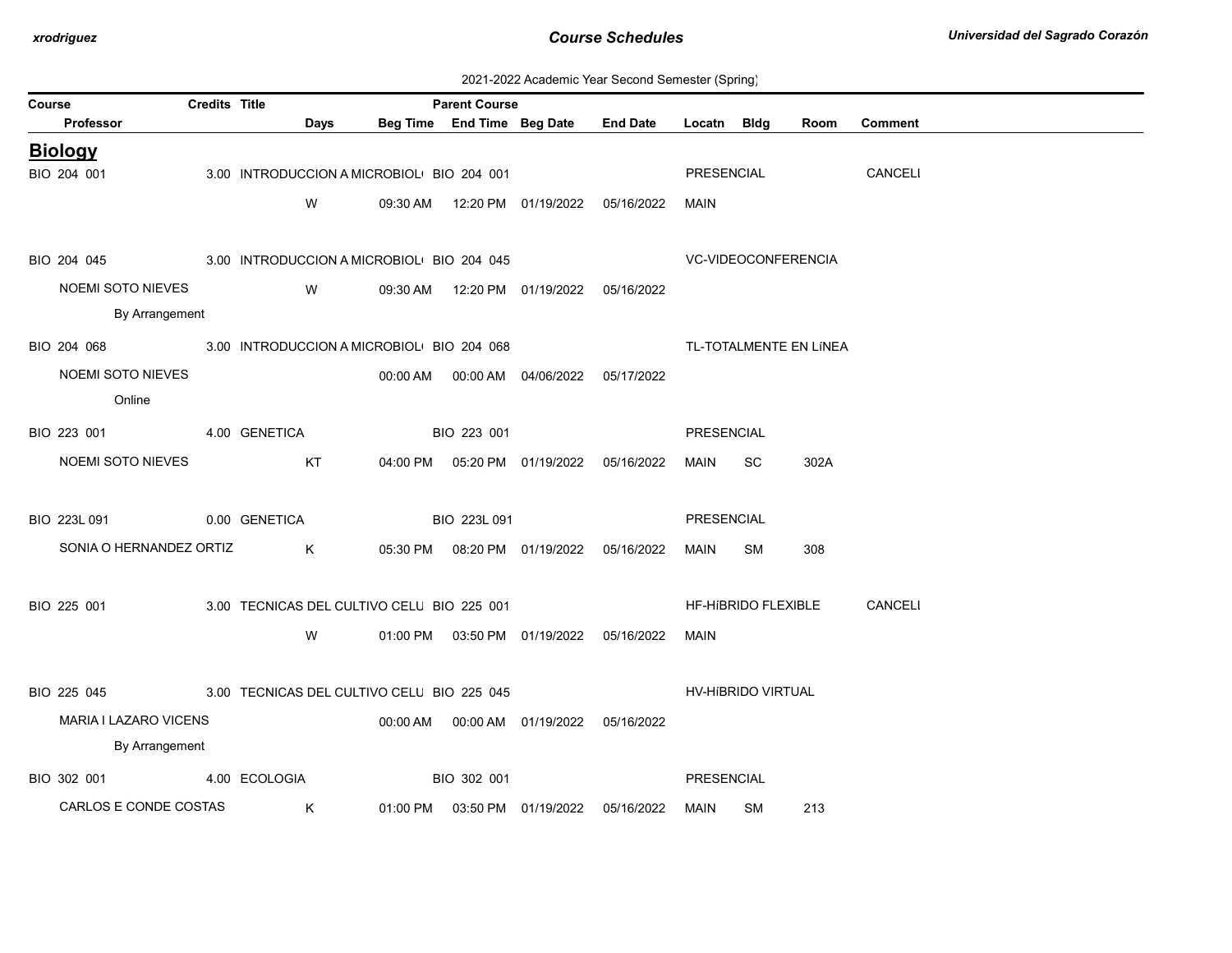| 2021-2022 Academic Year Second Semester (Spring) |  |
|--------------------------------------------------|--|
|--------------------------------------------------|--|

| Course |                              | <b>Credits Title</b> |                                                                                                                         |          | <b>Parent Course</b> |                                            |                 |                   |                        |      |                                |
|--------|------------------------------|----------------------|-------------------------------------------------------------------------------------------------------------------------|----------|----------------------|--------------------------------------------|-----------------|-------------------|------------------------|------|--------------------------------|
|        | Professor                    |                      | <b>Days</b>                                                                                                             |          |                      | Beg Time End Time Beg Date                 | <b>End Date</b> | Locatn            | Bldg                   | Room | <b>Comment</b>                 |
|        | <b>Biology</b>               |                      |                                                                                                                         |          |                      |                                            |                 |                   |                        |      |                                |
|        | BIO 302 035                  |                      | 4.00 ECOLOGIA                                                                                                           |          | BIO 302 035          |                                            |                 |                   |                        |      |                                |
|        |                              |                      |                                                                                                                         |          |                      | 00:00 AM  00:00 AM  01/19/2022  05/16/2022 |                 |                   |                        |      |                                |
|        | <b>Study Abroad</b>          |                      |                                                                                                                         |          |                      |                                            |                 |                   |                        |      |                                |
|        | BIO 302L 035                 |                      | 0.00 ECOLOGIA                                                                                                           |          | BIO 302L 035         |                                            |                 |                   |                        |      |                                |
|        |                              |                      |                                                                                                                         |          |                      | 00:00 AM  00:00 AM  01/19/2022  05/16/2022 |                 |                   |                        |      |                                |
|        | <b>Study Abroad</b>          |                      |                                                                                                                         |          |                      |                                            |                 |                   |                        |      |                                |
|        | BIO 302L 051 0.00 ECOLOGIA   |                      |                                                                                                                         |          | BIO 302L 051         |                                            |                 |                   | PF-PRESENCIAL FLEXIBLE |      |                                |
|        | CARLOS E CONDE COSTAS        |                      | <b>The Contract of Contract Contract of Contract Contract Contract Oriental</b>                                         |          |                      | 01:00 PM  03:50 PM  01/19/2022  05/16/2022 |                 | MAIN              | SM                     | 312  |                                |
|        |                              |                      |                                                                                                                         |          |                      |                                            |                 |                   |                        |      |                                |
|        | BIO 309 081                  |                      | 4.00 ANATOMIA HUMANA                                                                                                    |          | BIO 309 081          |                                            |                 |                   | VC-VIDEOCONFERENCIA    |      |                                |
|        | FILIA S GARCIA SANTANA       |                      | <b>Solution</b> Service Service Service Service Service Service Service Service Service Service Service Service Service |          |                      | 05:30 PM  08:20 PM  01/19/2022  05/16/2022 |                 |                   |                        |      |                                |
|        |                              |                      |                                                                                                                         |          |                      |                                            |                 |                   |                        |      |                                |
|        | BIO 309L 091                 |                      | 0.00 ANATOMIA HUMANA                                                                                                    |          | BIO 309L 091         |                                            |                 | PRESENCIAL        |                        |      |                                |
|        | LUIS A GRACIA RUIZ           |                      | $\mathsf{T}$ and $\mathsf{T}$                                                                                           |          |                      | 05:30 PM  08:20 PM  01/19/2022  05/16/2022 |                 | MAIN              | SM                     | 312  |                                |
|        |                              |                      |                                                                                                                         |          |                      |                                            |                 |                   |                        |      |                                |
|        | BIO 310 001                  |                      | 4.00 FISIOLOGIA HUMANA BIO 310 001                                                                                      |          |                      |                                            |                 |                   | VC-VIDEOCONFERENCIA    |      |                                |
|        | FRANCISCO M ARENCIBIA ALBITE |                      | MW                                                                                                                      |          |                      | 11:00 AM  12:20 PM  01/19/2022  05/16/2022 |                 |                   |                        |      |                                |
|        |                              |                      |                                                                                                                         |          |                      |                                            |                 |                   |                        |      |                                |
|        | BIO 310L 051                 |                      | 0.00 FISIOLOGIA HUMANA BIO 310L 051                                                                                     |          |                      |                                            |                 | <b>PRESENCIAL</b> |                        |      |                                |
|        |                              |                      |                                                                                                                         |          |                      |                                            |                 |                   |                        |      |                                |
|        | LUIS A GRACIA RUIZ           |                      | M                                                                                                                       |          |                      | 07:30 AM  10:20 AM  01/19/2022  05/16/2022 |                 | MAIN              | SM                     | 312  |                                |
|        |                              |                      |                                                                                                                         |          |                      |                                            |                 |                   |                        |      |                                |
|        | BIO 311 001                  |                      | 3.00 BIOINFORMATICA MOLECULAI BIO 311 001                                                                               |          |                      |                                            |                 |                   |                        |      | TL-TOTALMENTE EN LÍNEA CANCELI |
|        |                              |                      |                                                                                                                         | 00:00 AM |                      | 00:00 AM 01/19/2022                        | 05/16/2022      |                   |                        |      |                                |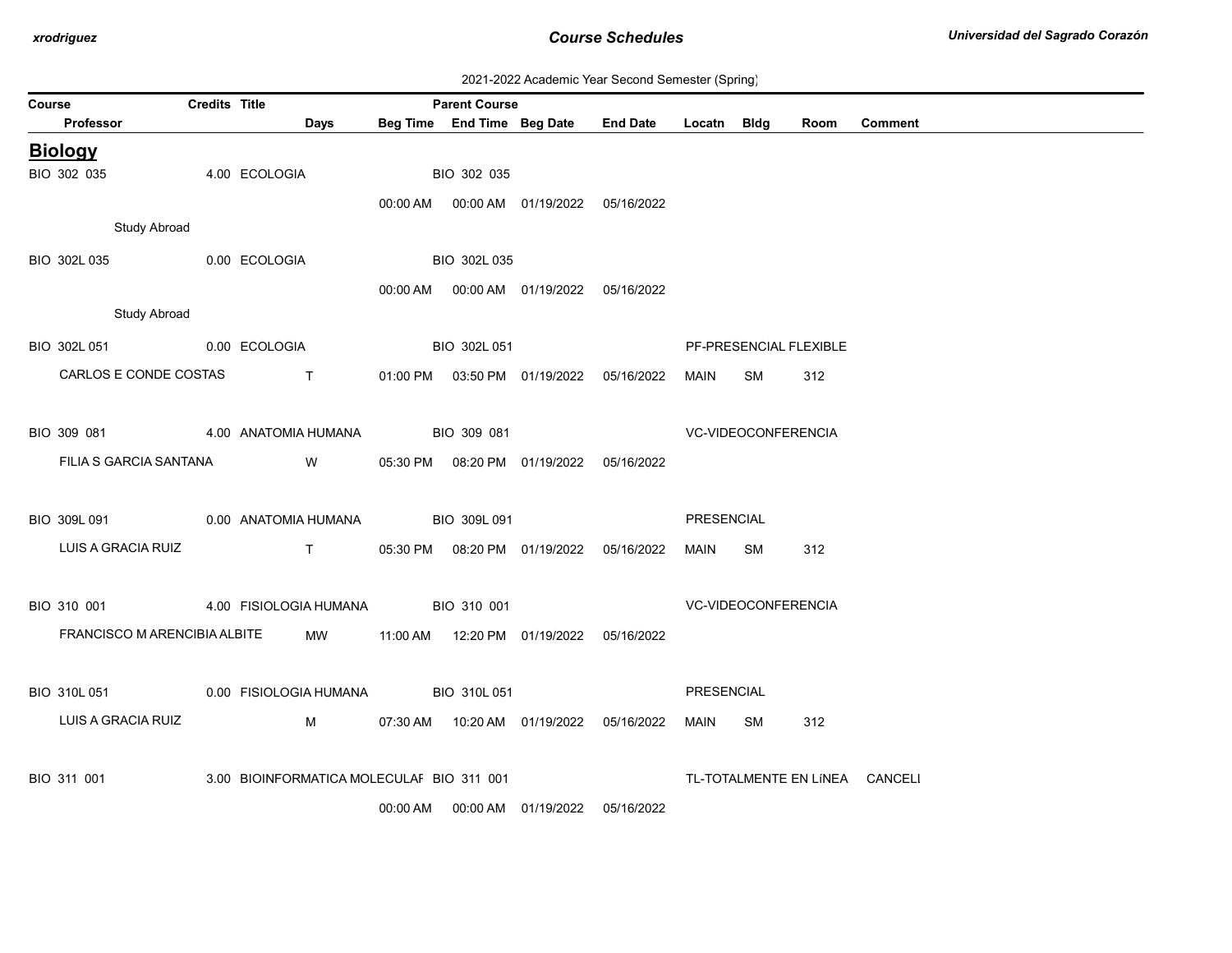| 2021-2022 Academic Year Second Semester (Spring) |  |  |  |
|--------------------------------------------------|--|--|--|
|--------------------------------------------------|--|--|--|

|                                                       | zuz i-zuzz Adalemic Tear Second Semester (Spring) |                                            |                                            |                      |                                            |                                            |                            |                     |                        |                                |
|-------------------------------------------------------|---------------------------------------------------|--------------------------------------------|--------------------------------------------|----------------------|--------------------------------------------|--------------------------------------------|----------------------------|---------------------|------------------------|--------------------------------|
| Course<br><b>Professor</b>                            | <b>Credits Title</b>                              | Days                                       |                                            | <b>Parent Course</b> | Beg Time End Time Beg Date End Date        |                                            | Locatn Bldg                |                     | Room                   | <b>Comment</b>                 |
| <b>Biology</b>                                        |                                                   |                                            |                                            |                      |                                            |                                            |                            |                     |                        |                                |
| BIO 311 045                                           |                                                   | 3.00 BIOINFORMATICA MOLECULAI BIO 311 045  |                                            |                      |                                            |                                            |                            |                     | TL-TOTALMENTE EN LÍNEA |                                |
| FRANCISCO M ARENCIBIA ALBITE                          |                                                   |                                            |                                            |                      | 00:00 AM  00:00 AM  01/19/2022  05/16/2022 |                                            |                            |                     |                        |                                |
| Online                                                |                                                   |                                            |                                            |                      |                                            |                                            |                            |                     |                        |                                |
|                                                       |                                                   |                                            |                                            |                      |                                            |                                            |                            |                     |                        |                                |
| BIO 313 001 3.00 EVOLUCION                            |                                                   |                                            |                                            | BIO 313 001          |                                            |                                            | HV-HIBRIDO VIRTUAL         |                     |                        |                                |
| IVELISSE IRIZARRY CARABALLO                           |                                                   | M                                          |                                            |                      | 05:30 PM  08:20 PM  01/19/2022  05/16/2022 |                                            |                            |                     |                        |                                |
| BIO 320 001 4.00 INMUNOLOGIA                          |                                                   |                                            |                                            | BIO 320 001          |                                            |                                            | <b>PRESENCIAL</b>          |                     |                        |                                |
| PETER BARBOSA                                         |                                                   | W                                          |                                            |                      |                                            | 01:00 PM  03:50 PM  01/19/2022  05/16/2022 | MAIN                       | SC.                 | 302B                   |                                |
|                                                       |                                                   |                                            |                                            |                      |                                            |                                            |                            |                     |                        |                                |
| BIO 320L 051 0.00 INMUNOLOGIA                         |                                                   |                                            |                                            | BIO 320L 051         |                                            |                                            |                            | VC-VIDEOCONFERENCIA |                        |                                |
| PETER BARBOSA                                         |                                                   | M                                          |                                            |                      | 01:00 PM  03:50 PM  01/19/2022  05/16/2022 |                                            |                            |                     |                        |                                |
|                                                       |                                                   |                                            |                                            |                      |                                            |                                            |                            |                     |                        |                                |
| BIO 360 001 3.00 TECNICAS EN ADN RECOMBIN BIO 360 001 |                                                   |                                            |                                            |                      |                                            |                                            |                            |                     | TL-TOTALMENTE EN LÍNEA |                                |
| EDUARDO L TOSADO RODRIGUEZ                            |                                                   |                                            |                                            |                      | 00:00 AM  00:00 AM  01/19/2022  05/16/2022 |                                            |                            |                     |                        |                                |
| Online                                                |                                                   |                                            |                                            |                      |                                            |                                            |                            |                     |                        |                                |
| <b>Biomedical Sciences</b>                            |                                                   |                                            |                                            |                      |                                            |                                            |                            |                     |                        |                                |
| CBM 310 001                                           |                                                   | 2.00 CIENCIAS BIOMEDICAS DEL M CBM 310 001 |                                            |                      |                                            |                                            | <b>VC-VIDEOCONFERENCIA</b> |                     |                        |                                |
| PETER BARBOSA                                         |                                                   | Fig. 1997                                  |                                            |                      | 09:00 AM  12:00 PM  01/19/2022  05/16/2022 |                                            |                            |                     |                        |                                |
|                                                       |                                                   |                                            |                                            |                      |                                            |                                            |                            |                     |                        |                                |
| <b>Computer Sciences</b>                              |                                                   |                                            |                                            |                      |                                            |                                            |                            |                     |                        |                                |
| CCO 115 001                                           |                                                   | 4.00 PRINCIPIOS & TECNICAS COM CCO 115 001 |                                            |                      |                                            |                                            |                            |                     | PF-PRESENCIAL FLEXIBLE |                                |
| AGDA CORDERO MURILLO                                  |                                                   |                                            | KT 12:30 PM 02:20 PM 01/19/2022 05/16/2022 |                      |                                            |                                            | <b>MAIN</b>                | SM                  | 204                    |                                |
| CCO 235 001                                           |                                                   | 4.00 ARQUITECTURA DE COMPUTA CCO 235 001   |                                            |                      |                                            |                                            |                            |                     |                        | TL-TOTALMENTE EN LÍNEA CANCELI |
|                                                       |                                                   |                                            |                                            |                      |                                            |                                            |                            |                     |                        |                                |

00:00 AM 00:00 AM 01/19/2022 05/16/2022

Online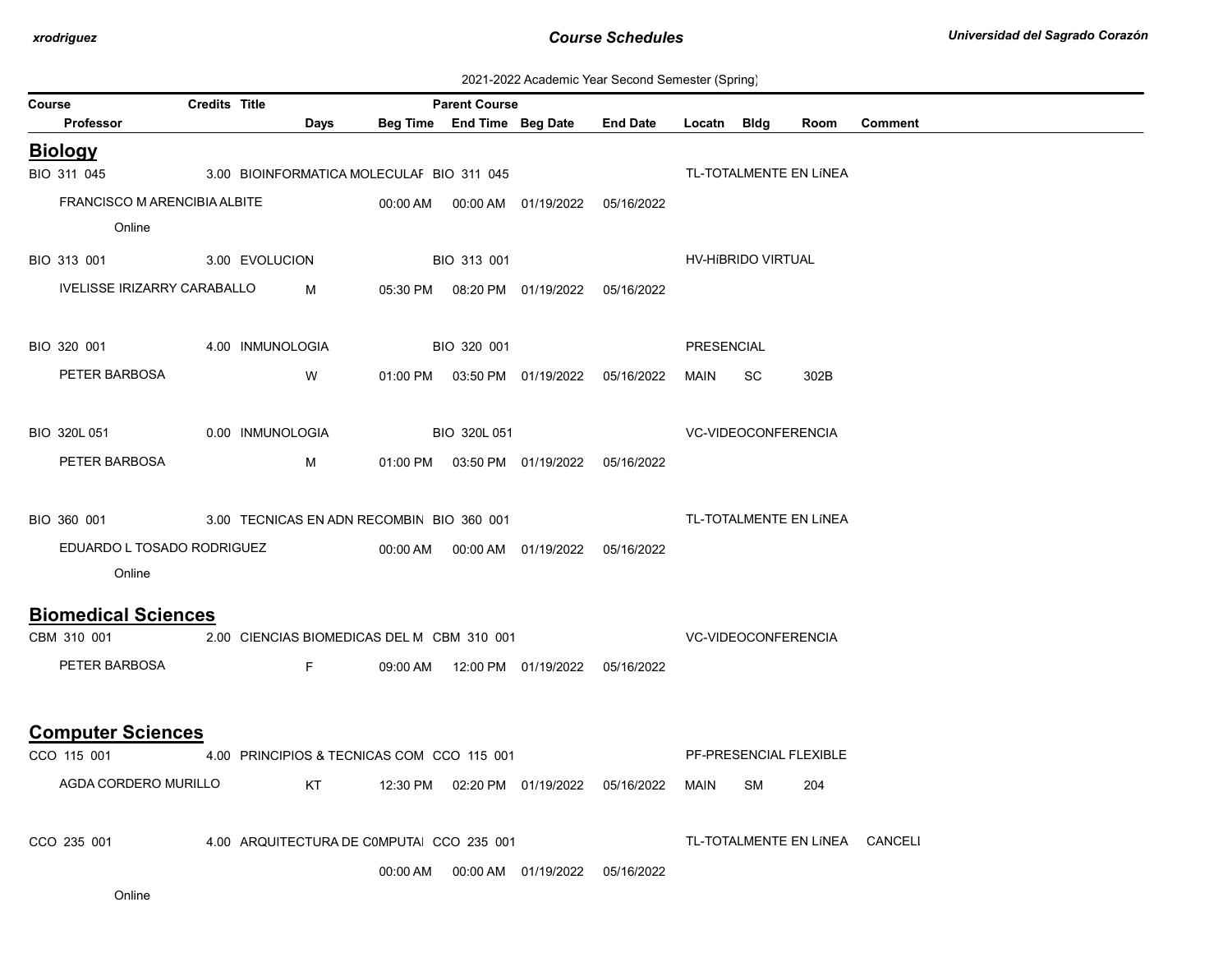| 2021-2022 Academic Year Second Semester (Spring) |  |  |  |
|--------------------------------------------------|--|--|--|
|--------------------------------------------------|--|--|--|

| Course                         | adoona donnootor (apring<br><b>Credits Title</b><br><b>Parent Course</b> |                                             |          |                            |                                            |                                            |             |                            |                        |                |  |  |
|--------------------------------|--------------------------------------------------------------------------|---------------------------------------------|----------|----------------------------|--------------------------------------------|--------------------------------------------|-------------|----------------------------|------------------------|----------------|--|--|
| Professor                      |                                                                          | Days                                        |          | Beg Time End Time Beg Date |                                            | <b>End Date</b>                            | Locatn Bldg |                            | Room                   | <b>Comment</b> |  |  |
| <b>Computer Sciences</b>       |                                                                          |                                             |          |                            |                                            |                                            |             |                            |                        |                |  |  |
| CCO 235 045                    |                                                                          | 4.00 ARQUITECTURA DE COMPUTA CCO 235 045    |          |                            |                                            |                                            |             | VC-VIDEOCONFERENCIA        |                        |                |  |  |
| ANTONIO VANTAGGIATO            |                                                                          |                                             | 00:00 AM |                            | 00:00 AM  01/19/2022  05/16/2022           |                                            |             |                            |                        |                |  |  |
| By Arrangement                 |                                                                          |                                             |          |                            |                                            |                                            |             |                            |                        |                |  |  |
| CCO 290 001                    |                                                                          | 3.00 MANEJO DE CONTENIDO WEB CCO 290 001    |          |                            |                                            |                                            | PRESENCIAL  |                            |                        | <b>CANCELI</b> |  |  |
|                                |                                                                          | KT                                          |          |                            |                                            | 02:30 PM  03:50 PM  01/19/2022  05/16/2022 | <b>MAIN</b> |                            |                        |                |  |  |
| CCO 290 045                    |                                                                          | 3.00 MANEJO DE CONTENIDO WEB CCO 290 045    |          |                            |                                            |                                            |             | VC-VIDEOCONFERENCIA        |                        |                |  |  |
| ANTONIO VANTAGGIATO            |                                                                          |                                             |          |                            | 00:00 AM  00:00 AM  01/19/2022  05/16/2022 |                                            |             |                            |                        |                |  |  |
| By Arrangement                 |                                                                          |                                             |          |                            |                                            |                                            |             |                            |                        |                |  |  |
| CCO 330 001                    |                                                                          | 3.00 DISENO SISTEMAS DISTRIBUII CCO 330 001 |          |                            |                                            |                                            |             |                            | TL-TOTALMENTE EN LÍNEA |                |  |  |
| ANTONIO VANTAGGIATO            |                                                                          |                                             |          |                            |                                            |                                            |             |                            |                        |                |  |  |
| Online                         |                                                                          |                                             |          |                            |                                            |                                            |             |                            |                        |                |  |  |
| CCO 330 045                    |                                                                          | 3.00 DISENO SISTEMAS DISTRIBUII CCO 330 045 |          |                            |                                            |                                            |             |                            | VC-VIDEOCONFERENCIA    | CANCELI        |  |  |
|                                |                                                                          |                                             |          |                            | 00:00 AM  00:00 AM  01/19/2022  05/16/2022 |                                            |             |                            |                        |                |  |  |
| By Arrangement                 |                                                                          |                                             |          |                            |                                            |                                            |             |                            |                        |                |  |  |
| CCO 340 045                    |                                                                          | 3.00 SISTEMAS OPERATIVOS                    |          | CCO 340 045                |                                            |                                            |             | <b>VC-VIDEOCONFERENCIA</b> |                        |                |  |  |
| AGDA CORDERO MURILLO           |                                                                          |                                             | 00:00 AM |                            | 00:00 AM  01/19/2022  05/16/2022           |                                            |             |                            |                        |                |  |  |
| By Arrangement                 |                                                                          |                                             |          |                            |                                            |                                            |             |                            |                        |                |  |  |
| <b>Strategic Communication</b> |                                                                          |                                             |          |                            |                                            |                                            |             |                            |                        |                |  |  |
| CES 110 001                    |                                                                          | 3.00 COMUNICACION ESTRATEGIC CES 110 001    |          |                            |                                            |                                            |             |                            | PF-PRESENCIAL FLEXIBLE |                |  |  |
| MODESTO AGUAYO VILLAFANE       |                                                                          | KT                                          | 09:30 AM |                            |                                            |                                            | MAIN        | BN                         | 321                    |                |  |  |
| CES 111 001                    |                                                                          | 3.00 REDACCION ESTRATEGICA                  |          | CES 111 001                |                                            |                                            |             |                            | PF-PRESENCIAL FLEXIBLE |                |  |  |
| MODESTO AGUAYO VILLAFANE       |                                                                          | W                                           | 02:00 PM |                            | 04:50 PM 01/19/2022                        | 05/16/2022                                 | MAIN        | BS                         | 221                    |                |  |  |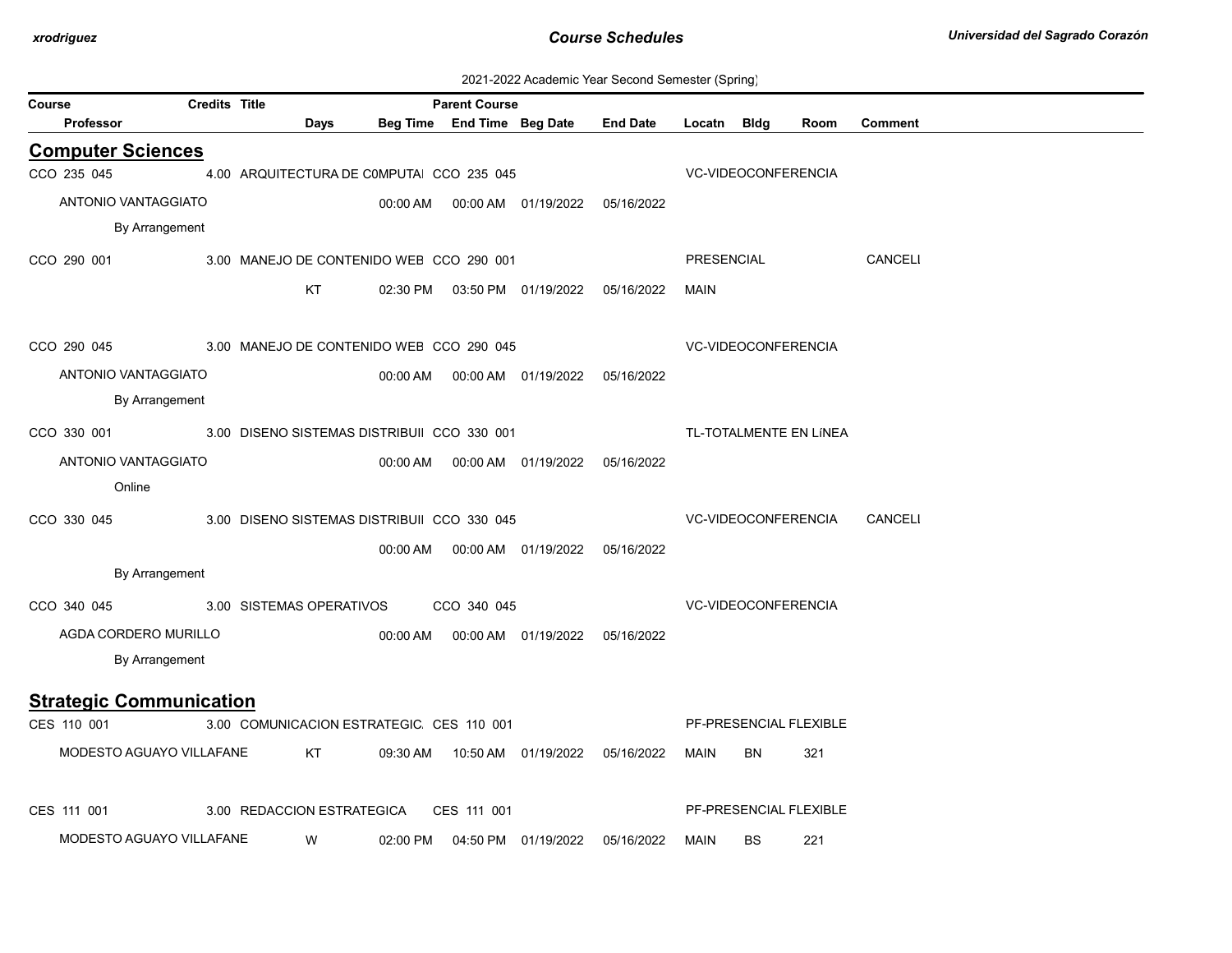2021-2022 Academic Year Second Semester (Spring)

| Course                         | <b>Credits Title</b>                   |                                                                 |          | <b>Parent Course</b>       |                                            |                 |                   |                            |      |                |
|--------------------------------|----------------------------------------|-----------------------------------------------------------------|----------|----------------------------|--------------------------------------------|-----------------|-------------------|----------------------------|------|----------------|
| <b>Professor</b>               |                                        | Days                                                            |          | Beg Time End Time Beg Date |                                            | <b>End Date</b> | Locatn            | <b>Bldg</b>                | Room | <b>Comment</b> |
| <b>Strategic Communication</b> |                                        |                                                                 |          |                            |                                            |                 |                   |                            |      |                |
| CES 111 002                    | 3.00 REDACCION ESTRATEGICA             |                                                                 |          | CES 111 002                |                                            |                 |                   | PF-PRESENCIAL FLEXIBLE     |      |                |
| MODESTO AGUAYO VILLAFANE       |                                        | M                                                               |          |                            | 12:30 PM  03:20 PM  01/19/2022             | 05/16/2022      | <b>MAIN</b>       | <b>BS</b>                  | 221  |                |
| CES 111 003                    | 3.00 REDACCION ESTRATEGICA CES 111 003 |                                                                 |          |                            |                                            |                 |                   | PF-PRESENCIAL FLEXIBLE     |      |                |
| MODESTO AGUAYO VILLAFANE       |                                        | $\mathbf{T}$                                                    |          |                            | 11:00 AM  01:50 PM  01/19/2022  05/16/2022 |                 | MAIN              | <b>BS</b>                  | 312  |                |
| CES 111 063                    | 3.00 REDACCION ESTRATEGICA CES 111 063 |                                                                 |          |                            |                                            |                 |                   | <b>HF-HIBRIDO FLEXIBLE</b> |      |                |
| RADAMES VEGA GUTIERREZ         |                                        | $F = 1$                                                         |          |                            | 05:30 PM  09:20 PM  02/25/2022             | 03/26/2022      | MAIN              | BS.                        | 311  |                |
| CES 220 001                    | 3.00 EL PROCESO CREATIVO               |                                                                 |          | CES 220 001                |                                            |                 |                   | PF-PRESENCIAL FLEXIBLE     |      |                |
| RADAMES VEGA GUTIERREZ         |                                        | MW                                                              | 02:00 PM |                            | 03:20 PM 01/19/2022 05/16/2022             |                 | MAIN              | <b>BS</b>                  | 312  |                |
| CES 221 001                    | 3.00 BRANDING ESTRATEGICO              |                                                                 |          | CES 221 001                |                                            |                 |                   | VC-VIDEOCONFERENCIA        |      |                |
| LORENA L CALZADA SILVA         |                                        | $\mathsf{K}$                                                    |          |                            |                                            |                 | MAIN              |                            |      |                |
| CES 221 002                    | 3.00 BRANDING ESTRATEGICO              |                                                                 |          | CES 221 002                |                                            |                 |                   | PF-PRESENCIAL FLEXIBLE     |      |                |
|                                | JOSE CARLOS SANCHEZ CINTRON M          |                                                                 |          |                            | 02:30 PM  05:20 PM  01/19/2022  05/16/2022 |                 | MAIN              | BN                         | 237  |                |
| CES 221 081                    | 3.00 BRANDING ESTRATEGICO              |                                                                 |          | CES 221 081                |                                            |                 |                   | PF-PRESENCIAL FLEXIBLE     |      |                |
| LORENA L CALZADA SILVA         |                                        | $\mathbf{T}$ and $\mathbf{T}$ and $\mathbf{T}$ and $\mathbf{T}$ |          |                            | 05:30 PM  08:20 PM  01/19/2022  05/16/2022 |                 | MAIN              | BN                         | 238  |                |
| CES 390 001                    | 3.00 TEMAS ESPECIALES CES 390 001      |                                                                 |          |                            |                                            |                 | <b>PRESENCIAL</b> |                            |      |                |
| ILIANA BALLESTER PANELLI       |                                        |                                                                 |          |                            | 00:00 AM  00:00 AM  01/19/2022  05/16/2022 |                 |                   |                            |      |                |
| By Arrangement                 |                                        |                                                                 |          |                            |                                            |                 |                   |                            |      |                |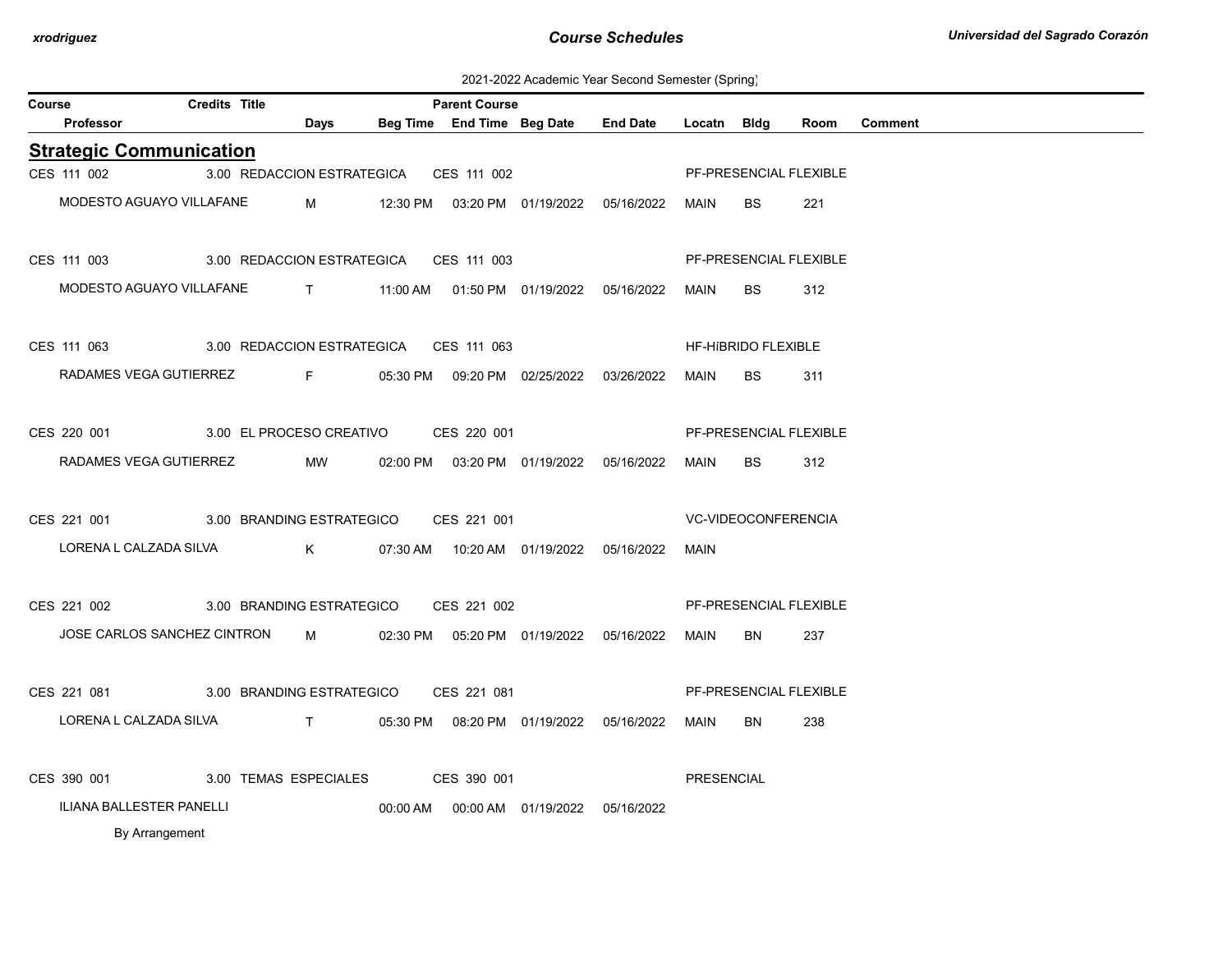2021-2022 Academic Year Second Semester (Spring)

| Course |                                                           | <b>Credits Title</b> |                                                                 |             | <b>Parent Course</b> |                                            |                 |             |                        |      |                |
|--------|-----------------------------------------------------------|----------------------|-----------------------------------------------------------------|-------------|----------------------|--------------------------------------------|-----------------|-------------|------------------------|------|----------------|
|        | Professor                                                 |                      | Days                                                            |             |                      | Beg Time End Time Beg Date                 | <b>End Date</b> | Locatn Bldg |                        | Room | <b>Comment</b> |
|        | <b>Exerc Scienc &amp; Health Pro</b>                      |                      |                                                                 |             |                      |                                            |                 |             |                        |      |                |
|        | CFI 101 001 3.00 ASPEC SOCIAL/PSICOLOG DE CFI 101 001     |                      |                                                                 |             |                      |                                            |                 | PRESENCIAL  |                        |      |                |
|        | LUISA F VELEZ COLON                                       |                      | MW                                                              |             |                      | 04:00 PM  05:20 PM  01/19/2022  05/16/2022 |                 | MAIN CE     |                        | 205  |                |
|        | CFI 102 001 3.00 EDUCACION FISICA ADAPTAD/ CFI 102 001    |                      |                                                                 |             |                      |                                            |                 | PRESENCIAL  |                        |      |                |
|        | MELISSA GONZALEZ LAMOURT                                  |                      | KT                                                              |             |                      |                                            |                 | MAIN        | CE.                    | 206  |                |
|        | CFI 102 002<br>3.00 EDUCACION FISICA ADAPTAD/ CFI 102 002 |                      |                                                                 |             |                      |                                            |                 | PRESENCIAL  |                        |      | CANCELI        |
|        |                                                           |                      |                                                                 |             |                      | 00:00 AM  00:00 AM  01/19/2022  05/16/2022 |                 |             |                        |      |                |
|        | CFI 105 001 3.00 BIENESTAR, CALIDAD DE VIDA CFI 105 001   |                      |                                                                 |             |                      |                                            |                 | PRESENCIAL  |                        |      |                |
|        | MELISSA GONZALEZ LAMOURT KT                               |                      |                                                                 |             |                      |                                            |                 | MAIN        | CE.                    | 205  |                |
|        | CFI 110 001 3.00 INTRODUCCION AL MASAJE CFI 110 001       |                      |                                                                 |             |                      |                                            |                 |             | PF-PRESENCIAL FLEXIBLE |      |                |
|        | MELISSA GONZALEZ LAMOURT                                  |                      | <b>MW</b>                                                       |             |                      | 02:30 PM  03:50 PM  01/19/2022  05/16/2022 |                 | MAIN        | CE.                    | 205  |                |
|        | 3.00 MASAJE TAILANDES<br>CFI 113 001                      |                      |                                                                 | CFI 113 001 |                      |                                            |                 | PRESENCIAL  |                        |      |                |
|        | NORMARY SILVA SOTO                                        |                      | $\mathsf{F}$ and $\mathsf{F}$ and $\mathsf{F}$ and $\mathsf{F}$ |             |                      | 09:00 AM  12:00 PM  01/19/2022  05/16/2022 |                 | MAIN        | CE                     | 205  |                |
|        | CFI 201 001 3.00 DESARROLLO PERCEPTUAL N CFI 201 001      |                      |                                                                 |             |                      |                                            |                 |             | HF-HIBRIDO FLEXIBLE    |      |                |
|        | JAVIER BENJAMIN DIAZ                                      |                      | K <sub>k</sub>                                                  |             |                      | 04:00 PM  05:20 PM  01/19/2022  05/16/2022 |                 | MAIN        | CE.                    | 206  |                |
|        | CFI 201 002                                               |                      | 3.00 DESARROLLO PERCEPTUAL N CFI 201 002                        |             |                      |                                            |                 |             |                        |      | CANCELI        |
|        |                                                           |                      | KT                                                              |             |                      | 02:30 PM  03:50 PM  01/19/2022  05/16/2022 |                 | MAIN        |                        |      |                |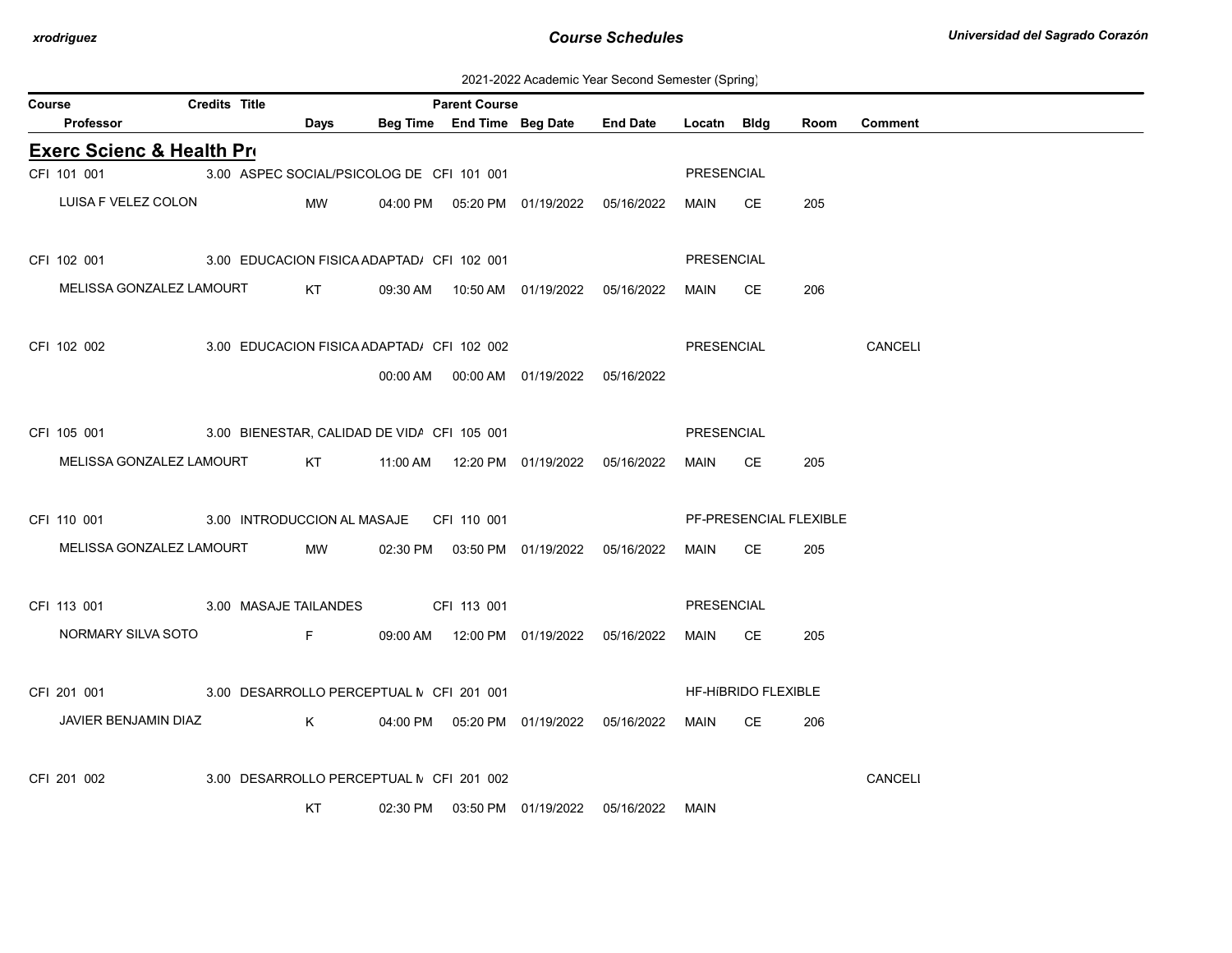2021-2022 Academic Year Second Semester (Spring)

| Course                                                  | <b>Credits Title</b> |                       |                                                                                                                | <b>Parent Course</b>                       |  |                   |                            |                        |                |
|---------------------------------------------------------|----------------------|-----------------------|----------------------------------------------------------------------------------------------------------------|--------------------------------------------|--|-------------------|----------------------------|------------------------|----------------|
| <b>Professor</b>                                        |                      | Days                  |                                                                                                                | Beg Time End Time Beg Date End Date        |  | Locatn Bldg       |                            | Room                   | <b>Comment</b> |
| <b>Exerc Scienc &amp; Health Pro</b>                    |                      |                       |                                                                                                                |                                            |  |                   |                            |                        |                |
| CFI 202 001                                             |                      |                       | 2.00 PREVENCION LESIONES/PRIM CFI 202 001                                                                      |                                            |  | PRESENCIAL        |                            |                        |                |
| JAVIER BENJAMIN DIAZ                                    |                      | MW                    |                                                                                                                | 04:00 PM  04:50 PM  01/19/2022  05/16/2022 |  | MAIN CE           |                            | 207                    |                |
|                                                         |                      |                       |                                                                                                                |                                            |  |                   |                            |                        |                |
| CFI 204 001                                             |                      |                       | 3.00 FISIOLOGIA DEL EJERCICIO 2 CFI 204 001                                                                    |                                            |  | PRESENCIAL        |                            |                        | <b>CANCELI</b> |
|                                                         |                      | KT                    |                                                                                                                | 02:30 PM  03:50 PM  01/19/2022  05/16/2022 |  | MAIN              |                            |                        |                |
|                                                         |                      |                       |                                                                                                                |                                            |  |                   |                            |                        |                |
| CFI 204 002                                             |                      |                       | 3.00 FISIOLOGIA DEL EJERCICIO 2 CFI 204 002                                                                    |                                            |  | PRESENCIAL        |                            |                        |                |
| REYNALDO SOLER LOPEZ                                    |                      | MW                    |                                                                                                                | 09:30 AM  10:50 AM  01/19/2022  05/16/2022 |  | MAIN              | CE.                        | 205                    |                |
|                                                         |                      |                       |                                                                                                                |                                            |  |                   |                            |                        |                |
| CFI 214 001 3.00 FUND BASIC/ENTRENADOR PI CFI 214 001   |                      |                       |                                                                                                                |                                            |  | PRESENCIAL        |                            |                        |                |
| REYNALDO SOLER LOPEZ                                    |                      |                       | KT                                                                                                             | 09:30 AM  10:50 AM  01/19/2022  05/16/2022 |  | MAIN CE           |                            | 208                    |                |
|                                                         |                      |                       |                                                                                                                |                                            |  |                   |                            |                        |                |
| CFI 301 001 3.00 ACONDICIONA CARDIORESPIF CFI 301 001   |                      |                       |                                                                                                                |                                            |  | PRESENCIAL        |                            |                        |                |
| REYNALDO SOLER LOPEZ                                    |                      |                       | KT                                                                                                             | 08:00 AM  09:20 AM  01/19/2022  05/16/2022 |  | MAIN              | CE.                        | 206                    |                |
|                                                         |                      |                       |                                                                                                                |                                            |  |                   |                            |                        |                |
| CFI 302 002                                             |                      | 3.00 KINESIOLOGIA     |                                                                                                                | CFI 302 002                                |  |                   |                            | PF-PRESENCIAL FLEXIBLE |                |
| LUISA F VELEZ COLON                                     |                      | MW                    |                                                                                                                | 12:30 PM  01:50 PM  01/19/2022  05/16/2022 |  | MAIN              | SM                         | 213                    |                |
|                                                         |                      |                       |                                                                                                                |                                            |  |                   |                            |                        |                |
| CFI 305 001 3.00 MODALIDA/ACTIVIDAD FISICA/ CFI 305 001 |                      |                       |                                                                                                                |                                            |  | <b>PRESENCIAL</b> |                            |                        |                |
| MELISSA GONZALEZ LAMOURT                                |                      |                       | KT to the set of the set of the set of the set of the set of the set of the set of the set of the set of the s | 04:00 PM  05:20 PM  01/19/2022  05/16/2022 |  | MAIN CE           |                            | 207                    |                |
|                                                         |                      |                       |                                                                                                                |                                            |  |                   |                            |                        |                |
| CFI 390 045                                             |                      | 3.00 TEMAS ESPECIALES |                                                                                                                | CFI 390 045                                |  |                   | <b>VC-VIDEOCONFERENCIA</b> |                        | <b>CANCELI</b> |
|                                                         |                      |                       |                                                                                                                | 00:00 AM  00:00 AM  01/19/2022  05/16/2022 |  |                   |                            |                        |                |
| By Arrangement                                          |                      |                       |                                                                                                                |                                            |  |                   |                            |                        |                |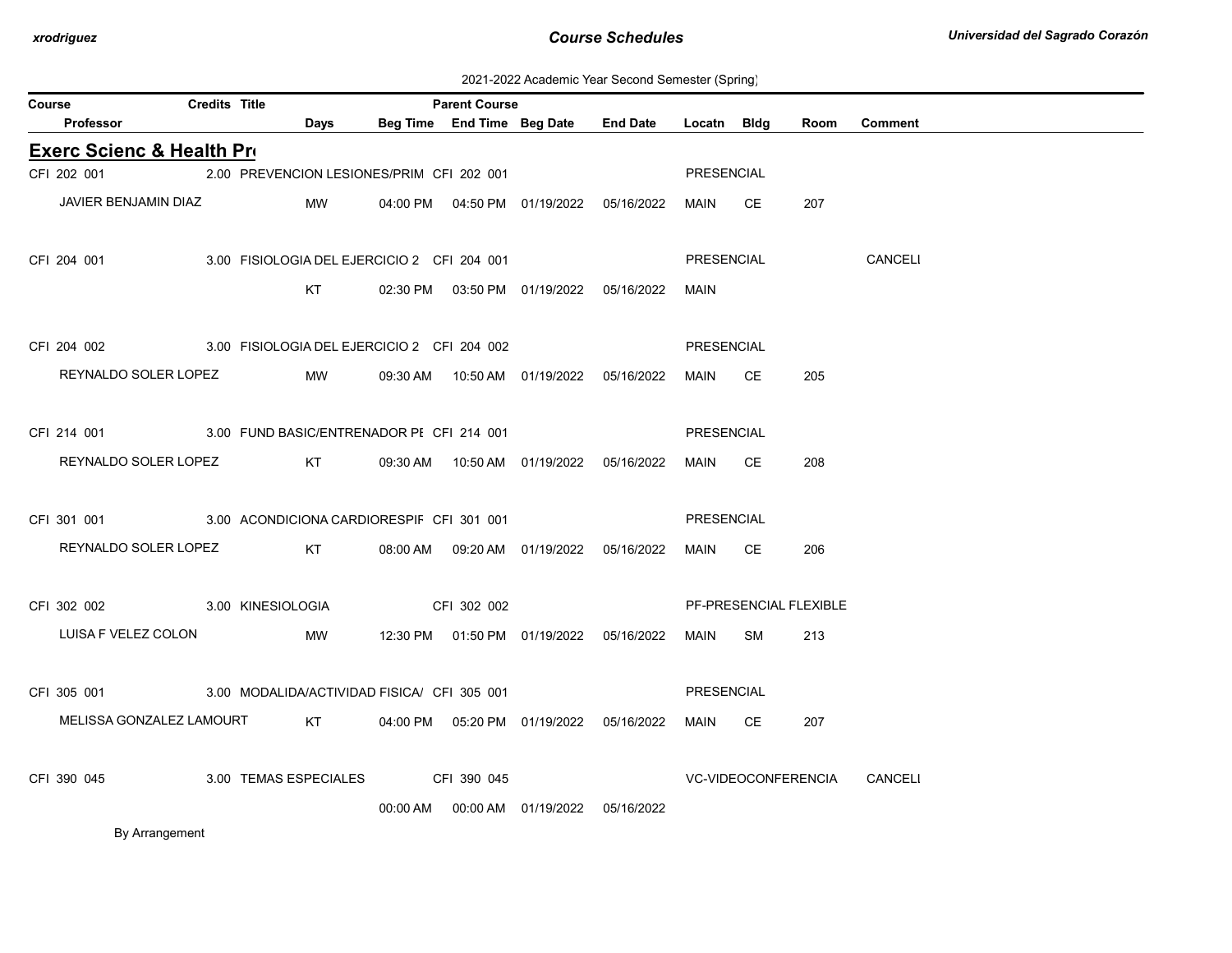| 2021-2022 Academic Year Second Semester (Spring) |  |  |  |  |  |
|--------------------------------------------------|--|--|--|--|--|
|--------------------------------------------------|--|--|--|--|--|

| Course                                                 |                                           | <b>Credits Title</b> |                                          | <b>Parent Course</b> |                                              |                 |                   |                            |      |                |
|--------------------------------------------------------|-------------------------------------------|----------------------|------------------------------------------|----------------------|----------------------------------------------|-----------------|-------------------|----------------------------|------|----------------|
| Professor                                              |                                           |                      | <b>Days</b>                              |                      | Beg Time End Time Beg Date                   | <b>End Date</b> | Locatn Bldg       |                            | Room | <b>Comment</b> |
| <b>Exerc Scienc &amp; Health Pro</b>                   |                                           |                      |                                          |                      |                                              |                 |                   |                            |      |                |
| CFI 390A 001                                           |                                           |                      | 1.00 TEMAS ESPECIALES CFI 390A 001       |                      |                                              |                 |                   | VC-VIDEOCONFERENCIA        |      |                |
|                                                        | REYNALDO SOLER LOPEZ                      |                      |                                          |                      | 00:00 AM  00:00 AM  01/19/2022  05/16/2022   |                 |                   |                            |      |                |
|                                                        | By Arrangement                            |                      |                                          |                      |                                              |                 |                   |                            |      |                |
| CFI 401 001                                            |                                           |                      | 3.00 METODOLOGIA DEL ENTRENA CFI 401 001 |                      |                                              |                 | PRESENCIAL        |                            |      |                |
|                                                        | JAVIER A OSORIO MARTINEZ                  |                      | <b>MW</b>                                |                      | 04:00 PM  05:20 PM  01/19/2022  05/16/2022   |                 | MAIN              | CE.                        | 206  |                |
|                                                        |                                           |                      |                                          |                      |                                              |                 |                   |                            |      |                |
| CFI 402 001 3.00 ENTRENAMIENTO DE FUERZA CFI 402 001   |                                           |                      |                                          |                      |                                              |                 | PRESENCIAL        |                            |      |                |
| LUIS R LOPEZ ROMAN                                     |                                           |                      | MW                                       |                      |                                              |                 | MAIN              | CE.                        | 206  |                |
|                                                        |                                           |                      |                                          |                      |                                              |                 |                   |                            |      |                |
| CFI 411 001                                            | 3.00 NUTRICION RENDIMIENTO HU CFI 411 001 |                      |                                          |                      |                                              |                 | <b>PRESENCIAL</b> |                            |      |                |
|                                                        |                                           |                      |                                          |                      |                                              |                 |                   |                            |      |                |
| ROXANNA TOSCA VERA                                     |                                           |                      | <b>Figure 1999</b>                       |                      | 11:30 AM  02:30 PM  01/19/2022  05/16/2022   |                 | MAIN              | CE                         | 208  |                |
|                                                        |                                           |                      |                                          |                      |                                              |                 |                   |                            |      |                |
| CFI 411 045                                            | 3.00 NUTRICION RENDIMIENTO HU CFI 411 045 |                      |                                          |                      |                                              |                 |                   | HV-HIBRIDO VIRTUAL         |      |                |
| ROXANNA TOSCA VERA                                     |                                           |                      |                                          |                      | 00:00 AM   00:00 AM   01/19/2022  05/16/2022 |                 |                   |                            |      |                |
|                                                        | By Arrangement                            |                      |                                          |                      |                                              |                 |                   |                            |      |                |
| CFI 412 001 2.00 ADM & SUPERVISION/INSTALA CFI 412 001 |                                           |                      |                                          |                      |                                              |                 | PRESENCIAL        |                            |      |                |
|                                                        | LUISA F VELEZ COLON                       |                      |                                          |                      |                                              |                 | MAIN CE           |                            | 207  |                |
|                                                        |                                           |                      |                                          |                      |                                              |                 |                   |                            |      |                |
| CFI 413 001 3.00 PRACTICA/CIENCIAS/EJER/PR CFI 413 001 |                                           |                      |                                          |                      |                                              |                 | PRESENCIAL        |                            |      |                |
|                                                        | REYNALDO SOLER LOPEZ                      |                      |                                          |                      | 00:00 AM   00:00 AM   01/19/2022  05/16/2022 |                 |                   |                            |      |                |
|                                                        | By Arrangement                            |                      |                                          |                      |                                              |                 |                   |                            |      |                |
| CFI 480 001                                            |                                           |                      | 3.00 SEMINARIO INTEGRADOR                | CFI 480 001          |                                              |                 |                   | <b>VC-VIDEOCONFERENCIA</b> |      |                |
|                                                        | MANUEL DE JESUS BENITEZ                   |                      | MW                                       |                      | 11:00 AM  12:20 PM  01/19/2022  05/16/2022   |                 |                   |                            |      |                |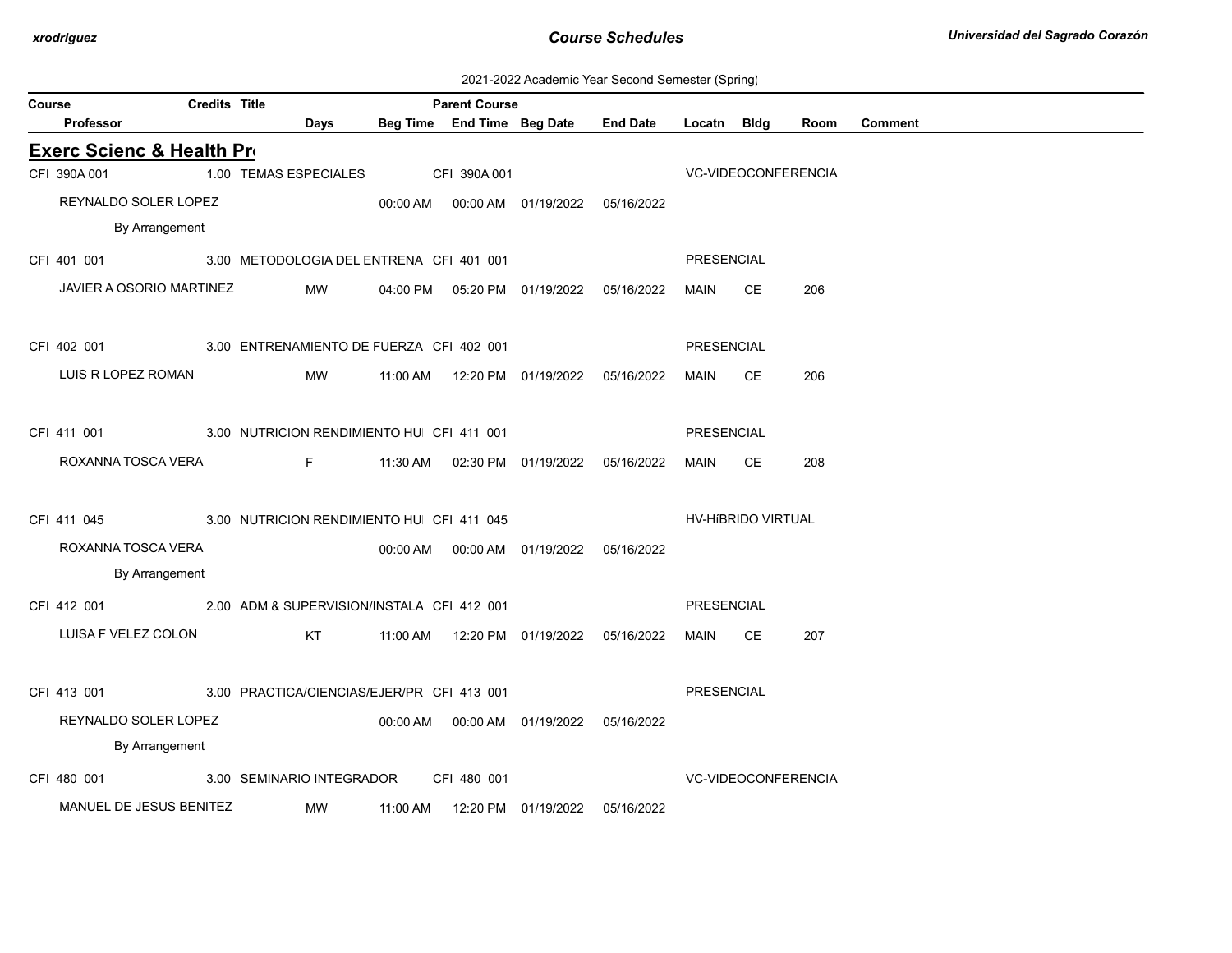| Course                                                | <b>Credits Title</b> |                 |                                          | <b>Parent Course</b> |                                            |                                                  |             |           |                        |                             |
|-------------------------------------------------------|----------------------|-----------------|------------------------------------------|----------------------|--------------------------------------------|--------------------------------------------------|-------------|-----------|------------------------|-----------------------------|
| Professor                                             |                      | Days            |                                          |                      |                                            | Beg Time End Time Beg Date End Date              | Locatn Bldg |           | Room                   | <b>Comment</b>              |
| <b>Communication</b>                                  |                      |                 |                                          |                      |                                            |                                                  |             |           |                        |                             |
| CMU 101 001 3.00 INTROD MEDIOS COMUNICAC CMU 101 001  |                      |                 |                                          |                      |                                            |                                                  |             |           | PF-PRESENCIAL FLEXIBLE |                             |
| LUIS MOLINA CASANOVA                                  |                      | MW              |                                          |                      |                                            | 02:00 PM  03:20 PM  01/19/2022  05/16/2022  MAIN |             | BN        | 231                    |                             |
|                                                       |                      |                 |                                          |                      |                                            |                                                  |             |           |                        |                             |
| CMU 103 001                                           |                      |                 | 3.00 FUND.TEORICOS DE COMUNI(CMU 103 001 |                      |                                            |                                                  |             |           |                        | HV-HIBRIDO VIRTUAL CANCELI  |
|                                                       |                      | T               |                                          |                      | 08:00 AM  09:20 AM  01/19/2022  05/16/2022 |                                                  |             |           |                        |                             |
|                                                       |                      |                 |                                          |                      |                                            |                                                  |             |           |                        |                             |
| CMU 110 001 3.00 CONVERGENCIA MEDIATICA/C CMU 110 001 |                      |                 |                                          |                      |                                            |                                                  |             |           | PF-PRESENCIAL FLEXIBLE |                             |
| ROSA SESENTON PEREZ                                   |                      | MW              |                                          |                      |                                            | 09:30 AM  10:50 AM  01/19/2022  05/16/2022       | MAIN        | BN        | 227                    |                             |
|                                                       |                      |                 |                                          |                      |                                            |                                                  |             |           |                        |                             |
| CMU 110 002 3.00 CONVERGENCIA MEDIATICA/C CMU 110 002 |                      |                 |                                          |                      |                                            |                                                  |             |           |                        |                             |
|                                                       |                      |                 |                                          |                      |                                            |                                                  |             |           | PF-PRESENCIAL FLEXIBLE |                             |
| ZACHA I ACOSTA GONZALEZ                               |                      | <b>KT</b>       |                                          |                      | 02:30 PM  03:50 PM  01/19/2022  05/16/2022 |                                                  | MAIN        | <b>BN</b> | 227                    |                             |
|                                                       |                      |                 |                                          |                      |                                            |                                                  |             |           |                        |                             |
| CMU 110 061                                           |                      |                 |                                          |                      |                                            | 3.00 CONVERGENCIA MEDIATICA/C CMU 110 061        |             |           |                        | HF-HIBRIDO FLEXIBLE CANCELI |
|                                                       |                      | F.              |                                          |                      | 05:30 PM  09:20 PM  01/21/2022  02/19/2022 |                                                  |             |           |                        |                             |
|                                                       |                      |                 |                                          |                      |                                            |                                                  |             |           |                        |                             |
| CMU 232 001 3.00 GERENCIA/AUTOGESTION PR CMU 232 001  |                      |                 |                                          |                      |                                            |                                                  |             |           | PF-PRESENCIAL FLEXIBLE |                             |
| ROSA SESENTON PEREZ                                   |                      | KT <sub>N</sub> |                                          |                      |                                            | 12:30 PM  01:50 PM  01/19/2022  05/16/2022       | MAIN        | BS.       | 217                    |                             |
|                                                       |                      |                 |                                          |                      |                                            |                                                  |             |           |                        |                             |
| CMU 232 002 3.00 GERENCIA/AUTOGESTION PRI CMU 232 002 |                      |                 |                                          |                      |                                            | <b>VC-VIDEOCONFERENCIA</b>                       |             |           |                        |                             |
| ROSA SESENTON PEREZ                                   |                      | <b>MW</b>       |                                          |                      | 02:00 PM  03:20 PM  01/19/2022  05/16/2022 |                                                  |             |           |                        |                             |
|                                                       |                      |                 |                                          |                      |                                            |                                                  |             |           |                        |                             |
| CMU 240 001                                           |                      |                 | 3.00 REDACCION MEDIOS/NARRAT CMU 240 001 |                      |                                            |                                                  |             |           | PF-PRESENCIAL FLEXIBLE |                             |
| SACHIRA P RODRIGUEZ MEDINA                            |                      |                 |                                          |                      |                                            |                                                  |             |           |                        |                             |
|                                                       |                      | MW              | 02:00 PM                                 |                      |                                            | 03:20 PM 01/19/2022 05/16/2022                   | MAIN        | SM        | 204                    |                             |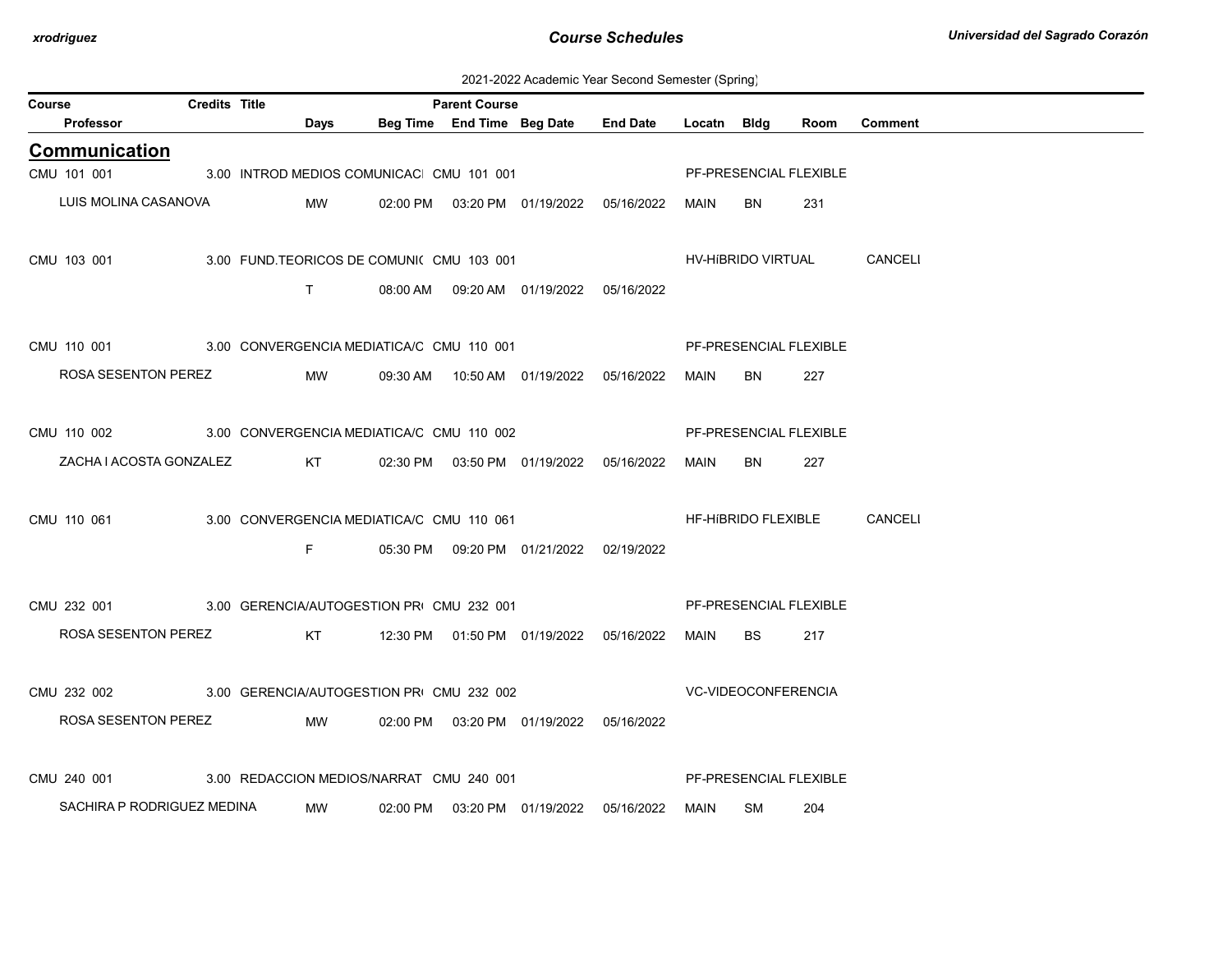| 2021-2022 Academic Year Second Semester (Spring) |  |  |  |  |  |
|--------------------------------------------------|--|--|--|--|--|
|--------------------------------------------------|--|--|--|--|--|

| Course |                         | <b>Credits Title</b> |                                                                                                                                                                                                                                                                                                                               |                                            | <b>Parent Course</b> |                                            |                            |                     |                            |                        |                |
|--------|-------------------------|----------------------|-------------------------------------------------------------------------------------------------------------------------------------------------------------------------------------------------------------------------------------------------------------------------------------------------------------------------------|--------------------------------------------|----------------------|--------------------------------------------|----------------------------|---------------------|----------------------------|------------------------|----------------|
|        | Professor               |                      | Days                                                                                                                                                                                                                                                                                                                          |                                            |                      | Beg Time End Time Beg Date                 | <b>End Date</b>            | Locatn Bidg         |                            | Room                   | <b>Comment</b> |
|        | <b>Communication</b>    |                      |                                                                                                                                                                                                                                                                                                                               |                                            |                      |                                            |                            |                     |                            |                        |                |
|        | CMU 255 001             |                      | 3.00 ASPECTOS LEGALES/COMUNI CMU 255 001                                                                                                                                                                                                                                                                                      |                                            |                      |                                            |                            |                     | HV-HIBRIDO VIRTUAL         |                        |                |
|        | JESUS M RIVERA DELGADO  |                      | $K$ and $K$                                                                                                                                                                                                                                                                                                                   |                                            |                      | 02:00 PM  03:20 PM  01/19/2022  05/16/2022 |                            |                     |                            |                        |                |
|        |                         |                      |                                                                                                                                                                                                                                                                                                                               |                                            |                      |                                            |                            |                     |                            |                        |                |
|        | CMU 255 002             |                      | 3.00 ASPECTOS LEGALES/COMUNI CMU 255 002                                                                                                                                                                                                                                                                                      |                                            |                      |                                            |                            |                     | HV-HíBRIDO VIRTUAL         |                        | CANCELI        |
|        |                         |                      | T                                                                                                                                                                                                                                                                                                                             |                                            |                      | 02:00 PM  03:20 PM  01/19/2022  05/16/2022 |                            |                     |                            |                        |                |
|        |                         |                      |                                                                                                                                                                                                                                                                                                                               |                                            |                      |                                            |                            |                     |                            |                        |                |
|        | CMU 260 001             |                      | 3.00 DIGITAL STORYTELLING CMU 260 001                                                                                                                                                                                                                                                                                         |                                            |                      |                                            |                            |                     |                            | PF-PRESENCIAL FLEXIBLE |                |
|        | ANTONIO VANTAGGIATO     |                      | MW                                                                                                                                                                                                                                                                                                                            |                                            |                      | 11:00 AM  12:20 PM  01/19/2022  05/16/2022 |                            | MAIN                | SM                         | 205                    |                |
|        |                         |                      |                                                                                                                                                                                                                                                                                                                               |                                            |                      |                                            |                            |                     |                            |                        |                |
|        |                         |                      | CMU 300 001 3.00 INTERNADO/PASANTIA EN COI CMU 300 001                                                                                                                                                                                                                                                                        |                                            |                      |                                            |                            | VC-VIDEOCONFERENCIA |                            |                        |                |
|        | ALEXANDRA VEGA MERINO   |                      |                                                                                                                                                                                                                                                                                                                               |                                            |                      | 00:00 AM  00:00 AM  01/19/2022  05/16/2022 |                            |                     |                            |                        |                |
|        | By Arrangement          |                      |                                                                                                                                                                                                                                                                                                                               |                                            |                      |                                            |                            |                     |                            |                        |                |
|        |                         |                      | CMU 390 001 3.00 TEMAS ESPECIALES CMU 390 001                                                                                                                                                                                                                                                                                 |                                            |                      |                                            |                            |                     | VC-VIDEOCONFERENCIA        |                        |                |
|        | SILVERIO PEREZ FIGUEROA |                      | $\mathbf{T}$ and $\mathbf{T}$ and $\mathbf{T}$ and $\mathbf{T}$ and $\mathbf{T}$ and $\mathbf{T}$ and $\mathbf{T}$ and $\mathbf{T}$ and $\mathbf{T}$ and $\mathbf{T}$ and $\mathbf{T}$ and $\mathbf{T}$ and $\mathbf{T}$ and $\mathbf{T}$ and $\mathbf{T}$ and $\mathbf{T}$ and $\mathbf{T}$ and $\mathbf{T}$ and $\mathbf{T$ |                                            |                      | 09:30 AM  12:20 PM  01/19/2022  05/16/2022 |                            | MAIN                |                            |                        |                |
|        |                         |                      |                                                                                                                                                                                                                                                                                                                               |                                            |                      |                                            |                            |                     |                            |                        |                |
|        | CMU 390C 001            |                      | 3.00 TEMAS ESPECIALES CMU 390C 001                                                                                                                                                                                                                                                                                            |                                            |                      |                                            |                            |                     | <b>VC-VIDEOCONFERENCIA</b> |                        |                |
|        | JESUS M RIVERA DELGADO  |                      |                                                                                                                                                                                                                                                                                                                               | MW 04:00 PM 05:20 PM 01/19/2022 05/16/2022 |                      |                                            |                            | MAIN                |                            |                        |                |
|        |                         |                      |                                                                                                                                                                                                                                                                                                                               |                                            |                      |                                            |                            |                     |                            |                        |                |
|        |                         |                      | CMU 480 001 3.00 SEMINARIO INTEGRADOR/COI CMU 480 001                                                                                                                                                                                                                                                                         |                                            |                      |                                            |                            |                     | VC-VIDEOCONFERENCIA        |                        |                |
|        |                         |                      | MARIA T MARTINEZ DIEZ M                                                                                                                                                                                                                                                                                                       |                                            |                      | 12:30 PM  03:20 PM  01/19/2022  05/16/2022 |                            |                     |                            |                        |                |
|        |                         |                      |                                                                                                                                                                                                                                                                                                                               |                                            |                      |                                            |                            |                     |                            |                        |                |
|        | CMU 480 002             |                      | 3.00 SEMINARIO INTEGRADOR/COI CMU 480 002                                                                                                                                                                                                                                                                                     |                                            |                      |                                            | <b>VC-VIDEOCONFERENCIA</b> |                     |                            |                        | CANCELI        |
|        |                         |                      |                                                                                                                                                                                                                                                                                                                               |                                            |                      |                                            |                            |                     |                            |                        |                |
|        |                         |                      | W                                                                                                                                                                                                                                                                                                                             | 08:00 AM                                   |                      |                                            | 05/16/2022                 |                     |                            |                        |                |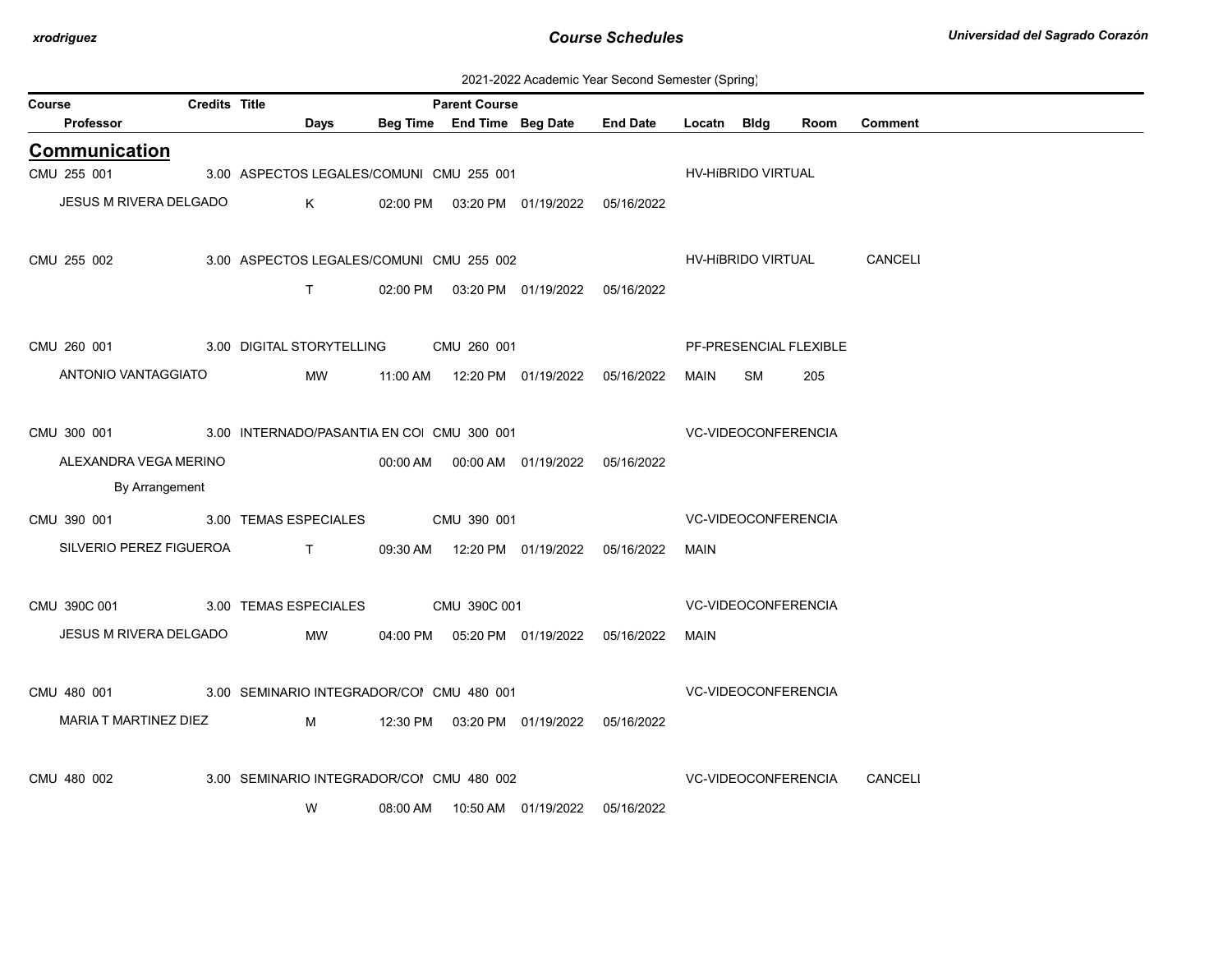| 2021-2022 Academic Year Second Semester (Spring) |  |  |  |
|--------------------------------------------------|--|--|--|
|--------------------------------------------------|--|--|--|

|                                    | 2021-2022 Academic Teal Second Semester (Spring) |                                            |      |          |                            |                                            |                 |                   |                            |      |                |
|------------------------------------|--------------------------------------------------|--------------------------------------------|------|----------|----------------------------|--------------------------------------------|-----------------|-------------------|----------------------------|------|----------------|
| Course                             | <b>Credits Title</b>                             |                                            |      |          | <b>Parent Course</b>       |                                            |                 |                   |                            |      |                |
| <b>Professor</b>                   |                                                  |                                            | Days |          | Beg Time End Time Beg Date |                                            | <b>End Date</b> | Locatn Bldg       |                            | Room | <b>Comment</b> |
| <b>Communication</b>               |                                                  |                                            |      |          |                            |                                            |                 |                   |                            |      |                |
| CMU 490 001                        |                                                  | 3.00 PRACTICUM/SEMINARIO                   |      |          | CMU 490 001                |                                            |                 |                   | <b>VC-VIDEOCONFERENCIA</b> |      |                |
| ALEXANDRA VEGA MERINO              |                                                  |                                            |      | 00:00 AM |                            | 00:00 AM  01/19/2022  05/16/2022           |                 |                   |                            |      |                |
| By Arrangement                     |                                                  |                                            |      |          |                            |                                            |                 |                   |                            |      |                |
| <b>Natural Sciences</b>            |                                                  |                                            |      |          |                            |                                            |                 |                   |                            |      |                |
| CNA 480 001                        |                                                  | 3.00 SEMINARIO INTEGRADOR                  |      |          | CNA 480 001                |                                            |                 |                   | <b>VC-VIDEOCONFERENCIA</b> |      |                |
| FRANCISCO M ARENCIBIA ALBITE       |                                                  |                                            | MW   | 04:00 PM |                            | 05:20 PM 01/19/2022 05/16/2022             |                 |                   |                            |      |                |
|                                    |                                                  |                                            |      |          |                            |                                            |                 |                   |                            |      |                |
| CNA 480 002                        |                                                  | 3.00 SEMINARIO INTEGRADOR                  |      |          | CNA 480 002                |                                            |                 |                   | VC-VIDEOCONFERENCIA        |      |                |
| <b>IVELISSE IRIZARRY CARABALLO</b> |                                                  |                                            | MW   | 04:00 PM |                            | 05:20 PM 01/19/2022 05/16/2022             |                 |                   |                            |      |                |
|                                    |                                                  |                                            |      |          |                            |                                            |                 |                   |                            |      |                |
| <b>Digital Production</b>          |                                                  |                                            |      |          |                            |                                            |                 |                   |                            |      |                |
| CNE 390 001                        |                                                  | 3.00 TEMAS ESPECIALES                      |      |          | CNE 390 001                |                                            |                 |                   | HF-HIBRIDO FLEXIBLE        |      |                |
| ALEXANDRA VEGA MERINO              |                                                  | K                                          |      |          |                            | 12:30 PM  01:50 PM  01/19/2022  05/16/2022 |                 | MAIN              | BN                         | 401  |                |
|                                    |                                                  |                                            |      |          |                            |                                            |                 |                   |                            |      |                |
| CNE 390 035                        |                                                  | 3.00 TEMAS ESPECIALES                      |      |          | CNE 390 035                |                                            |                 |                   |                            |      |                |
|                                    |                                                  |                                            |      |          |                            | 00:00 AM  00:00 AM  01/19/2022  05/16/2022 |                 |                   |                            |      |                |
| <b>Study Abroad</b>                |                                                  |                                            |      |          |                            |                                            |                 |                   |                            |      |                |
| CNE 431D 001                       |                                                  | 4.00 PRODUCCION AVANZADA DE ( CNE 431D 001 |      |          |                            |                                            |                 | <b>PRESENCIAL</b> |                            |      |                |
| <b>MARIA T PREVIDI ARIAS</b>       |                                                  |                                            | KT   |          |                            | 08:00 AM  09:50 AM  01/19/2022  05/16/2022 |                 | MAIN              | BS                         | 219  |                |
|                                    |                                                  |                                            |      |          |                            |                                            |                 |                   |                            |      |                |
| CNE 431D 002                       |                                                  | 4.00 PRODUCCION AVANZADA DE ( CNE 431D 002 |      |          |                            |                                            |                 | <b>PRESENCIAL</b> |                            |      |                |
| <b>MARIA T PREVIDI ARIAS</b>       |                                                  |                                            | MW   |          |                            | 02:00 PM  03:50 PM  01/19/2022  05/16/2022 |                 | MAIN              | <b>BS</b>                  | 219  |                |
|                                    |                                                  |                                            |      |          |                            |                                            |                 |                   |                            |      |                |
| CNE 431D 003                       |                                                  | 4.00 PRODUCCION AVANZADA DE ( CNE 431D 003 |      |          |                            |                                            |                 | <b>PRESENCIAL</b> |                            |      |                |
| <b>MARIA T PREVIDI ARIAS</b>       |                                                  | KT                                         |      | 11:00 AM |                            | 12:50 PM 01/19/2022                        | 05/16/2022      | <b>MAIN</b>       | BS                         | 219  |                |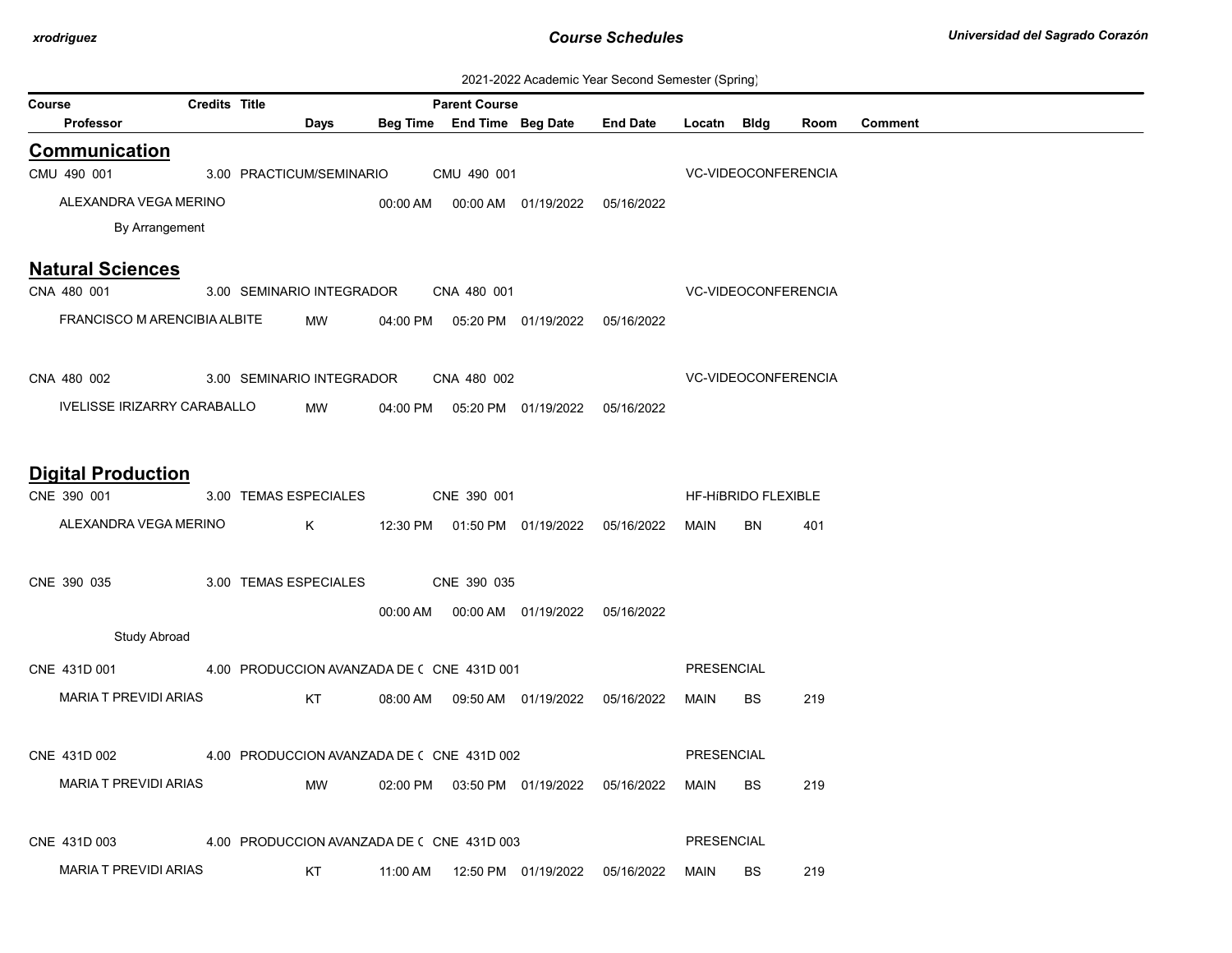2021-2022 Academic Year Second Semester (Spring)

| Course |                                                                     | <b>Credits Title</b> |                                                     | <b>Parent Course</b> |                                           |                 |             |     |                 |                |
|--------|---------------------------------------------------------------------|----------------------|-----------------------------------------------------|----------------------|-------------------------------------------|-----------------|-------------|-----|-----------------|----------------|
|        | Professor                                                           |                      | Days                                                |                      | Beg Time End Time Beg Date                | <b>End Date</b> | Locatn Bldg |     | Room            | <b>Comment</b> |
|        | <b>Digital Production</b>                                           |                      |                                                     |                      |                                           |                 |             |     |                 |                |
|        | CNE 433 001                                                         |                      | 1.00 TALLER DE DIRECCION DE AC CNE 433 001          |                      |                                           |                 | PRESENCIAL  |     |                 |                |
|        | LUIS MOLINA CASANOVA                                                |                      | and the Figure 1999 and the Party of the State 1999 |                      |                                           |                 | MAIN        | BN. | TV2             |                |
|        | CNE 433 002 1.00 TALLER DE DIRECCION DE AC CNE 433 002              |                      |                                                     |                      |                                           |                 | PRESENCIAL  |     |                 |                |
|        | LUIS MOLINA CASANOVA                                                |                      |                                                     |                      | F 00:00 AM 00:00 AM 01/19/2022 05/16/2022 |                 | MAIN        | BN  | TV <sub>2</sub> |                |
|        | CNE 434 001 1.00 TALLER DE SONIDO DIRECTO CNE 434 001               |                      |                                                     |                      |                                           |                 | PRESENCIAL  |     |                 |                |
|        | ERIC K ADAMSONS BODO                                                |                      |                                                     |                      | F 00:00 AM 00:00 AM 01/19/2022 05/16/2022 |                 | MAIN        | BN. | TV1             |                |
|        | CNE 434 002 1.00 TALLER DE SONIDO DIRECTO CNE 434 002               |                      |                                                     |                      |                                           |                 | PRESENCIAL  |     |                 |                |
|        | ERIC K ADAMSONS BODO F                                              |                      |                                                     |                      |                                           |                 | MAIN        | BN  | TV <sub>1</sub> |                |
|        | CNE 435 001 1.00 TALLER DE DISEÑO DE PRODI CNE 435 001              |                      |                                                     |                      |                                           |                 | PRESENCIAL  |     |                 |                |
|        | GREGORIO BARRETO CARRILLO F 00:00 AM 00:00 AM 01/19/2022 05/16/2022 |                      |                                                     |                      |                                           |                 | MAIN        | BN  | 320             |                |
|        | CNE 435 002 1.00 TALLER DE DISEÑO DE PRODI CNE 435 002              |                      |                                                     |                      |                                           |                 | PRESENCIAL  |     |                 |                |
|        | GREGORIO BARRETO CARRILLO F 00:00 AM 00:00 AM 01/19/2022 05/16/2022 |                      |                                                     |                      |                                           |                 | MAIN        | BN. | 320             |                |
|        | CNE 436 001 2.00 TALLER ILUMINA/CAMARA ALT. CNE 436 001             |                      |                                                     |                      |                                           |                 | PRESENCIAL  |     |                 |                |
|        | PABLO M IMPELLUSO CORTES F 00:00 AM 00:00 AM 01/19/2022 05/16/2022  |                      |                                                     |                      |                                           |                 | MAIN        | BN  | TV <sub>1</sub> |                |
|        | CNE 436 002 2.00 TALLER ILUMINA/CAMARA ALT. CNE 436 002             |                      |                                                     |                      |                                           |                 | PRESENCIAL  |     |                 |                |
|        | PABLO M IMPELLUSO CORTES                                            |                      | <b>Example 20</b>                                   |                      |                                           |                 | MAIN        | BN  | TV1             |                |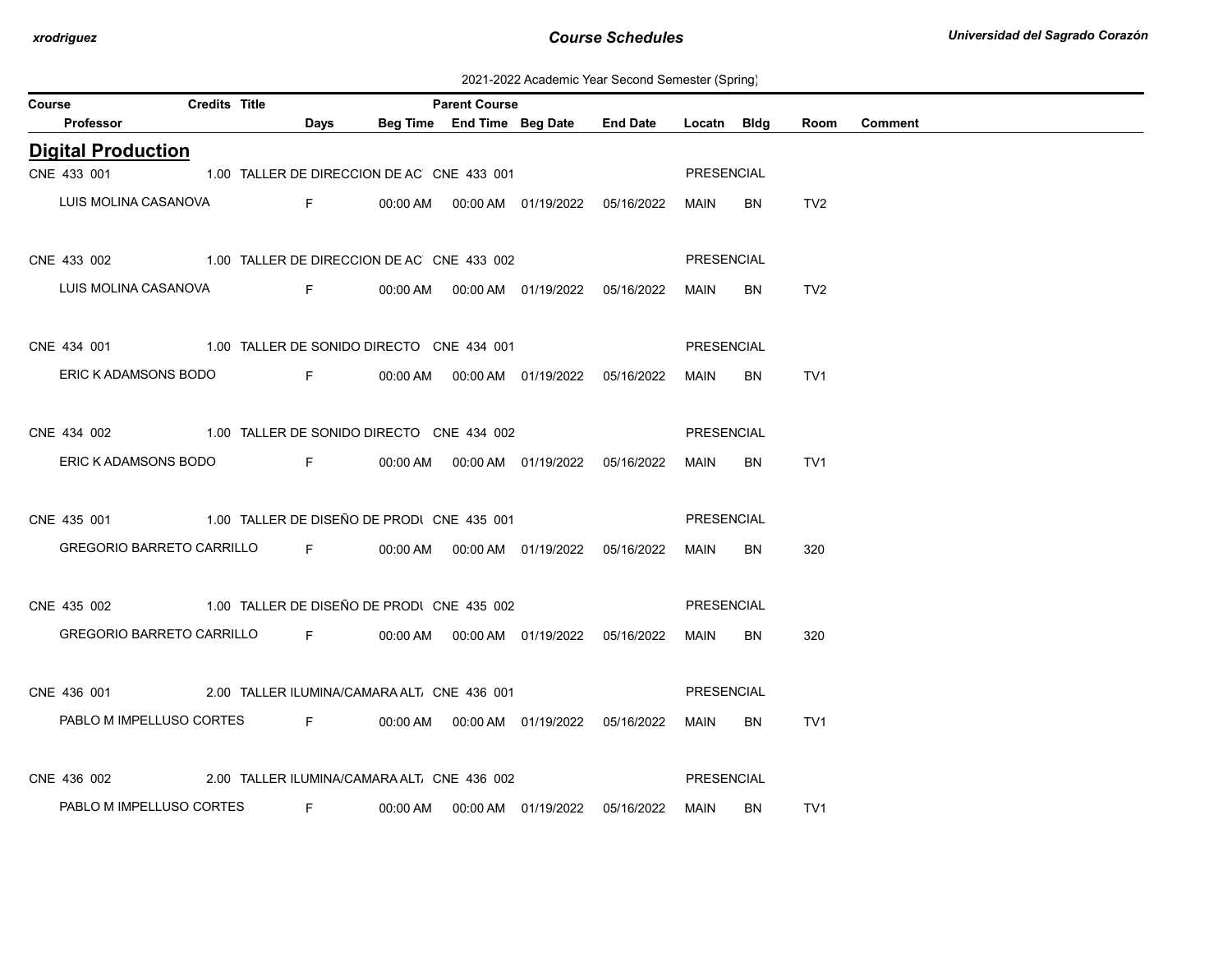| 2021-2022 Academic Year Second Semester (Spring) |  |  |  |  |  |
|--------------------------------------------------|--|--|--|--|--|
|--------------------------------------------------|--|--|--|--|--|

| ---------- (-r----- <del>-</del> )<br><b>Credits Title</b><br><b>Course</b><br><b>Parent Course</b> |                                                                   |  |                                            |          |  |                                            |                                     |             |                    |                 |                |
|-----------------------------------------------------------------------------------------------------|-------------------------------------------------------------------|--|--------------------------------------------|----------|--|--------------------------------------------|-------------------------------------|-------------|--------------------|-----------------|----------------|
|                                                                                                     | Professor                                                         |  | <b>Days</b>                                |          |  |                                            | Beg Time End Time Beg Date End Date | Locatn Bldg |                    | Room            | <b>Comment</b> |
|                                                                                                     | <b>Digital Production</b>                                         |  |                                            |          |  |                                            |                                     |             |                    |                 |                |
|                                                                                                     | CNE 439D 001                                                      |  | 4.00 PRODUCCION AVANZADA DE ( CNE 439D 001 |          |  |                                            |                                     | PRESENCIAL  |                    |                 |                |
|                                                                                                     | MARIA H MALARET BADRENA                                           |  | <b>W</b>                                   |          |  | 08:00 AM  11:50 AM  01/19/2022  05/16/2022 |                                     | MAIN        | BN                 | TV <sub>2</sub> |                |
|                                                                                                     | CNE 439D 002 4.00 PRODUCCION AVANZADA DE (CNE 439D 002            |  |                                            |          |  |                                            |                                     | PRESENCIAL  |                    |                 |                |
|                                                                                                     | MARIA H MALARET BADRENA                                           |  |                                            |          |  |                                            |                                     | MAIN        | BN.                | TV <sub>2</sub> |                |
|                                                                                                     | CNE 439D 003 4.00 PRODUCCION AVANZADA DE (CNE 439D 003            |  |                                            |          |  |                                            |                                     | PRESENCIAL  |                    |                 |                |
|                                                                                                     | MARIA H MALARET BADRENA T 12:30 PM 04:20 PM 01/19/2022 05/16/2022 |  |                                            |          |  |                                            |                                     | MAIN        | <b>BN</b>          | TV <sub>2</sub> |                |
|                                                                                                     | CNE 439D 035                                                      |  | 4.00 PRODUCCION AVANZADA DE (CNE 439D 035  |          |  |                                            |                                     |             |                    |                 |                |
|                                                                                                     |                                                                   |  |                                            |          |  | 00:00 AM  00:00 AM  01/19/2022  05/16/2022 |                                     |             |                    |                 |                |
|                                                                                                     | <b>Study Abroad</b>                                               |  |                                            |          |  |                                            |                                     |             |                    |                 |                |
|                                                                                                     | CNE 480 001 3.00 SEMINARIO INTEGRADOR CNE 480 001                 |  |                                            |          |  |                                            |                                     |             | HV-HIBRIDO VIRTUAL |                 |                |
|                                                                                                     | HAROLD LEONARD NAVARRO                                            |  |                                            |          |  |                                            |                                     |             |                    |                 |                |
|                                                                                                     | CNE 480 002 3.00 SEMINARIO INTEGRADOR CNE 480 002                 |  |                                            |          |  |                                            |                                     |             | HV-HIBRIDO VIRTUAL |                 |                |
|                                                                                                     | IVAN D NIEVES RODRIGUEZ M                                         |  |                                            |          |  | 09:30 AM  10:50 AM  01/19/2022  05/16/2022 |                                     |             |                    |                 |                |
|                                                                                                     | <b>Accounting</b>                                                 |  |                                            |          |  |                                            |                                     |             |                    |                 |                |
|                                                                                                     | CON 120 001 4.00 CONTABILIDAD PARA GERENT CON 120 001             |  |                                            |          |  |                                            |                                     |             | HV-HIBRIDO VIRTUAL |                 |                |
|                                                                                                     | BELINDA MONE FRONTERA                                             |  | <b>Example 19 YO MARK</b>                  |          |  | 09:00 AM  10:50 AM  01/19/2022  05/16/2022 |                                     |             |                    |                 |                |
|                                                                                                     | CON 120 002                                                       |  | 4.00 CONTABILIDAD PARA GERENT CON 120 002  |          |  |                                            |                                     |             | HV-HIBRIDO VIRTUAL |                 |                |
|                                                                                                     | BELINDA MONE FRONTERA                                             |  | K .                                        | 09:00 AM |  | 10:50 AM  01/19/2022                       | 05/16/2022                          |             |                    |                 |                |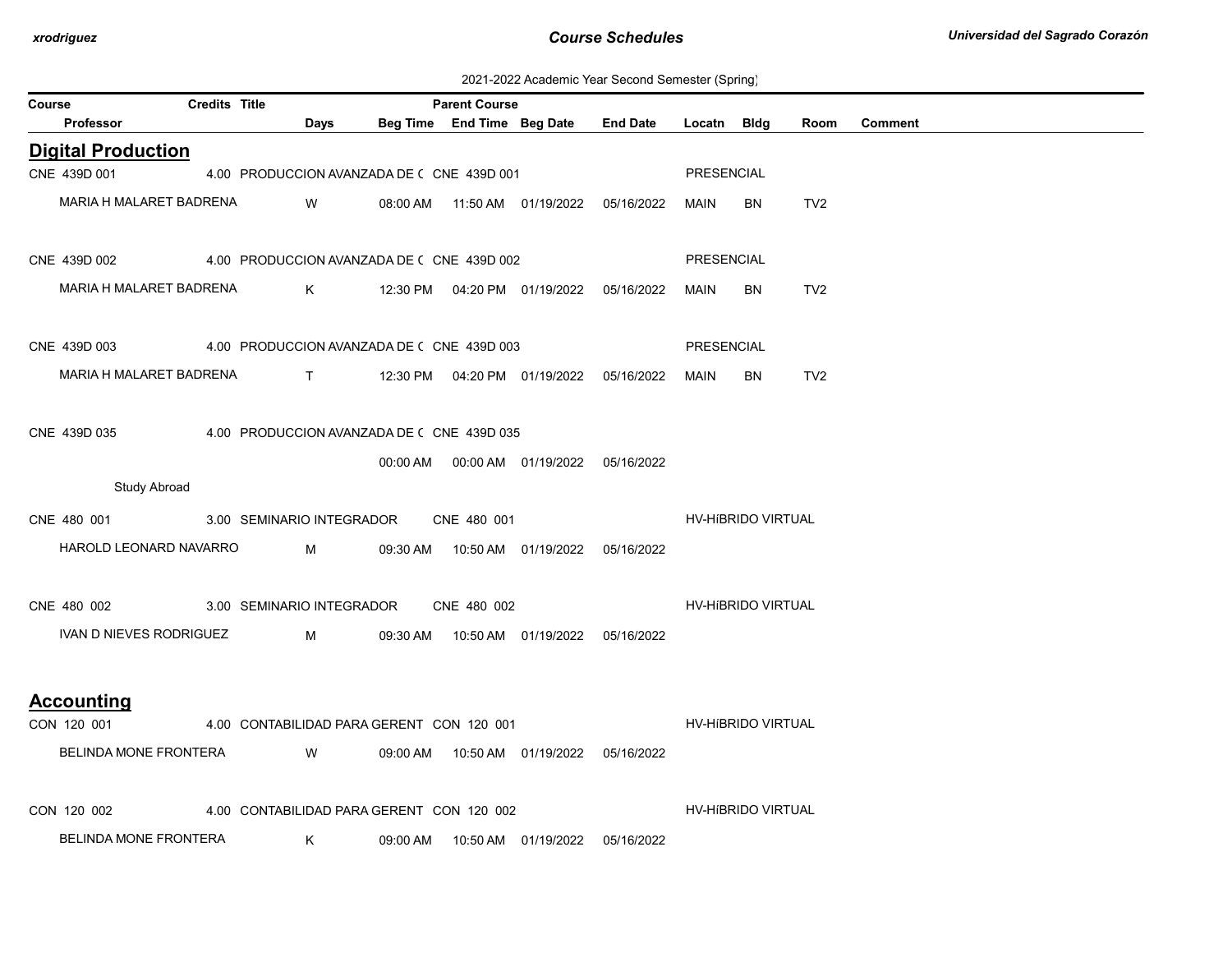| 2021-2022 Academic Year Second Semester (Spring) |  |  |  |  |  |
|--------------------------------------------------|--|--|--|--|--|
|--------------------------------------------------|--|--|--|--|--|

| Course |                                                       | Credits Title |                                             |          | <b>Parent Course</b> | Beg Time End Time Beg Date                 |                                            |             |                     |                        |                             |
|--------|-------------------------------------------------------|---------------|---------------------------------------------|----------|----------------------|--------------------------------------------|--------------------------------------------|-------------|---------------------|------------------------|-----------------------------|
|        | Professor                                             |               | Days                                        |          |                      |                                            | <b>End Date</b>                            | Locatn Bldg |                     | Room                   | <b>Comment</b>              |
|        | <b>Accounting</b>                                     |               |                                             |          |                      |                                            |                                            |             |                     |                        |                             |
|        | CON 120 003 4.00 CONTABILIDAD PARA GERENT CON 120 003 |               |                                             |          |                      |                                            |                                            |             | HV-HIBRIDO VIRTUAL  |                        |                             |
|        | SONIA I FELICIANO GONZALEZ                            |               | $\mathbf{T}$ and $\mathbf{T}$               |          |                      | 02:30 PM  03:50 PM  01/19/2022  05/16/2022 |                                            |             |                     |                        |                             |
|        |                                                       |               |                                             |          |                      |                                            |                                            |             |                     |                        |                             |
|        | CON 150 001                                           |               | 3.00 CONTABILIDAD Y FINANZAS EI CON 150 001 |          |                      |                                            |                                            | PRESENCIAL  |                     |                        |                             |
|        | SONIA I FELICIANO GONZALEZ                            |               | KT.                                         |          |                      |                                            | 09:30 AM  10:50 AM  01/19/2022  05/16/2022 | MAIN        | BN                  | 232                    |                             |
|        |                                                       |               |                                             |          |                      |                                            |                                            |             |                     |                        |                             |
|        | CON 202 001                                           |               | 4.00 PRINCIPIOS DE CONTABILIDAI CON 202 001 |          |                      |                                            |                                            |             |                     |                        | VC-VIDEOCONFERENCIA CANCELI |
|        |                                                       |               | MW                                          |          |                      |                                            |                                            |             |                     |                        |                             |
|        |                                                       |               |                                             |          |                      |                                            |                                            |             |                     |                        |                             |
|        |                                                       |               |                                             |          |                      |                                            |                                            |             |                     |                        |                             |
|        | CON 202 045                                           |               | 4.00 PRINCIPIOS DE CONTABILIDAI CON 202 045 |          |                      |                                            |                                            |             | VC-VIDEOCONFERENCIA |                        |                             |
|        | SONIA I FELICIANO GONZALEZ                            |               |                                             |          |                      |                                            |                                            |             |                     |                        |                             |
|        | By Arrangement                                        |               |                                             |          |                      |                                            |                                            |             |                     |                        |                             |
|        | CON 211 061 3.00 PRINC CONTABILIDAD/GEREN CON 211 061 |               |                                             |          |                      |                                            |                                            |             |                     | PF-PRESENCIAL FLEXIBLE |                             |
|        | ARIEL R TIRADO RIVERA                                 |               | F <sub>a</sub>                              |          |                      |                                            | 06:00 PM  09:50 PM  01/21/2022  02/19/2022 | <b>MAIN</b> | <b>BN</b>           | 320                    |                             |
|        |                                                       |               |                                             |          |                      |                                            |                                            |             |                     |                        |                             |
|        | ARIEL R TIRADO RIVERA                                 |               | S                                           |          |                      |                                            | 08:00 AM  11:50 AM  01/21/2022  02/19/2022 | MAIN        | BN                  | 320                    |                             |
|        |                                                       |               |                                             |          |                      |                                            |                                            |             |                     |                        |                             |
|        | CON 212 001 3.00 PRINC CONTABILIDAD/GEREN CON 212 001 |               |                                             |          |                      |                                            |                                            | PRESENCIAL  |                     |                        |                             |
|        | EVELYN COLLAZO LOPEZ                                  |               | KT                                          |          |                      |                                            | 09:30 AM  10:50 AM  01/19/2022  05/16/2022 | MAIN        | <b>BS</b>           | 218                    |                             |
|        |                                                       |               |                                             |          |                      |                                            |                                            |             |                     |                        |                             |
|        |                                                       |               |                                             |          |                      |                                            |                                            |             |                     |                        |                             |
|        | CON 212 063                                           |               | 3.00 PRINC CONTABILIDAD/GEREN CON 212 063   |          |                      |                                            |                                            | PRESENCIAL  |                     |                        |                             |
|        | ARIEL R TIRADO RIVERA                                 |               | F                                           |          |                      | 06:00 PM  09:50 PM  02/25/2022             | 03/26/2022                                 | MAIN        | BN                  | 227                    |                             |
|        |                                                       |               |                                             |          |                      |                                            |                                            |             |                     |                        |                             |
|        | ARIEL R TIRADO RIVERA                                 |               | S                                           | 08:00 AM |                      | 11:50 AM 02/25/2022                        | 03/26/2022                                 | MAIN        | BN                  | 227                    |                             |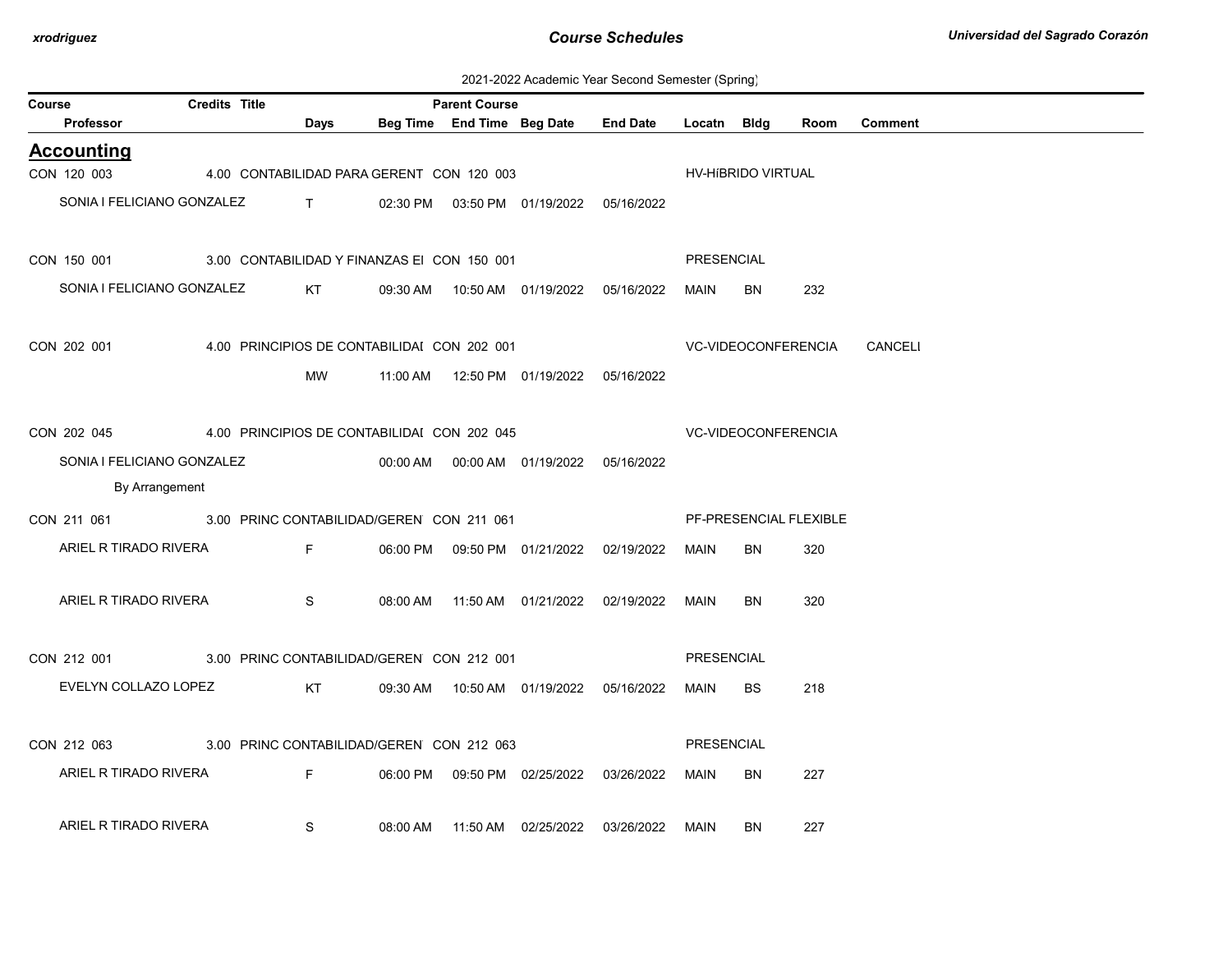| 2021-2022 Academic Year Second Semester (Spring) |  |  |
|--------------------------------------------------|--|--|
|                                                  |  |  |

| Course                   | <b>Credits Title</b> |                                           |                                             | <b>Parent Course</b>       |  |                                            |                   |                            |      |                |  |  |
|--------------------------|----------------------|-------------------------------------------|---------------------------------------------|----------------------------|--|--------------------------------------------|-------------------|----------------------------|------|----------------|--|--|
| Professor                |                      | Days                                      |                                             | Beg Time End Time Beg Date |  | <b>End Date</b>                            | Locatn Bldg       |                            | Room | <b>Comment</b> |  |  |
| <b>Accounting</b>        |                      |                                           |                                             |                            |  |                                            |                   |                            |      |                |  |  |
| CON 220 001              |                      |                                           | 3.00 PRINCIPIOS DE CONTABILIDAI CON 220 001 |                            |  |                                            | PRESENCIAL        |                            |      |                |  |  |
| EVELYN COLLAZO LOPEZ     |                      | KT                                        |                                             |                            |  | 12:30 PM  01:50 PM  01/19/2022  05/16/2022 | MAIN              | <b>BS</b>                  | 220  |                |  |  |
|                          |                      |                                           |                                             |                            |  |                                            |                   |                            |      |                |  |  |
| CON 221 001              |                      |                                           | 3.00 PRINCIPIOS DE CONTABILIDAI CON 221 001 |                            |  |                                            | <b>PRESENCIAL</b> |                            |      |                |  |  |
| EVELYN COLLAZO LOPEZ     |                      | MW                                        | 11:00 AM                                    |                            |  | 12:20 PM  01/19/2022  05/16/2022           | MAIN              | BN                         | 238  |                |  |  |
|                          |                      |                                           |                                             |                            |  |                                            |                   |                            |      |                |  |  |
| CON 222 001              |                      | 3.00 PRESUPUESTO, NOMINA/ANAL CON 222 001 |                                             |                            |  |                                            |                   | VC-VIDEOCONFERENCIA        |      |                |  |  |
| MARIA C RODRIGUEZ SIERRA |                      | KT                                        |                                             |                            |  |                                            |                   |                            |      |                |  |  |
|                          |                      |                                           |                                             |                            |  |                                            |                   |                            |      |                |  |  |
| CON 310 081              |                      |                                           | 3.00 CONTABILIDAD INTERMEDIA CON 310 081    |                            |  |                                            |                   | HV-HIBRIDO VIRTUAL         |      | <b>CANCELI</b> |  |  |
|                          |                      | W                                         |                                             |                            |  |                                            |                   |                            |      |                |  |  |
|                          |                      |                                           |                                             |                            |  |                                            |                   |                            |      |                |  |  |
| CON 313 045              |                      |                                           | 4.00 CONTABILIDAD INTERMEDIA 1 CON 313 045  |                            |  |                                            |                   | <b>VC-VIDEOCONFERENCIA</b> |      |                |  |  |
| LILLIAM CEDENO MARCIAL   |                      |                                           |                                             |                            |  | 00:00 AM  00:00 AM  01/19/2022  05/16/2022 |                   |                            |      |                |  |  |
| By Arrangement           |                      |                                           |                                             |                            |  |                                            |                   |                            |      |                |  |  |
| CON 313 081              |                      |                                           | 4.00 CONTABILIDAD INTERMEDIA 1 CON 313 081  |                            |  |                                            |                   | VC-VIDEOCONFERENCIA        |      | <b>CANCELI</b> |  |  |
|                          |                      | K                                         |                                             |                            |  | 05:30 PM  09:20 PM  01/19/2022  05/16/2022 |                   |                            |      |                |  |  |
|                          |                      |                                           |                                             |                            |  |                                            |                   |                            |      |                |  |  |
| CON 314 001              |                      |                                           | 4.00 CONTABILIDAD INTERMEDIA 2 CON 314 001  |                            |  |                                            |                   | VC-VIDEOCONFERENCIA        |      | CANCELI        |  |  |
|                          |                      | W                                         |                                             |                            |  | 03:00 PM  04:50 PM  01/19/2022  05/16/2022 |                   |                            |      |                |  |  |
|                          |                      |                                           |                                             |                            |  |                                            |                   |                            |      |                |  |  |
| CON 314 045              |                      |                                           | 4.00 CONTABILIDAD INTERMEDIA 2 CON 314 045  |                            |  |                                            |                   | VC-VIDEOCONFERENCIA        |      |                |  |  |
|                          |                      |                                           |                                             |                            |  |                                            |                   |                            |      |                |  |  |
| LILLIAM CEDENO MARCIAL   |                      |                                           | 00:00 AM                                    |                            |  | 00:00 AM  01/19/2022  05/16/2022           |                   |                            |      |                |  |  |
| By Arrangement           |                      |                                           |                                             |                            |  |                                            |                   |                            |      |                |  |  |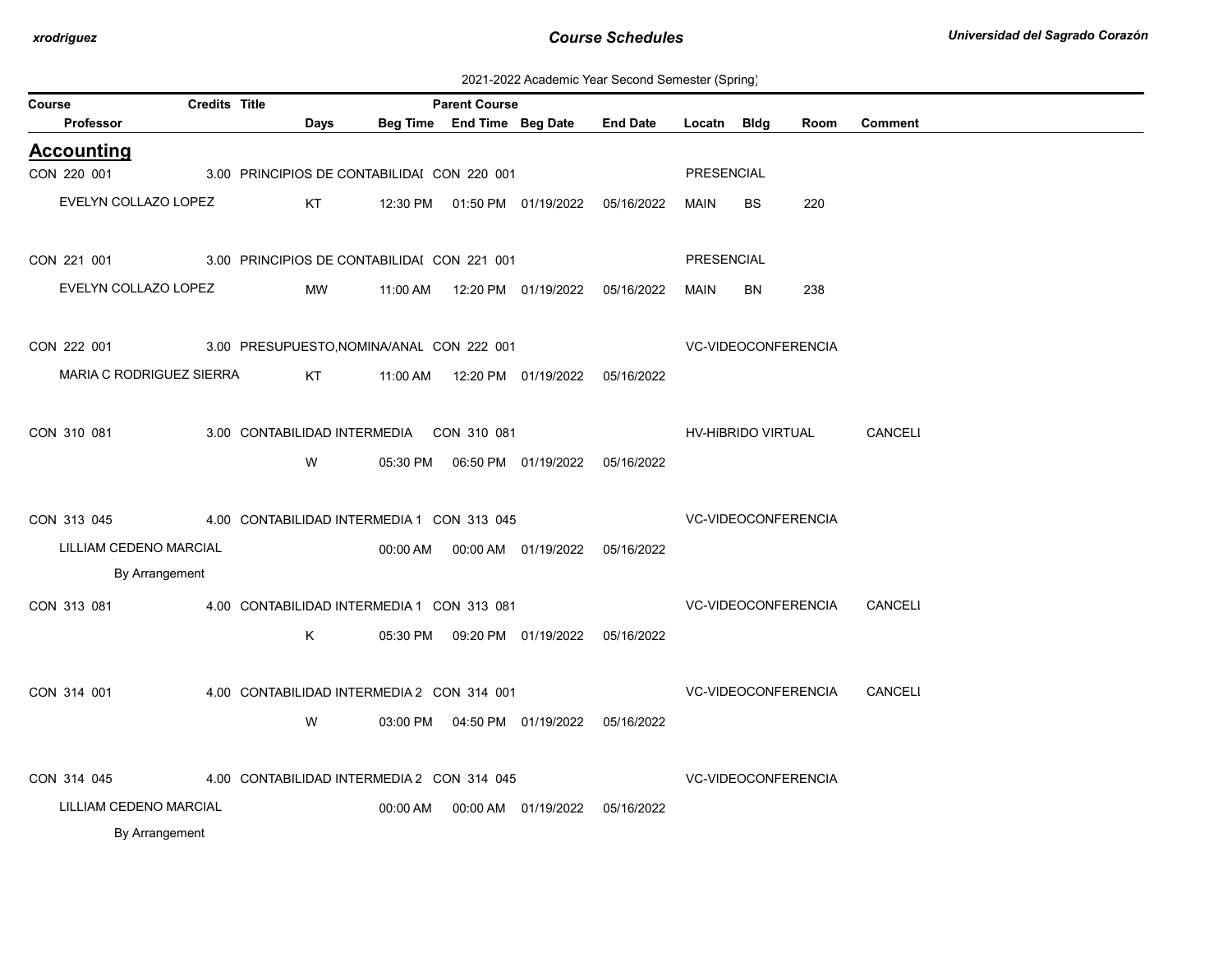| 2021-2022 Academic Year Second Semester (Spring) |  |  |  |  |  |
|--------------------------------------------------|--|--|--|--|--|
|--------------------------------------------------|--|--|--|--|--|

| Course | <b>Credits Title</b><br><b>Parent Course</b>         |  |                                          |          |             |                                            |                                            |                     |                            |                        |                |  |
|--------|------------------------------------------------------|--|------------------------------------------|----------|-------------|--------------------------------------------|--------------------------------------------|---------------------|----------------------------|------------------------|----------------|--|
|        | Professor                                            |  | Days                                     |          |             | Beg Time End Time Beg Date End Date        |                                            | Locatn Bldg         |                            | Room                   | <b>Comment</b> |  |
|        | <b>Accounting</b>                                    |  |                                          |          |             |                                            |                                            |                     |                            |                        |                |  |
|        | CON 315 081                                          |  | 4.00 CONTABILIDAD DE COSTO               |          | CON 315 081 |                                            |                                            | VC-VIDEOCONFERENCIA |                            |                        |                |  |
|        | MARIA C RODRIGUEZ SIERRA                             |  | $\mathsf{T}$ and $\mathsf{T}$            |          |             |                                            | 05:30 PM  06:50 PM  01/19/2022  05/16/2022 |                     |                            |                        |                |  |
|        | CON 320 081                                          |  | 3.00 CONTABILIDAD DE COSTOS CON 320 081  |          |             |                                            |                                            |                     |                            | VC-VIDEOCONFERENCIA    | CANCELI        |  |
|        |                                                      |  | T                                        |          |             |                                            | 05:30 PM  06:50 PM  01/19/2022  05/16/2022 |                     |                            |                        |                |  |
|        | CON 360 045 3.00 SISTEMAS COMPUTADORI/CO CON 360 045 |  |                                          |          |             |                                            |                                            | VC-VIDEOCONFERENCIA |                            |                        |                |  |
|        | BELINDA MONE FRONTERA                                |  |                                          |          |             | 00:00 AM  00:00 AM  01/19/2022  05/16/2022 |                                            |                     |                            |                        |                |  |
|        | By Arrangement                                       |  |                                          |          |             |                                            |                                            |                     |                            |                        |                |  |
|        | CON 419 081 3.00 AUDITORIA                           |  |                                          |          | CON 419 081 |                                            |                                            |                     | VC-VIDEOCONFERENCIA        |                        |                |  |
|        | LILLIAM CEDENO MARCIAL                               |  | MW                                       |          |             | 07:00 PM  08:20 PM  01/19/2022  05/16/2022 |                                            |                     |                            |                        |                |  |
|        |                                                      |  |                                          |          |             |                                            |                                            |                     |                            |                        |                |  |
|        | <b>Creative Industries</b><br>CRE 201 001            |  | 3.00 EMPRENDIMIENTO CREATIVO CRE 201 001 |          |             |                                            |                                            |                     | VC-VIDEOCONFERENCIA        |                        |                |  |
|        | MELISSA CORTINA MERCADO                              |  |                                          |          |             |                                            |                                            |                     |                            |                        |                |  |
|        |                                                      |  | MW                                       |          |             |                                            | 02:30 PM  03:50 PM  01/19/2022  05/16/2022 | MAIN                |                            |                        |                |  |
|        | CRE 201 002                                          |  | 3.00 EMPRENDIMIENTO CREATIVO CRE 201 002 |          |             |                                            |                                            |                     | <b>VC-VIDEOCONFERENCIA</b> |                        |                |  |
|        | MELISSA CORTINA MERCADO                              |  | <b>MW</b>                                |          |             |                                            | 12:30 PM  01:50 PM  01/19/2022  05/16/2022 | MAIN                |                            |                        |                |  |
|        | CRE 201 063                                          |  | 3.00 EMPRENDIMIENTO CREATIVO CRE 201 063 |          |             |                                            |                                            |                     |                            | TL-TOTALMENTE EN LÍNEA |                |  |
|        |                                                      |  |                                          |          |             | 00:00 AM  00:00 AM  02/25/2022  03/26/2022 |                                            |                     |                            |                        |                |  |
|        | Online                                               |  |                                          |          |             |                                            |                                            |                     |                            |                        |                |  |
|        | CRE 201 081                                          |  | 3.00 EMPRENDIMIENTO CREATIVO CRE 201 081 |          |             |                                            |                                            |                     | <b>VC-VIDEOCONFERENCIA</b> |                        |                |  |
|        | MELISSA CORTINA MERCADO                              |  | M                                        | 05:30 PM |             | 06:50 PM 01/19/2022                        | 05/16/2022                                 | MAIN                |                            |                        |                |  |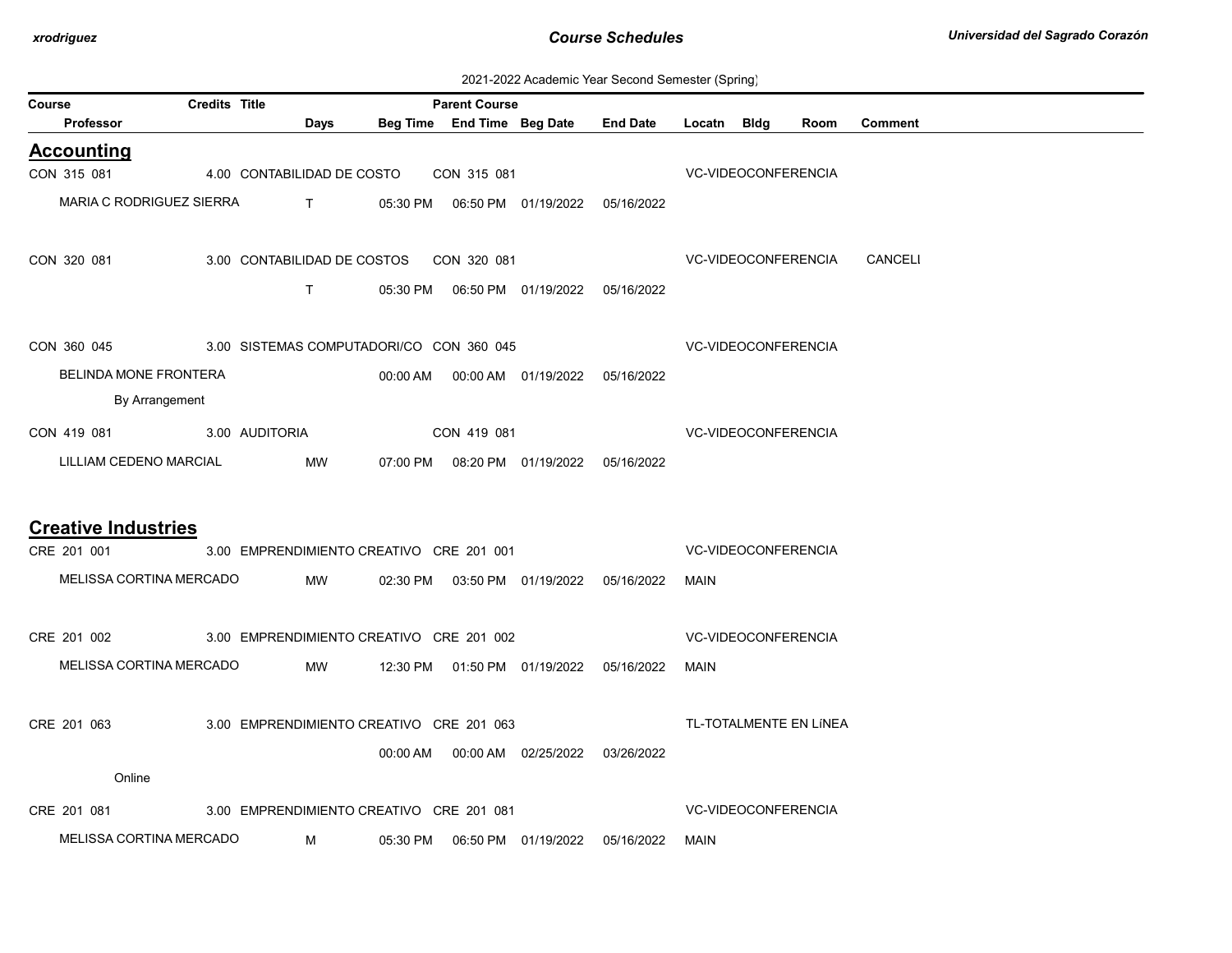| 2021-2022 Academic Year Second Semester (Spring) |  |  |  |  |  |
|--------------------------------------------------|--|--|--|--|--|
|--------------------------------------------------|--|--|--|--|--|

| Course                 | <b>Credits Title</b>                                               |                                           |             | <b>Parent Course</b> |                                            |                                                  |            |                            |                        |                |
|------------------------|--------------------------------------------------------------------|-------------------------------------------|-------------|----------------------|--------------------------------------------|--------------------------------------------------|------------|----------------------------|------------------------|----------------|
| Professor              |                                                                    | Days                                      |             |                      |                                            | Beg Time End Time Beg Date End Date Locatn Bldg  |            |                            | Room                   | <b>Comment</b> |
| <b>Social Sciences</b> |                                                                    |                                           |             |                      |                                            |                                                  |            |                            |                        |                |
| CSO 104 001            |                                                                    | 3.00 ANALISIS SOCIAL CONTEMPO CSO 104 001 |             |                      |                                            |                                                  |            |                            | TL-TOTALMENTE EN LÍNEA |                |
|                        | MANUEL E MUNIZ FERNANDEZ                                           |                                           |             |                      | 00:00 AM  00:00 AM  01/19/2022  05/16/2022 |                                                  |            |                            |                        |                |
| Online                 |                                                                    |                                           |             |                      |                                            |                                                  |            |                            |                        |                |
| CSO 104 002            | 3.00 ANALISIS SOCIAL CONTEMPO CSO 104 002                          |                                           |             |                      |                                            |                                                  |            |                            | PF-PRESENCIAL FLEXIBLE |                |
|                        | LUIS J CINTRON GUTIERREZ                                           | <b>MW</b>                                 |             |                      |                                            | 08:00 AM  09:20 AM  01/19/2022  05/16/2022       | MAIN       | BN.                        | 231                    |                |
|                        | CSO 104 068 3.00 ANALISIS SOCIAL CONTEMPO CSO 104 068              |                                           |             |                      |                                            |                                                  |            |                            | TL-TOTALMENTE EN LÍNEA |                |
|                        | MANUEL E MUNIZ FERNANDEZ                                           |                                           |             |                      |                                            | 00:00 AM  00:00 AM  01/08/2022  02/18/2022  MAIN |            |                            |                        |                |
| Online                 |                                                                    |                                           |             |                      |                                            |                                                  |            |                            |                        |                |
|                        | CSO 104 069 3.00 ANALISIS SOCIAL CONTEMPO CSO 104 069              |                                           |             |                      |                                            |                                                  |            |                            | TL-TOTALMENTE EN LÍNEA |                |
|                        | MANUEL E MUNIZ FERNANDEZ                                           |                                           |             |                      |                                            |                                                  |            |                            |                        |                |
| Online                 |                                                                    |                                           |             |                      |                                            |                                                  |            |                            |                        |                |
| CSO 206 001            | 3.00 INVESTIGACION                                                 |                                           | CSO 206 001 |                      |                                            |                                                  |            |                            | TL-TOTALMENTE EN LÍNEA |                |
|                        | MANUEL E MUNIZ FERNANDEZ                                           |                                           |             |                      | 00:00 AM  00:00 AM  01/19/2022  05/16/2022 |                                                  |            |                            |                        |                |
| Online                 |                                                                    |                                           |             |                      |                                            |                                                  |            |                            |                        |                |
|                        | CSO 206 002 3.00 INVESTIGACION                                     |                                           | CSO 206 002 |                      |                                            |                                                  |            |                            | TL-TOTALMENTE EN LÍNEA |                |
|                        | PETRONILA MENDEZ HERNANDEZ 00:00 AM 00:00 AM 01/19/2022 05/16/2022 |                                           |             |                      |                                            |                                                  |            |                            |                        |                |
| Online                 |                                                                    |                                           |             |                      |                                            |                                                  |            |                            |                        |                |
| CSO 211 001            | 3.00 EXPLORANDO LA SEXUALIDAI CSO 211 001                          |                                           |             |                      |                                            |                                                  | PRESENCIAL |                            |                        |                |
| TERESA E GRACIA AGENJO |                                                                    |                                           |             |                      |                                            |                                                  | MAIN       | BN.                        | 228                    |                |
| CSO 211 002            | 3.00 EXPLORANDO LA SEXUALIDAI CSO 211 002                          |                                           |             |                      |                                            |                                                  |            | <b>VC-VIDEOCONFERENCIA</b> |                        |                |
| TERESA E GRACIA AGENJO |                                                                    | MW                                        |             |                      | 12:30 PM   01:50 PM   01/19/2022           | 05/16/2022                                       |            |                            |                        |                |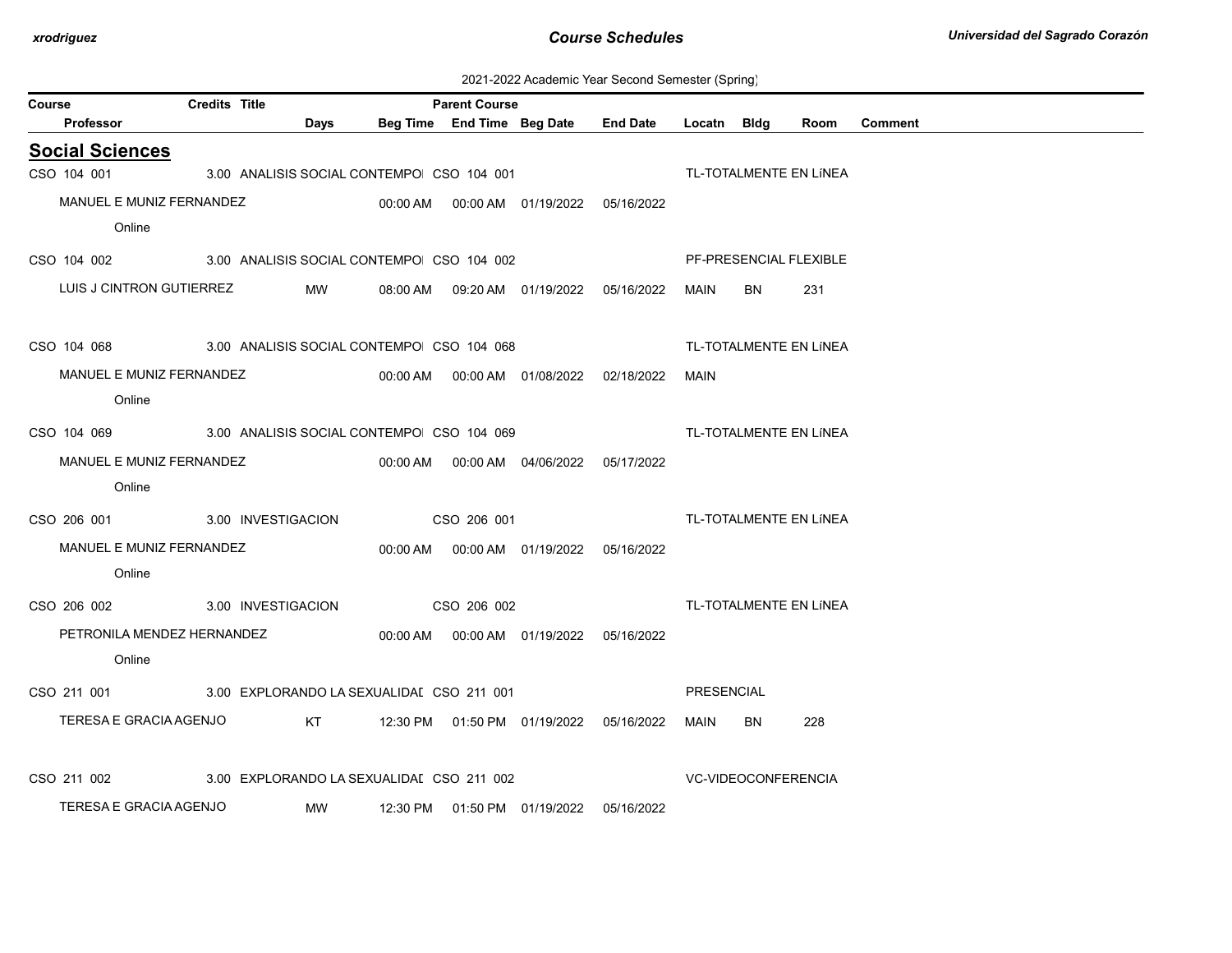2021-2022 Academic Year Second Semester (Spring)

|        |                                                                        |                      |             |                                               |                      |                            |                                            | $\sqrt{1}$ | ັບ        |              |         |
|--------|------------------------------------------------------------------------|----------------------|-------------|-----------------------------------------------|----------------------|----------------------------|--------------------------------------------|------------|-----------|--------------|---------|
| Course | Professor                                                              | <b>Credits Title</b> | <b>Days</b> |                                               | <b>Parent Course</b> | Beg Time End Time Beg Date | End Date Locatn Bldg                       |            |           | Room         | Comment |
|        | <b>Social Sciences</b>                                                 |                      |             |                                               |                      |                            |                                            |            |           |              |         |
|        | CSO 319 001 3.00 SALUD MENTAL/DER. HUM. EN CSO 319 001                 |                      |             |                                               |                      |                            |                                            | PRESENCIAL |           |              |         |
|        | TERESA E GRACIA AGENJO                                                 |                      |             |                                               |                      |                            |                                            | MAIN       | BS        | 214A         |         |
|        |                                                                        |                      |             |                                               |                      |                            |                                            |            |           |              |         |
|        | CSO 480 001 3.00 SEMINARIO INTEGRADOR CSO 480 001                      |                      |             |                                               |                      |                            | TL-TOTALMENTE EN LÍNEA                     |            |           |              |         |
|        | SOFIA GONZALEZ RIVERA                                                  |                      |             |                                               |                      |                            | 00:00 AM  00:00 AM  01/19/2022  05/16/2022 |            |           |              |         |
|        | Online                                                                 |                      |             |                                               |                      |                            |                                            |            |           |              |         |
|        |                                                                        |                      |             |                                               |                      |                            |                                            |            |           |              |         |
|        | <b>Dance</b><br>DAN 102 001 2.00 TECNICA CLASICA BASICO II DAN 102 001 |                      |             |                                               |                      |                            |                                            | PRESENCIAL |           |              |         |
|        | ARMANDO SEDA COLON                                                     |                      |             | KT 09:00 AM  10:20 AM  01/19/2022  05/16/2022 |                      |                            |                                            | MAIN       | BN        | <b>ESTUA</b> |         |
|        |                                                                        |                      |             |                                               |                      |                            |                                            |            |           |              |         |
|        | DAN 102 002 2.00 TECNICA CLASICA BASICO II DAN 102 002                 |                      |             |                                               |                      |                            |                                            | PRESENCIAL |           |              |         |
|        |                                                                        |                      |             |                                               |                      |                            |                                            |            |           |              |         |
|        | ARMANDO SEDA COLON MW 10:30 AM 11:50 AM 01/19/2022 05/16/2022          |                      |             |                                               |                      |                            |                                            | MAIN       | BN        | <b>ESTUA</b> |         |
|        |                                                                        |                      |             |                                               |                      |                            |                                            |            |           |              |         |
|        | DAN 104 001 2.00 TECNICA CONTEMPORANEA: I DAN 104 001                  |                      |             |                                               |                      |                            |                                            | PRESENCIAL |           |              |         |
|        | ROSA L LIMA DE JESUS MW                                                |                      |             |                                               |                      |                            |                                            | MAIN       | BN        | <b>ESTUB</b> |         |
|        |                                                                        |                      |             |                                               |                      |                            |                                            |            |           |              |         |
|        | DAN 104 002 2.00 TECNICA CONTEMPORANEA: I DAN 104 002                  |                      |             |                                               |                      |                            |                                            | PRESENCIAL |           |              |         |
|        | ROSA L LIMA DE JESUS                                                   |                      |             | KT 10:30 AM 11:50 AM 01/19/2022 05/16/2022    |                      |                            |                                            | MAIN       | <b>BN</b> | <b>ESTUB</b> |         |
|        |                                                                        |                      |             |                                               |                      |                            |                                            |            |           |              |         |
|        | DAN 202 001 3.00 TECNICA CLASICA INTERMEDI DAN 202 001                 |                      |             |                                               |                      |                            |                                            | PRESENCIAL |           |              |         |
|        | VANESSA VACHIER MUJICA                                                 |                      | <b>MWF</b>  |                                               |                      |                            | 01:00 PM  02:20 PM  01/19/2022  05/16/2022 | MAIN       | BN        | <b>ESTUA</b> |         |
|        |                                                                        |                      |             |                                               |                      |                            |                                            |            |           |              |         |
|        | DAN 204 001                                                            |                      |             | 3.00 TEC CONTEMPORANEA INTEI DAN 204 001      |                      |                            |                                            | PRESENCIAL |           |              |         |
|        | <b>IRCAMAR GARCIA RODRIGUEZ</b>                                        |                      | <b>MWF</b>  |                                               |                      |                            | 01:00 PM  02:20 PM  01/19/2022  05/16/2022 | MAIN       | BN        | <b>ESTUB</b> |         |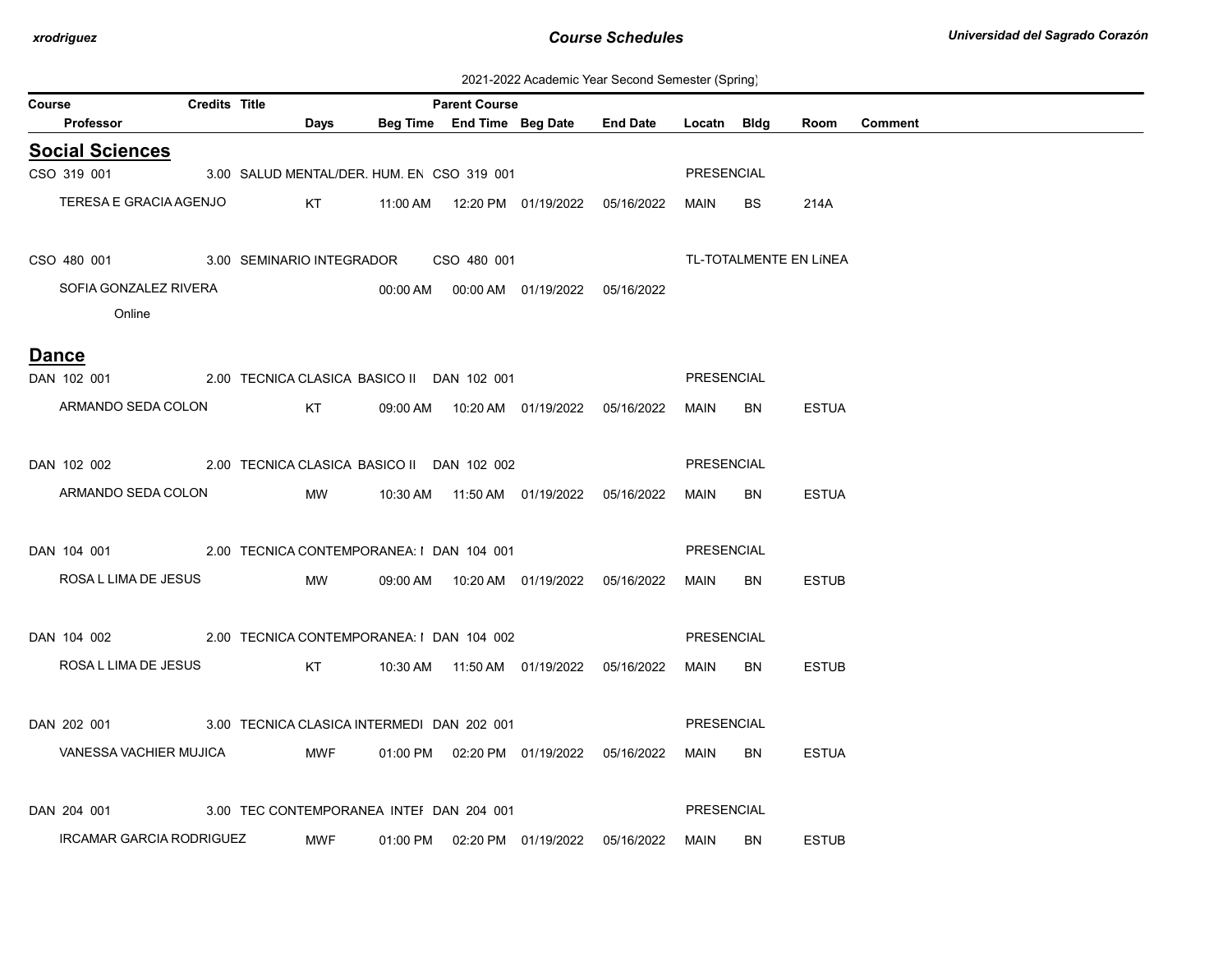| 2021-2022 Academic Year Second Semester (Spring) |  |  |  |
|--------------------------------------------------|--|--|--|
|--------------------------------------------------|--|--|--|

| Course                                                 | Credits Title |                                          | <b>Parent Course</b> |                                            |                                            |                   |                           |                        |                |  |
|--------------------------------------------------------|---------------|------------------------------------------|----------------------|--------------------------------------------|--------------------------------------------|-------------------|---------------------------|------------------------|----------------|--|
| Professor                                              |               | Days                                     |                      |                                            | Beg Time End Time Beg Date End Date        | Locatn Bldg       |                           | Room                   | <b>Comment</b> |  |
| <b>Dance</b>                                           |               |                                          |                      |                                            |                                            |                   |                           |                        |                |  |
| DAN 210 001                                            |               | 3.00 LABORATORIO DE CREACION DAN 210 001 |                      |                                            |                                            | PRESENCIAL        |                           |                        | CANCELI        |  |
|                                                        |               | KT                                       |                      | 01:00 PM  02:20 PM  01/19/2022  05/16/2022 |                                            | MAIN              |                           |                        |                |  |
|                                                        |               |                                          |                      |                                            |                                            |                   |                           |                        |                |  |
| DAN 302 001 3.00 TECNICA CLASICA AVANZADO DAN 302 001  |               |                                          |                      |                                            |                                            |                   |                           | PF-PRESENCIAL FLEXIBLE |                |  |
| <b>IVELISSE NEGRON OCASIO</b>                          |               | <b>MWF</b>                               |                      |                                            |                                            | MAIN              | BN                        | <b>ESTUA</b>           |                |  |
|                                                        |               |                                          |                      |                                            |                                            |                   |                           |                        |                |  |
| DAN 304 001 3.00 TECNICA CONTEMPORANEA: I DAN 304 001  |               |                                          |                      |                                            |                                            |                   |                           | PF-PRESENCIAL FLEXIBLE |                |  |
| SOFIA I VALENTIN IGLESIAS                              |               | <b>MWF</b>                               |                      | 10:30 AM  11:50 AM  01/19/2022  05/16/2022 |                                            | MAIN              | <b>BN</b>                 | <b>ESTUB</b>           |                |  |
|                                                        |               |                                          |                      |                                            |                                            |                   |                           |                        |                |  |
| DAN 390 001 3.00 TEMAS ESPECIALES                      |               |                                          | DAN 390 001          |                                            |                                            |                   |                           | PF-PRESENCIAL FLEXIBLE |                |  |
| MAIDELISE A RIOS MEDINA                                |               | KT                                       |                      |                                            | 01:00 PM  02:20 PM  01/19/2022  05/16/2022 | MAIN              | BN                        | <b>ESTUA</b>           |                |  |
|                                                        |               |                                          |                      |                                            |                                            |                   |                           |                        |                |  |
| DAN 411 001 3.00 IMPROVISACIÓN: PRÁCTICAA' DAN 411 001 |               |                                          |                      |                                            |                                            | PRESENCIAL        |                           |                        |                |  |
| JOSE R ALVAREZ COLON                                   |               |                                          |                      |                                            |                                            | MAIN              | <b>BN</b>                 | <b>ESTUA</b>           |                |  |
|                                                        |               |                                          |                      |                                            |                                            |                   |                           |                        |                |  |
| <b>Sustainable Development</b>                         |               |                                          |                      |                                            |                                            |                   |                           |                        |                |  |
| DES 110 001 2.00 DESARROLLO SOSTENIBLE Y DES 110 001   |               |                                          |                      |                                            |                                            | PRESENCIAL        |                           |                        |                |  |
| ANA G SERRANO OCASIO                                   |               | KT                                       |                      |                                            |                                            | MAIN              | BN                        | 322                    |                |  |
|                                                        |               |                                          |                      |                                            |                                            |                   |                           |                        |                |  |
| DES 213 001 2.00 DIMEN MEDIOAMBIENTALES D DES 213 001  |               |                                          |                      |                                            |                                            | <b>PRESENCIAL</b> |                           |                        |                |  |
| CARLOS A MUNIZ OSORIO                                  |               |                                          |                      |                                            |                                            | <b>MAIN</b>       | <b>BS</b>                 | 218                    |                |  |
|                                                        |               |                                          |                      |                                            |                                            |                   |                           |                        |                |  |
| DES 214 001                                            |               | 2.00 DESARROLLO SOCIAL                   | DES 214 001          |                                            |                                            |                   | <b>HV-HIBRIDO VIRTUAL</b> |                        |                |  |
|                                                        |               |                                          |                      |                                            |                                            |                   |                           |                        |                |  |
| NATALIA A. PAGAN PEREZ                                 |               | M                                        |                      |                                            |                                            | MAIN              |                           |                        |                |  |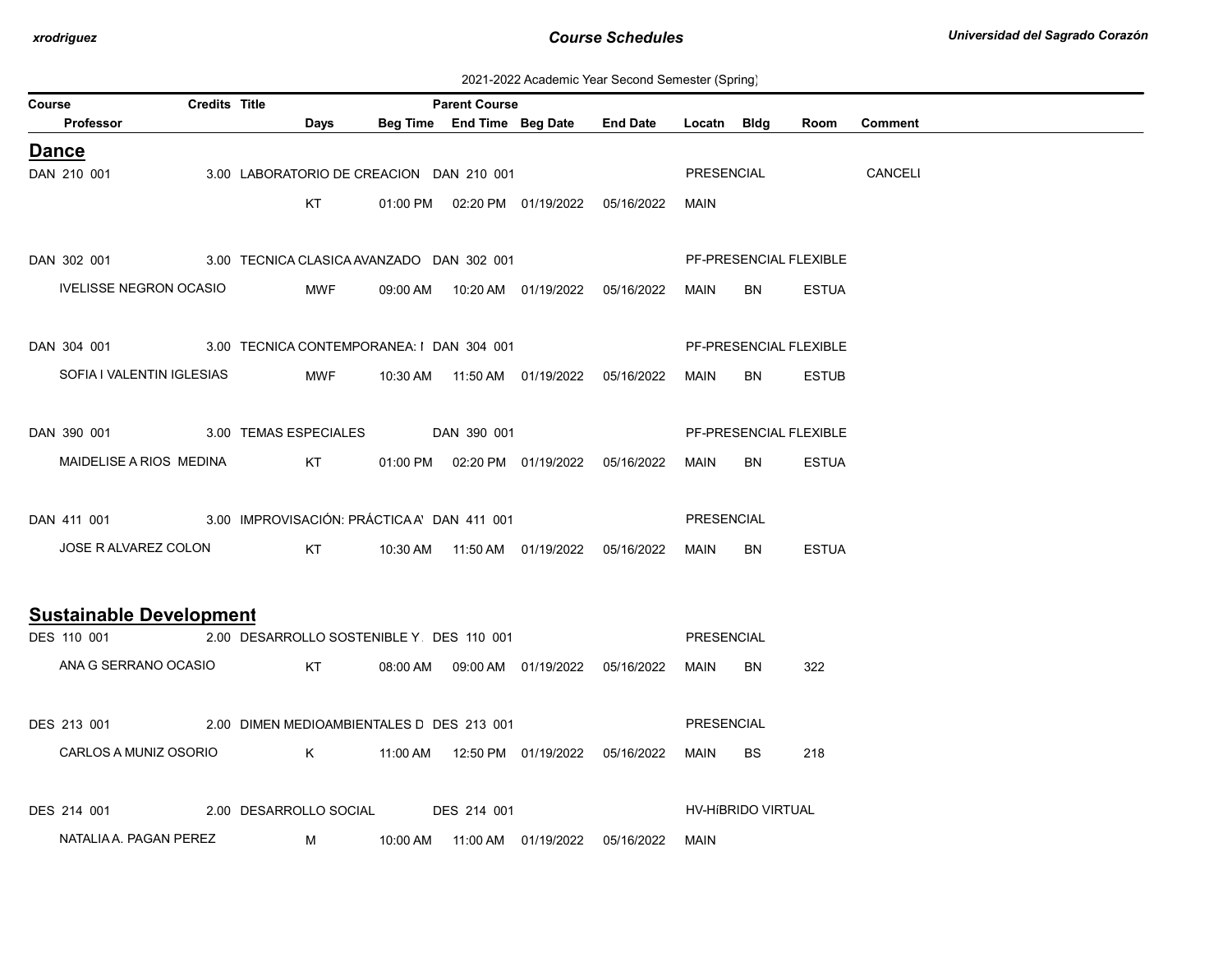2021-2022 Academic Year Second Semester (Spring)

| Course |                                | <b>Credits Title</b> |                           |                                                                                                                                                                                                                                |          | <b>Parent Course</b>                       |                                            |                 |                   | ິ                          |      |                |
|--------|--------------------------------|----------------------|---------------------------|--------------------------------------------------------------------------------------------------------------------------------------------------------------------------------------------------------------------------------|----------|--------------------------------------------|--------------------------------------------|-----------------|-------------------|----------------------------|------|----------------|
|        | Professor                      |                      |                           | Days                                                                                                                                                                                                                           |          |                                            | Beg Time End Time Beg Date                 | <b>End Date</b> | Locatn Bldg       |                            | Room | <b>Comment</b> |
|        | <b>Sustainable Development</b> |                      |                           |                                                                                                                                                                                                                                |          |                                            |                                            |                 |                   |                            |      |                |
|        | DES 215 001                    |                      | 2.00 DESARROLLO ECONOMICO |                                                                                                                                                                                                                                |          | DES 215 001                                |                                            |                 | PRESENCIAL        |                            |      |                |
|        | ALBA J BRUGUERAS FABRE         |                      |                           | W                                                                                                                                                                                                                              | 12:30 PM |                                            | 02:20 PM 01/19/2022                        | 05/16/2022      | <b>MAIN</b>       | <b>BN</b>                  | 235  |                |
|        | <b>Economics</b>               |                      |                           |                                                                                                                                                                                                                                |          |                                            |                                            |                 |                   |                            |      |                |
|        | ECO 200 001                    |                      | 3.00 ECONOMIA Y SOCIEDAD  |                                                                                                                                                                                                                                |          | ECO 200 001                                |                                            |                 |                   | HF-HIBRIDO FLEXIBLE        |      |                |
|        | ALBA J BRUGUERAS FABRE         |                      |                           | W                                                                                                                                                                                                                              |          |                                            | 11:00 AM  12:20 PM  01/19/2022  05/16/2022 |                 | MAIN              | BN                         | 235  |                |
|        | ECO 200 081                    |                      | 3.00 ECONOMIA Y SOCIEDAD  |                                                                                                                                                                                                                                |          | ECO 200 081                                |                                            |                 |                   | HV-HIBRIDO VIRTUAL         |      |                |
|        | EDDIE P RIVERA CINTRON         |                      |                           | K                                                                                                                                                                                                                              |          |                                            | 05:30 PM  06:50 PM  01/19/2022  05/16/2022 |                 | <b>MAIN</b>       |                            |      |                |
|        | ECO 201 001                    |                      | 2.00 ANALISIS ECONOMICO   |                                                                                                                                                                                                                                |          | ECO 201 001                                |                                            |                 |                   | TL-TOTALMENTE EN LÍNEA     |      |                |
|        | ALBA J BRUGUERAS FABRE         |                      |                           |                                                                                                                                                                                                                                |          |                                            | 00:00 AM  00:00 AM  01/19/2022  05/16/2022 |                 |                   |                            |      |                |
|        | Online                         |                      |                           |                                                                                                                                                                                                                                |          |                                            |                                            |                 |                   |                            |      |                |
|        | <b>Education</b>               |                      |                           |                                                                                                                                                                                                                                |          |                                            |                                            |                 |                   |                            |      |                |
|        | EDU 205 001                    |                      |                           |                                                                                                                                                                                                                                |          | 3.00 PSICOLOGIA DE LA EDUCACIC EDU 205 001 |                                            |                 | <b>PRESENCIAL</b> |                            |      |                |
|        | CARLOS A MUNIZ OSORIO          |                      |                           | and the contract of the contract of the contract of the contract of the contract of the contract of the contract of the contract of the contract of the contract of the contract of the contract of the contract of the contra |          |                                            | 08:00 AM  09:20 AM  01/19/2022  05/16/2022 |                 | MAIN              | BN                         | 228  |                |
|        | EDU 226 001                    |                      |                           |                                                                                                                                                                                                                                |          | 3.00 PRINC DEL DISEÑO INSTRUC( EDU 226 001 |                                            |                 |                   | <b>VC-VIDEOCONFERENCIA</b> |      | CANCELI        |
|        |                                |                      |                           | MW                                                                                                                                                                                                                             |          |                                            | 08:00 AM  09:20 AM  01/19/2022             | 05/16/2022      | MAIN              |                            |      |                |
|        | EDU 226 045                    |                      |                           |                                                                                                                                                                                                                                |          | 3.00 PRINC DEL DISEÑO INSTRUC(EDU 226 045  |                                            |                 |                   | TL-TOTALMENTE EN LÍNEA     |      |                |
|        | MARGARITA C MORELL LANDAURE    |                      |                           |                                                                                                                                                                                                                                |          |                                            | 00:00 AM  00:00 AM  01/19/2022  05/16/2022 |                 |                   |                            |      |                |
|        | Online                         |                      |                           |                                                                                                                                                                                                                                |          |                                            |                                            |                 |                   |                            |      |                |
|        | EDU 292 001                    |                      |                           |                                                                                                                                                                                                                                |          | 3.00 MANEJO DE LA SALA DE CLAS EDU 292 001 |                                            |                 | PRESENCIAL        |                            |      |                |
|        | INDIA C BOBONIS PASTRANA       |                      |                           | MW                                                                                                                                                                                                                             | 02:00 PM |                                            | 03:20 PM 01/19/2022                        | 05/16/2022      | MAIN              | BN                         | 239  |                |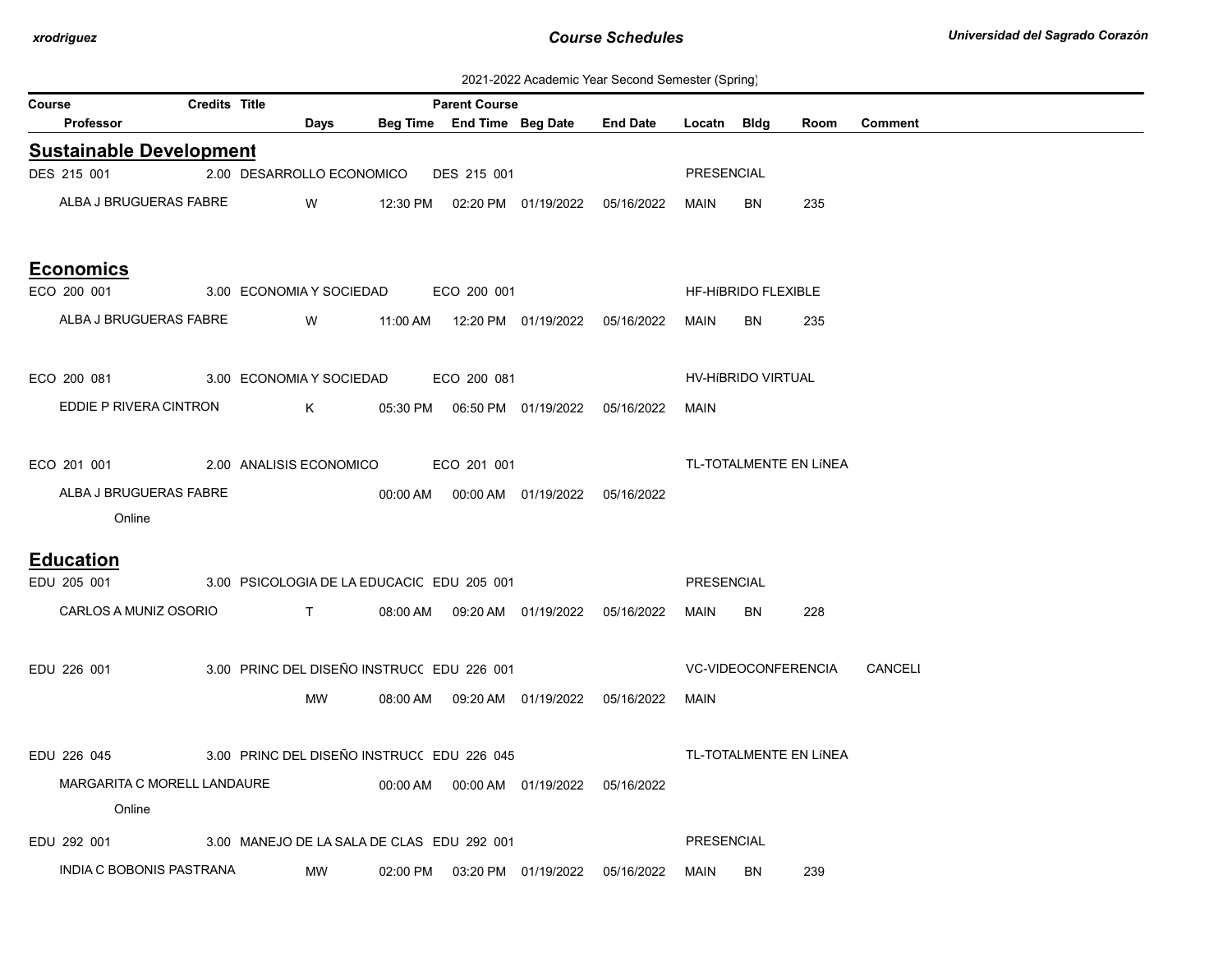| 2021-2022 Academic Year Second Semester (Spring) |  |  |  |
|--------------------------------------------------|--|--|--|
|--------------------------------------------------|--|--|--|

| Course |                                                            | <b>Credits Title</b> |      |                                              | <b>Parent Course</b> |                                            |            |             |                                |                |  |
|--------|------------------------------------------------------------|----------------------|------|----------------------------------------------|----------------------|--------------------------------------------|------------|-------------|--------------------------------|----------------|--|
|        | <b>Professor</b>                                           |                      | Days |                                              |                      | Beg Time End Time Beg Date End Date        |            | Locatn Bldg | Room                           | <b>Comment</b> |  |
|        | <b>Education</b>                                           |                      |      |                                              |                      |                                            |            |             |                                |                |  |
|        | EDU 301 001                                                |                      |      | 3.00 EVALUACION DEL APRENDIZA EDU 301 001    |                      |                                            |            |             | TL-TOTALMENTE EN LÍNEA         |                |  |
|        | CARLOS A MUNIZ OSORIO                                      |                      |      |                                              |                      | 00:00 AM  00:00 AM  01/19/2022  05/16/2022 |            |             |                                |                |  |
|        | Online                                                     |                      |      |                                              |                      |                                            |            |             |                                |                |  |
|        | EDU 306C 001                                               |                      |      | 3.00 NATU/NECESI/ASIST TECH ALL EDU 306C 001 |                      |                                            |            |             | TL-TOTALMENTE EN LÍNEA CANCELI |                |  |
|        |                                                            |                      |      |                                              |                      | 00:00 AM  00:00 AM  01/19/2022  05/16/2022 |            |             |                                |                |  |
|        | Online                                                     |                      |      |                                              |                      |                                            |            |             |                                |                |  |
|        | EDU 306C 045                                               |                      |      | 3.00 NATU/NECESI/ASIST TECH ALL EDU 306C 045 |                      |                                            |            |             | TL-TOTALMENTE EN LÍNEA         |                |  |
|        | MARGARITA C MORELL LANDAURE                                |                      |      |                                              |                      |                                            |            |             |                                |                |  |
|        | Online                                                     |                      |      |                                              |                      |                                            |            |             |                                |                |  |
|        | EDU 319C 045                                               |                      |      | 3.00 ENSEÑANZA/LECTURA-ESCRI EDU 319C 045    |                      |                                            |            |             | TL-TOTALMENTE EN LÍNEA         |                |  |
|        | MARIA A SCHARRON DEL RIO                                   |                      |      |                                              |                      |                                            |            |             |                                |                |  |
|        | Online                                                     |                      |      |                                              |                      |                                            |            |             |                                |                |  |
|        | EDU 330 001 3.00 ADQUI/DESARR/LENGUAJE/LE EDU 330 001      |                      |      |                                              |                      |                                            |            |             | TL-TOTALMENTE EN LÍNEA         |                |  |
|        | MARIA A SCHARRON DEL RIO                                   |                      |      |                                              |                      |                                            |            |             |                                |                |  |
|        | Online                                                     |                      |      |                                              |                      |                                            |            |             |                                |                |  |
|        | EDU 391 001 300 3.00 NATURA/INDIV/TRASTORNO AI EDU 391 001 |                      |      |                                              |                      |                                            |            |             | TL-TOTALMENTE EN LÍNEA         |                |  |
|        | MARGARITA C MORELL LANDAURE                                |                      |      |                                              |                      |                                            | 05/16/2022 |             |                                |                |  |
|        | Online                                                     |                      |      |                                              |                      |                                            |            |             |                                |                |  |
|        | EDU 403 001                                                |                      |      | 4.00 PRACTICA DOCENTE/SEM ES(EDU 403 001     |                      |                                            |            | PRESENCIAL  |                                |                |  |
|        | MARIA A SCHARRON DEL RIO                                   |                      |      |                                              |                      | 09:00 AM  11:50 AM  01/19/2022  05/16/2022 |            |             |                                |                |  |
|        | EDU 405 001                                                |                      |      | 4.00 PRACT DOC/SEMI NIVEL PRIM EDU 405 001   |                      |                                            |            | PRESENCIAL  |                                |                |  |
|        | MARIA A SCHARRON DEL RIO                                   |                      |      |                                              |                      |                                            |            |             |                                |                |  |
|        | By Arrangement                                             |                      |      |                                              |                      |                                            |            |             |                                |                |  |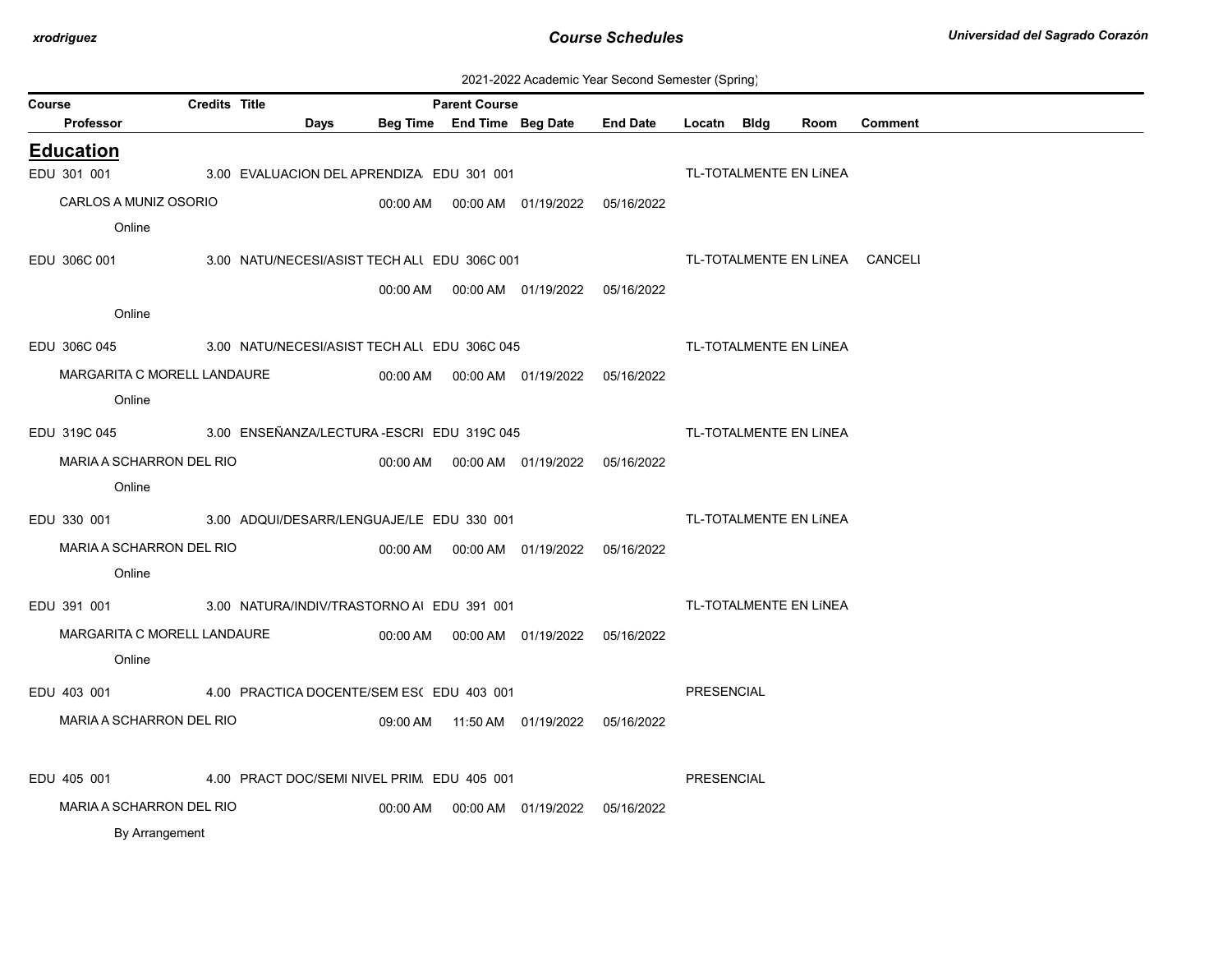| 2021-2022 Academic Year Second Semester (Spring) |  |  |  |
|--------------------------------------------------|--|--|--|
|--------------------------------------------------|--|--|--|

| <b>Credits Title</b><br>Course<br><b>Parent Course</b> |                                                         |  |  |                                                                                                                |                                            |             |                                            |                                                 |            |                           |      |                |  |  |  |
|--------------------------------------------------------|---------------------------------------------------------|--|--|----------------------------------------------------------------------------------------------------------------|--------------------------------------------|-------------|--------------------------------------------|-------------------------------------------------|------------|---------------------------|------|----------------|--|--|--|
|                                                        | Professor                                               |  |  | Days                                                                                                           |                                            |             |                                            | Beg Time End Time Beg Date End Date Locatn Bldg |            |                           | Room | <b>Comment</b> |  |  |  |
|                                                        | <b>Education</b>                                        |  |  |                                                                                                                |                                            |             |                                            |                                                 |            |                           |      |                |  |  |  |
|                                                        | EDU 471 001                                             |  |  |                                                                                                                | 4.00 SEMINAR/INTERNADO PRACT EDU 471 001   |             |                                            |                                                 | PRESENCIAL |                           |      |                |  |  |  |
|                                                        | MARIA DE LA PAZ FERNANDEZ POSDI                         |  |  |                                                                                                                |                                            |             |                                            |                                                 |            |                           |      |                |  |  |  |
|                                                        | By Arrangement                                          |  |  |                                                                                                                |                                            |             |                                            |                                                 |            |                           |      |                |  |  |  |
|                                                        | EDU 480 081 3.00 SEMINARIO INTEGRADOR                   |  |  |                                                                                                                |                                            | EDU 480 081 |                                            |                                                 |            | VC-VIDEOCONFERENCIA       |      |                |  |  |  |
|                                                        | RAUL R NIEVES RIVERA                                    |  |  | KT to the set of the set of the set of the set of the set of the set of the set of the set of the set of the s |                                            |             |                                            |                                                 |            |                           |      |                |  |  |  |
|                                                        |                                                         |  |  |                                                                                                                |                                            |             |                                            |                                                 |            |                           |      |                |  |  |  |
|                                                        |                                                         |  |  |                                                                                                                |                                            |             |                                            |                                                 |            |                           |      |                |  |  |  |
|                                                        | <b>Physical Education &amp; Rec</b>                     |  |  |                                                                                                                |                                            |             |                                            |                                                 |            |                           |      |                |  |  |  |
|                                                        | EFI 301 081                                             |  |  |                                                                                                                | 3.00 EDUCACION EN SALUD EFI 301 081        |             |                                            | <b>VC-VIDEOCONFERENCIA</b>                      |            |                           |      |                |  |  |  |
|                                                        | SARA E LOPEZ ALBINO                                     |  |  | MW                                                                                                             |                                            |             | 05:30 PM  06:50 PM  01/19/2022  05/16/2022 |                                                 |            |                           |      |                |  |  |  |
|                                                        |                                                         |  |  |                                                                                                                |                                            |             |                                            |                                                 |            |                           |      |                |  |  |  |
|                                                        | EFI 405 001 3.00 DISE PROG ACON FISI/PROM : EFI 405 001 |  |  |                                                                                                                |                                            |             |                                            |                                                 |            | <b>HV-HIBRIDO VIRTUAL</b> |      |                |  |  |  |
|                                                        | MELISSA GONZALEZ LAMOURT F                              |  |  |                                                                                                                |                                            |             | 01:00 PM  03:50 PM  01/19/2022  05/16/2022 |                                                 |            |                           |      |                |  |  |  |
|                                                        |                                                         |  |  |                                                                                                                |                                            |             |                                            |                                                 |            |                           |      |                |  |  |  |
|                                                        |                                                         |  |  |                                                                                                                |                                            |             |                                            |                                                 |            |                           |      |                |  |  |  |
|                                                        | <b>International Studies</b>                            |  |  |                                                                                                                |                                            |             |                                            |                                                 |            |                           |      |                |  |  |  |
|                                                        | EIN 110 001                                             |  |  |                                                                                                                | 3.00 INTR/TEO/REL/INTERNAL/GLO EIN 110 001 |             |                                            |                                                 |            | HF-HIBRIDO FLEXIBLE       |      |                |  |  |  |
|                                                        | JOSE G MARTINEZ BORRAS                                  |  |  |                                                                                                                |                                            |             |                                            |                                                 | MAIN       | BN                        | 231  |                |  |  |  |
|                                                        |                                                         |  |  |                                                                                                                |                                            |             |                                            |                                                 |            |                           |      |                |  |  |  |
|                                                        | EIN 205 001 3.00 INTRO/TEORIA DE COM. GLOB EIN 205 001  |  |  |                                                                                                                |                                            |             |                                            |                                                 |            | HF-HIBRIDO FLEXIBLE       |      |                |  |  |  |
|                                                        | OJEL L RODRIGUEZ BURGOS M                               |  |  |                                                                                                                |                                            |             |                                            |                                                 | MAIN       | SC.                       | 002  |                |  |  |  |
|                                                        |                                                         |  |  |                                                                                                                |                                            |             |                                            |                                                 |            |                           |      |                |  |  |  |
|                                                        | EIN 215 001                                             |  |  |                                                                                                                | 3.00 ECONOMIA POLITICA GLOBAL EIN 215 001  |             |                                            |                                                 |            | HV-HIBRIDO VIRTUAL        |      |                |  |  |  |
|                                                        | JOSE G MARTINEZ BORRAS                                  |  |  | K                                                                                                              |                                            |             | 02:30 PM  03:50 PM  01/19/2022  05/16/2022 |                                                 |            |                           |      |                |  |  |  |
|                                                        |                                                         |  |  |                                                                                                                |                                            |             |                                            |                                                 |            |                           |      |                |  |  |  |
|                                                        |                                                         |  |  |                                                                                                                |                                            |             |                                            |                                                 |            |                           |      |                |  |  |  |
|                                                        | EIN 303 001                                             |  |  |                                                                                                                | 3.00 RESOLUCION/CONFLICTO/EST EIN 303 001  |             |                                            |                                                 |            | HV-HIBRIDO VIRTUAL        |      |                |  |  |  |
|                                                        | LIZA M MORALES ORTIZ                                    |  |  | W                                                                                                              | 02:00 PM                                   |             |                                            | 05/16/2022                                      |            |                           |      |                |  |  |  |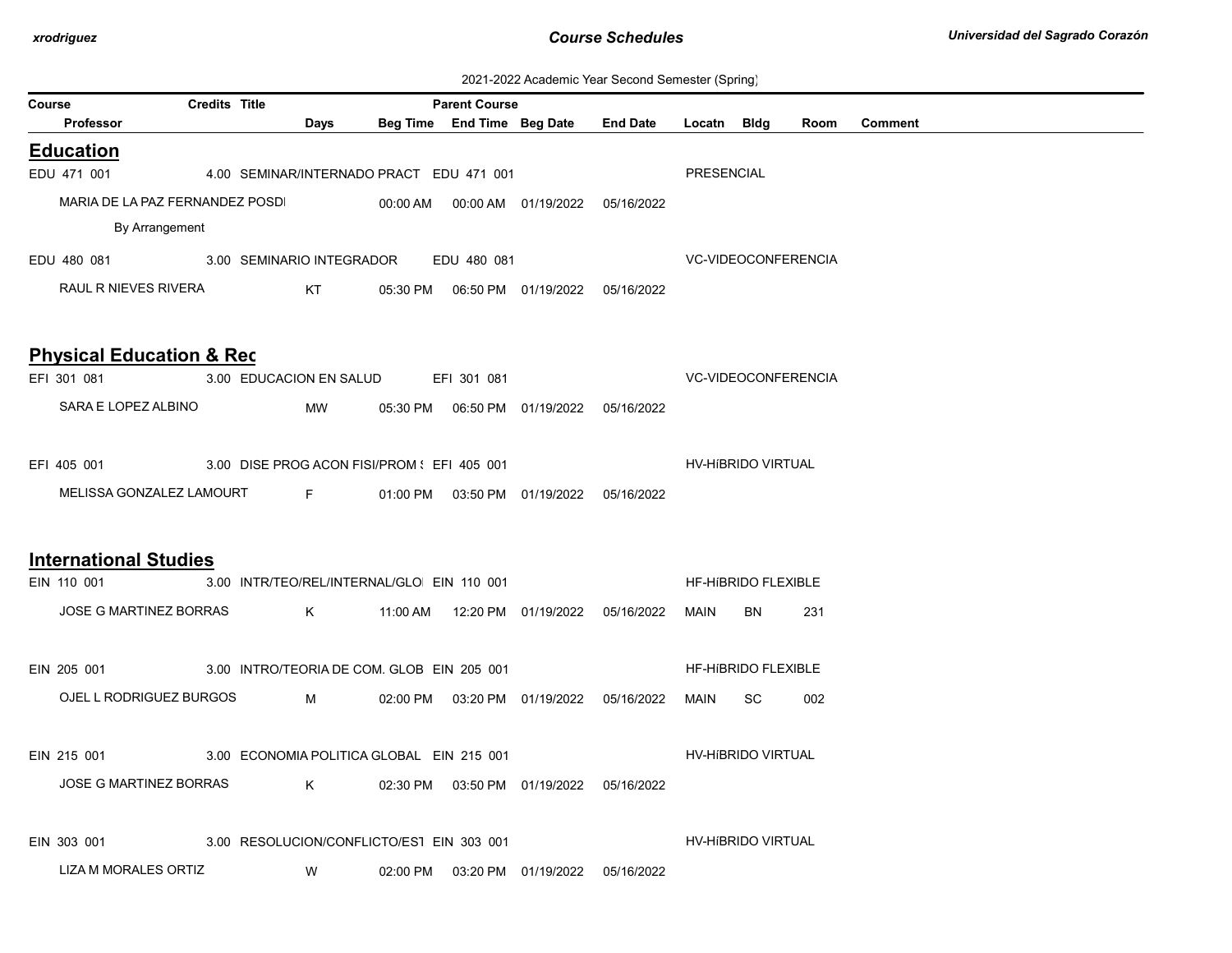| 2021-2022 Academic Year Second Semester (Spring) |  |  |  |
|--------------------------------------------------|--|--|--|
|--------------------------------------------------|--|--|--|

| Course | Professor                                   | Credits Title |                                             | Days | <b>Parent Course</b><br>Beg Time End Time Beg Date |                                            | <b>End Date</b> | Locatn Bldg         |                            | Room                   | <b>Comment</b> |  |
|--------|---------------------------------------------|---------------|---------------------------------------------|------|----------------------------------------------------|--------------------------------------------|-----------------|---------------------|----------------------------|------------------------|----------------|--|
|        |                                             |               |                                             |      |                                                    |                                            |                 |                     |                            |                        |                |  |
|        | <b>International Studies</b><br>EIN 390 081 |               | 3.00 TEMAS ESPECIALES                       |      | EIN 390 081                                        |                                            |                 |                     | HV-HIBRIDO VIRTUAL         |                        | CANCELI        |  |
|        |                                             |               |                                             |      |                                                    |                                            |                 |                     |                            |                        |                |  |
|        |                                             |               |                                             | W    |                                                    |                                            |                 |                     |                            |                        |                |  |
|        |                                             |               |                                             |      |                                                    |                                            |                 |                     |                            |                        |                |  |
|        | EIN 402 001                                 |               | 3.00 ORGANIZACIONES INTERNAC EIN 402 001    |      |                                                    |                                            |                 |                     | HV-HIBRIDO VIRTUAL         |                        |                |  |
|        | LIZA M MORALES ORTIZ                        |               |                                             | K    |                                                    | 02:00 PM  03:20 PM  01/19/2022  05/16/2022 |                 |                     |                            |                        |                |  |
|        |                                             |               |                                             |      |                                                    |                                            |                 |                     |                            |                        |                |  |
|        | EIN 402 045                                 |               | 3.00 ORGANIZACIONES INTERNAC EIN 402 045    |      |                                                    |                                            |                 |                     | VC-VIDEOCONFERENCIA        |                        | CANCELI        |  |
|        |                                             |               |                                             |      |                                                    | 00:00 AM  00:00 AM  01/19/2022  05/16/2022 |                 |                     |                            |                        |                |  |
|        | By Arrangement                              |               |                                             |      |                                                    |                                            |                 |                     |                            |                        |                |  |
|        | EIN 403 001                                 |               | 3.00 POLITICAS AMBIENTALES INTI EIN 403 001 |      |                                                    |                                            |                 |                     | HV-HIBRIDO VIRTUAL         |                        |                |  |
|        | GABRIEL A CARRASQUILLO VILARO F             |               |                                             |      |                                                    | 09:30 AM  10:50 AM  01/19/2022  05/16/2022 |                 |                     |                            |                        |                |  |
|        |                                             |               |                                             |      |                                                    |                                            |                 |                     |                            |                        |                |  |
|        | EIN 405 001                                 |               |                                             |      |                                                    |                                            |                 |                     | HV-HIBRIDO VIRTUAL         |                        |                |  |
|        |                                             |               | 3.00 DESARROLLO/COOPERACION EIN 405 001     |      |                                                    |                                            |                 |                     |                            |                        |                |  |
|        | JOSE G MARTINEZ BORRAS                      |               |                                             | M    |                                                    |                                            |                 |                     |                            |                        |                |  |
|        |                                             |               |                                             |      |                                                    |                                            |                 |                     |                            |                        |                |  |
|        | EIN 406 045                                 |               | 3.00 ESTUDIOS REGIONALES 1                  |      | EIN 406 045                                        |                                            |                 |                     | <b>VC-VIDEOCONFERENCIA</b> |                        |                |  |
|        | LIZA M MORALES ORTIZ                        |               |                                             |      |                                                    | 00:00 AM   00:00 AM   01/19/2022           | 05/16/2022      |                     |                            |                        |                |  |
|        | By Arrangement                              |               |                                             |      |                                                    |                                            |                 |                     |                            |                        |                |  |
|        | EIN 407 045                                 |               | 3.00 ESTUDIOS REGIONALES/POLI EIN 407 045   |      |                                                    |                                            |                 | VC-VIDEOCONFERENCIA |                            |                        |                |  |
|        | <b>JOSE G MARTINEZ BORRAS</b>               |               |                                             |      |                                                    |                                            | 05/16/2022      |                     |                            |                        |                |  |
|        | By Arrangement                              |               |                                             |      |                                                    |                                            |                 |                     |                            |                        |                |  |
|        | EIN 408 001                                 |               | 3.00 PRACTICA/ESTUDIOS INTERN. EIN 408 001  |      |                                                    |                                            |                 |                     |                            | TL-TOTALMENTE EN LÍNEA |                |  |
|        | <b>JOSE G MARTINEZ BORRAS</b>               |               |                                             |      |                                                    | 00:00 AM   00:00 AM   01/19/2022           | 05/16/2022      |                     |                            |                        |                |  |
|        | By Arrangement                              |               |                                             |      |                                                    |                                            |                 |                     |                            |                        |                |  |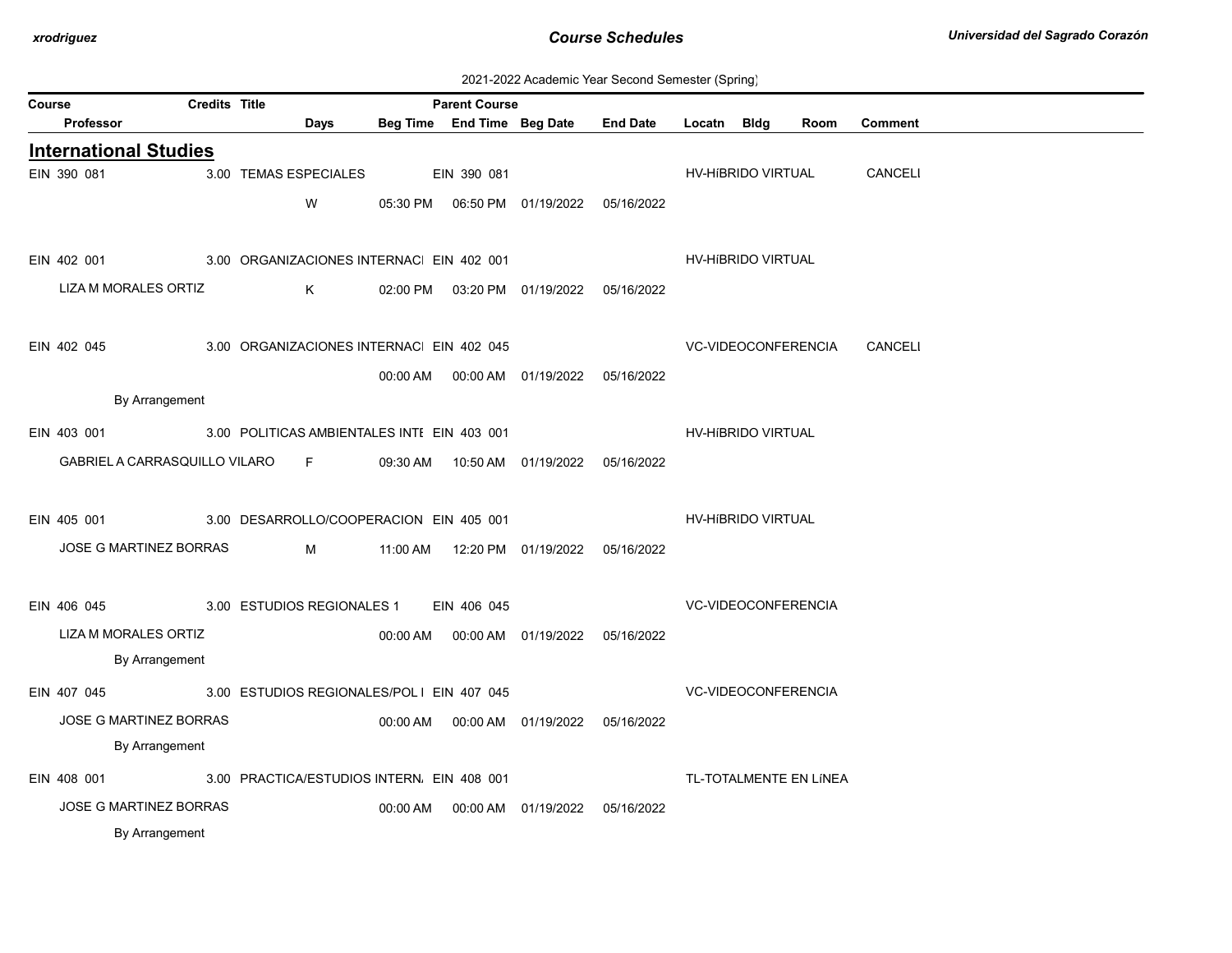| 2021-2022 Academic Year Second Semester (Spring) |  |  |  |  |  |
|--------------------------------------------------|--|--|--|--|--|
|--------------------------------------------------|--|--|--|--|--|

| Course |                                                         | <b>Credits Title</b> |                                                                                                                         |                                            | <b>Parent Course</b> |                                            |                                                 | --------- (- <b>-----</b> 0) |                            |      |                                |
|--------|---------------------------------------------------------|----------------------|-------------------------------------------------------------------------------------------------------------------------|--------------------------------------------|----------------------|--------------------------------------------|-------------------------------------------------|------------------------------|----------------------------|------|--------------------------------|
|        | Professor                                               |                      | Days                                                                                                                    |                                            |                      |                                            | Beg Time End Time Beg Date End Date Locatn Bldg |                              |                            | Room | Comment                        |
|        | <b>International Studies</b>                            |                      |                                                                                                                         |                                            |                      |                                            |                                                 |                              |                            |      |                                |
|        | EIN 408 045                                             |                      |                                                                                                                         | 3.00 PRACTICA/ESTUDIOS INTERN. EIN 408 045 |                      |                                            |                                                 |                              |                            |      | TL-TOTALMENTE EN LINEA CANCELI |
|        |                                                         |                      |                                                                                                                         |                                            |                      | 00:00 AM  00:00 AM  01/19/2022  05/16/2022 |                                                 |                              |                            |      |                                |
|        | By Arrangement                                          |                      |                                                                                                                         |                                            |                      |                                            |                                                 |                              |                            |      |                                |
|        | EIN 409 001 3.00 DIPLOMACIA EN CIENCIAS TE( EIN 409 001 |                      |                                                                                                                         |                                            |                      |                                            |                                                 |                              | VC-VIDEOCONFERENCIA        |      |                                |
|        | OJEL L RODRIGUEZ BURGOS                                 |                      | KT <sub>N</sub>                                                                                                         |                                            |                      | 09:30 AM  10:50 AM  01/19/2022  05/16/2022 |                                                 |                              |                            |      |                                |
|        |                                                         |                      |                                                                                                                         |                                            |                      |                                            |                                                 |                              |                            |      |                                |
|        |                                                         |                      |                                                                                                                         |                                            |                      |                                            |                                                 |                              |                            |      |                                |
|        | <b>Entrepreneurship</b>                                 |                      |                                                                                                                         |                                            |                      |                                            |                                                 |                              |                            |      |                                |
|        | EMP 113 001                                             |                      |                                                                                                                         | 3.00 PROYECTO DE EMP: FASE DE EMP 113 001  |                      |                                            |                                                 | PRESENCIAL                   |                            |      |                                |
|        | YANMARI ALICEA LOPEZ                                    |                      | MW                                                                                                                      |                                            |                      | 08:00 AM  09:20 AM  01/19/2022  05/16/2022 |                                                 | MAIN BN                      |                            | 227  |                                |
|        |                                                         |                      |                                                                                                                         |                                            |                      |                                            |                                                 |                              |                            |      |                                |
|        | EMP 113 002 3.00 PROYECTO DE EMP: FASE DE EMP 113 002   |                      |                                                                                                                         |                                            |                      |                                            |                                                 |                              | <b>HF-HIBRIDO FLEXIBLE</b> |      |                                |
|        | ALEJANDRO H SILVA DIAZ                                  |                      | <b>Solution</b> Service Service Service Service Service Service Service Service Service Service Service Service Service |                                            |                      |                                            |                                                 | MAIN BN                      |                            | 239  |                                |
|        |                                                         |                      |                                                                                                                         |                                            |                      |                                            |                                                 |                              |                            |      |                                |
|        | EMP 113 003 3.00 PROYECTO DE EMP: FASE DE EMP 113 003   |                      |                                                                                                                         |                                            |                      |                                            |                                                 | PRESENCIAL                   |                            |      |                                |
|        | YANMARI ALICEA LOPEZ                                    |                      | <b>MW</b>                                                                                                               |                                            |                      | 09:30 AM  10:50 AM  01/19/2022  05/16/2022 |                                                 | MAIN                         | BN                         | 232  |                                |
|        |                                                         |                      |                                                                                                                         |                                            |                      |                                            |                                                 |                              |                            |      |                                |
|        | EMP 113 004 3.00 PROYECTO DE EMP: FASE DE EMP 113 004   |                      |                                                                                                                         |                                            |                      |                                            |                                                 | PRESENCIAL                   |                            |      |                                |
|        | NOMAR MENDEZ BURGOS                                     |                      | <b>MW</b>                                                                                                               |                                            |                      | 09:30 AM  10:50 AM  01/19/2022  05/16/2022 |                                                 | MAIN BN                      |                            | 236  |                                |
|        |                                                         |                      |                                                                                                                         |                                            |                      |                                            |                                                 |                              |                            |      |                                |
|        | EMP 113 005 3.00 PROYECTO DE EMP: FASE DE EMP 113 005   |                      |                                                                                                                         |                                            |                      |                                            |                                                 | <b>PRESENCIAL</b>            |                            |      |                                |
|        | MICHELLE MORALES SANTOS                                 |                      |                                                                                                                         |                                            |                      | MW 11:00 AM 12:20 PM 01/19/2022 05/16/2022 |                                                 | MAIN                         | BN                         | 228  |                                |
|        |                                                         |                      |                                                                                                                         |                                            |                      |                                            |                                                 |                              |                            |      |                                |
|        | EMP 113 006                                             |                      |                                                                                                                         | 3.00 PROYECTO DE EMP: FASE DE EMP 113 006  |                      |                                            |                                                 | <b>PRESENCIAL</b>            |                            |      |                                |
|        | JOSE CARLOS SANCHEZ CINTRON                             |                      |                                                                                                                         |                                            |                      |                                            |                                                 |                              |                            |      |                                |
|        |                                                         |                      | MW                                                                                                                      |                                            |                      | 11:00 AM  12:20 PM  01/19/2022  05/16/2022 |                                                 | MAIN                         | BN                         | 236  |                                |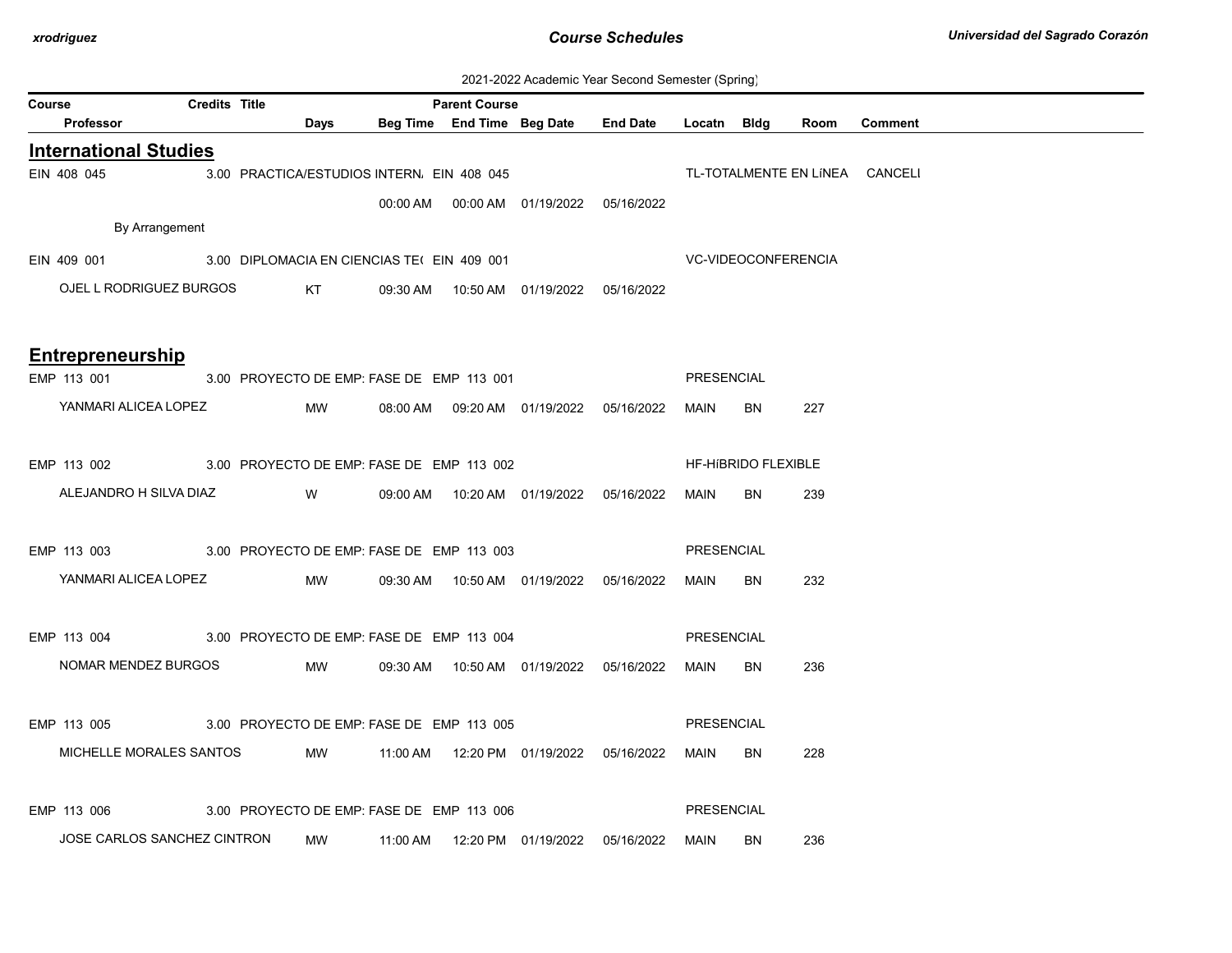2021-2022 Academic Year Second Semester (Spring)

| Course |                                                                 | <b>Credits Title</b> |                                           |          | <b>Parent Course</b> |                                            |                                                  |                   |                            |      |                |
|--------|-----------------------------------------------------------------|----------------------|-------------------------------------------|----------|----------------------|--------------------------------------------|--------------------------------------------------|-------------------|----------------------------|------|----------------|
|        | Professor                                                       |                      | Days                                      |          |                      | Beg Time End Time Beg Date                 | <b>End Date</b>                                  | Locatn Bldg       |                            | Room | <b>Comment</b> |
|        | Entrepreneurship                                                |                      |                                           |          |                      |                                            |                                                  |                   |                            |      |                |
|        | EMP 113 007                                                     |                      | 3.00 PROYECTO DE EMP: FASE DE EMP 113 007 |          |                      |                                            |                                                  |                   | VC-VIDEOCONFERENCIA        |      |                |
|        | ADELAIDA LOPEZ LOPEZ                                            |                      | MW                                        |          |                      |                                            | 11:00 AM  12:20 PM  01/19/2022  05/16/2022  MAIN |                   |                            |      |                |
|        | EMP 113 008 3.00 PROYECTO DE EMP: FASE DE EMP 113 008           |                      |                                           |          |                      |                                            |                                                  | <b>PRESENCIAL</b> |                            |      |                |
|        | MICHELLE MORALES SANTOS                                         |                      | MW                                        |          |                      | 12:30 PM  01:50 PM  01/19/2022  05/16/2022 |                                                  | MAIN              | SC.                        | 002  |                |
|        | EMP 113 009 3.00 PROYECTO DE EMP: FASE DE EMP 113 009           |                      |                                           |          |                      |                                            |                                                  | PRESENCIAL        |                            |      |                |
|        | JESSICA LUGO MELENDEZ                                           |                      | MW                                        |          |                      | 01:00 PM  02:20 PM  01/19/2022  05/16/2022 |                                                  | MAIN              | BN                         | 241  |                |
|        | EMP 113 010 3.00 PROYECTO DE EMP: FASE DE EMP 113 010           |                      |                                           |          |                      |                                            |                                                  |                   | HV-HIBRIDO VIRTUAL         |      |                |
|        | JESSICA LUGO MELENDEZ K 12:30 PM 01:50 PM 01/19/2022 05/16/2022 |                      |                                           |          |                      |                                            |                                                  | MAIN              |                            |      |                |
|        | EMP 113 011 3.00 PROYECTO DE EMP: FASE DE EMP 113 011           |                      |                                           |          |                      |                                            |                                                  |                   | <b>VC-VIDEOCONFERENCIA</b> |      |                |
|        | ADELAIDA LOPEZ LOPEZ                                            |                      | MW                                        |          |                      | 02:00 PM  03:20 PM  01/19/2022  05/16/2022 |                                                  | MAIN              |                            |      |                |
|        | EMP 113 012 3.00 PROYECTO DE EMP: FASE DE EMP 113 012           |                      |                                           |          |                      |                                            | <b>VC-VIDEOCONFERENCIA</b>                       |                   |                            |      |                |
|        | SUGEILL M BONILLA CARDONA                                       |                      | KT <sub>N</sub>                           |          |                      |                                            |                                                  |                   |                            |      |                |
|        | EMP 113 013 3.00 PROYECTO DE EMP: FASE DE EMP 113 013           |                      |                                           |          |                      |                                            | VC-VIDEOCONFERENCIA                              |                   |                            |      |                |
|        | ADELAIDA LOPEZ LOPEZ                                            |                      | MW                                        |          |                      | 09:30 AM  10:50 AM  01/19/2022  05/16/2022 |                                                  |                   |                            |      |                |
|        | EMP 113 014                                                     |                      | 3.00 PROYECTO DE EMP: FASE DE EMP 113 014 |          |                      |                                            |                                                  | PRESENCIAL        |                            |      |                |
|        | MICHELLE MORALES SANTOS                                         |                      | <b>KT</b>                                 | 09:30 AM |                      |                                            |                                                  | MAIN              | CE                         | 205  |                |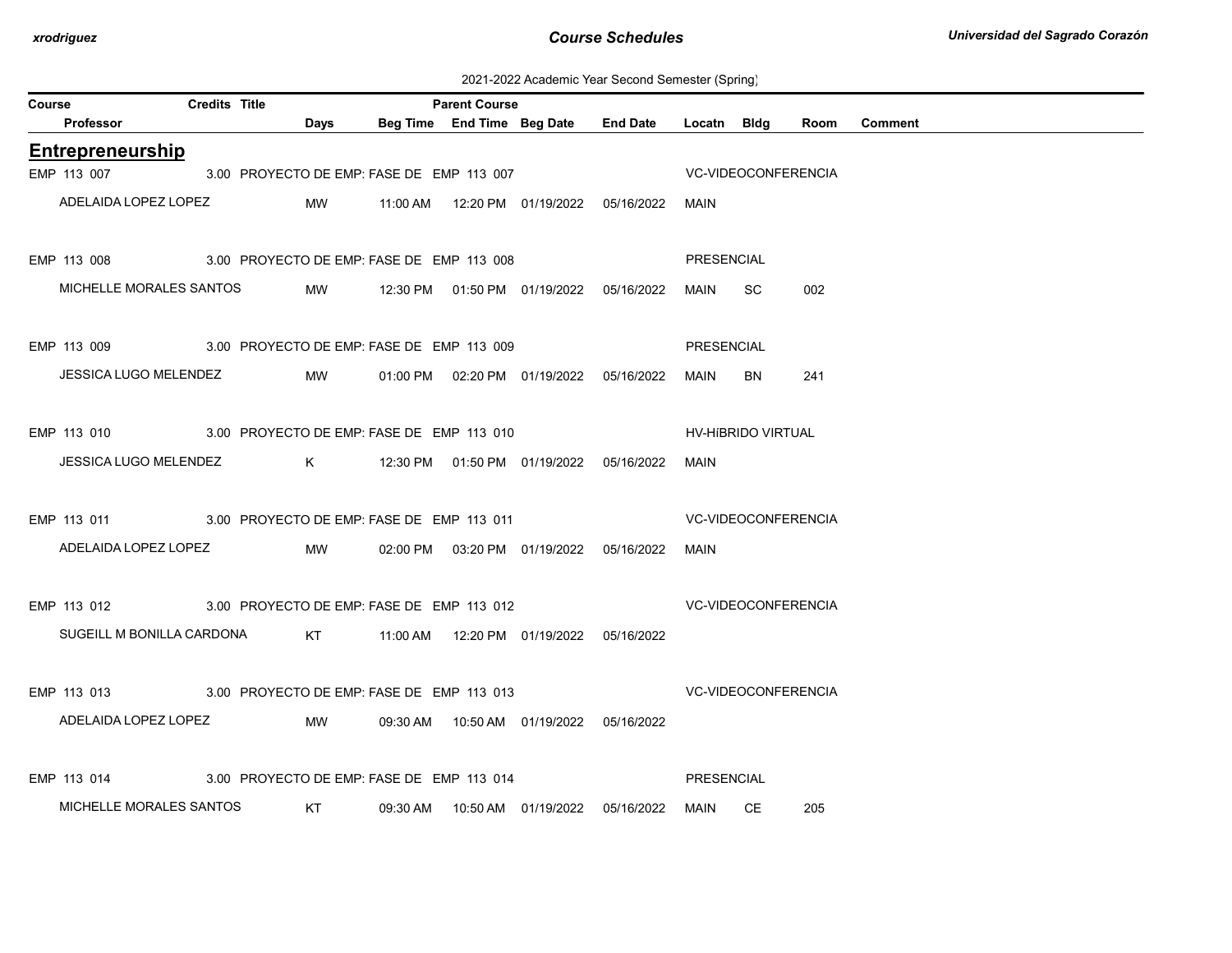2021-2022 Academic Year Second Semester (Spring)

| Course |                                                       | <b>Credits Title</b> |           |      | <b>Parent Course</b>                      |                                            |                   |                           |      |                |
|--------|-------------------------------------------------------|----------------------|-----------|------|-------------------------------------------|--------------------------------------------|-------------------|---------------------------|------|----------------|
|        | Professor                                             |                      |           | Days |                                           | Beg Time End Time Beg Date End Date        | Locatn Bldg       |                           | Room | <b>Comment</b> |
|        | Entrepreneurship                                      |                      |           |      |                                           |                                            |                   |                           |      |                |
|        | EMP 113 015                                           |                      |           |      | 3.00 PROYECTO DE EMP: FASE DE EMP 113 015 |                                            | <b>PRESENCIAL</b> |                           |      |                |
|        | SANDRA R PEDRAZA TORRES                               |                      |           |      |                                           | KT 03:30 PM 04:50 PM 01/19/2022 05/16/2022 | MAIN              | <b>BN</b>                 | 241  |                |
|        | EMP 113 016 3.00 PROYECTO DE EMP: FASE DE EMP 113 016 |                      |           |      |                                           |                                            |                   | <b>HV-HIBRIDO VIRTUAL</b> |      |                |
|        | STEPHANIE NEGRON MARCHANY K                           |                      |           |      |                                           | 09:30 AM  10:50 AM  01/19/2022  05/16/2022 | MAIN              |                           |      |                |
|        | EMP 113 017 3.00 PROYECTO DE EMP: FASE DE EMP 113 017 |                      |           |      |                                           |                                            | PRESENCIAL        |                           |      |                |
|        | ADELAIDA LOPEZ LOPEZ                                  |                      |           | KT   |                                           |                                            | MAIN              | <b>SC</b>                 | 002  |                |
|        | EMP 113 018 3.00 PROYECTO DE EMP: FASE DE EMP 113 018 |                      |           |      |                                           |                                            | <b>PRESENCIAL</b> |                           |      |                |
|        | MICHELLE MORALES SANTOS                               |                      |           | KT   |                                           |                                            | MAIN              | BN                        | 229  |                |
|        | EMP 113 019 3.00 PROYECTO DE EMP: FASE DE EMP 113 019 |                      |           |      |                                           |                                            | <b>PRESENCIAL</b> |                           |      |                |
|        | YANMARI ALICEA LOPEZ                                  |                      |           | KT   |                                           |                                            | MAIN              | BN                        | 237  |                |
|        | EMP 113 020                                           |                      |           |      | 3.00 PROYECTO DE EMP: FASE DE EMP 113 020 |                                            |                   | HV-HIBRIDO VIRTUAL        |      |                |
|        | RUBEN GORDILLO GONZALEZ                               |                      |           |      |                                           |                                            | MAIN              |                           |      |                |
|        | EMP 113 021 3.00 PROYECTO DE EMP: FASE DE EMP 113 021 |                      |           |      |                                           |                                            | <b>PRESENCIAL</b> |                           |      |                |
|        | ADELAIDA LOPEZ LOPEZ                                  |                      |           | KT   |                                           | 12:30 PM  01:50 PM  01/19/2022  05/16/2022 | MAIN              | <b>BN</b>                 | 236  |                |
|        | EMP 113 022                                           |                      |           |      | 3.00 PROYECTO DE EMP: FASE DE EMP 113 022 |                                            | <b>PRESENCIAL</b> |                           |      |                |
|        | MICHELLE MORALES SANTOS                               |                      | <b>KT</b> |      |                                           | 02:00 PM  03:20 PM  01/19/2022  05/16/2022 | MAIN              | BN                        | 327  |                |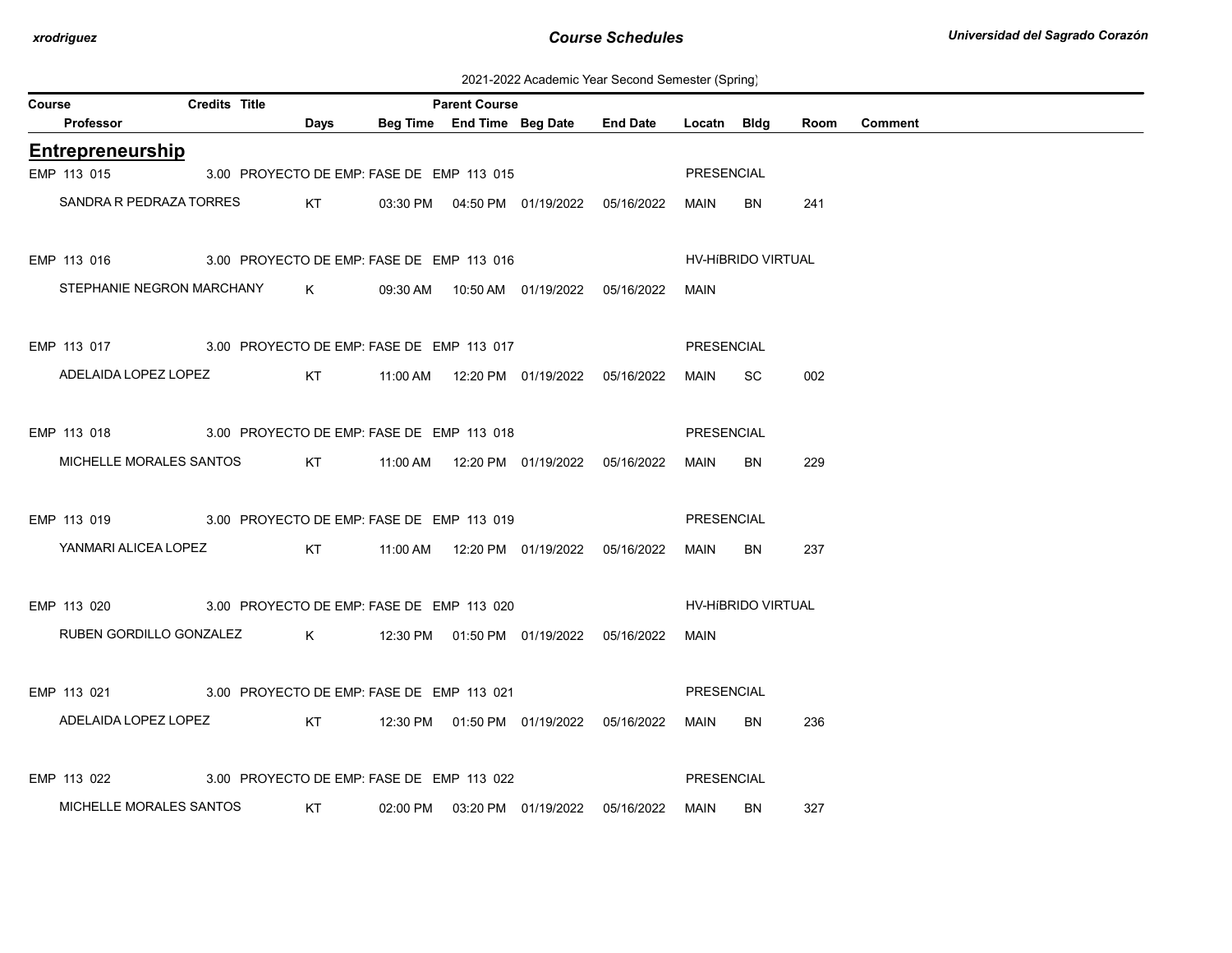| 2021-2022 Academic Year Second Semester (Spring) |
|--------------------------------------------------|
|--------------------------------------------------|

| Course |                                                         | <b>Credits Title</b> |              |                                             |          | <b>Parent Course</b> |                                                   |                            |                            |                            |      |         |  |
|--------|---------------------------------------------------------|----------------------|--------------|---------------------------------------------|----------|----------------------|---------------------------------------------------|----------------------------|----------------------------|----------------------------|------|---------|--|
|        | <b>Professor</b>                                        |                      |              | Days                                        |          |                      | Beg Time End Time Beg Date End Date               |                            | Locatn Bidg                |                            | Room | Comment |  |
|        | Entrepreneurship                                        |                      |              |                                             |          |                      |                                                   |                            |                            |                            |      |         |  |
|        | EMP 113 023                                             |                      |              | 3.00 PROYECTO DE EMP: FASE DE EMP 113 023   |          |                      |                                                   |                            |                            | <b>VC-VIDEOCONFERENCIA</b> |      |         |  |
|        | <b>MARIMER MARTINEZ APONTE</b>                          |                      |              | KT <sub>N</sub>                             |          |                      | 02:00 PM  03:20 PM  01/19/2022  05/16/2022        |                            | MAIN                       |                            |      |         |  |
|        | EMP 113 024 3.00 PROYECTO DE EMP: FASE DE EMP 113 024   |                      |              |                                             |          |                      |                                                   | <b>VC-VIDEOCONFERENCIA</b> |                            |                            |      |         |  |
|        | JOSE M LOZANO RIVERA                                    |                      |              | KT                                          |          |                      |                                                   |                            |                            |                            |      |         |  |
|        | EMP 113 081 3.00 PROYECTO DE EMP: FASE DE EMP 113 081   |                      |              |                                             |          |                      |                                                   | <b>VC-VIDEOCONFERENCIA</b> |                            |                            |      |         |  |
|        | RUBEN GORDILLO GONZALEZ                                 |                      |              |                                             |          |                      | KT   05:30 PM   06:50 PM   01/19/2022  05/16/2022 |                            |                            |                            |      |         |  |
|        | EMP 113 082 3.00 PROYECTO DE EMP: FASE DE EMP 113 082   |                      |              |                                             |          |                      |                                                   | <b>VC-VIDEOCONFERENCIA</b> |                            |                            |      |         |  |
|        | RUBEN GORDILLO GONZALEZ                                 |                      |              | KT <sub>N</sub>                             |          |                      | 07:00 PM  08:20 PM  01/19/2022  05/16/2022        |                            |                            |                            |      |         |  |
|        | EMP 113 083 3.00 PROYECTO DE EMP: FASE DE EMP 113 083   |                      |              |                                             |          |                      |                                                   | <b>VC-VIDEOCONFERENCIA</b> |                            |                            |      |         |  |
|        | DANIEL VENTURA LIZARDO                                  |                      |              | <b>Example 18 KT</b>                        |          |                      | 05:30 PM  06:50 PM  01/19/2022  05/16/2022        |                            |                            |                            |      |         |  |
|        | EMP 150 001 3.00 CREATIVIDAD INNOVACION Y I EMP 150 001 |                      |              |                                             |          |                      |                                                   |                            | VC-VIDEOCONFERENCIA        |                            |      |         |  |
|        | ELIADES L MORENO REYES M                                |                      |              |                                             |          |                      | 09:30 AM  10:50 AM  01/19/2022  05/16/2022        |                            |                            |                            |      |         |  |
|        | EMP 150 002 3.00 CREATIVIDAD INNOVACION Y I EMP 150 002 |                      |              |                                             |          |                      |                                                   | VC-VIDEOCONFERENCIA        |                            |                            |      |         |  |
|        | ELIADES L MORENO REYES                                  |                      |              | <b>Example 19 YO MARK</b>                   |          |                      | 11:00 AM  12:20 PM  01/19/2022  05/16/2022        |                            |                            |                            |      |         |  |
|        | EMP 150 081                                             |                      |              | 3.00 CREATIVIDAD INNOVACION Y I EMP 150 081 |          |                      |                                                   |                            | <b>VC-VIDEOCONFERENCIA</b> |                            |      |         |  |
|        | ELIADES L MORENO REYES                                  |                      | $\mathsf{K}$ |                                             | 07:00 PM |                      | 08:20 PM 01/19/2022                               | 05/16/2022                 |                            |                            |      |         |  |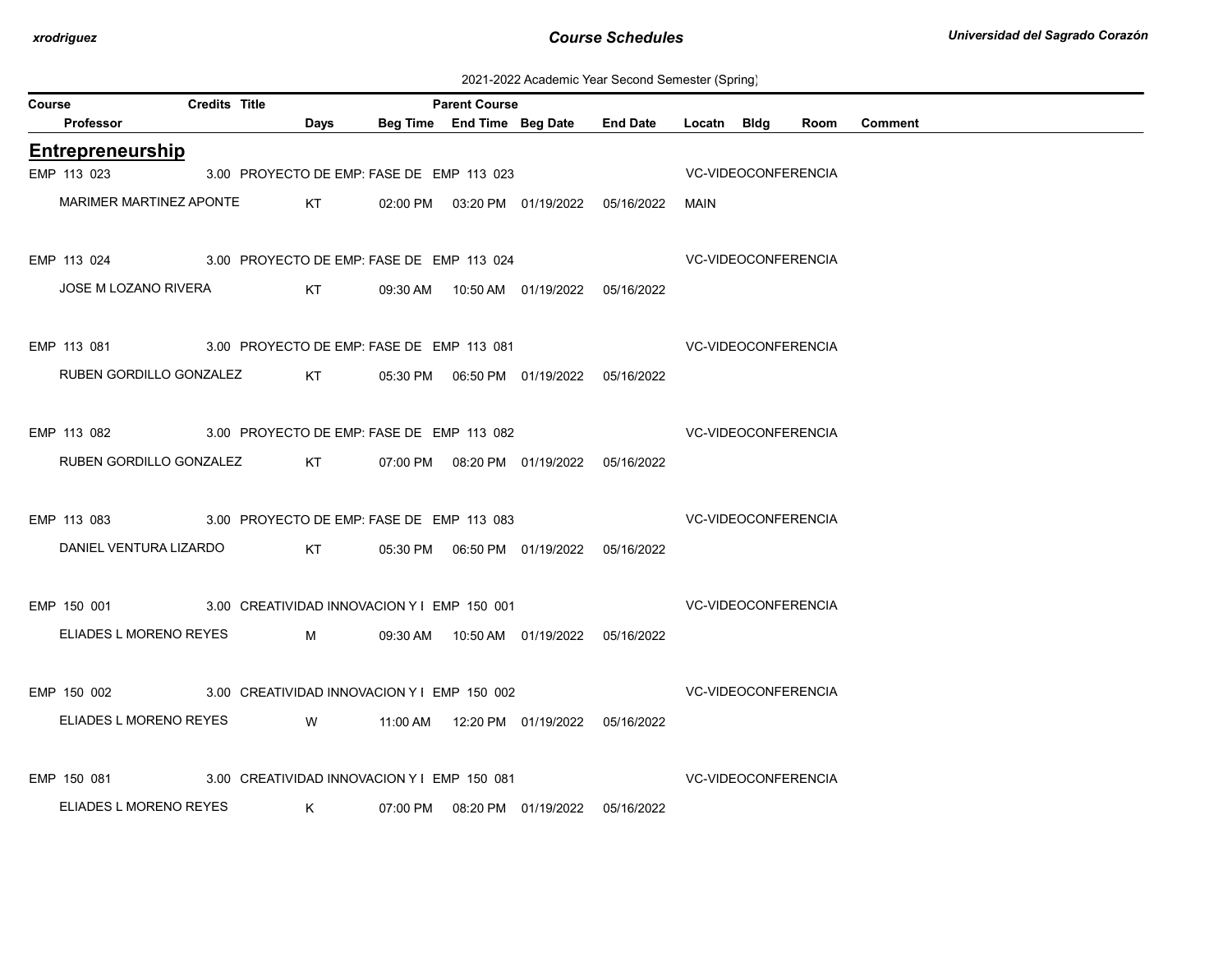2021-2022 Academic Year Second Semester (Spring)

| Course |                                                               | <b>Credits Title</b> |           |                                           | <b>Parent Course</b> |                                                    |                                                 |            |           |      |                |
|--------|---------------------------------------------------------------|----------------------|-----------|-------------------------------------------|----------------------|----------------------------------------------------|-------------------------------------------------|------------|-----------|------|----------------|
|        | Professor                                                     |                      | Days      |                                           |                      |                                                    | Beg Time End Time Beg Date End Date Locatn Bldg |            |           | Room | <b>Comment</b> |
|        | <b>Entrepreneurship</b>                                       |                      |           |                                           |                      |                                                    |                                                 |            |           |      |                |
|        | EMP 213 001                                                   |                      |           | 3.00 PROYECTO DE EMP: FASE DE EMP 213 001 |                      |                                                    |                                                 | PRESENCIAL |           |      |                |
|        | ARMANDO DIAZ PEREZ                                            |                      | MW        |                                           |                      | 08:00 AM  09:20 AM  01/19/2022  05/16/2022         |                                                 | MAIN       | BN.       | 228  |                |
|        | EMP 213 002 3.00 PROYECTO DE EMP: FASE DE EMP 213 002         |                      |           |                                           |                      |                                                    |                                                 | PRESENCIAL |           |      |                |
|        | ARMANDO DIAZ PEREZ                                            |                      | <b>MW</b> |                                           |                      |                                                    |                                                 | MAIN       | BN        | 228  |                |
|        | EMP 213 003 3.00 PROYECTO DE EMP: FASE DE EMP 213 003         |                      |           |                                           |                      |                                                    |                                                 | PRESENCIAL |           |      |                |
|        | LUIS G TIRADO SOTO                                            |                      | MW        |                                           |                      |                                                    |                                                 | MAIN       | BN.       | 228  |                |
|        | EMP 213 004 3.00 PROYECTO DE EMP: FASE DE EMP 213 004         |                      |           |                                           |                      |                                                    |                                                 | PRESENCIAL |           |      |                |
|        | ARMANDO DIAZ PEREZ KT 08:00 AM 09:20 AM 01/19/2022 05/16/2022 |                      |           |                                           |                      |                                                    |                                                 | MAIN       | BN.       | 241  |                |
|        | EMP 213 005 3.00 PROYECTO DE EMP: FASE DE EMP 213 005         |                      |           |                                           |                      |                                                    |                                                 | PRESENCIAL |           |      |                |
|        | LUIS G TIRADO SOTO                                            |                      |           |                                           |                      | 09:30 AM  10:50 AM  01/19/2022  05/16/2022         |                                                 | MAIN       | BN.       | 231  |                |
|        | EMP 213 006 3.00 PROYECTO DE EMP: FASE DE EMP 213 006         |                      |           |                                           |                      |                                                    |                                                 | PRESENCIAL |           |      |                |
|        | IDALIA N SANTIAGO MARRERO                                     |                      | <b>MW</b> |                                           |                      |                                                    |                                                 | MAIN       | BS.       | 214A |                |
|        | EMP 213 007 3.00 PROYECTO DE EMP: FASE DE EMP 213 007         |                      |           |                                           |                      |                                                    |                                                 | PRESENCIAL |           |      |                |
|        | IDALIA N SANTIAGO MARRERO                                     |                      |           |                                           |                      | MW   11:00 AM   12:20 PM   01/19/2022   05/16/2022 |                                                 | MAIN SC    |           | 002  |                |
|        | EMP 213 008                                                   |                      |           | 3.00 PROYECTO DE EMP: FASE DE EMP 213 008 |                      |                                                    |                                                 | PRESENCIAL |           |      |                |
|        | CAROLINA QUINTERO RIVERA                                      |                      | <b>MW</b> |                                           |                      | 12:30 PM  01:50 PM  01/19/2022  05/16/2022         |                                                 | MAIN       | <b>BS</b> | 220  |                |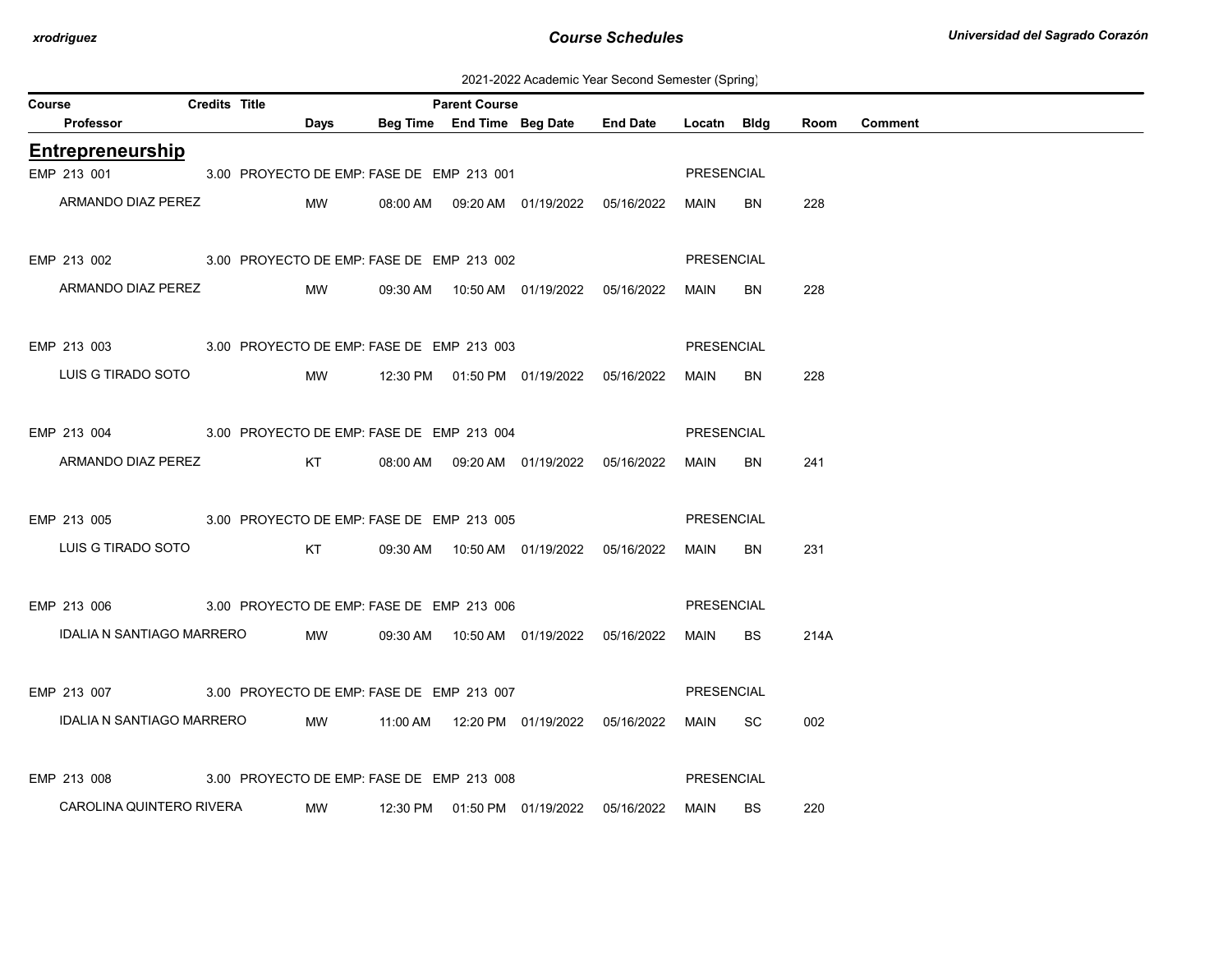2021-2022 Academic Year Second Semester (Spring)

|        |                                                       |                      |      |                                            |                      |                                            | ZUZ PZUZZ ACQUEINIC TEGI OECONU OENIESIEI (OPNING) |                            |                     |      |                |
|--------|-------------------------------------------------------|----------------------|------|--------------------------------------------|----------------------|--------------------------------------------|----------------------------------------------------|----------------------------|---------------------|------|----------------|
| Course |                                                       | <b>Credits Title</b> |      |                                            | <b>Parent Course</b> |                                            |                                                    |                            |                     |      |                |
|        | <b>Professor</b>                                      |                      | Days |                                            |                      | Beg Time End Time Beg Date End Date        |                                                    | Locatn Bldg                |                     | Room | <b>Comment</b> |
|        | <b>Entrepreneurship</b>                               |                      |      |                                            |                      |                                            |                                                    |                            |                     |      |                |
|        | EMP 213 009                                           |                      |      | 3.00 PROYECTO DE EMP: FASE DE EMP 213 009  |                      |                                            |                                                    |                            | VC-VIDEOCONFERENCIA |      |                |
|        | <b>IDALIA N SANTIAGO MARRERO</b>                      |                      | KT   |                                            |                      |                                            | 09:30 AM  10:50 AM  01/19/2022  05/16/2022  MAIN   |                            |                     |      |                |
|        | EMP 213 010 3.00 PROYECTO DE EMP: FASE DE EMP 213 010 |                      |      |                                            |                      |                                            |                                                    |                            | VC-VIDEOCONFERENCIA |      |                |
|        | MARIMER MARTINEZ APONTE                               |                      |      |                                            |                      |                                            |                                                    | MAIN                       |                     |      |                |
|        | EMP 213 011 3.00 PROYECTO DE EMP: FASE DE EMP 213 011 |                      |      |                                            |                      |                                            |                                                    | <b>PRESENCIAL</b>          |                     |      |                |
|        | ARMANDO DIAZ PEREZ                                    |                      |      | KT 12:30 PM 01:50 PM 01/19/2022 05/16/2022 |                      |                                            |                                                    | MAIN                       | BN                  | 227  |                |
|        | EMP 213 012 3.00 PROYECTO DE EMP: FASE DE EMP 213 012 |                      |      |                                            |                      |                                            |                                                    | PRESENCIAL                 |                     |      |                |
|        | KEREN E ACEVEDO SUAREZ                                |                      | KT   |                                            |                      |                                            |                                                    | MAIN                       | BN                  | 226  |                |
|        | EMP 213 013 3.00 PROYECTO DE EMP: FASE DE EMP 213 013 |                      |      |                                            |                      |                                            |                                                    | <b>VC-VIDEOCONFERENCIA</b> |                     |      |                |
|        | KEREN E ACEVEDO SUAREZ                                |                      | MW   |                                            |                      |                                            |                                                    |                            |                     |      |                |
|        | EMP 213 081 3.00 PROYECTO DE EMP: FASE DE EMP 213 081 |                      |      |                                            |                      |                                            | <b>VC-VIDEOCONFERENCIA</b>                         |                            |                     |      |                |
|        | MIGUEL A COTTO MORALES                                |                      | MW   |                                            |                      | 05:30 PM  06:50 PM  01/19/2022  05/16/2022 |                                                    |                            |                     |      |                |
|        | EMP 213 082 3.00 PROYECTO DE EMP: FASE DE EMP 213 082 |                      |      |                                            |                      |                                            | <b>VC-VIDEOCONFERENCIA</b>                         |                            |                     |      |                |
|        | MIGUEL A COTTO MORALES KT                             |                      |      |                                            |                      | 05:30 PM  06:50 PM  01/19/2022  05/16/2022 |                                                    |                            |                     |      |                |
|        | EMP 213 083 3.00 PROYECTO DE EMP: FASE DE EMP 213 083 |                      |      |                                            |                      |                                            | <b>VC-VIDEOCONFERENCIA</b>                         |                            |                     |      |                |
|        | CAROLINA QUINTERO RIVERA                              |                      | KT   |                                            |                      |                                            |                                                    |                            |                     |      |                |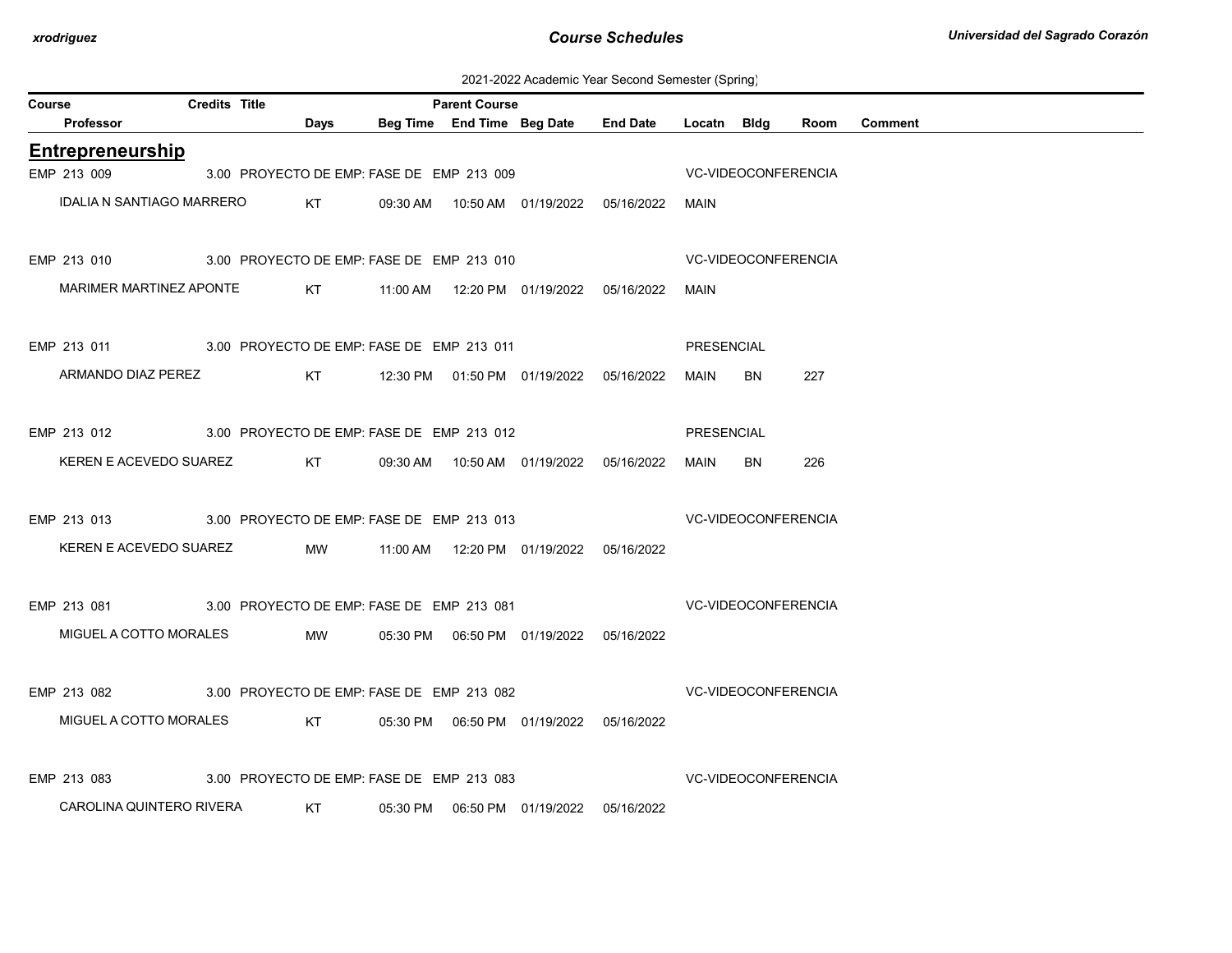2021-2022 Academic Year Second Semester (Spring)

| Course |                                                                    | <b>Credits Title</b> |           |                                           | <b>Parent Course</b> |                                            |                                                 |                            |           |      |                |  |
|--------|--------------------------------------------------------------------|----------------------|-----------|-------------------------------------------|----------------------|--------------------------------------------|-------------------------------------------------|----------------------------|-----------|------|----------------|--|
|        | Professor                                                          |                      | Days      |                                           |                      |                                            | Beg Time End Time Beg Date End Date Locatn Bldg |                            |           | Room | <b>Comment</b> |  |
|        | Entrepreneurship                                                   |                      |           |                                           |                      |                                            |                                                 |                            |           |      |                |  |
|        | EMP 311 001                                                        |                      |           | 3.00 PROY EMPRENDIMIENTO FASI EMP 311 001 |                      |                                            | <b>VC-VIDEOCONFERENCIA</b>                      |                            |           |      |                |  |
|        | JAIME SANTIAGO ROMAN                                               |                      | MW        |                                           |                      | 09:30 AM  10:50 AM  01/19/2022  05/16/2022 |                                                 |                            |           |      |                |  |
|        | EMP 311 002 3.00 PROY EMPRENDIMIENTO FASI EMP 311 002              |                      |           |                                           |                      |                                            |                                                 | VC-VIDEOCONFERENCIA        |           |      |                |  |
|        | JAIME SANTIAGO ROMAN                                               |                      |           |                                           |                      |                                            |                                                 | MAIN                       |           |      |                |  |
|        | EMP 311 003 3.00 PROY EMPRENDIMIENTO FASI EMP 311 003              |                      |           |                                           |                      |                                            | <b>VC-VIDEOCONFERENCIA</b>                      |                            |           |      |                |  |
|        | JAIME SANTIAGO ROMAN                                               |                      |           |                                           |                      |                                            |                                                 |                            |           |      |                |  |
|        | EMP 311 004 3.00 PROY EMPRENDIMIENTO FASI EMP 311 004              |                      |           |                                           |                      |                                            | <b>VC-VIDEOCONFERENCIA</b>                      |                            |           |      |                |  |
|        | MARIA V LOPEZ TORRES                                               |                      | <b>MW</b> |                                           |                      | 01:00 PM  02:20 PM  01/19/2022  05/16/2022 |                                                 |                            |           |      |                |  |
|        | EMP 311 005 3.00 PROY EMPRENDIMIENTO FASI EMP 311 005              |                      |           |                                           |                      |                                            |                                                 | PRESENCIAL                 |           |      |                |  |
|        | PEDRO FRAILE ROMEU                                                 |                      |           |                                           |                      |                                            |                                                 | MAIN                       | <b>BS</b> | 218  |                |  |
|        | EMP 311 081 3.00 PROY EMPRENDIMIENTO FASI EMP 311 081              |                      |           |                                           |                      |                                            | <b>VC-VIDEOCONFERENCIA</b>                      |                            |           |      |                |  |
|        | JOREL M LOPEZ VILLAMIL                                             |                      |           |                                           |                      |                                            |                                                 |                            |           |      |                |  |
|        | EMP 311 082 3.00 PROY EMPRENDIMIENTO FASI EMP 311 082              |                      |           |                                           |                      |                                            | <b>VC-VIDEOCONFERENCIA</b>                      |                            |           |      |                |  |
|        | RAFAEL J GUZMAN PEREIRA KT 05:30 PM 06:50 PM 01/19/2022 05/16/2022 |                      |           |                                           |                      |                                            |                                                 |                            |           |      |                |  |
|        | EMP 312 001                                                        |                      |           | 3.00 PROY EMPRENDIMIENTO FASI EMP 312 001 |                      |                                            |                                                 | <b>VC-VIDEOCONFERENCIA</b> |           |      |                |  |
|        | AGNESS H. MONTES TORRES                                            |                      | KT        |                                           |                      |                                            | 05/16/2022                                      |                            |           |      |                |  |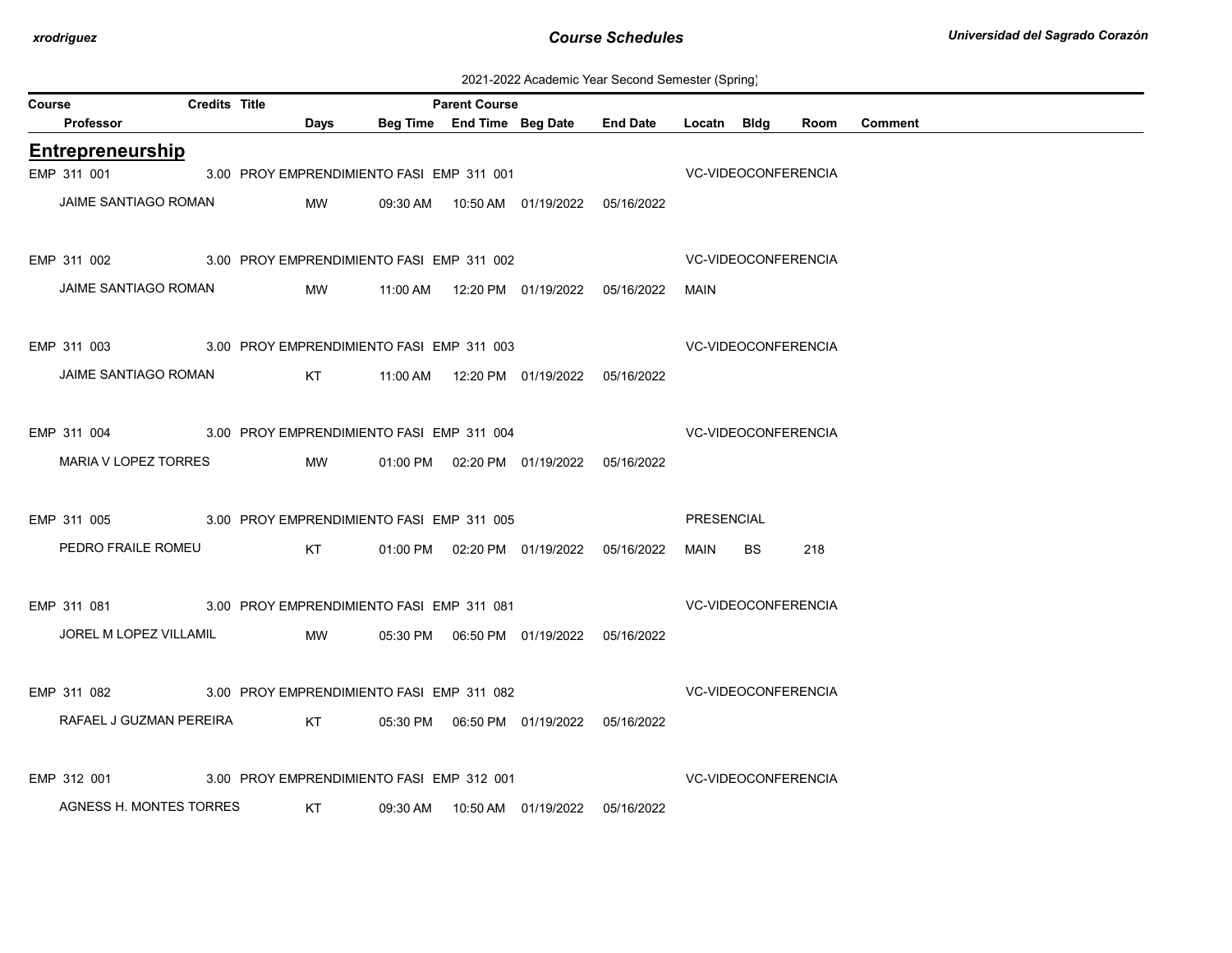|  | 2021-2022 Academic Year Second Semester (Spring) |  |  |  |  |  |
|--|--------------------------------------------------|--|--|--|--|--|
|--|--------------------------------------------------|--|--|--|--|--|

| Course |                             | <b>Credits Title</b> |      |                                           | <b>Parent Course</b>       |                                            |                 |                            |           |                        |                |  |  |
|--------|-----------------------------|----------------------|------|-------------------------------------------|----------------------------|--------------------------------------------|-----------------|----------------------------|-----------|------------------------|----------------|--|--|
|        | Professor                   |                      | Days |                                           | Beg Time End Time Beg Date |                                            | <b>End Date</b> | Locatn Bidg                |           | Room                   | <b>Comment</b> |  |  |
|        | <b>Entrepreneurship</b>     |                      |      |                                           |                            |                                            |                 |                            |           |                        |                |  |  |
|        | EMP 312 081                 |                      |      | 3.00 PROY EMPRENDI FASE DESAI EMP 312 081 |                            |                                            |                 | <b>VC-VIDEOCONFERENCIA</b> |           |                        |                |  |  |
|        | SUGEILL M BONILLA CARDONA   |                      | MW   |                                           |                            |                                            |                 |                            |           |                        |                |  |  |
|        | EMP 312 082                 |                      |      | 3.00 PROY EMPRENDI FASE DESAF EMP 312 082 |                            |                                            |                 | <b>VC-VIDEOCONFERENCIA</b> |           |                        |                |  |  |
|        | RAFAEL E MARIN MARQUEZ      |                      | KT   |                                           |                            |                                            |                 |                            |           |                        |                |  |  |
|        | EMP 411 081                 |                      |      | 3.00 PROY EMPRENDIMIEN FASE E EMP 411 081 |                            |                                            |                 | <b>VC-VIDEOCONFERENCIA</b> |           |                        |                |  |  |
|        | RAFAEL E MARIN MARQUEZ      |                      | MW   |                                           |                            | 05:30 PM  06:50 PM  01/19/2022  05/16/2022 |                 |                            |           |                        |                |  |  |
|        | EMP 413 001                 |                      |      | 6.00 PROY EMPREN/FASE DE EJEC EMP 413 001 |                            |                                            |                 | VC-VIDEOCONFERENCIA        |           |                        |                |  |  |
|        | WILFREDO ORAMA GONZALEZ     |                      | KT   |                                           |                            | 12:30 PM  01:50 PM  01/19/2022             | 05/16/2022      | MAIN                       |           |                        |                |  |  |
|        | EMP 413 002                 |                      |      | 6.00 PROY EMPREN/FASE DE EJEC EMP 413 002 |                            |                                            |                 | PRESENCIAL                 |           |                        |                |  |  |
|        | ALEJANDRA MARTORELL BIRRIEL |                      | KT   |                                           |                            |                                            |                 | MAIN                       | BN        | <b>ESTUB</b>           |                |  |  |
|        | EMP 413 045                 |                      |      | 6.00 PROY EMPREN/FASE DE EJEC EMP 413 045 |                            |                                            |                 | <b>VC-VIDEOCONFERENCIA</b> |           |                        |                |  |  |
|        | WILFREDO ORAMA GONZALEZ     |                      |      |                                           |                            | 00:00 AM  00:00 AM  01/19/2022  05/16/2022 |                 |                            |           |                        |                |  |  |
|        | By Arrangement              |                      |      |                                           |                            |                                            |                 |                            |           |                        |                |  |  |
|        | <b>Nursing</b>              |                      |      |                                           |                            |                                            |                 |                            |           |                        |                |  |  |
|        | ENF 101 001                 |                      |      | 3.00 FUNDAMENTOS EN ENFERME ENF 101 001   |                            |                                            |                 |                            |           | PF-PRESENCIAL FLEXIBLE |                |  |  |
|        | FRANCES M PONTE SANCHEZ     |                      | M    | 07:30 AM                                  |                            |                                            |                 | MAIN                       | <b>BS</b> | 217                    |                |  |  |
|        | ENF 101 068                 |                      |      | 3.00 FUNDAMENTOS EN ENFERME ENF 101 068   |                            |                                            |                 |                            |           | TL-TOTALMENTE EN LÍNEA |                |  |  |
|        | NANCY I GREEN LAUREANO      |                      |      | 00:00 AM                                  |                            |                                            | 02/18/2022      |                            |           |                        |                |  |  |
|        | By Arrangement              |                      |      |                                           |                            |                                            |                 |                            |           |                        |                |  |  |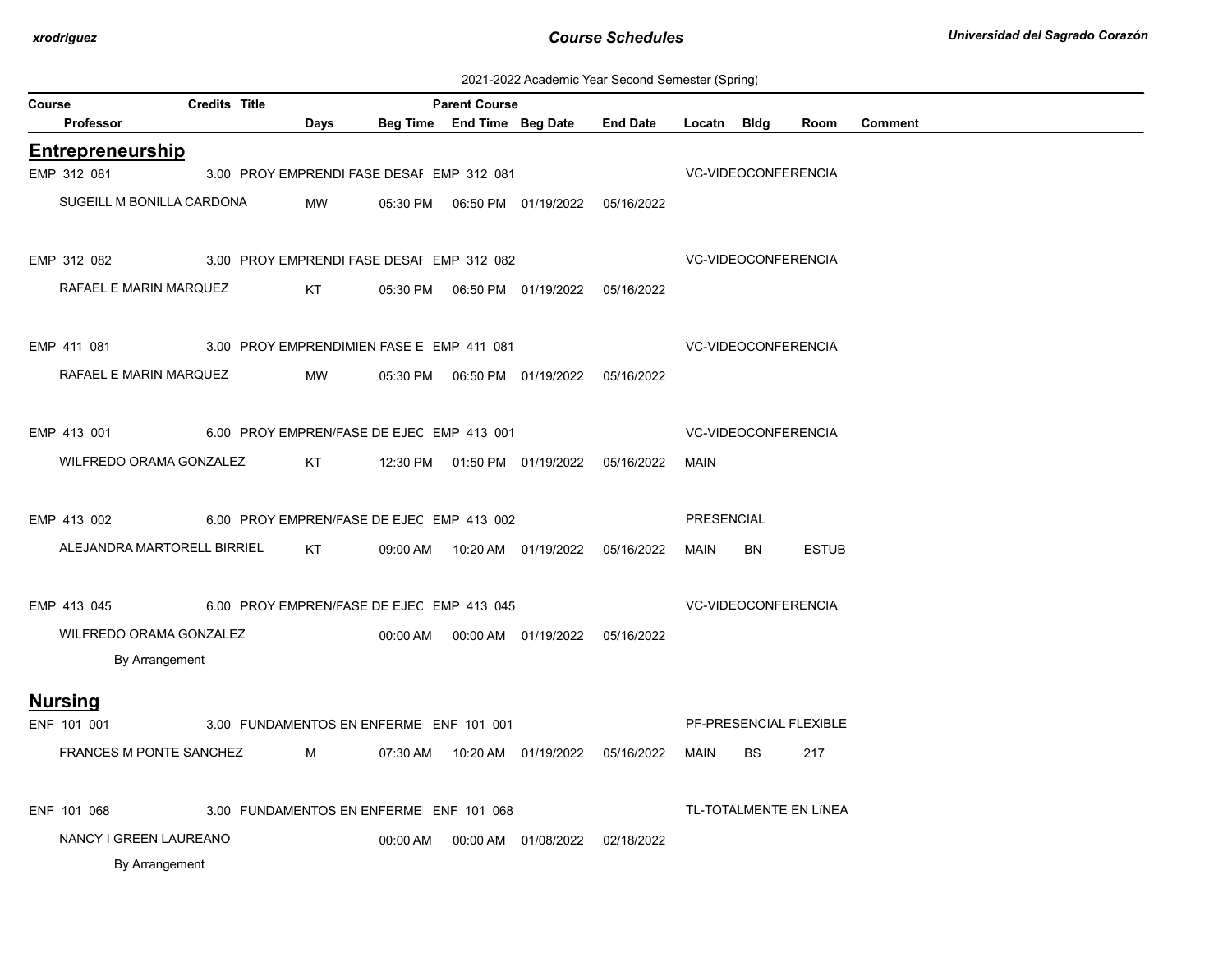| 2021-2022 Academic Year Second Semester (Spring) |  |  |  |  |  |
|--------------------------------------------------|--|--|--|--|--|
|--------------------------------------------------|--|--|--|--|--|

|        |                                                       |                      |                                                                                                                         |      |          |                      |                                            | 2021-2022 Academic Tear Occoria Ochicsici (Ophilig) |                   |           |                        |                |
|--------|-------------------------------------------------------|----------------------|-------------------------------------------------------------------------------------------------------------------------|------|----------|----------------------|--------------------------------------------|-----------------------------------------------------|-------------------|-----------|------------------------|----------------|
| Course | <b>Professor</b>                                      | <b>Credits Title</b> |                                                                                                                         | Days |          | <b>Parent Course</b> | Beg Time End Time Beg Date                 | <b>End Date</b>                                     | Locatn Bldg       |           | Room                   | <b>Comment</b> |
|        | <b>Nursing</b>                                        |                      |                                                                                                                         |      |          |                      |                                            |                                                     |                   |           |                        |                |
|        | ENF 101 069                                           |                      | 3.00 FUNDAMENTOS EN ENFERME ENF 101 069                                                                                 |      |          |                      |                                            |                                                     |                   |           | TL-TOTALMENTE EN LÍNEA |                |
|        | NANCY I GREEN LAUREANO                                |                      |                                                                                                                         |      |          |                      | 00:00 AM  00:00 AM  01/08/2022  02/18/2022 |                                                     |                   |           |                        |                |
|        | By Arrangement                                        |                      |                                                                                                                         |      |          |                      |                                            |                                                     |                   |           |                        |                |
|        | ENF 101 070                                           |                      | 3.00 FUNDAMENTOS EN ENFERME ENF 101 070                                                                                 |      |          |                      |                                            |                                                     |                   |           | TL-TOTALMENTE EN LÍNEA |                |
|        | NURYS M PACHECO ALMONTE                               |                      |                                                                                                                         |      |          |                      | 00:00 AM  00:00 AM  01/08/2022  02/18/2022 |                                                     |                   |           |                        |                |
|        | By Arrangement                                        |                      |                                                                                                                         |      |          |                      |                                            |                                                     |                   |           |                        |                |
|        | ENF 101 301 300 FUNDAMENTOS EN ENFERME ENF 101 301    |                      |                                                                                                                         |      |          |                      |                                            |                                                     | PRESENCIAL        |           |                        |                |
|        |                                                       |                      |                                                                                                                         |      |          |                      | 00:00 AM  00:00 AM  04/06/2022  05/17/2022 |                                                     |                   |           |                        |                |
|        | By Arrangement                                        |                      |                                                                                                                         |      |          |                      |                                            |                                                     |                   |           |                        |                |
|        | ENF 101T 071                                          |                      | 0.00 FUNDAMENTOS EN ENFERME ENF 101T 071                                                                                |      |          |                      |                                            |                                                     | PRESENCIAL        |           |                        | CANCELI        |
|        |                                                       |                      | W                                                                                                                       |      |          |                      |                                            |                                                     | MAIN              | BS.       | 314B                   |                |
|        |                                                       |                      |                                                                                                                         |      |          |                      |                                            |                                                     |                   |           |                        |                |
|        | ENF 101T 072 0.00 FUNDAMENTOS EN ENFERME ENF 101T 072 |                      |                                                                                                                         |      |          |                      |                                            |                                                     | PRESENCIAL        |           |                        |                |
|        | LUISA E MESTRE CASTRO                                 |                      |                                                                                                                         | W    |          |                      | 10:00 AM  12:00 PM  01/19/2022  05/16/2022 |                                                     | MAIN              | <b>BS</b> | 314C                   |                |
|        |                                                       |                      |                                                                                                                         |      |          |                      |                                            |                                                     |                   |           |                        |                |
|        | ENF 101T 073                                          |                      | 0.00 FUNDAMENTOS EN ENFERME ENF 101T 073                                                                                |      |          |                      |                                            |                                                     | <b>PRESENCIAL</b> |           |                        |                |
|        | LUISA E MESTRE CASTRO                                 |                      | <b>Solution</b> Service Service Service Service Service Service Service Service Service Service Service Service Service |      |          |                      | 01:30 PM  03:30 PM  01/19/2022  05/16/2022 |                                                     | MAIN              | <b>BS</b> | 314B                   |                |
|        |                                                       |                      |                                                                                                                         |      |          |                      |                                            |                                                     |                   |           |                        |                |
|        | ENF 101T 300                                          |                      | 0.00 FUNDAMENTOS EN ENFERME ENF 101T 300                                                                                |      |          |                      |                                            |                                                     | PRESENCIAL        |           |                        |                |
|        |                                                       |                      |                                                                                                                         |      |          |                      | 00:00 AM  00:00 AM  04/06/2022  05/17/2022 |                                                     |                   |           |                        |                |
|        | By Arrangement                                        |                      |                                                                                                                         |      |          |                      |                                            |                                                     |                   |           |                        |                |
|        | ENF 101T 302                                          |                      | 0.00 FUNDAMENTOS EN ENFERME ENF 101T 302                                                                                |      |          |                      |                                            |                                                     | PRESENCIAL        |           |                        |                |
|        |                                                       |                      |                                                                                                                         |      | 00:00 AM |                      |                                            | 05/17/2022                                          |                   |           |                        |                |
|        |                                                       |                      |                                                                                                                         |      |          |                      |                                            |                                                     |                   |           |                        |                |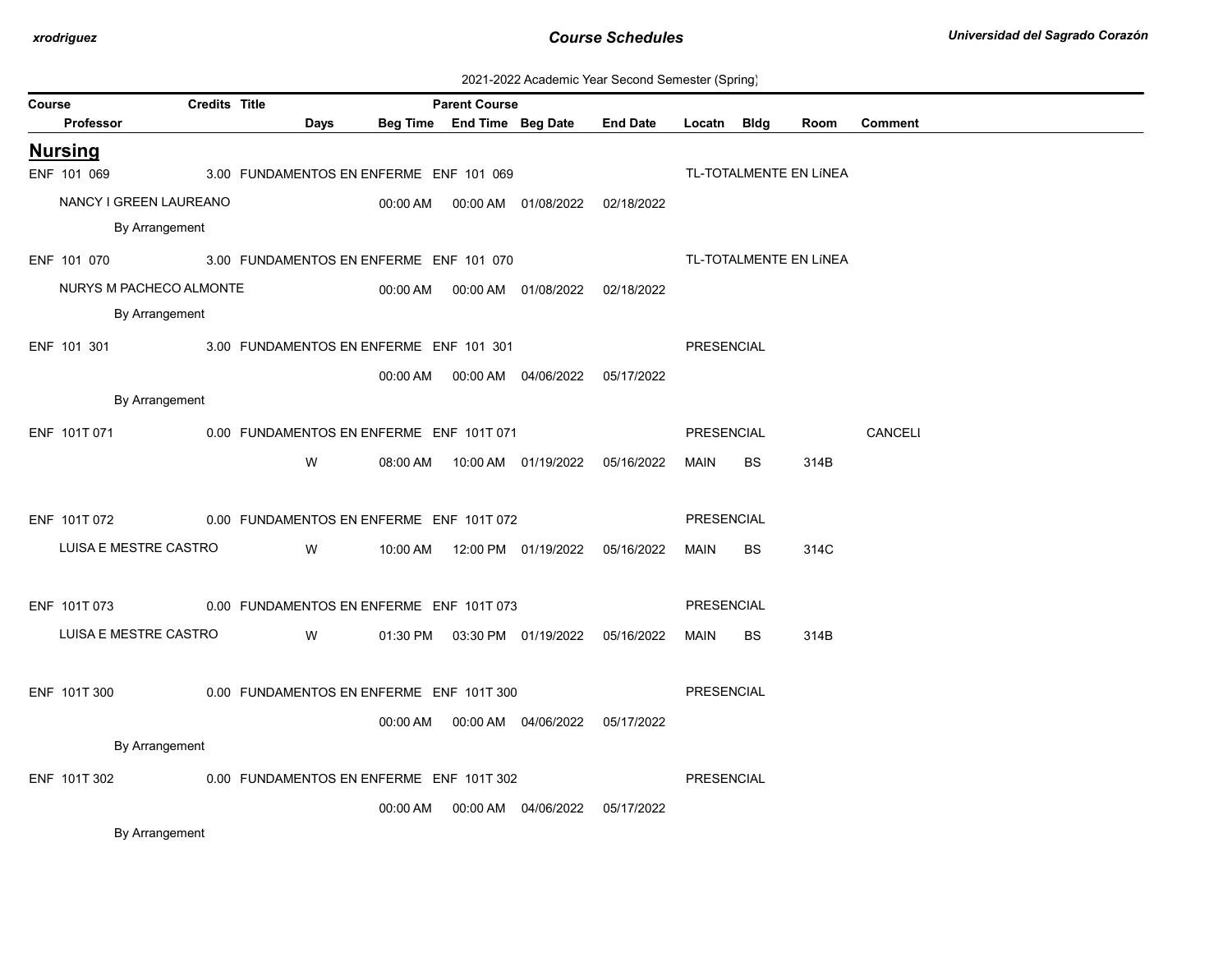| 2021-2022 Academic Year Second Semester (Spring) |  |  |  |
|--------------------------------------------------|--|--|--|
|--------------------------------------------------|--|--|--|

| Course |                                                          | <b>Credits Title</b> |                                            |          | <b>Parent Course</b>       |                                            |                 |                   |  |                        |                |  |
|--------|----------------------------------------------------------|----------------------|--------------------------------------------|----------|----------------------------|--------------------------------------------|-----------------|-------------------|--|------------------------|----------------|--|
|        | Professor                                                |                      | Days                                       |          | Beg Time End Time Beg Date |                                            | <b>End Date</b> | Locatn Bldg       |  | Room                   | <b>Comment</b> |  |
|        | <b>Nursing</b>                                           |                      |                                            |          |                            |                                            |                 |                   |  |                        |                |  |
|        | ENF 101T 303                                             |                      | 0.00 FUNDAMENTOS EN ENFERME ENF 101T 303   |          |                            |                                            |                 | PRESENCIAL        |  |                        |                |  |
|        |                                                          |                      |                                            |          |                            | 00:00 AM  00:00 AM  04/06/2022  05/17/2022 |                 |                   |  |                        |                |  |
|        | By Arrangement                                           |                      |                                            |          |                            |                                            |                 |                   |  |                        |                |  |
|        | ENF 101T 304                                             |                      | 0.00 FUNDAMENTOS EN ENFERME ENF 101T 304   |          |                            |                                            |                 | PRESENCIAL        |  |                        |                |  |
|        |                                                          |                      |                                            |          |                            | 00:00 AM  00:00 AM  04/06/2022  05/17/2022 |                 |                   |  |                        |                |  |
|        | By Arrangement                                           |                      |                                            |          |                            |                                            |                 |                   |  |                        |                |  |
|        | ENF 101T 305                                             |                      | 0.00 FUNDAMENTOS EN ENFERME ENF 101T 305   |          |                            |                                            |                 | PRESENCIAL        |  |                        |                |  |
|        |                                                          |                      |                                            |          |                            |                                            |                 |                   |  |                        |                |  |
|        | By Arrangement                                           |                      |                                            | 00:00 AM |                            | 00:00 AM  04/06/2022  05/17/2022           |                 |                   |  |                        |                |  |
|        | ENF 101T 306<br>0.00 FUNDAMENTOS EN ENFERME ENF 101T 306 |                      |                                            |          |                            |                                            |                 |                   |  |                        |                |  |
|        |                                                          |                      |                                            |          |                            |                                            |                 | <b>PRESENCIAL</b> |  |                        |                |  |
|        |                                                          |                      |                                            | 00:00 AM |                            | 00:00 AM  04/06/2022  05/17/2022           |                 |                   |  |                        |                |  |
|        | By Arrangement                                           |                      |                                            |          |                            |                                            |                 |                   |  |                        |                |  |
|        | ENF 101T 307                                             |                      | 0.00 FUNDAMENTOS EN ENFERME ENF 101T 307   |          |                            |                                            |                 | PRESENCIAL        |  |                        |                |  |
|        |                                                          |                      |                                            |          |                            | 00:00 AM  00:00 AM  04/06/2022  05/17/2022 |                 |                   |  |                        |                |  |
|        | By Arrangement                                           |                      |                                            |          |                            |                                            |                 |                   |  |                        |                |  |
|        | ENF 101T 308                                             |                      | 0.00 FUNDAMENTOS EN ENFERME ENF 101T 308   |          |                            |                                            |                 | <b>PRESENCIAL</b> |  |                        |                |  |
|        |                                                          |                      |                                            |          |                            | 00:00 AM  00:00 AM  04/06/2022  05/17/2022 |                 |                   |  |                        |                |  |
|        | By Arrangement                                           |                      |                                            |          |                            |                                            |                 |                   |  |                        |                |  |
|        | ENF 102 068                                              |                      | 2.00 ESTUDIANTE/ADAPTACION EN ENF 102 068  |          |                            |                                            |                 |                   |  | TL-TOTALMENTE EN LÍNEA |                |  |
|        | NANCY I GREEN LAUREANO                                   |                      |                                            |          |                            | 00:00 AM  00:00 AM  01/08/2022  02/18/2022 |                 |                   |  |                        |                |  |
|        | By Arrangement                                           |                      |                                            |          |                            |                                            |                 |                   |  |                        |                |  |
|        |                                                          |                      |                                            |          |                            |                                            |                 |                   |  |                        |                |  |
|        | ENF 108 068                                              |                      | 8.00 CUIDA MEDICO QUIRURGICO/, ENF 108 068 |          |                            |                                            |                 |                   |  | TL-TOTALMENTE EN LÍNEA |                |  |
|        | NANCY I GREEN LAUREANO                                   |                      |                                            | 00:00 AM |                            | 00:00 AM 02/21/2022                        | 04/03/2022      |                   |  |                        |                |  |
|        | By Arrangement                                           |                      |                                            |          |                            |                                            |                 |                   |  |                        |                |  |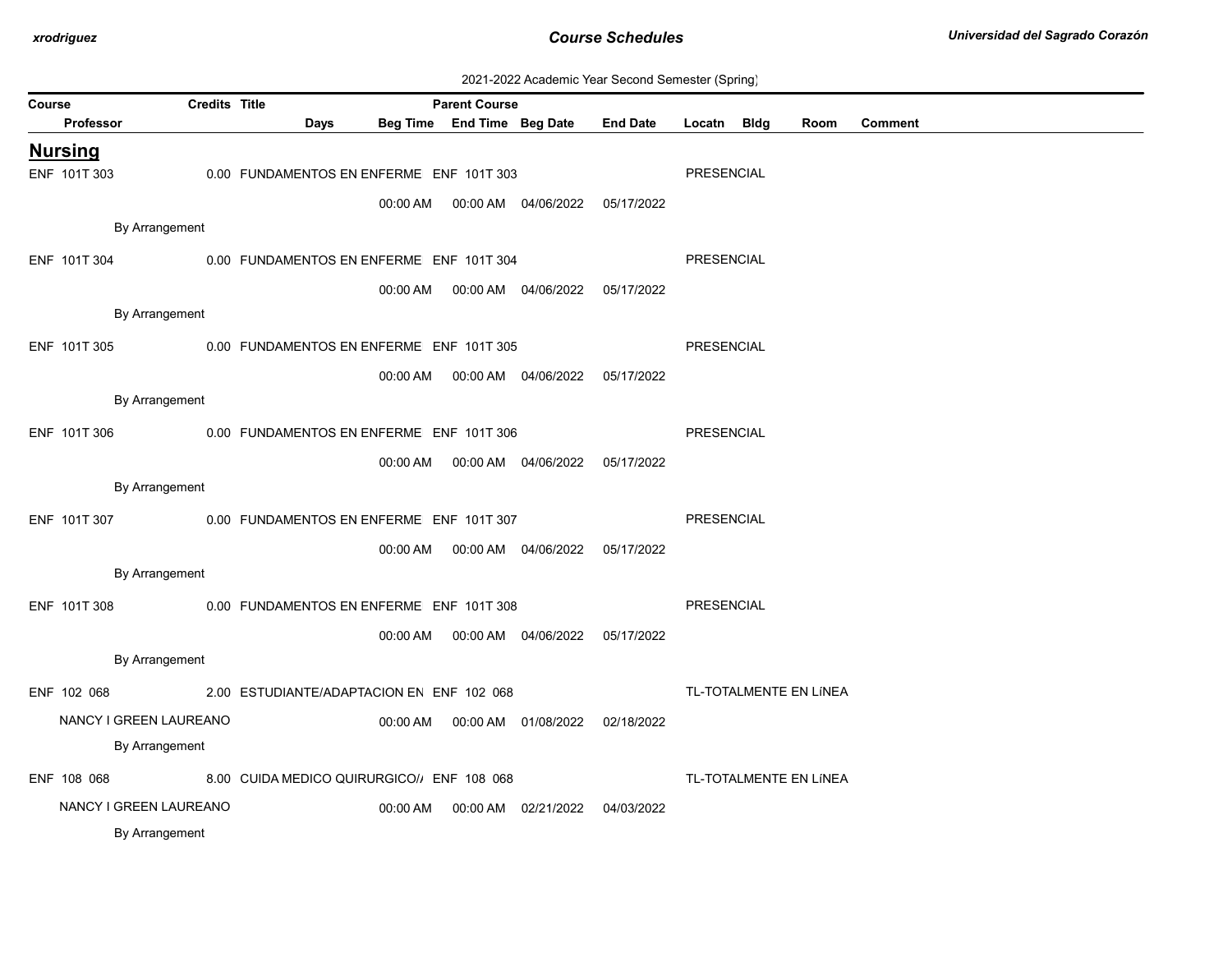| 2021-2022 Academic Year Second Semester (Spring) |  |  |  |
|--------------------------------------------------|--|--|--|
|--------------------------------------------------|--|--|--|

| Course |                                                            | <b>Credits Title</b> |  |      |                                            | <b>Parent Course</b>       |                                            |                 |                   |                        |                |
|--------|------------------------------------------------------------|----------------------|--|------|--------------------------------------------|----------------------------|--------------------------------------------|-----------------|-------------------|------------------------|----------------|
|        | <b>Professor</b>                                           |                      |  | Days |                                            | Beg Time End Time Beg Date |                                            | <b>End Date</b> | Locatn Bldg       | Room                   | <b>Comment</b> |
|        | <b>Nursing</b>                                             |                      |  |      |                                            |                            |                                            |                 |                   |                        |                |
|        | ENF 108 069                                                |                      |  |      | 8.00 CUIDA MEDICO QUIRURGICO/, ENF 108 069 |                            |                                            |                 |                   | TL-TOTALMENTE EN LÍNEA |                |
|        | NANCY I GREEN LAUREANO                                     |                      |  |      | 00:00 AM                                   |                            | 00:00 AM 02/21/2022 04/03/2022             |                 |                   |                        |                |
|        | By Arrangement                                             |                      |  |      |                                            |                            |                                            |                 |                   |                        |                |
|        | ENF 108 070                                                |                      |  |      | 8.00 CUIDA MEDICO QUIRURGICO/, ENF 108 070 |                            |                                            |                 |                   | TL-TOTALMENTE EN LÍNEA |                |
|        | NURYS M PACHECO ALMONTE                                    |                      |  |      |                                            |                            |                                            |                 |                   |                        |                |
|        | By Arrangement                                             |                      |  |      |                                            |                            |                                            |                 |                   |                        |                |
|        | ENF 108L 300                                               |                      |  |      | 0.00 CUIDA MEDICO QUIRURGICO/ ENF 108L 300 |                            |                                            |                 | PRESENCIAL        |                        |                |
|        |                                                            |                      |  |      |                                            |                            | 00:00 AM  00:00 AM  04/06/2022  05/17/2022 |                 |                   |                        |                |
|        | By Arrangement                                             |                      |  |      |                                            |                            |                                            |                 |                   |                        |                |
|        | ENF 108L 301<br>0.00 CUIDA MEDICO QUIRURGICO/ ENF 108L 301 |                      |  |      |                                            |                            | PRESENCIAL                                 |                 |                   |                        |                |
|        |                                                            |                      |  |      |                                            |                            | 00:00 AM  00:00 AM  04/06/2022  05/17/2022 |                 |                   |                        |                |
|        | By Arrangement                                             |                      |  |      |                                            |                            |                                            |                 |                   |                        |                |
|        | ENF 108L 302                                               |                      |  |      | 0.00 CUIDA MEDICO QUIRURGICO/ ENF 108L 302 |                            |                                            |                 | PRESENCIAL        |                        |                |
|        |                                                            |                      |  |      |                                            |                            | 00:00 AM  00:00 AM  04/06/2022  05/17/2022 |                 |                   |                        |                |
|        | By Arrangement                                             |                      |  |      |                                            |                            |                                            |                 |                   |                        |                |
|        | ENF 108L 303                                               |                      |  |      | 0.00 CUIDA MEDICO QUIRURGICO/ ENF 108L 303 |                            |                                            |                 | PRESENCIAL        |                        |                |
|        |                                                            |                      |  |      | 00:00 AM                                   |                            | 00:00 AM 04/06/2022 05/17/2022             |                 |                   |                        |                |
|        | By Arrangement                                             |                      |  |      |                                            |                            |                                            |                 |                   |                        |                |
|        | ENF 108T 300                                               |                      |  |      | 0.00 CUIDA MEDICO QUIRURGICO/ ENF 108T 300 |                            |                                            |                 | <b>PRESENCIAL</b> |                        |                |
|        |                                                            |                      |  |      |                                            |                            | 00:00 AM  00:00 AM  04/06/2022  05/17/2022 |                 |                   |                        |                |
|        | By Arrangement                                             |                      |  |      |                                            |                            |                                            |                 |                   |                        |                |
|        | ENF 108T 301                                               |                      |  |      | 0.00 CUIDA MEDICO QUIRURGICO/ ENF 108T 301 |                            |                                            |                 | PRESENCIAL        |                        |                |
|        |                                                            |                      |  |      | 00:00 AM                                   |                            | 00:00 AM 04/06/2022                        | 05/17/2022      |                   |                        |                |
|        |                                                            |                      |  |      |                                            |                            |                                            |                 |                   |                        |                |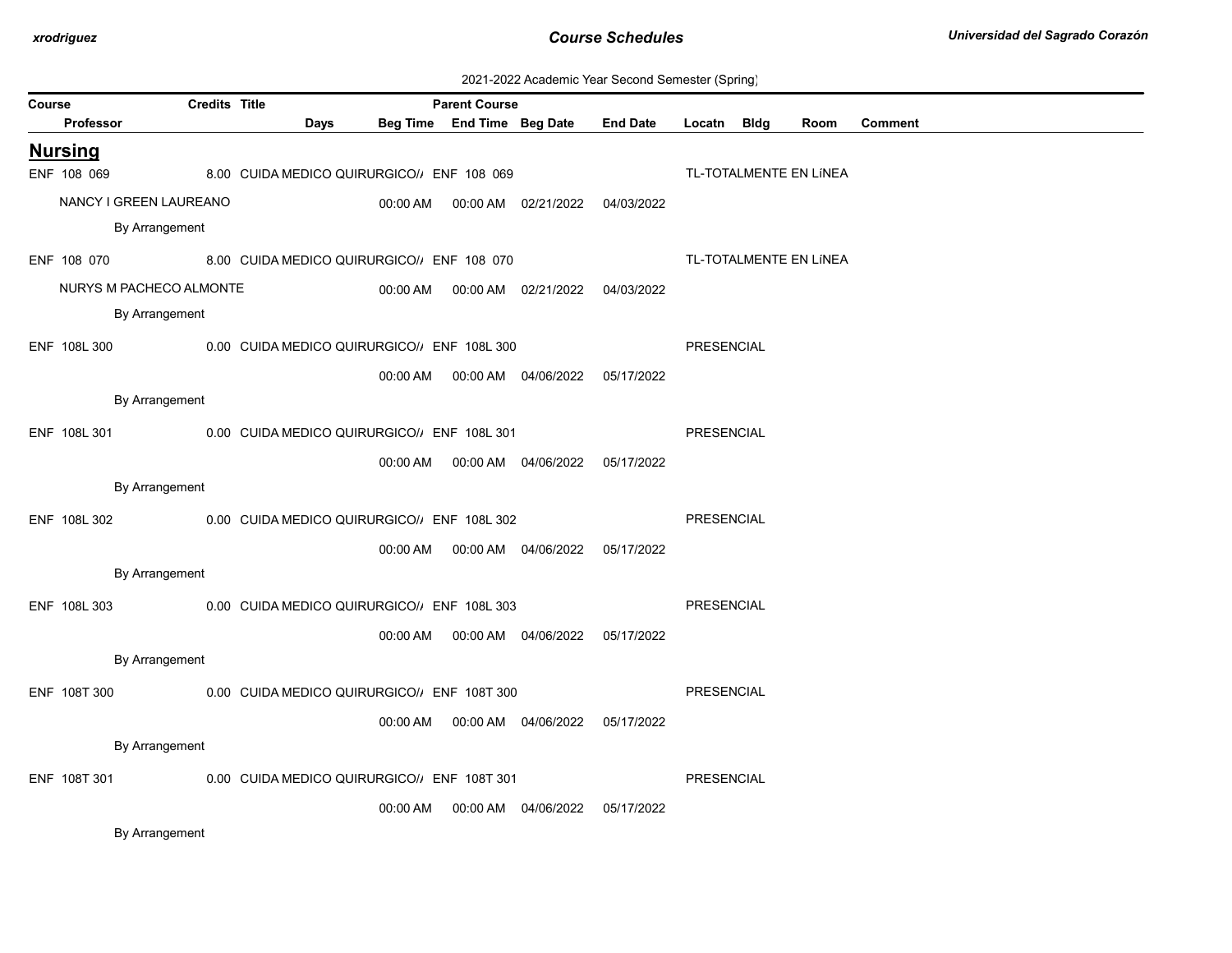| 2021-2022 Academic Year Second Semester (Spring) |  |  |  |
|--------------------------------------------------|--|--|--|
|--------------------------------------------------|--|--|--|

| Course |                             | <b>Credits Title</b> |                                            |          | <b>Parent Course</b>       |                                            |                 |                   |    |                        |                |
|--------|-----------------------------|----------------------|--------------------------------------------|----------|----------------------------|--------------------------------------------|-----------------|-------------------|----|------------------------|----------------|
|        | Professor                   |                      | <b>Days</b>                                |          | Beg Time End Time Beg Date |                                            | <b>End Date</b> | Locatn Bldg       |    | Room                   | <b>Comment</b> |
|        | <b>Nursing</b>              |                      |                                            |          |                            |                                            |                 |                   |    |                        |                |
|        | ENF 108T 302                |                      | 0.00 CUIDA MEDICO QUIRURGICO/ ENF 108T 302 |          |                            |                                            |                 | <b>PRESENCIAL</b> |    |                        |                |
|        |                             |                      |                                            | 00:00 AM |                            |                                            | 05/17/2022      |                   |    |                        |                |
|        | By Arrangement              |                      |                                            |          |                            |                                            |                 |                   |    |                        |                |
|        | ENF 108T 303                |                      | 0.00 CUIDA MEDICO QUIRURGICO/ ENF 108T 303 |          |                            |                                            |                 | PRESENCIAL        |    |                        |                |
|        |                             |                      |                                            | 00:00 AM |                            | 00:00 AM 04/06/2022                        | 05/17/2022      |                   |    |                        |                |
|        | By Arrangement              |                      |                                            |          |                            |                                            |                 |                   |    |                        |                |
|        | ENF 118 068                 |                      | 3.00 IMPLICA NUTRICIONALES ENF ENF 118 068 |          |                            |                                            |                 |                   |    | TL-TOTALMENTE EN LÍNEA |                |
|        | LIZ YANIRA VIDAL SANJURJOS  |                      |                                            |          |                            | 00:00 AM  00:00 AM  01/08/2022  02/18/2022 |                 |                   |    |                        |                |
|        | By Arrangement              |                      |                                            |          |                            |                                            |                 |                   |    |                        |                |
|        | ENF 118 069                 |                      | 3.00 IMPLICA NUTRICIONALES ENF ENF 118 069 |          |                            |                                            |                 |                   |    | TL-TOTALMENTE EN LÍNEA |                |
|        | LIZ YANIRA VIDAL SANJURJOS  |                      |                                            |          |                            | 00:00 AM  00:00 AM  01/08/2022  02/18/2022 |                 |                   |    |                        |                |
|        | By Arrangement              |                      |                                            |          |                            |                                            |                 |                   |    |                        |                |
|        | ENF 201 068                 |                      | 7.00 CUIDADO MADRE/NEONATO/F. ENF 201 068  |          |                            |                                            |                 |                   |    | TL-TOTALMENTE EN LÍNEA |                |
|        | NILDA V CARABALLO LOPEZ     |                      |                                            |          |                            | 00:00 AM  00:00 AM  01/08/2022  02/18/2022 |                 |                   |    |                        |                |
|        | By Arrangement              |                      |                                            |          |                            |                                            |                 |                   |    |                        |                |
|        | ENF 204 068                 |                      | 7.00 ENFERMERIA PEDIATRICA                 |          | ENF 204 068                |                                            |                 |                   |    | TL-TOTALMENTE EN LÍNEA |                |
|        | VICKMARIE BATISTA HERNANDEZ |                      |                                            | 00:00 AM |                            | 00:00 AM 02/21/2022 04/03/2022             |                 |                   |    |                        |                |
|        | By Arrangement              |                      |                                            |          |                            |                                            |                 |                   |    |                        |                |
|        | ENF 205 068                 |                      | 7.00 ENFERMERIA PSIQUIATRICA ENF 205 068   |          |                            |                                            |                 |                   |    | TL-TOTALMENTE EN LÍNEA |                |
|        |                             |                      |                                            | 00:00 AM |                            | 00:00 AM  04/06/2022  05/17/2022           |                 |                   |    |                        |                |
|        | By Arrangement              |                      |                                            |          |                            |                                            |                 |                   |    |                        |                |
|        | ENF 206 001                 |                      | 2.00 ESTIMADO FISICO                       |          | ENF 206 001                |                                            |                 |                   |    | PF-PRESENCIAL FLEXIBLE |                |
|        | ANA V SANTIAGO SIERRA       |                      | м                                          | 07:30 AM |                            | 09:20 AM 01/19/2022                        | 05/16/2022      | MAIN              | BN | 229                    |                |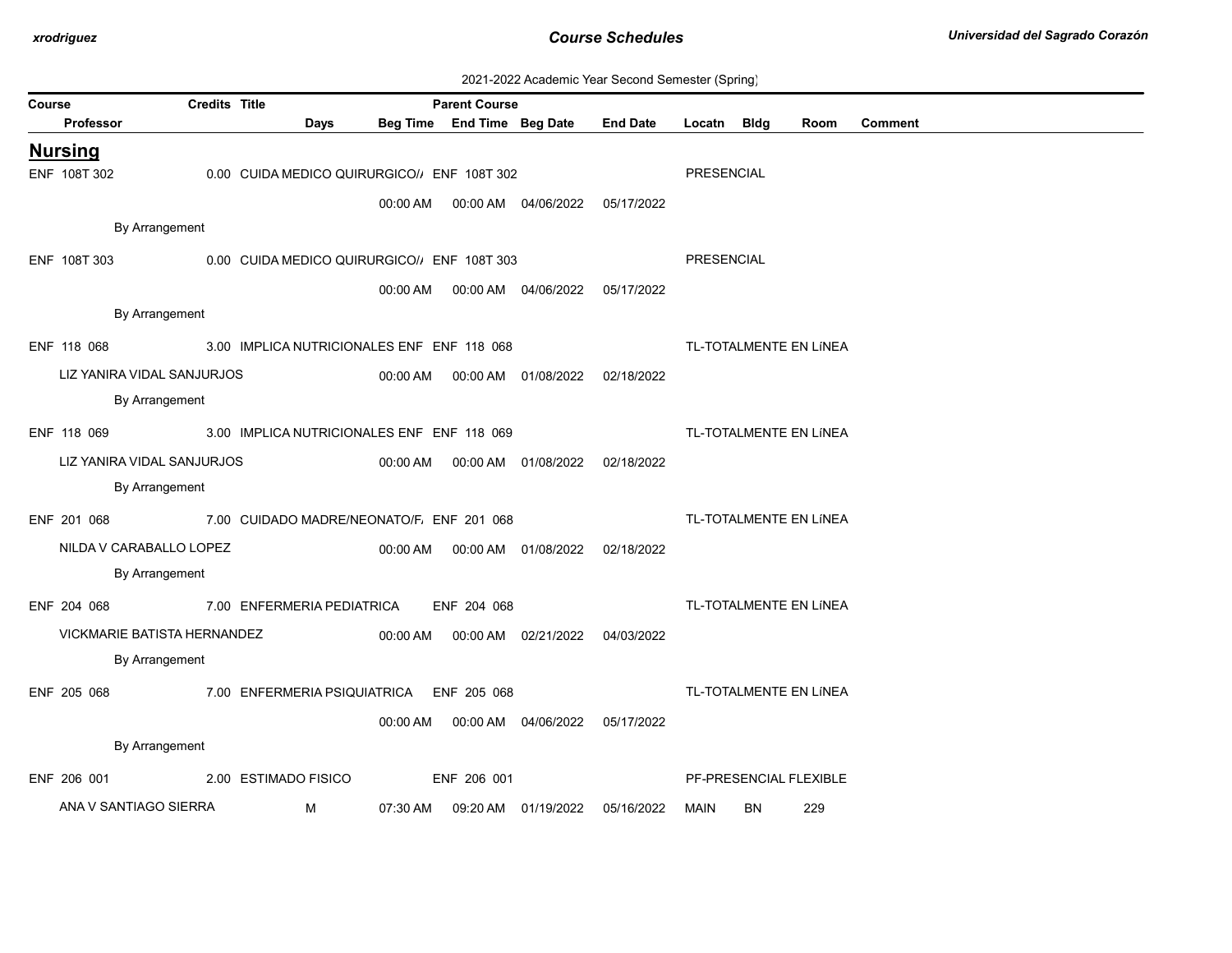| 2021-2022 Academic Year Second Semester (Spring) |  |  |  |
|--------------------------------------------------|--|--|--|
|--------------------------------------------------|--|--|--|

| Course |                                  | <b>Credits Title</b> |                     |          | <b>Parent Course</b> |                                            |                 |             |           |                        |                |
|--------|----------------------------------|----------------------|---------------------|----------|----------------------|--------------------------------------------|-----------------|-------------|-----------|------------------------|----------------|
|        | Professor                        |                      | Days                |          |                      | Beg Time End Time Beg Date                 | <b>End Date</b> | Locatn Bldg |           | Room                   | <b>Comment</b> |
|        | <b>Nursing</b>                   |                      |                     |          |                      |                                            |                 |             |           |                        |                |
|        | ENF 206 068                      | 2.00 ESTIMADO FISICO |                     |          | ENF 206 068          |                                            |                 |             |           | TL-TOTALMENTE EN LÍNEA |                |
|        | VICKMARIE BATISTA HERNANDEZ      |                      |                     |          |                      | 00:00 AM  00:00 AM  02/21/2022  04/03/2022 |                 |             |           |                        |                |
|        | By Arrangement                   |                      |                     |          |                      |                                            |                 |             |           |                        |                |
|        | ENF 206 069 2.00 ESTIMADO FISICO |                      |                     |          | ENF 206 069          |                                            |                 |             |           | TL-TOTALMENTE EN LÍNEA |                |
|        | MARILIA I DIAZ CORREA            |                      |                     |          |                      |                                            |                 |             |           |                        |                |
|        | By Arrangement                   |                      |                     |          |                      |                                            |                 |             |           |                        |                |
|        | ENF 206 070 2.00 ESTIMADO FISICO |                      |                     |          | ENF 206 070          |                                            |                 |             |           | TL-TOTALMENTE EN LÍNEA |                |
|        | MARILIA I DIAZ CORREA            |                      |                     |          |                      | 00:00 AM  00:00 AM  02/21/2022  04/03/2022 |                 |             |           |                        |                |
|        | By Arrangement                   |                      |                     |          |                      |                                            |                 |             |           |                        |                |
|        | ENF 230 001                      |                      | 3.00 FISIOPATOLOGIA |          | ENF 230 001          |                                            |                 |             |           | PF-PRESENCIAL FLEXIBLE |                |
|        | MIOSOTIS PENA HERNANDEZ          |                      | M                   |          |                      | 01:30 PM  04:20 PM  01/19/2022  05/16/2022 |                 | MAIN        | <b>BS</b> | 216                    |                |
|        |                                  |                      |                     |          |                      |                                            |                 |             |           |                        |                |
|        | ENF 230 068                      |                      | 3.00 FISIOPATOLOGIA |          | ENF 230 068          |                                            |                 |             |           | TL-TOTALMENTE EN LÍNEA |                |
|        | NAOMI E TIRADO FELICIANO         |                      |                     |          |                      | 00:00 AM  00:00 AM  01/08/2022  02/18/2022 |                 |             |           |                        |                |
|        | By Arrangement                   |                      |                     |          |                      |                                            |                 |             |           |                        |                |
|        | ENF 230 069                      |                      | 3.00 FISIOPATOLOGIA |          | ENF 230 069          |                                            |                 |             |           | TL-TOTALMENTE EN LÍNEA |                |
|        | NAOMI E TIRADO FELICIANO         |                      |                     |          |                      | 00:00 AM  00:00 AM  01/08/2022  02/18/2022 |                 |             |           |                        |                |
|        | By Arrangement                   |                      |                     |          |                      |                                            |                 |             |           |                        |                |
|        | ENF 230 070 3.00 FISIOPATOLOGIA  |                      |                     |          | ENF 230 070          |                                            |                 |             |           | TL-TOTALMENTE EN LÍNEA |                |
|        | NAOMI E TIRADO FELICIANO         |                      |                     |          |                      | 00:00 AM  00:00 AM  02/21/2022  04/03/2022 |                 |             |           |                        |                |
|        | By Arrangement                   |                      |                     |          |                      |                                            |                 |             |           |                        |                |
|        | ENF 231 001                      |                      | 3.00 FARMACOLOGIA   |          | ENF 231 001          |                                            |                 |             |           | PF-PRESENCIAL FLEXIBLE |                |
|        | ANA V SANTIAGO SIERRA            |                      | K                   | 07:00 AM |                      |                                            | 05/16/2022      | MAIN        | BN        | 237                    |                |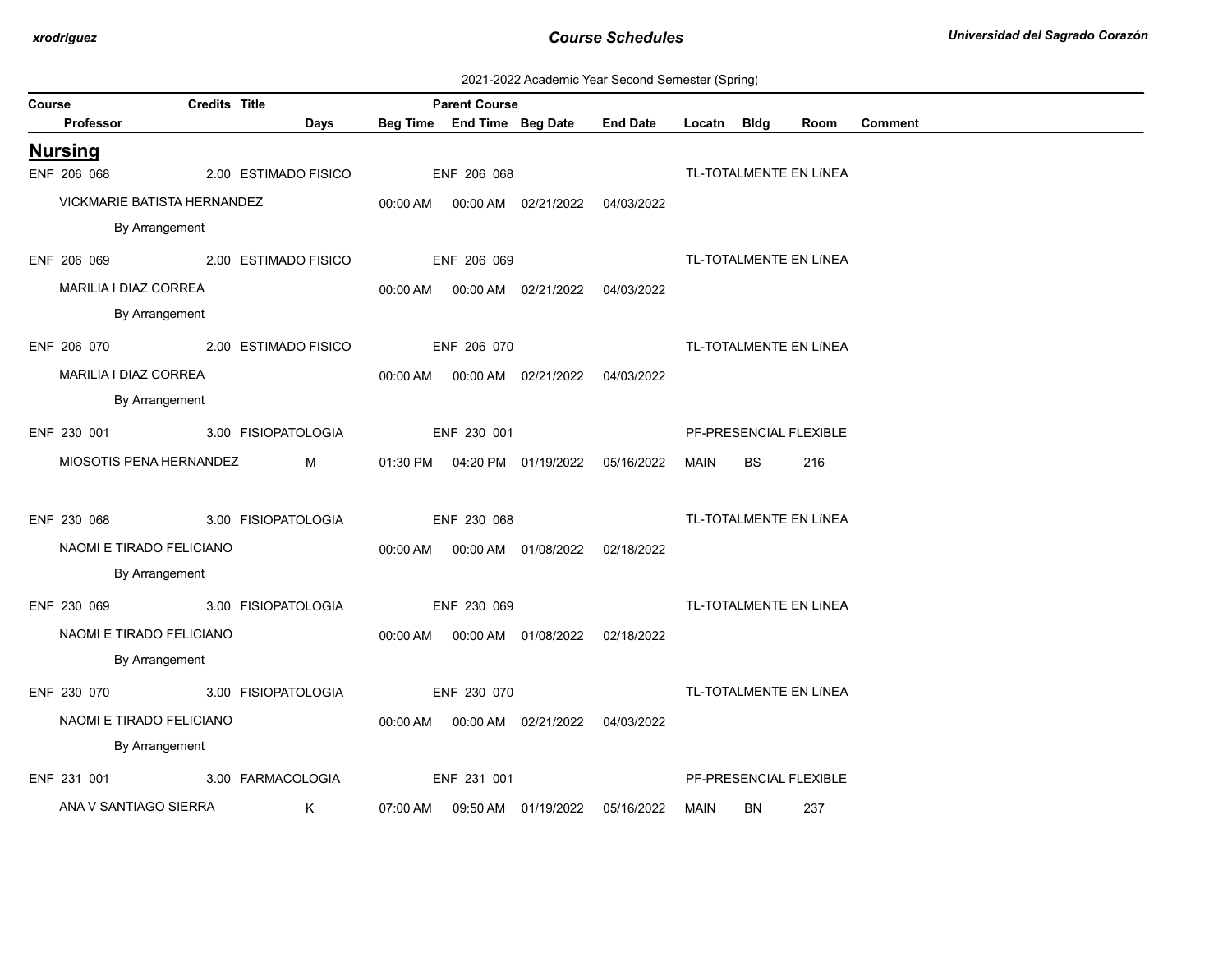|  | 2021-2022 Academic Year Second Semester (Spring) |  |  |  |  |
|--|--------------------------------------------------|--|--|--|--|
|--|--------------------------------------------------|--|--|--|--|

| Course |                                | <b>Credits Title</b> |                                                                                                                         |             | <b>Parent Course</b> |                                            | EUE POEE ROGGOTING TOGE OCCURS COMOCIO (OPHING) |             |           |                        |                |
|--------|--------------------------------|----------------------|-------------------------------------------------------------------------------------------------------------------------|-------------|----------------------|--------------------------------------------|-------------------------------------------------|-------------|-----------|------------------------|----------------|
|        | <b>Professor</b>               |                      | Days                                                                                                                    |             |                      | Beg Time End Time Beg Date                 | <b>End Date</b>                                 | Locatn Bldg |           | Room                   | <b>Comment</b> |
|        | <b>Nursing</b>                 |                      |                                                                                                                         |             |                      |                                            |                                                 |             |           |                        |                |
|        | ENF 231 068                    | 3.00 FARMACOLOGIA    |                                                                                                                         |             | ENF 231 068          |                                            |                                                 |             |           | TL-TOTALMENTE EN LÍNEA |                |
|        | MARILIA I DIAZ CORREA          |                      |                                                                                                                         |             |                      | 00:00 AM  00:00 AM  01/08/2022  02/18/2022 |                                                 |             |           |                        |                |
|        | By Arrangement                 |                      |                                                                                                                         |             |                      |                                            |                                                 |             |           |                        |                |
|        | ENF 231 069 3.00 FARMACOLOGIA  |                      |                                                                                                                         |             | ENF 231 069          |                                            |                                                 |             |           | TL-TOTALMENTE EN LÍNEA |                |
|        | MARILIA I DIAZ CORREA          |                      |                                                                                                                         |             |                      | 00:00 AM  00:00 AM  01/08/2022  02/18/2022 |                                                 |             |           |                        |                |
|        | By Arrangement                 |                      |                                                                                                                         |             |                      |                                            |                                                 |             |           |                        |                |
|        | ENF 231 070 3.00 FARMACOLOGIA  |                      |                                                                                                                         | ENF 231 070 |                      |                                            |                                                 |             |           | TL-TOTALMENTE EN LÍNEA |                |
|        | VICKMARIE BATISTA HERNANDEZ    |                      |                                                                                                                         |             |                      | 00:00 AM  00:00 AM  01/08/2022  02/18/2022 |                                                 |             |           |                        |                |
|        | By Arrangement                 |                      |                                                                                                                         |             |                      |                                            |                                                 |             |           |                        |                |
|        | ENF 231T 071 0.00 FARMACOLOGIA |                      |                                                                                                                         |             | ENF 231T 071         |                                            |                                                 | PRESENCIAL  |           |                        |                |
|        | JANETTE MALDONADO VELEZ W      |                      |                                                                                                                         |             |                      |                                            |                                                 | <b>MAIN</b> | <b>BS</b> | 314M                   |                |
|        |                                |                      |                                                                                                                         |             |                      |                                            |                                                 |             |           |                        |                |
|        | ENF 231T 072 0.00 FARMACOLOGIA |                      |                                                                                                                         |             | ENF 231T 072         |                                            |                                                 | PRESENCIAL  |           |                        |                |
|        | ANA V SANTIAGO SIERRA          |                      | <b>Solution</b> Service Service Service Service Service Service Service Service Service Service Service Service Service |             |                      | 01:00 PM  03:00 PM  01/19/2022  05/16/2022 |                                                 | MAIN        | BS        | 314M                   |                |
|        |                                |                      |                                                                                                                         |             |                      |                                            |                                                 |             |           |                        |                |
|        | ENF 231T 073                   |                      | 0.00 FARMACOLOGIA                                                                                                       |             | ENF 231T 073         |                                            |                                                 | PRESENCIAL  |           |                        | <b>CANCELI</b> |
|        |                                |                      | $\mathsf{T}$ and $\mathsf{T}$                                                                                           |             |                      |                                            | 02:00 PM  04:00 PM  01/19/2022  05/16/2022      | MAIN BS     |           | 314M                   |                |
|        |                                |                      |                                                                                                                         |             |                      |                                            |                                                 |             |           |                        |                |
|        | ENF 231T 300                   |                      | 0.00 FARMACOLOGIA                                                                                                       |             | ENF 231T 300         |                                            |                                                 | PRESENCIAL  |           |                        |                |
|        |                                |                      |                                                                                                                         |             |                      | 00:00 AM  00:00 AM  04/06/2022  05/17/2022 |                                                 |             |           |                        |                |
|        | By Arrangement                 |                      |                                                                                                                         |             |                      |                                            |                                                 |             |           |                        |                |
|        | ENF 231T 301                   | 0.00 FARMACOLOGIA    |                                                                                                                         |             | ENF 231T 301         |                                            |                                                 | PRESENCIAL  |           |                        |                |
|        |                                |                      |                                                                                                                         |             |                      | 00:00 AM   00:00 AM   04/06/2022           | 05/17/2022                                      |             |           |                        |                |
|        |                                |                      |                                                                                                                         |             |                      |                                            |                                                 |             |           |                        |                |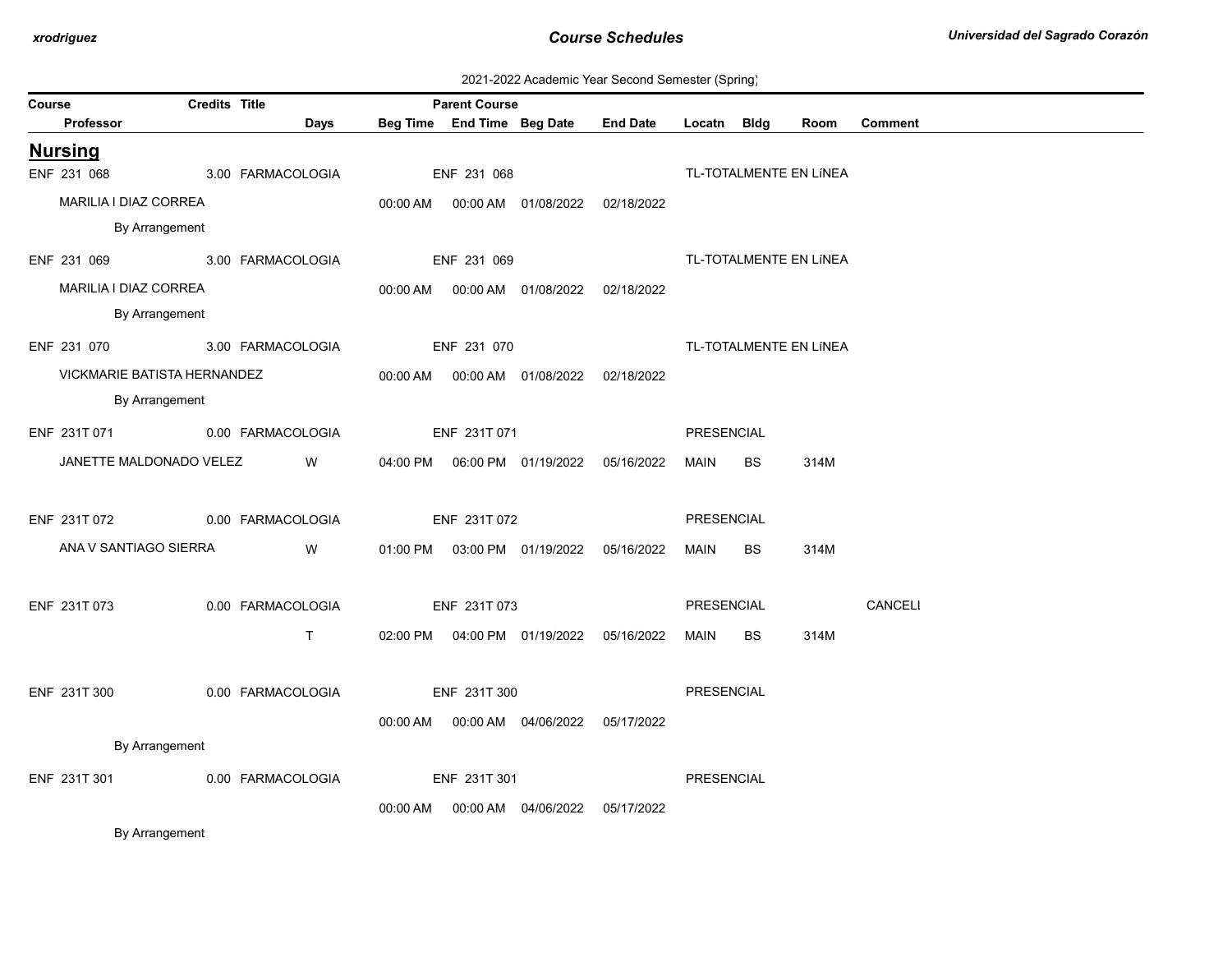| 2021-2022 Academic Year Second Semester (Spring) |  |  |  |
|--------------------------------------------------|--|--|--|
|--------------------------------------------------|--|--|--|

| ------- ---------- (-r----g)<br><b>Credits Title</b><br><b>Parent Course</b><br>Course |                         |                                |      |              |              |                                            |                                     |             |           |                        |                |
|----------------------------------------------------------------------------------------|-------------------------|--------------------------------|------|--------------|--------------|--------------------------------------------|-------------------------------------|-------------|-----------|------------------------|----------------|
|                                                                                        | Professor               |                                | Days |              |              |                                            | Beg Time End Time Beg Date End Date | Locatn Bldg |           | Room                   | <b>Comment</b> |
|                                                                                        | <b>Nursing</b>          |                                |      |              |              |                                            |                                     |             |           |                        |                |
|                                                                                        | ENF 231T 302            | 0.00 FARMACOLOGIA              |      |              | ENF 231T 302 |                                            |                                     | PRESENCIAL  |           |                        |                |
|                                                                                        |                         |                                |      |              |              | 00:00 AM  00:00 AM  04/06/2022  05/17/2022 |                                     |             |           |                        |                |
|                                                                                        |                         | By Arrangement                 |      |              |              |                                            |                                     |             |           |                        |                |
|                                                                                        | ENF 231T 303            | 0.00 FARMACOLOGIA              |      |              | ENF 231T 303 |                                            |                                     | PRESENCIAL  |           |                        |                |
|                                                                                        |                         |                                |      |              |              |                                            |                                     |             |           |                        |                |
|                                                                                        |                         | By Arrangement                 |      |              |              | 00:00 AM  00:00 AM  04/06/2022  05/17/2022 |                                     |             |           |                        |                |
|                                                                                        |                         |                                |      |              |              |                                            |                                     |             |           |                        |                |
|                                                                                        |                         | ENF 231T 304 0.00 FARMACOLOGIA |      |              | ENF 231T 304 |                                            |                                     | PRESENCIAL  |           |                        |                |
|                                                                                        |                         |                                |      |              |              | 00:00 AM  00:00 AM  04/06/2022  05/17/2022 |                                     |             |           |                        |                |
|                                                                                        |                         | By Arrangement                 |      |              |              |                                            |                                     |             |           |                        |                |
|                                                                                        | ENF 231T 305            | 0.00 FARMACOLOGIA              |      |              | ENF 231T 305 |                                            |                                     | PRESENCIAL  |           |                        |                |
|                                                                                        |                         |                                |      |              |              | 00:00 AM  00:00 AM  04/06/2022  05/17/2022 |                                     |             |           |                        |                |
|                                                                                        |                         | By Arrangement                 |      |              |              |                                            |                                     |             |           |                        |                |
|                                                                                        | ENF 231T 306            | 0.00 FARMACOLOGIA              |      | ENF 231T 306 |              |                                            |                                     | PRESENCIAL  |           |                        |                |
|                                                                                        |                         |                                |      |              |              | 00:00 AM  00:00 AM  04/06/2022  05/17/2022 |                                     |             |           |                        |                |
|                                                                                        |                         | By Arrangement                 |      |              |              |                                            |                                     |             |           |                        |                |
|                                                                                        |                         |                                |      |              |              |                                            |                                     |             |           |                        |                |
|                                                                                        | ENF 231T 307            | 0.00 FARMACOLOGIA              |      |              | ENF 231T 307 |                                            |                                     | PRESENCIAL  |           |                        |                |
|                                                                                        |                         |                                |      |              |              | 00:00 AM  00:00 AM  04/06/2022  05/17/2022 |                                     |             |           |                        |                |
|                                                                                        |                         | By Arrangement                 |      |              |              |                                            |                                     |             |           |                        |                |
|                                                                                        | ENF 231T 308            | 0.00 FARMACOLOGIA              |      |              | ENF 231T 308 |                                            |                                     | PRESENCIAL  |           |                        |                |
|                                                                                        |                         |                                |      |              |              | 00:00 AM  00:00 AM  04/06/2022  05/17/2022 |                                     |             |           |                        |                |
|                                                                                        |                         | By Arrangement                 |      |              |              |                                            |                                     |             |           |                        |                |
|                                                                                        | ENF 301 001             | 3.00 MATERNIDAD                |      |              | ENF 301 001  |                                            |                                     |             |           | PF-PRESENCIAL FLEXIBLE |                |
|                                                                                        | FRANCES M PONTE SANCHEZ |                                | W    |              |              | 07:30 AM  10:20 AM  01/19/2022  05/16/2022 |                                     | MAIN        | <b>BS</b> | 218                    |                |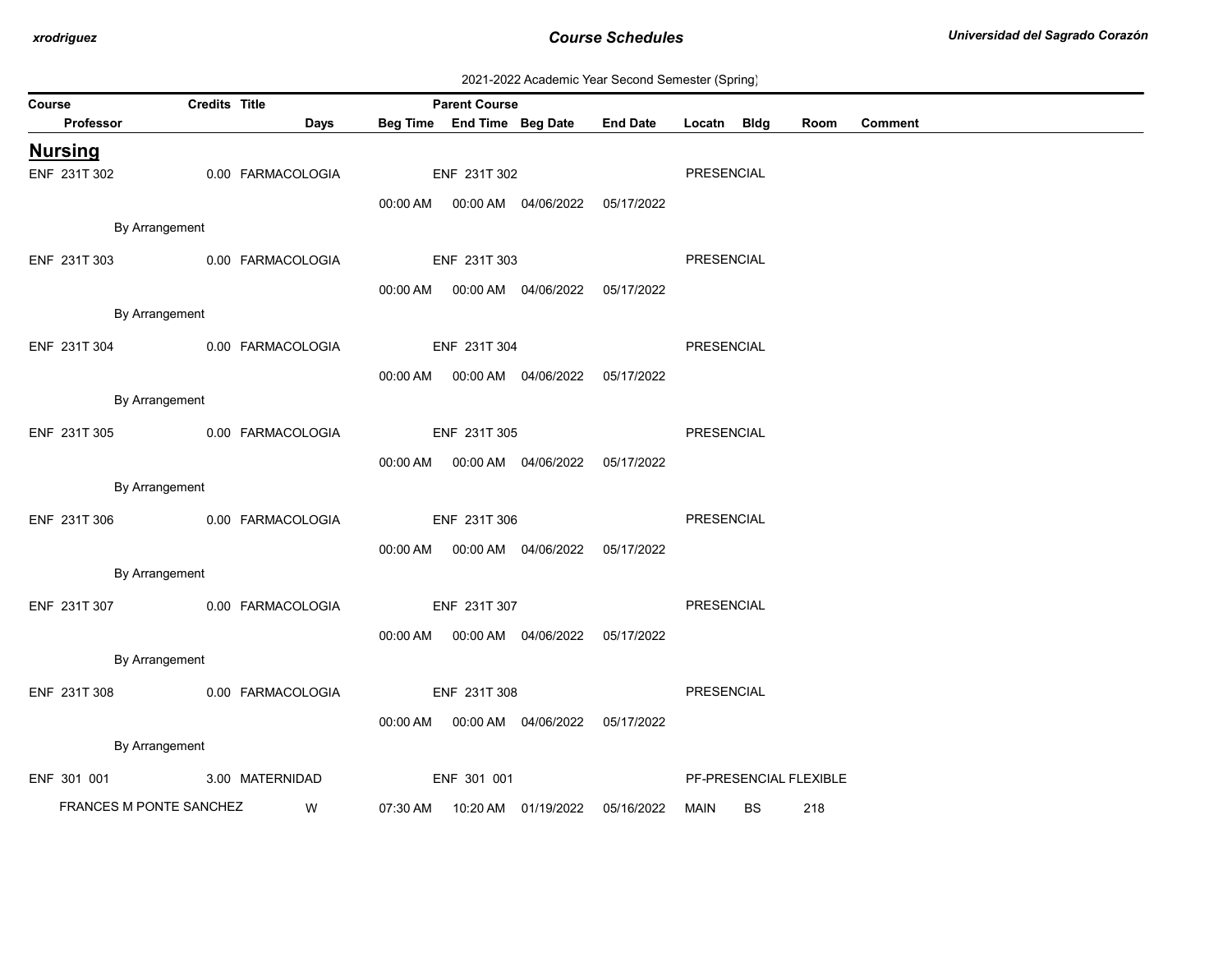2021-2022 Academic Year Second Semester (Spring)

| <b>Course</b> |                                        | <b>Credits Title</b> |      |              | <b>Parent Course</b> |                                            |                 |             |                            |                        |                |
|---------------|----------------------------------------|----------------------|------|--------------|----------------------|--------------------------------------------|-----------------|-------------|----------------------------|------------------------|----------------|
|               | Professor                              |                      | Days |              |                      | Beg Time End Time Beg Date                 | <b>End Date</b> | Locatn Bldg |                            | Room                   | <b>Comment</b> |
|               | <b>Nursing</b>                         |                      |      |              |                      |                                            |                 |             |                            |                        |                |
|               | ENF 301 068                            | 3.00 MATERNIDAD      |      |              | ENF 301 068          |                                            |                 |             |                            | TL-TOTALMENTE EN LÍNEA |                |
|               | RAQUEL ORTIZ BONILLA                   |                      |      |              |                      | 00:00 AM  00:00 AM  02/21/2022  04/03/2022 |                 |             |                            |                        |                |
|               | By Arrangement                         |                      |      |              |                      |                                            |                 |             |                            |                        |                |
|               | ENF 301T 071                           | 0.00 MATERNIDAD      |      |              | ENF 301T 071         |                                            |                 | PRESENCIAL  |                            |                        |                |
|               | FRANCES M PONTE SANCHEZ                |                      | M    |              |                      | 01:30 PM  03:30 PM  01/19/2022  05/16/2022 |                 | MAIN        | <b>BS</b>                  | 314L                   |                |
|               | ENF 301T 072                           | 0.00 MATERNIDAD      |      |              | ENF 301T 072         |                                            |                 | PRESENCIAL  |                            |                        |                |
|               | FRANCES M PONTE SANCHEZ                |                      | W    |              |                      | 01:30 PM  03:30 PM  01/19/2022  05/16/2022 |                 | MAIN        | <b>BS</b>                  | 314L                   |                |
|               | ENF 301T 100<br>0.00 MATERNIDAD        |                      |      | ENF 301T 100 |                      |                                            |                 |             | <b>VC-VIDEOCONFERENCIA</b> |                        |                |
|               | MARISOL PEREZ PEREZ                    |                      |      |              |                      | 03:00 PM  11:00 PM  01/08/2022  02/18/2022 |                 |             |                            |                        |                |
|               | ENF 301T 101                           | 0.00 MATERNIDAD      |      |              | ENF 301T 101         |                                            |                 |             | VC-VIDEOCONFERENCIA        |                        |                |
|               | NANCY JIMENEZ ROSARIO                  |                      |      |              |                      | 03:00 PM  11:00 PM  01/08/2022  02/18/2022 |                 |             |                            |                        |                |
|               | By Arrangement                         |                      |      |              |                      |                                            |                 |             |                            |                        |                |
|               | ENF 301T 102 0.00 MATERNIDAD           |                      |      |              | ENF 301T 102         |                                            |                 |             | <b>VC-VIDEOCONFERENCIA</b> |                        |                |
|               | RAQUEL ORTIZ BONILLA                   |                      |      |              |                      | 03:00 PM  11:00 PM  01/08/2022  02/18/2022 |                 |             |                            |                        |                |
|               | ENF 301T 103                           | 0.00 MATERNIDAD      |      |              | ENF 301T 103         |                                            |                 |             | <b>VC-VIDEOCONFERENCIA</b> |                        |                |
|               | <b>JESENIA MORALES SANTIAGO</b>        |                      |      |              |                      | 03:00 PM  11:00 PM  01/08/2022  02/18/2022 |                 |             |                            |                        |                |
|               | ENF 301T 104                           | 0.00 MATERNIDAD      |      |              | ENF 301T 104         |                                            |                 |             | VC-VIDEOCONFERENCIA        |                        |                |
|               | CLAUDIA RONDON MEJIA<br>By Arrangement |                      |      |              |                      | 03:00 PM  11:00 PM  01/08/2022  02/18/2022 |                 |             |                            |                        |                |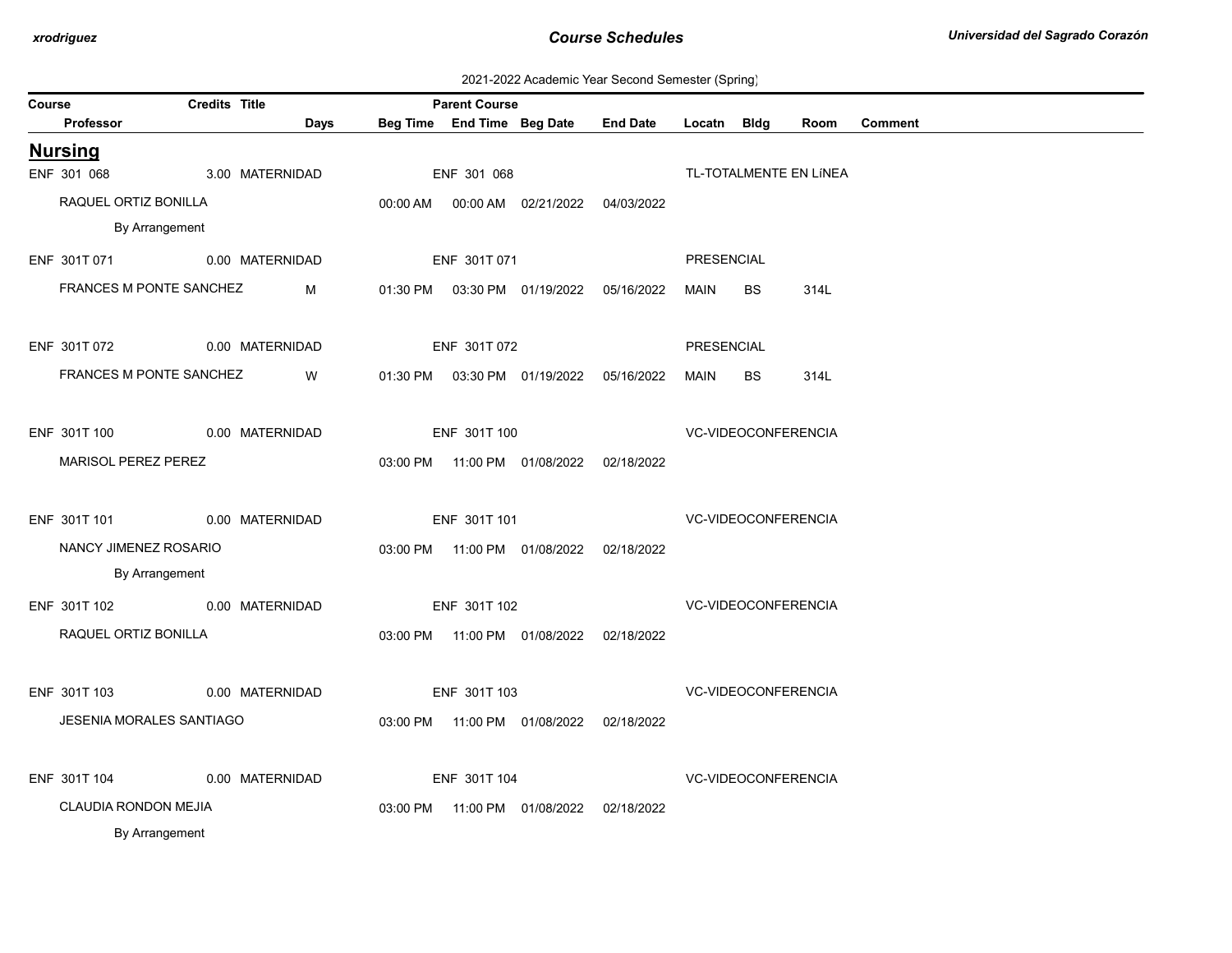| 2021-2022 Academic Year Second Semester (Spring) |  |  |  |  |  |
|--------------------------------------------------|--|--|--|--|--|
|--------------------------------------------------|--|--|--|--|--|

| Course |                             | <b>Credits Title</b> |                                                     |          | <b>Parent Course</b> |                                              |                                            |                            |           |                        |                             |  |
|--------|-----------------------------|----------------------|-----------------------------------------------------|----------|----------------------|----------------------------------------------|--------------------------------------------|----------------------------|-----------|------------------------|-----------------------------|--|
|        | Professor                   |                      | Days                                                |          |                      | Beg Time End Time Beg Date                   | <b>End Date</b>                            | Locatn Bldg                |           | Room                   | <b>Comment</b>              |  |
|        | <b>Nursing</b>              |                      |                                                     |          |                      |                                              |                                            |                            |           |                        |                             |  |
|        | ENF 301T 105                |                      | 0.00 MATERNIDAD                                     |          | ENF 301T 105         |                                              |                                            |                            |           |                        | VC-VIDEOCONFERENCIA CANCELI |  |
|        |                             |                      |                                                     |          |                      |                                              | 00:00 AM  00:00 AM  01/08/2022  02/18/2022 |                            |           |                        |                             |  |
|        | By Arrangement              |                      |                                                     |          |                      |                                              |                                            |                            |           |                        |                             |  |
|        | ENF 301T 106                |                      | 0.00 MATERNIDAD                                     |          | ENF 301T 106         |                                              |                                            | <b>VC-VIDEOCONFERENCIA</b> |           |                        |                             |  |
|        | JEINIS D DE JESUS HERNANDEZ |                      |                                                     |          |                      | 07:00 AM  03:00 PM  01/08/2022  02/18/2022   |                                            |                            |           |                        |                             |  |
|        | By Arrangement              |                      |                                                     |          |                      |                                              |                                            |                            |           |                        |                             |  |
|        |                             |                      | ENF 341 001 3.00 MEDICINA Y CIRUGIA I ENF 341 001   |          |                      |                                              |                                            |                            |           | PF-PRESENCIAL FLEXIBLE |                             |  |
|        | LIZ YANIRA VIDAL SANJURJOS  |                      |                                                     |          |                      |                                              |                                            | MAIN                       | BN.       | 238                    |                             |  |
|        |                             |                      |                                                     |          |                      |                                              |                                            |                            |           |                        |                             |  |
|        |                             |                      | ENF 341 068 3.00 MEDICINA Y CIRUGIA I ENF 341 068   |          |                      |                                              |                                            |                            |           | TL-TOTALMENTE EN LÍNEA |                             |  |
|        | NURYS M PACHECO ALMONTE     |                      |                                                     |          |                      | 00:00 AM   00:00 AM   01/08/2022  02/18/2022 |                                            |                            |           |                        |                             |  |
|        | By Arrangement              |                      |                                                     |          |                      |                                              |                                            |                            |           |                        |                             |  |
|        |                             |                      | ENF 341 069 3.00 MEDICINA Y CIRUGIA I ENF 341 069   |          |                      |                                              |                                            |                            |           | TL-TOTALMENTE EN LÍNEA |                             |  |
|        | NURYS M PACHECO ALMONTE     |                      |                                                     |          |                      | 00:00 AM  00:00 AM  01/08/2022  02/18/2022   |                                            |                            |           |                        |                             |  |
|        | By Arrangement              |                      |                                                     |          |                      |                                              |                                            |                            |           |                        |                             |  |
|        |                             |                      | ENF 341T 071 0.00 MEDICINA Y CIRUGIA I ENF 341T 071 |          |                      |                                              |                                            | PRESENCIAL                 |           |                        |                             |  |
|        |                             |                      | MIOSOTIS PENA HERNANDEZ M                           |          |                      |                                              | 07:20 AM  09:20 AM  01/19/2022  05/16/2022 | MAIN                       | <b>BS</b> | 314E                   |                             |  |
|        |                             |                      |                                                     |          |                      |                                              |                                            |                            |           |                        |                             |  |
|        |                             |                      | ENF 341T 072 0.00 MEDICINA Y CIRUGIA I ENF 341T 072 |          |                      |                                              |                                            | PRESENCIAL                 |           |                        |                             |  |
|        | MIOSOTIS PENA HERNANDEZ     |                      |                                                     |          |                      |                                              |                                            | MAIN                       | <b>BS</b> | 314E                   |                             |  |
|        |                             |                      |                                                     |          |                      |                                              |                                            |                            |           |                        |                             |  |
|        | ENF 341T 073                |                      | 0.00 MEDICINA Y CIRUGIA I                           |          | ENF 341T 073         |                                              |                                            | PRESENCIAL                 |           |                        |                             |  |
|        | ZULETTEVY MEDINA BETANCOURT |                      | W                                                   | 10:00 AM |                      | 12:00 PM  01/19/2022  05/16/2022             |                                            | MAIN                       | <b>BS</b> | 314E                   |                             |  |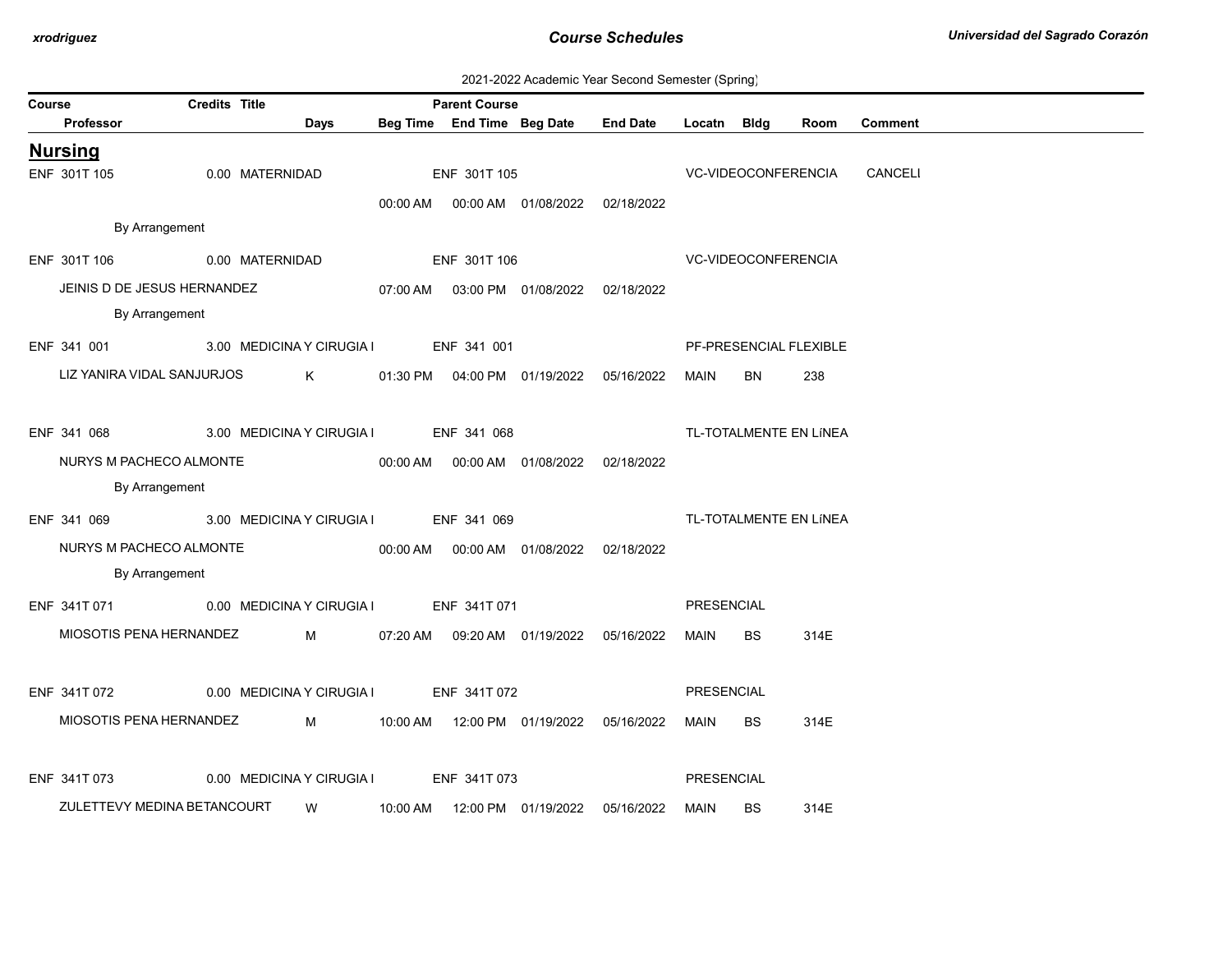| 2021-2022 Academic Year Second Semester (Spring) |  |  |  |
|--------------------------------------------------|--|--|--|
|--------------------------------------------------|--|--|--|

| Course                                              | <b>Credits Title</b><br><b>Parent Course</b> |                                        |          |              |                                            |                                     |                     |                     |      |                |
|-----------------------------------------------------|----------------------------------------------|----------------------------------------|----------|--------------|--------------------------------------------|-------------------------------------|---------------------|---------------------|------|----------------|
| <b>Professor</b>                                    |                                              | Days                                   |          |              |                                            | Beg Time End Time Beg Date End Date | Locatn Bldg         |                     | Room | <b>Comment</b> |
| <b>Nursing</b>                                      |                                              |                                        |          |              |                                            |                                     |                     |                     |      |                |
| ENF 341T 100                                        |                                              | 0.00 MEDICINA Y CIRUGIA I ENF 341T 100 |          |              |                                            |                                     |                     | VC-VIDEOCONFERENCIA |      |                |
| COLLEEN M MATOS MC CLURG                            |                                              |                                        |          |              | 03:00 PM  11:00 PM  01/08/2022  02/18/2022 |                                     |                     |                     |      |                |
| By Arrangement                                      |                                              |                                        |          |              |                                            |                                     |                     |                     |      |                |
| ENF 341T 101 0.00 MEDICINA Y CIRUGIA I ENF 341T 101 |                                              |                                        |          |              |                                            |                                     | VC-VIDEOCONFERENCIA |                     |      |                |
| ENID PADILLA FUENTES                                |                                              |                                        |          |              | 03:00 PM  11:00 PM  01/08/2022  02/18/2022 |                                     |                     |                     |      |                |
| By Arrangement                                      |                                              |                                        |          |              |                                            |                                     |                     |                     |      |                |
| ENF 341T 102 0.00 MEDICINA Y CIRUGIA I ENF 341T 102 |                                              |                                        |          |              |                                            |                                     | VC-VIDEOCONFERENCIA |                     |      |                |
| ELVIA L PADILLA FUENTES                             |                                              |                                        |          |              | 03:00 PM  11:00 PM  01/08/2022  02/18/2022 |                                     |                     |                     |      |                |
| By Arrangement                                      |                                              |                                        |          |              |                                            |                                     |                     |                     |      |                |
| ENF 341T 103 0.00 MEDICINA Y CIRUGIA I ENF 341T 103 |                                              |                                        |          |              |                                            |                                     |                     | VC-VIDEOCONFERENCIA |      |                |
|                                                     |                                              |                                        |          |              | 00:00 AM  00:00 AM  01/08/2022  02/18/2022 |                                     |                     |                     |      |                |
| By Arrangement                                      |                                              |                                        |          |              |                                            |                                     |                     |                     |      |                |
| ENF 341T 300                                        |                                              | 0.00 MEDICINA Y CIRUGIA I ENF 341T 300 |          |              |                                            |                                     | PRESENCIAL          |                     |      |                |
|                                                     |                                              |                                        |          |              | 00:00 AM  00:00 AM  04/06/2022  05/17/2022 |                                     |                     |                     |      |                |
| By Arrangement                                      |                                              |                                        |          |              |                                            |                                     |                     |                     |      |                |
| ENF 341T 301 0.00 MEDICINA Y CIRUGIA I ENF 341T 301 |                                              |                                        |          |              |                                            |                                     | PRESENCIAL          |                     |      |                |
|                                                     |                                              |                                        |          |              | 00:00 AM  00:00 AM  04/06/2022  05/17/2022 |                                     |                     |                     |      |                |
| By Arrangement                                      |                                              |                                        |          |              |                                            |                                     |                     |                     |      |                |
| ENF 341T 302                                        |                                              | 0.00 MEDICINA Y CIRUGIA I ENF 341T 302 |          |              |                                            |                                     | PRESENCIAL          |                     |      |                |
|                                                     |                                              |                                        |          |              |                                            |                                     |                     |                     |      |                |
| By Arrangement                                      |                                              |                                        |          |              | 00:00 AM  00:00 AM  04/06/2022  05/17/2022 |                                     |                     |                     |      |                |
|                                                     |                                              |                                        |          |              |                                            |                                     |                     |                     |      |                |
| ENF 341T 303                                        |                                              | 0.00 MEDICINA Y CIRUGIA I              |          | ENF 341T 303 |                                            |                                     | PRESENCIAL          |                     |      |                |
|                                                     |                                              |                                        | 00:00 AM |              |                                            | 05/17/2022                          |                     |                     |      |                |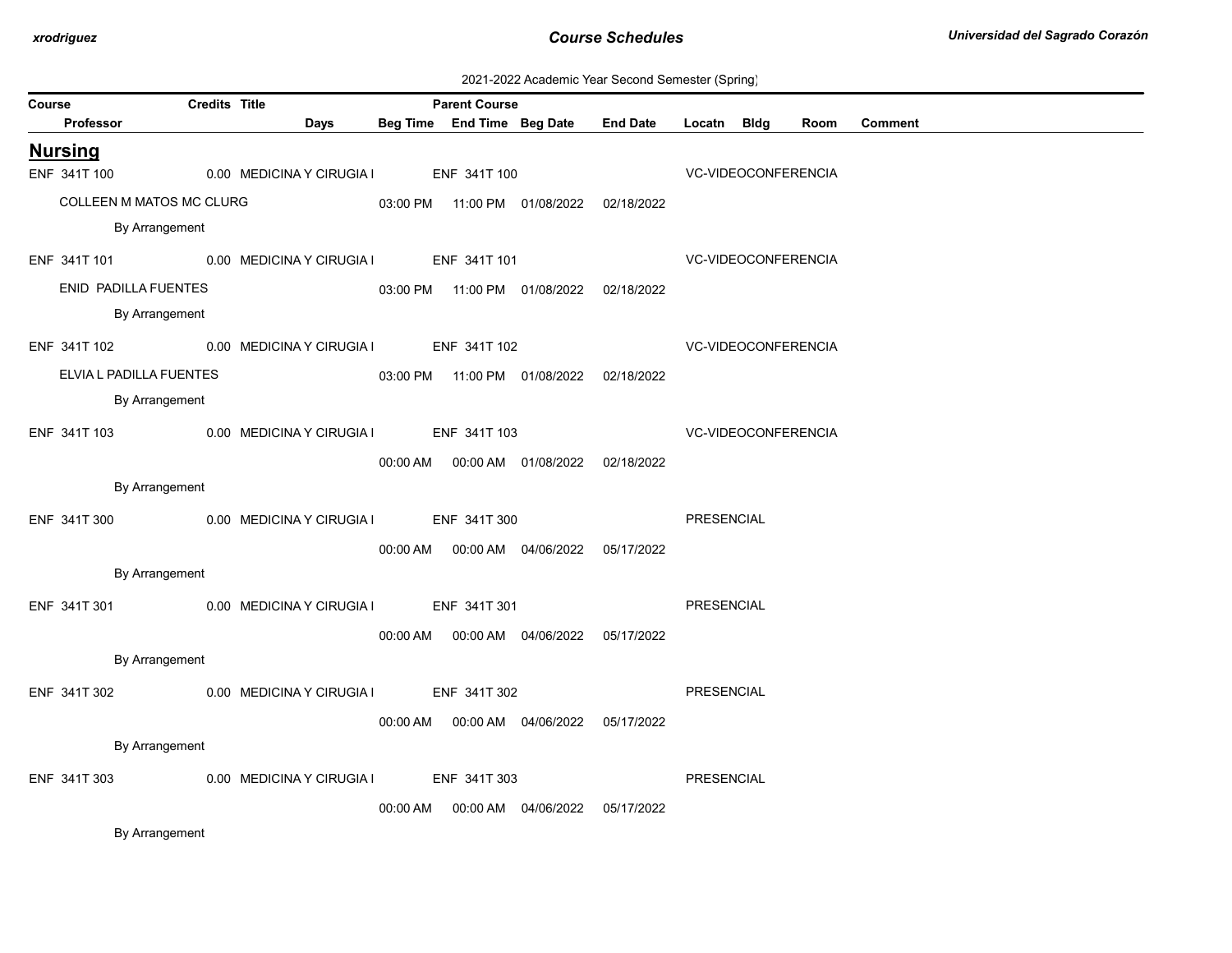| 2021-2022 Academic Year Second Semester (Spring) |  |  |  |
|--------------------------------------------------|--|--|--|
|--------------------------------------------------|--|--|--|

| <b>Course</b> |                               | <b>Credits Title</b> |                                                      | <b>Parent Course</b> |                                            |                 |             |           |                        |                |
|---------------|-------------------------------|----------------------|------------------------------------------------------|----------------------|--------------------------------------------|-----------------|-------------|-----------|------------------------|----------------|
|               | Professor                     |                      | Days                                                 |                      | Beg Time End Time Beg Date                 | <b>End Date</b> | Locatn Bldg |           | Room                   | <b>Comment</b> |
|               | <b>Nursing</b>                |                      |                                                      |                      |                                            |                 |             |           |                        |                |
|               | ENF 341T 304                  |                      | 0.00 MEDICINA Y CIRUGIA I                            | ENF 341T 304         |                                            |                 | PRESENCIAL  |           |                        |                |
|               |                               |                      |                                                      |                      | 00:00 AM  00:00 AM  04/06/2022  05/17/2022 |                 |             |           |                        |                |
|               | By Arrangement                |                      |                                                      |                      |                                            |                 |             |           |                        |                |
|               | ENF 341T 305                  |                      | 0.00 MEDICINA Y CIRUGIA I ENF 341T 305               |                      |                                            |                 | PRESENCIAL  |           |                        |                |
|               |                               |                      |                                                      |                      | 00:00 AM  00:00 AM  04/06/2022  05/17/2022 |                 |             |           |                        |                |
|               | By Arrangement                |                      |                                                      |                      |                                            |                 |             |           |                        |                |
|               | ENF 341T 306                  |                      | 0.00 MEDICINA Y CIRUGIA I ENF 341T 306               |                      |                                            |                 | PRESENCIAL  |           |                        |                |
|               |                               |                      |                                                      |                      | 00:00 AM  00:00 AM  04/06/2022  05/17/2022 |                 |             |           |                        |                |
|               | By Arrangement                |                      |                                                      |                      |                                            |                 |             |           |                        |                |
|               | ENF 342 001                   |                      | 3.00 MEDICINA Y CIRUGIA II ENF 342 001               |                      |                                            |                 |             |           | PF-PRESENCIAL FLEXIBLE |                |
|               | MIOSOTIS PENA HERNANDEZ       |                      | K 07:30 AM 10:20 AM 01/19/2022 05/16/2022            |                      |                                            |                 | MAIN        | <b>BS</b> | 216                    |                |
|               |                               |                      |                                                      |                      |                                            |                 |             |           |                        |                |
|               | ENF 342 068                   |                      | 3.00 MEDICINA Y CIRUGIA II ENF 342 068               |                      |                                            |                 |             |           | TL-TOTALMENTE EN LÍNEA |                |
|               | <b>VIVIAN SUAREZ IRIZARRY</b> |                      |                                                      |                      |                                            |                 |             |           |                        |                |
|               | By Arrangement                |                      |                                                      |                      |                                            |                 |             |           |                        |                |
|               | ENF 342 069                   |                      | 3.00 MEDICINA Y CIRUGIA II ENF 342 069               |                      |                                            |                 |             |           | TL-TOTALMENTE EN LÍNEA |                |
|               | <b>VIVIAN SUAREZ IRIZARRY</b> |                      |                                                      |                      |                                            |                 |             |           |                        |                |
|               | By Arrangement                |                      |                                                      |                      |                                            |                 |             |           |                        |                |
|               |                               |                      | ENF 342T 071 0.00 MEDICINA Y CIRUGIA II ENF 342T 071 |                      |                                            |                 | PRESENCIAL  |           |                        |                |
|               | MIOSOTIS PENA HERNANDEZ       |                      | $\mathsf K$                                          |                      |                                            |                 | MAIN        | BS        | 314E                   |                |
|               |                               |                      |                                                      |                      |                                            |                 |             |           |                        |                |
|               | ENF 342T 100                  |                      | 0.00 MEDICINA Y CIRUGIA II                           | ENF 342T 100         |                                            |                 |             |           | VC-VIDEOCONFERENCIA    |                |
|               | COLLEEN M MATOS MC CLURG      |                      |                                                      |                      |                                            |                 |             |           |                        |                |
|               | By Arrangement                |                      |                                                      |                      | 03:00 PM  11:00 PM  01/08/2022  02/18/2022 |                 |             |           |                        |                |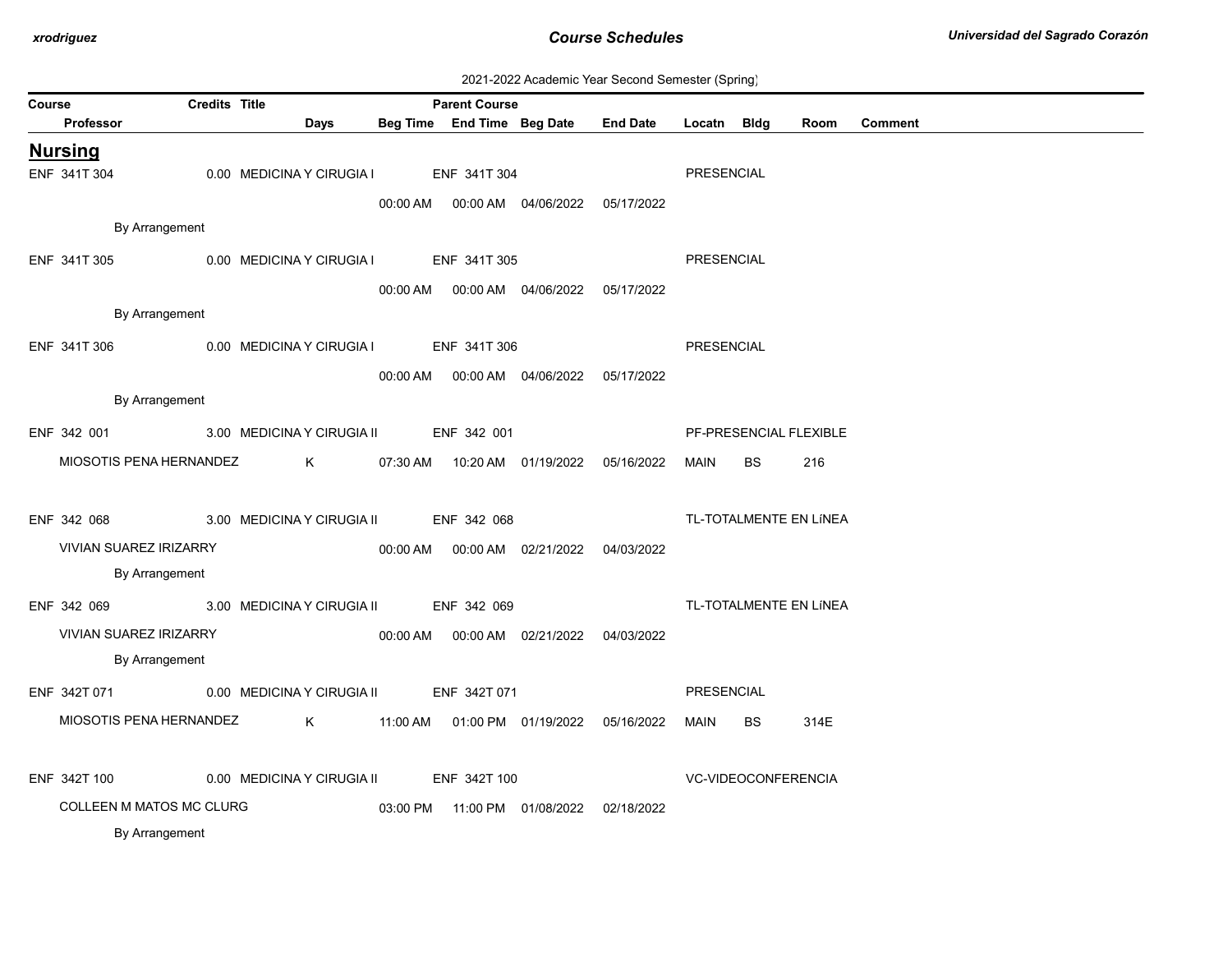| 2021-2022 Academic Year Second Semester (Spring) |  |  |  |
|--------------------------------------------------|--|--|--|
|--------------------------------------------------|--|--|--|

| Course |                          | <b>Credits Title</b> |                                                      | <b>Parent Course</b> |                                            |                 |                            |      |                |
|--------|--------------------------|----------------------|------------------------------------------------------|----------------------|--------------------------------------------|-----------------|----------------------------|------|----------------|
|        | Professor                |                      | Days                                                 |                      | Beg Time End Time Beg Date                 | <b>End Date</b> | Locatn Bldg                | Room | <b>Comment</b> |
|        | <b>Nursing</b>           |                      |                                                      |                      |                                            |                 |                            |      |                |
|        | ENF 342T 101             |                      | 0.00 MEDICINA Y CIRUGIA II                           | ENF 342T 101         |                                            |                 | VC-VIDEOCONFERENCIA        |      |                |
|        | ENID PADILLA FUENTES     |                      |                                                      |                      | 03:00 PM  11:00 PM  01/08/2022  02/18/2022 |                 |                            |      |                |
|        | By Arrangement           |                      |                                                      |                      |                                            |                 |                            |      |                |
|        |                          |                      | ENF 342T 102 0.00 MEDICINA Y CIRUGIA II ENF 342T 102 |                      |                                            |                 | VC-VIDEOCONFERENCIA        |      |                |
|        | ELVIA L PADILLA FUENTES  |                      |                                                      |                      | 03:00 PM  11:00 PM  01/08/2022  02/18/2022 |                 |                            |      |                |
|        | By Arrangement           |                      |                                                      |                      |                                            |                 |                            |      |                |
|        | ENF 342T 103             |                      | 0.00 MEDICINA Y CIRUGIA II ENF 342T 103              |                      |                                            |                 | <b>VC-VIDEOCONFERENCIA</b> |      |                |
|        | VERA L. SANTANA MAYSONET |                      |                                                      |                      | 03:00 PM  11:00 PM  01/08/2022  02/18/2022 |                 |                            |      |                |
|        | By Arrangement           |                      |                                                      |                      |                                            |                 |                            |      |                |
|        |                          |                      | ENF 342T 104 0.00 MEDICINA Y CIRUGIA II ENF 342T 104 |                      |                                            |                 | VC-VIDEOCONFERENCIA        |      |                |
|        | SOLMARIE RODRIGUEZ RAMOS |                      |                                                      |                      | 03:00 AM  11:00 PM  01/08/2022  02/18/2022 |                 |                            |      |                |
|        | By Arrangement           |                      |                                                      |                      |                                            |                 |                            |      |                |
|        | ENF 342T 300             |                      | 0.00 MEDICINA Y CIRUGIA II ENF 342T 300              |                      |                                            |                 | PRESENCIAL                 |      |                |
|        |                          |                      |                                                      |                      | 00:00 AM  00:00 AM  04/06/2022  05/17/2022 |                 |                            |      |                |
|        | By Arrangement           |                      |                                                      |                      |                                            |                 |                            |      |                |
|        | ENF 342T 301             |                      | 0.00 MEDICINA Y CIRUGIA II ENF 342T 301              |                      |                                            |                 | <b>PRESENCIAL</b>          |      |                |
|        |                          |                      |                                                      |                      | 00:00 AM  00:00 AM  04/06/2022  05/17/2022 |                 |                            |      |                |
|        | By Arrangement           |                      |                                                      |                      |                                            |                 |                            |      |                |
|        | ENF 342T 302             |                      | 0.00 MEDICINA Y CIRUGIA II ENF 342T 302              |                      |                                            |                 | PRESENCIAL                 |      |                |
|        |                          |                      |                                                      |                      | 00:00 AM  00:00 AM  04/06/2022  05/17/2022 |                 |                            |      |                |
|        | By Arrangement           |                      |                                                      |                      |                                            |                 |                            |      |                |
|        | ENF 342T 303             |                      | 0.00 MEDICINA Y CIRUGIA II ENF 342T 303              |                      |                                            |                 | PRESENCIAL                 |      |                |
|        |                          |                      |                                                      |                      |                                            |                 |                            |      |                |
|        | By Arrangement           |                      |                                                      |                      |                                            | 05/17/2022      |                            |      |                |
|        |                          |                      |                                                      |                      |                                            |                 |                            |      |                |
|        | ENF 342T 304             |                      | 0.00 MEDICINA Y CIRUGIA II                           | ENF 342T 304         |                                            |                 | PRESENCIAL                 |      |                |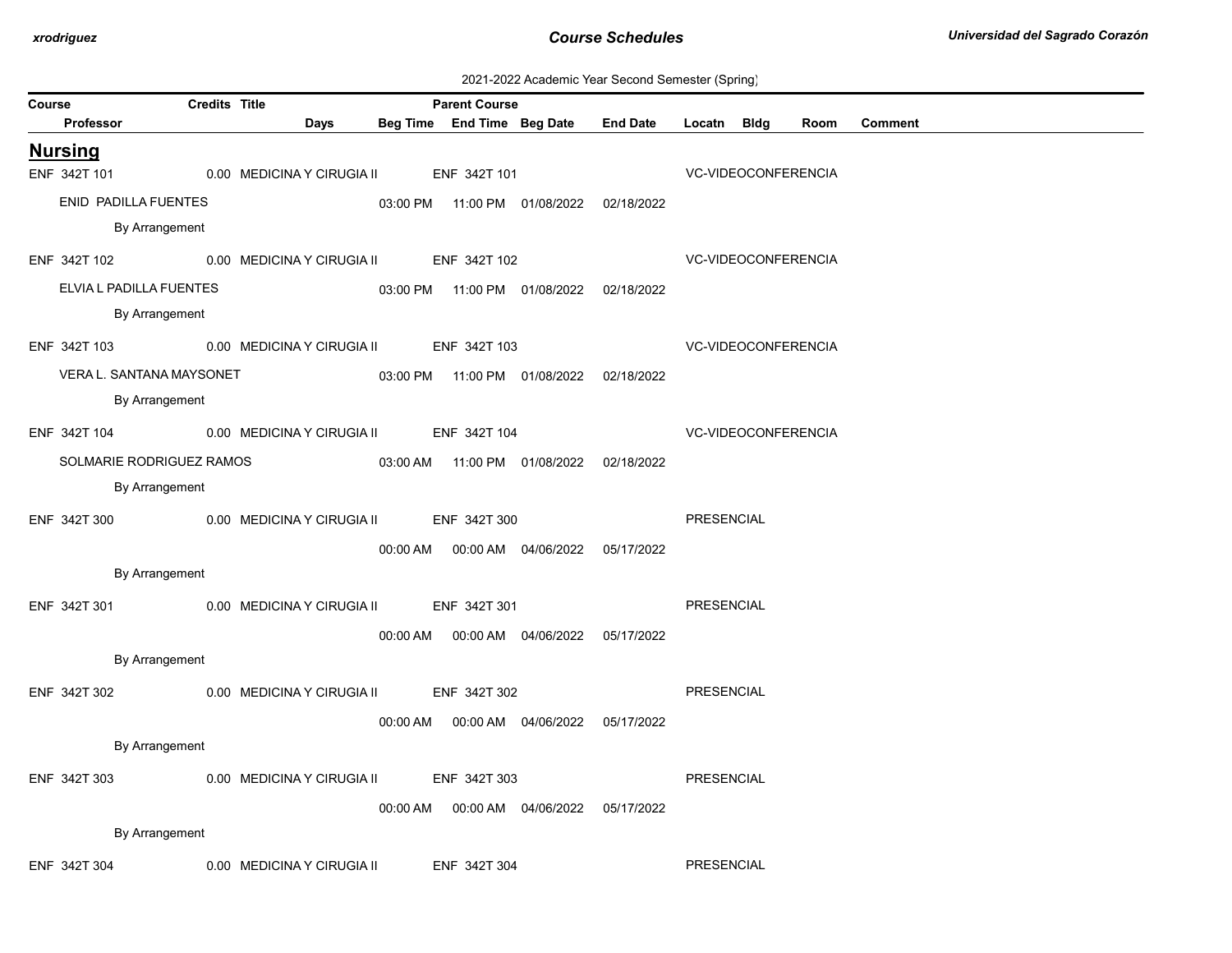| 2021-2022 Academic Year Second Semester (Spring) |  |  |  |  |  |
|--------------------------------------------------|--|--|--|--|--|
|--------------------------------------------------|--|--|--|--|--|

| <b>Credits Title</b><br><b>Parent Course</b><br>Course |  |                                         |  |              |                                            |                                                      |             |                     |                        |         |  |  |
|--------------------------------------------------------|--|-----------------------------------------|--|--------------|--------------------------------------------|------------------------------------------------------|-------------|---------------------|------------------------|---------|--|--|
| Professor                                              |  | <b>Days</b>                             |  |              | Beg Time End Time Beg Date                 | <b>End Date</b>                                      | Locatn Bldg |                     | Room                   | Comment |  |  |
| <b>Nursing</b>                                         |  |                                         |  |              |                                            |                                                      |             |                     |                        |         |  |  |
| ENF 342T 305                                           |  | 0.00 MEDICINA Y CIRUGIA II ENF 342T 305 |  |              |                                            |                                                      | PRESENCIAL  |                     |                        |         |  |  |
|                                                        |  |                                         |  |              | 00:00 AM  00:00 AM  04/06/2022  05/17/2022 |                                                      |             |                     |                        |         |  |  |
| By Arrangement                                         |  |                                         |  |              |                                            |                                                      |             |                     |                        |         |  |  |
| ENF 342T 306                                           |  | 0.00 MEDICINA Y CIRUGIA II ENF 342T 306 |  |              |                                            |                                                      | PRESENCIAL  |                     |                        |         |  |  |
|                                                        |  |                                         |  |              | 00:00 AM  00:00 AM  04/06/2022  05/17/2022 |                                                      |             |                     |                        |         |  |  |
| By Arrangement                                         |  |                                         |  |              |                                            |                                                      |             |                     |                        |         |  |  |
| ENF 349 001 3.00 SALUD MENTAL                          |  |                                         |  | ENF 349 001  |                                            |                                                      |             |                     | PF-PRESENCIAL FLEXIBLE |         |  |  |
| LOURDES RAMOS RAMOS                                    |  | $M \sim 1$                              |  |              |                                            | 07:30 AM  10:20 AM  01/19/2022  05/16/2022           | MAIN        | <b>BS</b>           | 216                    |         |  |  |
|                                                        |  |                                         |  |              |                                            |                                                      |             |                     |                        |         |  |  |
| ENF 349 068 3.00 SALUD MENTAL                          |  |                                         |  | ENF 349 068  |                                            |                                                      |             |                     | TL-TOTALMENTE EN LÍNEA |         |  |  |
| NILDA V CARABALLO LOPEZ                                |  |                                         |  |              | 00:00 AM  00:00 AM  02/21/2022  04/03/2022 |                                                      |             |                     |                        |         |  |  |
| By Arrangement                                         |  |                                         |  |              |                                            |                                                      |             |                     |                        |         |  |  |
| ENF 402 001                                            |  | 3.00 PEDIATRIA                          |  | ENF 402 001  |                                            |                                                      |             |                     | PF-PRESENCIAL FLEXIBLE |         |  |  |
| VILMA RODRIGUEZ PEREZ W                                |  |                                         |  |              |                                            | 09:00 AM  12:00 PM  01/19/2022  05/16/2022  MAIN  BS |             |                     | 303                    |         |  |  |
|                                                        |  |                                         |  |              |                                            |                                                      |             |                     |                        |         |  |  |
| ENF 402 068                                            |  | 3.00 PEDIATRIA                          |  | ENF 402 068  |                                            |                                                      |             |                     | TL-TOTALMENTE EN LÍNEA |         |  |  |
|                                                        |  |                                         |  |              | 00:00 AM  00:00 AM  04/06/2022  05/17/2022 |                                                      |             |                     |                        |         |  |  |
| By Arrangement                                         |  |                                         |  |              |                                            |                                                      |             |                     |                        |         |  |  |
| ENF 402T 071 0.00 PEDIATRIA                            |  |                                         |  | ENF 402T 071 |                                            |                                                      | PRESENCIAL  |                     |                        |         |  |  |
| JANETTE MALDONADO VELEZ                                |  | <b>W</b>                                |  |              | 01:00 PM  03:00 PM  01/19/2022  05/16/2022 |                                                      | MAIN        | BS                  | 314J                   |         |  |  |
|                                                        |  |                                         |  |              |                                            |                                                      |             |                     |                        |         |  |  |
| ENF 402T 100                                           |  | 0.00 PEDIATRIA                          |  | ENF 402T 100 |                                            |                                                      |             | VC-VIDEOCONFERENCIA |                        |         |  |  |
| MARISOL PEREZ PEREZ                                    |  |                                         |  |              | 03:00 PM  11:00 PM  02/21/2022  04/03/2022 |                                                      |             |                     |                        |         |  |  |
| By Arrangement                                         |  |                                         |  |              |                                            |                                                      |             |                     |                        |         |  |  |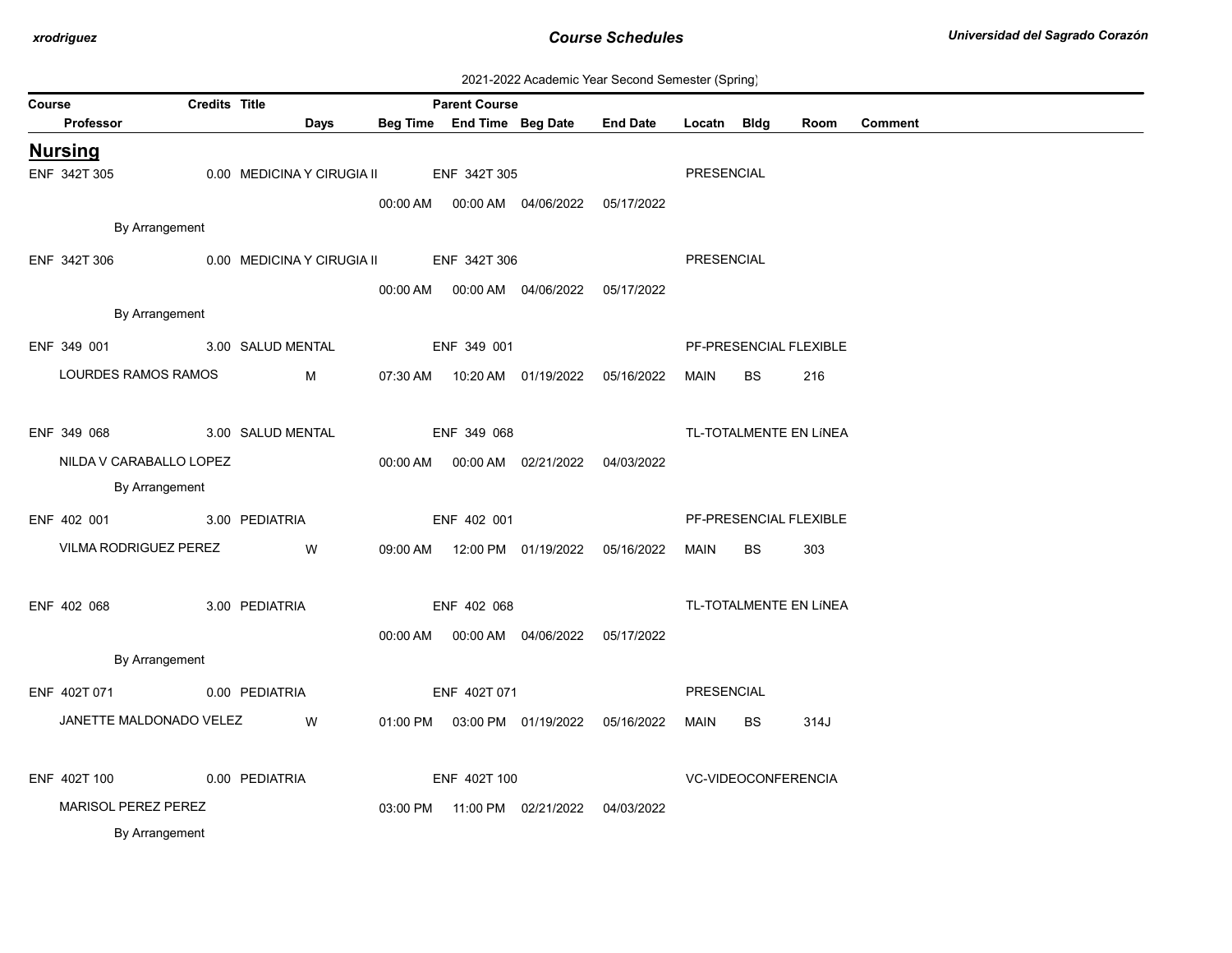|  | 2021-2022 Academic Year Second Semester (Spring) |  |  |  |  |
|--|--------------------------------------------------|--|--|--|--|
|--|--------------------------------------------------|--|--|--|--|

| Course |                                 | <b>Credits Title</b> |                                           |          | <b>Parent Course</b> |                                            |                 |             |                            |                        |                |
|--------|---------------------------------|----------------------|-------------------------------------------|----------|----------------------|--------------------------------------------|-----------------|-------------|----------------------------|------------------------|----------------|
|        | <b>Professor</b>                |                      | <b>Days</b>                               |          |                      | Beg Time End Time Beg Date                 | <b>End Date</b> | Locatn Bldg |                            | Room                   | <b>Comment</b> |
|        | <b>Nursing</b>                  |                      |                                           |          |                      |                                            |                 |             |                            |                        |                |
|        | ENF 402T 101                    |                      | 0.00 PEDIATRIA                            |          | ENF 402T 101         |                                            |                 |             | <b>VC-VIDEOCONFERENCIA</b> |                        |                |
|        | NANCY JIMENEZ ROSARIO           |                      |                                           |          |                      | 03:00 PM  11:00 PM  02/21/2022  04/03/2022 |                 |             |                            |                        |                |
|        | By Arrangement                  |                      |                                           |          |                      |                                            |                 |             |                            |                        |                |
|        | ENF 402T 102                    |                      | 0.00 PEDIATRIA                            |          | ENF 402T 102         |                                            |                 |             | VC-VIDEOCONFERENCIA        |                        |                |
|        | RAQUEL ORTIZ BONILLA            |                      |                                           |          |                      | 03:00 PM  11:00 PM  02/21/2022  04/03/2022 |                 |             |                            |                        |                |
|        | By Arrangement                  |                      |                                           |          |                      |                                            |                 |             |                            |                        |                |
|        | ENF 402T 103                    |                      | 0.00 PEDIATRIA                            |          | ENF 402T 103         |                                            |                 |             |                            | VC-VIDEOCONFERENCIA    |                |
|        | <b>JESENIA MORALES SANTIAGO</b> |                      |                                           |          |                      | 03:00 PM  11:00 PM  02/21/2022  04/03/2022 |                 |             |                            |                        |                |
|        | By Arrangement                  |                      |                                           |          |                      |                                            |                 |             |                            |                        |                |
|        | ENF 402T 104                    |                      | 0.00 PEDIATRIA                            |          | ENF 402T 104         |                                            |                 |             |                            | VC-VIDEOCONFERENCIA    |                |
|        | CLAUDIA RONDON MEJIA            |                      |                                           |          |                      | 03:00 PM  11:00 PM  02/21/2022  04/03/2022 |                 |             |                            |                        |                |
|        | By Arrangement                  |                      |                                           |          |                      |                                            |                 |             |                            |                        |                |
|        | ENF 402T 105                    | 0.00 PEDIATRIA       |                                           |          | ENF 402T 105         |                                            |                 |             |                            | VC-VIDEOCONFERENCIA    | CANCELI        |
|        |                                 |                      |                                           |          |                      | 00:00 AM  00:00 AM  02/21/2022  04/03/2022 |                 |             |                            |                        |                |
|        | By Arrangement                  |                      |                                           |          |                      |                                            |                 |             |                            |                        |                |
|        | ENF 402T 106                    |                      | 0.00 PEDIATRIA                            |          | ENF 402T 106         |                                            |                 |             | VC-VIDEOCONFERENCIA        |                        |                |
|        | JEINIS D DE JESUS HERNANDEZ     |                      |                                           |          |                      | 07:00 AM  03:00 PM  02/21/2022  04/03/2022 |                 |             |                            |                        |                |
|        | By Arrangement                  |                      |                                           |          |                      |                                            |                 |             |                            |                        |                |
|        | ENF 434 001                     |                      | 3.00 TEORIA/PRACTICA ADM/SERV ENF 434 001 |          |                      |                                            |                 |             |                            | PF-PRESENCIAL FLEXIBLE |                |
|        | VILMA RODRIGUEZ PEREZ           |                      | M                                         |          |                      | 09:00 AM  12:00 PM  01/19/2022  05/16/2022 |                 | MAIN        | BN                         | 239                    |                |
|        |                                 |                      |                                           |          |                      |                                            |                 |             |                            |                        |                |
|        | ENF 434 068                     |                      | 3.00 TEORIA/PRACTICA ADM/SERV ENF 434 068 |          |                      |                                            |                 |             |                            | TL-TOTALMENTE EN LÍNEA |                |
|        | NURYS M PACHECO ALMONTE         |                      |                                           | 00:00 AM |                      | 00:00 AM 02/21/2022 04/03/2022             |                 |             |                            |                        |                |
|        | By Arrangement                  |                      |                                           |          |                      |                                            |                 |             |                            |                        |                |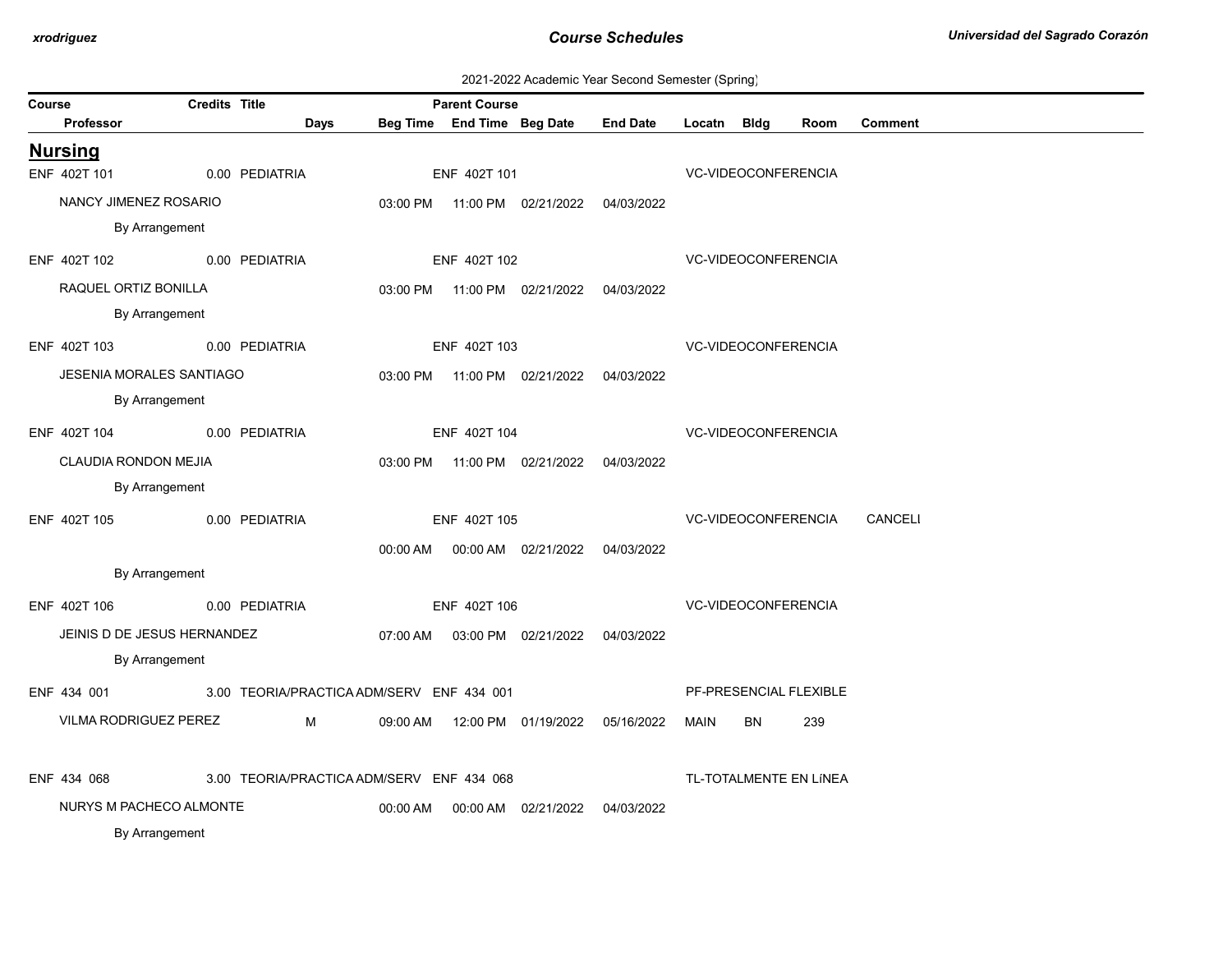| 2021-2022 Academic Year Second Semester (Spring) |  |  |  |
|--------------------------------------------------|--|--|--|
|--------------------------------------------------|--|--|--|

| Course |                               | <b>Credits Title</b> |                                             |          | <b>Parent Course</b>       |                                            |                 |             |           |                        |         |
|--------|-------------------------------|----------------------|---------------------------------------------|----------|----------------------------|--------------------------------------------|-----------------|-------------|-----------|------------------------|---------|
|        | Professor                     |                      | Days                                        |          | Beg Time End Time Beg Date |                                            | <b>End Date</b> | Locatn Bldg |           | Room                   | Comment |
|        | <b>Nursing</b>                |                      |                                             |          |                            |                                            |                 |             |           |                        |         |
|        | ENF 434 069                   |                      | 3.00 TEORIA/PRACTICA ADM/SERV ENF 434 069   |          |                            |                                            |                 |             |           | TL-TOTALMENTE EN LÍNEA |         |
|        | NURYS M PACHECO ALMONTE       |                      |                                             | 00:00 AM |                            | 00:00 AM 02/21/2022 04/03/2022             |                 |             |           |                        |         |
|        | By Arrangement                |                      |                                             |          |                            |                                            |                 |             |           |                        |         |
|        | ENF 440 001                   |                      | 3.00 SALUD COMUNITARIA                      |          | ENF 440 001                |                                            |                 |             |           | PF-PRESENCIAL FLEXIBLE |         |
|        | ANA V SANTIAGO SIERRA         |                      | M                                           |          |                            | 10:00 AM  01:00 PM  01/19/2022  05/16/2022 |                 | MAIN        | <b>BS</b> | 304                    |         |
|        | ENF 440 068                   |                      | 3.00 SALUD COMUNITARIA                      |          | ENF 440 068                |                                            |                 |             |           | TL-TOTALMENTE EN LÍNEA |         |
|        | VICKMARIE BATISTA HERNANDEZ   |                      |                                             |          |                            | 00:00 AM  00:00 AM  01/08/2022  02/18/2022 |                 |             |           |                        |         |
|        | By Arrangement                |                      |                                             |          |                            |                                            |                 |             |           |                        |         |
|        | ENF 440 069                   |                      | 3.00 SALUD COMUNITARIA                      |          | ENF 440 069                |                                            |                 |             |           | TL-TOTALMENTE EN LÍNEA |         |
|        | ANA V SANTIAGO SIERRA         |                      |                                             |          |                            |                                            |                 |             |           |                        |         |
|        | By Arrangement                |                      |                                             |          |                            | 00:00 AM  00:00 AM  01/08/2022  02/18/2022 |                 |             |           |                        |         |
|        |                               |                      |                                             |          |                            |                                            |                 |             |           |                        |         |
|        | ENF 440 070                   |                      | 3.00 SALUD COMUNITARIA                      |          | ENF 440 070                |                                            |                 |             |           | TL-TOTALMENTE EN LÍNEA |         |
|        |                               |                      |                                             |          |                            | 00:00 AM  00:00 AM  04/06/2022  05/17/2022 |                 |             |           |                        |         |
|        | By Arrangement                |                      |                                             |          |                            |                                            |                 |             |           |                        |         |
|        | ENF 440 071                   |                      | 3.00 SALUD COMUNITARIA                      |          | ENF 440 071                |                                            |                 |             |           | TL-TOTALMENTE EN LÍNEA |         |
|        |                               |                      |                                             | 00:00 AM |                            | 00:00 AM 04/06/2022 05/17/2022             |                 |             |           |                        |         |
|        | By Arrangement                |                      |                                             |          |                            |                                            |                 |             |           |                        |         |
|        | ENF 480 001                   |                      | 3.00 SEMINARIO EN CIENCIAS DE I ENF 480 001 |          |                            |                                            |                 |             |           | PF-PRESENCIAL FLEXIBLE |         |
|        | LOURDES RAMOS RAMOS           |                      | W                                           |          |                            | 07:30 AM  10:20 AM  01/19/2022  05/16/2022 |                 | MAIN        | BS.       | 216                    |         |
|        | ENF 480 068                   |                      | 3.00 SEMINARIO EN CIENCIAS DE I ENF 480 068 |          |                            |                                            |                 |             |           | TL-TOTALMENTE EN LÍNEA |         |
|        | <b>VIVIAN SUAREZ IRIZARRY</b> |                      |                                             |          |                            | 00:00 AM  00:00 AM  01/08/2022  02/18/2022 |                 |             |           |                        |         |
|        | By Arrangement                |                      |                                             |          |                            |                                            |                 |             |           |                        |         |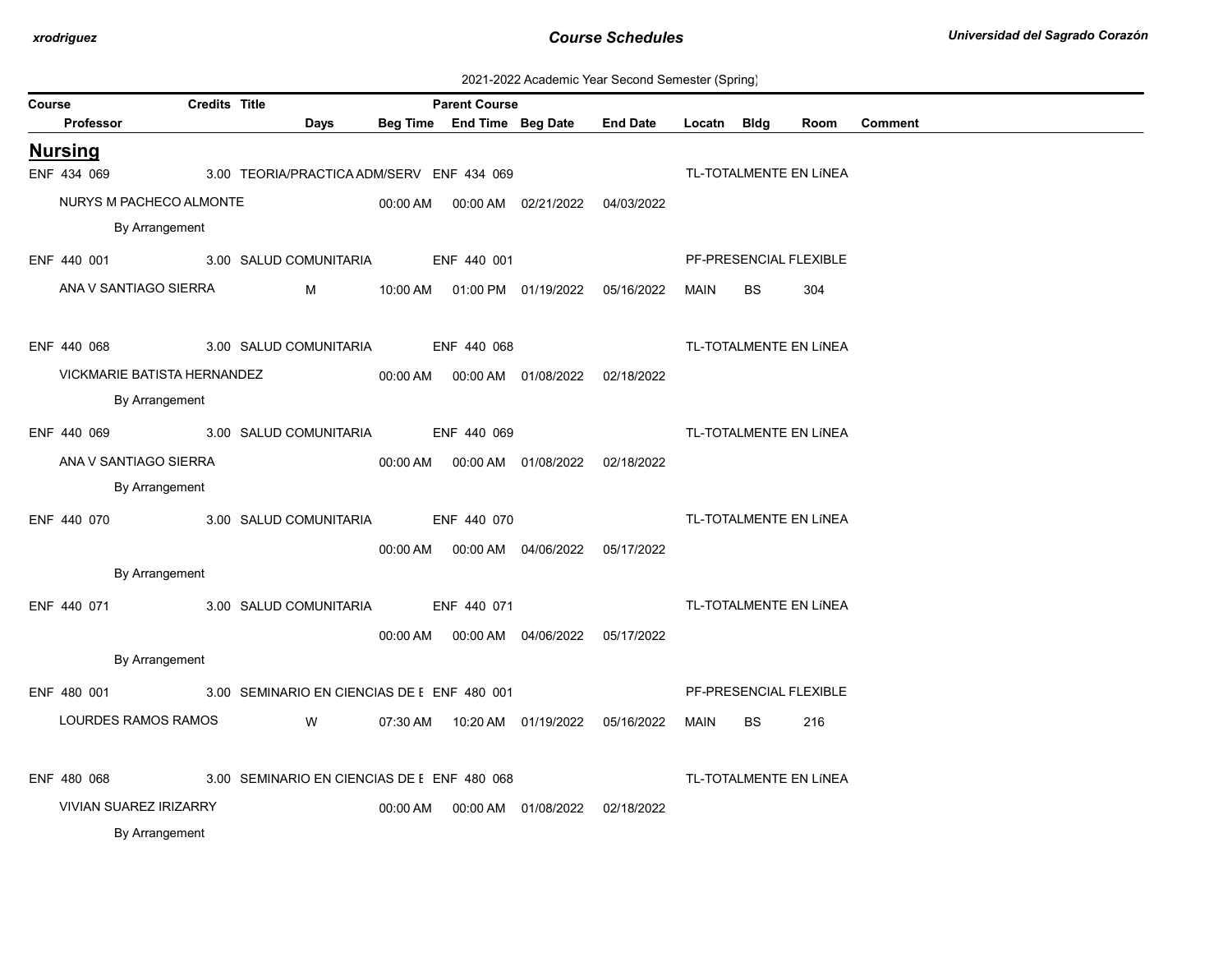| 2021-2022 Academic Year Second Semester (Spring) |  |  |  |
|--------------------------------------------------|--|--|--|
|--------------------------------------------------|--|--|--|

|        |                               |                      |                                                         |          |                      |                                            | cadomic Toal Second Somootor (Spring)      |                   |           |                        |                |
|--------|-------------------------------|----------------------|---------------------------------------------------------|----------|----------------------|--------------------------------------------|--------------------------------------------|-------------------|-----------|------------------------|----------------|
| Course | Professor                     | <b>Credits Title</b> | Days                                                    |          | <b>Parent Course</b> | Beg Time End Time Beg Date                 | <b>End Date</b>                            | Locatn Bldg       |           | Room                   | <b>Comment</b> |
|        | <b>Nursing</b>                |                      |                                                         |          |                      |                                            |                                            |                   |           |                        |                |
|        | ENF 480 069                   |                      | 3.00 SEMINARIO EN CIENCIAS DE I ENF 480 069             |          |                      |                                            |                                            |                   |           | TL-TOTALMENTE EN LÍNEA |                |
|        | <b>VIVIAN SUAREZ IRIZARRY</b> |                      |                                                         |          |                      |                                            | 02/18/2022                                 |                   |           |                        |                |
|        | By Arrangement                |                      |                                                         |          |                      |                                            |                                            |                   |           |                        |                |
|        |                               |                      | ENF 480 070 3.00 SEMINARIO EN CIENCIAS DE I ENF 480 070 |          |                      |                                            |                                            |                   |           | TL-TOTALMENTE EN LÍNEA |                |
|        |                               |                      |                                                         | 00:00 AM |                      | 00:00 AM  04/06/2022  05/17/2022           |                                            |                   |           |                        |                |
|        | By Arrangement                |                      |                                                         |          |                      |                                            |                                            |                   |           |                        |                |
|        | ENF 480 071                   |                      | 3.00 SEMINARIO EN CIENCIAS DE I ENF 480 071             |          |                      |                                            |                                            |                   |           | TL-TOTALMENTE EN LÍNEA |                |
|        |                               |                      |                                                         |          |                      |                                            |                                            |                   |           |                        |                |
|        | By Arrangement                |                      |                                                         | 00:00 AM |                      | 00:00 AM  04/06/2022  05/17/2022           |                                            |                   |           |                        |                |
|        |                               |                      |                                                         |          |                      |                                            |                                            |                   |           |                        |                |
|        | <b>Nursing Clinical</b>       |                      |                                                         |          |                      |                                            |                                            |                   |           |                        |                |
|        | ENL 101 001                   |                      | 4.00 FUNDAMENTOS DE ENFERME ENL 101 001                 |          |                      |                                            |                                            | <b>PRESENCIAL</b> |           |                        |                |
|        | LUISA E MESTRE CASTRO         |                      | K                                                       |          |                      | 07:00 AM  03:00 PM  01/19/2022  05/16/2022 |                                            | MAIN              | <b>BS</b> | 314C                   |                |
|        |                               |                      |                                                         |          |                      |                                            |                                            |                   |           |                        |                |
|        | ENL 101 002                   |                      | 4.00 FUNDAMENTOS DE ENFERME ENL 101 002                 |          |                      |                                            |                                            | PRESENCIAL        |           |                        |                |
|        | LUISA E MESTRE CASTRO         |                      | T                                                       | 07:00 AM |                      | 03:00 PM  01/19/2022  05/16/2022           |                                            | MAIN              | <b>BS</b> | 314C                   |                |
|        |                               |                      |                                                         |          |                      |                                            |                                            |                   |           |                        |                |
|        | ENL 101 003                   |                      | 4.00 FUNDAMENTOS DE ENFERME ENL 101 003                 |          |                      |                                            |                                            | PRESENCIAL        |           |                        | CANCELI        |
|        |                               |                      | $\mathsf{T}$                                            |          |                      |                                            | 07:00 AM  03:00 PM  01/19/2022  05/16/2022 | MAIN              | BS        | 303                    |                |
|        |                               |                      |                                                         |          |                      |                                            |                                            |                   |           |                        |                |
|        | ENL 101 300                   |                      | 4.00 FUNDAMENTOS DE ENFERME ENL 101 300                 |          |                      |                                            |                                            | <b>PRESENCIAL</b> |           |                        |                |
|        |                               |                      |                                                         |          |                      | 00:00 AM  00:00 AM  04/06/2022  05/17/2022 |                                            |                   |           |                        |                |
|        | By Arrangement                |                      |                                                         |          |                      |                                            |                                            |                   |           |                        |                |
|        | ENL 101 301                   |                      | 4.00 FUNDAMENTOS DE ENFERME ENL 101 301                 |          |                      |                                            |                                            | PRESENCIAL        |           |                        |                |
|        |                               |                      |                                                         | 00:00 AM |                      | 00:00 AM 04/06/2022 05/17/2022             |                                            |                   |           |                        |                |
|        | By Arrangement                |                      |                                                         |          |                      |                                            |                                            |                   |           |                        |                |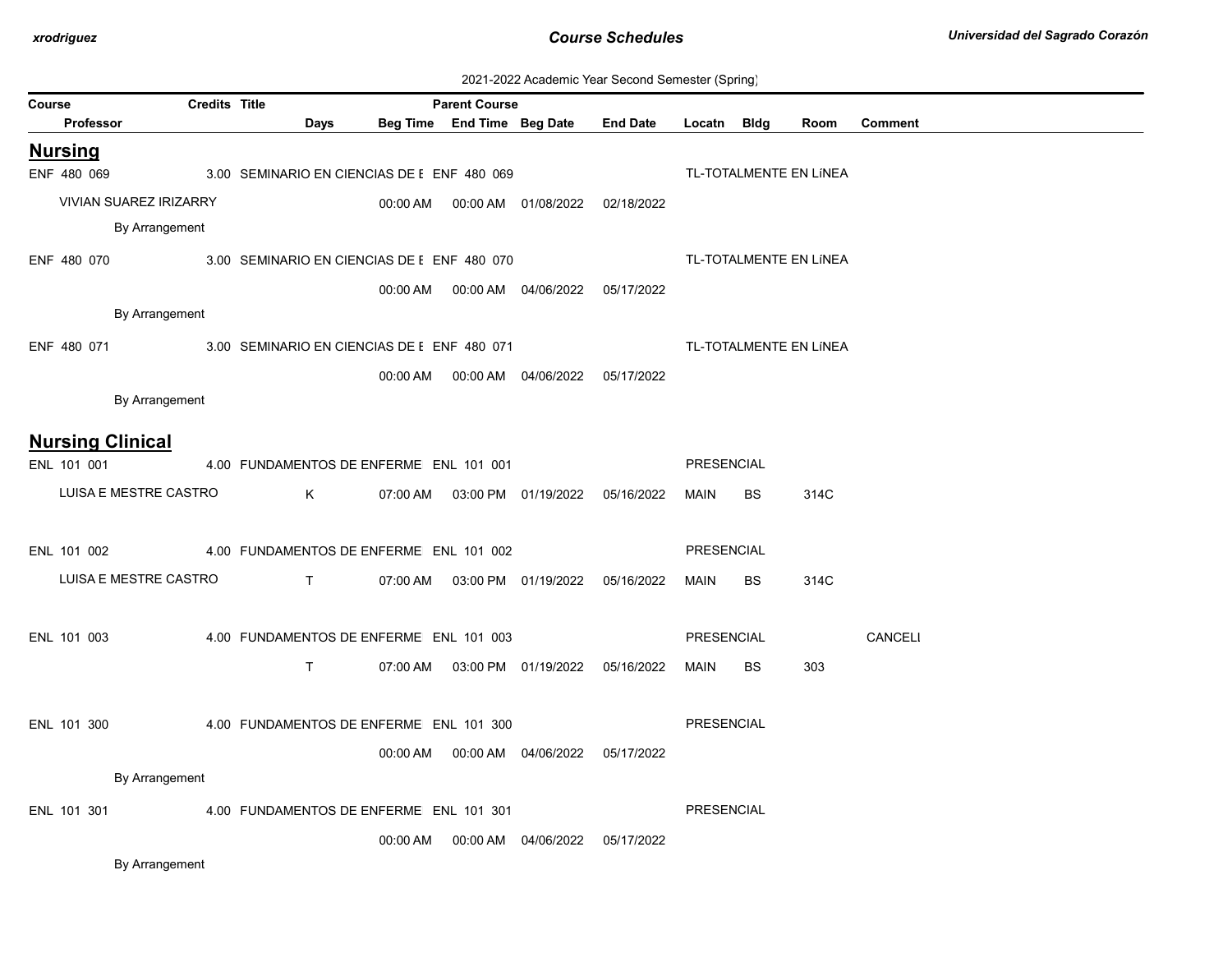| 2021-2022 Academic Year Second Semester (Spring) |  |  |  |
|--------------------------------------------------|--|--|--|
|--------------------------------------------------|--|--|--|

| Course |             |           |                         | <b>Credits Title</b> |                                         |          | <b>Parent Course</b>       |                                |                 |            |             |      |                |
|--------|-------------|-----------|-------------------------|----------------------|-----------------------------------------|----------|----------------------------|--------------------------------|-----------------|------------|-------------|------|----------------|
|        |             | Professor |                         |                      | <b>Days</b>                             |          | Beg Time End Time Beg Date |                                | <b>End Date</b> | Locatn     | <b>Bldg</b> | Room | <b>Comment</b> |
|        |             |           | <b>Nursing Clinical</b> |                      |                                         |          |                            |                                |                 |            |             |      |                |
|        | ENL 101 302 |           |                         |                      | 4.00 FUNDAMENTOS DE ENFERME ENL 101 302 |          |                            |                                |                 | PRESENCIAL |             |      |                |
|        |             |           |                         |                      |                                         | 00:00 AM |                            |                                | 05/17/2022      |            |             |      |                |
|        |             |           | By Arrangement          |                      |                                         |          |                            |                                |                 |            |             |      |                |
|        | ENL 101 303 |           |                         |                      | 4.00 FUNDAMENTOS DE ENFERME ENL 101 303 |          |                            |                                |                 | PRESENCIAL |             |      |                |
|        |             |           |                         |                      |                                         | 00:00 AM |                            | 00:00 AM 04/06/2022            | 05/17/2022      |            |             |      |                |
|        |             |           | By Arrangement          |                      |                                         |          |                            |                                |                 |            |             |      |                |
|        |             |           |                         |                      |                                         |          |                            |                                |                 |            |             |      |                |
|        | ENL 101 304 |           |                         |                      | 4.00 FUNDAMENTOS DE ENFERME ENL 101 304 |          |                            |                                |                 | PRESENCIAL |             |      |                |
|        |             |           |                         |                      |                                         | 00:00 AM |                            | 00:00 AM 04/06/2022 05/17/2022 |                 |            |             |      |                |
|        |             |           | By Arrangement          |                      |                                         |          |                            |                                |                 |            |             |      |                |
|        | ENL 101 305 |           |                         |                      | 4.00 FUNDAMENTOS DE ENFERME ENL 101 305 |          |                            |                                |                 | PRESENCIAL |             |      |                |
|        |             |           |                         |                      |                                         | 00:00 AM |                            | 00:00 AM 04/06/2022 05/17/2022 |                 |            |             |      |                |
|        |             |           | By Arrangement          |                      |                                         |          |                            |                                |                 |            |             |      |                |
|        | ENL 101 306 |           |                         |                      | 4.00 FUNDAMENTOS DE ENFERME ENL 101 306 |          |                            |                                |                 | PRESENCIAL |             |      |                |
|        |             |           |                         |                      |                                         | 00:00 AM |                            | 00:00 AM 04/06/2022            | 05/17/2022      |            |             |      |                |
|        |             |           | By Arrangement          |                      |                                         |          |                            |                                |                 |            |             |      |                |
|        | ENL 101 307 |           |                         |                      | 4.00 FUNDAMENTOS DE ENFERME ENL 101 307 |          |                            |                                |                 | PRESENCIAL |             |      |                |
|        |             |           |                         |                      |                                         | 00:00 AM |                            | 00:00 AM 04/06/2022            | 05/17/2022      |            |             |      |                |
|        |             |           | By Arrangement          |                      |                                         |          |                            |                                |                 |            |             |      |                |
|        |             |           |                         |                      |                                         |          |                            |                                |                 | PRESENCIAL |             |      |                |
|        | ENL 101 308 |           |                         |                      | 4.00 FUNDAMENTOS DE ENFERME ENL 101 308 |          |                            |                                |                 |            |             |      |                |
|        |             |           |                         |                      |                                         | 00:00 AM |                            | 00:00 AM 04/06/2022            | 05/17/2022      |            |             |      |                |
|        |             |           | By Arrangement          |                      |                                         |          |                            |                                |                 |            |             |      |                |
|        | ENL 206 071 |           |                         |                      | 1.00 ESTIMADO FISICO                    |          | ENL 206 071                |                                |                 | PRESENCIAL |             |      |                |
|        |             |           | ANA V SANTIAGO SIERRA   |                      | W                                       | 07:30 AM |                            | 09:20 AM 01/19/2022            | 05/16/2022      | MAIN       | <b>BS</b>   | 304  |                |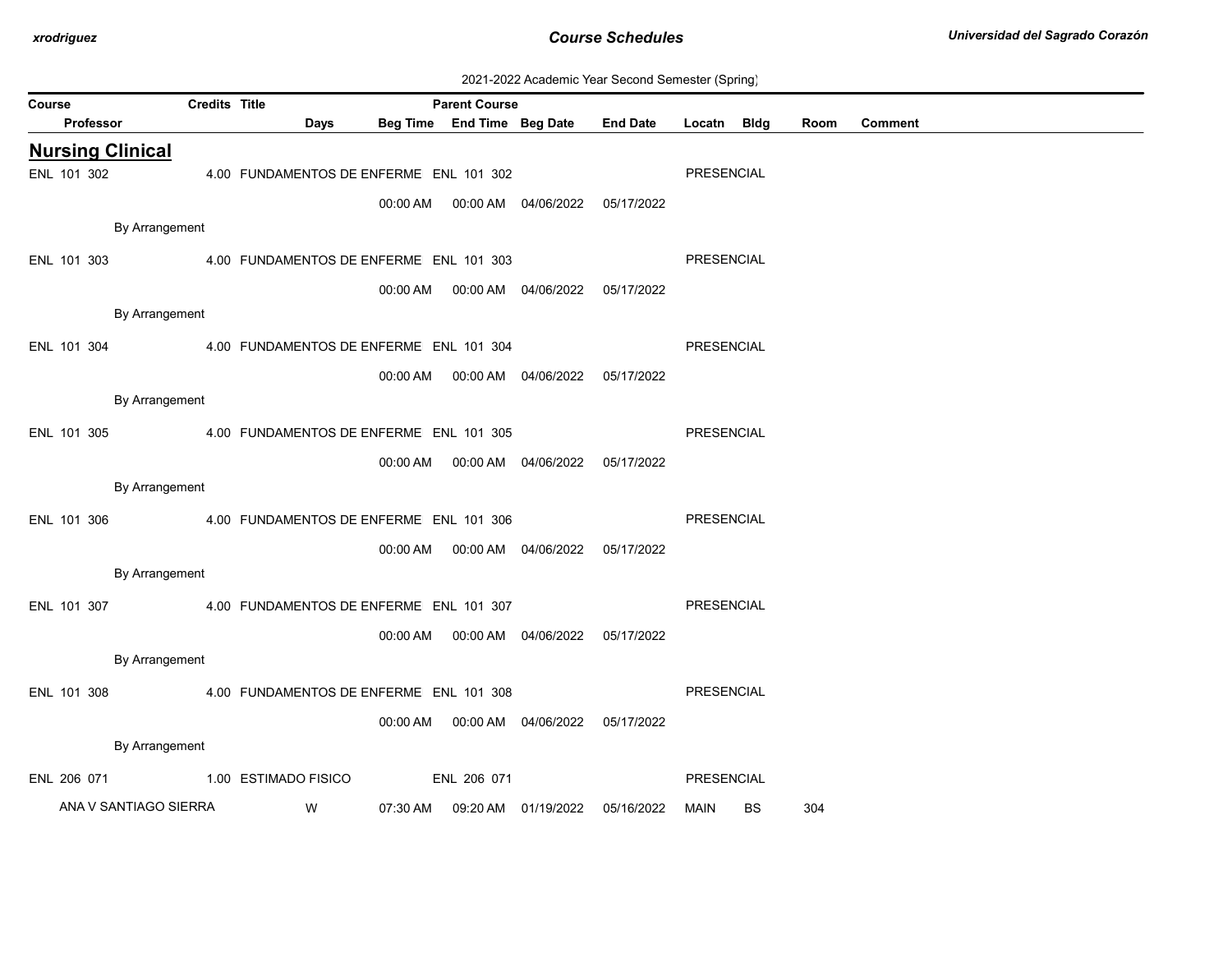| 2021-2022 Academic Year Second Semester (Spring) |  |  |  |
|--------------------------------------------------|--|--|--|
|--------------------------------------------------|--|--|--|

| Course                  | <b>Credits Title</b> |                                  |             | <b>Parent Course</b> |                                            |                                                 |                   |      |                |  |
|-------------------------|----------------------|----------------------------------|-------------|----------------------|--------------------------------------------|-------------------------------------------------|-------------------|------|----------------|--|
| Professor               |                      | Days                             |             |                      |                                            | Beg Time End Time Beg Date End Date Locatn Bldg |                   | Room | <b>Comment</b> |  |
| <b>Nursing Clinical</b> |                      |                                  |             |                      |                                            |                                                 |                   |      |                |  |
| ENL 206 300             |                      | 1.00 ESTIMADO FISICO             |             | ENL 206 300          |                                            |                                                 | <b>PRESENCIAL</b> |      |                |  |
|                         |                      |                                  |             |                      | 00:00 AM  00:00 AM  04/06/2022  05/17/2022 |                                                 |                   |      |                |  |
|                         | By Arrangement       |                                  |             |                      |                                            |                                                 |                   |      |                |  |
| ENL 206 301             |                      | 1.00 ESTIMADO FISICO             |             | ENL 206 301          |                                            |                                                 | <b>PRESENCIAL</b> |      |                |  |
|                         |                      |                                  |             |                      | 00:00 AM  00:00 AM  04/06/2022  05/17/2022 |                                                 |                   |      |                |  |
|                         | By Arrangement       |                                  |             |                      |                                            |                                                 |                   |      |                |  |
|                         |                      | ENL 206 302 1.00 ESTIMADO FISICO | ENL 206 302 |                      |                                            |                                                 | PRESENCIAL        |      |                |  |
|                         |                      |                                  |             |                      | 00:00 AM  00:00 AM  04/06/2022  05/17/2022 |                                                 |                   |      |                |  |
|                         | By Arrangement       |                                  |             |                      |                                            |                                                 |                   |      |                |  |
| ENL 206 303             |                      | 1.00 ESTIMADO FISICO             |             | ENL 206 303          |                                            |                                                 | <b>PRESENCIAL</b> |      |                |  |
|                         |                      |                                  |             |                      | 00:00 AM  00:00 AM  04/06/2022  05/17/2022 |                                                 |                   |      |                |  |
|                         | By Arrangement       |                                  |             |                      |                                            |                                                 |                   |      |                |  |
| ENL 206 304             |                      | 1.00 ESTIMADO FISICO             |             | ENL 206 304          |                                            |                                                 | PRESENCIAL        |      |                |  |
|                         |                      |                                  |             |                      | 00:00 AM  00:00 AM  04/06/2022  05/17/2022 |                                                 |                   |      |                |  |
|                         | By Arrangement       |                                  |             |                      |                                            |                                                 |                   |      |                |  |
| ENL 206 305             |                      | 1.00 ESTIMADO FISICO             | ENL 206 305 |                      |                                            |                                                 | PRESENCIAL        |      |                |  |
|                         |                      |                                  |             |                      | 00:00 AM  00:00 AM  04/06/2022  05/17/2022 |                                                 |                   |      |                |  |
|                         | By Arrangement       |                                  |             |                      |                                            |                                                 |                   |      |                |  |
| ENL 206 306             |                      | 1.00 ESTIMADO FISICO             |             | ENL 206 306          |                                            |                                                 | <b>PRESENCIAL</b> |      |                |  |
|                         |                      |                                  |             |                      | 00:00 AM  00:00 AM  04/06/2022  05/17/2022 |                                                 |                   |      |                |  |
|                         | By Arrangement       |                                  |             |                      |                                            |                                                 |                   |      |                |  |
| ENL 206 307             |                      | 1.00 ESTIMADO FISICO             |             | ENL 206 307          |                                            |                                                 | PRESENCIAL        |      |                |  |
|                         |                      |                                  | 00:00 AM    |                      |                                            | 05/17/2022                                      |                   |      |                |  |
| $ -$                    |                      |                                  |             |                      |                                            |                                                 |                   |      |                |  |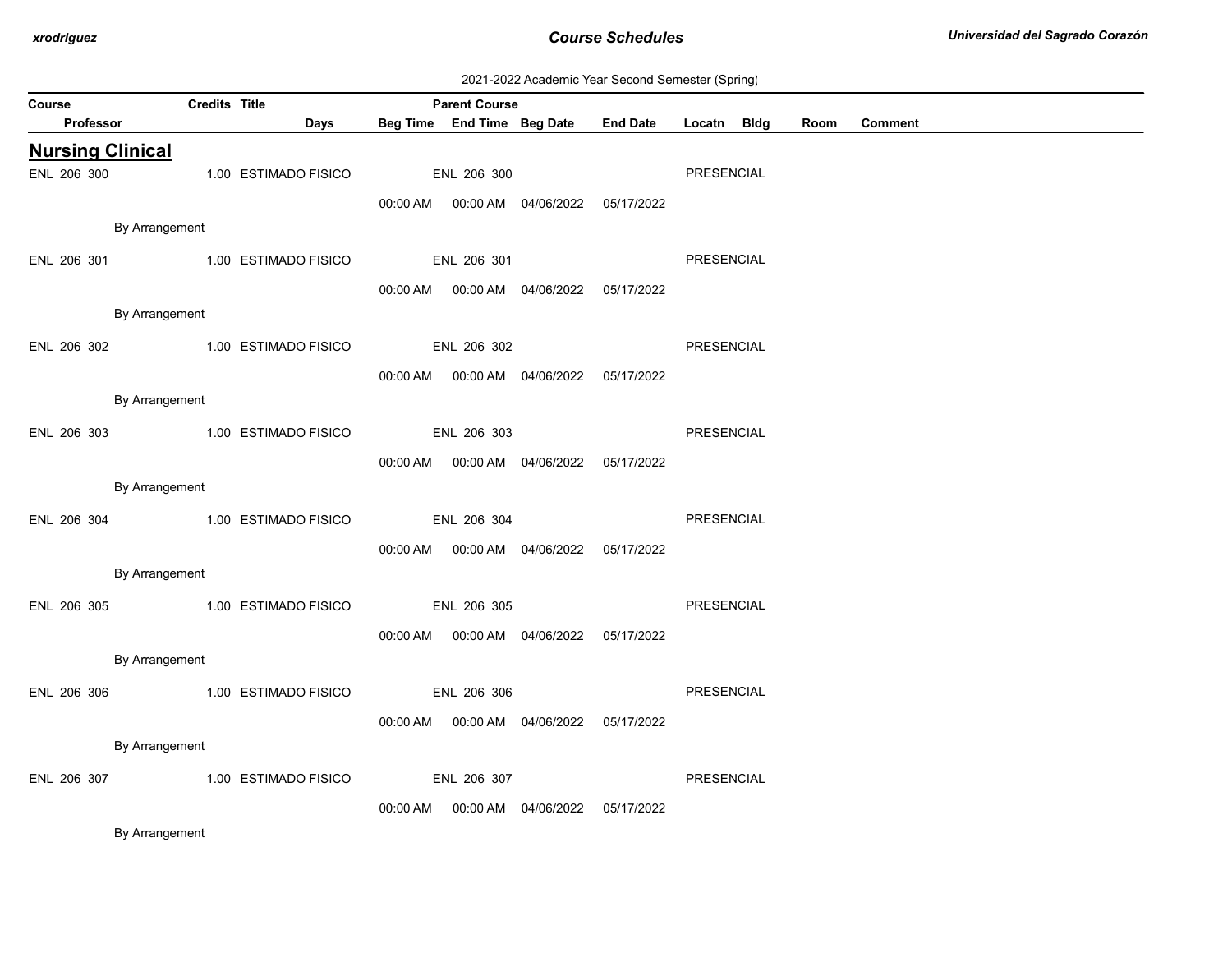| 2021-2022 Academic Year Second Semester (Spring) |  |  |  |
|--------------------------------------------------|--|--|--|
|--------------------------------------------------|--|--|--|

| Course |             |                            | <b>Credits Title</b> |                                     | <b>Parent Course</b> |                                            |            |                   |                            |      |                |
|--------|-------------|----------------------------|----------------------|-------------------------------------|----------------------|--------------------------------------------|------------|-------------------|----------------------------|------|----------------|
|        | Professor   |                            |                      | Days                                |                      | Beg Time End Time Beg Date End Date        |            | Locatn Bidg       |                            | Room | <b>Comment</b> |
|        |             | <b>Nursing Clinical</b>    |                      |                                     |                      |                                            |            |                   |                            |      |                |
|        | ENL 206 308 |                            |                      | 1.00 ESTIMADO FISICO                | ENL 206 308          |                                            |            | PRESENCIAL        |                            |      |                |
|        |             |                            |                      |                                     |                      | 00:00 AM  00:00 AM  04/06/2022  05/17/2022 |            |                   |                            |      |                |
|        |             | By Arrangement             |                      |                                     |                      |                                            |            |                   |                            |      |                |
|        | ENL 301 001 |                            |                      | 4.00 MATERNIDAD CLINICO ENL 301 001 |                      |                                            |            | PRESENCIAL        |                            |      |                |
|        |             | FRANCES M PONTE SANCHEZ    |                      | $\mathbf{T}$                        |                      | 07:00 AM  03:00 PM  01/19/2022  05/16/2022 |            | MAIN              | <b>BS</b>                  | 314L |                |
|        |             |                            |                      |                                     |                      |                                            |            |                   |                            |      |                |
|        | ENL 301 002 |                            |                      | 4.00 MATERNIDAD CLINICO ENL 301 002 |                      |                                            |            | <b>PRESENCIAL</b> |                            |      |                |
|        |             | FRANCES M PONTE SANCHEZ    |                      | $K$ and $K$                         |                      | 07:00 AM  03:00 PM  01/19/2022  05/16/2022 |            | <b>MAIN</b>       | <b>BS</b>                  | 314L |                |
|        |             |                            |                      |                                     |                      |                                            |            |                   |                            |      |                |
|        | ENL 301 100 |                            |                      | 4.00 MATERNIDAD CLINICO ENL 301 100 |                      |                                            |            |                   | <b>VC-VIDEOCONFERENCIA</b> |      |                |
|        |             | <b>MARISOL PEREZ PEREZ</b> |                      |                                     |                      | 03:00 PM  11:00 PM  01/08/2022  02/18/2022 |            |                   |                            |      |                |
|        |             | By Arrangement             |                      |                                     |                      |                                            |            |                   |                            |      |                |
|        | ENL 301 101 |                            |                      | 4.00 MATERNIDAD CLINICO ENL 301 101 |                      |                                            |            |                   | <b>VC-VIDEOCONFERENCIA</b> |      |                |
|        |             |                            |                      |                                     |                      |                                            |            |                   |                            |      |                |
|        |             | NANCY JIMENEZ ROSARIO      |                      |                                     |                      | 03:00 PM  11:00 PM  01/08/2022  02/18/2022 |            |                   |                            |      |                |
|        |             | By Arrangement             |                      |                                     |                      |                                            |            |                   |                            |      |                |
|        | ENL 301 102 |                            |                      | 4.00 MATERNIDAD CLINICO             | ENL 301 102          |                                            |            |                   | VC-VIDEOCONFERENCIA        |      |                |
|        |             | RAQUEL ORTIZ BONILLA       |                      |                                     |                      | 03:00 PM  11:00 PM  01/08/2022  02/18/2022 |            |                   |                            |      |                |
|        |             | By Arrangement             |                      |                                     |                      |                                            |            |                   |                            |      |                |
|        | ENL 301 103 |                            |                      | 4.00 MATERNIDAD CLINICO ENL 301 103 |                      |                                            |            |                   | VC-VIDEOCONFERENCIA        |      |                |
|        |             | JESENIA MORALES SANTIAGO   |                      |                                     |                      | 03:00 PM  11:00 PM  01/08/2022  02/18/2022 |            |                   |                            |      |                |
|        |             | By Arrangement             |                      |                                     |                      |                                            |            |                   |                            |      |                |
|        |             |                            |                      | ENL 301 104 4.00 MATERNIDAD CLINICO | ENL 301 104          |                                            |            |                   | <b>VC-VIDEOCONFERENCIA</b> |      |                |
|        |             | CLAUDIA RONDON MEJIA       |                      |                                     |                      | 03:00 PM  11:00 PM  01/08/2022             | 02/18/2022 |                   |                            |      |                |
|        |             | By Arrangement             |                      |                                     |                      |                                            |            |                   |                            |      |                |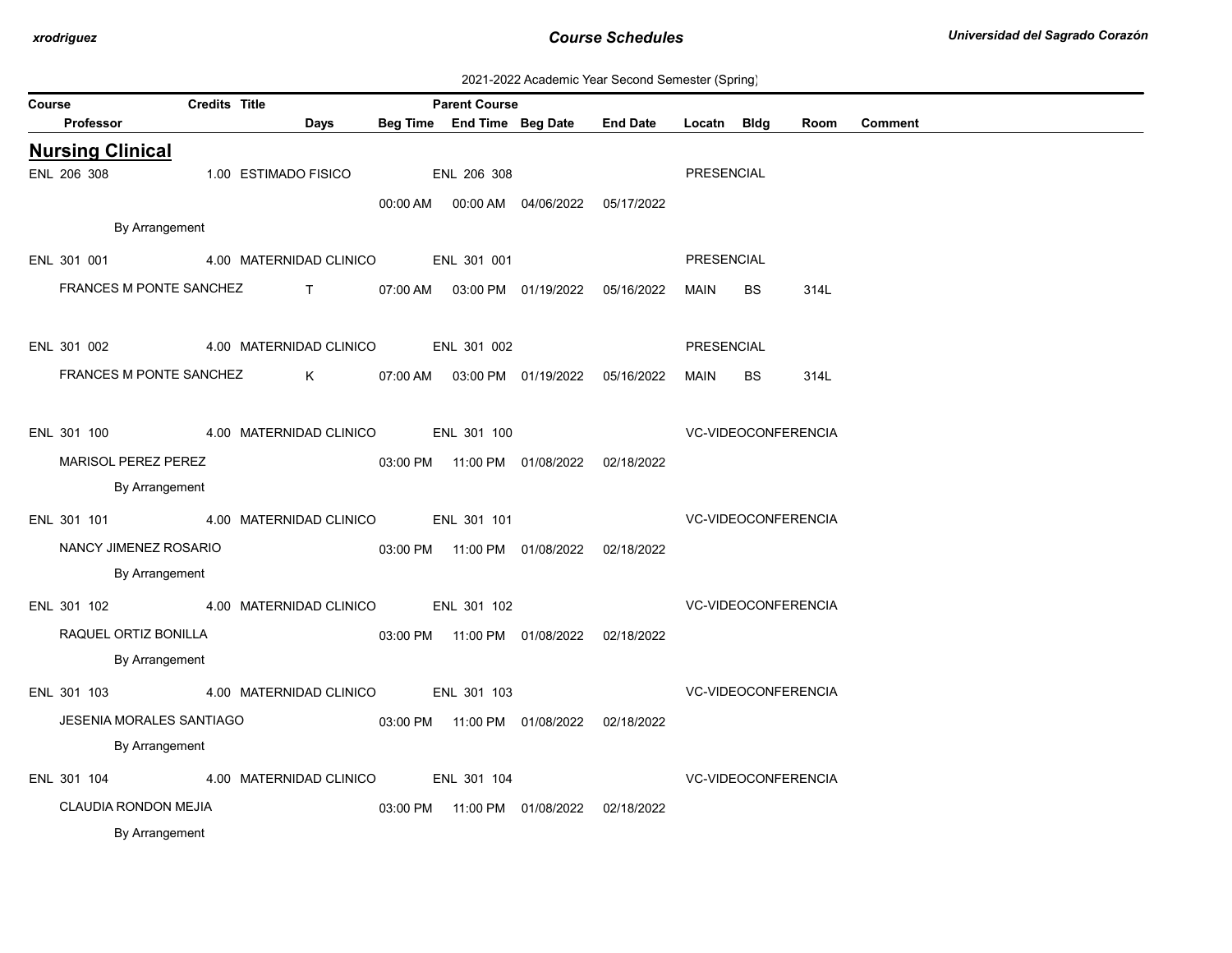| 2021-2022 Academic Year Second Semester (Spring) |  |  |  |
|--------------------------------------------------|--|--|--|
|--------------------------------------------------|--|--|--|

| Course                                                    | <b>Credits Title</b> |                                               | <b>Parent Course</b> |                                |                                            |             |           |                            |                |  |
|-----------------------------------------------------------|----------------------|-----------------------------------------------|----------------------|--------------------------------|--------------------------------------------|-------------|-----------|----------------------------|----------------|--|
| Professor                                                 |                      | Days                                          |                      | Beg Time End Time Beg Date     | <b>End Date</b>                            | Locatn Bldg |           | Room                       | <b>Comment</b> |  |
| <b>Nursing Clinical</b>                                   |                      |                                               |                      |                                |                                            |             |           |                            |                |  |
| ENL 301 105                                               |                      | 4.00 MATERNIDAD CLINICO                       | ENL 301 105          |                                |                                            |             |           | VC-VIDEOCONFERENCIA        | CANCELI        |  |
|                                                           |                      |                                               |                      |                                |                                            |             |           |                            |                |  |
| By Arrangement                                            |                      |                                               |                      |                                |                                            |             |           |                            |                |  |
| ENL 301 106                                               |                      | 4.00 MATERNIDAD CLINICO ENL 301 106           |                      |                                |                                            |             |           | <b>VC-VIDEOCONFERENCIA</b> |                |  |
| JEINIS D DE JESUS HERNANDEZ                               |                      |                                               |                      |                                | 07:00 AM  03:00 PM  01/08/2022  02/18/2022 |             |           |                            |                |  |
| By Arrangement                                            |                      |                                               |                      |                                |                                            |             |           |                            |                |  |
| ENL 341 001 4.00 MEDICINA Y CIRUGIA I- CLINIC ENL 341 001 |                      |                                               |                      |                                |                                            | PRESENCIAL  |           |                            |                |  |
| ANGEL L MARRERO GARCIA                                    |                      | $M \sim 1$                                    |                      |                                | 07:00 AM  03:00 PM  01/19/2022  05/16/2022 | MAIN        | <b>BS</b> | 303                        |                |  |
|                                                           |                      |                                               |                      |                                |                                            |             |           |                            |                |  |
| ENL 341 002 4.00 MEDICINA Y CIRUGIA I- CLINIC ENL 341 002 |                      |                                               |                      |                                |                                            | PRESENCIAL  |           |                            |                |  |
| LIZ YANIRA VIDAL SANJURJOS                                |                      | <b>W</b>                                      |                      |                                | 07:00 AM  03:00 PM  01/19/2022  05/16/2022 | MAIN        | <b>BS</b> | 305                        |                |  |
|                                                           |                      |                                               |                      |                                |                                            |             |           |                            |                |  |
| ENL 341 003                                               |                      | 4.00 MEDICINA Y CIRUGIA I- CLINIC ENL 341 003 |                      |                                |                                            | PRESENCIAL  |           |                            |                |  |
| LIZ YANIRA VIDAL SANJURJOS T                              |                      |                                               |                      |                                | 07:00 AM  03:00 PM  01/19/2022  05/16/2022 | MAIN        | BS        | 304                        |                |  |
|                                                           |                      |                                               |                      |                                |                                            |             |           |                            |                |  |
| ENL 341 100                                               |                      | 4.00 MEDICINA Y CIRUGIA I- CLINIC ENL 341 100 |                      |                                |                                            |             |           | VC-VIDEOCONFERENCIA        |                |  |
| COLLEEN M MATOS MC CLURG                                  |                      |                                               |                      |                                | 03:00 PM  11:00 PM  01/08/2022  02/18/2022 |             |           |                            |                |  |
| By Arrangement                                            |                      |                                               |                      |                                |                                            |             |           |                            |                |  |
|                                                           |                      |                                               |                      |                                |                                            |             |           |                            |                |  |
| ENL 341 101 4.00 MEDICINA Y CIRUGIA I- CLINIC ENL 341 101 |                      |                                               |                      |                                |                                            |             |           | VC-VIDEOCONFERENCIA        |                |  |
| ENID PADILLA FUENTES                                      |                      |                                               |                      |                                | 03:00 PM  11:00 PM  01/08/2022  02/18/2022 |             |           |                            |                |  |
| By Arrangement                                            |                      |                                               |                      |                                |                                            |             |           |                            |                |  |
| ENL 341 102                                               |                      | 4.00 MEDICINA Y CIRUGIA I- CLINIC ENL 341 102 |                      |                                |                                            |             |           | VC-VIDEOCONFERENCIA        |                |  |
| ELVIA L PADILLA FUENTES                                   |                      |                                               |                      | 03:00 PM  11:00 PM  01/08/2022 | 02/18/2022                                 |             |           |                            |                |  |
| By Arrangement                                            |                      |                                               |                      |                                |                                            |             |           |                            |                |  |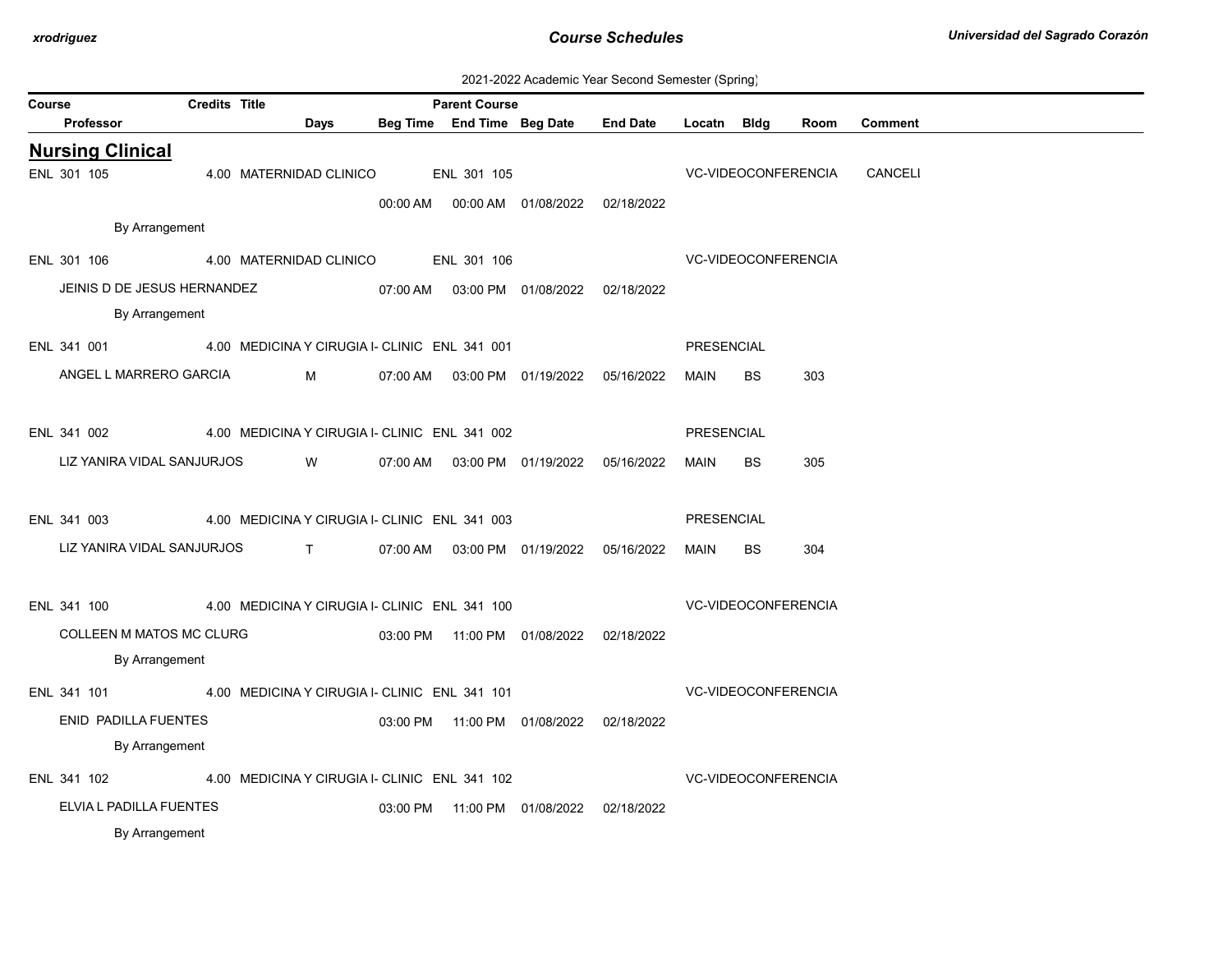| 2021-2022 Academic Year Second Semester (Spring) |  |  |  |
|--------------------------------------------------|--|--|--|
|--------------------------------------------------|--|--|--|

| Course                  |                | <b>Credits Title</b> |                                               |      |          | <b>Parent Course</b>       |                                            |                 |             |                     |      |                |
|-------------------------|----------------|----------------------|-----------------------------------------------|------|----------|----------------------------|--------------------------------------------|-----------------|-------------|---------------------|------|----------------|
| Professor               |                |                      |                                               | Days |          | Beg Time End Time Beg Date |                                            | <b>End Date</b> | Locatn Bldg |                     | Room | <b>Comment</b> |
| <b>Nursing Clinical</b> |                |                      |                                               |      |          |                            |                                            |                 |             |                     |      |                |
| ENL 341 103             |                |                      | 4.00 MEDICINA Y CIRUGIA I- CLINIC ENL 341 103 |      |          |                            |                                            |                 |             | VC-VIDEOCONFERENCIA |      |                |
|                         |                |                      |                                               |      | 00:00 AM |                            | 00:00 AM  01/08/2022  02/18/2022           |                 |             |                     |      |                |
|                         | By Arrangement |                      |                                               |      |          |                            |                                            |                 |             |                     |      |                |
| ENL 341 300             |                |                      | 4.00 MEDICINA Y CIRUGIA I- CLINIC ENL 341 300 |      |          |                            |                                            |                 | PRESENCIAL  |                     |      |                |
|                         |                |                      |                                               |      |          |                            | 00:00 AM  00:00 AM  04/06/2022  05/17/2022 |                 |             |                     |      |                |
|                         | By Arrangement |                      |                                               |      |          |                            |                                            |                 |             |                     |      |                |
| ENL 341 301             |                |                      | 4.00 MEDICINA Y CIRUGIA I- CLINIC ENL 341 301 |      |          |                            |                                            |                 | PRESENCIAL  |                     |      |                |
|                         |                |                      |                                               |      |          |                            |                                            |                 |             |                     |      |                |
|                         |                |                      |                                               |      | 00:00 AM |                            | 00:00 AM  04/06/2022  05/17/2022           |                 |             |                     |      |                |
|                         | By Arrangement |                      |                                               |      |          |                            |                                            |                 |             |                     |      |                |
| ENL 341 302             |                |                      | 4.00 MEDICINA Y CIRUGIA I- CLINIC ENL 341 302 |      |          |                            |                                            |                 | PRESENCIAL  |                     |      |                |
|                         |                |                      |                                               |      | 00:00 AM |                            | 00:00 AM  04/06/2022  05/17/2022           |                 |             |                     |      |                |
|                         | By Arrangement |                      |                                               |      |          |                            |                                            |                 |             |                     |      |                |
| ENL 341 303             |                |                      | 4.00 MEDICINA Y CIRUGIA I- CLINIC ENL 341 303 |      |          |                            |                                            |                 | PRESENCIAL  |                     |      |                |
|                         |                |                      |                                               |      |          |                            | 00:00 AM  00:00 AM  04/06/2022  05/17/2022 |                 |             |                     |      |                |
|                         | By Arrangement |                      |                                               |      |          |                            |                                            |                 |             |                     |      |                |
| ENL 341 304             |                |                      | 4.00 MEDICINA Y CIRUGIA I- CLINIC ENL 341 304 |      |          |                            |                                            |                 | PRESENCIAL  |                     |      |                |
|                         |                |                      |                                               |      | 00:00 AM |                            | 00:00 AM 04/06/2022                        | 05/17/2022      |             |                     |      |                |
|                         | By Arrangement |                      |                                               |      |          |                            |                                            |                 |             |                     |      |                |
| ENL 341 305             |                |                      | 4.00 MEDICINA Y CIRUGIA I- CLINIC ENL 341 305 |      |          |                            |                                            |                 | PRESENCIAL  |                     |      |                |
|                         |                |                      |                                               |      |          |                            |                                            |                 |             |                     |      |                |
|                         |                |                      |                                               |      | 00:00 AM |                            | 00:00 AM  04/06/2022                       | 05/17/2022      |             |                     |      |                |
|                         | By Arrangement |                      |                                               |      |          |                            |                                            |                 |             |                     |      |                |
| ENL 341 306             |                |                      | 4.00 MEDICINA Y CIRUGIA I- CLINIC ENL 341 306 |      |          |                            |                                            |                 | PRESENCIAL  |                     |      |                |
|                         |                |                      |                                               |      | 00:00 AM |                            | 00:00 AM 04/06/2022                        | 05/17/2022      |             |                     |      |                |
|                         | By Arrangement |                      |                                               |      |          |                            |                                            |                 |             |                     |      |                |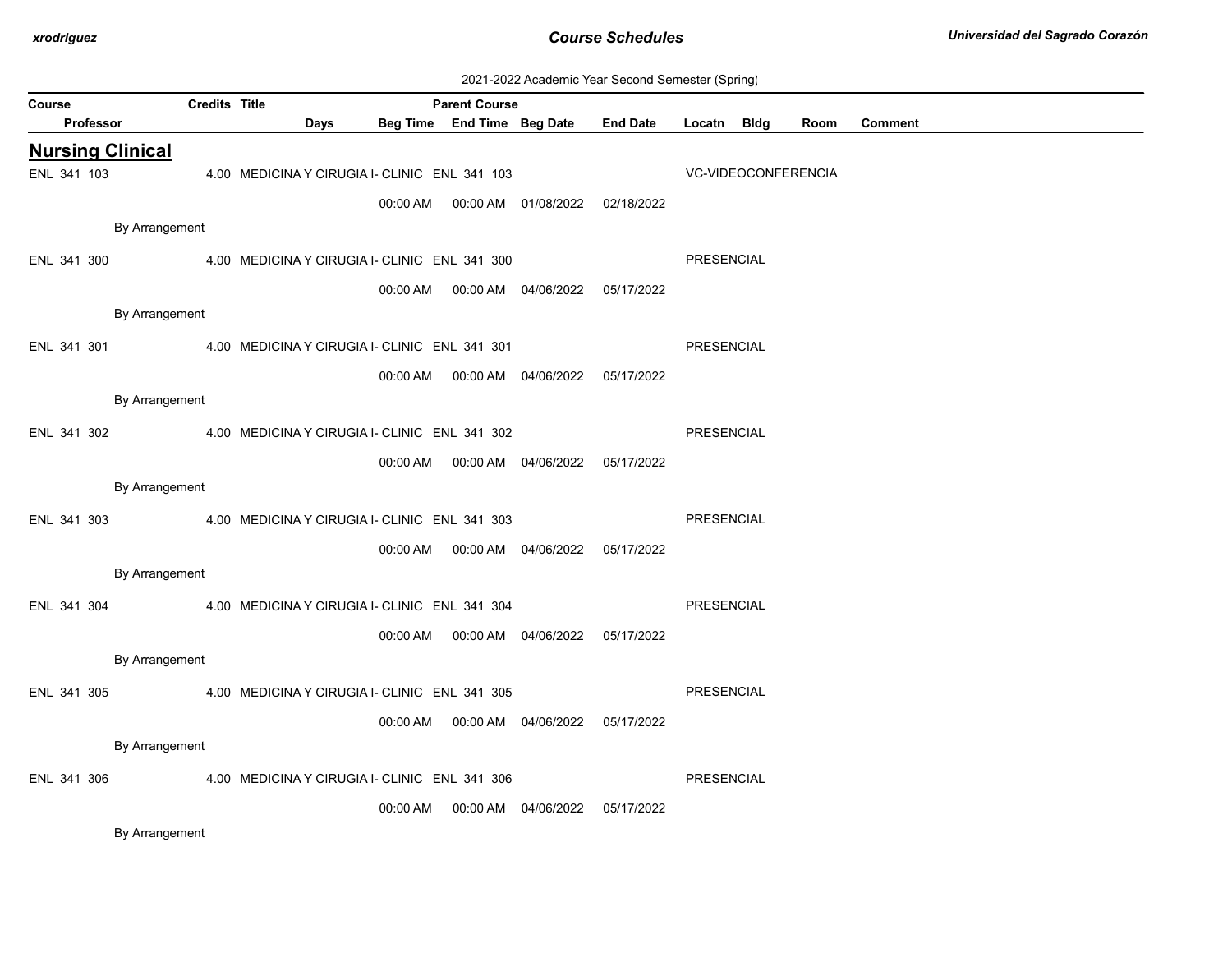| 2021-2022 Academic Year Second Semester (Spring) |  |  |  |
|--------------------------------------------------|--|--|--|
|--------------------------------------------------|--|--|--|

| Course |                          | <b>Credits Title</b> |              |                                               | <b>Parent Course</b>       |                                            |                 |                   |                            |      |                |
|--------|--------------------------|----------------------|--------------|-----------------------------------------------|----------------------------|--------------------------------------------|-----------------|-------------------|----------------------------|------|----------------|
|        | <b>Professor</b>         |                      | Days         |                                               | Beg Time End Time Beg Date |                                            | <b>End Date</b> | Locatn            | Bldg                       | Room | <b>Comment</b> |
|        | <b>Nursing Clinical</b>  |                      |              |                                               |                            |                                            |                 |                   |                            |      |                |
|        | ENL 342 001              |                      |              | 4.00 MEDICINA Y CIRUGIA 2- CLINIC ENL 342 001 |                            |                                            |                 | <b>PRESENCIAL</b> |                            |      |                |
|        | MIOSOTIS PENA HERNANDEZ  |                      | $\mathsf{T}$ | 07:00 AM                                      |                            | 03:00 PM  01/19/2022  05/16/2022           |                 | MAIN              | <b>BS</b>                  | 307  |                |
|        | ENL 342 100              |                      |              | 4.00 MEDICINA Y CIRUGIA 2- CLINIC ENL 342 100 |                            |                                            |                 |                   | <b>VC-VIDEOCONFERENCIA</b> |      |                |
|        | COLLEEN M MATOS MC CLURG |                      |              |                                               |                            | 03:00 PM  11:00 PM  01/08/2022  02/18/2022 |                 |                   |                            |      |                |
|        | By Arrangement           |                      |              |                                               |                            |                                            |                 |                   |                            |      |                |
|        | ENL 342 101              |                      |              | 4.00 MEDICINA Y CIRUGIA 2- CLINIC ENL 342 101 |                            |                                            |                 |                   | <b>VC-VIDEOCONFERENCIA</b> |      |                |
|        | ENID PADILLA FUENTES     |                      |              |                                               |                            | 03:00 PM  11:00 PM  01/08/2022  02/18/2022 |                 |                   |                            |      |                |
|        | By Arrangement           |                      |              |                                               |                            |                                            |                 |                   |                            |      |                |
|        | ENL 342 102              |                      |              | 4.00 MEDICINA Y CIRUGIA 2- CLINIC ENL 342 102 |                            |                                            |                 |                   | <b>VC-VIDEOCONFERENCIA</b> |      |                |
|        | ELVIA L PADILLA FUENTES  |                      |              |                                               |                            | 03:00 PM  11:00 PM  01/08/2022  02/18/2022 |                 |                   |                            |      |                |
|        | By Arrangement           |                      |              |                                               |                            |                                            |                 |                   |                            |      |                |
|        | ENL 342 103              |                      |              | 4.00 MEDICINA Y CIRUGIA 2- CLINI( ENL 342 103 |                            |                                            |                 |                   | <b>VC-VIDEOCONFERENCIA</b> |      |                |
|        | VERA L. SANTANA MAYSONET |                      |              |                                               |                            | 03:00 PM  11:00 PM  01/08/2022  02/18/2022 |                 |                   |                            |      |                |
|        | By Arrangement           |                      |              |                                               |                            |                                            |                 |                   |                            |      |                |
|        | ENL 342 104              |                      |              | 4.00 MEDICINA Y CIRUGIA 2- CLINIC ENL 342 104 |                            |                                            |                 |                   | VC-VIDEOCONFERENCIA        |      |                |
|        | SOLMARIE RODRIGUEZ RAMOS |                      |              |                                               |                            | 03:00 PM  11:00 PM  01/08/2022  02/18/2022 |                 |                   |                            |      |                |
|        | By Arrangement           |                      |              |                                               |                            |                                            |                 |                   |                            |      |                |
|        | ENL 342 300              |                      |              | 4.00 MEDICINA Y CIRUGIA 2- CLINIC ENL 342 300 |                            |                                            |                 | <b>PRESENCIAL</b> |                            |      |                |
|        |                          |                      |              |                                               |                            | 00:00 AM   00:00 AM   04/06/2022           | 05/17/2022      |                   |                            |      |                |
|        | By Arrangement           |                      |              |                                               |                            |                                            |                 |                   |                            |      |                |
|        | ENL 342 301              |                      |              | 4.00 MEDICINA Y CIRUGIA 2- CLINIC ENL 342 301 |                            |                                            |                 | PRESENCIAL        |                            |      |                |
|        |                          |                      |              | 00:00 AM                                      |                            | 00:00 AM 04/06/2022                        | 05/17/2022      |                   |                            |      |                |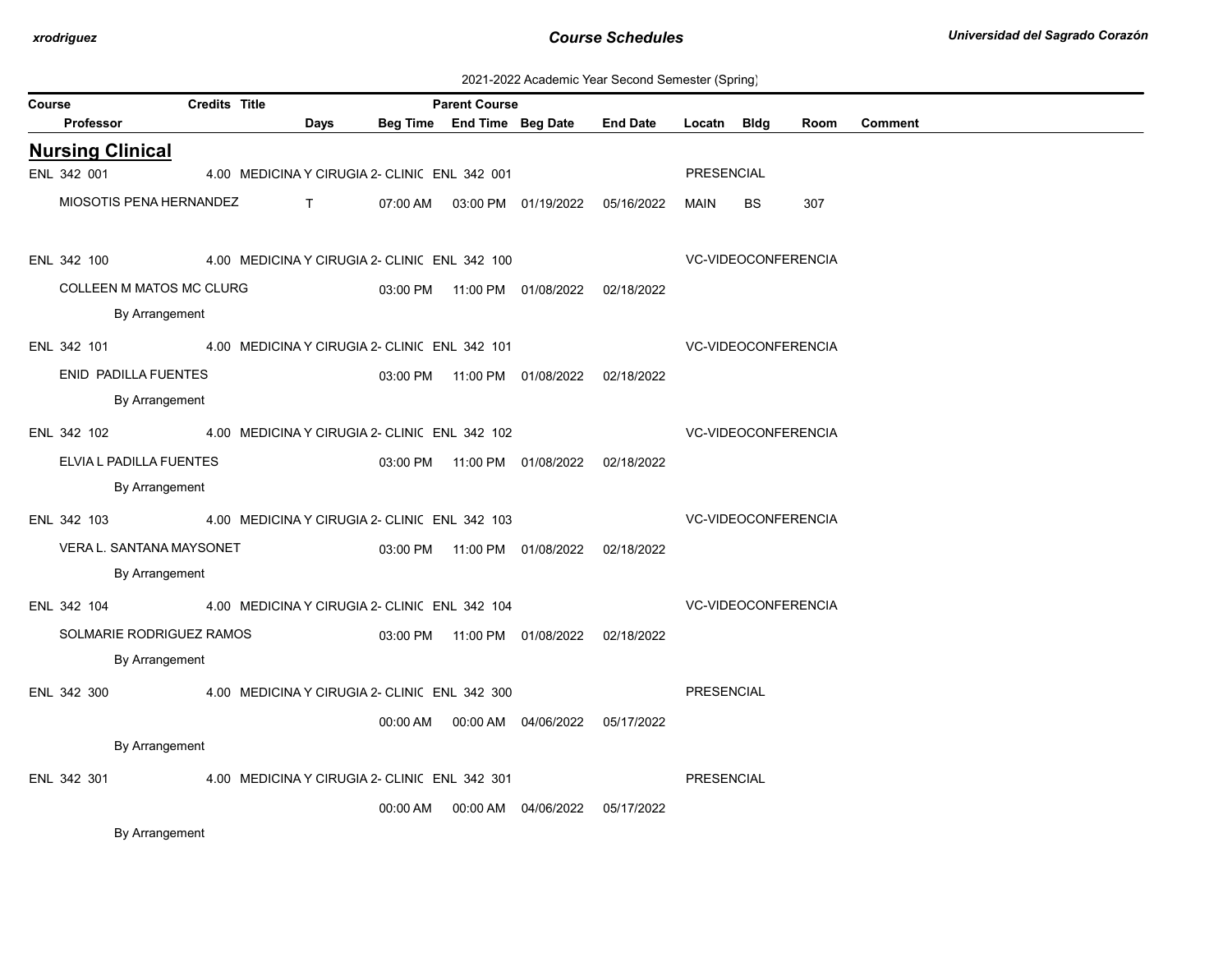| 2021-2022 Academic Year Second Semester (Spring) |  |  |  |  |  |
|--------------------------------------------------|--|--|--|--|--|
|--------------------------------------------------|--|--|--|--|--|

| Course<br>Professor     | <b>Credits Title</b> | Days                                          |          | <b>Parent Course</b><br>Beg Time End Time Beg Date |                                            | <b>End Date</b> | Locatn Bldg       |                     | Room | <b>Comment</b> |
|-------------------------|----------------------|-----------------------------------------------|----------|----------------------------------------------------|--------------------------------------------|-----------------|-------------------|---------------------|------|----------------|
|                         |                      |                                               |          |                                                    |                                            |                 |                   |                     |      |                |
| <b>Nursing Clinical</b> |                      |                                               |          |                                                    |                                            |                 |                   |                     |      |                |
| ENL 342 302             |                      | 4.00 MEDICINA Y CIRUGIA 2- CLINIC ENL 342 302 |          |                                                    |                                            |                 | PRESENCIAL        |                     |      |                |
|                         |                      |                                               | 00:00 AM |                                                    | 00:00 AM  04/06/2022                       | 05/17/2022      |                   |                     |      |                |
|                         | By Arrangement       |                                               |          |                                                    |                                            |                 |                   |                     |      |                |
| ENL 342 303             |                      | 4.00 MEDICINA Y CIRUGIA 2- CLINIC ENL 342 303 |          |                                                    |                                            |                 | PRESENCIAL        |                     |      |                |
|                         |                      |                                               | 00:00 AM |                                                    |                                            | 05/17/2022      |                   |                     |      |                |
|                         | By Arrangement       |                                               |          |                                                    |                                            |                 |                   |                     |      |                |
|                         |                      |                                               |          |                                                    |                                            |                 |                   |                     |      |                |
| ENL 342 304             |                      | 4.00 MEDICINA Y CIRUGIA 2- CLINIC ENL 342 304 |          |                                                    |                                            |                 | <b>PRESENCIAL</b> |                     |      |                |
|                         |                      |                                               |          |                                                    |                                            | 05/17/2022      |                   |                     |      |                |
|                         | By Arrangement       |                                               |          |                                                    |                                            |                 |                   |                     |      |                |
| ENL 342 305             |                      | 4.00 MEDICINA Y CIRUGIA 2- CLINIC ENL 342 305 |          |                                                    |                                            |                 | PRESENCIAL        |                     |      |                |
|                         |                      |                                               | 00:00 AM |                                                    | 00:00 AM 04/06/2022 05/17/2022             |                 |                   |                     |      |                |
|                         | By Arrangement       |                                               |          |                                                    |                                            |                 |                   |                     |      |                |
| ENL 342 306             |                      | 4.00 MEDICINA Y CIRUGIA 2- CLINIC ENL 342 306 |          |                                                    |                                            |                 | <b>PRESENCIAL</b> |                     |      |                |
|                         |                      |                                               |          |                                                    |                                            |                 |                   |                     |      |                |
|                         |                      |                                               |          |                                                    | 00:00 AM  00:00 AM  04/06/2022  05/17/2022 |                 |                   |                     |      |                |
|                         | By Arrangement       |                                               |          |                                                    |                                            |                 |                   |                     |      |                |
| ENL 349 001             |                      | 3.00 SALUD MENTAL CLINICO                     |          | ENL 349 001                                        |                                            |                 | PRESENCIAL        |                     |      |                |
|                         | LOURDES RAMOS RAMOS  | K                                             | 07:00 AM |                                                    | 03:00 PM 01/19/2022 05/16/2022             |                 | MAIN              | BS                  | 303  |                |
|                         |                      |                                               |          |                                                    |                                            |                 |                   |                     |      |                |
| ENL 349 002             |                      | 3.00 SALUD MENTAL CLINICO                     |          | ENL 349 002                                        |                                            |                 | <b>PRESENCIAL</b> |                     |      |                |
|                         | LOURDES RAMOS RAMOS  |                                               |          |                                                    |                                            |                 |                   |                     |      |                |
|                         |                      | $T \sim 1$                                    |          |                                                    | 07:00 AM  03:00 PM  01/19/2022  05/16/2022 |                 | MAIN              | BN                  | 235  |                |
|                         |                      |                                               |          |                                                    |                                            |                 |                   |                     |      |                |
| ENL 349 100             |                      | 3.00 SALUD MENTAL CLINICO                     |          | ENL 349 100                                        |                                            |                 |                   | VC-VIDEOCONFERENCIA |      |                |
|                         | MARISOL PEREZ PEREZ  |                                               |          |                                                    | 03:00 PM  11:00 PM  01/08/2022             | 02/18/2022      |                   |                     |      |                |
|                         | By Arrangement       |                                               |          |                                                    |                                            |                 |                   |                     |      |                |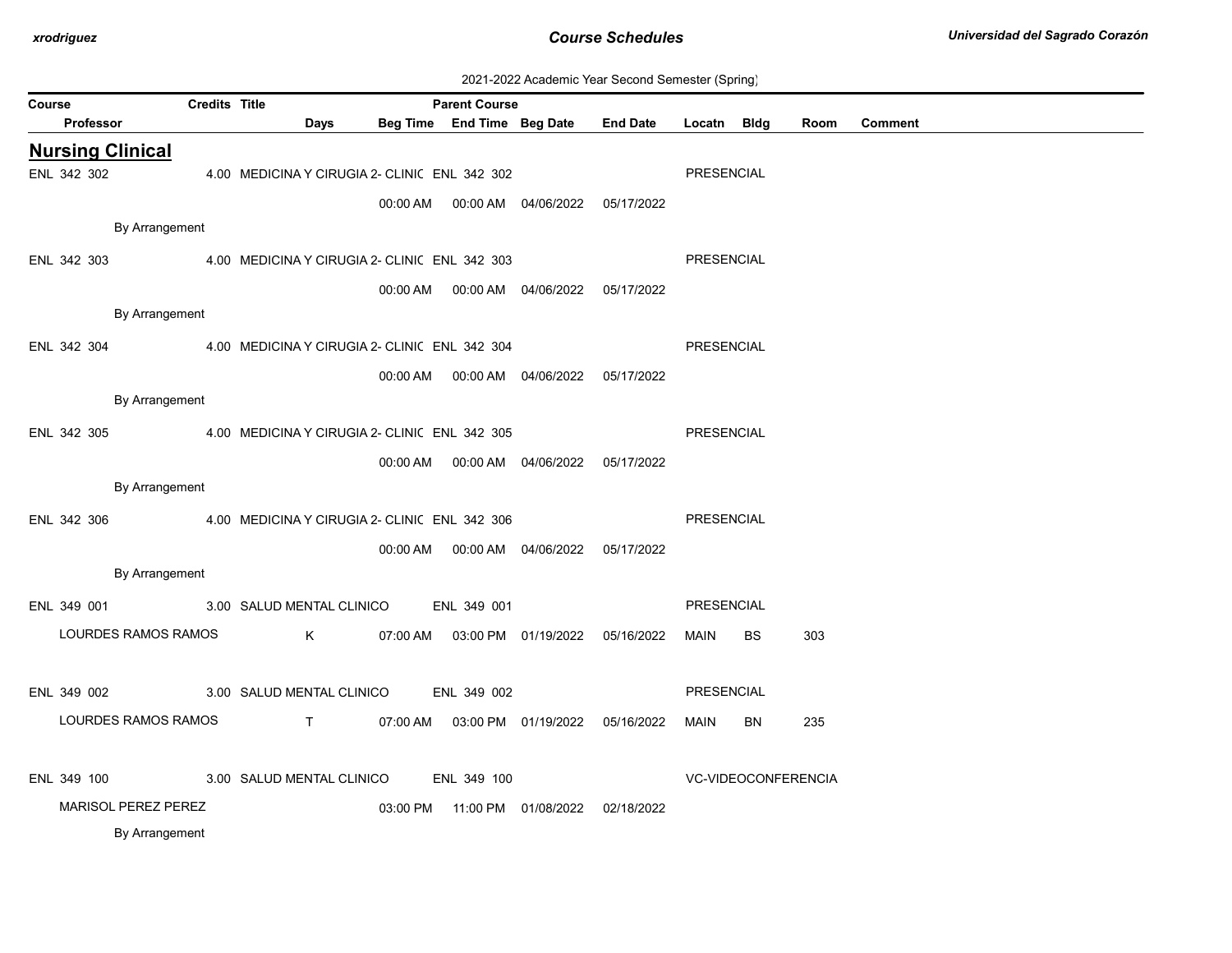| 2021-2022 Academic Year Second Semester (Spring) |  |  |  |
|--------------------------------------------------|--|--|--|
|--------------------------------------------------|--|--|--|

|        |                         |                                 |               |                                                   |                      |                                            |                                            |                            | ັ         |      |                |
|--------|-------------------------|---------------------------------|---------------|---------------------------------------------------|----------------------|--------------------------------------------|--------------------------------------------|----------------------------|-----------|------|----------------|
| Course |                         |                                 | Credits Title |                                                   | <b>Parent Course</b> |                                            |                                            |                            |           |      |                |
|        | Professor               |                                 |               | Days                                              |                      | Beg Time End Time Beg Date                 | <b>End Date</b>                            | Locatn Bldg                |           | Room | <b>Comment</b> |
|        | <b>Nursing Clinical</b> |                                 |               |                                                   |                      |                                            |                                            |                            |           |      |                |
|        | ENL 349 101             |                                 |               | 3.00 SALUD MENTAL CLINICO                         | ENL 349 101          |                                            |                                            | VC-VIDEOCONFERENCIA        |           |      |                |
|        |                         | NANCY JIMENEZ ROSARIO           |               |                                                   |                      | 03:00 PM  11:00 PM  01/08/2022  02/18/2022 |                                            |                            |           |      |                |
|        |                         | By Arrangement                  |               |                                                   |                      |                                            |                                            |                            |           |      |                |
|        | ENL 349 102             |                                 |               | 3.00 SALUD MENTAL CLINICO                         | ENL 349 102          |                                            |                                            | <b>VC-VIDEOCONFERENCIA</b> |           |      |                |
|        |                         | RAQUEL ORTIZ BONILLA            |               |                                                   |                      | 03:00 PM  11:00 PM  01/08/2022  02/18/2022 |                                            |                            |           |      |                |
|        |                         | By Arrangement                  |               |                                                   |                      |                                            |                                            |                            |           |      |                |
|        | ENL 349 103             |                                 |               | 3.00 SALUD MENTAL CLINICO                         | ENL 349 103          |                                            |                                            | VC-VIDEOCONFERENCIA        |           |      |                |
|        |                         | <b>JESENIA MORALES SANTIAGO</b> |               |                                                   |                      | 03:00 PM  11:00 PM  01/08/2022  02/18/2022 |                                            |                            |           |      |                |
|        |                         | By Arrangement                  |               |                                                   |                      |                                            |                                            |                            |           |      |                |
|        |                         |                                 |               | ENL 349 104 3.00 SALUD MENTAL CLINICO ENL 349 104 |                      |                                            |                                            | VC-VIDEOCONFERENCIA        |           |      |                |
|        |                         | CLAUDIA RONDON MEJIA            |               |                                                   |                      | 03:00 PM  11:00 PM  01/08/2022  02/18/2022 |                                            |                            |           |      |                |
|        |                         | By Arrangement                  |               |                                                   |                      |                                            |                                            |                            |           |      |                |
|        | ENL 349 105             |                                 |               | 3.00 SALUD MENTAL CLINICO                         | ENL 349 105          |                                            |                                            | VC-VIDEOCONFERENCIA        |           |      | CANCELI        |
|        |                         |                                 |               |                                                   |                      | 00:00 AM  00:00 AM  01/08/2022  02/18/2022 |                                            |                            |           |      |                |
|        |                         | By Arrangement                  |               |                                                   |                      |                                            |                                            |                            |           |      |                |
|        | ENL 349 106             |                                 |               | 3.00 SALUD MENTAL CLINICO                         | ENL 349 106          |                                            |                                            | <b>VC-VIDEOCONFERENCIA</b> |           |      |                |
|        |                         | JEINIS D DE JESUS HERNANDEZ     |               |                                                   |                      | 07:00 AM  03:00 PM  01/08/2022  02/18/2022 |                                            |                            |           |      |                |
|        |                         | By Arrangement                  |               |                                                   |                      |                                            |                                            |                            |           |      |                |
|        | ENL 402 001             |                                 |               | 4.00 PEDIATRIA CLINICO                            | ENL 402 001          |                                            |                                            | <b>PRESENCIAL</b>          |           |      |                |
|        |                         | RAQUEL ORTIZ BONILLA            |               | $K$ and $K$                                       |                      |                                            |                                            | MAIN                       | <b>BS</b> | 314J |                |
|        |                         |                                 |               |                                                   |                      |                                            | 07:00 AM  03:00 PM  01/19/2022  05/16/2022 |                            |           |      |                |
|        | ENL 402 100             |                                 |               | 4.00 PEDIATRIA CLINICO                            | ENL 402 100          |                                            |                                            | VC-VIDEOCONFERENCIA        |           |      |                |
|        |                         | <b>MARISOL PEREZ PEREZ</b>      |               |                                                   |                      | 03:00 PM  11:00 PM  02/21/2022  04/03/2022 |                                            |                            |           |      |                |
|        |                         | By Arrangement                  |               |                                                   |                      |                                            |                                            |                            |           |      |                |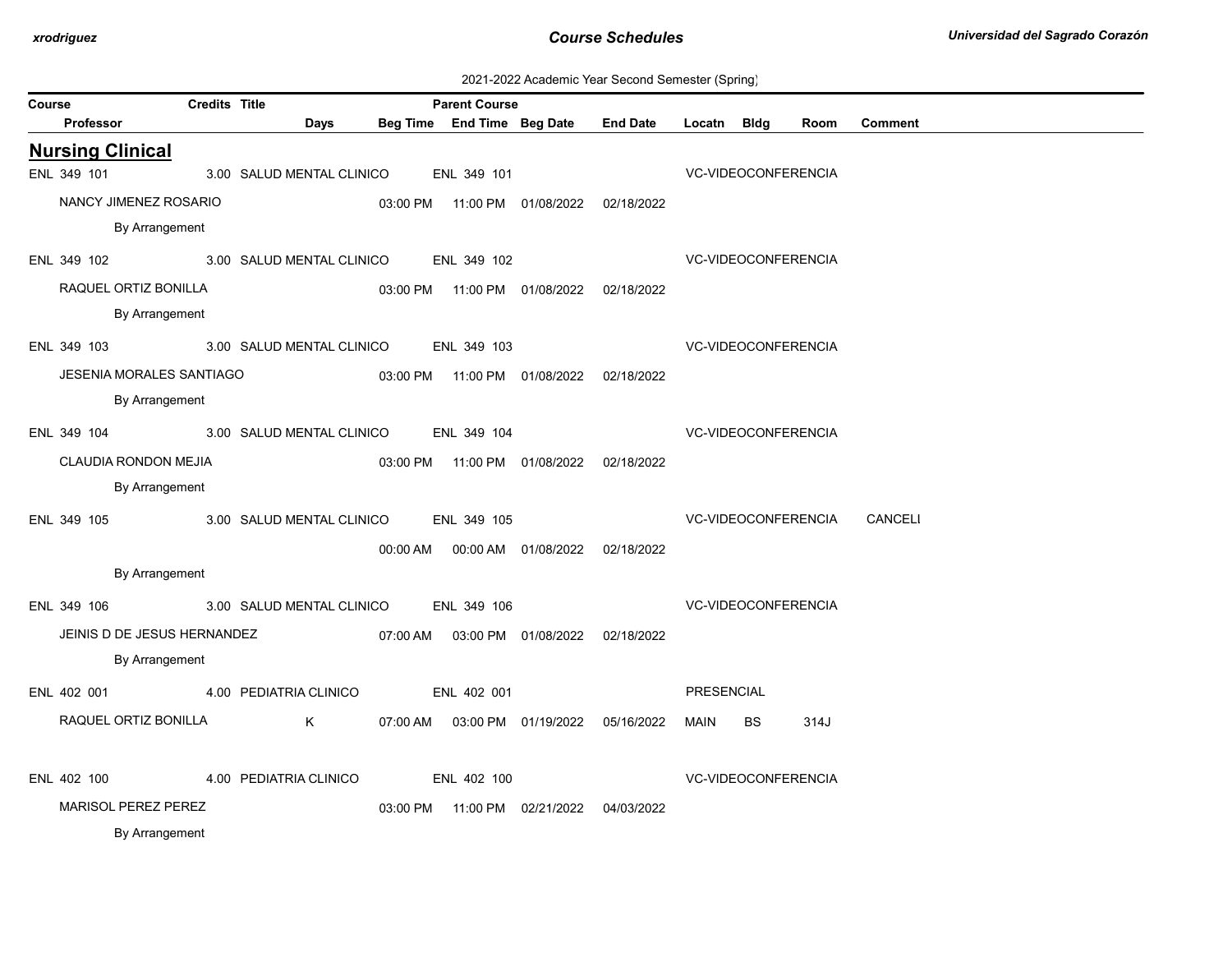| 2021-2022 Academic Year Second Semester (Spring) |  |  |  |
|--------------------------------------------------|--|--|--|
|--------------------------------------------------|--|--|--|

| Course |                                    | <b>Credits Title</b>                      |      |          | <b>Parent Course</b> |                                            |                                     |                            |                     |                     |                |  |
|--------|------------------------------------|-------------------------------------------|------|----------|----------------------|--------------------------------------------|-------------------------------------|----------------------------|---------------------|---------------------|----------------|--|
|        | Professor                          |                                           | Days |          |                      |                                            | Beg Time End Time Beg Date End Date | Locatn Bldg                |                     | Room                | <b>Comment</b> |  |
|        | <b>Nursing Clinical</b>            |                                           |      |          |                      |                                            |                                     |                            |                     |                     |                |  |
|        | ENL 402 101                        | 4.00 PEDIATRIA CLINICO                    |      |          | ENL 402 101          |                                            |                                     |                            | VC-VIDEOCONFERENCIA |                     |                |  |
|        | NANCY JIMENEZ ROSARIO              |                                           |      |          |                      | 03:00 PM  11:00 PM  02/21/2022  04/03/2022 |                                     |                            |                     |                     |                |  |
|        | By Arrangement                     |                                           |      |          |                      |                                            |                                     |                            |                     |                     |                |  |
|        | ENL 402 102                        | 4.00 PEDIATRIA CLINICO ENL 402 102        |      |          |                      |                                            |                                     | <b>VC-VIDEOCONFERENCIA</b> |                     |                     |                |  |
|        | RAQUEL ORTIZ BONILLA               |                                           |      |          |                      | 03:00 PM  11:00 PM  02/21/2022  04/03/2022 |                                     |                            |                     |                     |                |  |
|        | By Arrangement                     |                                           |      |          |                      |                                            |                                     |                            |                     |                     |                |  |
|        | ENL 402 103 4.00 PEDIATRIA CLINICO |                                           |      |          | ENL 402 103          |                                            |                                     | <b>VC-VIDEOCONFERENCIA</b> |                     |                     |                |  |
|        | <b>JESENIA MORALES SANTIAGO</b>    |                                           |      |          |                      | 03:00 PM  11:00 PM  02/21/2022  04/03/2022 |                                     |                            |                     |                     |                |  |
|        | By Arrangement                     |                                           |      |          |                      |                                            |                                     |                            |                     |                     |                |  |
|        | ENL 402 104 4.00 PEDIATRIA CLINICO |                                           |      |          | ENL 402 104          |                                            |                                     |                            | VC-VIDEOCONFERENCIA |                     |                |  |
|        | CLAUDIA RONDON MEJIA               |                                           |      |          |                      | 03:00 PM  11:00 PM  02/21/2022  04/03/2022 |                                     |                            |                     |                     |                |  |
|        | By Arrangement                     |                                           |      |          |                      |                                            |                                     |                            |                     |                     |                |  |
|        | ENL 402 105 4.00 PEDIATRIA CLINICO |                                           |      |          | ENL 402 105          |                                            |                                     |                            |                     | VC-VIDEOCONFERENCIA | CANCELI        |  |
|        |                                    |                                           |      |          |                      | 00:00 AM  00:00 AM  02/21/2022  04/03/2022 |                                     |                            |                     |                     |                |  |
|        | By Arrangement                     |                                           |      |          |                      |                                            |                                     |                            |                     |                     |                |  |
|        | ENL 402 106                        | 4.00 PEDIATRIA CLINICO                    |      |          | ENL 402 106          |                                            |                                     |                            | VC-VIDEOCONFERENCIA |                     |                |  |
|        | JEINIS D DE JESUS HERNANDEZ        |                                           |      |          |                      | 07:00 AM  03:00 PM  02/21/2022  04/03/2022 |                                     |                            |                     |                     |                |  |
|        | By Arrangement                     |                                           |      |          |                      |                                            |                                     |                            |                     |                     |                |  |
|        | ENL 434 001                        | 3.00 TEOR\PRAC ADM/SERV/ENF C ENL 434 001 |      |          |                      |                                            |                                     | PRESENCIAL                 |                     |                     |                |  |
|        | ZULETTEVY MEDINA BETANCOURT K      |                                           |      |          |                      | 07:00 AM  03:00 PM  01/19/2022  05/16/2022 |                                     | MAIN                       | BS.                 | 304                 |                |  |
|        |                                    |                                           |      |          |                      |                                            |                                     |                            |                     |                     |                |  |
|        | ENL 434 002                        | 3.00 TEOR\PRAC ADM/SERV/ENF C ENL 434 002 |      |          |                      |                                            |                                     | PRESENCIAL                 |                     |                     |                |  |
|        | MIGDALIA GONZALEZ MORALES          |                                           | K .  | 07:00 AM |                      | 03:00 PM 01/19/2022                        | 05/16/2022                          | MAIN                       | <b>BS</b>           | 305                 |                |  |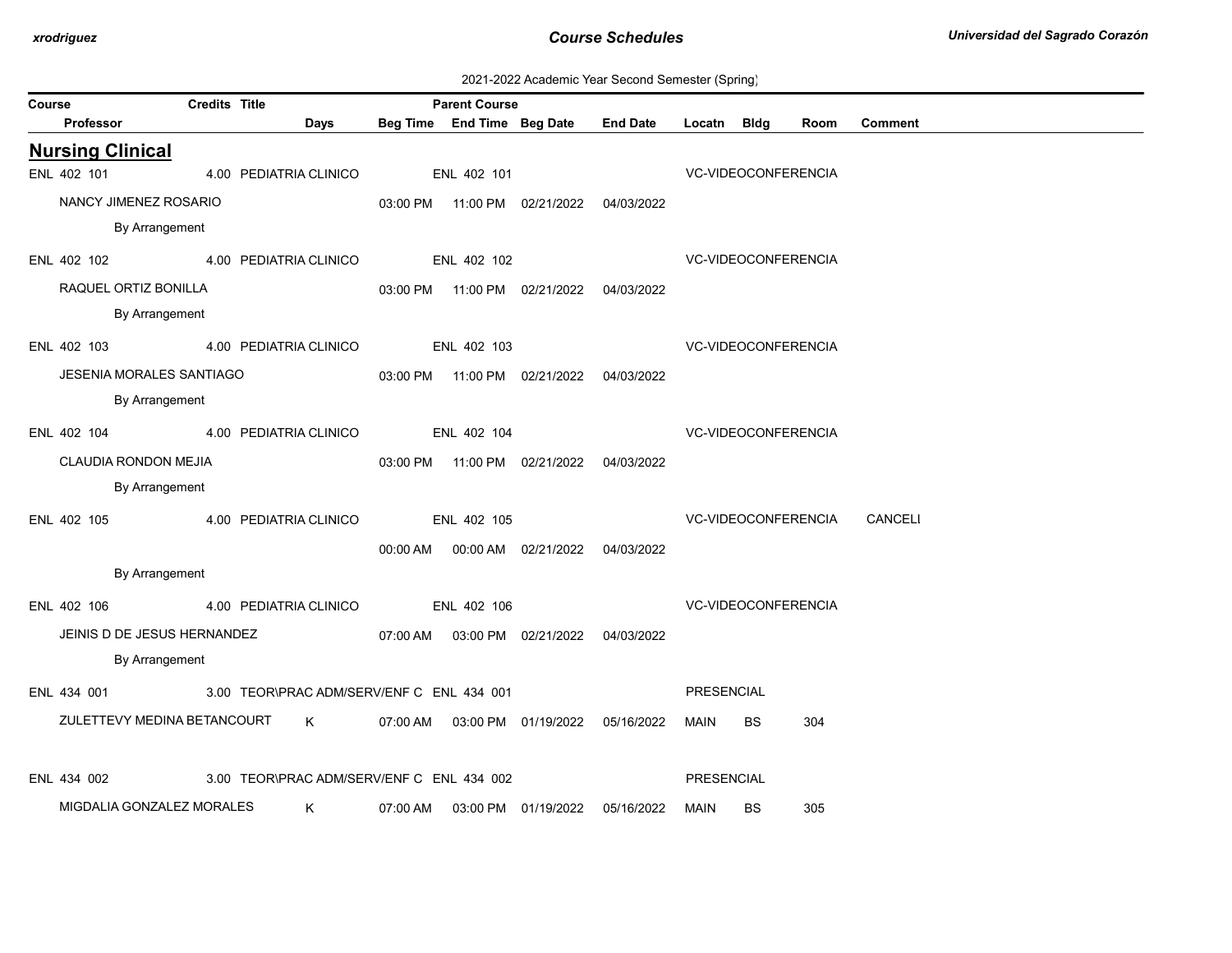| 2021-2022 Academic Year Second Semester (Spring) |  |  |  |
|--------------------------------------------------|--|--|--|
|--------------------------------------------------|--|--|--|

| Course |                                 | <b>Credits Title</b><br><b>Parent Course</b> |                                           |          |                                            |                                  |                   |                     |      |                |
|--------|---------------------------------|----------------------------------------------|-------------------------------------------|----------|--------------------------------------------|----------------------------------|-------------------|---------------------|------|----------------|
|        | <b>Professor</b>                |                                              | Days                                      |          | Beg Time End Time Beg Date                 | <b>End Date</b>                  | Locatn Bldg       |                     | Room | <b>Comment</b> |
|        | <b>Nursing Clinical</b>         |                                              |                                           |          |                                            |                                  |                   |                     |      |                |
|        | ENL 434 003                     |                                              | 3.00 TEOR\PRAC ADM/SERV/ENF C ENL 434 003 |          |                                            |                                  | PRESENCIAL        |                     |      |                |
|        | JANETTE MALDONADO VELEZ         |                                              | $\mathsf{T}$ and $\mathsf{T}$             | 07:00 AM |                                            | 03:00 PM  01/19/2022  05/16/2022 | MAIN              | BS.                 | 305  |                |
|        | ENL 434 100                     |                                              | 3.00 TEOR\PRAC ADM/SERV/ENF C ENL 434 100 |          |                                            |                                  |                   | VC-VIDEOCONFERENCIA |      |                |
|        | CARMEN M BORGOS NEGRON          |                                              |                                           |          | 03:00 PM  11:00 PM  01/08/2022  02/18/2022 |                                  |                   |                     |      |                |
|        | By Arrangement                  |                                              |                                           |          |                                            |                                  |                   |                     |      |                |
|        | ENL 434 101                     |                                              | 3.00 TEOR\PRAC ADM/SERV/ENF C ENL 434 101 |          |                                            |                                  |                   | VC-VIDEOCONFERENCIA |      | CANCELI        |
|        |                                 |                                              |                                           | 00:00 AM | 00:00 AM  01/08/2022  02/18/2022           |                                  |                   |                     |      |                |
|        | By Arrangement                  |                                              |                                           |          |                                            |                                  |                   |                     |      |                |
|        | ENL 434 102                     |                                              | 3.00 TEOR\PRAC ADM/SERV/ENF C ENL 434 102 |          |                                            |                                  |                   | VC-VIDEOCONFERENCIA |      |                |
|        | DEBORA CARABALLO DIAZ           |                                              |                                           |          | 03:00 PM  11:00 PM  01/08/2022  02/18/2022 |                                  |                   |                     |      |                |
|        | By Arrangement                  |                                              |                                           |          |                                            |                                  |                   |                     |      |                |
|        | ENL 434 103                     |                                              | 3.00 TEOR\PRAC ADM/SERV/ENF C ENL 434 103 |          |                                            |                                  |                   | VC-VIDEOCONFERENCIA |      |                |
|        | <b>GLORIA E MANGUAL VAZQUEZ</b> |                                              |                                           |          | 03:00 PM  11:00 PM  01/08/2022  02/18/2022 |                                  |                   |                     |      |                |
|        | By Arrangement                  |                                              |                                           |          |                                            |                                  |                   |                     |      |                |
|        | ENL 434 104                     |                                              | 3.00 TEOR\PRAC ADM/SERV/ENF C ENL 434 104 |          |                                            |                                  |                   | VC-VIDEOCONFERENCIA |      |                |
|        | DENISSE MORALES TORRES          |                                              |                                           |          | 03:00 PM  11:00 PM  01/08/2022  02/18/2022 |                                  |                   |                     |      |                |
|        | By Arrangement                  |                                              |                                           |          |                                            |                                  |                   |                     |      |                |
|        | ENL 434 300                     |                                              | 3.00 TEOR\PRAC ADM/SERV/ENF C ENL 434 300 |          |                                            |                                  | <b>PRESENCIAL</b> |                     |      |                |
|        |                                 |                                              |                                           |          | 00:00 AM   00:00 AM   04/06/2022           | 05/17/2022                       |                   |                     |      |                |
|        | By Arrangement                  |                                              |                                           |          |                                            |                                  |                   |                     |      |                |
|        | ENL 434 301                     |                                              | 3.00 TEOR\PRAC ADM/SERV/ENF C ENL 434 301 |          |                                            |                                  | <b>PRESENCIAL</b> |                     |      |                |
|        |                                 |                                              |                                           | 00:00 AM | 00:00 AM 04/06/2022                        | 05/17/2022                       |                   |                     |      |                |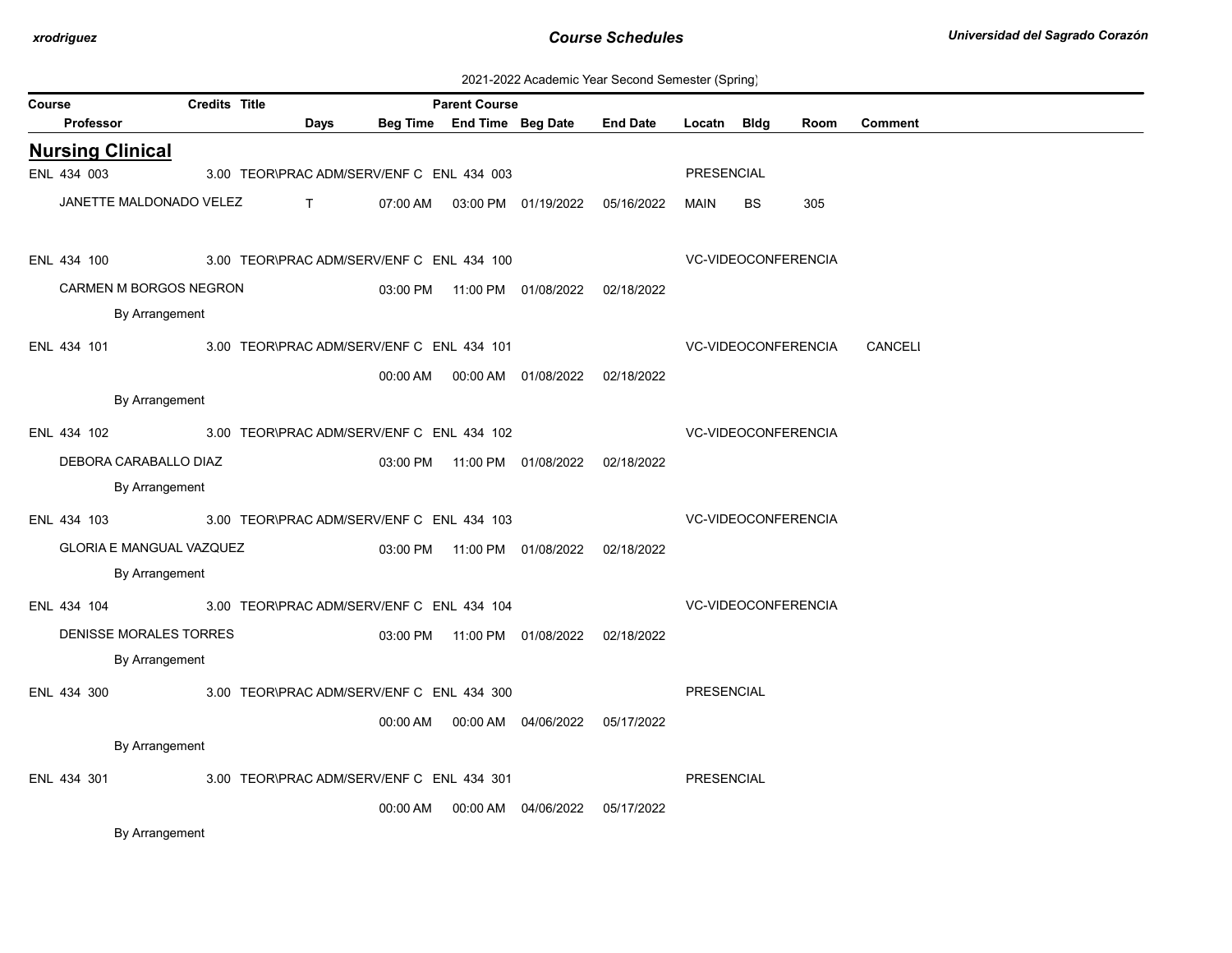| 2021-2022 Academic Year Second Semester (Spring) |  |  |  |
|--------------------------------------------------|--|--|--|
|--------------------------------------------------|--|--|--|

|                                 |                      |                                            |          |                                                    |                                              |                 |                   | ັ  |                     |                |
|---------------------------------|----------------------|--------------------------------------------|----------|----------------------------------------------------|----------------------------------------------|-----------------|-------------------|----|---------------------|----------------|
| Course<br>Professor             | <b>Credits Title</b> | Days                                       |          | <b>Parent Course</b><br>Beg Time End Time Beg Date |                                              | <b>End Date</b> | Locatn Bldg       |    | Room                | <b>Comment</b> |
| <b>Nursing Clinical</b>         |                      |                                            |          |                                                    |                                              |                 |                   |    |                     |                |
| ENL 434 302                     |                      | 3.00 TEOR\PRAC ADM/SERV/ENF C ENL 434 302  |          |                                                    |                                              |                 | <b>PRESENCIAL</b> |    |                     |                |
|                                 |                      |                                            |          |                                                    |                                              |                 |                   |    |                     |                |
|                                 |                      |                                            | 00:00 AM |                                                    |                                              | 05/17/2022      |                   |    |                     |                |
| By Arrangement                  |                      |                                            |          |                                                    |                                              |                 |                   |    |                     |                |
| ENL 434 303                     |                      | 3.00 TEOR\PRAC ADM/SERV/ENF C ENL 434 303  |          |                                                    |                                              |                 | PRESENCIAL        |    |                     |                |
|                                 |                      |                                            |          |                                                    | 00:00 AM   00:00 AM   04/06/2022  05/17/2022 |                 |                   |    |                     |                |
| By Arrangement                  |                      |                                            |          |                                                    |                                              |                 |                   |    |                     |                |
| ENL 434 304                     |                      | 3.00 TEOR\PRAC ADM/SERV/ENF C ENL 434 304  |          |                                                    |                                              |                 | PRESENCIAL        |    |                     |                |
|                                 |                      |                                            | 00:00 AM |                                                    | 00:00 AM  04/06/2022  05/17/2022             |                 |                   |    |                     |                |
| By Arrangement                  |                      |                                            |          |                                                    |                                              |                 |                   |    |                     |                |
|                                 |                      |                                            |          |                                                    |                                              |                 |                   |    |                     |                |
| ENL 440 001                     |                      | 2.00 SALUD COMUNITARIA CLINICC ENL 440 001 |          |                                                    |                                              |                 | PRESENCIAL        |    |                     |                |
| ANA V SANTIAGO SIERRA           |                      | $\mathsf{T}$ and $\mathsf{S}$              |          |                                                    | 07:00 AM  01:00 PM  01/19/2022  05/16/2022   |                 | MAIN              | BS | 309                 |                |
|                                 |                      |                                            |          |                                                    |                                              |                 |                   |    |                     |                |
| ENL 440 100                     |                      | 2.00 SALUD COMUNITARIA CLINICC ENL 440 100 |          |                                                    |                                              |                 |                   |    | VC-VIDEOCONFERENCIA |                |
| CARMEN M BORGOS NEGRON          |                      |                                            |          |                                                    | 03:00 PM  11:00 PM  01/08/2022  02/18/2022   |                 |                   |    |                     |                |
| By Arrangement                  |                      |                                            |          |                                                    |                                              |                 |                   |    |                     |                |
| ENL 440 101                     |                      | 2.00 SALUD COMUNITARIA CLINICC ENL 440 101 |          |                                                    |                                              |                 |                   |    | VC-VIDEOCONFERENCIA | CANCELI        |
|                                 |                      |                                            | 00:00 AM |                                                    | 00:00 AM  01/08/2022                         | 02/18/2022      | MAIN              |    |                     |                |
| By Arrangement                  |                      |                                            |          |                                                    |                                              |                 |                   |    |                     |                |
|                                 |                      |                                            |          |                                                    |                                              |                 |                   |    |                     |                |
| ENL 440 102                     |                      | 2.00 SALUD COMUNITARIA CLINICC ENL 440 102 |          |                                                    |                                              |                 |                   |    | VC-VIDEOCONFERENCIA |                |
| DEBORA CARABALLO DIAZ           |                      |                                            | 03:00 PM |                                                    |                                              | 02/18/2022      |                   |    |                     |                |
| By Arrangement                  |                      |                                            |          |                                                    |                                              |                 |                   |    |                     |                |
| ENL 440 103                     |                      | 2.00 SALUD COMUNITARIA CLINICC ENL 440 103 |          |                                                    |                                              |                 |                   |    | VC-VIDEOCONFERENCIA |                |
| <b>GLORIA E MANGUAL VAZQUEZ</b> |                      |                                            | 00:00 AM |                                                    | 00:00 AM 01/08/2022                          | 02/18/2022      |                   |    |                     |                |
| By Arrangement                  |                      |                                            |          |                                                    |                                              |                 |                   |    |                     |                |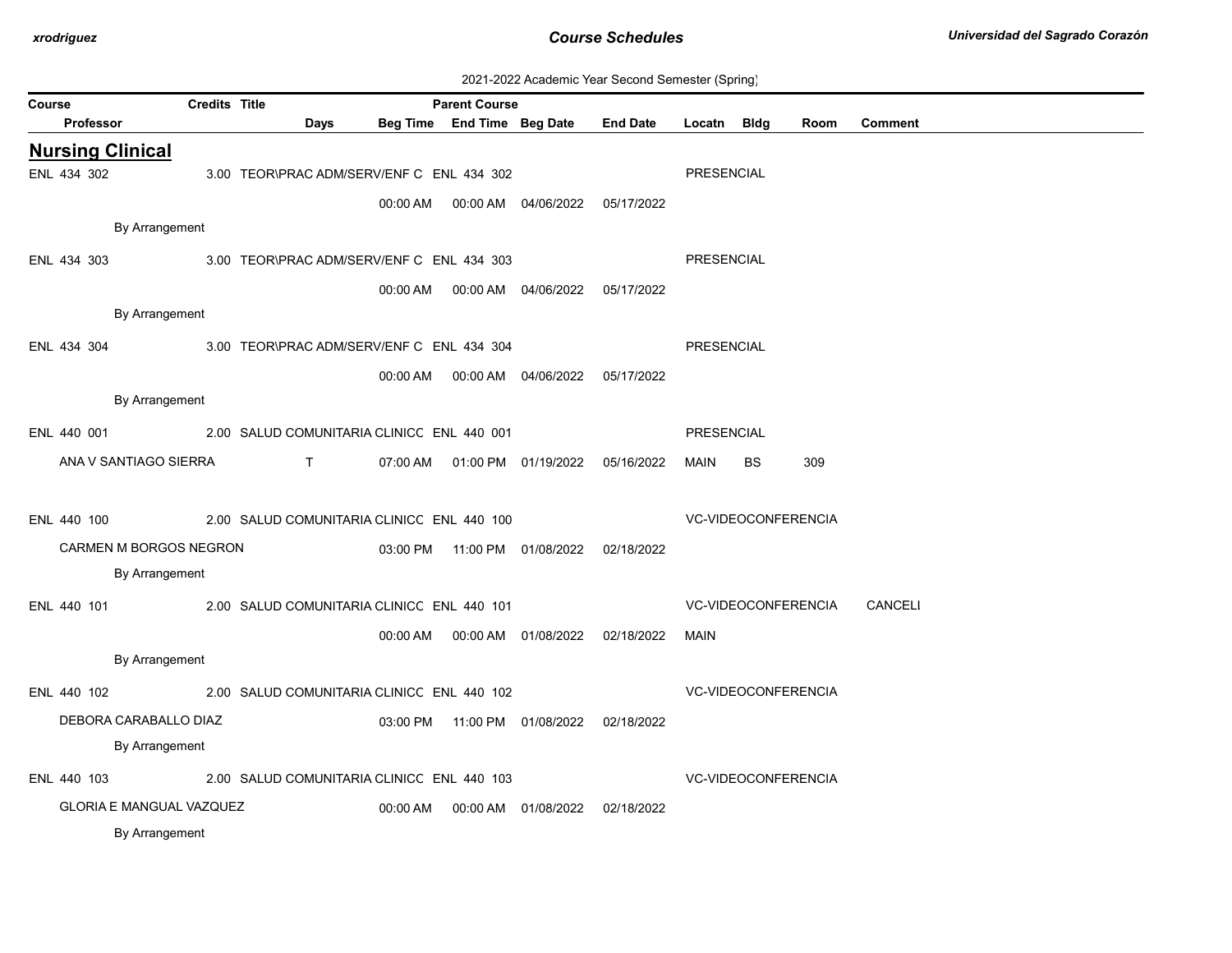| 2021-2022 Academic Year Second Semester (Spring) |  |  |  |
|--------------------------------------------------|--|--|--|
|--------------------------------------------------|--|--|--|

|        | 2021-2022 Academic Teal Occorid Ochilesici (Ophing) |           |                                |                      |                                            |          |                      |                                            |                 |                     |                        |                |
|--------|-----------------------------------------------------|-----------|--------------------------------|----------------------|--------------------------------------------|----------|----------------------|--------------------------------------------|-----------------|---------------------|------------------------|----------------|
| Course |                                                     | Professor |                                | <b>Credits Title</b> | Days                                       |          | <b>Parent Course</b> | Beg Time End Time Beg Date                 | <b>End Date</b> | Locatn Bldg         | Room                   | <b>Comment</b> |
|        |                                                     |           |                                |                      |                                            |          |                      |                                            |                 |                     |                        |                |
|        |                                                     |           | <b>Nursing Clinical</b>        |                      |                                            |          |                      |                                            |                 |                     |                        |                |
|        | ENL 440 104                                         |           |                                |                      | 2.00 SALUD COMUNITARIA CLINICC ENL 440 104 |          |                      |                                            |                 | VC-VIDEOCONFERENCIA |                        |                |
|        |                                                     |           | DENISSE MORALES TORRES         |                      |                                            |          |                      | 03:00 PM  11:00 PM  01/08/2022  02/18/2022 |                 |                     |                        |                |
|        |                                                     |           | By Arrangement                 |                      |                                            |          |                      |                                            |                 |                     |                        |                |
|        | ENL 440 300                                         |           |                                |                      | 2.00 SALUD COMUNITARIA CLINICC ENL 440 300 |          |                      |                                            |                 | PRESENCIAL          |                        |                |
|        |                                                     |           |                                |                      |                                            |          |                      | 00:00 AM  00:00 AM  04/06/2022  05/17/2022 |                 |                     |                        |                |
|        |                                                     |           | By Arrangement                 |                      |                                            |          |                      |                                            |                 |                     |                        |                |
|        |                                                     |           |                                |                      |                                            |          |                      |                                            |                 |                     |                        |                |
|        | ENL 440 301                                         |           |                                |                      | 2.00 SALUD COMUNITARIA CLINICC ENL 440 301 |          |                      |                                            |                 | PRESENCIAL          |                        |                |
|        |                                                     |           |                                |                      |                                            |          |                      |                                            |                 |                     |                        |                |
|        |                                                     |           | By Arrangement                 |                      |                                            |          |                      |                                            |                 |                     |                        |                |
|        | ENL 440 302                                         |           |                                |                      | 2.00 SALUD COMUNITARIA CLINICC ENL 440 302 |          |                      |                                            |                 | <b>PRESENCIAL</b>   |                        |                |
|        |                                                     |           |                                |                      |                                            |          |                      |                                            |                 |                     |                        |                |
|        |                                                     |           | By Arrangement                 |                      |                                            |          |                      |                                            |                 |                     |                        |                |
|        | ENL 440 303                                         |           |                                |                      | 2.00 SALUD COMUNITARIA CLINICC ENL 440 303 |          |                      |                                            |                 | <b>PRESENCIAL</b>   |                        |                |
|        |                                                     |           |                                |                      |                                            |          |                      |                                            |                 |                     |                        |                |
|        |                                                     |           |                                |                      |                                            |          |                      | 00:00 AM  00:00 AM  04/06/2022  05/17/2022 |                 |                     |                        |                |
|        |                                                     |           | By Arrangement                 |                      |                                            |          |                      |                                            |                 |                     |                        |                |
|        | ENL 440 304                                         |           |                                |                      | 2.00 SALUD COMUNITARIA CLINICC ENL 440 304 |          |                      |                                            |                 | <b>PRESENCIAL</b>   |                        |                |
|        |                                                     |           |                                |                      |                                            |          |                      | 00:00 AM  00:00 AM  04/06/2022  05/17/2022 |                 |                     |                        |                |
|        |                                                     |           | By Arrangement                 |                      |                                            |          |                      |                                            |                 |                     |                        |                |
|        |                                                     |           |                                |                      |                                            |          |                      |                                            |                 |                     |                        |                |
|        | <b>Spanish</b>                                      |           |                                |                      |                                            |          |                      |                                            |                 |                     |                        |                |
|        | ESP 106 068                                         |           |                                |                      | 3.00 LEER PARA REDACTAR                    |          | ESP 106 068          |                                            |                 |                     | TL-TOTALMENTE EN LÍNEA |                |
|        |                                                     |           | TAYRA A WALLE ROSADO           |                      |                                            |          |                      | 00:00 AM  00:00 AM  01/08/2022  02/18/2022 |                 |                     |                        |                |
|        |                                                     |           | Online                         |                      |                                            |          |                      |                                            |                 |                     |                        |                |
|        | ESP 121 001                                         |           |                                |                      | 3.00 GENEROS LITERARIOS 1                  |          | ESP 121 001          |                                            |                 |                     | TL-TOTALMENTE EN LÍNEA |                |
|        |                                                     |           | <b>GLORIA A MATANZO VICENS</b> |                      |                                            | 00:00 AM |                      |                                            | 05/16/2022      |                     |                        |                |
|        |                                                     |           | Online                         |                      |                                            |          |                      |                                            |                 |                     |                        |                |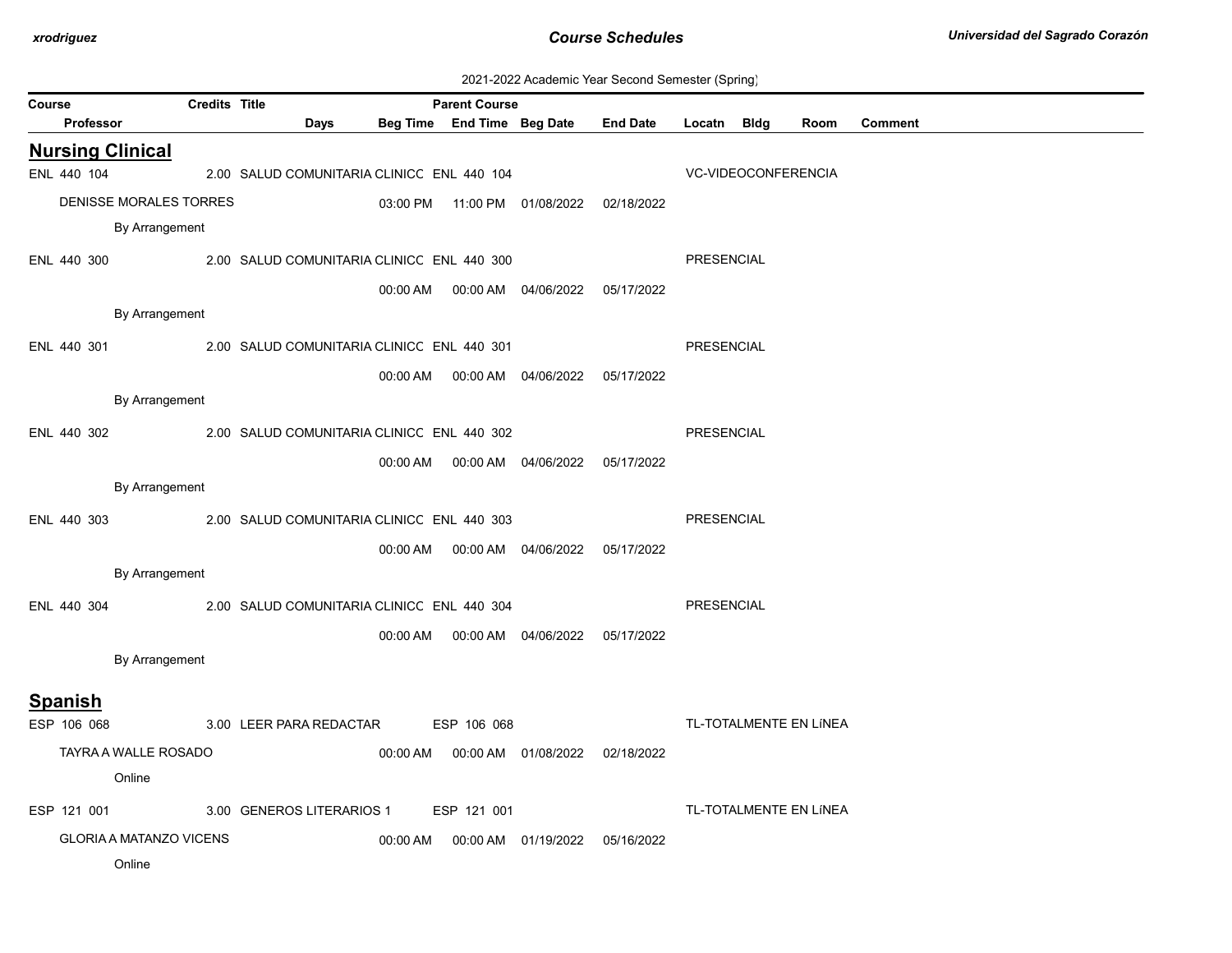| 2021-2022 Academic Year Second Semester (Spring) |  |  |  |
|--------------------------------------------------|--|--|--|
|--------------------------------------------------|--|--|--|

| Course |                                | <b>Credits Title</b> |                                                   | <b>Parent Course</b> |                                            |                            |                        |                |
|--------|--------------------------------|----------------------|---------------------------------------------------|----------------------|--------------------------------------------|----------------------------|------------------------|----------------|
|        | <b>Professor</b>               |                      | Days                                              |                      | Beg Time End Time Beg Date End Date        | Locatn Bldg                | Room                   | <b>Comment</b> |
|        | <b>Spanish</b>                 |                      |                                                   |                      |                                            |                            |                        |                |
|        | ESP 121 069                    |                      | 3.00 GENEROS LITERARIOS 1 ESP 121 069             |                      |                                            |                            | TL-TOTALMENTE EN LÍNEA |                |
|        | <b>ISABEL YAMIN TODD</b>       |                      |                                                   |                      | 00:00 AM  00:00 AM  02/21/2022  04/03/2022 |                            |                        |                |
|        | Online                         |                      |                                                   |                      |                                            |                            |                        |                |
|        |                                |                      | ESP 122 001 3.00 GENEROS LITERARIOS 2 ESP 122 001 |                      |                                            |                            | TL-TOTALMENTE EN LÍNEA |                |
|        | GLORIA A MATANZO VICENS        |                      |                                                   |                      |                                            |                            |                        |                |
|        | Online                         |                      |                                                   |                      |                                            |                            |                        |                |
|        |                                |                      | ESP 124 001 3.00 CINE Y LITERATURA ESP 124 001    |                      |                                            |                            | TL-TOTALMENTE EN LÍNEA |                |
|        | <b>GLORIA A MATANZO VICENS</b> |                      |                                                   |                      |                                            |                            |                        |                |
|        | Online                         |                      |                                                   |                      |                                            |                            |                        |                |
|        |                                |                      | ESP 124 002 3.00 CINE Y LITERATURA ESP 124 002    |                      |                                            |                            | TL-TOTALMENTE EN LÍNEA |                |
|        | <b>GLORIA A MATANZO VICENS</b> |                      |                                                   |                      | 00:00 AM  00:00 AM  01/19/2022  05/16/2022 |                            |                        |                |
|        | Online                         |                      |                                                   |                      |                                            |                            |                        |                |
|        |                                |                      | ESP 124 061 3.00 CINE Y LITERATURA ESP 124 061    |                      |                                            |                            | TL-TOTALMENTE EN LÍNEA |                |
|        | <b>GLORIA A MATANZO VICENS</b> |                      |                                                   |                      |                                            |                            |                        |                |
|        | Online                         |                      |                                                   |                      |                                            |                            |                        |                |
|        |                                |                      | ESP 124 070 3.00 CINE Y LITERATURA ESP 124 070    |                      |                                            |                            | TL-TOTALMENTE EN LÍNEA |                |
|        | <b>ISABEL YAMIN TODD</b>       |                      |                                                   |                      | 00:00 AM  00:00 AM  04/06/2022  05/17/2022 |                            |                        |                |
|        | Online                         |                      |                                                   |                      |                                            |                            |                        |                |
|        | ESP 193 001                    |                      | 3.00 ESPAÑOL SEGUNDA LENGUA/ ESP 193 001          |                      |                                            | PRESENCIAL                 |                        | CANCELI        |
|        |                                |                      | MW                                                |                      | 02:30 PM  03:50 PM  01/19/2022  05/16/2022 | MAIN                       |                        |                |
|        |                                |                      |                                                   |                      |                                            |                            |                        |                |
|        | ESP 193 045                    |                      | 3.00 ESPAÑOL SEGUNDA LENGUA/ ESP 193 045          |                      |                                            | <b>VC-VIDEOCONFERENCIA</b> |                        |                |
|        | <b>GLORIA A MATANZO VICENS</b> |                      |                                                   |                      | 00:00 AM  00:00 AM  01/19/2022  05/16/2022 |                            |                        |                |
|        | By Arrangement                 |                      |                                                   |                      |                                            |                            |                        |                |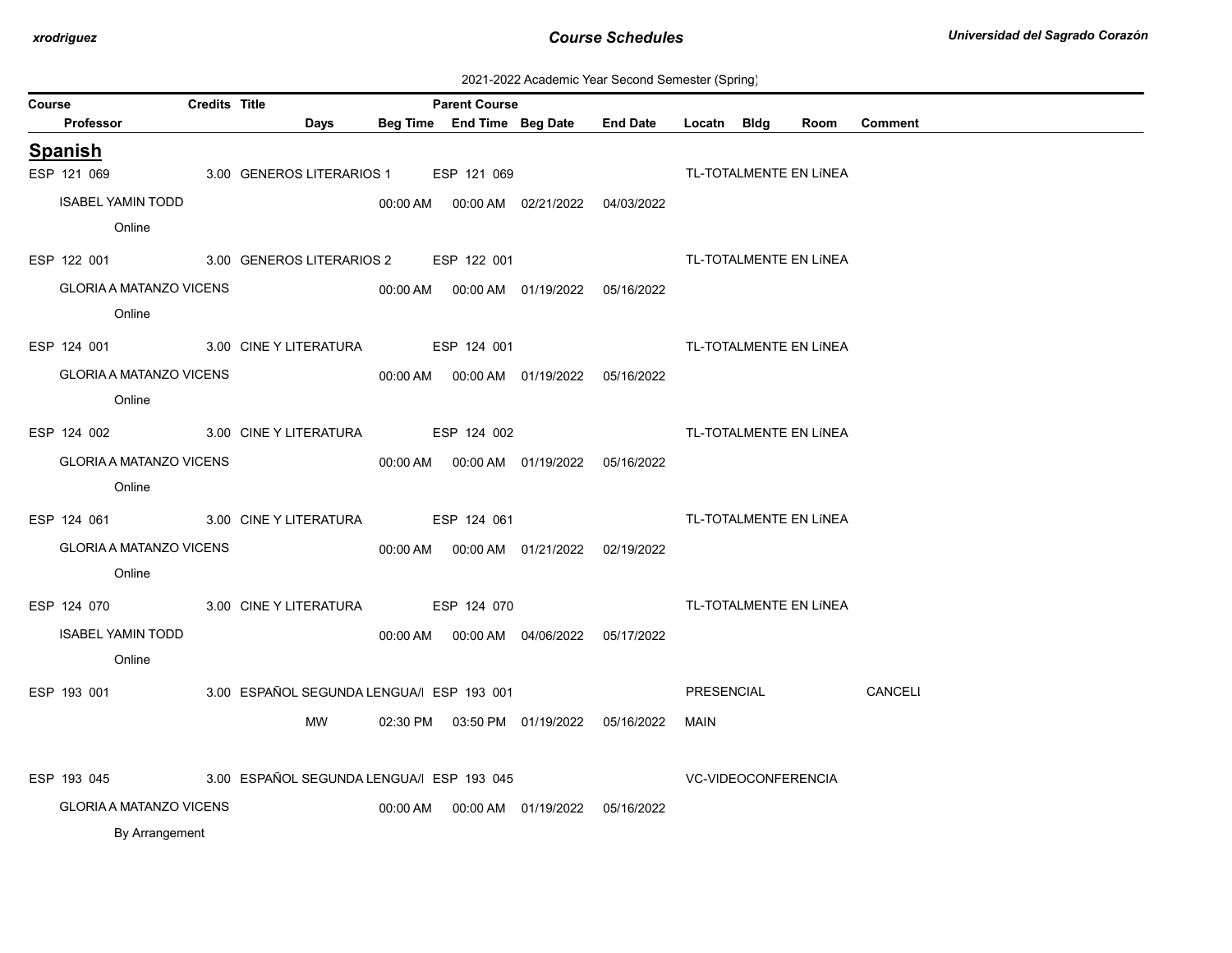| 2021-2022 Academic Year Second Semester (Spring) |  |  |  |
|--------------------------------------------------|--|--|--|
|--------------------------------------------------|--|--|--|

| Course                                                | <b>Credits Title</b>                      |                                            |          | <b>Parent Course</b> |                                            |                                            |             |                            |                        |                                |
|-------------------------------------------------------|-------------------------------------------|--------------------------------------------|----------|----------------------|--------------------------------------------|--------------------------------------------|-------------|----------------------------|------------------------|--------------------------------|
| Professor                                             |                                           | Days                                       |          |                      | Beg Time End Time Beg Date                 | <b>End Date</b>                            | Locatn Bldg |                            | Room                   | <b>Comment</b>                 |
| <b>Spanish</b>                                        |                                           |                                            |          |                      |                                            |                                            |             |                            |                        |                                |
| ESP 215 001                                           |                                           | 3.00 LITERATURA PUERTORRIQUEI ESP 215 001  |          |                      |                                            |                                            |             | HF-HIBRIDO FLEXIBLE        |                        |                                |
|                                                       | NADESHA K. GONZALEZ NIEVES                | $K$ and $K$                                |          |                      | 02:00 PM  03:20 PM  01/19/2022  05/16/2022 |                                            | MAIN        | BN                         | 231                    |                                |
| ESP 216 001 3.00 LITERATURA PUERTORRIQUEI ESP 216 001 |                                           |                                            |          |                      |                                            |                                            |             | HV-HIBRIDO VIRTUAL         |                        |                                |
|                                                       | NANNETTE RODRIGUEZ MENDOZA T              |                                            |          |                      |                                            | 04:00 PM  05:20 PM  01/19/2022  05/16/2022 | MAIN        |                            |                        |                                |
| ESP 216 063                                           | 3.00 LITERATURA PUERTORRIQUEI ESP 216 063 |                                            |          |                      |                                            |                                            |             |                            | TL-TOTALMENTE EN LÍNEA |                                |
| Online                                                | NANNETTE RODRIGUEZ MENDOZA                |                                            |          |                      |                                            | 03/26/2022                                 |             |                            |                        |                                |
| ESP 227 001                                           | 3.00 REDACCION AVANZADA                   |                                            |          | ESP 227 001          |                                            |                                            |             | <b>HF-HIBRIDO FLEXIBLE</b> |                        |                                |
|                                                       | YASMARIE HERNANDEZ GONZALEZ W             |                                            |          |                      | 09:30 AM  10:50 AM  01/19/2022  05/16/2022 |                                            | MAIN        | BN                         | 327                    |                                |
| ESP 227 066                                           |                                           | 3.00 REDACCION AVANZADA ESP 227 066        |          |                      |                                            |                                            |             |                            | TL-TOTALMENTE EN LÍNEA |                                |
| <b>GLORIA A MATANZO VICENS</b><br>Online              |                                           |                                            |          |                      | 00:00 AM  00:00 AM  04/01/2022  05/07/2022 |                                            |             |                            |                        |                                |
| ESP 227 068                                           | 3.00 REDACCION AVANZADA                   |                                            |          | ESP 227 068          |                                            |                                            |             |                            |                        | TL-TOTALMENTE EN LÍNEA CANCELI |
| Online                                                |                                           |                                            |          |                      |                                            |                                            | MAIN        |                            |                        |                                |
| <b>Experiences Tourism and</b>                        |                                           |                                            |          |                      |                                            |                                            |             |                            |                        |                                |
| EXP 100 001                                           |                                           | 3.00 EL PANORAMA DE LA ECO DEL EXP 100 001 |          |                      |                                            |                                            |             | HV-HIBRIDO VIRTUAL         |                        |                                |
| SANTIAGO I LEBRON DELGADO                             |                                           | <b>W</b>                                   |          |                      | 09:30 AM  10:50 AM  01/19/2022  05/16/2022 |                                            |             |                            |                        |                                |
| EXP 150 001                                           |                                           | 2.00 LA ECONOMIA DE LOS EVENT(EXP 150 001  |          |                      |                                            |                                            |             | HV-HIBRIDO VIRTUAL         |                        |                                |
| ZORAIDA FOURNIER DASTA                                |                                           | M                                          | 09:30 AM |                      | 10:20 AM 01/19/2022                        | 05/16/2022                                 |             |                            |                        |                                |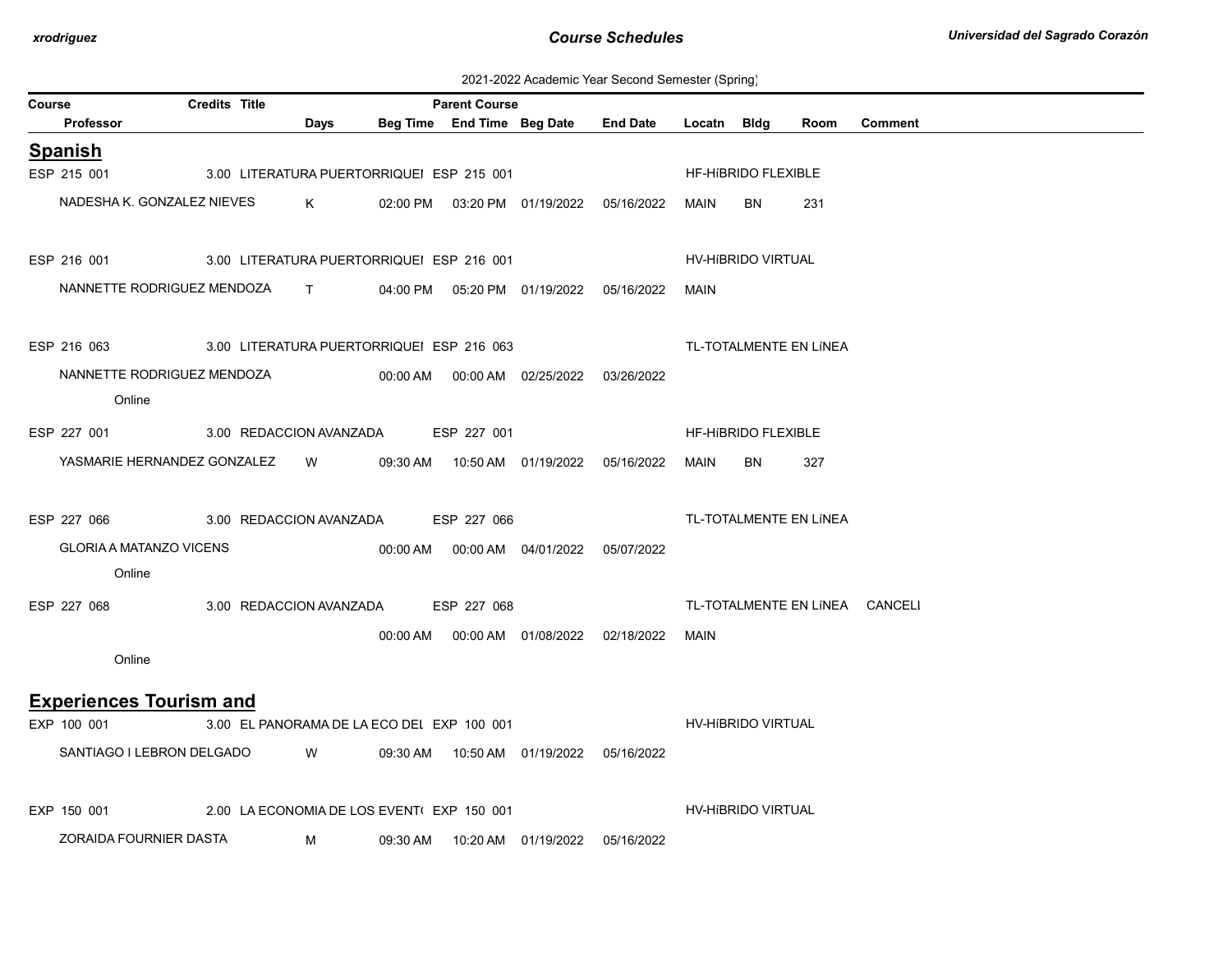| 2021-2022 Academic Year Second Semester (Spring) |  |  |  |
|--------------------------------------------------|--|--|--|
|--------------------------------------------------|--|--|--|

|        | 2021-2022 Academic Teal Occorid Ochilester (Ophing)<br>Credits Title |  |                                             |          |                      |                                            |                 |             |                    |                        |                |  |  |
|--------|----------------------------------------------------------------------|--|---------------------------------------------|----------|----------------------|--------------------------------------------|-----------------|-------------|--------------------|------------------------|----------------|--|--|
| Course | <b>Professor</b>                                                     |  | Days                                        |          | <b>Parent Course</b> | Beg Time End Time Beg Date                 | <b>End Date</b> | Locatn Bldg |                    | Room                   | <b>Comment</b> |  |  |
|        | <b>Experiences Tourism and</b>                                       |  |                                             |          |                      |                                            |                 |             |                    |                        |                |  |  |
|        | EXP 150 002                                                          |  | 2.00 LA ECONOMIA DE LOS EVENT(EXP 150 002   |          |                      |                                            |                 |             | HV-HIBRIDO VIRTUAL |                        |                |  |  |
|        | SONIA M MENDEZ CINTRON                                               |  |                                             |          |                      |                                            |                 |             |                    |                        |                |  |  |
|        |                                                                      |  | M                                           | 09:30 AM |                      | 10:20 AM  01/19/2022  05/16/2022           |                 |             |                    |                        |                |  |  |
|        |                                                                      |  |                                             |          |                      |                                            |                 |             |                    |                        |                |  |  |
|        | EXP 225 001                                                          |  | 3.00 DISENO Y DESARROLLO DE E EXP 225 001   |          |                      |                                            |                 |             | HV-HIBRIDO VIRTUAL |                        |                |  |  |
|        | CHRISTIAN LOPEZ CAMACHO                                              |  | M                                           |          |                      | 11:00 AM  12:20 PM  01/19/2022  05/16/2022 |                 |             |                    |                        |                |  |  |
|        |                                                                      |  |                                             |          |                      |                                            |                 |             |                    |                        |                |  |  |
|        | EXP 225 035                                                          |  | 3.00 DISENO Y DESARROLLO DE E EXP 225 035   |          |                      |                                            |                 |             |                    |                        |                |  |  |
|        |                                                                      |  |                                             |          |                      | 00:00 AM  00:00 AM  01/19/2022  05/16/2022 |                 |             |                    |                        |                |  |  |
|        | <b>Study Abroad</b>                                                  |  |                                             |          |                      |                                            |                 |             |                    |                        |                |  |  |
|        | EXP 275 081                                                          |  | 3.00 IMAGEN MARCA Y GESTION D EXP 275 081   |          |                      |                                            |                 |             | HV-HIBRIDO VIRTUAL |                        |                |  |  |
|        | JUAN C GUDINO CABRERA                                                |  |                                             |          |                      |                                            |                 |             |                    |                        |                |  |  |
|        |                                                                      |  | K                                           |          |                      |                                            |                 |             |                    |                        |                |  |  |
|        |                                                                      |  |                                             |          |                      |                                            |                 |             |                    |                        |                |  |  |
|        | EXP 290 001                                                          |  | 2.00 SEMINARIO DE OPORTUNIDAI EXP 290 001   |          |                      |                                            |                 |             | HV-HIBRIDO VIRTUAL |                        |                |  |  |
|        | MARILYN RODRIGUEZ CRUZ                                               |  | K                                           |          |                      | 04:00 PM  05:20 PM  01/19/2022  05/16/2022 |                 |             |                    |                        |                |  |  |
|        |                                                                      |  |                                             |          |                      |                                            |                 |             |                    |                        |                |  |  |
|        | EXP 315 035                                                          |  | 4.00 PRODUCCION DE EVENTOS EXP 315 035      |          |                      |                                            |                 |             |                    |                        |                |  |  |
|        |                                                                      |  |                                             | 00:00 AM |                      | 00:00 AM  01/19/2022  05/16/2022           |                 |             |                    |                        |                |  |  |
|        | <b>Study Abroad</b>                                                  |  |                                             |          |                      |                                            |                 |             |                    |                        |                |  |  |
|        | EXP 390 035                                                          |  | 3.00 SEMINARIO DE TOPICOS ESPI EXP 390 035  |          |                      |                                            |                 |             |                    |                        |                |  |  |
|        |                                                                      |  |                                             |          |                      | 00:00 AM  00:00 AM  01/19/2022  05/16/2022 |                 |             |                    |                        |                |  |  |
|        | Study Abroad                                                         |  |                                             |          |                      |                                            |                 |             |                    |                        |                |  |  |
|        |                                                                      |  |                                             |          |                      |                                            |                 |             |                    |                        |                |  |  |
|        | Freshmen experience                                                  |  |                                             |          |                      |                                            |                 |             |                    |                        |                |  |  |
|        | FEP 100 001                                                          |  | 3.00 SEMINARIO DE EXP. UNIVERSI FEP 100 001 |          |                      |                                            |                 |             |                    | TL-TOTALMENTE EN LÍNEA |                |  |  |
|        | LORCA B CRUZ RIVERA                                                  |  |                                             | 00:00 AM |                      | 00:00 AM  01/19/2022  05/16/2022           |                 |             |                    |                        |                |  |  |
|        | Online                                                               |  |                                             |          |                      |                                            |                 |             |                    |                        |                |  |  |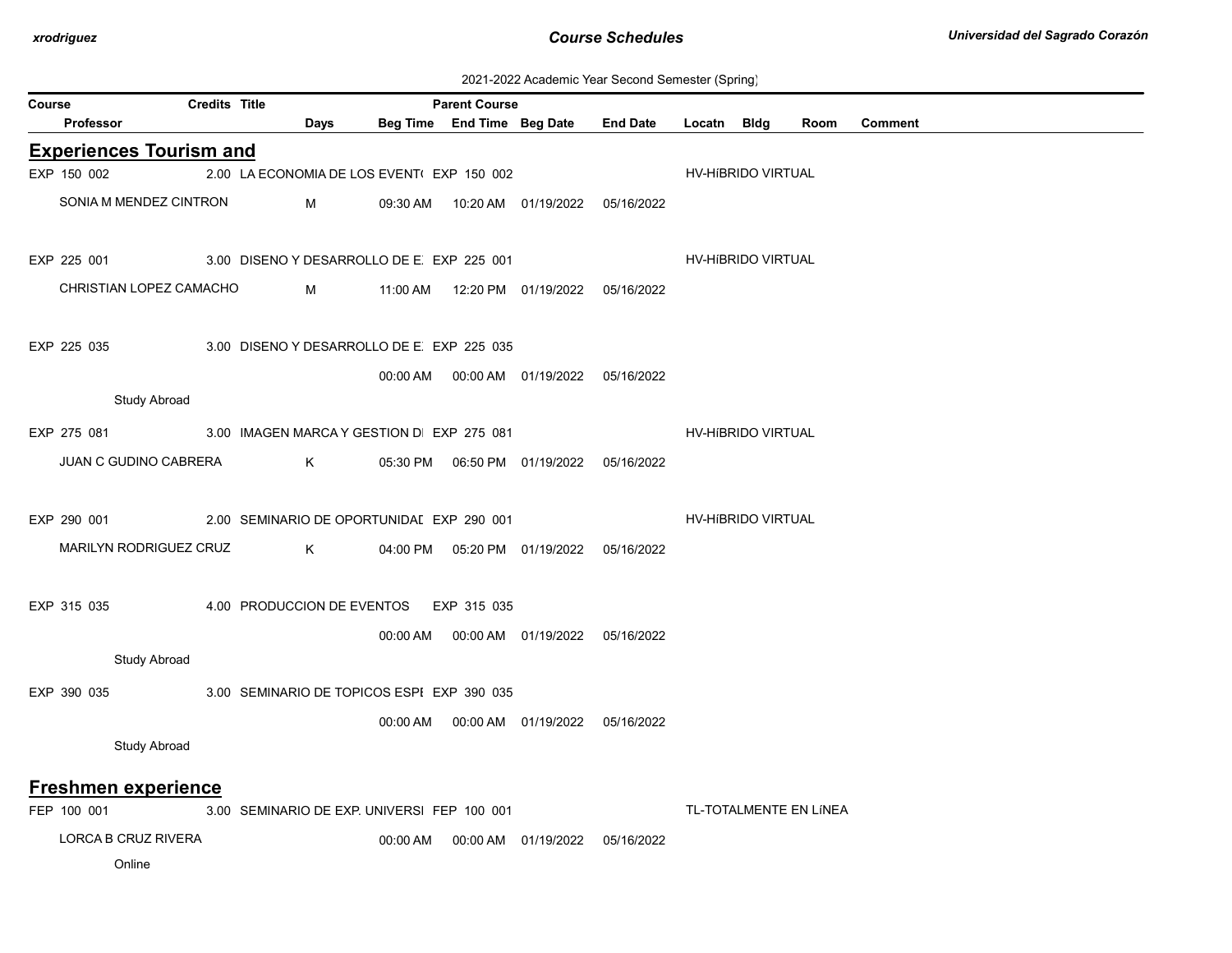| 2021-2022 Academic Year Second Semester (Spring) |  |  |  |
|--------------------------------------------------|--|--|--|
|--------------------------------------------------|--|--|--|

|        | zuz i-zuzz Academic Tear Securiu Semester (Spring) |                      |                                             |      |          |                                                    |                                  |                 |             |                        |      |                                |
|--------|----------------------------------------------------|----------------------|---------------------------------------------|------|----------|----------------------------------------------------|----------------------------------|-----------------|-------------|------------------------|------|--------------------------------|
| Course | Professor                                          | <b>Credits Title</b> |                                             | Days |          | <b>Parent Course</b><br>Beg Time End Time Beg Date |                                  | <b>End Date</b> | Locatn Bldg |                        | Room | Comment                        |
|        |                                                    |                      |                                             |      |          |                                                    |                                  |                 |             |                        |      |                                |
|        | <b>Freshmen experience</b>                         |                      |                                             |      |          |                                                    |                                  |                 |             |                        |      |                                |
|        | FEP 100 068                                        |                      | 3.00 SEMINARIO DE EXP. UNIVERSI FEP 100 068 |      |          |                                                    |                                  |                 |             | TL-TOTALMENTE EN LÍNEA |      |                                |
|        | LORCA B CRUZ RIVERA                                |                      |                                             |      | 00:00 AM |                                                    | 00:00 AM 01/08/2022              | 02/18/2022      |             |                        |      |                                |
|        | Online                                             |                      |                                             |      |          |                                                    |                                  |                 |             |                        |      |                                |
|        | FEP 100 069                                        |                      | 3.00 SEMINARIO DE EXP. UNIVERSI FEP 100 069 |      |          |                                                    |                                  |                 |             | TL-TOTALMENTE EN LÍNEA |      |                                |
|        | LORCA B CRUZ RIVERA                                |                      |                                             |      | 00:00 AM |                                                    | 00:00 AM  01/08/2022  02/18/2022 |                 |             |                        |      |                                |
|        | Online                                             |                      |                                             |      |          |                                                    |                                  |                 |             |                        |      |                                |
|        |                                                    |                      |                                             |      |          |                                                    |                                  |                 |             |                        |      |                                |
|        | <b>Multicultural Context</b>                       |                      |                                             |      |          |                                                    |                                  |                 |             |                        |      |                                |
|        | FIE 191 040                                        |                      | 3.00 CONDUCTA HUMA/CONTEX MI FIE 191 040    |      |          |                                                    |                                  |                 |             | HV-HIBRIDO VIRTUAL     |      |                                |
|        | LAURA D DIAZ MALDONADO                             |                      |                                             |      |          |                                                    | 00:00 AM   00:00 AM   01/19/2022 | 05/16/2022      |             |                        |      |                                |
|        |                                                    | Disney Program       |                                             |      |          |                                                    |                                  |                 |             |                        |      |                                |
|        | FIE 192 040                                        |                      | 3.00 IMPLICA PSICOSOCI/LABORA ( FIE 192 040 |      |          |                                                    |                                  |                 |             | HV-HIBRIDO VIRTUAL     |      |                                |
|        | LAURA D DIAZ MALDONADO                             |                      |                                             |      |          |                                                    | 00:00 AM   00:00 AM   01/19/2022 | 05/16/2022      |             |                        |      |                                |
|        |                                                    | Disney Program       |                                             |      |          |                                                    |                                  |                 |             |                        |      |                                |
|        |                                                    |                      |                                             |      |          |                                                    |                                  |                 |             |                        |      |                                |
|        | <b>Philosophy</b>                                  |                      |                                             |      |          |                                                    |                                  |                 |             |                        |      |                                |
|        | FIL 106 001                                        |                      | 3.00 ETICA                                  |      |          | FIL 106 001                                        |                                  |                 |             | VC-VIDEOCONFERENCIA    |      |                                |
|        | <b>JUAN A ACEVEDO NIEVES</b>                       |                      |                                             | KT   | 08:30 AM |                                                    | 09:50 AM 01/19/2022              | 05/16/2022      | MAIN        |                        |      |                                |
|        |                                                    |                      |                                             |      |          |                                                    |                                  |                 |             |                        |      |                                |
|        | FIL 106 062                                        |                      | 3.00 ETICA                                  |      |          | FIL 106 062                                        |                                  |                 |             | TL-TOTALMENTE EN LÍNEA |      |                                |
|        | JUAN A ACEVEDO NIEVES                              |                      |                                             |      | 00:00 AM |                                                    | 00:00 AM  01/21/2022             | 02/19/2022      |             |                        |      |                                |
|        | Online                                             |                      |                                             |      |          |                                                    |                                  |                 |             |                        |      |                                |
|        | FIL 106 066                                        |                      | 3.00 ETICA                                  |      |          | FIL 106 066                                        |                                  |                 |             | TL-TOTALMENTE EN LÍNEA |      |                                |
|        | <b>JUAN A ACEVEDO NIEVES</b>                       |                      |                                             |      |          |                                                    | 00:00 AM   00:00 AM   04/01/2022 | 05/07/2022      |             |                        |      |                                |
|        | Online                                             |                      |                                             |      |          |                                                    |                                  |                 |             |                        |      |                                |
|        |                                                    |                      |                                             |      |          |                                                    |                                  |                 |             |                        |      |                                |
|        | FIL 106 068                                        |                      | 3.00 ETICA                                  |      |          | FIL 106 068                                        |                                  |                 |             |                        |      | TL-TOTALMENTE EN LÍNEA CANCELI |
|        |                                                    |                      |                                             |      | 00:00 AM |                                                    | 00:00 AM 01/08/2022              | 02/18/2022      |             |                        |      |                                |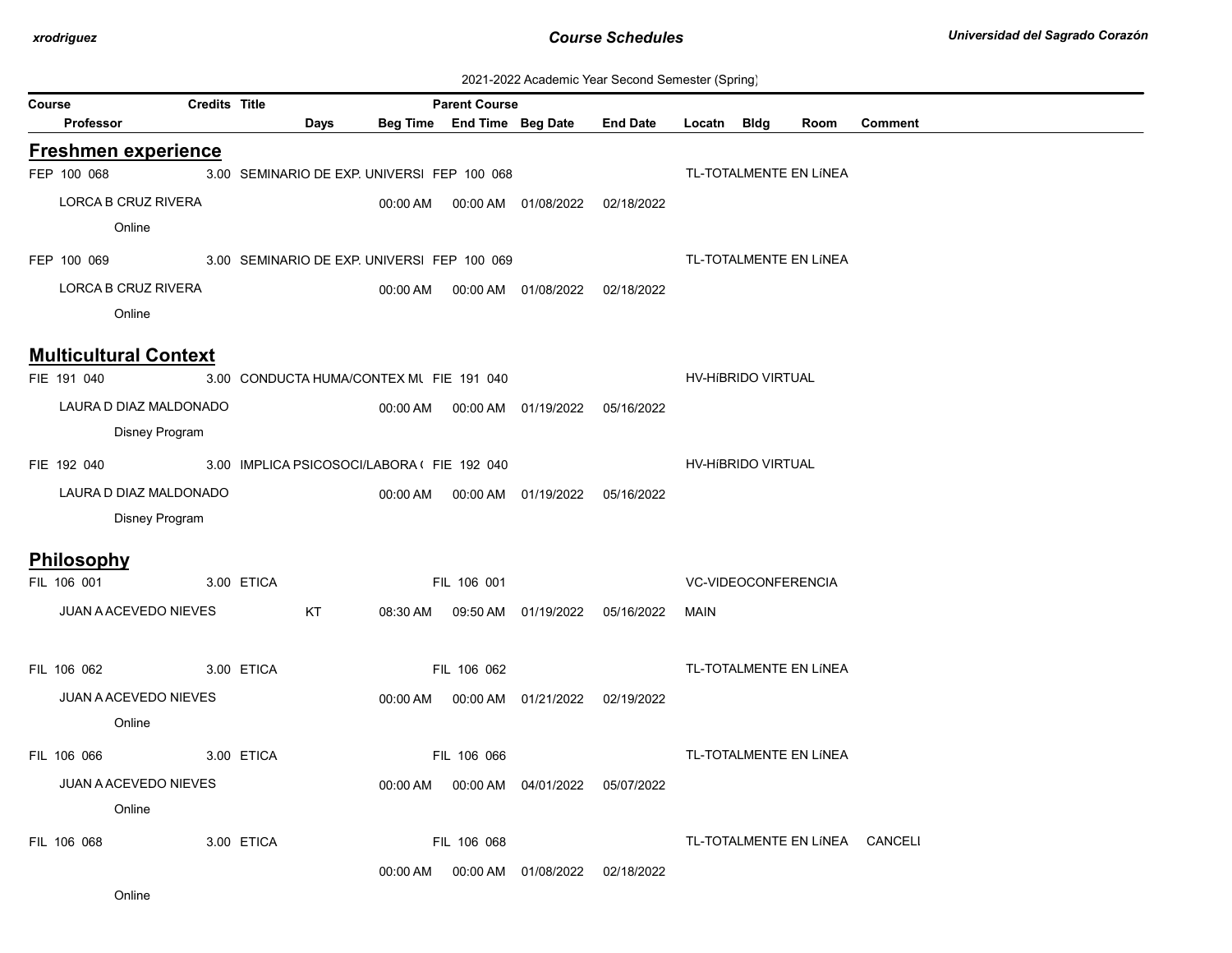| 2021-2022 Academic Year Second Semester (Spring) |  |  |  |
|--------------------------------------------------|--|--|--|
|--------------------------------------------------|--|--|--|

| Course |                       | <b>Credits Title</b> |                                                                   |                    | <b>Parent Course</b> |                                            |                            |                            |      |                |  |  |
|--------|-----------------------|----------------------|-------------------------------------------------------------------|--------------------|----------------------|--------------------------------------------|----------------------------|----------------------------|------|----------------|--|--|
|        | Professor             |                      | Days                                                              |                    |                      | Beg Time End Time Beg Date End Date        | Locatn Bldg                |                            | Room | <b>Comment</b> |  |  |
|        | Philosophy            |                      |                                                                   |                    |                      |                                            |                            |                            |      |                |  |  |
|        | FIL 122 001           |                      | 3.00 FILOSOFIA DEL ARTE                                           |                    | <b>FIL 122 001</b>   |                                            |                            | HV-HIBRIDO VIRTUAL         |      |                |  |  |
|        | SAHIR PUJOLS VAZQUEZ  |                      | $M \sim 1$                                                        |                    |                      | 03:30 PM  04:50 PM  01/19/2022  05/16/2022 | MAIN                       |                            |      |                |  |  |
|        | FIL 122 002           |                      | 3.00 FILOSOFIA DEL ARTE FIL 122 002                               |                    |                      |                                            |                            | HV-HIBRIDO VIRTUAL         |      |                |  |  |
|        | SAHIR PUJOLS VAZQUEZ  |                      | <b>W</b>                                                          |                    |                      | 08:00 AM  09:20 AM  01/19/2022  05/16/2022 | MAIN                       |                            |      |                |  |  |
|        | <b>Finance</b>        |                      |                                                                   |                    |                      |                                            |                            |                            |      |                |  |  |
|        | FIN 305 001           |                      | 3.00 FINANZA MERCANTIL                                            |                    | <b>FIN 305 001</b>   |                                            |                            | HV-HIBRIDO VIRTUAL         |      |                |  |  |
|        | JAIME L TORRES GEORGE |                      | <b>Solution W</b>                                                 |                    |                      | 09:30 AM  10:50 AM  01/19/2022  05/16/2022 | MAIN                       |                            |      |                |  |  |
|        | FIN 305 002           |                      | 3.00 FINANZA MERCANTIL FIN 305 002                                |                    |                      |                                            |                            | HV-HIBRIDO VIRTUAL         |      |                |  |  |
|        |                       |                      | ARTURO FIGUEROA MIRANDA T 11:00 AM 12:20 PM 01/19/2022 05/16/2022 |                    |                      |                                            |                            |                            |      |                |  |  |
|        | <b>Physics</b>        |                      |                                                                   |                    |                      |                                            |                            |                            |      |                |  |  |
|        | FIS 203 081           |                      | 4.00 FISICA GENERAL 1                                             | FIS 203 081        |                      |                                            | <b>VC-VIDEOCONFERENCIA</b> |                            |      |                |  |  |
|        | ROLANDO P GUZMAN BLAS |                      | $M_{\rm{max}}$                                                    |                    |                      | 05:30 PM  08:20 PM  01/19/2022  05/16/2022 | MAIN                       |                            |      |                |  |  |
|        | FIS 203L 091          |                      | 0.00 FISICA GENERAL 1                                             |                    | <b>FIS 203L 091</b>  |                                            |                            | <b>VC-VIDEOCONFERENCIA</b> |      |                |  |  |
|        | JAVIER A WU LI        |                      | W                                                                 |                    |                      | 05:30 PM  08:20 PM  01/19/2022  05/16/2022 | MAIN                       |                            |      |                |  |  |
|        | FIS 204 001           |                      | 4.00 FISICA GENERAL 2                                             | <b>EIS 204 001</b> |                      |                                            |                            | <b>VC-VIDEOCONFERENCIA</b> |      |                |  |  |
|        | ROLANDO P GUZMAN BLAS |                      | MW                                                                |                    |                      |                                            | MAIN                       |                            |      |                |  |  |
|        | FIS 204 002           |                      | 4.00 FISICA GENERAL 2 FIS 204 002                                 |                    |                      |                                            |                            | <b>VC-VIDEOCONFERENCIA</b> |      |                |  |  |
|        | ROLANDO P GUZMAN BLAS |                      | KT                                                                |                    |                      |                                            | MAIN                       |                            |      |                |  |  |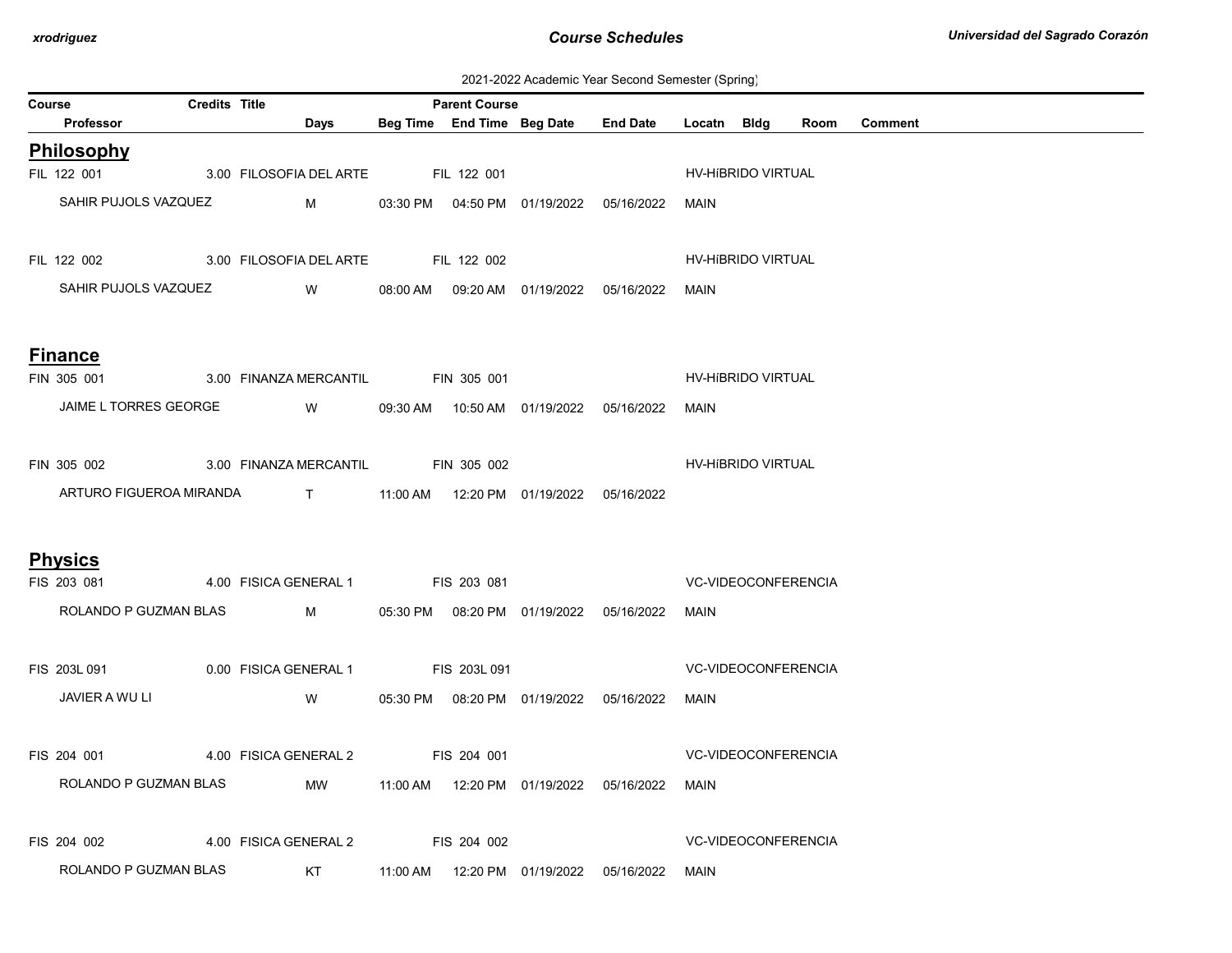| 2021-2022 Academic Year Second Semester (Spring) |  |  |  |
|--------------------------------------------------|--|--|--|
|--------------------------------------------------|--|--|--|

| Course |                                                                        | <b>Credits Title</b> |                                                               |  | <b>Parent Course</b> |                                                      |                   |                     |     |              |
|--------|------------------------------------------------------------------------|----------------------|---------------------------------------------------------------|--|----------------------|------------------------------------------------------|-------------------|---------------------|-----|--------------|
|        | <b>Professor</b>                                                       |                      | <b>Days</b>                                                   |  |                      | Beg Time End Time Beg Date End Date Locatn Bldg      |                   |                     |     | Room Comment |
|        | <b>Physics</b>                                                         |                      |                                                               |  |                      |                                                      |                   |                     |     |              |
|        | FIS 204L 051 0.00 FISICA GENERAL 2 FIS 204L 051                        |                      |                                                               |  |                      |                                                      |                   | VC-VIDEOCONFERENCIA |     |              |
|        | ROLANDO P GUZMAN BLAS W 01:00 PM 03:50 PM 01/19/2022 05/16/2022        |                      |                                                               |  |                      |                                                      | MAIN              |                     |     |              |
|        | FIS 204L 052 0.00 FISICA GENERAL 2 FIS 204L 052                        |                      |                                                               |  |                      | <b>VC-VIDEOCONFERENCIA</b>                           |                   |                     |     |              |
|        | ROLANDO P GUZMAN BLAS $K$ 01:00 PM 03:50 PM 01/19/2022 05/16/2022 MAIN |                      |                                                               |  |                      |                                                      |                   |                     |     |              |
|        | Photography                                                            |                      |                                                               |  |                      |                                                      |                   |                     |     |              |
|        | FOT 110 001 3.00 PASADO Y PRESENTE DE LA II FOT 110 001                |                      |                                                               |  |                      |                                                      | PRESENCIAL        |                     |     |              |
|        | MARISEL SURILLO LUNA K 09:30 AM 10:50 AM 01/19/2022 05/16/2022 MAIN    |                      |                                                               |  |                      |                                                      |                   | <b>BN</b>           | 401 |              |
|        |                                                                        |                      |                                                               |  |                      |                                                      |                   |                     |     |              |
|        | FOT 110 002 3.00 PASADO Y PRESENTE DE LA II FOT 110 002                |                      |                                                               |  |                      |                                                      | <b>PRESENCIAL</b> |                     |     |              |
|        | MARISEL SURILLO LUNA K 11:00 AM 12:20 PM 01/19/2022 05/16/2022 MAIN BN |                      |                                                               |  |                      |                                                      |                   |                     | 401 |              |
|        | FOT 110 003 3.00 PASADO Y PRESENTE DE LA II FOT 110 003                |                      |                                                               |  |                      |                                                      | <b>PRESENCIAL</b> |                     |     |              |
|        | MARISEL SURILLO LUNA $K$ 08:00 AM 09:20 AM 01/19/2022 05/16/2022       |                      |                                                               |  |                      |                                                      | MAIN              | <b>BN</b>           | 401 |              |
|        | FOT 115 001 3.00 NEGATIVO/IMPRESION Y SUA FOT 115 001                  |                      |                                                               |  |                      |                                                      | PRESENCIAL        |                     |     |              |
|        |                                                                        |                      |                                                               |  |                      |                                                      |                   |                     |     |              |
|        | NITZA E LUNA PADILLA                                                   |                      | W     09:30 AM  12:20 PM  01/19/2022  05/16/2022  MAIN   BN   |  |                      |                                                      |                   |                     | 401 |              |
|        | FOT 115 002 3.00 NEGATIVO/IMPRESION Y SU A FOT 115 002                 |                      |                                                               |  |                      |                                                      | PRESENCIAL        |                     |     |              |
|        | NITZA E LUNA PADILLA                                                   |                      | W   01:30 PM   04:20 PM   01/19/2022   05/16/2022   MAIN   BN |  |                      |                                                      |                   |                     | 401 |              |
|        | FOT 115 003                                                            |                      | 3.00 NEGATIVO/IMPRESION Y SU A FOT 115 003                    |  |                      |                                                      | PRESENCIAL        |                     |     |              |
|        | IRMA Y HERNANDEZ PICO T                                                |                      |                                                               |  |                      | 09:30 AM  12:20 PM  01/19/2022  05/16/2022  MAIN  BN |                   |                     | 401 |              |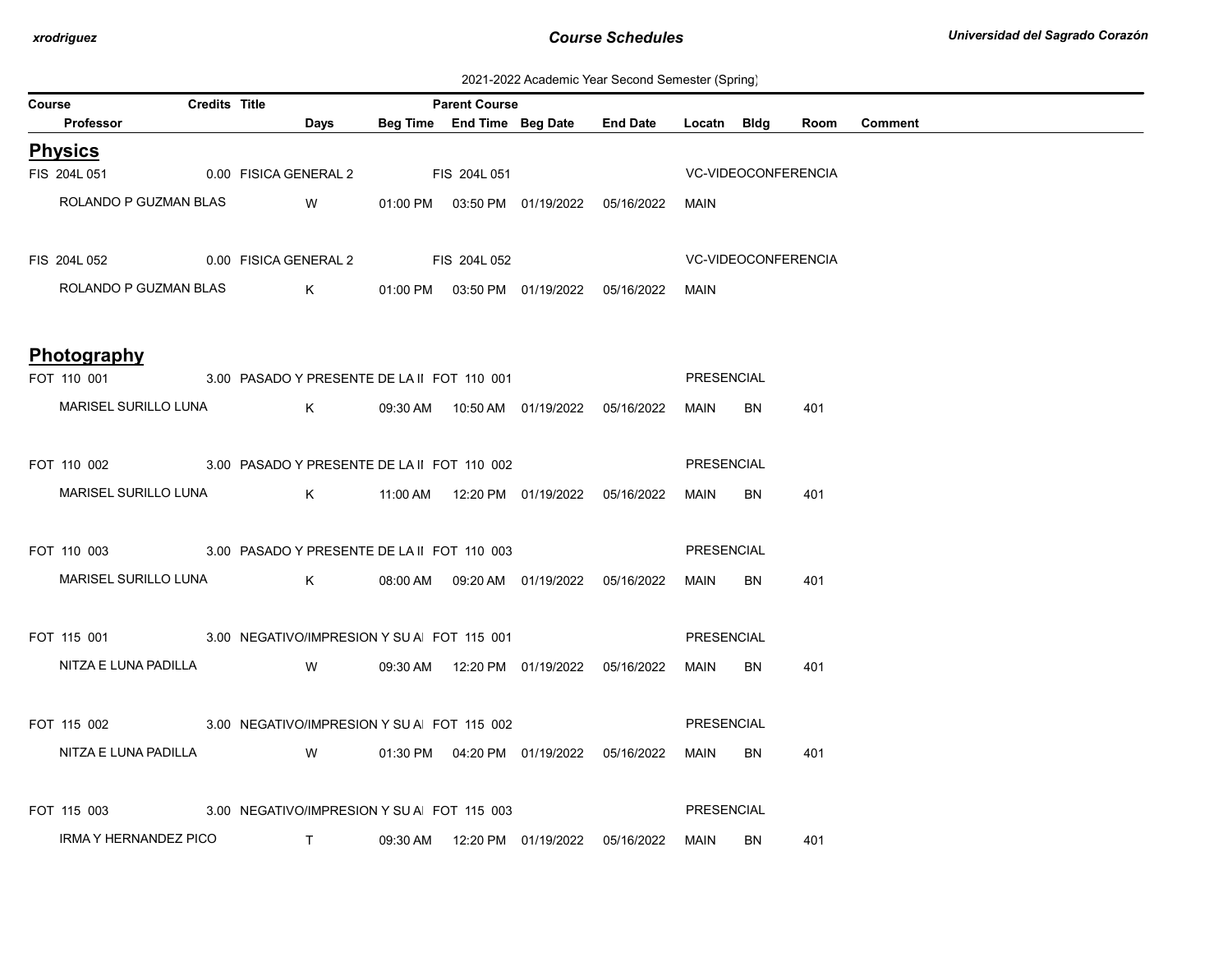| 2021-2022 Academic Year Second Semester (Spring) |  |  |  |
|--------------------------------------------------|--|--|--|
|--------------------------------------------------|--|--|--|

| Course |                        | <b>Credits Title</b> |                                                         |          | <b>Parent Course</b> |                                            |                                            |             |           |      |                |
|--------|------------------------|----------------------|---------------------------------------------------------|----------|----------------------|--------------------------------------------|--------------------------------------------|-------------|-----------|------|----------------|
|        | Professor              |                      | Days                                                    |          |                      |                                            | Beg Time End Time Beg Date End Date        | Locatn Bldg |           | Room | <b>Comment</b> |
|        | Photography            |                      |                                                         |          |                      |                                            |                                            |             |           |      |                |
|        | FOT 115 004            |                      | 3.00 NEGATIVO/IMPRESION Y SU A FOT 115 004              |          |                      |                                            |                                            | PRESENCIAL  |           |      | CANCELI        |
|        |                        |                      | T                                                       |          |                      |                                            | 01:30 PM  04:20 PM  01/19/2022  05/16/2022 | MAIN        |           |      |                |
|        |                        |                      |                                                         |          |                      |                                            |                                            |             |           |      |                |
|        |                        |                      | FOT 115 081 3.00 NEGATIVO/IMPRESION Y SU A FOT 115 081  |          |                      |                                            |                                            | PRESENCIAL  |           |      |                |
|        | NITZA E LUNA PADILLA   |                      | <b>W</b>                                                |          |                      | 05:30 PM  08:20 PM  01/19/2022  05/16/2022 |                                            | MAIN        | BN        | 401  |                |
|        |                        |                      |                                                         |          |                      |                                            |                                            |             |           |      |                |
|        |                        |                      | FOT 210 001 3.00 LENGUAJE DIGITAL                       |          | FOT 210 001          |                                            |                                            | PRESENCIAL  |           |      |                |
|        |                        |                      |                                                         |          |                      |                                            |                                            |             |           |      |                |
|        | NITZA E LUNA PADILLA   |                      | $K$ and $K$                                             |          |                      |                                            | 09:30 AM  12:20 PM  01/19/2022  05/16/2022 | MAIN        | BS        | 221  |                |
|        |                        |                      |                                                         |          |                      |                                            |                                            |             |           |      |                |
|        |                        |                      | FOT 210 002 3.00 LENGUAJE DIGITAL                       |          | FOT 210 002          |                                            |                                            | PRESENCIAL  |           |      |                |
|        | NITZA E LUNA PADILLA   |                      | $K$ and $K$                                             |          |                      | 01:30 PM  04:20 PM  01/19/2022  05/16/2022 |                                            | <b>MAIN</b> | <b>BS</b> | 221  |                |
|        |                        |                      |                                                         |          |                      |                                            |                                            |             |           |      |                |
|        | FOT 210 035            |                      | 3.00 LENGUAJE DIGITAL FOT 210 035                       |          |                      |                                            |                                            |             |           |      |                |
|        |                        |                      |                                                         |          |                      | 00:00 AM  00:00 AM  01/19/2022  05/16/2022 |                                            |             |           |      |                |
|        | <b>Study Abroad</b>    |                      |                                                         |          |                      |                                            |                                            |             |           |      |                |
|        |                        |                      | FOT 215 001 3.00 ILUMINACION PARA LA IMAGEI FOT 215 001 |          |                      |                                            |                                            | PRESENCIAL  |           |      |                |
|        |                        |                      | KEVIN A SANTIAGO COLON S                                |          |                      |                                            |                                            | MAIN        | BN        | 401  |                |
|        |                        |                      |                                                         |          |                      |                                            |                                            |             |           |      |                |
|        |                        |                      |                                                         |          |                      |                                            |                                            |             |           |      |                |
|        |                        |                      | FOT 215 002 3.00 ILUMINACION PARA LA IMAGEI FOT 215 002 |          |                      |                                            |                                            | PRESENCIAL  |           |      |                |
|        | KEVIN A SANTIAGO COLON |                      |                                                         |          |                      |                                            |                                            | MAIN        | BN        | 401  |                |
|        |                        |                      |                                                         |          |                      |                                            |                                            |             |           |      |                |
|        | FOT 342 081            |                      | 3.00 FOTOGRAFIA DIGITAL 2 FOT 342 081                   |          |                      |                                            |                                            | PRESENCIAL  |           |      | CANCELI        |
|        |                        |                      | м                                                       | 05:30 PM |                      | 08:20 PM 01/19/2022 05/16/2022             |                                            | <b>MAIN</b> |           |      |                |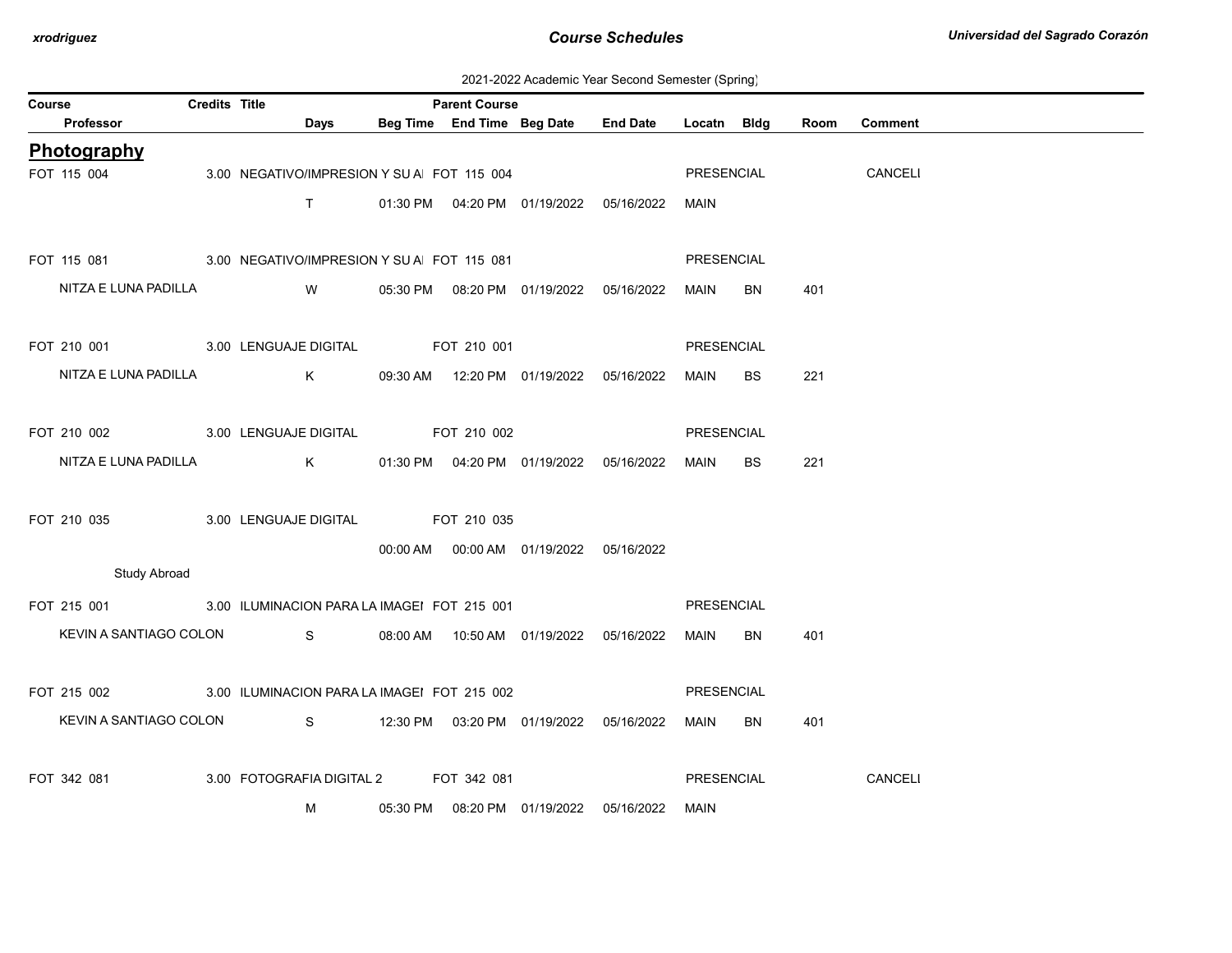| 2021-2022 Academic Year Second Semester (Spring) |  |  |  |  |  |
|--------------------------------------------------|--|--|--|--|--|
|--------------------------------------------------|--|--|--|--|--|

| Course |                                                                    | <b>Credits Title</b> |                   |                      |                                      | <b>Parent Course</b> |                                            |                                            |             |                        |      |              |
|--------|--------------------------------------------------------------------|----------------------|-------------------|----------------------|--------------------------------------|----------------------|--------------------------------------------|--------------------------------------------|-------------|------------------------|------|--------------|
|        | Professor                                                          |                      |                   | Days                 |                                      |                      |                                            | Beg Time End Time Beg Date End Date        | Locatn Bldg |                        |      | Room Comment |
|        | Photography                                                        |                      |                   |                      |                                      |                      |                                            |                                            |             |                        |      |              |
|        | FOT 360C 081 3.00 RETRATO                                          |                      |                   |                      | FOT 360C 081                         |                      |                                            |                                            |             | PF-PRESENCIAL FLEXIBLE |      |              |
|        | NELSON L REYES FARIA                                               |                      | <b>Example 18</b> |                      |                                      |                      |                                            | 05:30 PM  08:20 PM  01/19/2022  05/16/2022 | MAIN        | BS                     | 221  |              |
|        | FOT 360C 082                                                       |                      | 3.00 RETRATO      |                      | <b>EQT 360C 082</b>                  |                      |                                            |                                            | PRESENCIAL  |                        |      | CANCELI      |
|        |                                                                    |                      |                   | M                    |                                      |                      | 05:30 PM  08:20 PM  01/19/2022  05/16/2022 |                                            | MAIN        |                        |      |              |
|        | FOT 405 001 3.00 FOTOPERIODISMO 1 FOT 405 001                      |                      |                   |                      |                                      |                      |                                            |                                            | PRESENCIAL  |                        |      |              |
|        | IRMA Y HERNANDEZ PICO K                                            |                      |                   |                      |                                      |                      | 01:30 PM  04:20 PM  01/19/2022  05/16/2022 |                                            | MAIN        | <b>BS</b>              | 311  |              |
|        | FOT 416C 081 3.00 FOTOGRAFIA COMERCIAL II FOT 416C 081             |                      |                   |                      |                                      |                      |                                            |                                            | PRESENCIAL  |                        |      |              |
|        | CHRISTOPHER VELEZ GARCIA T 06:00 PM 08:50 PM 01/19/2022 05/16/2022 |                      |                   |                      |                                      |                      |                                            |                                            | MAIN        | BN                     | 401  |              |
|        | FOT 460C 081 3.00 VIDEOPERIODISMO DIGITAL FOT 460C 081             |                      |                   |                      |                                      |                      |                                            |                                            | PRESENCIAL  |                        |      |              |
|        | ALEX J FIGUEROA CANCEL M 06:30 PM 09:20 PM 01/19/2022 05/16/2022   |                      |                   |                      |                                      |                      |                                            |                                            | MAIN        | BS                     | 311  |              |
|        | FOT 480 081 3.00 SEMINARIO INTEGRADOR/FOT FOT 480 081              |                      |                   |                      |                                      |                      |                                            |                                            | PRESENCIAL  |                        |      |              |
|        | NITZA E LUNA PADILLA K                                             |                      |                   |                      |                                      |                      |                                            | 05:30 PM  08:20 PM  01/19/2022  05/16/2022 | MAIN        | <b>BN</b>              | 401  |              |
|        | <b>French</b>                                                      |                      |                   |                      |                                      |                      |                                            |                                            |             |                        |      |              |
|        | FRA 101 001                                                        |                      |                   |                      | 3.00 FRANCES ELEMENTAL 1 FRA 101 001 |                      |                                            |                                            | PRESENCIAL  |                        |      |              |
|        | ANAINES CORBET MOLINA                                              |                      |                   |                      |                                      |                      |                                            |                                            | MAIN BS     |                        | 214A |              |
|        | FRA 101 002                                                        |                      |                   |                      | 3.00 FRANCES ELEMENTAL 1 FRA 101 002 |                      |                                            |                                            |             | VC-VIDEOCONFERENCIA    |      |              |
|        | LUIS A RODRIGUEZ GARCIA                                            |                      |                   | <b>Example 18 ST</b> |                                      |                      | 02:00 PM  03:20 PM  01/19/2022  05/16/2022 |                                            |             |                        |      |              |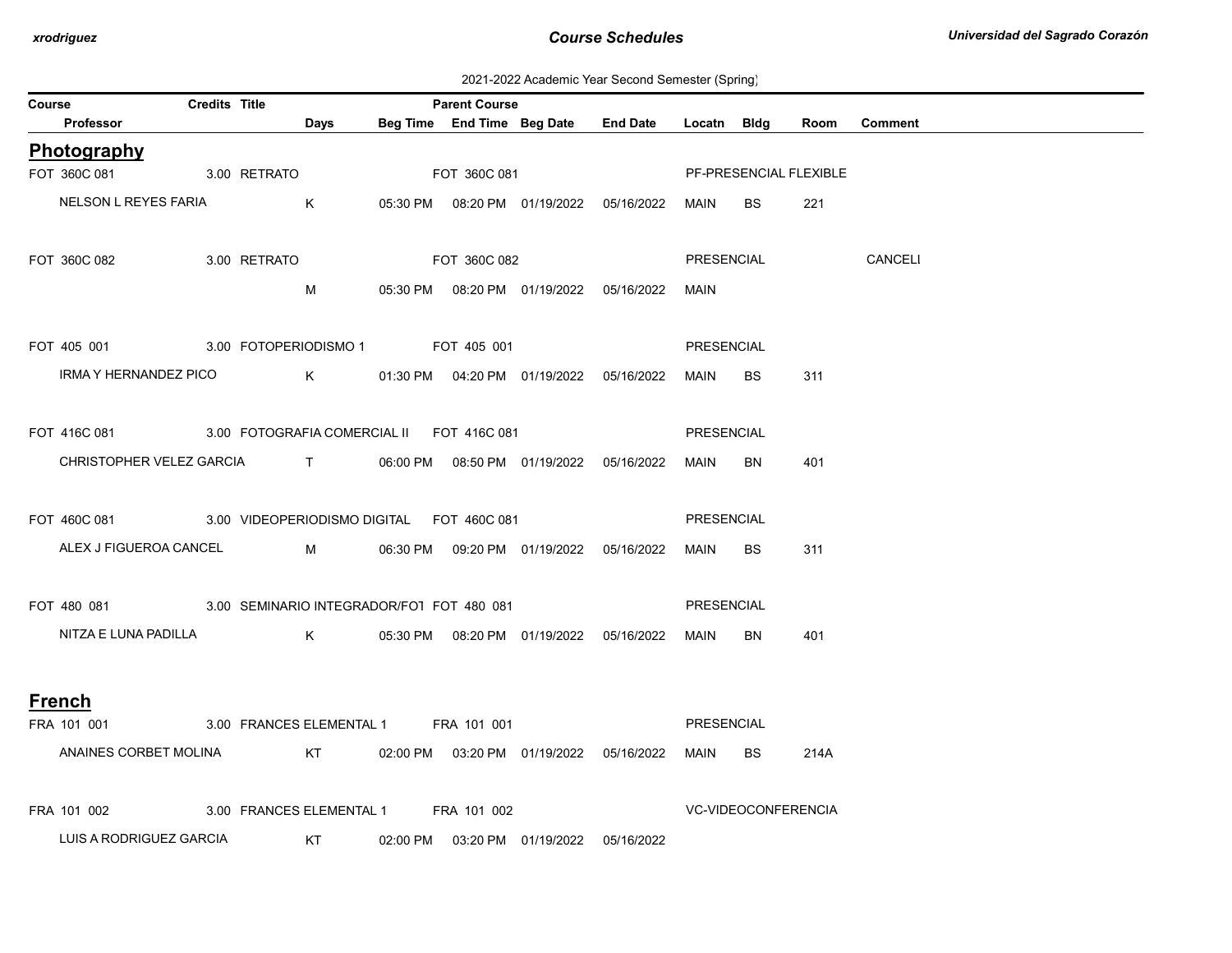2021-2022 Academic Year Second Semester (Spring)

| Course |                                                                    | <b>Credits Title</b> |                                        | <b>Parent Course</b> |                                            |                                                 |            |                        |      |                                |
|--------|--------------------------------------------------------------------|----------------------|----------------------------------------|----------------------|--------------------------------------------|-------------------------------------------------|------------|------------------------|------|--------------------------------|
|        | Professor                                                          |                      | <b>Days</b>                            |                      |                                            | Beg Time End Time Beg Date End Date Locatn Bldg |            |                        | Room | <b>Comment</b>                 |
|        | <b>French</b>                                                      |                      |                                        |                      |                                            |                                                 |            |                        |      |                                |
|        | FRA 101L 051                                                       |                      | 0.00 FRANCES ELEMENTAL 1 FRA 101L 051  |                      |                                            |                                                 |            | PF-PRESENCIAL FLEXIBLE |      |                                |
|        | ANNA CANAPARO DE ANDREIS                                           |                      |                                        |                      |                                            |                                                 | MAIN       | BN                     | 320  |                                |
|        |                                                                    |                      |                                        |                      |                                            |                                                 |            |                        |      |                                |
|        | FRA 101L 052 0.00 FRANCES ELEMENTAL 1 FRA 101L 052                 |                      |                                        |                      |                                            |                                                 |            | PF-PRESENCIAL FLEXIBLE |      |                                |
|        |                                                                    |                      |                                        |                      |                                            |                                                 |            |                        |      |                                |
|        | DANIEL R DUMONT REYES K 611:30 AM 12:20 PM 01/19/2022 05/16/2022   |                      |                                        |                      |                                            |                                                 | MAIN       | BN                     | 236  |                                |
|        |                                                                    |                      |                                        |                      |                                            |                                                 |            |                        |      |                                |
|        | FRA 102 001                                                        |                      | 3.00 FRANCES ELEMENTAL 2 FRA 102 001   |                      |                                            |                                                 | PRESENCIAL |                        |      | CANCELI                        |
|        |                                                                    |                      | MW                                     |                      | 02:00 PM  03:20 PM  01/19/2022  05/16/2022 |                                                 | MAIN       |                        |      |                                |
|        |                                                                    |                      |                                        |                      |                                            |                                                 |            |                        |      |                                |
|        | FRA 102 002                                                        |                      | 3.00 FRANCES ELEMENTAL 2 FRA 102 002   |                      |                                            |                                                 | PRESENCIAL |                        |      |                                |
|        | ANAINES CORBET MOLINA                                              |                      | <b>MW</b>                              |                      | 09:30 AM  10:50 AM  01/19/2022  05/16/2022 |                                                 | MAIN       | BN                     | 231  |                                |
|        |                                                                    |                      |                                        |                      |                                            |                                                 |            |                        |      |                                |
|        | FRA 102L 051 0.00 FRANCES ELEMENTAL 2 FRA 102L 051                 |                      |                                        |                      |                                            |                                                 |            | PF-PRESENCIAL FLEXIBLE |      |                                |
|        | ANNA CANAPARO DE ANDREIS                                           |                      |                                        |                      |                                            |                                                 |            |                        |      |                                |
|        |                                                                    |                      |                                        |                      |                                            |                                                 | MAIN SM    |                        | 103  |                                |
|        |                                                                    |                      |                                        |                      |                                            |                                                 |            |                        |      |                                |
|        | FRA 102L 052                                                       |                      | 0.00 FRANCES ELEMENTAL 2 FRA 102L 052  |                      |                                            |                                                 |            | PF-PRESENCIAL FLEXIBLE |      |                                |
|        | ANNA CANAPARO DE ANDREIS K 10:00 AM 10:50 AM 01/19/2022 05/16/2022 |                      |                                        |                      |                                            |                                                 | MAIN SM    |                        | 103  |                                |
|        |                                                                    |                      |                                        |                      |                                            |                                                 |            |                        |      |                                |
|        | FRA 103 001                                                        |                      | 3.00 FRANCES INTERMEDIO 1 FRA 103 001  |                      |                                            |                                                 | PRESENCIAL |                        |      | CANCELI                        |
|        |                                                                    |                      | MW                                     |                      | 12:30 PM  01:50 PM  01/19/2022  05/16/2022 |                                                 | MAIN       |                        |      |                                |
|        |                                                                    |                      |                                        |                      |                                            |                                                 |            |                        |      |                                |
|        | FRA 103L 051                                                       |                      | 0.00 FRANCES INTERMEDIO 1 FRA 103L 051 |                      |                                            |                                                 |            |                        |      | PF-PRESENCIAL FLEXIBLE CANCELI |
|        |                                                                    |                      | K                                      |                      | 02:30 PM  03:20 PM  01/19/2022  05/16/2022 |                                                 | MAIN       |                        |      |                                |
|        |                                                                    |                      |                                        |                      |                                            |                                                 |            |                        |      |                                |
|        |                                                                    |                      |                                        |                      |                                            |                                                 |            |                        |      |                                |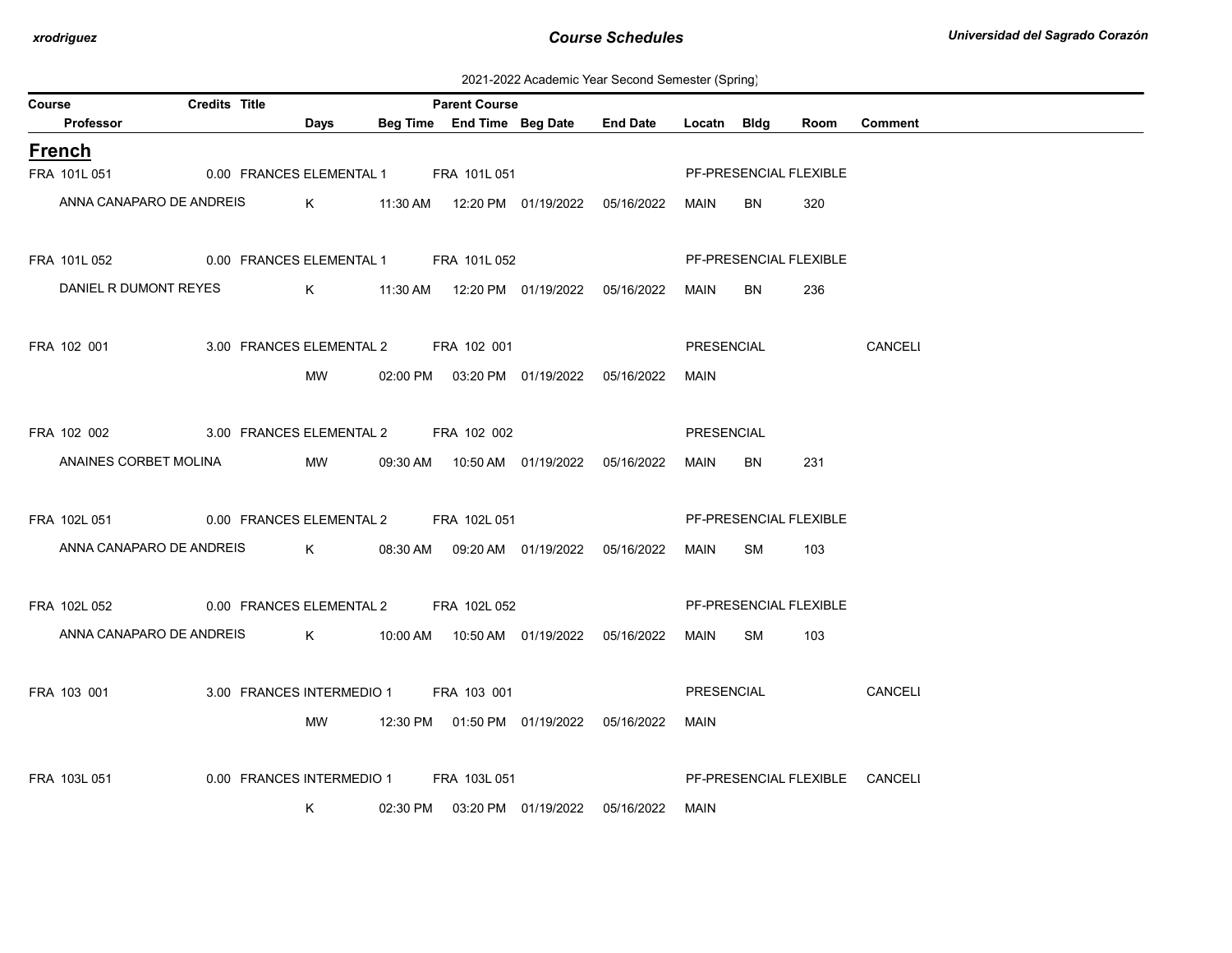2021-2022 Academic Year Second Semester (Spring)

| Course |                                                     | <b>Credits Title</b> |                                                                                                                                                                                                                                     | <b>Parent Course</b> |                                            |                                            |                    |                        |      |                |
|--------|-----------------------------------------------------|----------------------|-------------------------------------------------------------------------------------------------------------------------------------------------------------------------------------------------------------------------------------|----------------------|--------------------------------------------|--------------------------------------------|--------------------|------------------------|------|----------------|
|        | Professor                                           |                      | Days                                                                                                                                                                                                                                |                      | Beg Time End Time Beg Date                 | <b>End Date</b>                            | Locatn Bldg        |                        | Room | <b>Comment</b> |
|        | <b>Critical Thinking</b>                            |                      |                                                                                                                                                                                                                                     |                      |                                            |                                            |                    |                        |      |                |
|        | GCC 101 001                                         |                      | 3.00 DESARROLLO/ECOS ORIGEN, GCC 101 001                                                                                                                                                                                            |                      |                                            |                                            |                    | PF-PRESENCIAL FLEXIBLE |      |                |
|        | CARLOS G LAGO GARCIA                                |                      | MW                                                                                                                                                                                                                                  |                      |                                            | 07:30 AM  08:50 AM  01/19/2022  05/16/2022 | MAIN               | BN                     | 320  |                |
|        | GCC 101 002 3.00 DESARROLLO/ECOS ORIGEN GCC 101 002 |                      |                                                                                                                                                                                                                                     |                      |                                            |                                            |                    | HV-HIBRIDO VIRTUAL     |      |                |
|        | LUCIA ORSANIC                                       |                      | M                                                                                                                                                                                                                                   |                      | 08:00 AM  09:20 AM  01/19/2022  05/16/2022 |                                            |                    |                        |      |                |
|        | GCC 101 003 3.00 DESARROLLO/ECOS ORIGEN GCC 101 003 |                      |                                                                                                                                                                                                                                     |                      |                                            |                                            |                    | HV-HíBRIDO VIRTUAL     |      |                |
|        | LUCIA ORSANIC                                       |                      | M                                                                                                                                                                                                                                   |                      | 11:00 AM  12:20 PM  01/19/2022  05/16/2022 |                                            |                    |                        |      |                |
|        | GCC 101 004 3.00 DESARROLLO/ECOS ORIGEN GCC 101 004 |                      |                                                                                                                                                                                                                                     |                      |                                            |                                            |                    | HV-HIBRIDO VIRTUAL     |      |                |
|        | ANDRES LOPEZ ROMAN                                  |                      | M                                                                                                                                                                                                                                   |                      | 02:30 PM  03:50 PM  01/19/2022  05/16/2022 |                                            |                    |                        |      |                |
|        | GCC 101 005 3.00 DESARROLLO/ECOS ORIGEN GCC 101 005 |                      |                                                                                                                                                                                                                                     |                      |                                            |                                            | HV-HíBRIDO VIRTUAL |                        |      |                |
|        | JUAN A REYES RODRIGUEZ                              |                      | <b>M</b> and the state of the state of the state of the state of the state of the state of the state of the state of the state of the state of the state of the state of the state of the state of the state of the state of the st |                      | 04:00 PM  05:20 PM  01/19/2022  05/16/2022 |                                            |                    |                        |      |                |
|        | GCC 101 006 3.00 DESARROLLO/ECOS ORIGEN GCC 101 006 |                      |                                                                                                                                                                                                                                     |                      |                                            |                                            |                    | HV-HIBRIDO VIRTUAL     |      |                |
|        | JUAN W RUIZ GOYCO                                   |                      | $K$ and $K$                                                                                                                                                                                                                         |                      | 07:30 AM  08:50 AM  01/19/2022  05/16/2022 |                                            |                    |                        |      |                |
|        | GCC 101 007 3.00 DESARROLLO/ECOS ORIGEN GCC 101 007 |                      |                                                                                                                                                                                                                                     |                      |                                            |                                            |                    | HV-HíBRIDO VIRTUAL     |      |                |
|        | ELGA M. DEL VALLE LA LUZ                            |                      | $\mathsf K$                                                                                                                                                                                                                         |                      | 08:00 AM  09:20 AM  01/19/2022  05/16/2022 |                                            |                    |                        |      |                |
|        | GCC 101 008                                         |                      | 3.00 DESARROLLO/ECOS ORIGEN GCC 101 008                                                                                                                                                                                             |                      |                                            |                                            |                    | HV-HIBRIDO VIRTUAL     |      |                |
|        | ANDRES LOPEZ ROMAN                                  |                      | K                                                                                                                                                                                                                                   |                      |                                            |                                            |                    |                        |      |                |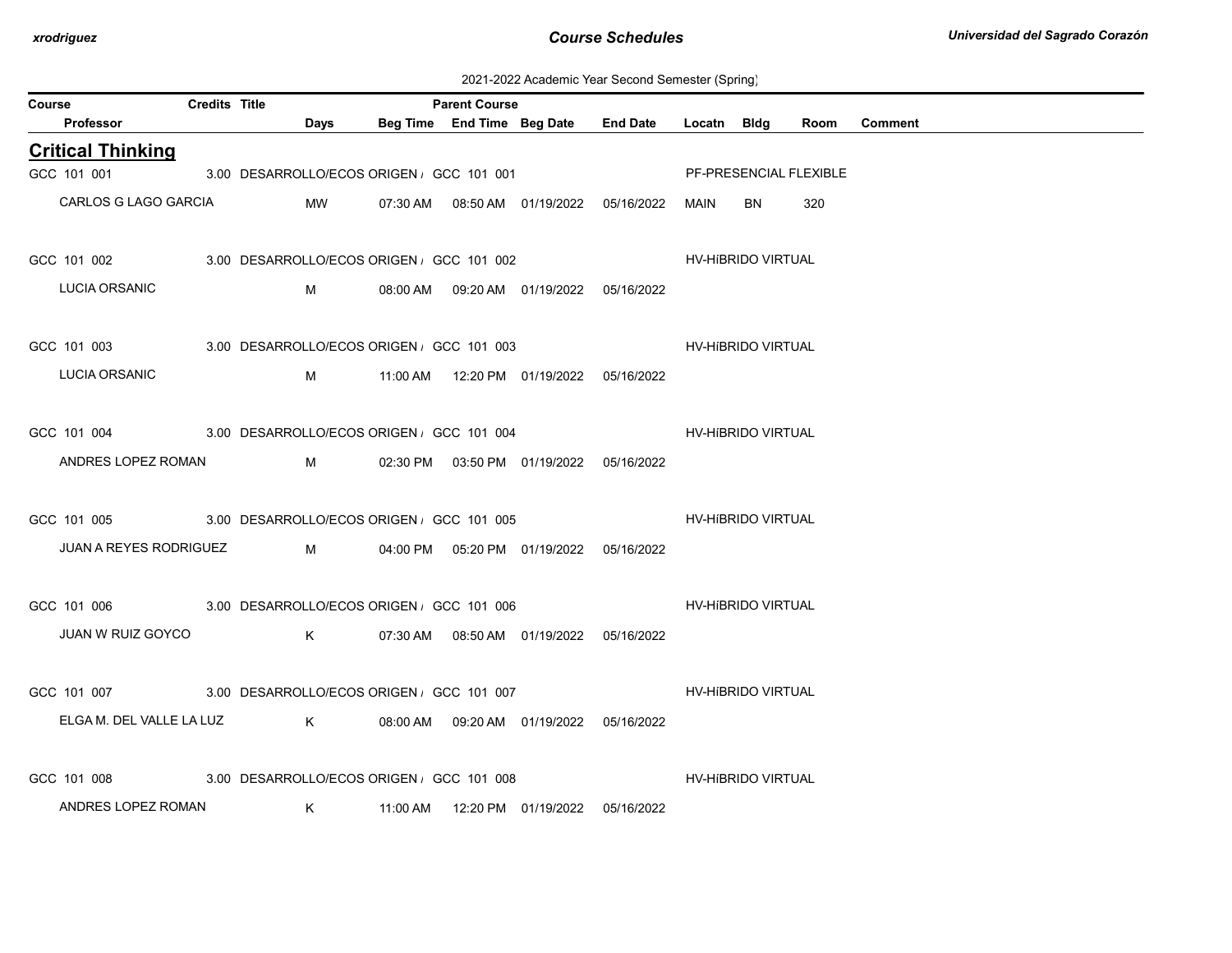2021-2022 Academic Year Second Semester (Spring)

| Course |                                                                   | <b>Credits Title</b> |                                                             | <b>Parent Course</b>                     |                                            |                                                 |            |                        |      |         |
|--------|-------------------------------------------------------------------|----------------------|-------------------------------------------------------------|------------------------------------------|--------------------------------------------|-------------------------------------------------|------------|------------------------|------|---------|
|        | Professor                                                         |                      | Days                                                        |                                          |                                            | Beg Time End Time Beg Date End Date Locatn Bldg |            |                        | Room | Comment |
|        | <b>Critical Thinking</b>                                          |                      |                                                             |                                          |                                            |                                                 |            |                        |      |         |
|        | GCC 101 009                                                       |                      |                                                             | 3.00 DESARROLLO/ECOS ORIGEN, GCC 101 009 |                                            |                                                 |            | PF-PRESENCIAL FLEXIBLE |      |         |
|        | LUIS A REYES RODRIGUEZ                                            |                      | KT                                                          |                                          |                                            |                                                 |            | SC.                    | 002  |         |
|        | GCC 101 010 3.00 DESARROLLO/ECOS ORIGEN GCC 101 010               |                      |                                                             |                                          |                                            |                                                 |            | PF-PRESENCIAL FLEXIBLE |      |         |
|        | JOSE R RIVERA GONZALEZ MW 12:30 PM 01:50 PM 01/19/2022 05/16/2022 |                      |                                                             |                                          |                                            |                                                 | MAIN CE    |                        | 205  |         |
|        | GCC 101 011 3.00 DESARROLLO/ECOS ORIGEN GCC 101 011               |                      |                                                             |                                          |                                            |                                                 | PRESENCIAL |                        |      |         |
|        | ELGA M. DEL VALLE LA LUZ MW                                       |                      |                                                             |                                          | 08:00 AM  09:20 AM  01/19/2022  05/16/2022 |                                                 | MAIN SC    |                        | 002  |         |
|        | GCC 101 012 3.00 DESARROLLO/ECOS ORIGEN GCC 101 012               |                      |                                                             |                                          |                                            |                                                 |            | PF-PRESENCIAL FLEXIBLE |      |         |
|        | JOSE R RIVERA GONZALEZ MW                                         |                      |                                                             |                                          |                                            |                                                 | MAIN       | SM                     | 213  |         |
|        | GCC 101 013 3.00 DESARROLLO/ECOS ORIGEN GCC 101 013               |                      |                                                             |                                          |                                            |                                                 |            | PF-PRESENCIAL FLEXIBLE |      |         |
|        | CARLOS G LAGO GARCIA                                              |                      | <b>Example 19 MW</b>                                        |                                          | 02:30 PM  03:50 PM  01/19/2022  05/16/2022 |                                                 | MAIN       | BN                     | 241  |         |
|        | GCC 101 014 3.00 DESARROLLO/ECOS ORIGEN GCC 101 014               |                      |                                                             |                                          |                                            |                                                 |            | PF-PRESENCIAL FLEXIBLE |      |         |
|        | LUIS A REYES RODRIGUEZ KT 08:00 AM 09:20 AM 01/19/2022 05/16/2022 |                      |                                                             |                                          |                                            |                                                 | MAIN       | BN                     | 320  |         |
|        | GCC 101 015 3.00 DESARROLLO/ECOS ORIGEN GCC 101 015               |                      |                                                             |                                          |                                            |                                                 | PRESENCIAL |                        |      |         |
|        | JUAN A REYES RODRIGUEZ                                            |                      | KT 09:30 AM 10:50 AM 01/19/2022 05/16/2022                  |                                          |                                            |                                                 | MAIN       | BS.                    | 220  |         |
|        | GCC 101 016                                                       |                      | 3.00 DESARROLLO/ECOS ORIGEN , GCC 101 016                   |                                          |                                            |                                                 |            | HV-HIBRIDO VIRTUAL     |      |         |
|        | JUAN A REYES RODRIGUEZ                                            |                      | $M_{\rm H}$ and $M_{\rm H}$ and $M_{\rm H}$ and $M_{\rm H}$ |                                          | 02:00 PM  03:20 PM  01/19/2022  05/16/2022 |                                                 |            |                        |      |         |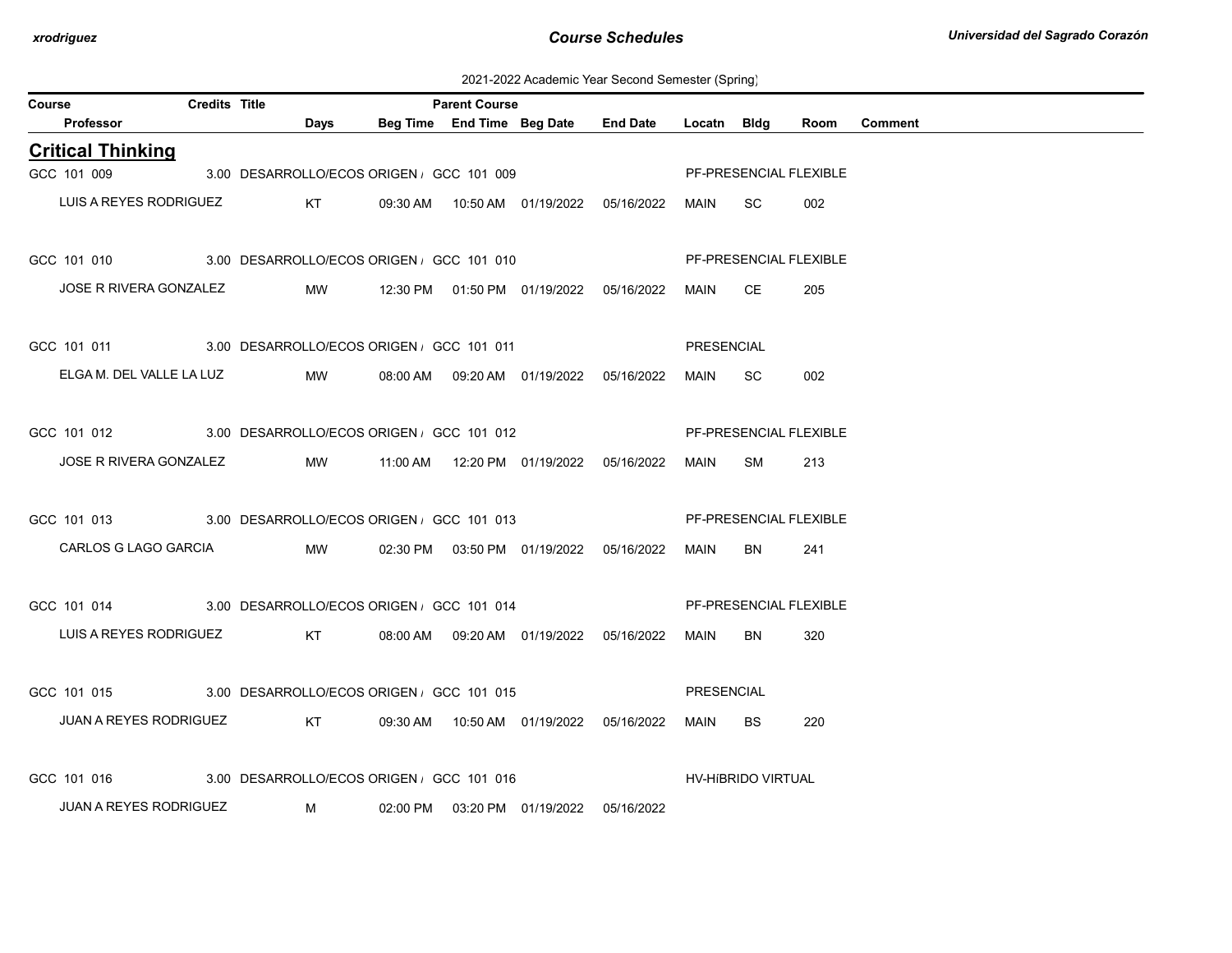| 2021-2022 Academic Year Second Semester (Spring) |  |  |  |  |  |
|--------------------------------------------------|--|--|--|--|--|
|--------------------------------------------------|--|--|--|--|--|

| Course                                                | <b>Credits Title</b> |                                                                             |                |                                           | <b>Parent Course</b> |                                            |                                                 |         |                            |                        |         |
|-------------------------------------------------------|----------------------|-----------------------------------------------------------------------------|----------------|-------------------------------------------|----------------------|--------------------------------------------|-------------------------------------------------|---------|----------------------------|------------------------|---------|
| Professor                                             |                      |                                                                             | <b>Days</b>    |                                           |                      |                                            | Beg Time End Time Beg Date End Date Locatn Bldg |         |                            | Room                   | Comment |
| <b>Critical Thinking</b>                              |                      |                                                                             |                |                                           |                      |                                            |                                                 |         |                            |                        |         |
| GCC 101 061                                           |                      |                                                                             |                | 3.00 DESARROLLO/ECOS ORIGEN , GCC 101 061 |                      |                                            |                                                 |         |                            | TL-TOTALMENTE EN LÍNEA |         |
| EDWIN A SIERRA GONZALEZ                               |                      |                                                                             |                |                                           |                      |                                            |                                                 |         |                            |                        |         |
| Online                                                |                      |                                                                             |                |                                           |                      |                                            |                                                 |         |                            |                        |         |
| GCC 201 001 3.00 CONSTRUCCION DE UNA SOC GCC 201 001  |                      |                                                                             |                |                                           |                      |                                            |                                                 |         | HF-HIBRIDO FLEXIBLE        |                        |         |
| ANDRES LOPEZ ROMAN                                    |                      |                                                                             |                |                                           |                      |                                            |                                                 | MAIN    | BN                         | 320                    |         |
| GCC 201 002 3.00 CONSTRUCCION DE UNA SOC GCC 201 002  |                      |                                                                             |                |                                           |                      |                                            |                                                 |         | HF-HIBRIDO FLEXIBLE        |                        |         |
| JUAN A REYES RODRIGUEZ                                |                      | $\mathsf K$ and $\mathsf K$ and $\mathsf K$ and $\mathsf K$ and $\mathsf K$ |                |                                           |                      | 08:00 AM  09:20 AM  01/19/2022  05/16/2022 |                                                 | MAIN    | BS.                        | 217                    |         |
| GCC 201 061 3.00 CONSTRUCCION DE UNA SOC GCC 201 061  |                      |                                                                             |                |                                           |                      |                                            |                                                 |         |                            | TL-TOTALMENTE EN LÍNEA |         |
| OMAR A ALVAREZ FRANCESCHI                             |                      |                                                                             |                |                                           |                      |                                            |                                                 |         |                            |                        |         |
| Online                                                |                      |                                                                             |                |                                           |                      |                                            |                                                 |         |                            |                        |         |
| GCC 201 063 3.00 CONSTRUCCION DE UNA SOC GCC 201 063  |                      |                                                                             |                |                                           |                      |                                            | TL-TOTALMENTE EN LINEA                          |         |                            |                        |         |
| OMAR A ALVAREZ FRANCESCHI                             |                      |                                                                             |                |                                           |                      |                                            |                                                 |         |                            |                        |         |
| Online                                                |                      |                                                                             |                |                                           |                      |                                            |                                                 |         |                            |                        |         |
| GCC 202 001 3.00 RATOS DE LA SOCIEDAD CON GCC 202 001 |                      |                                                                             |                |                                           |                      |                                            |                                                 |         | HF-HIBRIDO FLEXIBLE        |                        |         |
| STEPHANIE NEGRON MARCHANY M                           |                      |                                                                             |                |                                           |                      | 08:00 AM  09:20 AM  01/19/2022  05/16/2022 |                                                 | MAIN CE |                            | 205                    |         |
| GCC 202 002                                           |                      |                                                                             |                | 3.00 RETOS DE LA SOCIEDAD CON GCC 202 002 |                      |                                            |                                                 |         | <b>HF-HIBRIDO FLEXIBLE</b> |                        |         |
| STEPHANIE NEGRON MARCHANY M                           |                      |                                                                             |                |                                           |                      | 09:30 AM  10:50 AM  01/19/2022  05/16/2022 |                                                 | MAIN CE |                            | 206                    |         |
| GCC 202 003                                           |                      |                                                                             |                | 3.00 RETOS DE LA SOCIEDAD CON GCC 202 003 |                      |                                            |                                                 |         | <b>HF-HIBRIDO FLEXIBLE</b> |                        |         |
| STEPHANIE NEGRON MARCHANY                             |                      |                                                                             | $M_{\rm{max}}$ |                                           |                      |                                            |                                                 |         | MAIN CE                    | 207                    |         |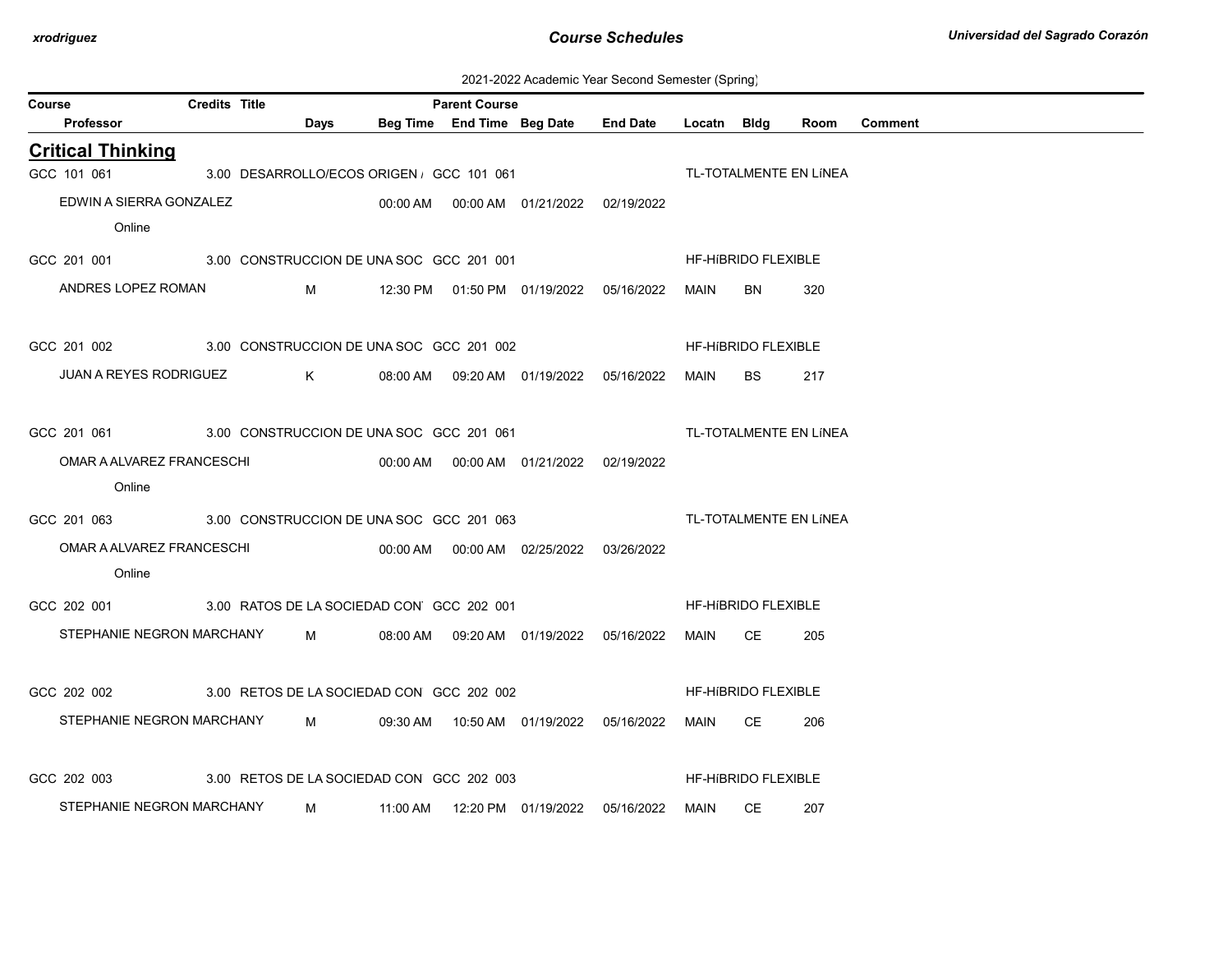2021-2022 Academic Year Second Semester (Spring)

| Course                                                |                        | <b>Credits Title</b> |                                                                     | <b>Parent Course</b> |                                                 |         |                            |      |                |
|-------------------------------------------------------|------------------------|----------------------|---------------------------------------------------------------------|----------------------|-------------------------------------------------|---------|----------------------------|------|----------------|
| Professor                                             |                        |                      | <b>Days</b>                                                         |                      | Beg Time End Time Beg Date End Date Locatn Bldg |         |                            | Room | <b>Comment</b> |
| <b>Critical Thinking</b>                              |                        |                      |                                                                     |                      |                                                 |         |                            |      |                |
| GCC 202 004                                           |                        |                      | 3.00 RETOS DE LA SOCIEDAD CON GCC 202 004                           |                      |                                                 |         | HF-HIBRIDO FLEXIBLE        |      |                |
|                                                       | LUIS A REYES RODRIGUEZ |                      | $M_{\rm H}$ and $M_{\rm H}$ and $M_{\rm H}$ and $M_{\rm H}$         |                      |                                                 | MAIN    | BN.                        | 320  |                |
| GCC 202 005 3.00 RETOS DE LA SOCIEDAD CON GCC 202 005 |                        |                      |                                                                     |                      |                                                 |         | <b>HF-HIBRIDO FLEXIBLE</b> |      |                |
|                                                       | EDWIN ROMAN PEREZ      |                      |                                                                     |                      |                                                 | MAIN    | BN.                        | 239  |                |
| GCC 202 006 3.00 RETOS DE LA SOCIEDAD CON GCC 202 006 |                        |                      |                                                                     |                      |                                                 |         | HF-HIBRIDO FLEXIBLE        |      |                |
|                                                       |                        |                      | STEPHANIE NEGRON MARCHANY K 08:00 AM 09:20 AM 01/19/2022 05/16/2022 |                      |                                                 | MAIN CE |                            | 205  |                |
| GCC 202 007 3.00 RETOS DE LA SOCIEDAD CON GCC 202 007 |                        |                      |                                                                     |                      |                                                 |         | HF-HIBRIDO FLEXIBLE        |      |                |
|                                                       |                        |                      | JOSE R RIVERA GONZALEZ $K$ 09:30 AM 10:50 AM 01/19/2022 05/16/2022  |                      |                                                 | MAIN    | BS.                        | 214A |                |
| GCC 202 008 3.00 RETOS DE LA SOCIEDAD CON GCC 202 008 |                        |                      |                                                                     |                      |                                                 |         | <b>HF-HIBRIDO FLEXIBLE</b> |      |                |
|                                                       |                        |                      | JOSE R RIVERA GONZALEZ K 12:30 PM 01:50 PM 01/19/2022 05/16/2022    |                      |                                                 | MAIN CE |                            | 205  |                |
| GCC 202 009 3.00 RETOS DE LA SOCIEDAD CON GCC 202 009 |                        |                      |                                                                     |                      |                                                 |         | HF-HIBRIDO FLEXIBLE        |      |                |
|                                                       |                        |                      | LUIS J CINTRON GUTIERREZ K 04:00 PM 05:20 PM 01/19/2022 05/16/2022  |                      |                                                 | MAIN    | BN.                        | 226  |                |
| GCC 202 010 3.00 RETOS DE LA SOCIEDAD CON GCC 202 010 |                        |                      |                                                                     |                      |                                                 |         | HF-HIBRIDO FLEXIBLE        |      |                |
| LUCIA ORSANIC                                         |                        |                      | <b>W</b>                                                            |                      | 08:00 AM  09:20 AM  01/19/2022  05/16/2022      | MAIN    | BN.                        | 321  |                |
| GCC 202 011 3.00 RETOS DE LA SOCIEDAD CON GCC 202 011 |                        |                      |                                                                     |                      |                                                 |         | HF-HIBRIDO FLEXIBLE        |      |                |
| <b>LUCIA ORSANIC</b>                                  |                        |                      | <b>W</b>                                                            |                      | 09:30 AM  10:50 AM  01/19/2022  05/16/2022      | MAIN    | BN.                        | 321  |                |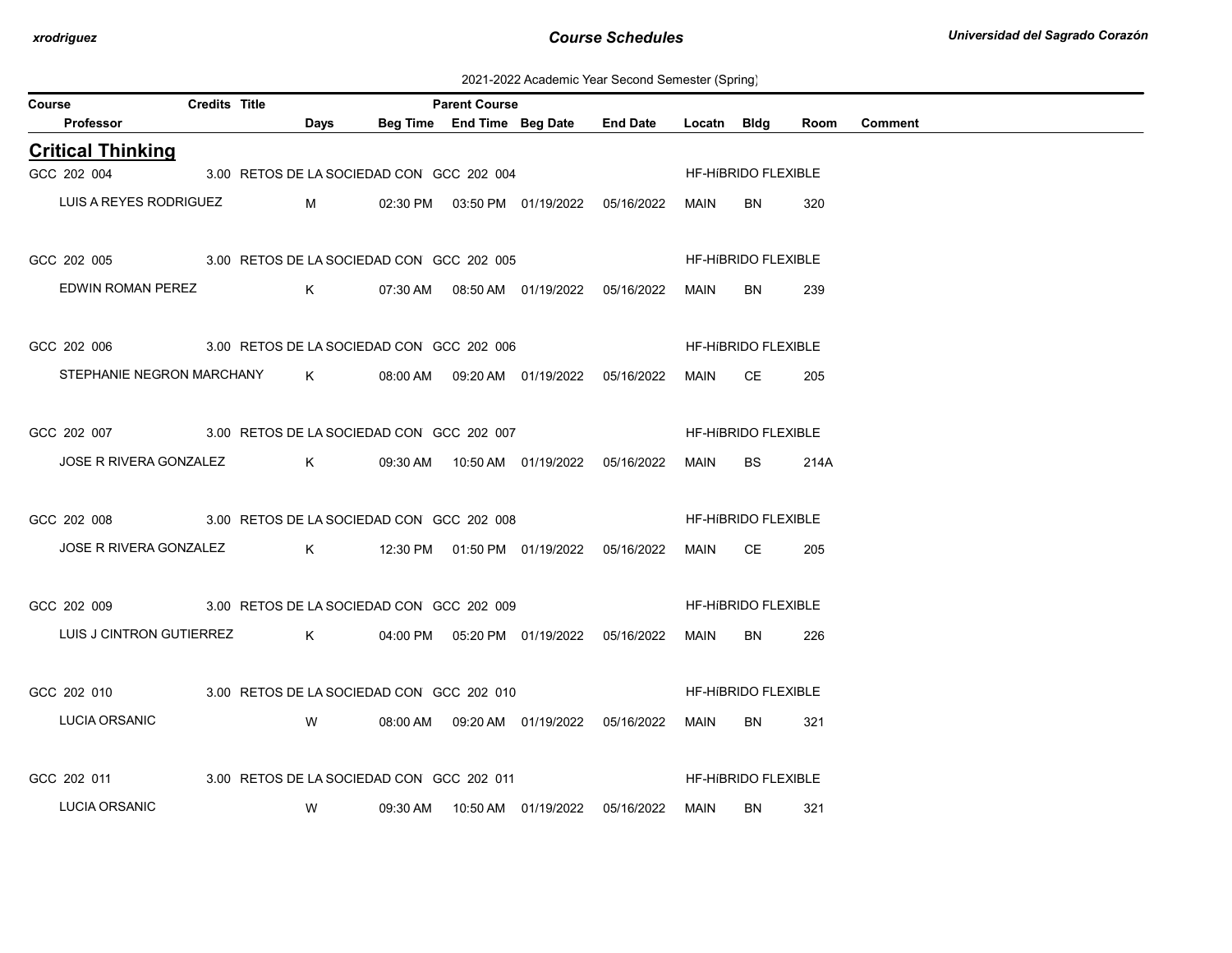2021-2022 Academic Year Second Semester (Spring)

| Course                                                            | Credits Title |      |                                           | <b>Parent Course</b> |                                                                      |                                            |             |                            |                        |                |
|-------------------------------------------------------------------|---------------|------|-------------------------------------------|----------------------|----------------------------------------------------------------------|--------------------------------------------|-------------|----------------------------|------------------------|----------------|
| Professor                                                         |               | Days |                                           |                      |                                                                      | Beg Time End Time Beg Date End Date        | Locatn Bidg |                            | Room                   | <b>Comment</b> |
| <b>Critical Thinking</b>                                          |               |      |                                           |                      |                                                                      |                                            |             |                            |                        |                |
| GCC 202 012                                                       |               |      | 3.00 RETOS DE LA SOCIEDAD CON GCC 202 012 |                      |                                                                      |                                            |             | HF-HIBRIDO FLEXIBLE        |                        |                |
| <b>LUCIA ORSANIC</b>                                              |               |      |                                           |                      |                                                                      | W 11:00 AM 12:20 PM 01/19/2022 05/16/2022  | MAIN        | BN.                        | 321                    |                |
| GCC 202 013 3.00 RETOS DE LA SOCIEDAD CON GCC 202 013             |               |      |                                           |                      |                                                                      |                                            |             | HF-HIBRIDO FLEXIBLE        |                        |                |
| LUIS J CINTRON GUTIERREZ W                                        |               |      |                                           |                      |                                                                      | 02:30 PM  03:50 PM  01/19/2022  05/16/2022 | MAIN        | <b>BN</b>                  | 238                    |                |
| GCC 202 014 3.00 RETOS DE LA SOCIEDAD CON GCC 202 014             |               |      |                                           |                      |                                                                      |                                            |             | HF-HIBRIDO FLEXIBLE        |                        |                |
| ANA M MARRERO DIAZ T 08:00 AM 09:20 AM 01/19/2022 05/16/2022      |               |      |                                           |                      |                                                                      |                                            | MAIN        | BS.                        | 214A                   |                |
| GCC 202 015 3.00 RETOS DE LA SOCIEDAD CON GCC 202 015             |               |      |                                           |                      |                                                                      |                                            |             | HF-HIBRIDO FLEXIBLE        |                        |                |
| ANA M MARRERO DIAZ T 09:30 AM 10:50 AM 01/19/2022 05/16/2022      |               |      |                                           |                      |                                                                      |                                            | MAIN        | <b>BS</b>                  | 214A                   |                |
| GCC 202 016 3.00 RETOS DE LA SOCIEDAD CON GCC 202 016             |               |      |                                           |                      |                                                                      |                                            |             | <b>HF-HIBRIDO FLEXIBLE</b> |                        |                |
| ANA M MARRERO DIAZ T 12:30 PM 01:50 PM 01/19/2022 05/16/2022 MAIN |               |      |                                           |                      |                                                                      |                                            |             | BN                         | 239                    |                |
| GCC 202 017 3.00 RETOS DE LA SOCIEDAD CON GCC 202 017             |               |      |                                           |                      |                                                                      |                                            |             | HV-HIBRIDO VIRTUAL         |                        |                |
| ANA M MARRERO DIAZ K                                              |               |      |                                           |                      | 09:30 AM  10:50 AM  01/19/2022  05/16/2022                           |                                            |             |                            |                        |                |
| GCC 202 063 3.00 RETOS DE LA SOCIEDAD CON GCC 202 063             |               |      |                                           |                      |                                                                      | TL-TOTALMENTE EN LÍNEA                     |             |                            |                        |                |
| OMAR A ALVAREZ FRANCESCHI                                         |               |      |                                           |                      | $00:00$ AM $\qquad 00:00$ AM $\qquad 02/25/2022$ $\qquad 03/26/2022$ |                                            |             |                            |                        |                |
| Online                                                            |               |      |                                           |                      |                                                                      |                                            |             |                            |                        |                |
| GCC 202 065 3.00 RETOS DE LA SOCIEDAD CON GCC 202 065             |               |      |                                           |                      |                                                                      |                                            |             |                            | TL-TOTALMENTE EN LÍNEA |                |
| <b>JUAN W RUIZ GOYCO</b>                                          |               |      |                                           |                      | 00:00 AM  00:00 AM  04/01/2022  05/07/2022                           |                                            |             |                            |                        |                |
| Online                                                            |               |      |                                           |                      |                                                                      |                                            |             |                            |                        |                |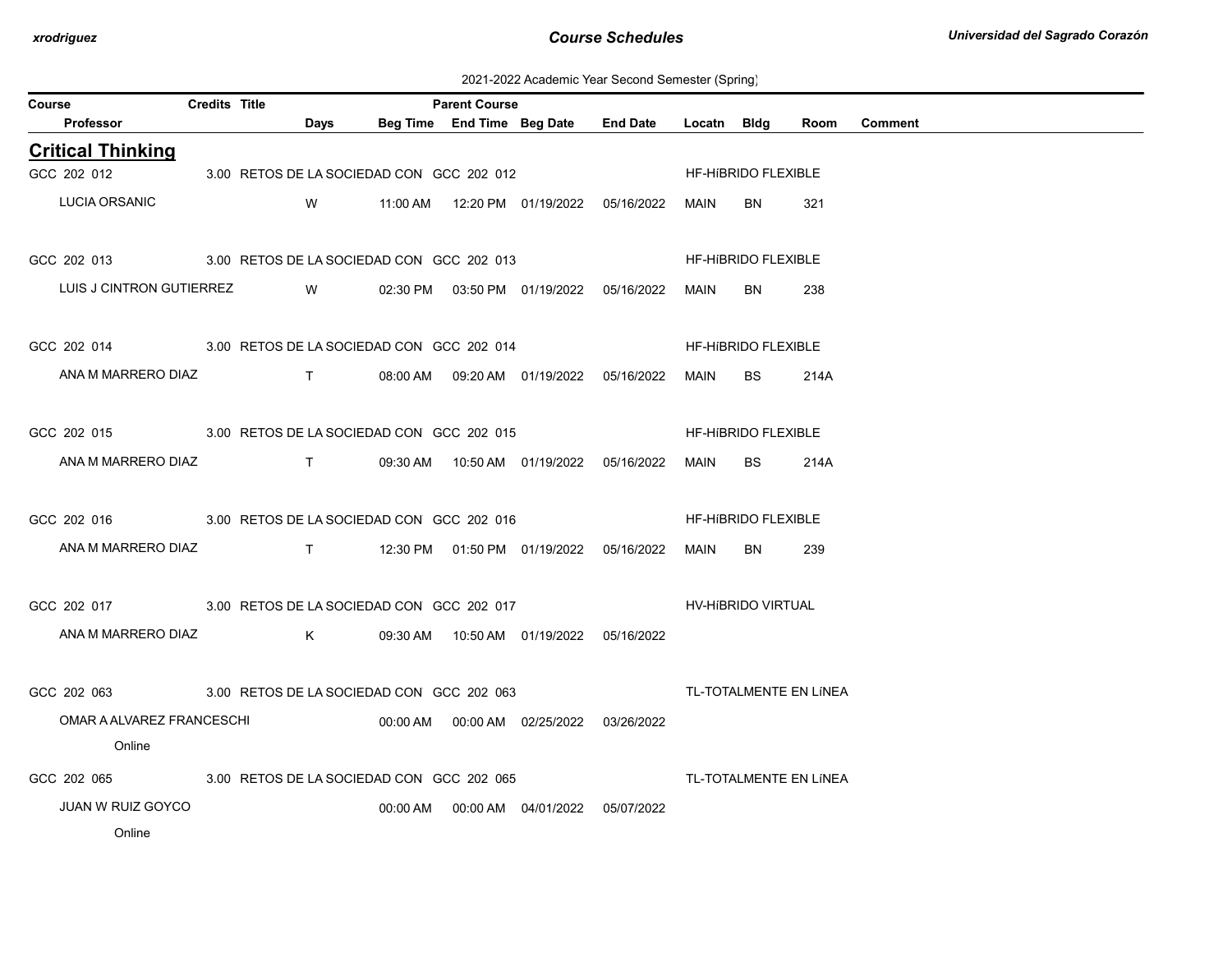2021-2022 Academic Year Second Semester (Spring)

| <b>Credits Title</b><br><b>Parent Course</b><br>Course |                                                          |  |  |                               |          |                                              |                                            |                 |             |                               |      |                |
|--------------------------------------------------------|----------------------------------------------------------|--|--|-------------------------------|----------|----------------------------------------------|--------------------------------------------|-----------------|-------------|-------------------------------|------|----------------|
|                                                        | <b>Professor</b>                                         |  |  | Days                          |          | Beg Time End Time Beg Date                   |                                            | <b>End Date</b> | Locatn Bldg |                               | Room | <b>Comment</b> |
|                                                        | Communication                                            |  |  |                               |          |                                              |                                            |                 |             |                               |      |                |
| GCM 100 001                                            |                                                          |  |  | 3.00 INTRODUCCION AL INGLES   |          | GCM 100 001                                  |                                            |                 |             | PF-PRESENCIAL FLEXIBLE        |      |                |
|                                                        | LAURA A VAZQUEZ LOPEZ                                    |  |  | MW                            |          |                                              | 08:00 AM  09:20 AM  01/19/2022             | 05/16/2022      | MAIN        | <b>BS</b>                     | 220  |                |
| GCM 100 002                                            |                                                          |  |  |                               |          | 3.00 INTRODUCCION AL INGLES GCM 100 002      |                                            |                 |             | PF-PRESENCIAL FLEXIBLE        |      |                |
|                                                        | LAURA A VAZQUEZ LOPEZ                                    |  |  | MW                            | 09:30 AM |                                              |                                            |                 | MAIN        | BN.                           | 241  |                |
| GCM 100 003                                            |                                                          |  |  | 3.00 INTRODUCCION AL INGLES   |          | GCM 100 003                                  |                                            |                 |             | <b>PF-PRESENCIAL FLEXIBLE</b> |      |                |
|                                                        | LAURA A VAZQUEZ LOPEZ                                    |  |  | KT                            |          |                                              |                                            | 05/16/2022      | <b>MAIN</b> | <b>BN</b>                     | 228  |                |
| GCM 100 004                                            | 3.00 INTRODUCCION AL INGLES                              |  |  |                               |          | GCM 100 004                                  |                                            |                 |             | PF-PRESENCIAL FLEXIBLE        |      |                |
|                                                        | LAURA A VAZQUEZ LOPEZ                                    |  |  | KT                            |          |                                              | 12:30 PM  01:50 PM  01/19/2022  05/16/2022 |                 | MAIN        | BS.                           | 214A |                |
| GCM 100L 051                                           |                                                          |  |  |                               |          | 0.00 LAB INTRO INGLES EN LAS CI GCM 100L 051 |                                            |                 | PRESENCIAL  |                               |      |                |
|                                                        | MARTHA A DAMACELA PEREZ                                  |  |  | W                             |          |                                              | 09:00 AM  09:50 AM  01/19/2022             | 05/16/2022      | <b>MAIN</b> | SJ                            | 204  |                |
| GCM 100L 052                                           |                                                          |  |  |                               |          | 0.00 LAB INTRO INGLES EN LAS CI GCM 100L 052 |                                            |                 | PRESENCIAL  |                               |      |                |
|                                                        | MARTHA A DAMACELA PEREZ                                  |  |  | $\mathsf{T}$ and $\mathsf{T}$ |          |                                              | 11:00 AM  11:50 AM  01/19/2022  05/16/2022 |                 | MAIN        | SJ                            | 204  |                |
| GCM 100L 053                                           |                                                          |  |  |                               |          | 0.00 LAB INTRO INGLES EN LAS CI GCM 100L 053 |                                            |                 |             | PF-PRESENCIAL FLEXIBLE        |      |                |
|                                                        | MARTHA A DAMACELA PEREZ                                  |  |  | M                             |          |                                              | 03:00 PM  03:50 PM  01/19/2022  05/16/2022 |                 | MAIN        | SJ                            | 204  |                |
|                                                        | GCM 100L 054 0.00 LAB INTRO INGLES EN LAS CIGCM 100L 054 |  |  |                               |          |                                              |                                            |                 | PRESENCIAL  |                               |      |                |
|                                                        | MARTHA A DAMACELA PEREZ                                  |  |  | W                             |          |                                              | 01:00 PM   01:50 PM   01/19/2022           | 05/16/2022      | MAIN        | SJ                            | 203  |                |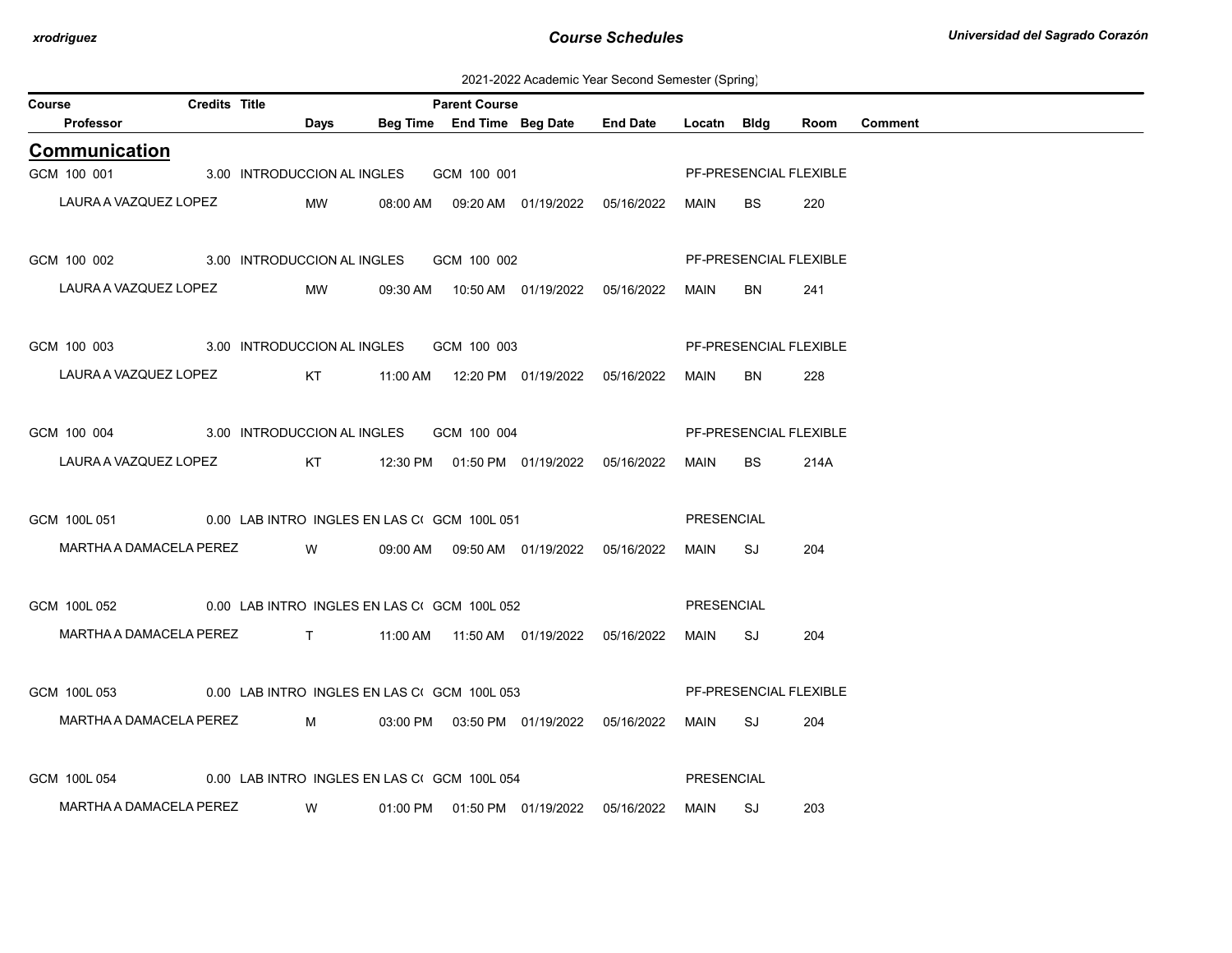2021-2022 Academic Year Second Semester (Spring)

| Course               | <b>Credits Title</b>                                   |                                                                                                                                                                                                                                                                                                                               |               |                                              | <b>Parent Course</b>       |                                            |                 |                    |                            |                        |                |
|----------------------|--------------------------------------------------------|-------------------------------------------------------------------------------------------------------------------------------------------------------------------------------------------------------------------------------------------------------------------------------------------------------------------------------|---------------|----------------------------------------------|----------------------------|--------------------------------------------|-----------------|--------------------|----------------------------|------------------------|----------------|
| <b>Professor</b>     |                                                        |                                                                                                                                                                                                                                                                                                                               | Days          |                                              | Beg Time End Time Beg Date |                                            | <b>End Date</b> | Locatn Bldg        |                            | Room                   | <b>Comment</b> |
| <b>Communication</b> |                                                        |                                                                                                                                                                                                                                                                                                                               |               |                                              |                            |                                            |                 |                    |                            |                        |                |
| GCM 100L 055         |                                                        |                                                                                                                                                                                                                                                                                                                               |               | 0.00 LAB INTRO INGLES EN LAS CI GCM 100L 055 |                            |                                            |                 | PRESENCIAL         |                            |                        |                |
|                      | KARLA M. AYALA LEBRON                                  | $\mathbf{T}$ and $\mathbf{T}$ and $\mathbf{T}$ and $\mathbf{T}$ and $\mathbf{T}$ and $\mathbf{T}$ and $\mathbf{T}$ and $\mathbf{T}$ and $\mathbf{T}$ and $\mathbf{T}$ and $\mathbf{T}$ and $\mathbf{T}$ and $\mathbf{T}$ and $\mathbf{T}$ and $\mathbf{T}$ and $\mathbf{T}$ and $\mathbf{T}$ and $\mathbf{T}$ and $\mathbf{T$ |               |                                              |                            | 09:00 AM  09:50 AM  01/19/2022             | 05/16/2022      | MAIN               | SJ                         | 203                    |                |
| GCM 100L 056         | 0.00 LAB INTRO INGLES EN LAS CI GCM 100L 056           |                                                                                                                                                                                                                                                                                                                               |               |                                              |                            |                                            |                 | PRESENCIAL         |                            |                        |                |
|                      | MARTHA A DAMACELA PEREZ                                |                                                                                                                                                                                                                                                                                                                               | <b>Figure</b> |                                              |                            | 09:00 AM  09:50 AM  01/19/2022  05/16/2022 |                 | MAIN               | SJ                         | 203                    |                |
|                      | GCM 101 001 3.00 EL TEXTO EN LA CULTURA CO GCM 101 001 |                                                                                                                                                                                                                                                                                                                               |               |                                              |                            |                                            |                 |                    | <b>HF-HIBRIDO FLEXIBLE</b> |                        |                |
|                      | RICHARD RIVERA CARDONA                                 |                                                                                                                                                                                                                                                                                                                               | M             |                                              |                            | 07:30 AM  08:50 AM  01/19/2022  05/16/2022 |                 | MAIN               | <b>BS</b>                  | 218                    |                |
| GCM 101 002          | 3.00 EL TEXTO EN LA CULTURA CO GCM 101 002             |                                                                                                                                                                                                                                                                                                                               |               |                                              |                            |                                            |                 |                    | <b>HF-HIBRIDO FLEXIBLE</b> |                        |                |
|                      | YASMARIE HERNANDEZ GONZALEZ                            |                                                                                                                                                                                                                                                                                                                               |               |                                              |                            |                                            |                 | MAIN               | BN.                        | 241                    |                |
| GCM 101 003          | 3.00 EL TEXTO EN LA CULTURA CO GCM 101 003             |                                                                                                                                                                                                                                                                                                                               |               |                                              |                            |                                            |                 |                    | HF-HIBRIDO FLEXIBLE        |                        |                |
|                      | YASMARIE HERNANDEZ GONZALEZ W                          |                                                                                                                                                                                                                                                                                                                               |               |                                              |                            | 11:00 AM  12:20 PM  01/19/2022  05/16/2022 |                 | MAIN               | <b>BN</b>                  | 241                    |                |
| GCM 101 004          | 3.00 EL TEXTO EN LA CULTURA CO GCM 101 004             |                                                                                                                                                                                                                                                                                                                               |               |                                              |                            |                                            |                 | HV-HíBRIDO VIRTUAL |                            |                        |                |
|                      | MARIA E. CALDERON RODRIGUEZ                            |                                                                                                                                                                                                                                                                                                                               | W.            |                                              |                            | 02:00 PM  03:20 PM  01/19/2022  05/16/2022 |                 |                    |                            |                        |                |
| GCM 101A051          | 0.00 LAB EL TEXTO/CULTURA CON1 GCM 101A 051            |                                                                                                                                                                                                                                                                                                                               |               |                                              |                            |                                            |                 | <b>PRESENCIAL</b>  |                            |                        |                |
|                      | RICHARD RIVERA CARDONA W                               |                                                                                                                                                                                                                                                                                                                               |               |                                              |                            | 09:00 AM  09:50 AM  01/19/2022  05/16/2022 |                 | MAIN               | SJ                         | 202                    |                |
| GCM 101A052          | 0.00 LAB EL TEXTO/CULTURA CON1 GCM 101A 052            |                                                                                                                                                                                                                                                                                                                               |               |                                              |                            |                                            |                 |                    |                            | PF-PRESENCIAL FLEXIBLE |                |
|                      | TAYRA A WALLE ROSADO                                   |                                                                                                                                                                                                                                                                                                                               | м             |                                              |                            | 02:00 PM  02:50 PM  01/19/2022  05/16/2022 |                 | MAIN               | SJ                         | 205                    |                |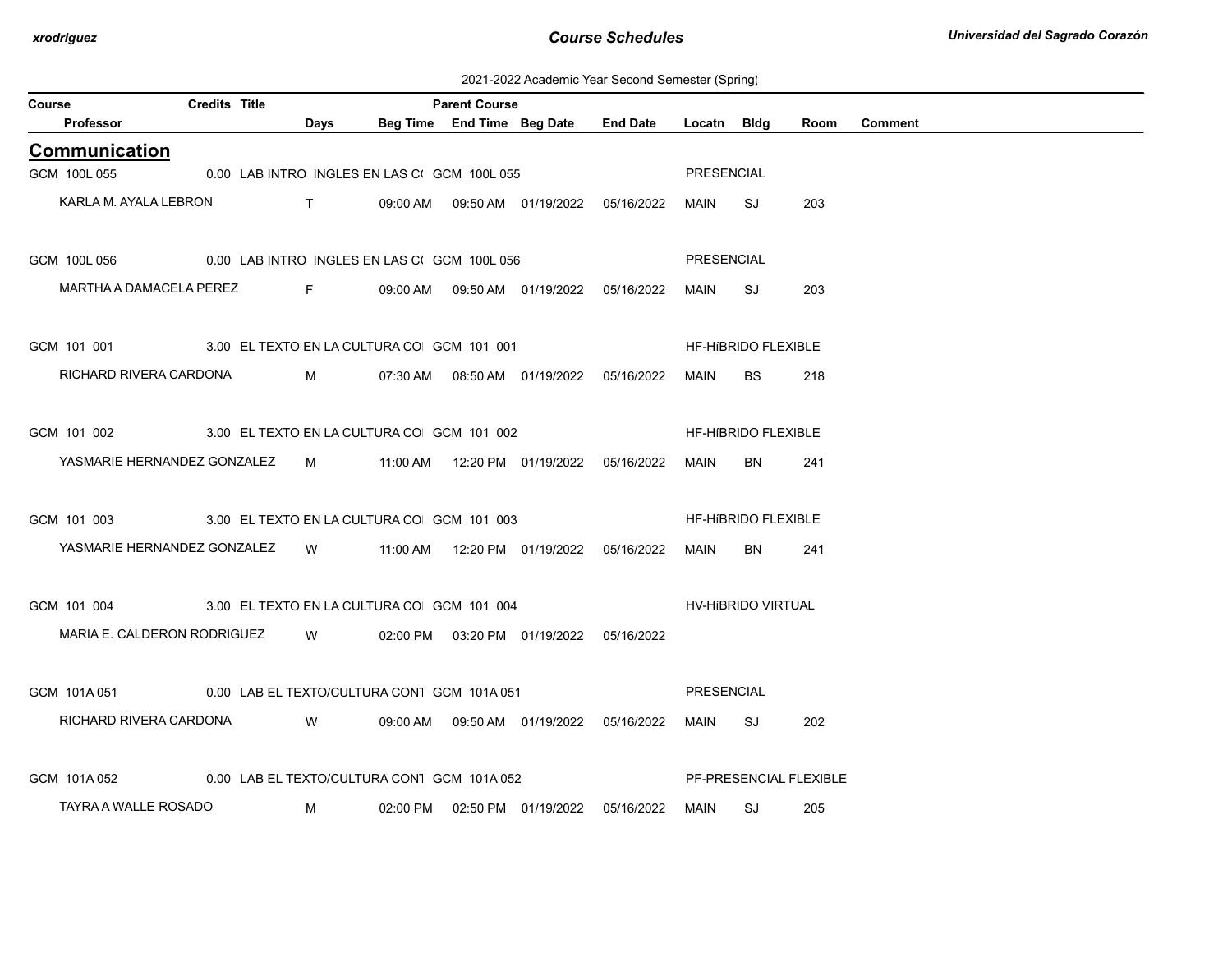2021-2022 Academic Year Second Semester (Spring)

| Course |                                                           | <b>Credits Title</b> |                                                                                  |             |                                             | <b>Parent Course</b> |                                                  |                 |             |                               |      |                |
|--------|-----------------------------------------------------------|----------------------|----------------------------------------------------------------------------------|-------------|---------------------------------------------|----------------------|--------------------------------------------------|-----------------|-------------|-------------------------------|------|----------------|
|        | Professor                                                 |                      |                                                                                  | Days        |                                             |                      | Beg Time End Time Beg Date                       | <b>End Date</b> | Locatn Bldg |                               | Room | <b>Comment</b> |
|        | <b>Communication</b>                                      |                      |                                                                                  |             |                                             |                      |                                                  |                 |             |                               |      |                |
|        | GCM 101A053                                               |                      |                                                                                  |             | 0.00 LAB EL TEXTO/CULTURA CON1 GCM 101A 053 |                      |                                                  |                 | PRESENCIAL  |                               |      |                |
|        | RICHARD RIVERA CARDONA                                    |                      |                                                                                  | $K$ and $K$ |                                             |                      |                                                  |                 | MAIN        | SJ                            | 202  |                |
|        | GCM 101A 054 0.00 LAB EL TEXTO/CULTURA CON1 GCM 101A 054  |                      |                                                                                  |             |                                             |                      |                                                  |                 | PRESENCIAL  |                               |      |                |
|        | TAYRA A WALLE ROSADO                                      |                      |                                                                                  | $K$ and $K$ |                                             |                      | 09:00 AM  09:50 AM  01/19/2022  05/16/2022       |                 | MAIN        | SJ                            | 205  |                |
|        | GCM 101A 055 0.00 LAB EL TEXTO/CULTURA CON1 GCM 101A 055  |                      |                                                                                  |             |                                             |                      |                                                  |                 | PRESENCIAL  |                               |      |                |
|        | TAYRA A WALLE ROSADO                                      |                      |                                                                                  |             |                                             |                      |                                                  |                 | MAIN        | SJ                            | 205  |                |
|        | GCM 101A 056 0.00 LAB EL TEXTO/CULTURA CON1 GCM 101A 056  |                      |                                                                                  |             |                                             |                      |                                                  |                 | PRESENCIAL  |                               |      |                |
|        | TAYRA A WALLE ROSADO                                      |                      | $\mathbf{T}$ and $\mathbf{T}$ and $\mathbf{T}$ and $\mathbf{T}$ and $\mathbf{T}$ |             |                                             |                      | 02:00 PM  02:50 PM  01/19/2022  05/16/2022       |                 | MAIN        | SJ                            | 205  |                |
|        | GCM 101B 050 0.00 LAB EL TEXTO EN LA CULTUR/ GCM 101B 050 |                      |                                                                                  |             |                                             |                      |                                                  |                 |             | <b>PF-PRESENCIAL FLEXIBLE</b> |      |                |
|        | RICHARD RIVERA CARDONA                                    |                      |                                                                                  |             |                                             |                      | M     11:00 AM  11:50 AM  01/19/2022  05/16/2022 |                 | MAIN        | SJ                            | 202  |                |
|        | GCM 101B 051 0.00 LAB EL TEXTO EN LA CULTUR/ GCM 101B 051 |                      |                                                                                  |             |                                             |                      |                                                  |                 | PRESENCIAL  |                               |      |                |
|        | RICHARD RIVERA CARDONA                                    |                      |                                                                                  |             |                                             |                      |                                                  |                 | MAIN        | SJ                            | 202  |                |
|        | GCM 102 001 3.00 PERCEPCIONES Y NOCIONES GCM 102 001      |                      |                                                                                  |             |                                             |                      |                                                  |                 |             | PF-PRESENCIAL FLEXIBLE        |      |                |
|        | KARLA M. AYALA LEBRON                                     |                      |                                                                                  | MW          |                                             |                      |                                                  |                 | MAIN        | BN                            | 241  |                |
|        | GCM 102 002                                               |                      |                                                                                  |             | 3.00 PERCEPCIONES Y NOCIONES GCM 102 002    |                      |                                                  |                 |             | <b>VC-VIDEOCONFERENCIA</b>    |      |                |
|        | STELLA M RAMIREZ RODRIGUEZ                                |                      |                                                                                  | MW          | 08:00 AM                                    |                      |                                                  | 05/16/2022      |             |                               |      |                |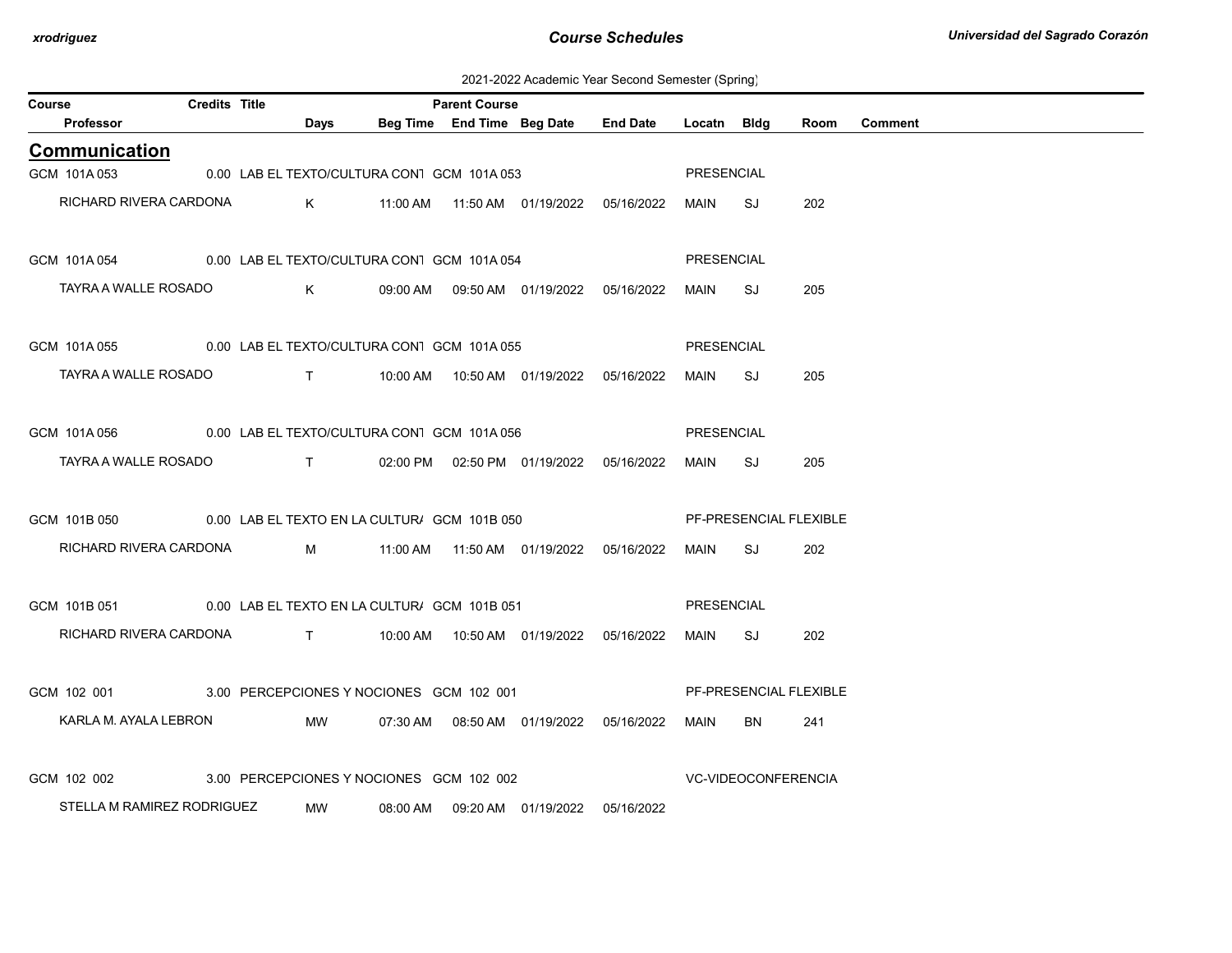2021-2022 Academic Year Second Semester (Spring)

| Course |                                                      | <b>Credits Title</b> |      |                                          | <b>Parent Course</b> |                                            |                 |             |                        |      |                                |
|--------|------------------------------------------------------|----------------------|------|------------------------------------------|----------------------|--------------------------------------------|-----------------|-------------|------------------------|------|--------------------------------|
|        | Professor                                            |                      | Days |                                          |                      | Beg Time End Time Beg Date                 | <b>End Date</b> | Locatn Bldg |                        | Room | <b>Comment</b>                 |
|        | <b>Communication</b>                                 |                      |      |                                          |                      |                                            |                 |             |                        |      |                                |
|        | GCM 102 003                                          |                      |      | 3.00 PERCEPCIONES Y NOCIONES GCM 102 003 |                      |                                            |                 |             | PF-PRESENCIAL FLEXIBLE |      |                                |
|        | SHARIF EL GAMMAL ORTIZ                               |                      | MW   |                                          |                      | 08:00 AM  09:20 AM  01/19/2022  05/16/2022 |                 | MAIN        | <b>BS</b>              | 219  |                                |
|        |                                                      |                      |      |                                          |                      |                                            |                 |             |                        |      |                                |
|        | GCM 102 004 3.00 PERCEPCIONES Y NOCIONES GCM 102 004 |                      |      |                                          |                      |                                            |                 |             | PF-PRESENCIAL FLEXIBLE |      |                                |
|        | STELLA M RAMIREZ RODRIGUEZ                           |                      | MW   |                                          |                      | 09:30 AM  10:50 AM  01/19/2022  05/16/2022 |                 | MAIN        | BN                     | 238  |                                |
|        |                                                      |                      |      |                                          |                      |                                            |                 |             |                        |      |                                |
|        | GCM 102 005 3.00 PERCEPCIONES Y NOCIONES GCM 102 005 |                      |      |                                          |                      |                                            |                 |             | PF-PRESENCIAL FLEXIBLE |      |                                |
|        | SHARIF EL GAMMAL ORTIZ                               |                      | MW   |                                          |                      | 09:30 AM  10:50 AM  01/19/2022  05/16/2022 |                 | MAIN        | SC.                    | 002  |                                |
|        |                                                      |                      |      |                                          |                      |                                            |                 |             |                        |      |                                |
|        | GCM 102 006                                          |                      |      | 3.00 PERCEPCIONES Y NOCIONES GCM 102 006 |                      |                                            |                 |             | PF-PRESENCIAL FLEXIBLE |      |                                |
|        | STELLA M RAMIREZ RODRIGUEZ                           |                      | MW   |                                          |                      |                                            |                 | MAIN        | BN.                    | 242  |                                |
|        |                                                      |                      |      |                                          |                      |                                            |                 |             |                        |      |                                |
|        | GCM 102 007                                          |                      |      | 3.00 PERCEPCIONES Y NOCIONES GCM 102 007 |                      |                                            |                 |             |                        |      | PF-PRESENCIAL FLEXIBLE CANCELI |
|        |                                                      |                      | MW   |                                          |                      |                                            |                 |             |                        |      |                                |
|        |                                                      |                      |      |                                          |                      |                                            |                 | MAIN        |                        |      |                                |
|        | GCM 102 008                                          |                      |      | 3.00 PERCEPCIONES Y NOCIONES GCM 102 008 |                      |                                            |                 |             | PF-PRESENCIAL FLEXIBLE |      |                                |
|        |                                                      |                      |      |                                          |                      |                                            |                 |             |                        |      |                                |
|        | FRANCISCO MOJICA MELENDEZ                            |                      | MW   |                                          |                      | 12:30 PM  01:50 PM  01/19/2022  05/16/2022 |                 | MAIN        | BN.                    | 242  |                                |
|        |                                                      |                      |      |                                          |                      |                                            |                 |             |                        |      |                                |
|        | GCM 102 009                                          |                      |      | 3.00 PERCEPCIONES Y NOCIONES GCM 102 009 |                      |                                            |                 |             |                        |      | PF-PRESENCIAL FLEXIBLE CANCELI |
|        |                                                      |                      | MW   |                                          |                      | 12:30 PM  01:50 PM  01/19/2022  05/16/2022 |                 | MAIN        |                        |      |                                |
|        |                                                      |                      |      |                                          |                      |                                            |                 |             |                        |      |                                |
|        | GCM 102 010                                          |                      |      | 3.00 PERCEPCIONES Y NOCIONES GCM 102 010 |                      |                                            |                 |             |                        |      | PF-PRESENCIAL FLEXIBLE CANCELI |
|        |                                                      |                      | MW   |                                          |                      | 04:00 PM  05:20 PM  01/19/2022             | 05/16/2022      | MAIN        |                        |      |                                |
|        |                                                      |                      |      |                                          |                      |                                            |                 |             |                        |      |                                |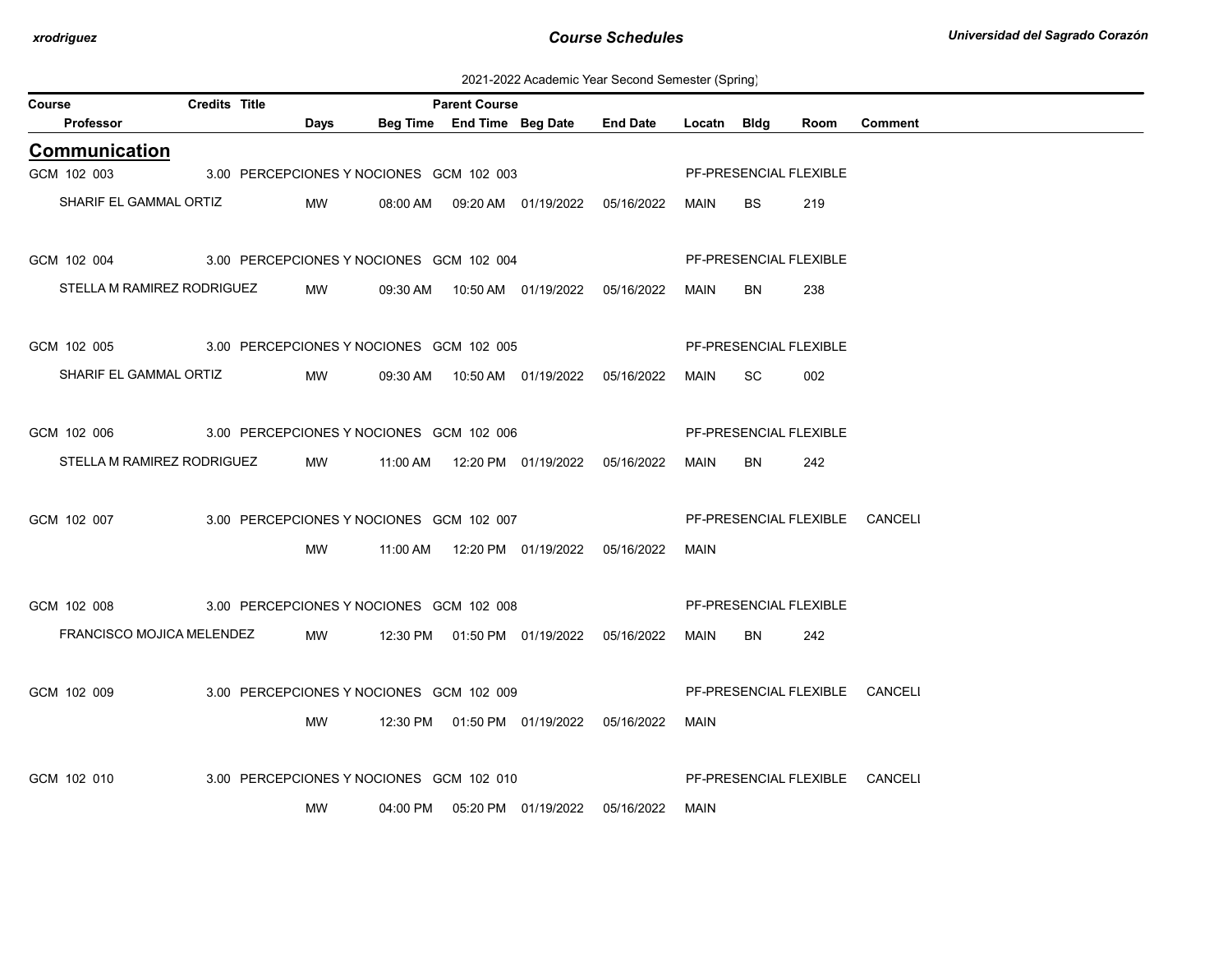2021-2022 Academic Year Second Semester (Spring)

| Beg Time End Time Beg Date<br>Professor<br><b>End Date</b><br>Days<br>Locatn Bldg<br><b>Comment</b><br>Room<br><b>Communication</b><br>GCM 102 013<br>PF-PRESENCIAL FLEXIBLE<br>3.00 PERCEPCIONES Y NOCIONES GCM 102 013<br>YESSICA ALBINO BASCO<br>KT<br>08:00 AM  09:20 AM  01/19/2022  05/16/2022<br>BN<br>242<br>MAIN<br>GCM 102 014<br>PF-PRESENCIAL FLEXIBLE CANCELI<br>3.00 PERCEPCIONES Y NOCIONES GCM 102 014 |  |  |             |  |  |     |  |
|------------------------------------------------------------------------------------------------------------------------------------------------------------------------------------------------------------------------------------------------------------------------------------------------------------------------------------------------------------------------------------------------------------------------|--|--|-------------|--|--|-----|--|
|                                                                                                                                                                                                                                                                                                                                                                                                                        |  |  |             |  |  |     |  |
|                                                                                                                                                                                                                                                                                                                                                                                                                        |  |  |             |  |  |     |  |
|                                                                                                                                                                                                                                                                                                                                                                                                                        |  |  |             |  |  |     |  |
|                                                                                                                                                                                                                                                                                                                                                                                                                        |  |  |             |  |  |     |  |
|                                                                                                                                                                                                                                                                                                                                                                                                                        |  |  |             |  |  |     |  |
|                                                                                                                                                                                                                                                                                                                                                                                                                        |  |  |             |  |  |     |  |
| 08:00 AM  09:20 AM  01/19/2022  05/16/2022                                                                                                                                                                                                                                                                                                                                                                             |  |  | <b>MAIN</b> |  |  | KT. |  |
|                                                                                                                                                                                                                                                                                                                                                                                                                        |  |  |             |  |  |     |  |
| PF-PRESENCIAL FLEXIBLE<br>GCM 102 015<br>3.00 PERCEPCIONES Y NOCIONES GCM 102 015                                                                                                                                                                                                                                                                                                                                      |  |  |             |  |  |     |  |
| STELLA M RAMIREZ RODRIGUEZ<br>KT<br>09:30 AM  10:50 AM  01/19/2022  05/16/2022<br>MAIN<br>BN<br>236                                                                                                                                                                                                                                                                                                                    |  |  |             |  |  |     |  |
|                                                                                                                                                                                                                                                                                                                                                                                                                        |  |  |             |  |  |     |  |
| PF-PRESENCIAL FLEXIBLE CANCELI<br>GCM 102 016<br>3.00 PERCEPCIONES Y NOCIONES GCM 102 016                                                                                                                                                                                                                                                                                                                              |  |  |             |  |  |     |  |
| KT.<br>05/16/2022<br>MAIN                                                                                                                                                                                                                                                                                                                                                                                              |  |  |             |  |  |     |  |
|                                                                                                                                                                                                                                                                                                                                                                                                                        |  |  |             |  |  |     |  |
| GCM 102 017<br>PF-PRESENCIAL FLEXIBLE<br>3.00 PERCEPCIONES Y NOCIONES GCM 102 017                                                                                                                                                                                                                                                                                                                                      |  |  |             |  |  |     |  |
| YESSICA ALBINO BASCO<br>KT<br>MAIN<br>BN<br>239                                                                                                                                                                                                                                                                                                                                                                        |  |  |             |  |  |     |  |
|                                                                                                                                                                                                                                                                                                                                                                                                                        |  |  |             |  |  |     |  |
| GCM 102 018<br>PF-PRESENCIAL FLEXIBLE CANCELI<br>3.00 PERCEPCIONES Y NOCIONES GCM 102 018                                                                                                                                                                                                                                                                                                                              |  |  |             |  |  |     |  |
| KT<br>MAIN                                                                                                                                                                                                                                                                                                                                                                                                             |  |  |             |  |  |     |  |
|                                                                                                                                                                                                                                                                                                                                                                                                                        |  |  |             |  |  |     |  |
| GCM 102 019<br>3.00 PERCEPCIONES Y NOCIONES GCM 102 019<br>PF-PRESENCIAL FLEXIBLE                                                                                                                                                                                                                                                                                                                                      |  |  |             |  |  |     |  |
| YESSICA ALBINO BASCO<br>KT<br>12:30 PM  01:50 PM  01/19/2022  05/16/2022<br>BN<br>MAIN<br>242                                                                                                                                                                                                                                                                                                                          |  |  |             |  |  |     |  |
|                                                                                                                                                                                                                                                                                                                                                                                                                        |  |  |             |  |  |     |  |
| GCM 102 020<br>3.00 PERCEPCIONES Y NOCIONES GCM 102 020<br>PF-PRESENCIAL FLEXIBLE CANCELI                                                                                                                                                                                                                                                                                                                              |  |  |             |  |  |     |  |
| 05/16/2022<br>KT<br>12:30 PM<br>01:50 PM 01/19/2022<br>MAIN                                                                                                                                                                                                                                                                                                                                                            |  |  |             |  |  |     |  |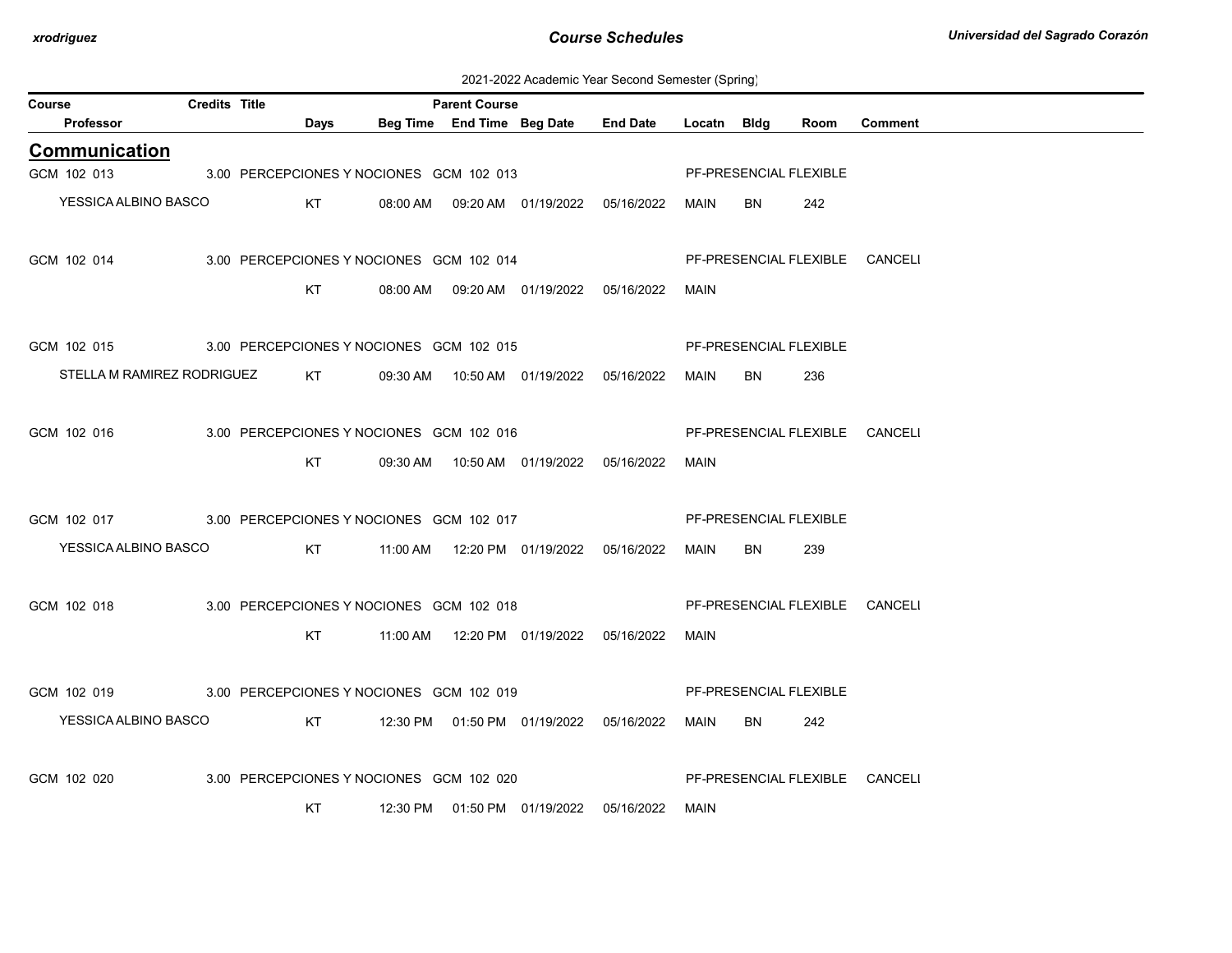2021-2022 Academic Year Second Semester (Spring)

| Course |                                                         | Credits Title                              |                             |          | <b>Parent Course</b> |                                            |                                            |                   |      |                        |                |
|--------|---------------------------------------------------------|--------------------------------------------|-----------------------------|----------|----------------------|--------------------------------------------|--------------------------------------------|-------------------|------|------------------------|----------------|
|        | Professor                                               |                                            | Days                        |          |                      | Beg Time End Time Beg Date                 | <b>End Date</b>                            | Locatn Bldg       |      | Room                   | <b>Comment</b> |
|        | <b>Communication</b>                                    |                                            |                             |          |                      |                                            |                                            |                   |      |                        |                |
|        | GCM 102 021                                             | 3.00 PERCEPCIONES Y NOCIONES GCM 102 021   |                             |          |                      |                                            |                                            |                   |      | PF-PRESENCIAL FLEXIBLE |                |
|        | WILFREDO R SANTIAGO HERNANDEZ KT                        |                                            |                             |          |                      | 02:30 PM  03:50 PM  01/19/2022  05/16/2022 |                                            | MAIN              | BN.  | 242                    |                |
|        | GCM 102A 050                                            | 0.00 LAB PERCEPCIONES/ NOCION GCM 102A 050 |                             |          |                      |                                            |                                            | PRESENCIAL        |      |                        |                |
|        | MARTHA A DAMACELA PEREZ                                 |                                            | $M \sim 1$                  |          |                      | 09:00 AM  09:50 AM  01/19/2022  05/16/2022 |                                            | MAIN              | SJ   | 204                    |                |
|        | GCM 102A 051 0.00 LAB PERCEPCIONES/ NOCION GCM 102A 051 |                                            |                             |          |                      |                                            |                                            | PRESENCIAL        |      |                        |                |
|        | KARLA M. AYALA LEBRON                                   |                                            | M                           |          |                      |                                            |                                            | MAIN              | SJ   | 203                    |                |
|        | GCM 102A 052 0.00 LAB PERCEPCIONES/ NOCION GCM 102A 052 |                                            |                             |          |                      |                                            |                                            | PRESENCIAL        |      |                        |                |
|        | MARTHA A DAMACELA PEREZ K                               |                                            |                             |          |                      | 02:00 PM  02:50 PM  01/19/2022  05/16/2022 |                                            | MAIN              | SJ   | 204                    |                |
|        | GCM 102A 053 0.00 LAB PERCEPCIONES/ NOCION GCM 102A 053 |                                            |                             |          |                      |                                            |                                            | <b>PRESENCIAL</b> |      |                        |                |
|        | KARLA M. AYALA LEBRON                                   |                                            | $\mathsf K$ and $\mathsf K$ |          |                      | 02:00 PM  02:50 PM  01/19/2022  05/16/2022 |                                            | MAIN              | SJ   | 203                    |                |
|        | GCM 102A 054 0.00 LAB PERCEPCIONES/ NOCION GCM 102A 054 |                                            |                             |          |                      |                                            |                                            | PRESENCIAL        |      |                        |                |
|        | KARLA M. AYALA LEBRON                                   |                                            | <b>W</b>                    |          |                      | 09:00 AM  09:50 AM  01/19/2022  05/16/2022 |                                            | MAIN              | SJ S | 203                    |                |
|        | GCM 102A 055 0.00 LAB PERCEPCIONES/ NOCION GCM 102A 055 |                                            |                             |          |                      |                                            |                                            | PRESENCIAL        |      |                        |                |
|        | MARTHA A DAMACELA PEREZ W                               |                                            |                             |          |                      |                                            | 02:00 PM  02:50 PM  01/19/2022  05/16/2022 | MAIN SJ           |      | 204                    |                |
|        | GCM 102A 056                                            | 0.00 LAB PERCEPCIONES/ NOCION GCM 102A 056 |                             |          |                      |                                            |                                            | PRESENCIAL        |      |                        |                |
|        | KARLA M. AYALA LEBRON                                   |                                            | $\top$                      | 11:00 AM |                      |                                            | 05/16/2022                                 | MAIN SJ           |      | 203                    |                |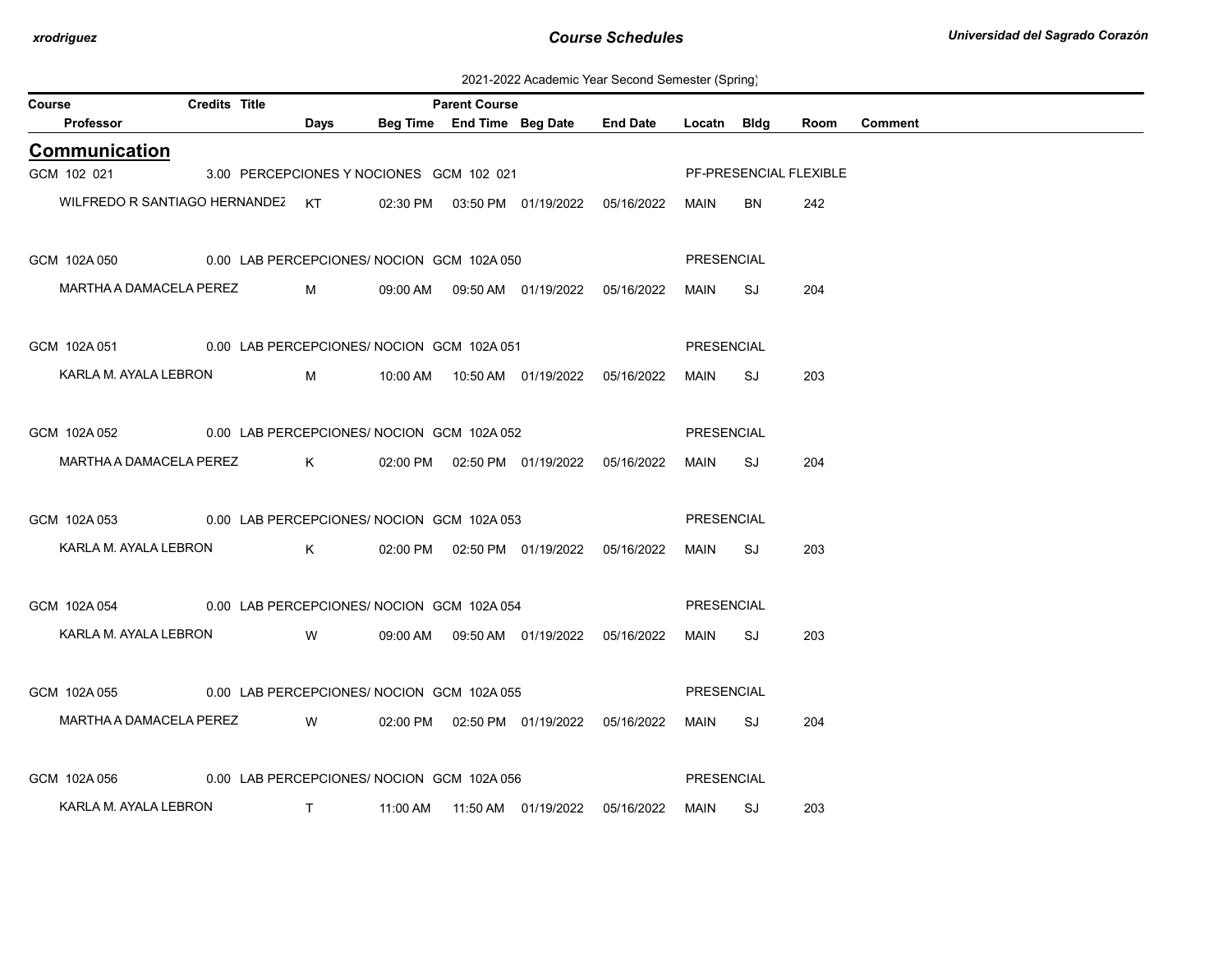| 2021-2022 Academic Year Second Semester (Spring) |  |
|--------------------------------------------------|--|
|--------------------------------------------------|--|

| Course                | <b>Credits Title</b> |                                            |          | <b>Parent Course</b> |                                            |                                     |             |                     |      |                |
|-----------------------|----------------------|--------------------------------------------|----------|----------------------|--------------------------------------------|-------------------------------------|-------------|---------------------|------|----------------|
| Professor             |                      | Days                                       |          |                      |                                            | Beg Time End Time Beg Date End Date | Locatn Bldg |                     | Room | <b>Comment</b> |
| <b>Communication</b>  |                      |                                            |          |                      |                                            |                                     |             |                     |      |                |
| GCM 102A 057          |                      | 0.00 LAB PERCEPCIONES/ NOCION GCM 102A 057 |          |                      |                                            |                                     | PRESENCIAL  |                     |      | CANCELI        |
|                       |                      | $\mathsf{T}$                               |          |                      | 03:00 PM  03:50 PM  01/19/2022  05/16/2022 |                                     | MAIN        |                     |      |                |
|                       |                      |                                            |          |                      |                                            |                                     |             |                     |      |                |
| GCM 102A 058          |                      | 0.00 LAB PERCEPCIONES/ NOCION GCM 102A 058 |          |                      |                                            |                                     | PRESENCIAL  |                     |      |                |
| KARLA M. AYALA LEBRON |                      | $K$ and $K$                                |          |                      | 01:00 PM  01:50 PM  01/19/2022  05/16/2022 |                                     | MAIN SJ     |                     | 203  |                |
|                       |                      |                                            |          |                      |                                            |                                     |             |                     |      |                |
| GCM 102A 059          |                      | 0.00 LAB PERCEPCIONES/ NOCION GCM 102A 059 |          |                      |                                            |                                     | PRESENCIAL  |                     |      | CANCELI        |
|                       |                      |                                            |          |                      |                                            |                                     |             |                     |      |                |
|                       |                      | T                                          |          |                      | 02:00 PM  02:50 PM  01/19/2022  05/16/2022 |                                     | MAIN        |                     |      |                |
|                       |                      |                                            |          |                      |                                            |                                     |             |                     |      |                |
| GCM 102A 060          |                      | 0.00 LAB PERCEPCIONES/ NOCION GCM 102A 060 |          |                      |                                            |                                     | PRESENCIAL  |                     |      | CANCELI        |
|                       |                      | M                                          |          |                      | 09:00 AM   09:50 AM   01/19/2022           | 05/16/2022                          | <b>MAIN</b> |                     |      |                |
|                       |                      |                                            |          |                      |                                            |                                     |             |                     |      |                |
| GCM 102A 061          |                      | 0.00 LAB PERCEPCIONES/ NOCION GCM 102A 061 |          |                      |                                            |                                     | PRESENCIAL  |                     |      |                |
| KARLA M. AYALA LEBRON |                      | M                                          |          |                      | 11:00 AM  11:50 AM  01/19/2022  05/16/2022 |                                     | MAIN SJ     |                     | 203  |                |
|                       |                      |                                            |          |                      |                                            |                                     |             |                     |      |                |
| GCM 102A 062          |                      | 0.00 LAB PERCEPCIONES/ NOCION GCM 102A 062 |          |                      |                                            |                                     | PRESENCIAL  |                     |      |                |
| KARLA M. AYALA LEBRON |                      | $K$ and $K$                                |          |                      |                                            |                                     | MAIN        | SJ                  | 203  |                |
|                       |                      |                                            |          |                      |                                            |                                     |             |                     |      |                |
| GCM 102B 050          |                      | 0.00 LAB PERCEPCIONES/NOCIONI GCM 102B 050 |          |                      |                                            |                                     |             | HF-HIBRIDO FLEXIBLE |      | CANCELI        |
|                       |                      |                                            |          |                      |                                            |                                     |             |                     |      |                |
|                       |                      | M                                          |          |                      | 02:00 PM  02:50 PM  01/19/2022  05/16/2022 |                                     | <b>MAIN</b> |                     |      |                |
|                       |                      |                                            |          |                      |                                            |                                     |             |                     |      |                |
| GCM 102B 051          |                      | 0.00 LAB PERCEPCIONES/NOCIONI GCM 102B 051 |          |                      |                                            |                                     | PRESENCIAL  |                     |      |                |
| KARLA M. AYALA LEBRON |                      | M                                          | 02:00 PM |                      | 02:50 PM 01/19/2022                        | 05/16/2022                          | MAIN        | SJ S                | 203  |                |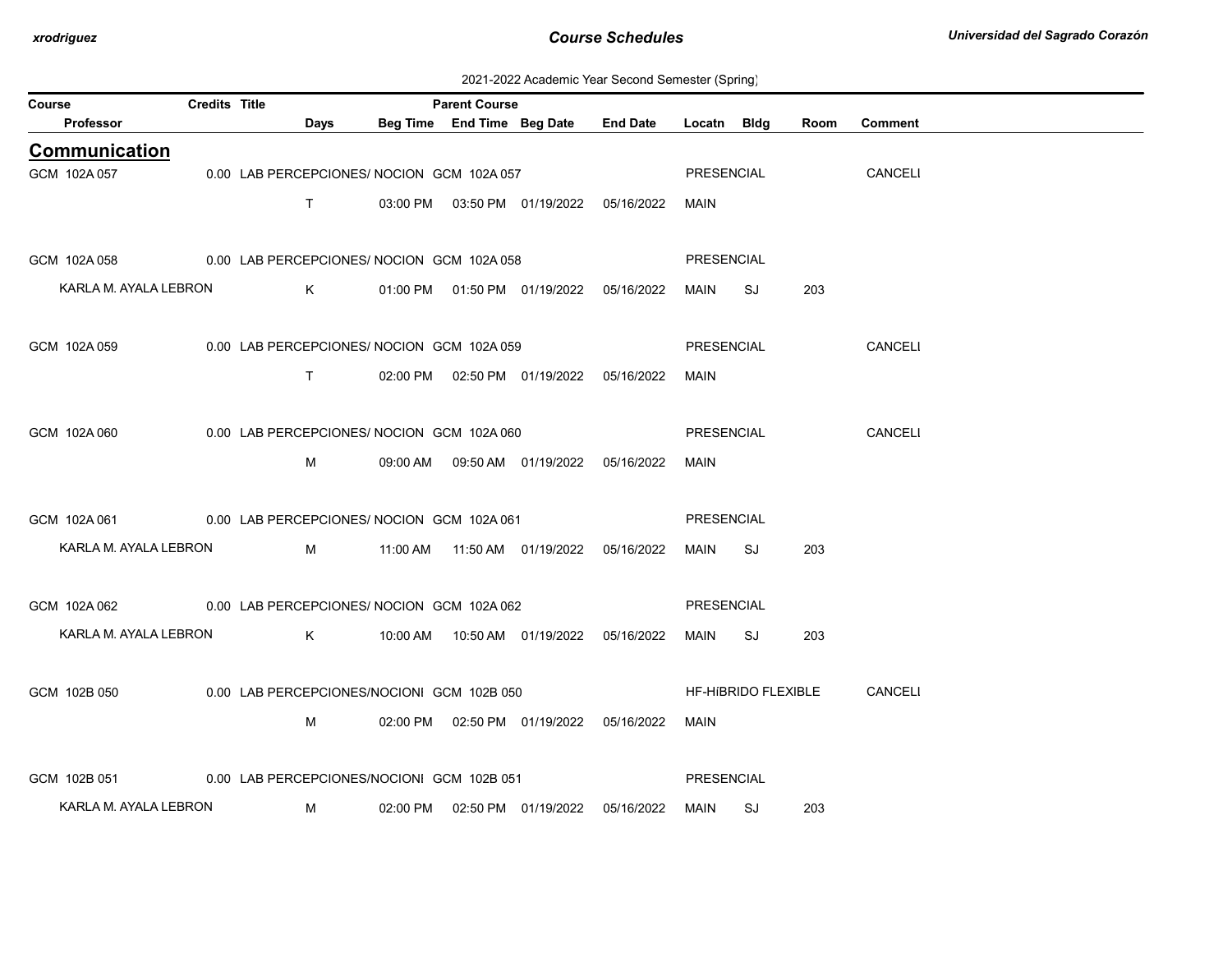2021-2022 Academic Year Second Semester (Spring)

| Course |                                                         | <b>Credits Title</b> |                                                 |                                                |          | <b>Parent Course</b> |                                            |                 |                   |                     |      |                |
|--------|---------------------------------------------------------|----------------------|-------------------------------------------------|------------------------------------------------|----------|----------------------|--------------------------------------------|-----------------|-------------------|---------------------|------|----------------|
|        | Professor                                               |                      |                                                 | Days                                           |          |                      | Beg Time End Time Beg Date                 | <b>End Date</b> | Locatn Bldg       |                     | Room | <b>Comment</b> |
|        | <b>Communication</b>                                    |                      |                                                 |                                                |          |                      |                                            |                 |                   |                     |      |                |
|        | GCM 102B 052                                            |                      |                                                 | 0.00 LAB PERCEPCIONES/NOCIONI GCM 102B 052     |          |                      |                                            |                 |                   | HF-HIBRIDO FLEXIBLE |      |                |
|        | KARLA M. AYALA LEBRON                                   |                      |                                                 | K                                              |          |                      | 09:00 AM  09:50 AM  01/19/2022  05/16/2022 |                 | MAIN              | SJ                  | 203  |                |
|        | GCM 102B 053                                            |                      |                                                 | 0.00 LAB PERCEPCIONES/NOCIONI GCM 102B 053     |          |                      |                                            |                 | PRESENCIAL        |                     |      |                |
|        | MARTHA A DAMACELA PEREZ                                 |                      |                                                 |                                                |          |                      |                                            |                 | MAIN              | SJ                  | 204  |                |
|        | GCM 102B 054 0.00 LAB PERCEPCIONES/NOCIONI GCM 102B 054 |                      |                                                 |                                                |          |                      |                                            |                 | PRESENCIAL        |                     |      |                |
|        | KARLA M. AYALA LEBRON                                   |                      |                                                 | W                                              |          |                      |                                            |                 | MAIN              | SJ                  | 203  |                |
|        | GCM 102B 055                                            |                      |                                                 | 0.00 LAB PERCEPCIONES/NOCIONI GCM 102B 055     |          |                      |                                            |                 | PRESENCIAL        |                     |      |                |
|        | KARLA M. AYALA LEBRON                                   |                      | <b>Solution</b> Service Service Service Service |                                                |          |                      | 02:00 PM  02:50 PM  01/19/2022  05/16/2022 |                 | MAIN              | SJ                  | 203  |                |
|        | GCM 102B 056                                            |                      |                                                 | 0.00 LAB PERCEPCIONES/NOCIONI GCM 102B 056     |          |                      |                                            |                 | PRESENCIAL        |                     |      | <b>CANCELI</b> |
|        |                                                         |                      |                                                 | T.                                             |          |                      | 09:00 AM  09:50 AM  01/19/2022  05/16/2022 |                 | <b>MAIN</b>       |                     |      |                |
|        | GCM 102B 057                                            |                      |                                                 | 0.00 LAB PERCEPCIONES/NOCIONI GCM 102B 057     |          |                      |                                            |                 | PRESENCIAL        |                     |      | <b>CANCELI</b> |
|        |                                                         |                      |                                                 | T.                                             |          |                      | 09:00 AM  09:50 AM  01/19/2022  05/16/2022 |                 | MAIN              |                     |      |                |
|        | GCM 102B 058                                            |                      |                                                 | 0.00 LAB PERCEPCIONES/NOCIONI GCM 102B 058     |          |                      |                                            |                 | PRESENCIAL        |                     |      |                |
|        | KARLA M. AYALA LEBRON                                   |                      |                                                 | $\mathbf{T}$ and $\mathbf{T}$ and $\mathbf{T}$ |          |                      |                                            |                 |                   |                     |      |                |
|        |                                                         |                      |                                                 |                                                |          |                      |                                            |                 | MAIN              | SJ                  | 203  |                |
|        | GCM 102B 059                                            |                      |                                                 | 0.00 LAB PERCEPCIONES/NOCIONI GCM 102B 059     |          |                      |                                            |                 | <b>PRESENCIAL</b> |                     |      | CANCELI        |
|        |                                                         |                      |                                                 | W                                              | 11:00 AM |                      |                                            | 05/16/2022      | MAIN              |                     |      |                |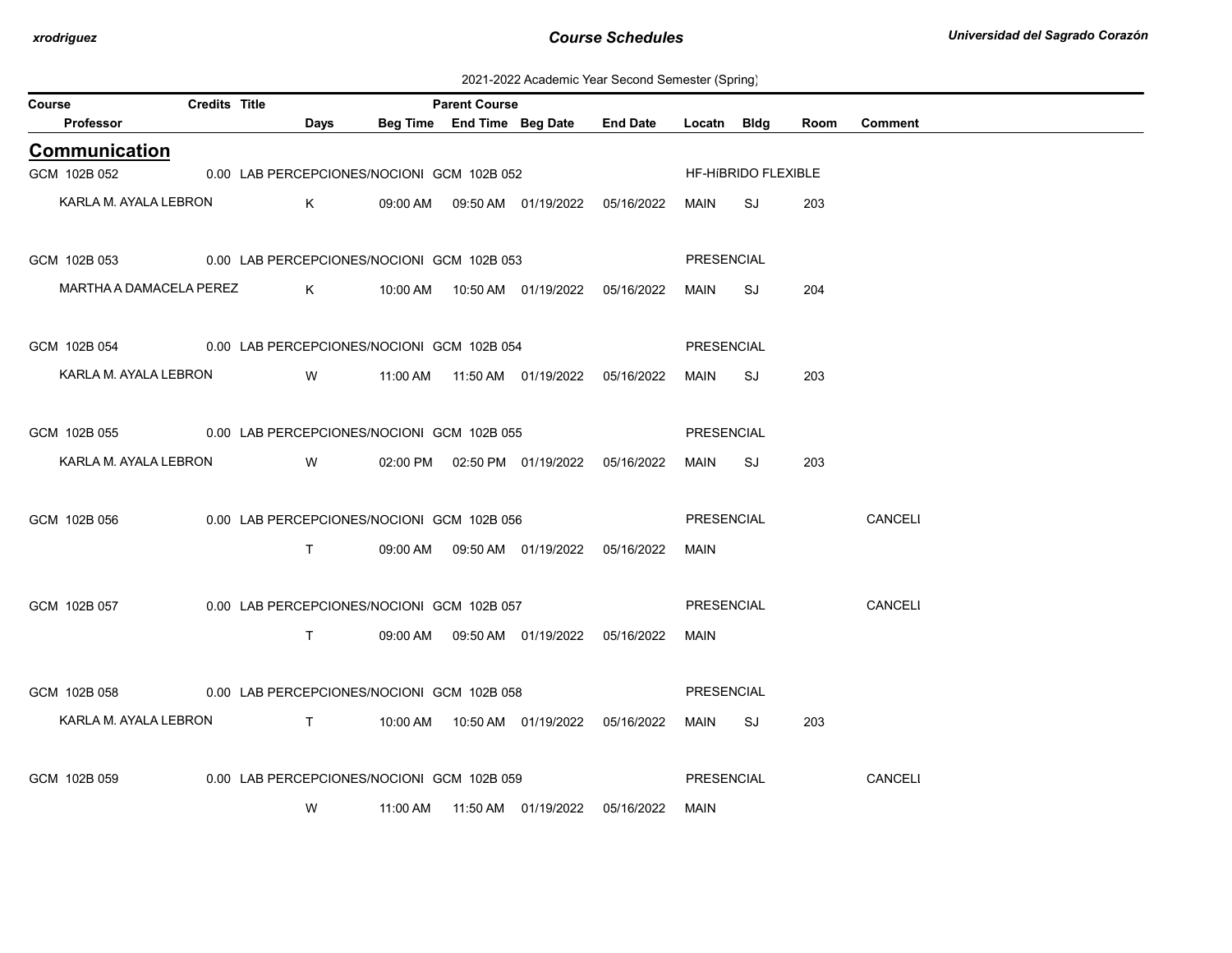2021-2022 Academic Year Second Semester (Spring)

| Course                           | <b>Credits Title</b>                        |                                           |          | <b>Parent Course</b>       |                                            |                            |                   |             |                        |                |
|----------------------------------|---------------------------------------------|-------------------------------------------|----------|----------------------------|--------------------------------------------|----------------------------|-------------------|-------------|------------------------|----------------|
| <b>Professor</b>                 |                                             | Days                                      |          | Beg Time End Time Beg Date |                                            | <b>End Date</b>            | Locatn            | <b>Bldg</b> | Room                   | <b>Comment</b> |
| Communication                    |                                             |                                           |          |                            |                                            |                            |                   |             |                        |                |
| GCM 201 001                      |                                             | 3.00 EL PODER DE LOS ARGUMENT GCM 201 001 |          |                            |                                            |                            |                   |             | PF-PRESENCIAL FLEXIBLE |                |
| FRANCISCO MOJICA MELENDEZ        |                                             | MW                                        |          |                            | 08:00 AM  09:20 AM  01/19/2022             | 05/16/2022                 | MAIN              | BS.         | 214A                   |                |
| GCM 201 002                      | 3.00 EL PODER DE LOS ARGUMENT GCM 201 002   |                                           |          |                            |                                            |                            |                   |             | PF-PRESENCIAL FLEXIBLE |                |
| FRANCISCO MOJICA MELENDEZ        |                                             | MW                                        | 11:00 AM |                            |                                            |                            | MAIN              | BN.         | 320                    |                |
| GCM 201 003                      | 3.00 EL PODER DE LOS ARGUMEN GCM 201 003    |                                           |          |                            |                                            |                            |                   |             | PF-PRESENCIAL FLEXIBLE |                |
| SHARIF EL GAMMAL ORTIZ           |                                             | KT                                        |          |                            | 09:30 AM  10:50 AM  01/19/2022  05/16/2022 |                            | MAIN              | <b>BN</b>   | 241                    |                |
| GCM 201 004                      | 3.00 EL PODER DE LOS ARGUMENT GCM 201 004   |                                           |          |                            |                                            |                            |                   |             | PF-PRESENCIAL FLEXIBLE |                |
| SHARIF EL GAMMAL ORTIZ           |                                             | KT                                        |          |                            |                                            |                            | MAIN              | BN.         | 241                    |                |
| GCM 201 005                      | 3.00 EL PODER DE LOS ARGUMEN GCM 201 005    |                                           |          |                            |                                            | <b>VC-VIDEOCONFERENCIA</b> |                   |             |                        |                |
| <b>FRANCISCO MOJICA MELENDEZ</b> |                                             | MW                                        | 02:30 PM |                            | 03:50 PM  01/19/2022  05/16/2022           |                            |                   |             |                        |                |
| GCM 201A 050                     | 0.00 LAB EL PODER DE LOS ARGUI GCM 201A 050 |                                           |          |                            |                                            |                            | <b>PRESENCIAL</b> |             |                        |                |
| MARTHA A DAMACELA PEREZ          |                                             |                                           |          |                            | M 11:00 AM 11:50 AM 01/19/2022 05/16/2022  |                            | MAIN              | SJ          | 204                    |                |
| GCM 201A051                      | 0.00 LAB EL PODER DE LOS ARGUIGCM 201A 051  |                                           |          |                            |                                            |                            | <b>PRESENCIAL</b> |             |                        |                |
| MARTHA A DAMACELA PEREZ          |                                             | K                                         |          |                            | 03:00 PM  03:50 PM  01/19/2022  05/16/2022 |                            | MAIN              | SJ          | 204                    |                |
| GCM 201A052                      | 0.00 LAB EL PODER DE LOS ARGUIGCM 201A 052  |                                           |          |                            |                                            |                            | <b>PRESENCIAL</b> |             |                        |                |
| MARTHA A DAMACELA PEREZ          |                                             | W                                         | 10:00 AM |                            | 10:50 AM  01/19/2022                       | 05/16/2022                 | MAIN              | SJ          | 204                    |                |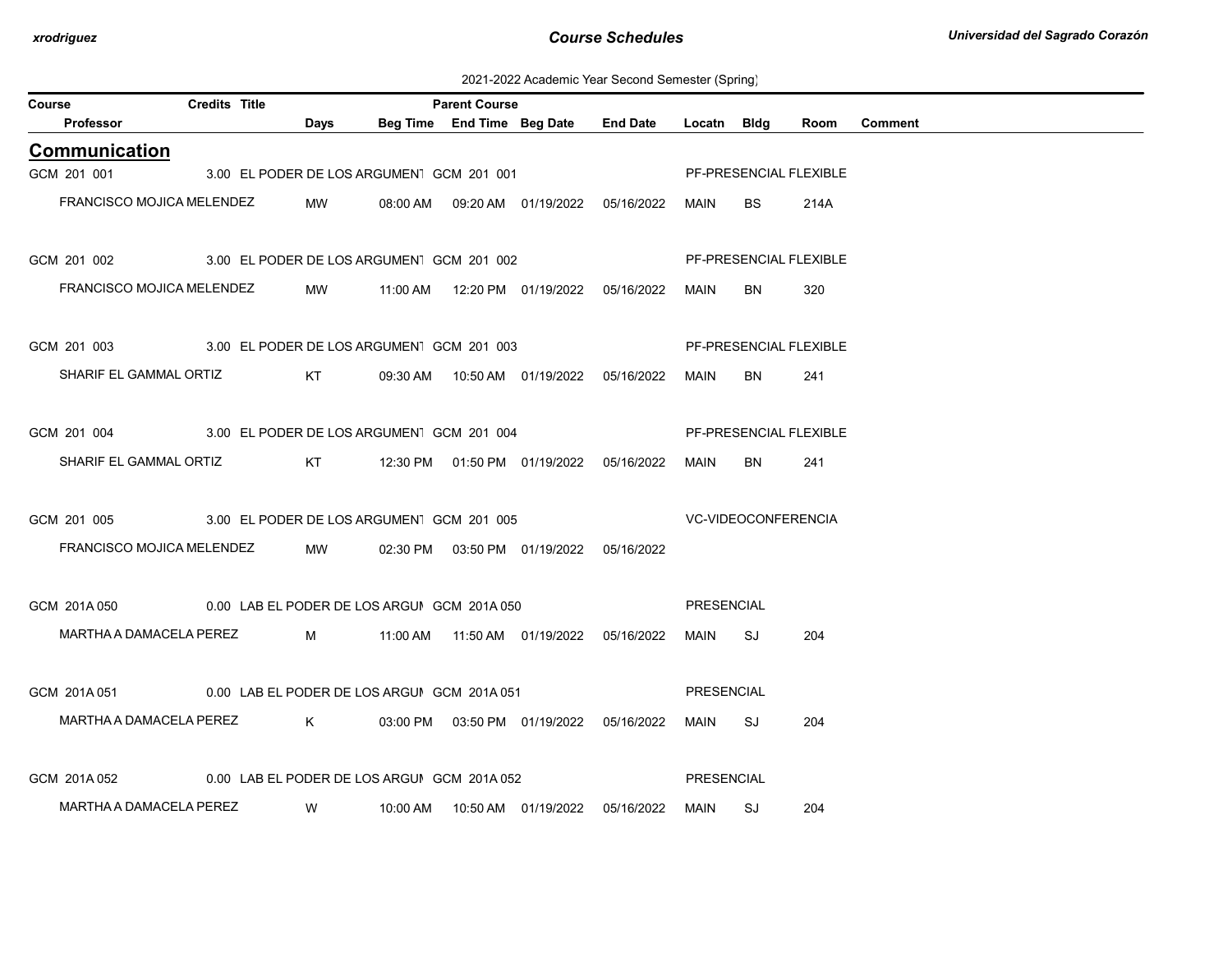| Course                                                  | Credits Title |                                                                                                                                                                                                                                                                                                                               |                                             | <b>Parent Course</b> |                                            |                 |             |                     |                     |                |
|---------------------------------------------------------|---------------|-------------------------------------------------------------------------------------------------------------------------------------------------------------------------------------------------------------------------------------------------------------------------------------------------------------------------------|---------------------------------------------|----------------------|--------------------------------------------|-----------------|-------------|---------------------|---------------------|----------------|
| Professor                                               |               | Days                                                                                                                                                                                                                                                                                                                          |                                             |                      | Beg Time End Time Beg Date                 | <b>End Date</b> | Locatn Bldg |                     | Room                | <b>Comment</b> |
| <b>Communication</b>                                    |               |                                                                                                                                                                                                                                                                                                                               |                                             |                      |                                            |                 |             |                     |                     |                |
| GCM 201A 053                                            |               |                                                                                                                                                                                                                                                                                                                               | 0.00 LAB EL PODER DE LOS ARGUI GCM 201A 053 |                      |                                            |                 | PRESENCIAL  |                     |                     |                |
| MARTHA A DAMACELA PEREZ                                 |               | $\mathbf{T}$ and $\mathbf{T}$ and $\mathbf{T}$ and $\mathbf{T}$ and $\mathbf{T}$ and $\mathbf{T}$ and $\mathbf{T}$ and $\mathbf{T}$ and $\mathbf{T}$ and $\mathbf{T}$ and $\mathbf{T}$ and $\mathbf{T}$ and $\mathbf{T}$ and $\mathbf{T}$ and $\mathbf{T}$ and $\mathbf{T}$ and $\mathbf{T}$ and $\mathbf{T}$ and $\mathbf{T$ |                                             |                      | 02:00 PM  02:50 PM  01/19/2022  05/16/2022 |                 | MAIN        | SJ                  | 204                 |                |
|                                                         |               |                                                                                                                                                                                                                                                                                                                               |                                             |                      |                                            |                 |             |                     |                     |                |
| GCM 201A 054                                            |               |                                                                                                                                                                                                                                                                                                                               | 0.00 LAB PERCEPCIONES/ NOCION GCM 201A 054  |                      |                                            |                 | PRESENCIAL  |                     |                     | CANCELI        |
|                                                         |               | M                                                                                                                                                                                                                                                                                                                             |                                             |                      |                                            |                 | <b>MAIN</b> |                     |                     |                |
|                                                         |               |                                                                                                                                                                                                                                                                                                                               |                                             |                      |                                            |                 |             |                     |                     |                |
| GCM 201A055                                             |               |                                                                                                                                                                                                                                                                                                                               | 0.00 LAB EL PODER DE LOS ARGUI GCM 201A 055 |                      |                                            |                 |             | HF-HIBRIDO FLEXIBLE |                     |                |
| MARTHA A DAMACELA PEREZ                                 |               | K                                                                                                                                                                                                                                                                                                                             |                                             |                      | 01:00 PM  01:50 PM  01/19/2022  05/16/2022 |                 | MAIN        | SJ                  | 204                 |                |
|                                                         |               |                                                                                                                                                                                                                                                                                                                               |                                             |                      |                                            |                 |             |                     |                     |                |
| GCM 201A 056                                            |               |                                                                                                                                                                                                                                                                                                                               | 0.00 LAB EL PODER DE LOS ARGUIGCM 201A 056  |                      |                                            |                 |             |                     | VC-VIDEOCONFERENCIA | CANCELI        |
|                                                         |               | W                                                                                                                                                                                                                                                                                                                             |                                             |                      | 03:00 PM  03:50 PM  01/19/2022  05/16/2022 |                 | MAIN        |                     |                     |                |
|                                                         |               |                                                                                                                                                                                                                                                                                                                               |                                             |                      |                                            |                 |             |                     |                     |                |
| GCM 201A 057 0.00 LAB EL PODER DE LOS ARGUIGCM 201A 057 |               |                                                                                                                                                                                                                                                                                                                               |                                             |                      |                                            |                 | PRESENCIAL  |                     |                     |                |
| KARLA M. AYALA LEBRON                                   |               | M                                                                                                                                                                                                                                                                                                                             |                                             |                      | 03:00 PM  03:50 PM  01/19/2022  05/16/2022 |                 | MAIN        | SJ                  | 203                 |                |
|                                                         |               |                                                                                                                                                                                                                                                                                                                               |                                             |                      |                                            |                 |             |                     |                     |                |
| GCM 201A058                                             |               |                                                                                                                                                                                                                                                                                                                               | 0.00 LAB EL PODER DE LOS ARGUI GCM 201A 058 |                      |                                            |                 | PRESENCIAL  |                     |                     |                |
| MARTHA A DAMACELA PEREZ                                 |               | K                                                                                                                                                                                                                                                                                                                             |                                             |                      | 11:00 AM  11:50 AM  01/19/2022  05/16/2022 |                 | MAIN        | SJ                  | 204                 |                |
|                                                         |               |                                                                                                                                                                                                                                                                                                                               |                                             |                      |                                            |                 |             |                     |                     |                |
| GCM 201A 059                                            |               |                                                                                                                                                                                                                                                                                                                               | 0.00 LAB EL PODER DE LOS ARGUIGCM 201A 059  |                      |                                            |                 | PRESENCIAL  |                     |                     | CANCELI        |
|                                                         |               | K.                                                                                                                                                                                                                                                                                                                            |                                             |                      | 03:00 PM  03:50 PM  01/19/2022  05/16/2022 |                 | MAIN        |                     |                     |                |
|                                                         |               |                                                                                                                                                                                                                                                                                                                               |                                             |                      |                                            |                 |             |                     |                     |                |
| GCM 201B 050                                            |               |                                                                                                                                                                                                                                                                                                                               | 0.00 LAB EL PODER DE LOS ARGUI GCM 201B 050 |                      |                                            |                 | PRESENCIAL  |                     |                     | <b>CANCELI</b> |
|                                                         |               | W                                                                                                                                                                                                                                                                                                                             |                                             |                      | 03:00 PM  03:50 PM  01/19/2022             | 05/16/2022      | MAIN        |                     |                     |                |
|                                                         |               |                                                                                                                                                                                                                                                                                                                               |                                             |                      |                                            |                 |             |                     |                     |                |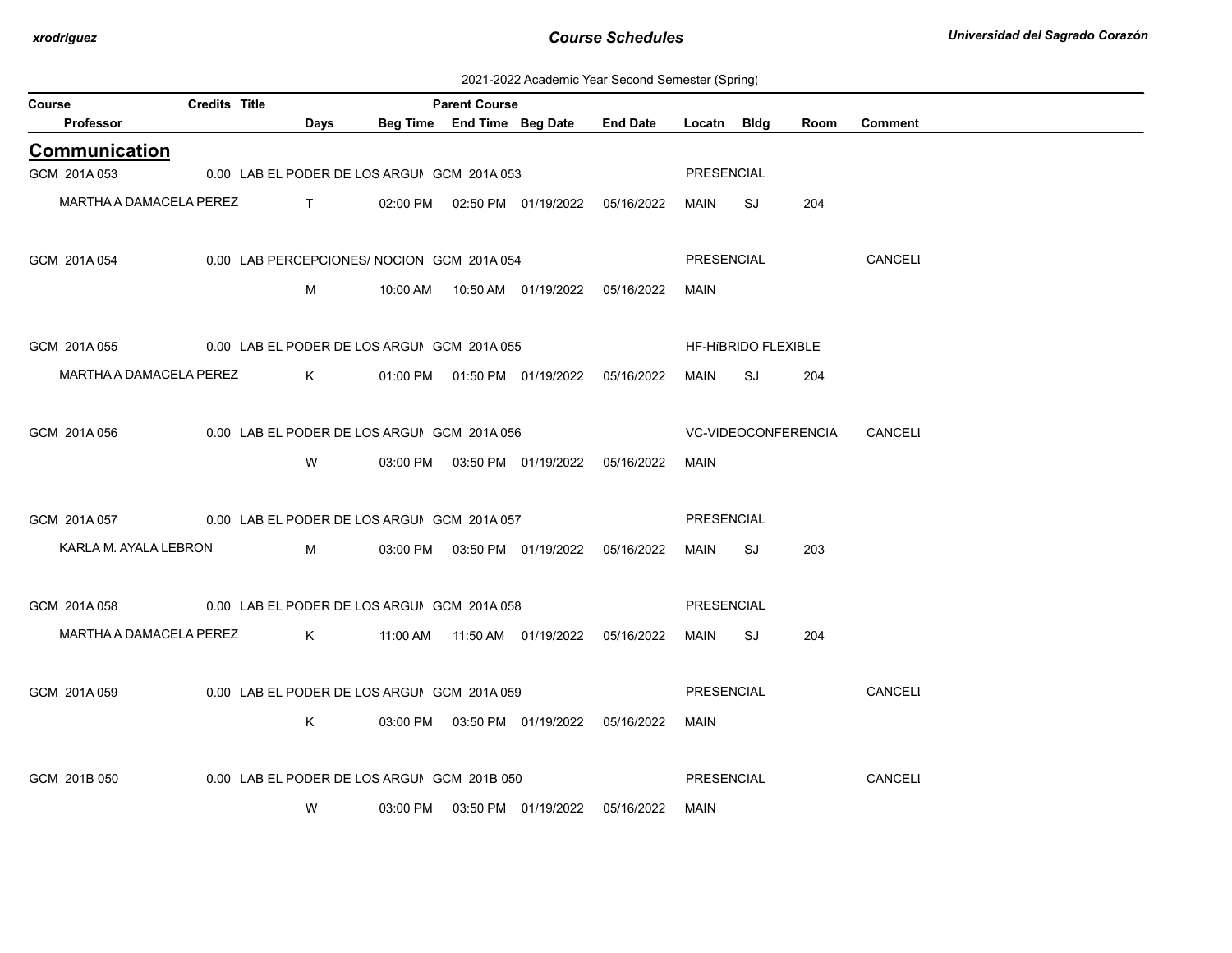| 2021-2022 Academic Year Second Semester (Spring) |
|--------------------------------------------------|
|--------------------------------------------------|

|                                 |                      |                                             |          |                            |                      |                 | $\sqrt{ }$        | ັບ                  |                        |         |
|---------------------------------|----------------------|---------------------------------------------|----------|----------------------------|----------------------|-----------------|-------------------|---------------------|------------------------|---------|
| Course                          | <b>Credits Title</b> |                                             |          | <b>Parent Course</b>       |                      |                 |                   |                     |                        |         |
| Professor                       |                      | Days                                        |          | Beg Time End Time Beg Date |                      | <b>End Date</b> | Locatn Bldg       |                     | Room                   | Comment |
| Communication                   |                      |                                             |          |                            |                      |                 |                   |                     |                        |         |
| GCM 201B 051                    |                      | 0.00 LAB EL PODER DE LOS ARGUI GCM 201B 051 |          |                            |                      |                 | <b>PRESENCIAL</b> |                     |                        |         |
| MARTHA A DAMACELA PEREZ         |                      | T.                                          | 10:00 AM |                            | 10:50 AM  01/19/2022 | 05/16/2022      | MAIN              | SJ                  | 204                    |         |
| GCM 201B 052                    |                      | 0.00 LAB EL PODER DE LOS ARGUI GCM 201B 052 |          |                            |                      |                 | <b>PRESENCIAL</b> |                     |                        | CANCELI |
|                                 |                      | T.                                          | 03:00 PM |                            | 03:50 PM 01/19/2022  | 05/16/2022      | <b>MAIN</b>       |                     |                        |         |
| <b>Generals</b>                 |                      |                                             |          |                            |                      |                 |                   |                     |                        |         |
| GEN 300 045                     |                      | 3.00 INTERNADO LABORAL                      |          | GEN 300 045                |                      |                 |                   | VC-VIDEOCONFERENCIA |                        |         |
| ROLANDO RIVERA VELEZ            |                      |                                             | 00:00 AM |                            | 00:00 AM  01/19/2022 | 05/16/2022      |                   |                     |                        |         |
| By Arrangement                  |                      |                                             |          |                            |                      |                 |                   |                     |                        |         |
| GEN 390 035                     |                      | 3.00 TEMAS ESPECIALES                       |          | GEN 390 035                |                      |                 |                   |                     |                        |         |
|                                 |                      |                                             |          |                            |                      |                 |                   |                     |                        |         |
|                                 |                      |                                             | 00:00 AM |                            | 00:00 AM 01/19/2022  | 05/16/2022      |                   |                     |                        |         |
| <b>Study Abroad</b>             |                      |                                             |          |                            |                      |                 |                   |                     |                        |         |
| Geography                       |                      |                                             |          |                            |                      |                 |                   |                     |                        |         |
| GEO 102 035                     |                      | 3.00 GEOGRAFIA CULTURAL                     |          | GEO 102 035                |                      |                 |                   |                     |                        |         |
|                                 |                      |                                             | 00:00 AM |                            |                      | 05/16/2022      |                   |                     |                        |         |
| <b>Study Abroad</b>             |                      |                                             |          |                            |                      |                 |                   |                     |                        |         |
| GEO 201 045                     |                      | 3.00 GEOGRAFIA POLITICA                     |          | GEO 201 045                |                      |                 |                   |                     | TL-TOTALMENTE EN LÍNEA |         |
| GABRIEL A CARRASQUILLO VILARO   |                      |                                             | 00:00 AM |                            | 00:00 AM 01/19/2022  | 05/16/2022      |                   |                     |                        |         |
| By Arrangement                  |                      |                                             |          |                            |                      |                 |                   |                     |                        |         |
|                                 |                      |                                             |          |                            |                      |                 |                   |                     |                        |         |
| <b>Innovation/Entrepreneurs</b> |                      |                                             |          |                            |                      |                 |                   |                     |                        |         |
| GIE 101 001                     |                      | 3.00 ORGANIZACIONES, TRABAJO/ GIE 101 001   |          |                            |                      |                 |                   |                     | PF-PRESENCIAL FLEXIBLE |         |
| <b>JOSE R RIVERA GONZALEZ</b>   |                      | MW                                          | 09:30 AM | 10:50 AM                   | 01/19/2022           | 05/16/2022      | <b>MAIN</b>       | SM                  | 213                    |         |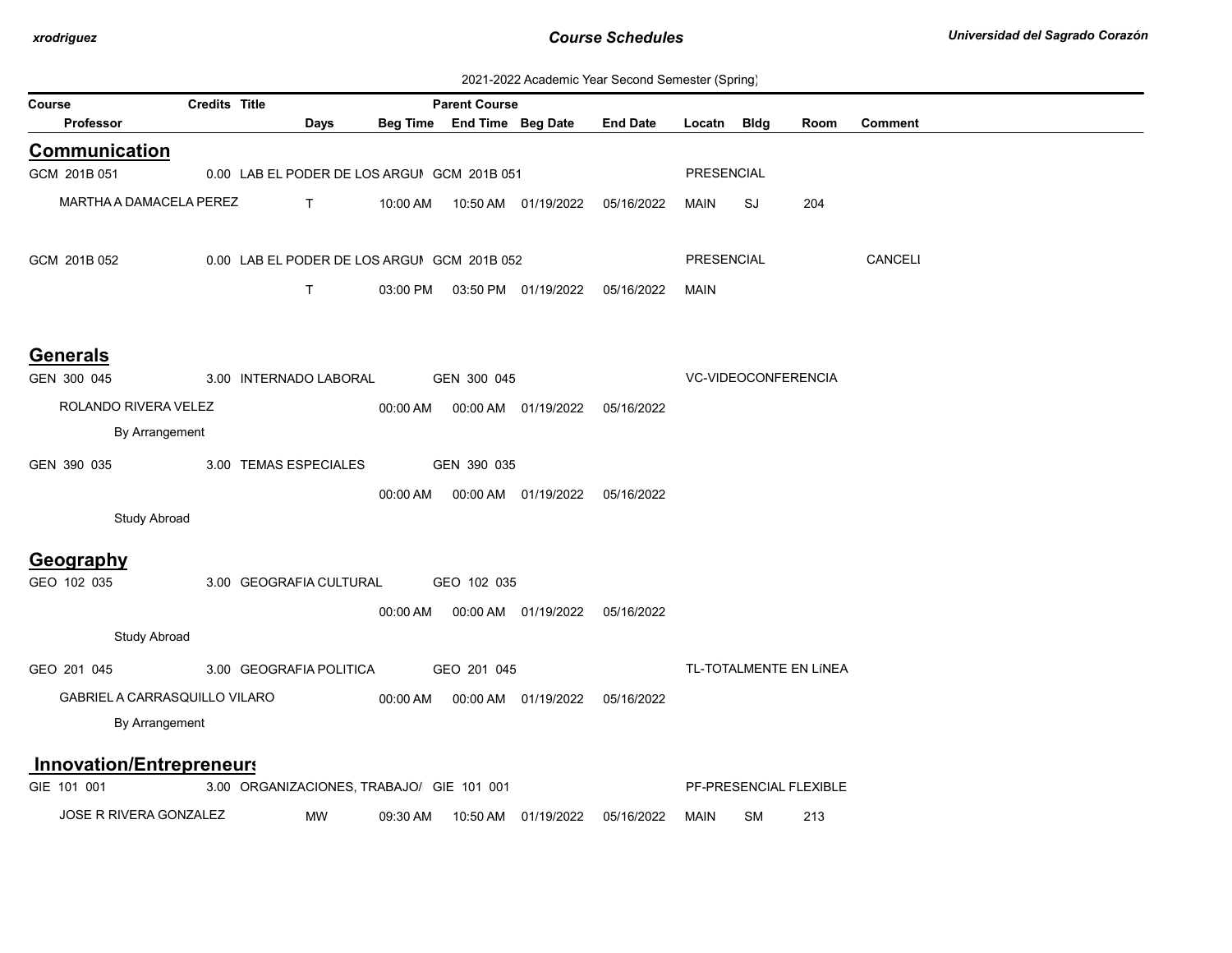2021-2022 Academic Year Second Semester (Spring)

| Course |                                                                      | <b>Credits Title</b> |           |             |                                            | <b>Parent Course</b> |                                            |                                            |                     |           |                        |         |
|--------|----------------------------------------------------------------------|----------------------|-----------|-------------|--------------------------------------------|----------------------|--------------------------------------------|--------------------------------------------|---------------------|-----------|------------------------|---------|
|        | Professor                                                            |                      |           | <b>Days</b> |                                            |                      | Beg Time End Time Beg Date End Date        |                                            | Locatn Bldg         |           | Room                   | Comment |
|        | <b>Innovation/Entrepreneurs</b>                                      |                      |           |             |                                            |                      |                                            |                                            |                     |           |                        |         |
|        | GIE 101 002                                                          |                      |           |             | 3.00 ORGANIZACIONES, TRABAJO/ GIE 101 002  |                      |                                            |                                            |                     |           | PF-PRESENCIAL FLEXIBLE |         |
|        | EDWIN ROMAN PEREZ                                                    |                      |           |             |                                            |                      |                                            |                                            | MAIN                | BN.       | 239                    |         |
|        | GIE 101 003 3.00 ORGANIZACIONES, TRABAJO/ GIE 101 003                |                      |           |             |                                            |                      |                                            |                                            |                     |           | PF-PRESENCIAL FLEXIBLE |         |
|        | EDWIN ROMAN PEREZ                                                    |                      |           |             |                                            |                      |                                            |                                            | MAIN                | BN.       | 242                    |         |
|        | GIE 101 004 3.00 ORGANIZACIONES, TRABAJO/ GIE 101 004                |                      |           |             |                                            |                      |                                            |                                            |                     |           | PF-PRESENCIAL FLEXIBLE |         |
|        | EDGAR RODRIGUEZ GOMEZ KT                                             |                      |           |             |                                            |                      |                                            | 02:30 PM  03:50 PM  01/19/2022  05/16/2022 | MAIN                | BN        | 228                    |         |
|        | GIE 101 005 3.00 ORGANIZACIONES, TRABAJO/ GIE 101 005                |                      |           |             |                                            |                      |                                            |                                            | VC-VIDEOCONFERENCIA |           |                        |         |
|        | EDWIN ROMAN PEREZ                                                    |                      |           | <b>MW</b>   |                                            |                      | 12:30 PM  01:50 PM  01/19/2022  05/16/2022 |                                            |                     |           |                        |         |
|        |                                                                      |                      |           |             |                                            |                      |                                            |                                            |                     |           |                        |         |
|        | <b>Research and Exploratior</b>                                      |                      |           |             |                                            |                      |                                            |                                            |                     |           |                        |         |
|        | GIV 201 001                                                          |                      |           |             | 3.00 TECNO INF Y COMUNIC/EPOC. GIV 201 001 |                      |                                            |                                            |                     |           | PF-PRESENCIAL FLEXIBLE |         |
|        | LUIS J CINTRON GUTIERREZ                                             |                      |           | <b>MW</b>   |                                            |                      |                                            | 09:30 AM  10:50 AM  01/19/2022  05/16/2022 | MAIN                | BN.       | 226                    |         |
|        | GIV 201 002 3.00 TECNO INF Y COMUNIC/EPOC. GIV 201 002               |                      |           |             |                                            |                      |                                            |                                            |                     |           | PF-PRESENCIAL FLEXIBLE |         |
|        | ALEXANDRA RIVERA GONZALEZ                                            |                      |           | <b>MW</b>   |                                            |                      |                                            |                                            | MAIN                | BN.       | 226                    |         |
|        | GIV 201 003 3.00 TECNO INF Y COMUNIC/EPOC. GIV 201 003               |                      |           |             |                                            |                      |                                            |                                            |                     |           | PF-PRESENCIAL FLEXIBLE |         |
|        | ALEXANDRA RIVERA GONZALEZ KT 11:00 AM 12:20 PM 01/19/2022 05/16/2022 |                      |           |             |                                            |                      |                                            |                                            | MAIN                | BN        | 226                    |         |
|        | GIV 201 004                                                          |                      |           |             | 3.00 TECNO INF Y COMUNIC/EPOC. GIV 201 004 |                      |                                            |                                            | PRESENCIAL          |           |                        |         |
|        | LUIS A MATOS GONZALEZ                                                |                      | <b>MW</b> |             |                                            |                      |                                            | 02:30 PM  03:50 PM  01/19/2022  05/16/2022 | MAIN                | <b>BN</b> | 242                    |         |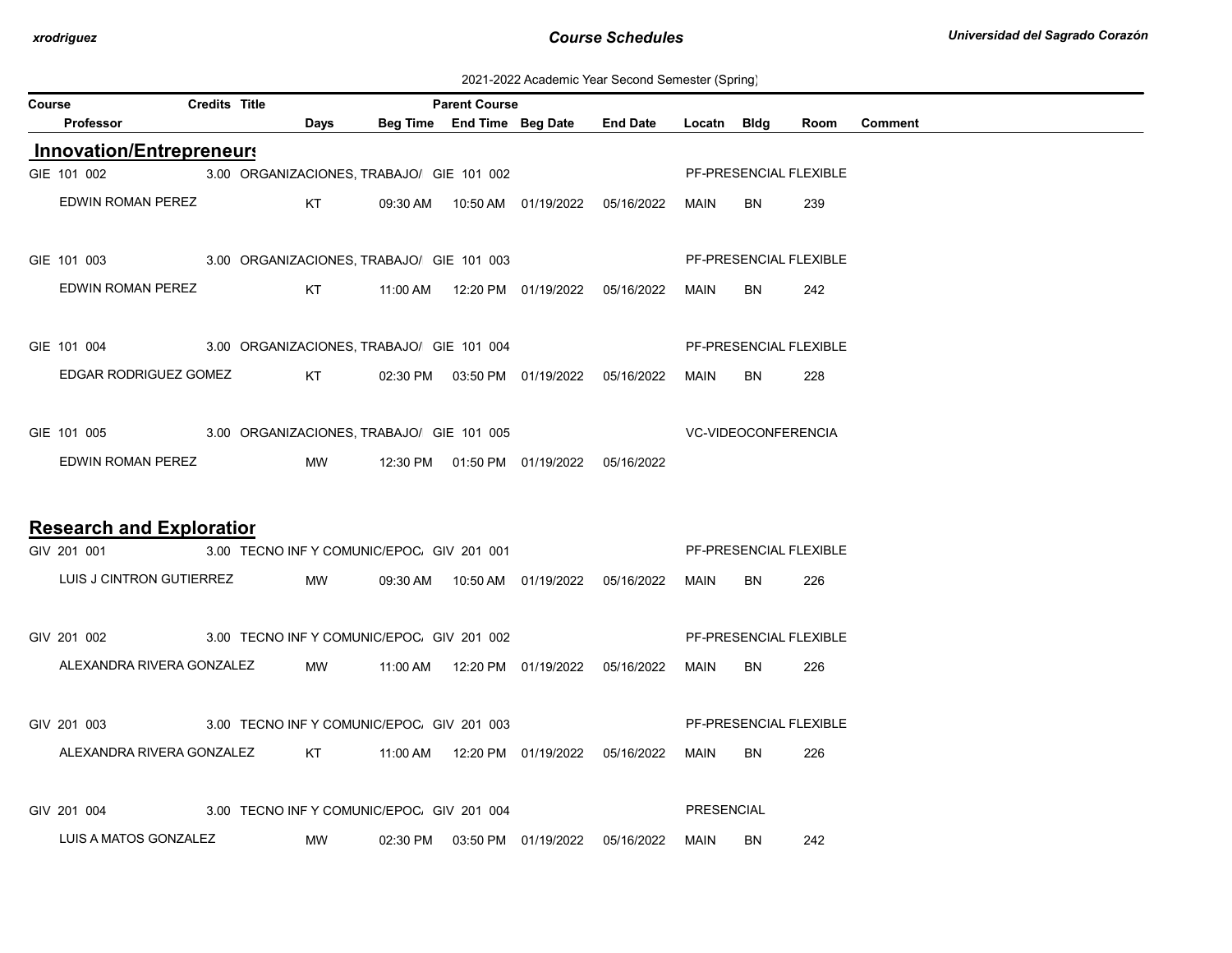2021-2022 Academic Year Second Semester (Spring)

| Course |                                                                     | <b>Credits Title</b> |                                            | <b>Parent Course</b> |                                            |                 |             |                     |                        |                |
|--------|---------------------------------------------------------------------|----------------------|--------------------------------------------|----------------------|--------------------------------------------|-----------------|-------------|---------------------|------------------------|----------------|
|        | <b>Professor</b>                                                    |                      | <b>Days</b>                                |                      | Beg Time End Time Beg Date                 | <b>End Date</b> | Locatn Bldg |                     | Room                   | <b>Comment</b> |
|        | <b>Research and Exploratior</b>                                     |                      |                                            |                      |                                            |                 |             |                     |                        |                |
|        | GIV 201 005                                                         |                      | 3.00 TECNO INF Y COMUNIC/EPOC. GIV 201 005 |                      |                                            |                 |             |                     | PF-PRESENCIAL FLEXIBLE |                |
|        | JUAN R RIVERA GOMEZ                                                 |                      | <b>Example 18 KT</b>                       |                      | 09:30 AM  10:50 AM  01/19/2022  05/16/2022 |                 | <b>MAIN</b> | BN.                 | 238                    |                |
|        | GIV 302 001                                                         |                      | 3.00 MANEJO DE DATOS GIV 302 001           |                      |                                            |                 |             | HF-HIBRIDO FLEXIBLE |                        |                |
|        | ALEXANDRA RIVERA GONZALEZ K 12:30 PM 01:50 PM 01/19/2022 05/16/2022 |                      |                                            |                      |                                            |                 | MAIN        | SM                  | 206                    |                |
|        | GIV 302 002                                                         |                      | 3.00 MANEJO DE DATOS GIV 302 002           |                      |                                            |                 |             | HF-HIBRIDO FLEXIBLE |                        |                |
|        | ALEXANDRA RIVERA GONZALEZ T                                         |                      |                                            |                      |                                            |                 | MAIN        | SM                  | 206                    |                |
|        | GIV 302 003                                                         |                      | 3.00 MANEJO DE DATOS GIV 302 003           |                      |                                            |                 |             | HF-HIBRIDO FLEXIBLE |                        |                |
|        | ALEXANDRA RIVERA GONZALEZ T                                         |                      |                                            |                      | 02:30 PM  03:50 PM  01/19/2022  05/16/2022 |                 | MAIN        | SM                  | 206                    |                |
|        | <b>Marketing</b>                                                    |                      |                                            |                      |                                            |                 |             |                     |                        |                |
|        | GME 101 001                                                         |                      | 3.00 PRINCIPIOS DE MERCADEO GME 101 001    |                      |                                            |                 |             | HV-HIBRIDO VIRTUAL  |                        |                |
|        | REINA DELUCCA TIRADO                                                |                      |                                            |                      |                                            |                 |             |                     |                        |                |
|        | GME 101 002 3.00 PRINCIPIOS DE MERCADEO GME 101 002                 |                      |                                            |                      |                                            |                 |             |                     | PF-PRESENCIAL FLEXIBLE |                |
|        | REINA DELUCCA TIRADO                                                |                      | <b>W</b>                                   |                      | 02:30 PM  03:50 PM  01/19/2022  05/16/2022 |                 | MAIN        | BN                  | 320                    |                |
|        | GME 202 001 3.00 CONDUCTA DEL CONSUMIDOF GME 202 001                |                      |                                            |                      |                                            |                 |             | HV-HIBRIDO VIRTUAL  |                        |                |
|        | REINA DELUCCA TIRADO                                                |                      | $\mathsf K$                                |                      | 02:30 PM  03:50 PM  01/19/2022  05/16/2022 |                 |             |                     |                        |                |
|        | GME 202 035                                                         |                      | 3.00 CONDUCTA DEL CONSUMIDOF GME 202 035   |                      |                                            |                 |             |                     |                        |                |
|        |                                                                     |                      |                                            |                      | 00:00 AM   00:00 AM   01/19/2022           | 05/16/2022      |             |                     |                        |                |

Study Abroad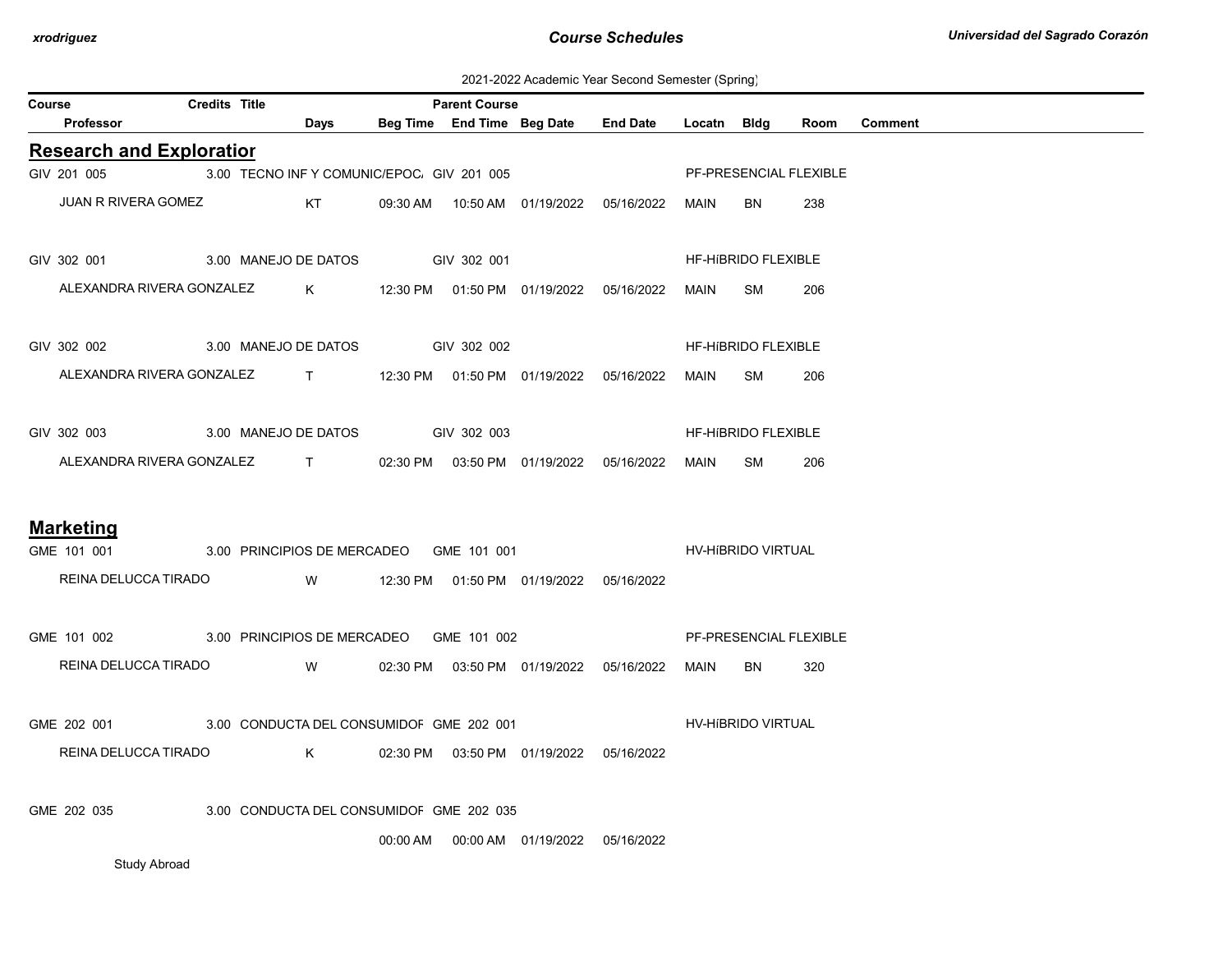| 2021-2022 Academic Year Second Semester (Spring) |  |  |  |
|--------------------------------------------------|--|--|--|
|--------------------------------------------------|--|--|--|

| Course                                               | <b>Credits Title</b> |                       |              |          | <b>Parent Course</b>                      |                                            |                 |                    | $\ddot{\phantom{0}}$ |      |                |  |
|------------------------------------------------------|----------------------|-----------------------|--------------|----------|-------------------------------------------|--------------------------------------------|-----------------|--------------------|----------------------|------|----------------|--|
| Professor                                            |                      |                       | Days         |          |                                           | Beg Time End Time Beg Date                 | <b>End Date</b> | Locatn Bldg        |                      | Room | <b>Comment</b> |  |
| <b>Marketing</b>                                     |                      |                       |              |          |                                           |                                            |                 |                    |                      |      |                |  |
| GME 202 081                                          |                      |                       |              |          | 3.00 CONDUCTA DEL CONSUMIDOF GME 202 081  |                                            |                 |                    | HV-HIBRIDO VIRTUAL   |      |                |  |
| ZAYDA LABADIA ARROYO                                 |                      |                       | K            |          |                                           | 05:30 PM  06:50 PM  01/19/2022  05/16/2022 |                 |                    |                      |      |                |  |
| GME 301 081 3.00 ESTRATEGIAS DE PROMOCIO GME 301 081 |                      |                       |              |          |                                           |                                            |                 |                    | HV-HIBRIDO VIRTUAL   |      |                |  |
| MARTA J FORMARIZ ESCANELLAS                          |                      |                       | $\mathbf{T}$ |          |                                           |                                            |                 |                    |                      |      |                |  |
| GME 305 081                                          |                      | 3.00 VENTAS AL DETAL  |              |          | GME 305 081                               |                                            |                 | HV-HIBRIDO VIRTUAL |                      |      |                |  |
| REINA DELUCCA TIRADO                                 |                      |                       | W            |          |                                           |                                            |                 |                    |                      |      |                |  |
| GME 305 082                                          |                      | 3.00 VENTAS AL DETAL  |              |          | GME 305 082                               |                                            |                 | HV-HIBRIDO VIRTUAL |                      |      |                |  |
| CARMEN A VELEZ DIAZ                                  |                      |                       | M            |          |                                           |                                            |                 |                    |                      |      |                |  |
| GME 307 035                                          |                      |                       |              |          | 3.00 MERCADEO DE LOS SERVICIC GME 307 035 |                                            |                 |                    |                      |      |                |  |
|                                                      |                      |                       |              |          |                                           | 00:00 AM  00:00 AM  01/19/2022  05/16/2022 |                 |                    |                      |      |                |  |
| Study Abroad                                         |                      |                       |              |          |                                           |                                            |                 |                    |                      |      |                |  |
| GME 318 035                                          |                      |                       |              |          | 3.00 GERENCIA COMUNIDAD Y REL GME 318 035 |                                            |                 |                    |                      |      |                |  |
|                                                      |                      |                       |              |          |                                           |                                            |                 |                    |                      |      |                |  |
| <b>Study Abroad</b>                                  |                      |                       |              |          |                                           |                                            |                 |                    |                      |      |                |  |
| GME 318 081                                          |                      |                       |              |          | 3.00 GERENCIA COMUNIDAD Y REL GME 318 081 |                                            |                 | HV-HIBRIDO VIRTUAL |                      |      |                |  |
| MARTA J FORMARIZ ESCANELLAS                          |                      |                       | K            |          |                                           | 05:30 PM  06:50 PM  01/19/2022  05/16/2022 |                 |                    |                      |      |                |  |
| GME 390 035                                          |                      | 3.00 TEMAS ESPECIALES |              |          | GME 390 035                               |                                            |                 |                    |                      |      |                |  |
|                                                      |                      |                       |              | 00:00 AM |                                           | 00:00 AM  01/19/2022                       | 05/16/2022      |                    |                      |      |                |  |
| <b>Study Abroad</b>                                  |                      |                       |              |          |                                           |                                            |                 |                    |                      |      |                |  |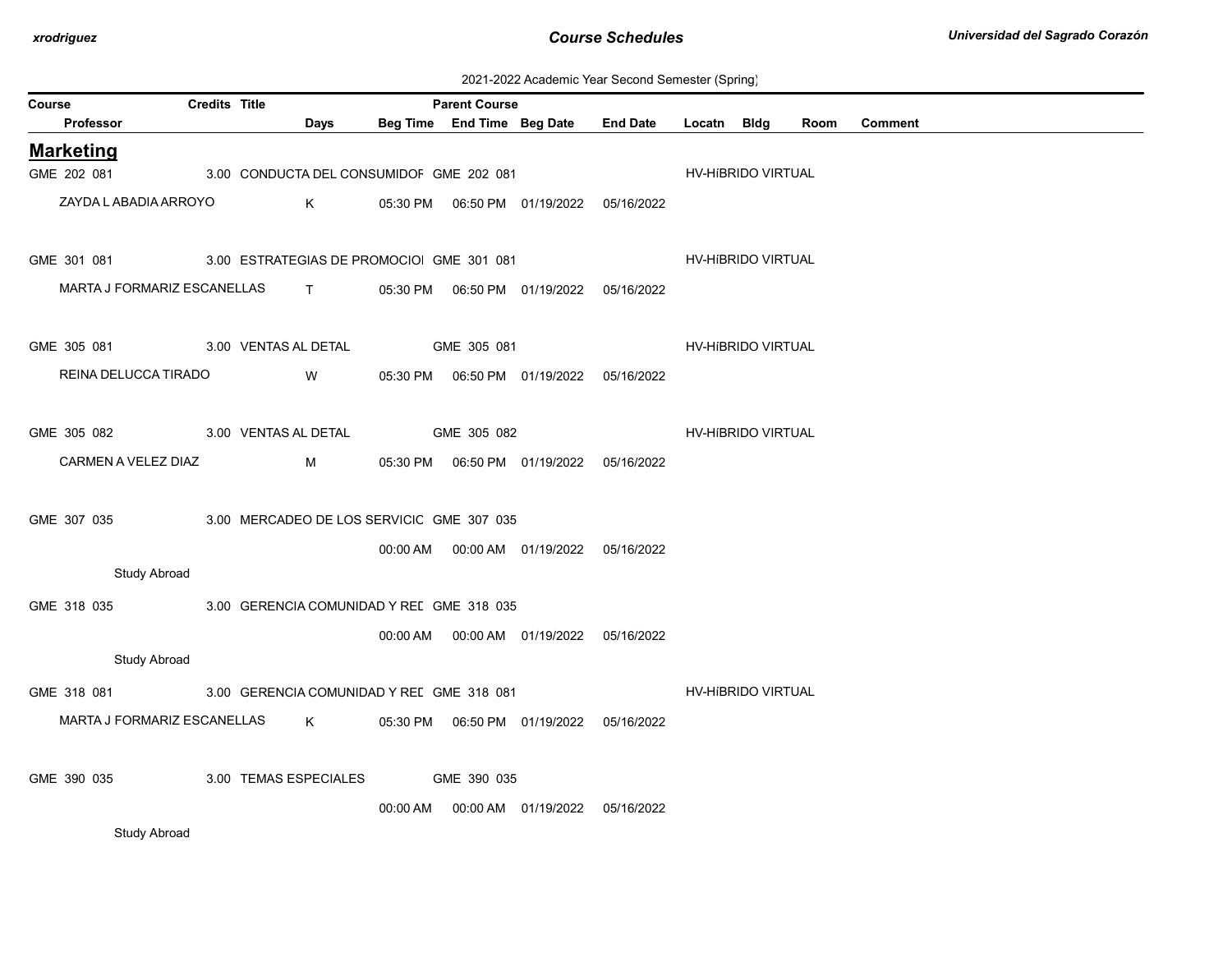| 2021-2022 Academic Year Second Semester (Spring) |  |  |  |
|--------------------------------------------------|--|--|--|
|--------------------------------------------------|--|--|--|

|        |                                  |                      |                                    |                                             |                      |                                            | foundline Tour occorru comoctor (opinig)        |                   |                        |      |         |
|--------|----------------------------------|----------------------|------------------------------------|---------------------------------------------|----------------------|--------------------------------------------|-------------------------------------------------|-------------------|------------------------|------|---------|
| Course | <b>Professor</b>                 | <b>Credits Title</b> | Days                               |                                             | <b>Parent Course</b> |                                            | Beg Time End Time Beg Date End Date Locatn Bldg |                   |                        | Room | Comment |
|        |                                  |                      |                                    |                                             |                      |                                            |                                                 |                   |                        |      |         |
|        | <b>Marketing</b><br>GME 400 001  |                      | 3.00 MERCADEO ESTRATEGICO          |                                             | GME 400 001          |                                            |                                                 |                   | HV-HIBRIDO VIRTUAL     |      |         |
|        |                                  |                      |                                    |                                             |                      |                                            |                                                 |                   |                        |      |         |
|        | LUIS H RODRIGUEZ PEREZ           |                      | W                                  |                                             |                      | 02:30 PM  03:50 PM  01/19/2022  05/16/2022 |                                                 |                   |                        |      |         |
|        |                                  |                      |                                    |                                             |                      |                                            |                                                 |                   |                        |      |         |
|        | GME 400 002                      |                      |                                    | 3.00 MERCADEO ESTRATEGICO GME 400 002       |                      |                                            |                                                 |                   | HV-HIBRIDO VIRTUAL     |      |         |
|        | EDDIE P RIVERA CINTRON           |                      | $\mathbf{T}$                       |                                             |                      | 11:00 AM  12:20 PM  01/19/2022  05/16/2022 |                                                 |                   |                        |      |         |
|        |                                  |                      |                                    |                                             |                      |                                            |                                                 |                   |                        |      |         |
|        | GME 400 035                      |                      |                                    | 3.00 MERCADEO ESTRATEGICO GME 400 035       |                      |                                            |                                                 |                   |                        |      |         |
|        |                                  |                      |                                    |                                             |                      |                                            |                                                 |                   |                        |      |         |
|        |                                  |                      |                                    |                                             |                      | 00:00 AM  00:00 AM  01/19/2022  05/16/2022 |                                                 |                   |                        |      |         |
|        | <b>Study Abroad</b>              |                      |                                    |                                             |                      |                                            |                                                 |                   |                        |      |         |
|        | GME 410 001                      |                      |                                    | 3.00 MERCADEO Y EXPOTACIÓN DI GME 410 001   |                      |                                            |                                                 |                   | HV-HIBRIDO VIRTUAL     |      |         |
|        | REINA DELUCCA TIRADO             |                      | K.                                 |                                             |                      | 04:00 PM  05:20 PM  01/19/2022  05/16/2022 |                                                 |                   |                        |      |         |
|        |                                  |                      |                                    |                                             |                      |                                            |                                                 |                   |                        |      |         |
|        | GME 411 035                      |                      |                                    | 3.00 MARKETING ANALYTICS GME 411 035        |                      |                                            |                                                 |                   |                        |      |         |
|        |                                  |                      |                                    |                                             |                      |                                            |                                                 |                   |                        |      |         |
|        | <b>Study Abroad</b>              |                      |                                    |                                             |                      | 00:00 AM  00:00 AM  01/19/2022  05/16/2022 |                                                 |                   |                        |      |         |
|        |                                  |                      |                                    |                                             |                      |                                            |                                                 |                   |                        |      |         |
|        | <b>Ethical Sense/Social Just</b> |                      |                                    |                                             |                      |                                            |                                                 |                   |                        |      |         |
|        | GSE 301 001                      |                      |                                    | 3.00 ETICA RETOS POLITICOS JUS' GSE 301 001 |                      |                                            |                                                 |                   | PF-PRESENCIAL FLEXIBLE |      |         |
|        | JORGE A GRATEROLE ROA            |                      | MW                                 | 11:00 AM                                    |                      | 12:20 PM  01/19/2022  05/16/2022           |                                                 | MAIN              | <b>CE</b>              | 205  |         |
|        |                                  |                      |                                    |                                             |                      |                                            |                                                 |                   |                        |      |         |
|        | GSE 301 002                      |                      |                                    | 3.00 ETICA RETOS POLITICOS JUS' GSE 301 002 |                      |                                            |                                                 | <b>PRESENCIAL</b> |                        |      |         |
|        |                                  |                      |                                    |                                             |                      |                                            |                                                 |                   |                        |      |         |
|        | JORGE A GRATEROLE ROA            |                      | <b>Example 19</b> For the 19 Hours |                                             |                      | 09:30 AM  12:20 PM  01/19/2022  05/16/2022 |                                                 | MAIN              | BN                     | 228  |         |
|        |                                  |                      |                                    |                                             |                      |                                            |                                                 |                   |                        |      |         |
|        | GSE 302 001                      |                      |                                    | 3.00 CONCIENCIA ECOLOGICA INCI GSE 302 001  |                      |                                            |                                                 |                   | PF-PRESENCIAL FLEXIBLE |      |         |
|        | ADA M. ALVAREZ CONDE             |                      | KT                                 | 11:00 AM                                    |                      | 12:20 PM  01/19/2022  05/16/2022           |                                                 | MAIN              | BN                     | 321  |         |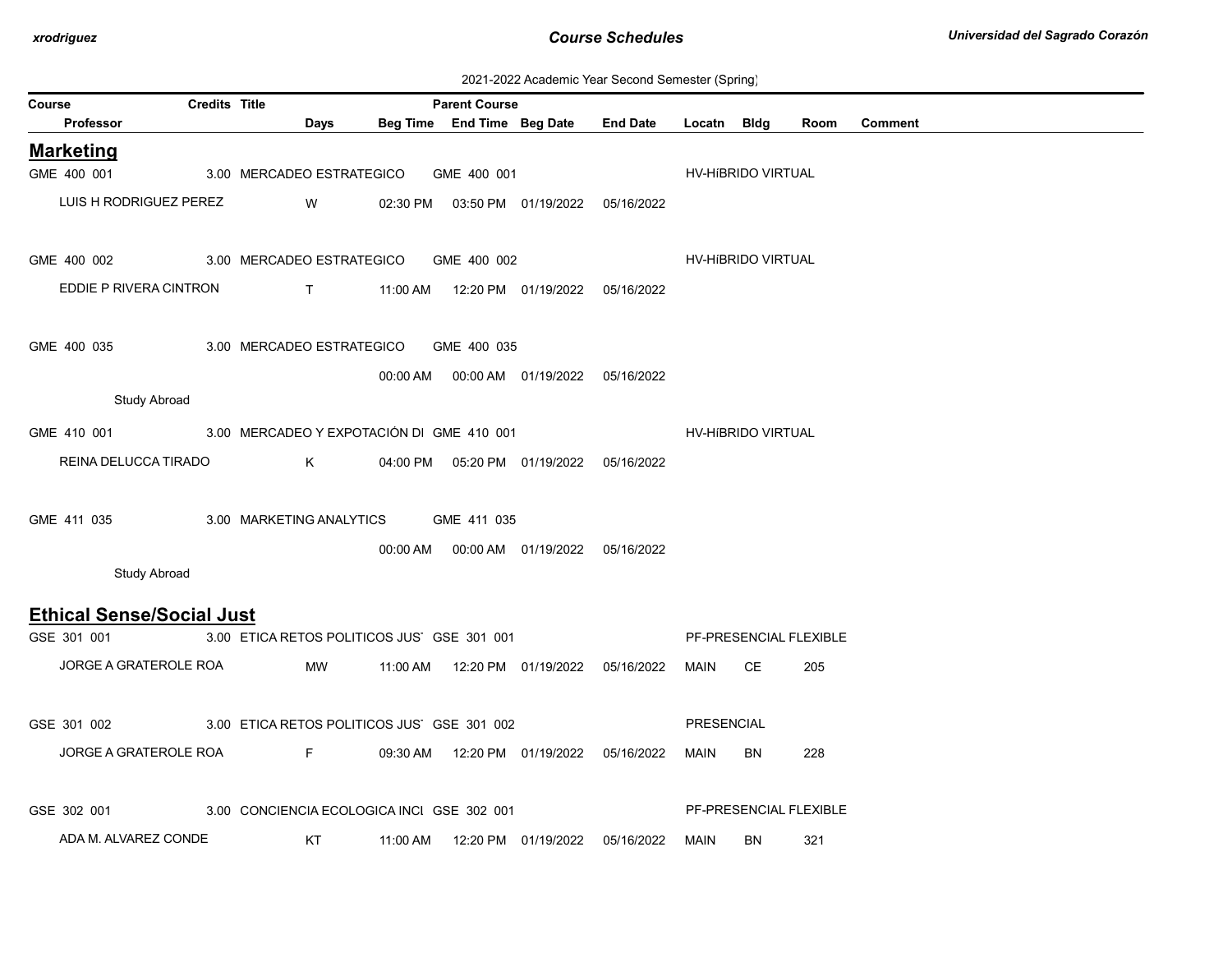| 2021-2022 Academic Year Second Semester (Spring) |  |  |  |  |  |
|--------------------------------------------------|--|--|--|--|--|
|--------------------------------------------------|--|--|--|--|--|

| Course                        | <b>Credits Title</b>                       |      |          | <b>Parent Course</b>       |                                            |                 |             |                            |                        |                                |
|-------------------------------|--------------------------------------------|------|----------|----------------------------|--------------------------------------------|-----------------|-------------|----------------------------|------------------------|--------------------------------|
| Professor                     |                                            | Days |          | Beg Time End Time Beg Date |                                            | <b>End Date</b> | Locatn Bldg |                            | Room                   | <b>Comment</b>                 |
| <b>History</b>                |                                            |      |          |                            |                                            |                 |             |                            |                        |                                |
| HIS 212 001                   | 3.00 DESARR NACION PUERTORRI HIS 212 001   |      |          |                            |                                            |                 |             | <b>VC-VIDEOCONFERENCIA</b> |                        |                                |
| GABRIEL A CARRASQUILLO VILARO |                                            | MW   | 02:30 PM |                            |                                            | 05/16/2022      | MAIN        |                            |                        |                                |
|                               |                                            |      |          |                            |                                            |                 |             |                            |                        |                                |
| HIS 212 002                   | 3.00 DESARR NACION PUERTORRI HIS 212 002   |      |          |                            |                                            |                 |             |                            | PF-PRESENCIAL FLEXIBLE |                                |
| <b>GRICEL M SURILLO LUNA</b>  |                                            | KT.  |          |                            | 04:00 PM  05:20 PM  01/19/2022             | 05/16/2022      | MAIN        | BN                         | 232                    |                                |
|                               |                                            |      |          |                            |                                            |                 |             |                            |                        |                                |
| HIS 212 003                   | 3.00 DESARR NACION PUERTORRI HIS 212 003   |      |          |                            |                                            |                 |             |                            | TL-TOTALMENTE EN LÍNEA |                                |
| <b>GRICEL M SURILLO LUNA</b>  |                                            |      |          |                            | 00:00 AM  00:00 AM  01/19/2022  05/16/2022 |                 |             |                            |                        |                                |
| Online                        |                                            |      |          |                            |                                            |                 |             |                            |                        |                                |
| HIS 212 061                   | 3.00 DESARR NACION PUERTORRI HIS 212 061   |      |          |                            |                                            |                 |             |                            | TL-TOTALMENTE EN LÍNEA |                                |
| ANTONIO J CASTELLANO MELENDEZ |                                            |      |          |                            | 00:00 AM   00:00 AM   01/21/2022           | 02/19/2022      |             |                            |                        |                                |
| Online                        |                                            |      |          |                            |                                            |                 |             |                            |                        |                                |
| HIS 230 068                   | 3.00 DESARROLLO DE LA SALUD E HIS 230 068  |      |          |                            |                                            |                 |             |                            |                        | TL-TOTALMENTE EN LÍNEA CANCELI |
|                               |                                            |      |          |                            |                                            |                 |             |                            |                        |                                |
| Online                        |                                            |      |          |                            | 00:00 AM   00:00 AM   01/08/2022           | 02/18/2022      |             |                            |                        |                                |
|                               |                                            |      |          |                            |                                            |                 |             |                            |                        |                                |
| HIS 230 069                   | 3.00 DESARROLLO DE LA SALUD E HIS 230 069  |      |          |                            |                                            |                 |             |                            | TL-TOTALMENTE EN LÍNEA |                                |
|                               |                                            |      |          |                            | 00:00 AM   00:00 AM   02/21/2022           | 04/03/2022      |             |                            |                        |                                |
| Online                        |                                            |      |          |                            |                                            |                 |             |                            |                        |                                |
| HIS 230 070                   | 3.00 DESARROLLO DE LA SALUD E HIS 230 070  |      |          |                            |                                            |                 |             |                            | TL-TOTALMENTE EN LÍNEA |                                |
|                               |                                            |      |          |                            | 00:00 AM   00:00 AM   04/06/2022           | 05/17/2022      |             |                            |                        |                                |
| Online                        |                                            |      |          |                            |                                            |                 |             |                            |                        |                                |
| HIS 339 001                   | 3.00 SOCIEDAD Y CULTURA DE E.U HIS 339 001 |      |          |                            |                                            |                 |             |                            | PF-PRESENCIAL FLEXIBLE |                                |
| <b>GRICEL M SURILLO LUNA</b>  |                                            | МW   | 04:00 PM |                            | 05:20 PM 01/19/2022                        | 05/16/2022      | MAIN        | <b>BN</b>                  | 228                    |                                |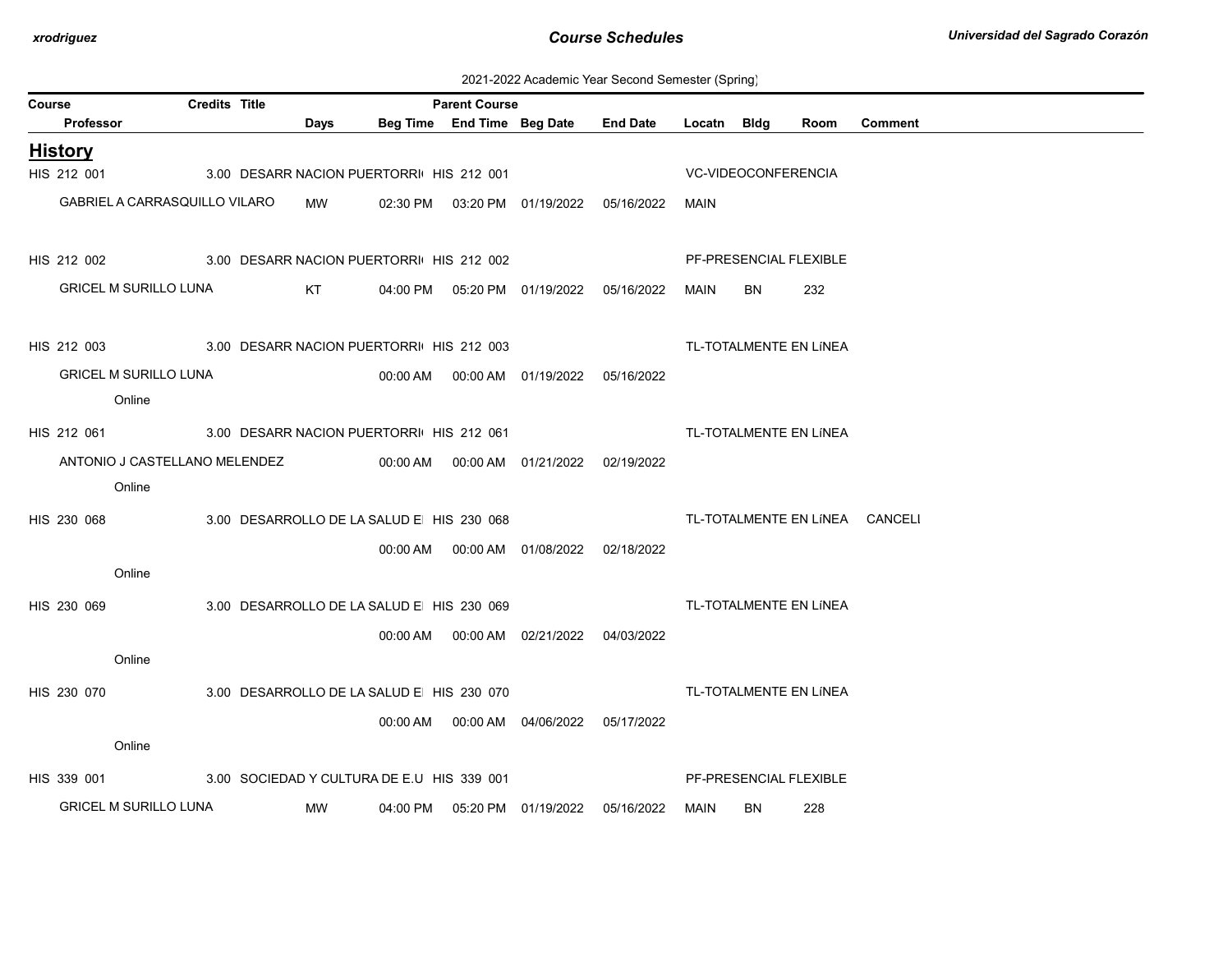| 2021-2022 Academic Year Second Semester (Spring) |  |  |  |
|--------------------------------------------------|--|--|--|
|--------------------------------------------------|--|--|--|

|                               |                      |                                             |          |                                                    |                                            |                 | $\sqrt{1}$  | ັບ /               |                        |         |
|-------------------------------|----------------------|---------------------------------------------|----------|----------------------------------------------------|--------------------------------------------|-----------------|-------------|--------------------|------------------------|---------|
| Course<br>Professor           | <b>Credits Title</b> | Days                                        |          | <b>Parent Course</b><br>Beg Time End Time Beg Date |                                            | <b>End Date</b> | Locatn Bldg |                    | Room                   | Comment |
|                               |                      |                                             |          |                                                    |                                            |                 |             |                    |                        |         |
| <b>Humanities</b>             |                      |                                             |          |                                                    |                                            |                 |             |                    |                        |         |
| HUM 111 001                   |                      | 3.00 EL SER HUMANO/CIRCUNSTAI HUM 111 001   |          |                                                    |                                            |                 |             |                    | TL-TOTALMENTE EN LÍNEA |         |
| ANTONIO J CASTELLANO MELENDEZ |                      |                                             | 00:00 AM |                                                    | 00:00 AM 01/19/2022                        | 05/16/2022      |             |                    |                        |         |
| Online                        |                      |                                             |          |                                                    |                                            |                 |             |                    |                        |         |
| HUM 111 062                   |                      | 3.00 EL SER HUMANO/CIRCUNSTAI HUM 111 062   |          |                                                    |                                            |                 |             |                    | TL-TOTALMENTE EN LÍNEA |         |
| EDWIN A SIERRA GONZALEZ       |                      |                                             |          |                                                    | 00:00 AM   00:00 AM   01/21/2022           | 02/19/2022      |             |                    |                        |         |
| Online                        |                      |                                             |          |                                                    |                                            |                 |             |                    |                        |         |
| HUM 111 068                   |                      | 3.00 EL SER HUMANO/CIRCUNSTAI HUM 111 068   |          |                                                    |                                            |                 |             |                    | TL-TOTALMENTE EN LÍNEA |         |
| MARIA DE F BARCELO MILLER     |                      |                                             |          |                                                    | 00:00 AM   00:00 AM   01/08/2022           | 02/18/2022      |             |                    |                        |         |
| Online                        |                      |                                             |          |                                                    |                                            |                 |             |                    |                        |         |
|                               |                      |                                             |          |                                                    |                                            |                 |             |                    |                        |         |
| HUM 111 069                   |                      | 3.00 EL SER HUMANO/CIRCUNSTAI HUM 111 069   |          |                                                    |                                            |                 |             |                    | TL-TOTALMENTE EN LÍNEA |         |
|                               |                      |                                             | 00:00 AM |                                                    | 00:00 AM 02/21/2022                        | 04/03/2022      |             |                    |                        |         |
| Online                        |                      |                                             |          |                                                    |                                            |                 |             |                    |                        |         |
| HUM 111 070                   |                      | 3.00 EL SER HUMANO/CIRCUNSTAI HUM 111 070   |          |                                                    |                                            |                 |             |                    | TL-TOTALMENTE EN LÍNEA |         |
|                               |                      |                                             |          |                                                    | 00:00 AM   00:00 AM   04/06/2022           | 05/17/2022      |             |                    |                        |         |
| Online                        |                      |                                             |          |                                                    |                                            |                 |             |                    |                        |         |
| HUM 130 001                   |                      | 3.00 EL AMOR: TRAYECTORIA HIST( HUM 130 001 |          |                                                    |                                            |                 |             | HV-HIBRIDO VIRTUAL |                        |         |
| CARLOS G LAGO GARCIA          |                      | M                                           |          |                                                    | 09:30 AM  10:50 AM  01/19/2022  05/16/2022 |                 |             |                    |                        |         |
|                               |                      |                                             |          |                                                    |                                            |                 |             |                    |                        |         |
| HUM 130 035                   |                      | 3.00 EL AMOR: TRAYECTORIA HIST( HUM 130 035 |          |                                                    |                                            |                 |             |                    |                        |         |
|                               |                      |                                             | 00:00 AM |                                                    | 00:00 AM  01/19/2022  05/16/2022           |                 |             |                    |                        |         |
| <b>Study Abroad</b>           |                      |                                             |          |                                                    |                                            |                 |             |                    |                        |         |
|                               |                      |                                             |          |                                                    |                                            |                 |             |                    |                        |         |
| HUM 130 064                   |                      | 3.00 EL AMOR: TRAYECTORIA HIST( HUM 130 064 |          |                                                    |                                            |                 |             |                    | TL-TOTALMENTE EN LÍNEA |         |
| EDWIN A SIERRA GONZALEZ       |                      |                                             | 00:00 AM |                                                    | 00:00 AM 02/25/2022                        | 03/26/2022      |             |                    |                        |         |
| Online                        |                      |                                             |          |                                                    |                                            |                 |             |                    |                        |         |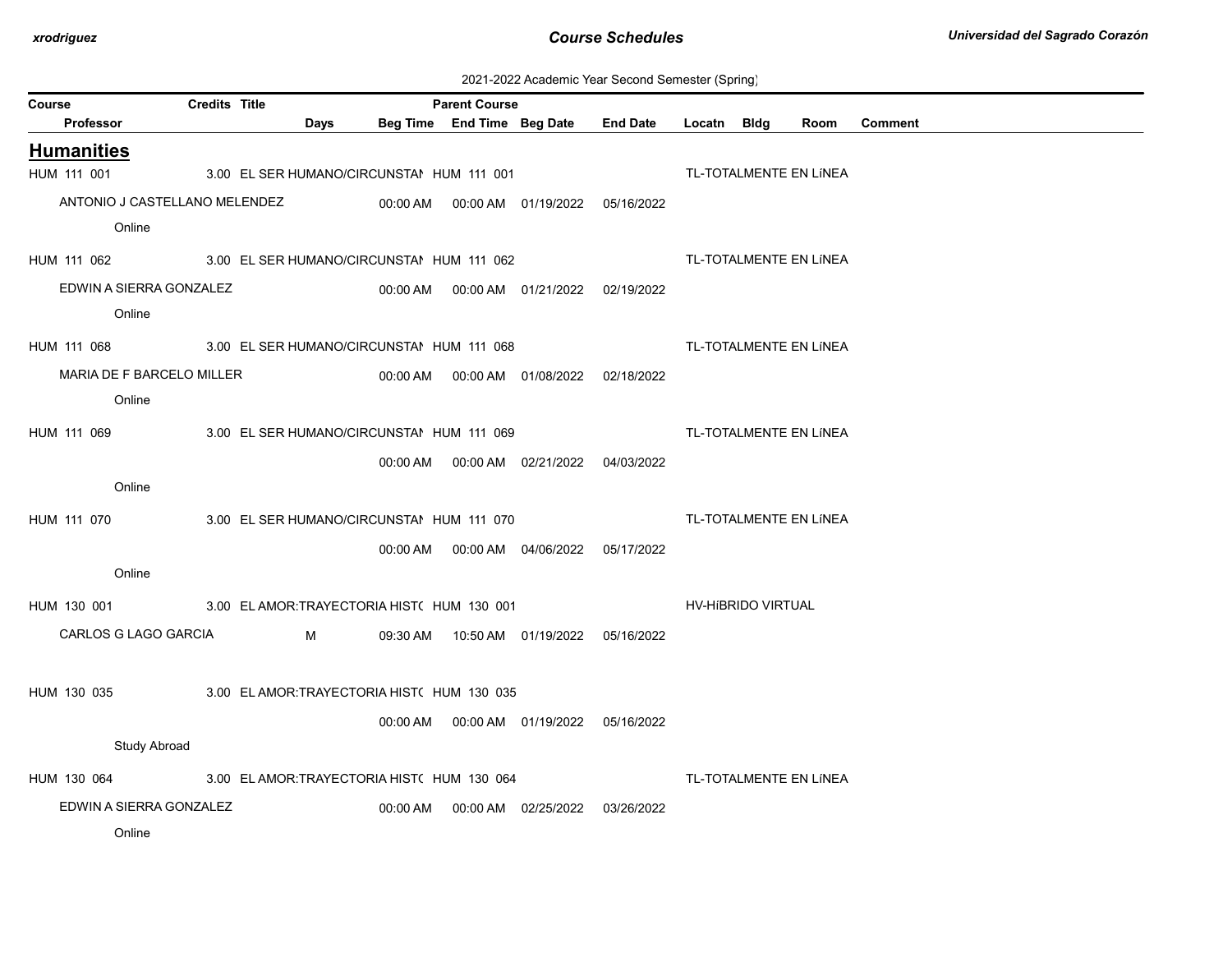| 2021-2022 Academic Year Second Semester (Spring) |  |  |  |
|--------------------------------------------------|--|--|--|
|--------------------------------------------------|--|--|--|

| <b>Course</b> |                                                                            | <b>Credits Title</b> |                                             | <b>Parent Course</b> |                                              |                                            | --------- <sub>\</sub> -r---- - - - |                     |                        |                |
|---------------|----------------------------------------------------------------------------|----------------------|---------------------------------------------|----------------------|----------------------------------------------|--------------------------------------------|-------------------------------------|---------------------|------------------------|----------------|
|               | Professor                                                                  |                      | Days                                        |                      | Beg Time End Time Beg Date                   | End Date Locatn Bldg                       |                                     |                     | Room                   | <b>Comment</b> |
|               | <b>Humanities</b>                                                          |                      |                                             |                      |                                              |                                            |                                     |                     |                        |                |
|               | HUM 130 065                                                                |                      | 3.00 EL AMOR: TRAYECTORIA HIST( HUM 130 065 |                      |                                              |                                            |                                     |                     | TL-TOTALMENTE EN LÍNEA |                |
|               |                                                                            |                      |                                             |                      | 00:00 AM  00:00 AM  04/01/2022  05/07/2022   |                                            |                                     |                     |                        |                |
|               | Online                                                                     |                      |                                             |                      |                                              |                                            |                                     |                     |                        |                |
|               | HUM 480 001 3.00 SEMINARIO INTEGRADOR HUM 480 001                          |                      |                                             |                      |                                              |                                            |                                     | HV-HIBRIDO VIRTUAL  |                        |                |
|               | NAOMY DE LEON PIZARRO                                                      |                      | W                                           |                      |                                              | 02:00 PM  03:20 PM  01/19/2022  05/16/2022 | MAIN                                |                     |                        |                |
|               |                                                                            |                      |                                             |                      |                                              |                                            |                                     |                     |                        |                |
|               |                                                                            |                      |                                             |                      |                                              |                                            |                                     |                     |                        |                |
|               | <b>Informatics</b><br>INF 102 001 3.00 FUNDAMENTOS INFORMATICA INF 102 001 |                      |                                             |                      |                                              |                                            |                                     |                     | TL-TOTALMENTE EN LÍNEA |                |
|               | DORIBEL RODRIGUEZ                                                          |                      |                                             |                      | 00:00 AM  00:00 AM  01/19/2022  05/16/2022   |                                            |                                     |                     |                        |                |
|               | Online                                                                     |                      |                                             |                      |                                              |                                            |                                     |                     |                        |                |
|               | INF 104 001 3.00 FUNDAMENTOS INFORMATICA INF 104 001                       |                      |                                             |                      |                                              |                                            |                                     |                     | TL-TOTALMENTE EN LÍNEA |                |
|               |                                                                            |                      |                                             |                      |                                              |                                            |                                     |                     |                        |                |
|               | DORIBEL RODRIGUEZ<br>Online                                                |                      |                                             |                      | 00:00 AM   00:00 AM   01/19/2022  05/16/2022 |                                            |                                     |                     |                        |                |
|               |                                                                            |                      |                                             |                      |                                              |                                            |                                     |                     |                        |                |
|               | INF 105 001 3.00 FUNDAMENTOS DE LA INFORN INF 105 001                      |                      |                                             |                      |                                              |                                            |                                     | HF-HIBRIDO FLEXIBLE |                        |                |
|               | DORIBEL RODRIGUEZ                                                          |                      | MW                                          |                      | 09:30 AM  10:50 AM  01/19/2022  05/16/2022   |                                            | MAIN                                | SM                  | 204                    |                |
|               |                                                                            |                      |                                             |                      |                                              |                                            |                                     |                     |                        |                |
|               | INF 105 002                                                                |                      | 3.00 FUNDAMENTOS DE LA INFORN INF 105 002   |                      |                                              |                                            |                                     | HF-HIBRIDO FLEXIBLE |                        |                |
|               | DORIBEL RODRIGUEZ                                                          |                      | KT <sub>N</sub>                             |                      |                                              | 05/16/2022                                 | MAIN SM                             |                     | 205                    |                |
|               |                                                                            |                      |                                             |                      |                                              |                                            |                                     |                     |                        |                |
|               | INF 105 069                                                                |                      | 3.00 FUNDAMENTOS DE LA INFORN INF 105 069   |                      |                                              |                                            |                                     |                     | TL-TOTALMENTE EN LÍNEA |                |
|               |                                                                            |                      |                                             |                      | 00:00 AM  00:00 AM  02/21/2022  04/03/2022   |                                            |                                     |                     |                        |                |
|               | Online                                                                     |                      |                                             |                      |                                              |                                            |                                     |                     |                        |                |
|               | INF 110 001                                                                |                      | 2.00 INFORMATICA                            | INF 110 001          |                                              |                                            |                                     | HV-HIBRIDO VIRTUAL  |                        |                |
|               | BELINDA MONE FRONTERA                                                      |                      | <b>W</b>                                    |                      |                                              | 05/16/2022                                 |                                     |                     |                        |                |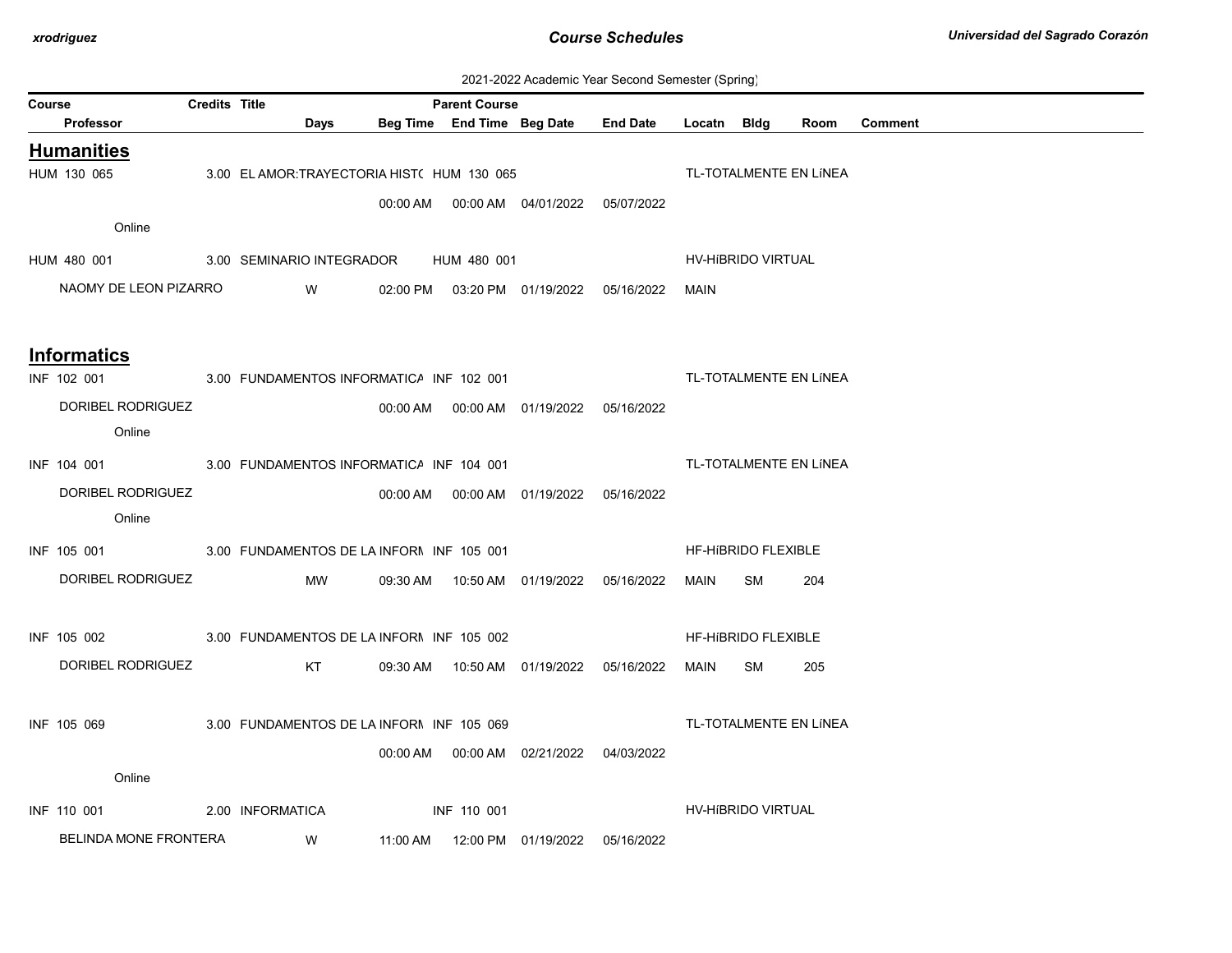2021-2022 Academic Year Second Semester (Spring)

| Course             |         |                                                                                                                                                                  | <b>Parent Course</b>                     |                                                                                                                                                                                                                                                                                                                                                                                                |                                                                                                                                                                                                                                                 |                                                                                                                                                                   |                                                                                                                                                                                      |           |                                                                                                                                     |                                                                                                                                                                                                          |
|--------------------|---------|------------------------------------------------------------------------------------------------------------------------------------------------------------------|------------------------------------------|------------------------------------------------------------------------------------------------------------------------------------------------------------------------------------------------------------------------------------------------------------------------------------------------------------------------------------------------------------------------------------------------|-------------------------------------------------------------------------------------------------------------------------------------------------------------------------------------------------------------------------------------------------|-------------------------------------------------------------------------------------------------------------------------------------------------------------------|--------------------------------------------------------------------------------------------------------------------------------------------------------------------------------------|-----------|-------------------------------------------------------------------------------------------------------------------------------------|----------------------------------------------------------------------------------------------------------------------------------------------------------------------------------------------------------|
| Professor          |         | Days                                                                                                                                                             |                                          |                                                                                                                                                                                                                                                                                                                                                                                                |                                                                                                                                                                                                                                                 |                                                                                                                                                                   |                                                                                                                                                                                      |           | Room                                                                                                                                | Comment                                                                                                                                                                                                  |
| <b>Informatics</b> |         |                                                                                                                                                                  |                                          |                                                                                                                                                                                                                                                                                                                                                                                                |                                                                                                                                                                                                                                                 |                                                                                                                                                                   |                                                                                                                                                                                      |           |                                                                                                                                     |                                                                                                                                                                                                          |
| INF 110 002        |         |                                                                                                                                                                  |                                          |                                                                                                                                                                                                                                                                                                                                                                                                |                                                                                                                                                                                                                                                 |                                                                                                                                                                   |                                                                                                                                                                                      |           |                                                                                                                                     |                                                                                                                                                                                                          |
|                    |         | <b>W</b>                                                                                                                                                         |                                          |                                                                                                                                                                                                                                                                                                                                                                                                |                                                                                                                                                                                                                                                 |                                                                                                                                                                   |                                                                                                                                                                                      |           |                                                                                                                                     |                                                                                                                                                                                                          |
|                    |         |                                                                                                                                                                  |                                          |                                                                                                                                                                                                                                                                                                                                                                                                |                                                                                                                                                                                                                                                 |                                                                                                                                                                   |                                                                                                                                                                                      |           |                                                                                                                                     |                                                                                                                                                                                                          |
|                    |         |                                                                                                                                                                  |                                          |                                                                                                                                                                                                                                                                                                                                                                                                |                                                                                                                                                                                                                                                 |                                                                                                                                                                   | MAIN                                                                                                                                                                                 |           |                                                                                                                                     |                                                                                                                                                                                                          |
|                    |         |                                                                                                                                                                  |                                          |                                                                                                                                                                                                                                                                                                                                                                                                |                                                                                                                                                                                                                                                 |                                                                                                                                                                   |                                                                                                                                                                                      |           |                                                                                                                                     |                                                                                                                                                                                                          |
|                    |         |                                                                                                                                                                  |                                          |                                                                                                                                                                                                                                                                                                                                                                                                |                                                                                                                                                                                                                                                 |                                                                                                                                                                   |                                                                                                                                                                                      |           | 204                                                                                                                                 |                                                                                                                                                                                                          |
|                    |         |                                                                                                                                                                  |                                          |                                                                                                                                                                                                                                                                                                                                                                                                |                                                                                                                                                                                                                                                 |                                                                                                                                                                   |                                                                                                                                                                                      |           |                                                                                                                                     |                                                                                                                                                                                                          |
|                    |         |                                                                                                                                                                  |                                          |                                                                                                                                                                                                                                                                                                                                                                                                |                                                                                                                                                                                                                                                 |                                                                                                                                                                   |                                                                                                                                                                                      |           | 205                                                                                                                                 |                                                                                                                                                                                                          |
|                    |         |                                                                                                                                                                  |                                          |                                                                                                                                                                                                                                                                                                                                                                                                |                                                                                                                                                                                                                                                 |                                                                                                                                                                   |                                                                                                                                                                                      |           |                                                                                                                                     |                                                                                                                                                                                                          |
|                    |         |                                                                                                                                                                  |                                          |                                                                                                                                                                                                                                                                                                                                                                                                |                                                                                                                                                                                                                                                 |                                                                                                                                                                   | MAIN                                                                                                                                                                                 |           | 205                                                                                                                                 |                                                                                                                                                                                                          |
|                    |         |                                                                                                                                                                  |                                          |                                                                                                                                                                                                                                                                                                                                                                                                |                                                                                                                                                                                                                                                 |                                                                                                                                                                   |                                                                                                                                                                                      |           |                                                                                                                                     |                                                                                                                                                                                                          |
|                    |         |                                                                                                                                                                  |                                          |                                                                                                                                                                                                                                                                                                                                                                                                |                                                                                                                                                                                                                                                 |                                                                                                                                                                   |                                                                                                                                                                                      |           | 205                                                                                                                                 |                                                                                                                                                                                                          |
|                    |         |                                                                                                                                                                  |                                          |                                                                                                                                                                                                                                                                                                                                                                                                |                                                                                                                                                                                                                                                 |                                                                                                                                                                   |                                                                                                                                                                                      |           |                                                                                                                                     |                                                                                                                                                                                                          |
|                    |         |                                                                                                                                                                  |                                          |                                                                                                                                                                                                                                                                                                                                                                                                |                                                                                                                                                                                                                                                 |                                                                                                                                                                   | MAIN                                                                                                                                                                                 | <b>SM</b> | 205                                                                                                                                 |                                                                                                                                                                                                          |
|                    |         |                                                                                                                                                                  |                                          |                                                                                                                                                                                                                                                                                                                                                                                                |                                                                                                                                                                                                                                                 |                                                                                                                                                                   |                                                                                                                                                                                      |           |                                                                                                                                     |                                                                                                                                                                                                          |
| ING 110 068        |         |                                                                                                                                                                  |                                          |                                                                                                                                                                                                                                                                                                                                                                                                |                                                                                                                                                                                                                                                 |                                                                                                                                                                   |                                                                                                                                                                                      |           |                                                                                                                                     |                                                                                                                                                                                                          |
|                    | English | BELINDA MONE FRONTERA<br>ANTONIO VANTAGGIATO<br>AGDA CORDERO MURILLO<br>AGDA CORDERO MURILLO<br>ANTONIO VANTAGGIATO<br>AGDA CORDERO MURILLO<br>DORIBEL RODRIGUEZ | <b>Credits Title</b><br>2.00 INFORMATICA | <b>MW</b><br><b>Solution</b> Service Service Service Service Service Service Service Service Service Service Service Service Service<br><b>MW</b><br><b>Market</b> Market Market Market Market Market Market Market Market Market Market Market Market Market Market Market Market Market Market Market Market Market Market Market Market Market Market Market Market Market Market Mar<br>KT | INF 110 002<br>INF 115 001 3.00 NUEVOS MEDIOS DIGITAL/WE INF 115 001<br>INF 120 001 4.00 ALGORITMOS Y CREACIÓN CF INF 120 001<br>INF 125 001 4.00 PROGRAMACION CREATIVA S(INF 125 001<br>INF 252 001 3.00 INTROD A LOS BANCOS DE DA INF 252 001 | INF 120L 051 0.00 LAB ALGORITMOS Y CREACIO INF 120L 051<br>INF 125L 051 0.00 LAB PROG CREATIVA SOL DE I INF 125L 051<br>3.00 INGLES PARA PROFESIONALE ING 110 068 | 02:30 PM  03:30 PM  01/19/2022  05/16/2022<br>01:00 PM  02:20 PM  01/19/2022  05/16/2022<br>01:00 PM  03:50 PM  01/19/2022  05/16/2022<br>09:30 AM  10:50 AM  01/19/2022  05/16/2022 |           | Beg Time End Time Beg Date End Date Locatn Bldg<br>MAIN SM<br>MAIN SM<br>SM<br>01:00 PM  03:50 PM  01/19/2022  05/16/2022  MAIN  SM | HV-HIBRIDO VIRTUAL<br>HV-HIBRIDO VIRTUAL<br>PF-PRESENCIAL FLEXIBLE<br>PF-PRESENCIAL FLEXIBLE<br>PF-PRESENCIAL FLEXIBLE<br>PF-PRESENCIAL FLEXIBLE<br><b>HF-HIBRIDO FLEXIBLE</b><br>TL-TOTALMENTE EN LÍNEA |

MARTHA A DAMACELA PEREZ 00:00 AM 00:00 AM 01/08/2022 02/18/2022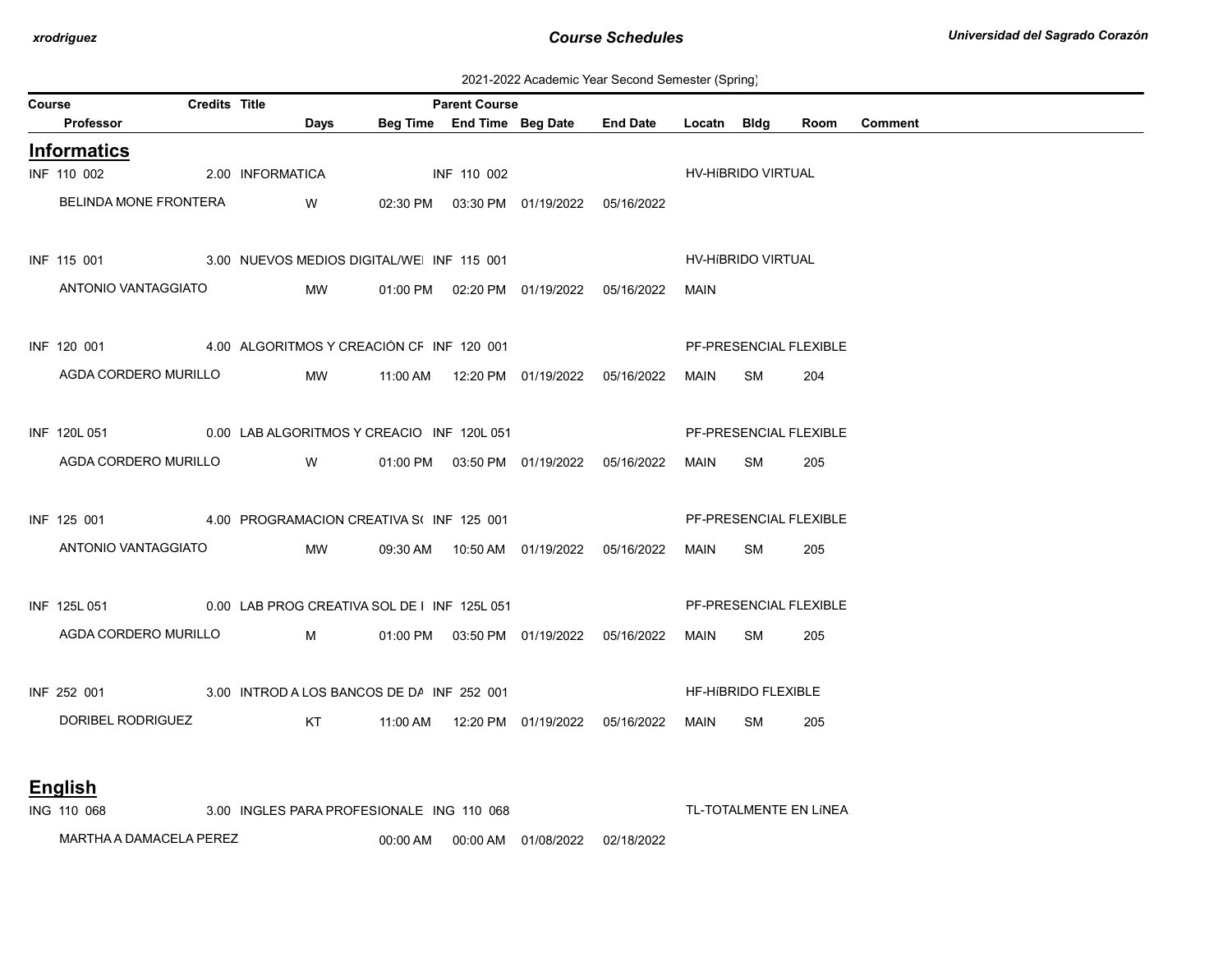| 2021-2022 Academic Year Second Semester (Spring) |  |  |  |  |  |
|--------------------------------------------------|--|--|--|--|--|
|--------------------------------------------------|--|--|--|--|--|

| Course |                             | <b>Credits Title</b> |                                              |          | <b>Parent Course</b> |                                            |            |             |                     |                        |                |
|--------|-----------------------------|----------------------|----------------------------------------------|----------|----------------------|--------------------------------------------|------------|-------------|---------------------|------------------------|----------------|
|        | Professor                   |                      | Days                                         |          |                      | Beg Time End Time Beg Date End Date        |            | Locatn Bldg |                     | Room                   | <b>Comment</b> |
|        | <b>English</b>              |                      |                                              |          |                      |                                            |            |             |                     |                        |                |
|        | ING 112 001                 |                      | 4.00 INGLES PRACTICO/USO COTII ING 112 001   |          |                      |                                            |            |             | VC-VIDEOCONFERENCIA |                        |                |
|        | SHARIF EL GAMMAL ORTIZ      |                      | KT                                           |          |                      | 08:00 AM  09:20 AM  01/19/2022  05/16/2022 |            | MAIN        |                     |                        |                |
|        | ING 112L 051                |                      | 0.00 LAB ING PRACTICO/USO COTI ING 112L 051  |          |                      |                                            |            |             | HF-HIBRIDO FLEXIBLE |                        |                |
|        | MARTHA A DAMACELA PEREZ     |                      | F 10:00 AM  10:50 AM  01/19/2022  05/16/2022 |          |                      |                                            |            | MAIN        | SJ                  | 204                    |                |
|        | ING 113 001                 |                      | 3.00 LECTURA PARA LA COMUNICA ING 113 001    |          |                      |                                            |            |             |                     | TL-TOTALMENTE EN LÍNEA |                |
|        | SILMA I RIVERA BERRIOS      |                      |                                              |          |                      | 00:00 AM  00:00 AM  01/19/2022  05/16/2022 |            |             |                     |                        |                |
|        | Online                      |                      |                                              |          |                      |                                            |            |             |                     |                        |                |
|        | ING 114 068                 |                      |                                              |          |                      |                                            |            |             |                     | TL-TOTALMENTE EN LÍNEA |                |
|        |                             |                      | 3.00 REDACCION DE ENSAYOS ING 114 068        |          |                      |                                            |            |             |                     |                        |                |
|        | Online                      |                      |                                              | 00:00 AM |                      | 00:00 AM 02/21/2022                        | 04/03/2022 | MAIN        |                     |                        |                |
|        |                             |                      |                                              |          |                      |                                            |            |             |                     |                        |                |
|        | ING 120 068                 |                      | 3.00 INGLES/PROFESIONALES SAL ING 120 068    |          |                      |                                            |            |             |                     | TL-TOTALMENTE EN LÍNEA |                |
|        | KARLA M. AYALA LEBRON       |                      |                                              |          |                      | 00:00 AM   00:00 AM   02/21/2022           | 04/03/2022 |             |                     |                        |                |
|        | Online                      |                      |                                              |          |                      |                                            |            |             |                     |                        |                |
|        | ING 121 001                 |                      | 3.00 GENER LITERA 1: POESIA Y DI ING 121 001 |          |                      |                                            |            |             | HV-HIBRIDO VIRTUAL  |                        |                |
|        | ELDA L CONCEPCION PEREZ     |                      | M                                            |          |                      | 08:30 AM  09:50 AM  01/19/2022  05/16/2022 |            | MAIN        |                     |                        |                |
|        | ING 121 062                 |                      | 3.00 GENER LITERA 1: POESIA Y DI ING 121 062 |          |                      |                                            |            |             |                     | TL-TOTALMENTE EN LÍNEA |                |
|        | <b>IXANDER BERRIOS DIAZ</b> |                      |                                              |          |                      |                                            |            |             |                     |                        |                |
|        | Online                      |                      |                                              |          |                      |                                            |            |             |                     |                        |                |
|        | ING 122 001                 |                      | 3.00 GENER LITERAR 2: CUENTO/N ING 122 001   |          |                      |                                            |            |             | HV-HIBRIDO VIRTUAL  |                        |                |
|        | ELDA L CONCEPCION PEREZ     |                      | <b>W</b>                                     | 08:30 AM |                      |                                            | 05/16/2022 | MAIN        |                     |                        |                |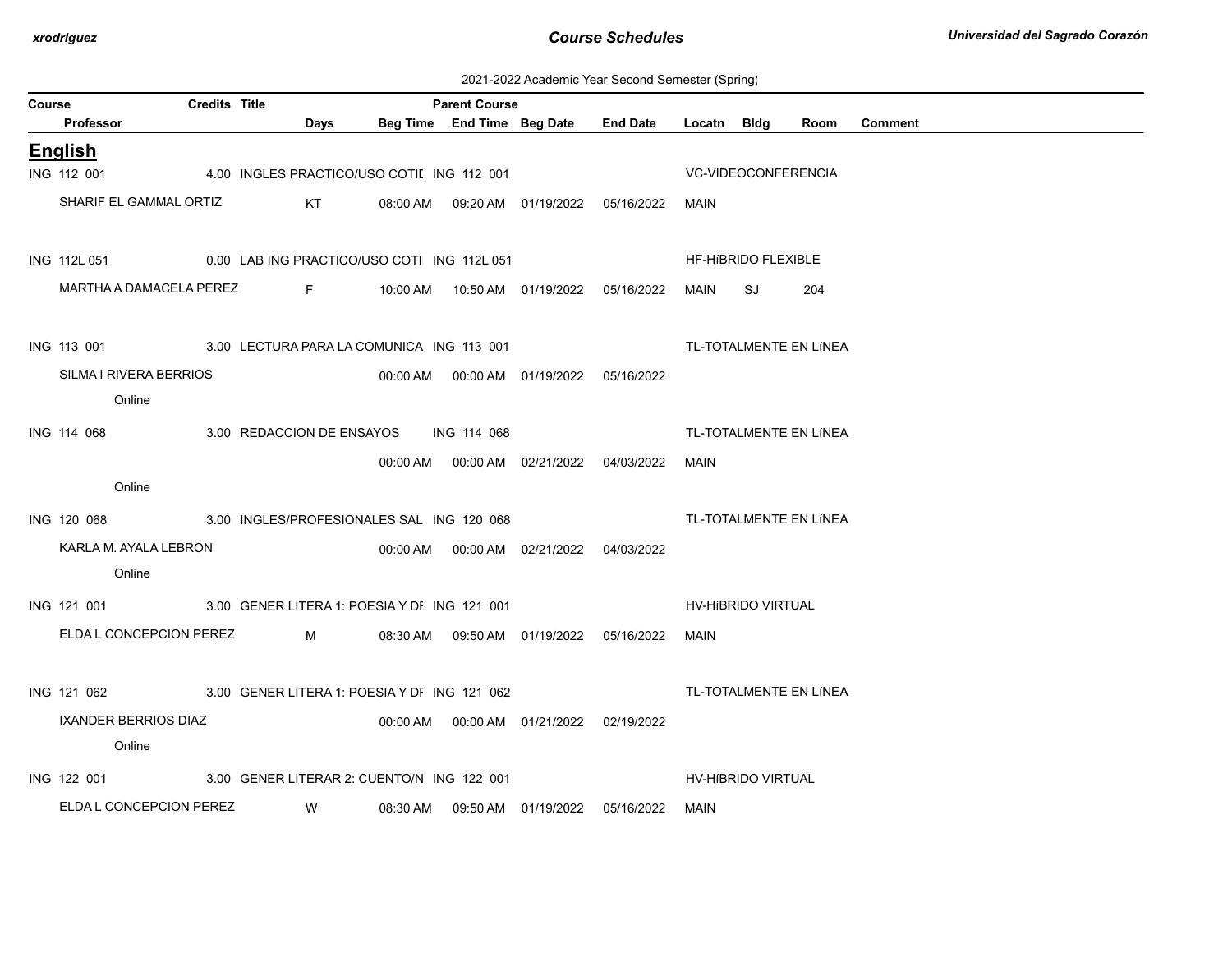| 2021-2022 Academic Year Second Semester (Spring) |  |  |  |
|--------------------------------------------------|--|--|--|
|--------------------------------------------------|--|--|--|

|                                                |                      |                                            |                    |                      |                                            | zuz i-zuzz Adademic Tear Occonia Ocmesici (Ophing |                   |           |                        |                                |
|------------------------------------------------|----------------------|--------------------------------------------|--------------------|----------------------|--------------------------------------------|---------------------------------------------------|-------------------|-----------|------------------------|--------------------------------|
| Course<br>Professor                            | <b>Credits Title</b> | Days                                       |                    | <b>Parent Course</b> | Beg Time End Time Beg Date End Date        |                                                   | Locatn Bldg       |           | Room                   | <b>Comment</b>                 |
| <b>English</b>                                 |                      |                                            |                    |                      |                                            |                                                   |                   |           |                        |                                |
| ING 122 064                                    |                      | 3.00 GENER LITERAR 2: CUENTO/N ING 122 064 |                    |                      |                                            |                                                   |                   |           | TL-TOTALMENTE EN LÍNEA |                                |
| IXANDER BERRIOS DIAZ                           |                      |                                            |                    |                      | 00:00 AM  00:00 AM  02/25/2022  03/26/2022 |                                                   |                   |           |                        |                                |
| Online                                         |                      |                                            |                    |                      |                                            |                                                   |                   |           |                        |                                |
|                                                |                      |                                            |                    |                      |                                            |                                                   |                   |           |                        |                                |
| ING 124 001                                    |                      | 3.00 CINE Y LITERATURA                     |                    | <b>ING 124 001</b>   |                                            |                                                   | PRESENCIAL        |           |                        |                                |
| STELLA M RAMIREZ RODRIGUEZ                     |                      | KT                                         |                    |                      | 11:00 AM  12:20 PM  01/19/2022  05/16/2022 |                                                   | MAIN              | <b>BS</b> | 220                    |                                |
|                                                |                      |                                            |                    |                      |                                            |                                                   |                   |           |                        |                                |
| ING 124 002 3.00 CINE Y LITERATURA ING 124 002 |                      |                                            |                    |                      |                                            |                                                   |                   |           | TL-TOTALMENTE EN LÍNEA |                                |
| MYRNA MONLLOR JIMENEZ                          |                      |                                            |                    |                      | 00:00 AM  00:00 AM  01/19/2022  05/16/2022 |                                                   |                   |           |                        |                                |
| Online                                         |                      |                                            |                    |                      |                                            |                                                   |                   |           |                        |                                |
| ING 124 065                                    |                      | 3.00 CINE Y LITERATURA ING 124 065         |                    |                      |                                            |                                                   |                   |           | TL-TOTALMENTE EN LÍNEA |                                |
|                                                |                      |                                            |                    |                      |                                            | 05/07/2022                                        |                   |           |                        |                                |
| Online                                         |                      |                                            |                    |                      |                                            |                                                   |                   |           |                        |                                |
|                                                |                      |                                            |                    |                      |                                            |                                                   |                   |           |                        |                                |
| ING 124 068                                    |                      | 3.00 CINE Y LITERATURA                     |                    | ING 124 068          |                                            |                                                   |                   |           |                        | TL-TOTALMENTE EN LÍNEA CANCELI |
|                                                |                      |                                            |                    |                      | 00:00 AM  00:00 AM  01/08/2022  02/18/2022 |                                                   |                   |           |                        |                                |
| Online                                         |                      |                                            |                    |                      |                                            |                                                   |                   |           |                        |                                |
| ING 126 001                                    |                      | 3.00 LITERATURA/CULTURA DEL C/ ING 126 001 |                    |                      |                                            |                                                   | <b>PRESENCIAL</b> |           |                        |                                |
| ELDA L CONCEPCION PEREZ                        |                      | KT                                         |                    |                      | 08:00 AM  09:20 AM  01/19/2022  05/16/2022 |                                                   | MAIN              | <b>BS</b> | 220                    |                                |
|                                                |                      |                                            |                    |                      |                                            |                                                   |                   |           |                        |                                |
| ING 204 068                                    |                      | 3.00 COMUNICA PROFESIONAL/SIC ING 204 068  |                    |                      |                                            |                                                   |                   |           | TL-TOTALMENTE EN LÍNEA |                                |
|                                                |                      |                                            |                    |                      | 00:00 AM  00:00 AM  04/06/2022  05/17/2022 |                                                   |                   |           |                        |                                |
| Online                                         |                      |                                            |                    |                      |                                            |                                                   |                   |           |                        |                                |
|                                                |                      |                                            |                    |                      |                                            |                                                   |                   |           |                        |                                |
| <u>Italian</u>                                 |                      |                                            |                    |                      |                                            |                                                   |                   |           |                        |                                |
| ITA 101 001                                    |                      | 3.00 ITALIANO BASICO                       | <b>ITA 101 001</b> |                      |                                            |                                                   |                   |           | VC-VIDEOCONFERENCIA    |                                |
| ELVI E. GARCIA VALE                            |                      | KT                                         | 11:00 AM           |                      | 12:20 PM 01/19/2022                        | 05/16/2022                                        |                   |           |                        |                                |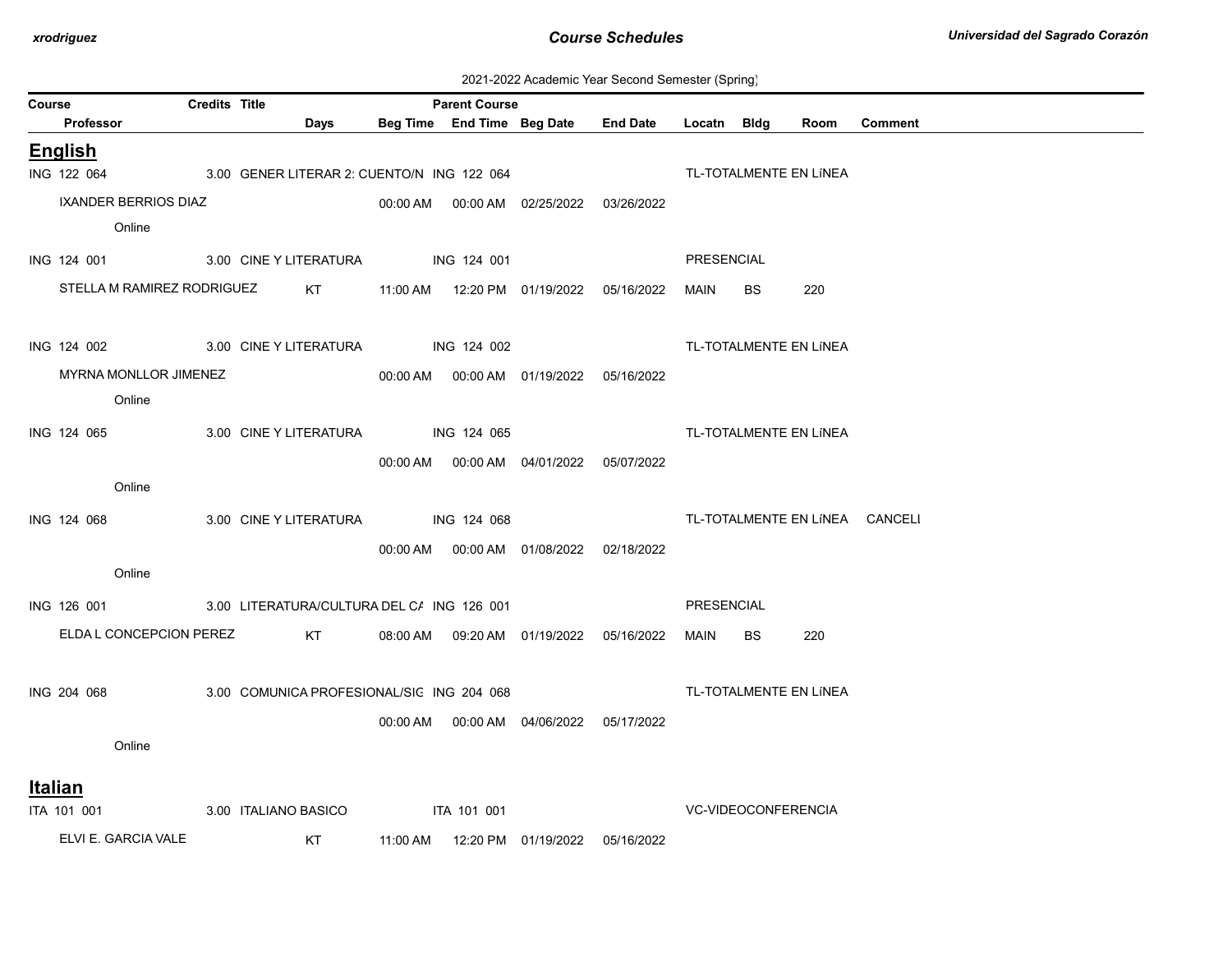2021-2022 Academic Year Second Semester (Spring)

| <b>Credits Title</b><br>Course |                       |  |                      |                          | <b>Parent Course</b> |                            |                                            |                 |             |                     |                        |                |
|--------------------------------|-----------------------|--|----------------------|--------------------------|----------------------|----------------------------|--------------------------------------------|-----------------|-------------|---------------------|------------------------|----------------|
|                                | Professor             |  |                      | <b>Days</b>              |                      | Beg Time End Time Beg Date |                                            | <b>End Date</b> | Locatn Bldg |                     | Room                   | <b>Comment</b> |
|                                | <b>Italian</b>        |  |                      |                          |                      |                            |                                            |                 |             |                     |                        |                |
|                                | ITA 101 002           |  | 3.00 ITALIANO BASICO |                          |                      | ITA 101 002                |                                            |                 |             | VC-VIDEOCONFERENCIA |                        |                |
|                                | NAOMY DE LEON PIZARRO |  |                      | MW                       |                      |                            | 12:30 PM  01:50 PM  01/19/2022  05/16/2022 |                 |             |                     |                        |                |
|                                |                       |  |                      |                          |                      |                            |                                            |                 |             |                     |                        |                |
|                                | ITA 101L 051          |  | 0.00 ITALIANO BASICO |                          |                      | ITA 101L 051               |                                            |                 |             |                     | PF-PRESENCIAL FLEXIBLE |                |
|                                | CLAUDIA CASALE        |  |                      | W                        |                      |                            | 08:30 AM  09:20 AM  01/19/2022             | 05/16/2022      | MAIN        | SM                  | 103                    |                |
|                                |                       |  |                      |                          |                      |                            |                                            |                 |             |                     |                        |                |
|                                | ITA 101L 052          |  | 0.00 ITALIANO BASICO |                          |                      | ITA 101L 052               |                                            |                 |             |                     | PF-PRESENCIAL FLEXIBLE |                |
|                                | ROBERTA ORTU          |  |                      | W                        |                      |                            | 08:30 AM  09:20 AM  01/19/2022             | 05/16/2022      | MAIN        | SM                  | 102A                   |                |
|                                |                       |  |                      |                          |                      |                            |                                            |                 |             |                     |                        |                |
|                                | ITA 102 001           |  |                      | 3.00 ITALIANO INTERMEDIO |                      | ITA 102 001                |                                            |                 |             | VC-VIDEOCONFERENCIA |                        |                |
|                                | ELVI E. GARCIA VALE   |  |                      | KT                       | 09:30 AM             |                            | 10:50 AM  01/19/2022  05/16/2022           |                 |             |                     |                        |                |
|                                |                       |  |                      |                          |                      |                            |                                            |                 |             |                     |                        |                |
|                                | ITA 102 002           |  |                      | 3.00 ITALIANO INTERMEDIO |                      | ITA 102 002                |                                            |                 |             | VC-VIDEOCONFERENCIA |                        | CANCELI        |
|                                |                       |  |                      | MW                       |                      |                            | 12:30 PM  01:50 PM  01/19/2022  05/16/2022 |                 |             |                     |                        |                |
|                                |                       |  |                      |                          |                      |                            |                                            |                 |             |                     |                        |                |
|                                | ITA 102 035           |  |                      | 3.00 ITALIANO INTERMEDIO |                      | ITA 102 035                |                                            |                 |             |                     |                        |                |
|                                |                       |  |                      |                          |                      |                            | 00:00 AM  00:00 AM  01/19/2022  05/16/2022 |                 |             |                     |                        |                |
|                                | <b>Study Abroad</b>   |  |                      |                          |                      |                            |                                            |                 |             |                     |                        |                |
|                                | ITA 102L 035          |  |                      | 0.00 ITALIANO INTERMEDIO |                      | ITA 102L 035               |                                            |                 |             |                     |                        |                |
|                                |                       |  |                      |                          |                      |                            | 00:00 AM   00:00 AM   01/19/2022           | 05/16/2022      |             |                     |                        |                |
|                                | <b>Study Abroad</b>   |  |                      |                          |                      |                            |                                            |                 |             |                     |                        |                |
|                                | ITA 102L 051          |  |                      | 0.00 ITALIANO INTERMEDIO |                      | ITA 102L 051               |                                            |                 |             |                     | PF-PRESENCIAL FLEXIBLE |                |
|                                |                       |  |                      |                          |                      |                            |                                            |                 |             |                     |                        |                |
|                                | ROBERTA ORTU          |  |                      | W                        | 10:00 AM             |                            | 10:50 AM  01/19/2022                       | 05/16/2022      | MAIN        | SM                  | 103                    |                |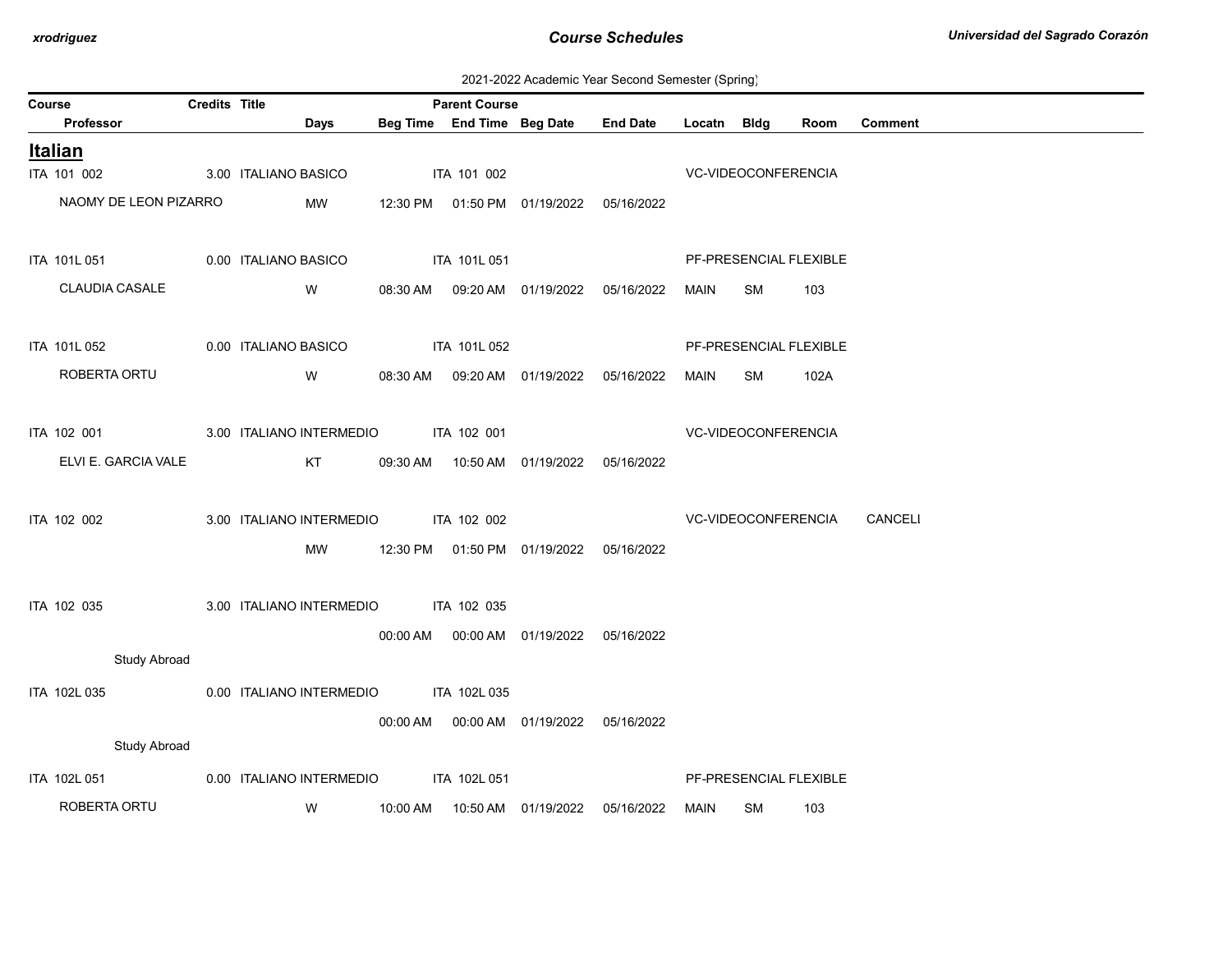2021-2022 Academic Year Second Semester (Spring)

| Course                                                 | <b>Credits Title</b>                   |                                                                                                                                                                                                                                      | <b>Parent Course</b> |                            |                                            |                     |                            |                        |                                |
|--------------------------------------------------------|----------------------------------------|--------------------------------------------------------------------------------------------------------------------------------------------------------------------------------------------------------------------------------------|----------------------|----------------------------|--------------------------------------------|---------------------|----------------------------|------------------------|--------------------------------|
| Professor                                              |                                        | Days                                                                                                                                                                                                                                 |                      | Beg Time End Time Beg Date | <b>End Date</b>                            | Locatn Bldg         |                            | Room                   | Comment                        |
| <b>Italian</b>                                         |                                        |                                                                                                                                                                                                                                      |                      |                            |                                            |                     |                            |                        |                                |
| ITA 102L 052                                           | 0.00 ITALIANO INTERMEDIO ITA 102L 052  |                                                                                                                                                                                                                                      |                      |                            |                                            |                     |                            | PF-PRESENCIAL FLEXIBLE |                                |
| <b>CLAUDIA CASALE</b>                                  |                                        | <b>W</b>                                                                                                                                                                                                                             |                      |                            | 11:30 AM  12:20 PM  01/19/2022  05/16/2022 | MAIN                | SM                         | 103                    |                                |
|                                                        |                                        |                                                                                                                                                                                                                                      |                      |                            |                                            |                     |                            |                        |                                |
| ITA 103 001 3.00 ITALIANO INTERMEDIO 1 ITA 103 001     |                                        |                                                                                                                                                                                                                                      |                      |                            |                                            | VC-VIDEOCONFERENCIA |                            |                        |                                |
| ELVI E. GARCIA VALE                                    |                                        | KT                                                                                                                                                                                                                                   |                      |                            | 02:00 PM  03:20 PM  01/19/2022  05/16/2022 |                     |                            |                        |                                |
|                                                        |                                        |                                                                                                                                                                                                                                      |                      |                            |                                            |                     |                            |                        |                                |
| ITA 103 035                                            | 3.00 ITALIANO INTERMEDIO 1 ITA 103 035 |                                                                                                                                                                                                                                      |                      |                            |                                            |                     |                            |                        |                                |
|                                                        |                                        |                                                                                                                                                                                                                                      |                      |                            | 00:00 AM  00:00 AM  01/19/2022  05/16/2022 |                     |                            |                        |                                |
| <b>Study Abroad</b>                                    |                                        |                                                                                                                                                                                                                                      |                      |                            |                                            |                     |                            |                        |                                |
| ITA 103L 051 0.00 LAB ITALIANO INTERMEDIO ITA 103L 051 |                                        |                                                                                                                                                                                                                                      |                      |                            |                                            |                     | <b>VC-VIDEOCONFERENCIA</b> |                        |                                |
| ANNA CANAPARO DE ANDREIS                               |                                        | <b>Single Street Street Street Street Street Street Street Street Street Street Street Street Street Street Street Street Street Street Street Street Street Street Street Street Street Street Street Street Street Street Stre</b> |                      |                            | 02:30 PM  03:20 PM  01/19/2022  05/16/2022 | MAIN                |                            |                        |                                |
|                                                        |                                        |                                                                                                                                                                                                                                      |                      |                            |                                            |                     |                            |                        |                                |
| Leadership                                             |                                        |                                                                                                                                                                                                                                      |                      |                            |                                            |                     |                            |                        |                                |
| LID 101 001                                            | 3.00 LIDERAZGO DE SI I LID 101 001     |                                                                                                                                                                                                                                      |                      |                            |                                            |                     |                            | PF-PRESENCIAL FLEXIBLE |                                |
| CARLOS A MUNIZ OSORIO                                  |                                        | MW                                                                                                                                                                                                                                   |                      |                            | 09:30 AM  10:50 AM  01/19/2022  05/16/2022 | MAIN                | BS.                        | 220                    |                                |
|                                                        |                                        |                                                                                                                                                                                                                                      |                      |                            |                                            |                     |                            |                        |                                |
| LID 101 002                                            | 3.00 LIDERAZGO DE SI I LID 101 002     |                                                                                                                                                                                                                                      |                      |                            |                                            |                     |                            | PF-PRESENCIAL FLEXIBLE |                                |
| CARLOS A MUNIZ OSORIO                                  |                                        | KT                                                                                                                                                                                                                                   |                      |                            | 02:00 PM  03:20 PM  01/19/2022  05/16/2022 | MAIN                | SC                         | 002                    |                                |
|                                                        |                                        |                                                                                                                                                                                                                                      |                      |                            |                                            |                     |                            |                        |                                |
| LID 101 045                                            | 3.00 LIDERAZGO DE SI I LID 101 045     |                                                                                                                                                                                                                                      |                      |                            |                                            |                     |                            | TL-TOTALMENTE EN LÍNEA |                                |
| JOSE M LOZANO RIVERA                                   |                                        |                                                                                                                                                                                                                                      |                      |                            | 00:00 AM  00:00 AM  01/08/2022  02/18/2022 |                     |                            |                        |                                |
| Online                                                 |                                        |                                                                                                                                                                                                                                      |                      |                            |                                            |                     |                            |                        |                                |
| LID 101 068                                            | 3.00 LIDERAZGO DE SI I                 |                                                                                                                                                                                                                                      | LID 101 068          |                            |                                            |                     |                            |                        | TL-TOTALMENTE EN LÍNEA CANCELI |
|                                                        |                                        |                                                                                                                                                                                                                                      |                      |                            | 00:00 AM  00:00 AM  01/08/2022  02/18/2022 |                     |                            |                        |                                |
| Online                                                 |                                        |                                                                                                                                                                                                                                      |                      |                            |                                            |                     |                            |                        |                                |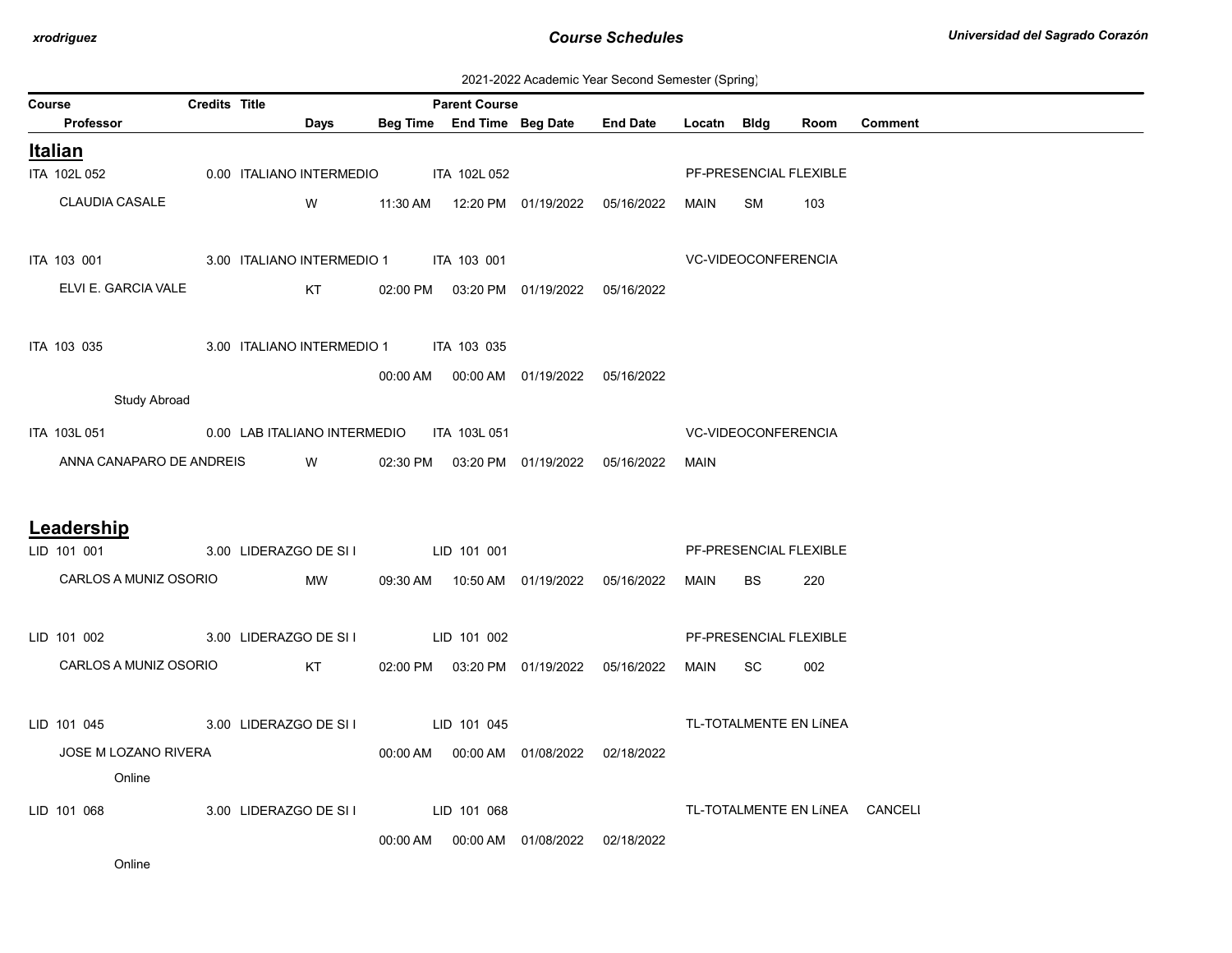2021-2022 Academic Year Second Semester (Spring)

| Course |                                                         | <b>Credits Title</b> |                                             |          | <b>Parent Course</b> |                                            |                                            |                   |             |                        |                                |
|--------|---------------------------------------------------------|----------------------|---------------------------------------------|----------|----------------------|--------------------------------------------|--------------------------------------------|-------------------|-------------|------------------------|--------------------------------|
|        | Professor                                               |                      | Days                                        |          |                      | Beg Time End Time Beg Date                 | <b>End Date</b>                            | Locatn            | <b>Bldg</b> | Room                   | <b>Comment</b>                 |
|        | Leadership                                              |                      |                                             |          |                      |                                            |                                            |                   |             |                        |                                |
|        | LID 101 081                                             |                      | 3.00 LIDERAZGO DE SI I                      |          | LID 101 081          |                                            |                                            |                   |             | PF-PRESENCIAL FLEXIBLE |                                |
|        | JOSE M LOZANO RIVERA                                    |                      | MW                                          |          |                      |                                            |                                            | MAIN              | BN.         | 226                    |                                |
|        | LID 101 082                                             |                      | 3.00 LIDERAZGO DE SI I LID 101 082          |          |                      |                                            |                                            |                   |             | PF-PRESENCIAL FLEXIBLE |                                |
|        | JOSE M LOZANO RIVERA                                    |                      | KT                                          |          |                      |                                            |                                            | MAIN              | BN          | 226                    |                                |
|        | Sign Language                                           |                      |                                             |          |                      |                                            |                                            |                   |             |                        |                                |
|        | LSN 105 001                                             |                      | 3.00 BASIC SIGN LANGUAGE                    |          | LSN 105 001          |                                            |                                            | PRESENCIAL        |             |                        |                                |
|        | MARIA M LAGUNA DIAZ                                     |                      | KT                                          |          |                      | 09:30 AM  10:50 AM  01/19/2022  05/16/2022 |                                            | MAIN              | BN          | 242                    |                                |
|        | LSN 105 068                                             |                      | 3.00 BASIC SIGN LANGUAGE LSN 105 068        |          |                      |                                            |                                            |                   |             | TL-TOTALMENTE EN LÍNEA |                                |
|        | MARIA M LAGUNA DIAZ                                     |                      |                                             |          |                      | 00:00 AM  00:00 AM  02/21/2022  04/03/2022 |                                            |                   |             |                        |                                |
|        | Online                                                  |                      |                                             |          |                      |                                            |                                            |                   |             |                        |                                |
|        | LSN 105L 051 0.00 LAB LENGUAJE DE SENAS BAILSN 105L 051 |                      |                                             |          |                      |                                            |                                            |                   |             | PF-PRESENCIAL FLEXIBLE |                                |
|        | RICARDO J. PEREZ BURGOS                                 |                      | M                                           |          |                      |                                            | 08:30 AM  09:20 AM  01/19/2022  05/16/2022 | MAIN              | BN          | 242                    |                                |
|        | LSN 110 001                                             |                      | 3.00 LENGUAJE DE SENAS INTERN LSN 110 001   |          |                      |                                            |                                            | PRESENCIAL        |             |                        | CANCELI                        |
|        |                                                         |                      | KT.                                         |          |                      | 12:30 PM  01:50 PM  01/19/2022  05/16/2022 |                                            |                   |             |                        |                                |
|        | LSN 110 002                                             |                      | 3.00 LENGUAJE DE SENAS INTERN LSN 110 002   |          |                      |                                            |                                            | <b>PRESENCIAL</b> |             |                        | CANCELI                        |
|        |                                                         |                      | MW                                          |          |                      | 12:30 PM  01:50 PM  01/19/2022  05/16/2022 |                                            | MAIN              |             |                        |                                |
|        | LSN 110L051                                             |                      | 0.00 LAB LENGUAJE DE SENAS INT LSN 110L 051 |          |                      |                                            |                                            |                   |             |                        | PF-PRESENCIAL FLEXIBLE CANCELI |
|        |                                                         |                      | M                                           | 10:00 AM |                      |                                            | 05/16/2022                                 | MAIN              |             |                        |                                |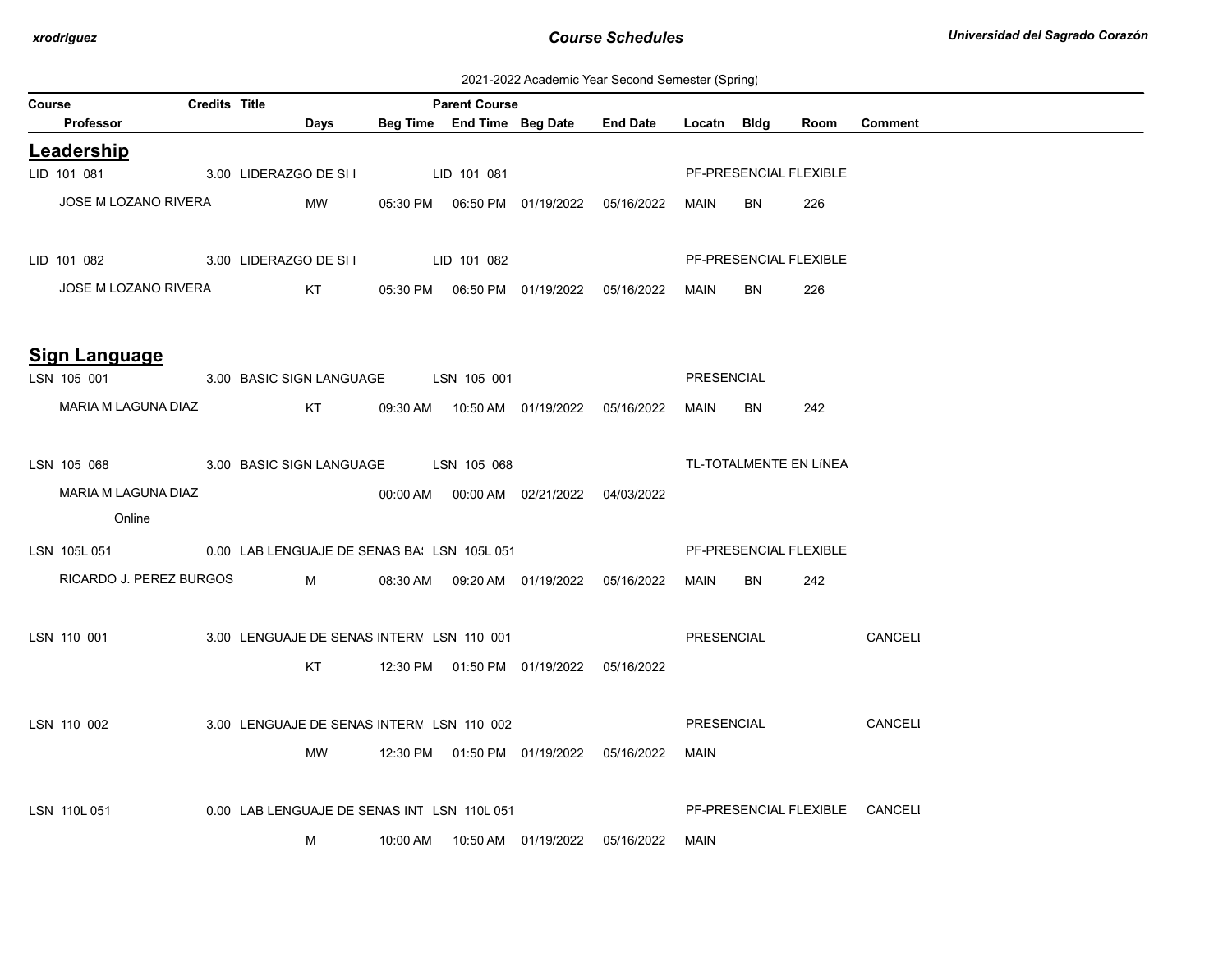| 2021-2022 Academic Year Second Semester (Spring) |  |  |  |  |  |
|--------------------------------------------------|--|--|--|--|--|
|--------------------------------------------------|--|--|--|--|--|

| Course               | Credits Title                                           |                            | <b>Parent Course</b>                        |                                               |                 |             |           |                        |                                |
|----------------------|---------------------------------------------------------|----------------------------|---------------------------------------------|-----------------------------------------------|-----------------|-------------|-----------|------------------------|--------------------------------|
| Professor            |                                                         | Days                       |                                             | Beg Time End Time Beg Date                    | <b>End Date</b> | Locatn Bldg |           | Room                   | <b>Comment</b>                 |
| <b>Sign Language</b> |                                                         |                            |                                             |                                               |                 |             |           |                        |                                |
| LSN 110L 052         |                                                         |                            | 0.00 LAB LENGUAJE DE SENAS INT LSN 110L 052 |                                               |                 |             |           |                        | PF-PRESENCIAL FLEXIBLE CANCELI |
|                      |                                                         | M                          |                                             | 11:30 AM  12:20 PM  01/19/2022  05/16/2022    |                 | MAIN        |           |                        |                                |
|                      |                                                         |                            |                                             |                                               |                 |             |           |                        |                                |
|                      | LSN 115 001 3.00 LENGUAJE DE SENAS AVANZA LSN 115 001   |                            |                                             |                                               |                 | PRESENCIAL  |           |                        |                                |
|                      | LUIS H ZAYAS MARTINEZ                                   | MW                         |                                             | 02:30 PM  03:50 PM  01/19/2022  05/16/2022    |                 | MAIN        | BN        | 232                    |                                |
|                      |                                                         |                            |                                             |                                               |                 |             |           |                        |                                |
|                      | LSN 115L 051 000 LAB LENGUAJE DE SEÑAS AV/ LSN 115L 051 |                            |                                             |                                               |                 |             |           | PF-PRESENCIAL FLEXIBLE |                                |
|                      | RICARDO J. PEREZ BURGOS                                 | $M \sim 1$                 |                                             | 01:00 PM  01:50 PM  01/19/2022  05/16/2022    |                 | MAIN        | SM        | 102A                   |                                |
|                      |                                                         |                            |                                             |                                               |                 |             |           |                        |                                |
|                      |                                                         |                            |                                             |                                               |                 |             |           |                        |                                |
| <b>Mandarin</b>      |                                                         |                            |                                             |                                               |                 |             |           |                        |                                |
| MAN 101 001          |                                                         |                            | 3.00 MANDARIN BASICO 1 MAN 101 001          |                                               |                 | PRESENCIAL  |           |                        |                                |
| <b>XUEYIN CHEN</b>   |                                                         | MW                         |                                             |                                               |                 | MAIN        | <b>BN</b> | 227                    |                                |
|                      |                                                         |                            |                                             |                                               |                 |             |           |                        |                                |
| MAN 101L 051         | 0.00 LAB MANDARIN BASICO 1                              |                            | MAN 101L 051                                |                                               |                 |             |           | PF-PRESENCIAL FLEXIBLE |                                |
|                      | OSVALDO A CARDONA QUILES                                | $K$ and $K$                |                                             | 04:00 PM   04:50 PM   01/19/2022   05/16/2022 |                 | MAIN        | BN.       | 228                    |                                |
|                      |                                                         |                            |                                             |                                               |                 |             |           |                        |                                |
| MAN 102 001          |                                                         |                            | 3.00 MANDARIN BASICO 2 MAN 102 001          |                                               |                 | PRESENCIAL  |           |                        |                                |
| <b>XUEYIN CHEN</b>   |                                                         | KT.                        |                                             |                                               |                 | MAIN        | <b>BN</b> | 327                    |                                |
|                      |                                                         |                            |                                             |                                               |                 |             |           |                        |                                |
| MAN 102L 051         |                                                         | 0.00 LAB MANDARIN BASICO 2 | MAN 102L 051                                |                                               |                 |             |           | PF-PRESENCIAL FLEXIBLE |                                |
|                      |                                                         |                            |                                             |                                               |                 |             |           |                        |                                |
|                      | OSVALDO A CARDONA QUILES                                | <b>W</b>                   |                                             | 04:00 PM  04:50 PM  01/19/2022  05/16/2022    |                 | MAIN SM     |           | 103                    |                                |
|                      |                                                         |                            |                                             |                                               |                 |             |           |                        |                                |
| MAN 103 001          |                                                         | 3.00 CHINO MANDARIN III    | MAN 103 001                                 |                                               |                 | PRESENCIAL  |           |                        |                                |
| <b>XUEYIN CHEN</b>   |                                                         | MW                         |                                             | 02:30 PM  03:50 PM  01/19/2022                | 05/16/2022      | MAIN        | BN        | 227                    |                                |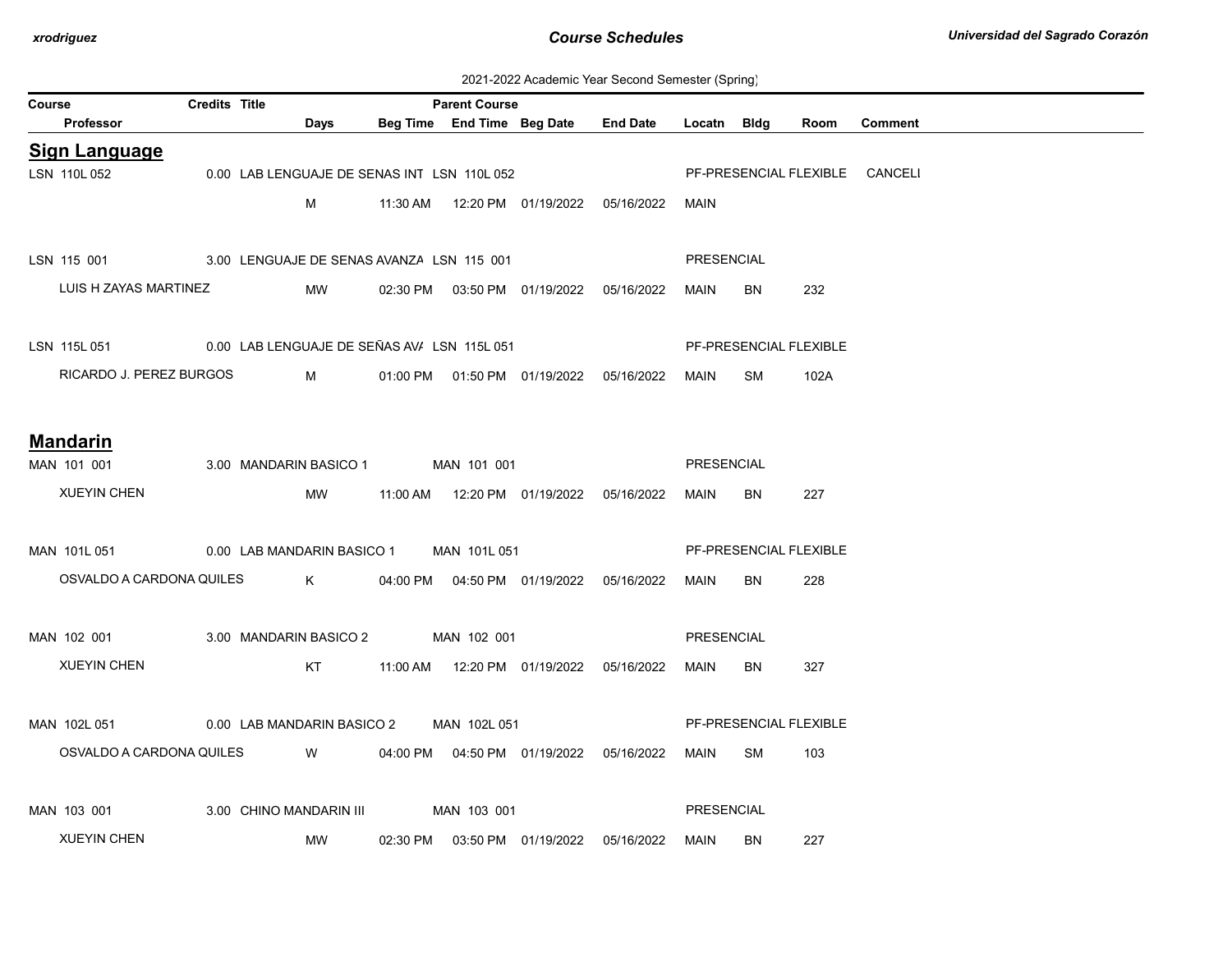2021-2022 Academic Year Second Semester (Spring)

| Course |                                                         | <b>Credits Title</b> |                                            |             | <b>Parent Course</b> |                                            |                                            |             |                            |                        |                |
|--------|---------------------------------------------------------|----------------------|--------------------------------------------|-------------|----------------------|--------------------------------------------|--------------------------------------------|-------------|----------------------------|------------------------|----------------|
|        | <b>Professor</b>                                        |                      | Days                                       |             |                      |                                            | Beg Time End Time Beg Date End Date        | Locatn Bldg |                            | Room                   | <b>Comment</b> |
|        | <b>Mandarin</b>                                         |                      |                                            |             |                      |                                            |                                            |             |                            |                        |                |
|        | MAN 103L 091                                            |                      | 0.00 LAB LECTURA/ESCRITURA MA MAN 103L 091 |             |                      |                                            |                                            |             | <b>VC-VIDEOCONFERENCIA</b> |                        |                |
|        |                                                         |                      | OSVALDO A CARDONA QUILES K                 |             |                      |                                            | 05:00 PM  05:50 PM  01/19/2022  05/16/2022 | MAIN        |                            |                        |                |
|        |                                                         |                      |                                            |             |                      |                                            |                                            |             |                            |                        |                |
|        | MAN 104 001 3.00 CHINO MANDARIN IV MAN 104 001          |                      |                                            |             |                      |                                            |                                            | PRESENCIAL  |                            |                        |                |
|        | <b>XUEYIN CHEN</b>                                      |                      | KT                                         |             |                      |                                            | 02:30 PM  03:50 PM  01/19/2022  05/16/2022 | MAIN        | BN                         | 226                    |                |
|        |                                                         |                      |                                            |             |                      |                                            |                                            |             |                            |                        |                |
|        | MAN 104L 091 0.00 LAB LECTURA/ESCRITURA MA MAN 104L 091 |                      |                                            |             |                      |                                            |                                            |             |                            | PF-PRESENCIAL FLEXIBLE |                |
|        |                                                         |                      | OSVALDO A CARDONA QUILES W                 |             |                      |                                            | 05:00 PM  05:50 PM  01/19/2022  05/16/2022 | MAIN        | SM                         | 103                    |                |
|        |                                                         |                      |                                            |             |                      |                                            |                                            |             |                            |                        |                |
|        | <b>Mathematics</b>                                      |                      |                                            |             |                      |                                            |                                            |             |                            |                        |                |
|        | MAT 101 001 3.00 MATEMATICA FUNDAMENTAL 'MAT 101 001    |                      |                                            |             |                      |                                            |                                            |             |                            | PF-PRESENCIAL FLEXIBLE |                |
|        | ROMELIS A GUZMAN LIMA                                   |                      | MW                                         |             |                      |                                            | 11:00 AM  12:20 PM  01/19/2022  05/16/2022 | MAIN        | BS                         | 218                    |                |
|        |                                                         |                      |                                            |             |                      |                                            |                                            |             |                            |                        |                |
|        | MAT 133 001 3.00 PRECALCULO 1                           |                      |                                            |             | MAT 133 001          |                                            |                                            | PRESENCIAL  |                            |                        |                |
|        | AGDA CORDERO MURILLO MW                                 |                      |                                            |             |                      |                                            | 04:00 PM  05:20 PM  01/19/2022  05/16/2022 | MAIN SM     |                            | 213                    |                |
|        |                                                         |                      |                                            |             |                      |                                            |                                            |             |                            |                        |                |
|        | MAT 133 002                                             |                      | 3.00 PRECALCULO 1                          |             | MAT 133 002          |                                            |                                            |             | VC-VIDEOCONFERENCIA        |                        |                |
|        | ELBA RIVERA CARRASQUILLO                                |                      | KT                                         |             |                      | 09:30 AM  10:50 AM  01/19/2022  05/16/2022 |                                            |             |                            |                        |                |
|        |                                                         |                      |                                            |             |                      |                                            |                                            |             |                            |                        |                |
|        | MAT 134 001 3.00 PRECALCULO 2                           |                      |                                            |             | MAT 134 001          |                                            |                                            | PRESENCIAL  |                            |                        |                |
|        | HUMBERTO SUAREZ YEPE                                    |                      | MW                                         |             |                      |                                            |                                            | MAIN        | BS                         | 215                    |                |
|        |                                                         |                      |                                            |             |                      |                                            |                                            |             |                            |                        |                |
|        | MAT 134 002                                             |                      | 3.00 PRECALCULO 2                          | MAT 134 002 |                      |                                            |                                            | PRESENCIAL  |                            |                        | CANCELI        |
|        |                                                         |                      |                                            |             |                      |                                            |                                            |             |                            |                        |                |
|        |                                                         |                      | KT.                                        |             |                      |                                            | 04:00 PM  05:20 PM  01/19/2022  05/16/2022 | MAIN        |                            |                        |                |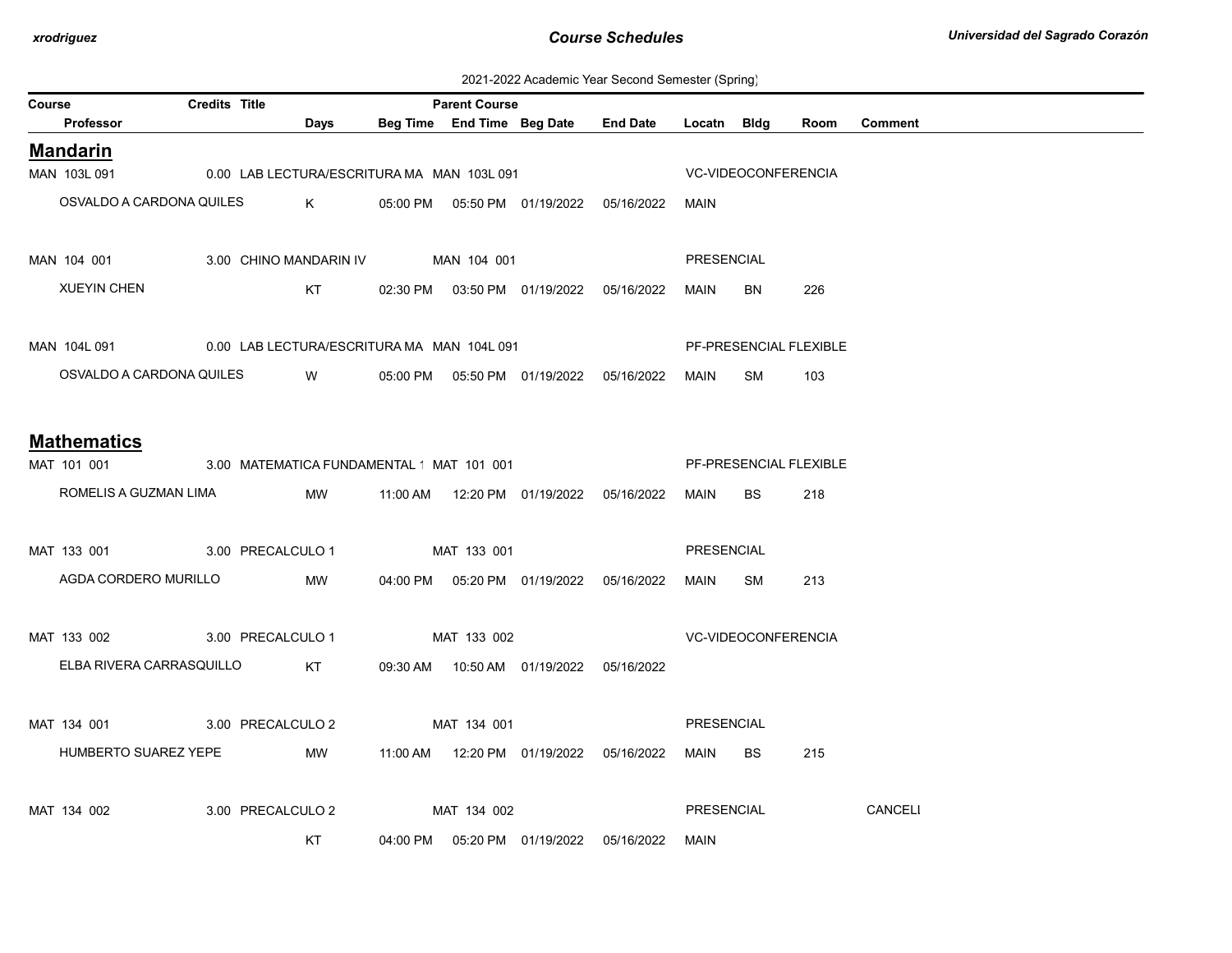2021-2022 Academic Year Second Semester (Spring)

| Course |                                                       | <b>Credits Title</b>                      |             | <b>Parent Course</b>                       |             |                                            |                                            |             |                            |                        |                |
|--------|-------------------------------------------------------|-------------------------------------------|-------------|--------------------------------------------|-------------|--------------------------------------------|--------------------------------------------|-------------|----------------------------|------------------------|----------------|
|        | Professor                                             |                                           | <b>Days</b> |                                            |             |                                            | Beg Time End Time Beg Date End Date        | Locatn Bldg |                            | Room                   | <b>Comment</b> |
|        | <b>Mathematics</b>                                    |                                           |             |                                            |             |                                            |                                            |             |                            |                        |                |
|        | MAT 134 003                                           | 3.00 PRECALCULO 2                         |             |                                            | MAT 134 003 |                                            |                                            |             |                            | PF-PRESENCIAL FLEXIBLE |                |
|        | FRANCISCO M ARENCIBIA ALBITE KT                       |                                           |             |                                            |             |                                            |                                            | MAIN        | BN                         | 227                    |                |
|        | MAT 201 001                                           | 5.00 CALCULO 1                            |             |                                            | MAT 201 001 |                                            |                                            |             |                            | PF-PRESENCIAL FLEXIBLE |                |
|        | FRANCISCO M ARENCIBIA ALBITE                          |                                           | MW          |                                            |             | 08:30 AM  09:20 AM  01/19/2022  05/16/2022 |                                            | MAIN        | SM                         | 213                    |                |
|        |                                                       |                                           | KT          |                                            |             | 08:00 AM  09:20 AM  01/19/2022  05/16/2022 |                                            | <b>MAIN</b> | <b>SM</b>                  | 213                    |                |
|        | MAT 261 001                                           | 3.00 ESTADISTICA COMPUTADORIZ MAT 261 001 |             |                                            |             |                                            |                                            |             |                            | PF-PRESENCIAL FLEXIBLE |                |
|        | FRANCISCO M ARENCIBIA ALBITE                          |                                           |             | MW 12:30 PM 01:50 PM 01/19/2022 05/16/2022 |             |                                            |                                            | MAIN        | SM                         | 204                    |                |
|        | MAT 375 001                                           | 3.00 ESTRUCTURAS DISCRETAS MAT 375 001    |             |                                            |             |                                            |                                            |             |                            | TL-TOTALMENTE EN LÍNEA |                |
|        | JORGE M TORRES COLON<br>Online                        |                                           |             |                                            |             |                                            |                                            |             |                            |                        |                |
|        | <b>Business Mathematics</b>                           |                                           |             |                                            |             |                                            |                                            |             |                            |                        |                |
|        | MCO 150 001                                           | 3.00 METOD CUANTITA GESTION E MCO 150 001 |             |                                            |             |                                            |                                            |             | <b>HF-HIBRIDO FLEXIBLE</b> |                        |                |
|        | PEDRO FRAILE ROMEU K                                  |                                           |             |                                            |             |                                            | 02:30 PM  03:50 PM  01/19/2022  05/16/2022 | MAIN        | <b>BS</b>                  | 218                    |                |
|        | MCO 150 063 3.00 METOD CUANTITA GESTION E MCO 150 063 |                                           |             |                                            |             |                                            |                                            |             |                            | TL-TOTALMENTE EN LÍNEA |                |
|        | ELBA RIVERA CARRASQUILLO                              |                                           |             |                                            |             |                                            | 03/26/2022                                 |             |                            |                        |                |
|        | Online                                                |                                           |             |                                            |             |                                            |                                            |             |                            |                        |                |
|        | MCO 250 001                                           | 3.00 ANALISIS ESTADISTICO                 |             |                                            | MCO 250 001 |                                            |                                            | PRESENCIAL  |                            |                        |                |
|        | ARTURO FIGUEROA MIRANDA                               |                                           | <b>MW</b>   |                                            |             | 09:30 AM  10:50 AM  01/19/2022  05/16/2022 |                                            | MAIN        | BN                         | 229                    |                |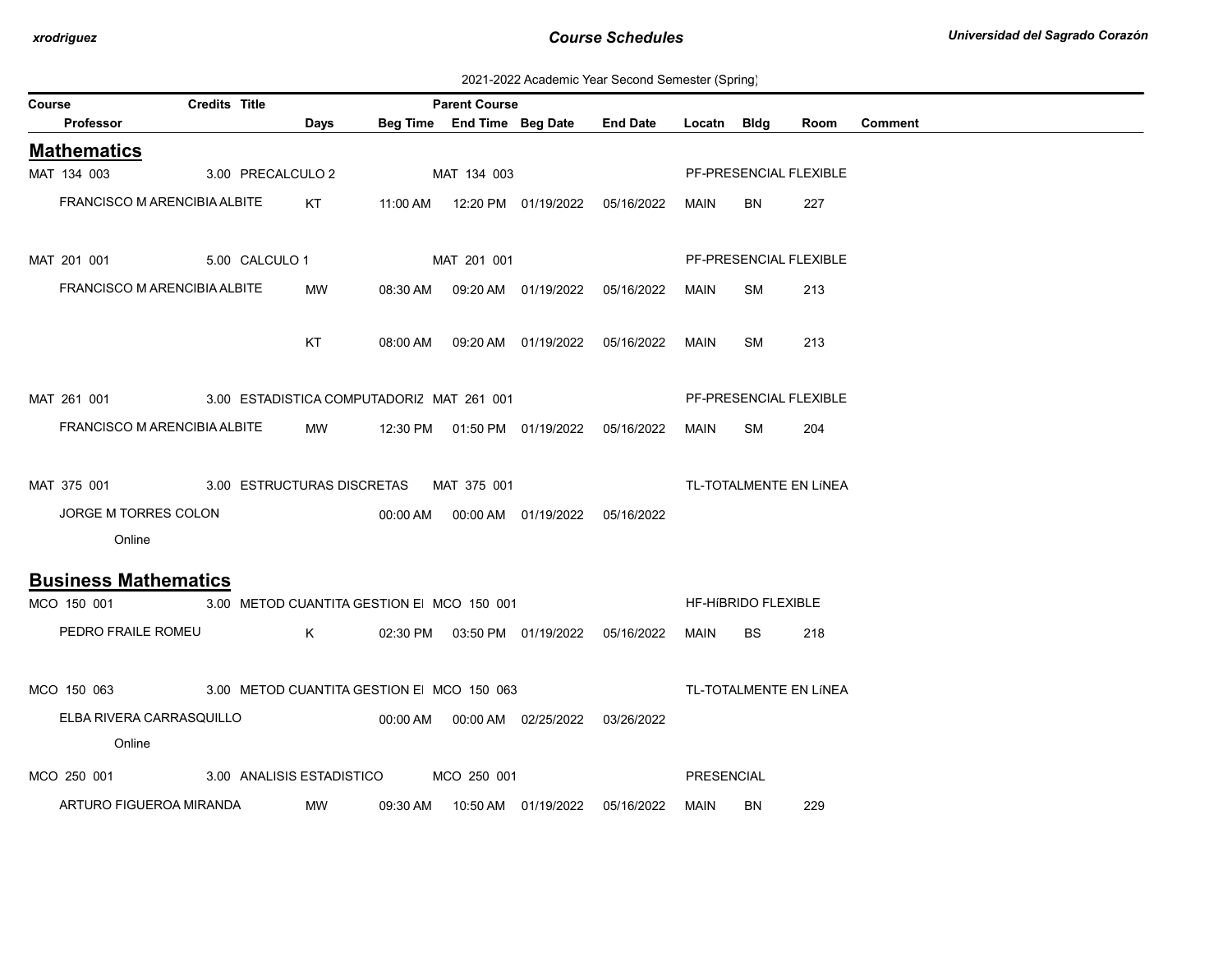2021-2022 Academic Year Second Semester (Spring)

| Course                      | <b>Credits Title</b> |                                                                 |                                                           | <b>Parent Course</b>                  |                                            |                 |             |                            |      |                |
|-----------------------------|----------------------|-----------------------------------------------------------------|-----------------------------------------------------------|---------------------------------------|--------------------------------------------|-----------------|-------------|----------------------------|------|----------------|
| <b>Professor</b>            |                      |                                                                 | Days                                                      |                                       | Beg Time End Time Beg Date                 | <b>End Date</b> | Locatn Bldg |                            | Room | <b>Comment</b> |
| <b>Business Mathematics</b> |                      |                                                                 |                                                           |                                       |                                            |                 |             |                            |      |                |
| MCO 250 002                 |                      |                                                                 |                                                           | 3.00 ANALISIS ESTADISTICO MCO 250 002 |                                            |                 | PRESENCIAL  |                            |      |                |
| ARTURO FIGUEROA MIRANDA     |                      |                                                                 | KT                                                        |                                       | 08:00 AM  09:20 AM  01/19/2022             | 05/16/2022      | MAIN        | <b>BN</b>                  | 231  |                |
| MCO 250 003                 |                      |                                                                 |                                                           | 3.00 ANALISIS ESTADISTICO MCO 250 003 |                                            |                 | PRESENCIAL  |                            |      |                |
| ALBA J BRUGUERAS FABRE      |                      | $\mathbf{T}$ and $\mathbf{T}$ and $\mathbf{T}$ and $\mathbf{T}$ |                                                           |                                       | 09:30 AM  10:50 AM  01/19/2022  05/16/2022 |                 | MAIN        | <b>BN</b>                  | 237  |                |
| MCO 250 061                 |                      |                                                                 |                                                           | 3.00 ANALISIS ESTADISTICO MCO 250 061 |                                            |                 |             | TL-TOTALMENTE EN LÍNEA     |      |                |
| ARTURO FIGUEROA MIRANDA     |                      |                                                                 |                                                           |                                       | 00:00 AM  00:00 AM  01/21/2022  02/19/2022 |                 |             |                            |      |                |
| Online                      |                      |                                                                 |                                                           |                                       |                                            |                 |             |                            |      |                |
| MCO 250 063                 |                      |                                                                 |                                                           | 3.00 ANALISIS ESTADISTICO MCO 250 063 |                                            |                 |             | TL-TOTALMENTE EN LÍNEA     |      |                |
|                             |                      |                                                                 |                                                           |                                       |                                            |                 |             |                            |      |                |
| Online                      |                      |                                                                 |                                                           |                                       |                                            |                 |             |                            |      |                |
| MCO 250 065                 |                      |                                                                 |                                                           | 3.00 ANALISIS ESTADISTICO MCO 250 065 |                                            |                 |             | HV-HIBRIDO VIRTUAL         |      |                |
| MIGUEL DELGADO FERNANDEZ    |                      |                                                                 | $\mathbf{F}$ and $\mathbf{F}$ are the set of $\mathbf{F}$ |                                       | 06:00 PM  09:50 PM  04/01/2022  05/07/2022 |                 |             |                            |      |                |
|                             |                      |                                                                 |                                                           |                                       |                                            |                 |             |                            |      |                |
| MCO 250 068                 |                      |                                                                 |                                                           | 3.00 ANALISIS ESTADISTICO MCO 250 068 |                                            |                 |             | TL-TOTALMENTE EN LÍNEA     |      |                |
| MIGUEL DELGADO FERNANDEZ    |                      |                                                                 |                                                           |                                       | 00:00 AM  00:00 AM  02/21/2022             | 04/03/2022      | MAIN        |                            |      |                |
| Online                      |                      |                                                                 |                                                           |                                       |                                            |                 |             |                            |      |                |
| MCO 250 069                 |                      |                                                                 |                                                           | 3.00 ANALISIS ESTADISTICO MCO 250 069 |                                            |                 |             | TL-TOTALMENTE EN LÍNEA     |      |                |
|                             |                      |                                                                 |                                                           |                                       |                                            |                 | MAIN        |                            |      |                |
| Online                      |                      |                                                                 |                                                           |                                       |                                            |                 |             |                            |      |                |
| MCO 251 001                 |                      | 3.00 ESTADISTICA GERENCIAL                                      |                                                           | MCO 251 001                           |                                            |                 |             | <b>HF-HIBRIDO FLEXIBLE</b> |      |                |
| PEDRO FRAILE ROMEU          |                      |                                                                 | $K$ and $K$                                               |                                       | 04:00 PM  05:20 PM  01/19/2022             | 05/16/2022      | MAIN        | <b>BS</b>                  | 220  |                |
|                             |                      |                                                                 |                                                           |                                       |                                            |                 |             |                            |      |                |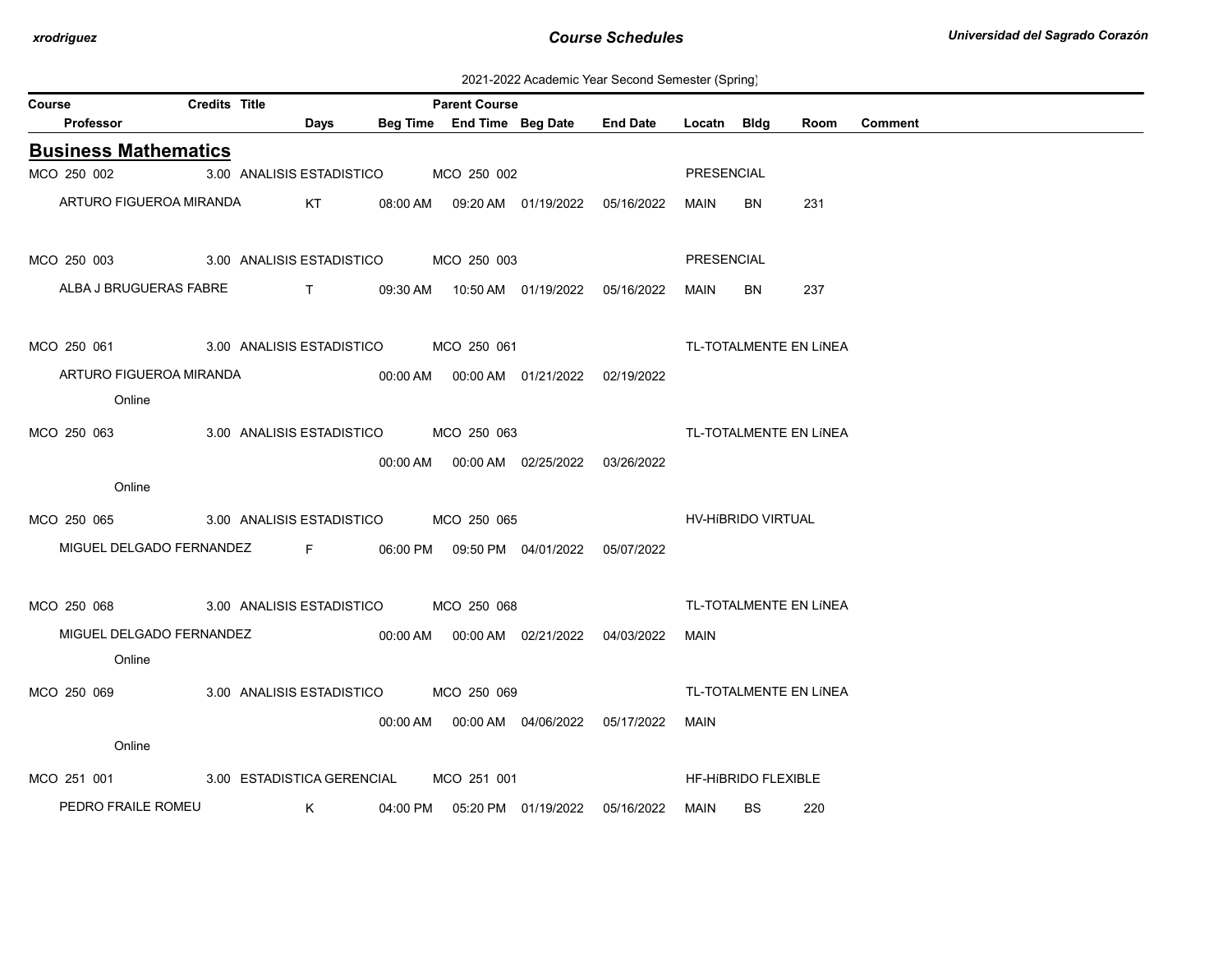| 2021-2022 Academic Year Second Semester (Spring) |  |  |  |
|--------------------------------------------------|--|--|--|
|--------------------------------------------------|--|--|--|

| Course |                                                                    | <b>Credits Title</b> |             |                                        | <b>Parent Course</b> |                                            |                                                 |                   |                    |      |                           |
|--------|--------------------------------------------------------------------|----------------------|-------------|----------------------------------------|----------------------|--------------------------------------------|-------------------------------------------------|-------------------|--------------------|------|---------------------------|
|        | Professor                                                          |                      | <b>Days</b> |                                        |                      |                                            | Beg Time End Time Beg Date End Date Locatn Bldg |                   |                    | Room | <b>Comment</b>            |
|        | <b>Business Mathematics</b>                                        |                      |             |                                        |                      |                                            |                                                 |                   |                    |      |                           |
|        | MCO 251 081                                                        |                      |             | 3.00 ESTADISTICA GERENCIAL MCO 251 081 |                      |                                            |                                                 |                   | HV-HIBRIDO VIRTUAL |      |                           |
|        | JAIME L TORRES GEORGE                                              |                      |             | $\mathsf K$                            |                      | 07:00 PM  08:20 PM  01/19/2022  05/16/2022 |                                                 |                   |                    |      |                           |
|        | <b>Music</b>                                                       |                      |             |                                        |                      |                                            |                                                 |                   |                    |      |                           |
|        | MUS 103 001                                                        |                      |             | 1.00 CONJUNTO MUSICAL I MUS 103 001    |                      |                                            |                                                 | PRESENCIAL        |                    |      | CANCELI                   |
|        |                                                                    |                      |             | KT                                     |                      |                                            |                                                 | MAIN              |                    |      | <b>CORO</b>               |
|        | MUS 103 003                                                        |                      |             | 1.00 CONJUNTO MUSICAL I MUS 103 003    |                      |                                            |                                                 | PRESENCIAL        |                    |      |                           |
|        | FRANCISCO L ORTIZ RAMOS                                            |                      |             | <b>MW</b>                              |                      |                                            |                                                 | MAIN BS           |                    | 108  | <b>CORO BROADWAY</b>      |
|        | MUS 103 004                                                        |                      |             | 1.00 CONJUNTO MUSICAL I MUS 103 004    |                      |                                            |                                                 | <b>PRESENCIAL</b> |                    |      | <b>CANCELI</b>            |
|        |                                                                    |                      |             | KT                                     |                      | 09:30 AM  10:50 AM  01/19/2022  05/16/2022 |                                                 | MAIN              |                    |      |                           |
|        | MUS 103 081                                                        |                      |             | 1.00 CONJUNTO MUSICAL I MUS 103 081    |                      |                                            |                                                 | PRESENCIAL        |                    |      | CANCELI                   |
|        |                                                                    |                      |             | MW                                     |                      | 06:00 PM  07:20 PM  01/19/2022  05/16/2022 |                                                 | MAIN BS           |                    | 002  |                           |
|        | MUS 104 001                                                        |                      |             | 1.00 CONJUNTO MUSICAL II MUS 104 001   |                      |                                            |                                                 | PRESENCIAL        |                    |      |                           |
|        | MARIA A FERNANDEZ CERRA KT 11:00 AM 12:20 PM 01/19/2022 05/16/2022 |                      |             |                                        |                      |                                            |                                                 | MAIN              | <b>BS</b>          | 108  | CORO                      |
|        | MUS 104 002                                                        |                      |             | 1.00 CONJUNTO MUSICAL II MUS 104 002   |                      |                                            |                                                 | PRESENCIAL        |                    |      |                           |
|        | JUAN C RODRIGUEZ MORLAES                                           |                      |             |                                        |                      | MW 11:00 AM 12:20 PM 01/19/2022 05/16/2022 |                                                 | MAIN              | BS                 | 108  | <b>INSTRUMENTO BASICO</b> |
|        |                                                                    |                      |             |                                        |                      |                                            |                                                 |                   |                    |      |                           |
|        | MUS 104 003 1.00 CONJUNTO MUSICAL II MUS 104 003                   |                      |             |                                        |                      |                                            |                                                 | PRESENCIAL        |                    |      |                           |
|        | FRANCISCO L ORTIZ RAMOS                                            |                      |             | MW                                     |                      | 11:00 AM  12:20 PM  01/19/2022  05/16/2022 |                                                 | MAIN              | BS.                | 108  |                           |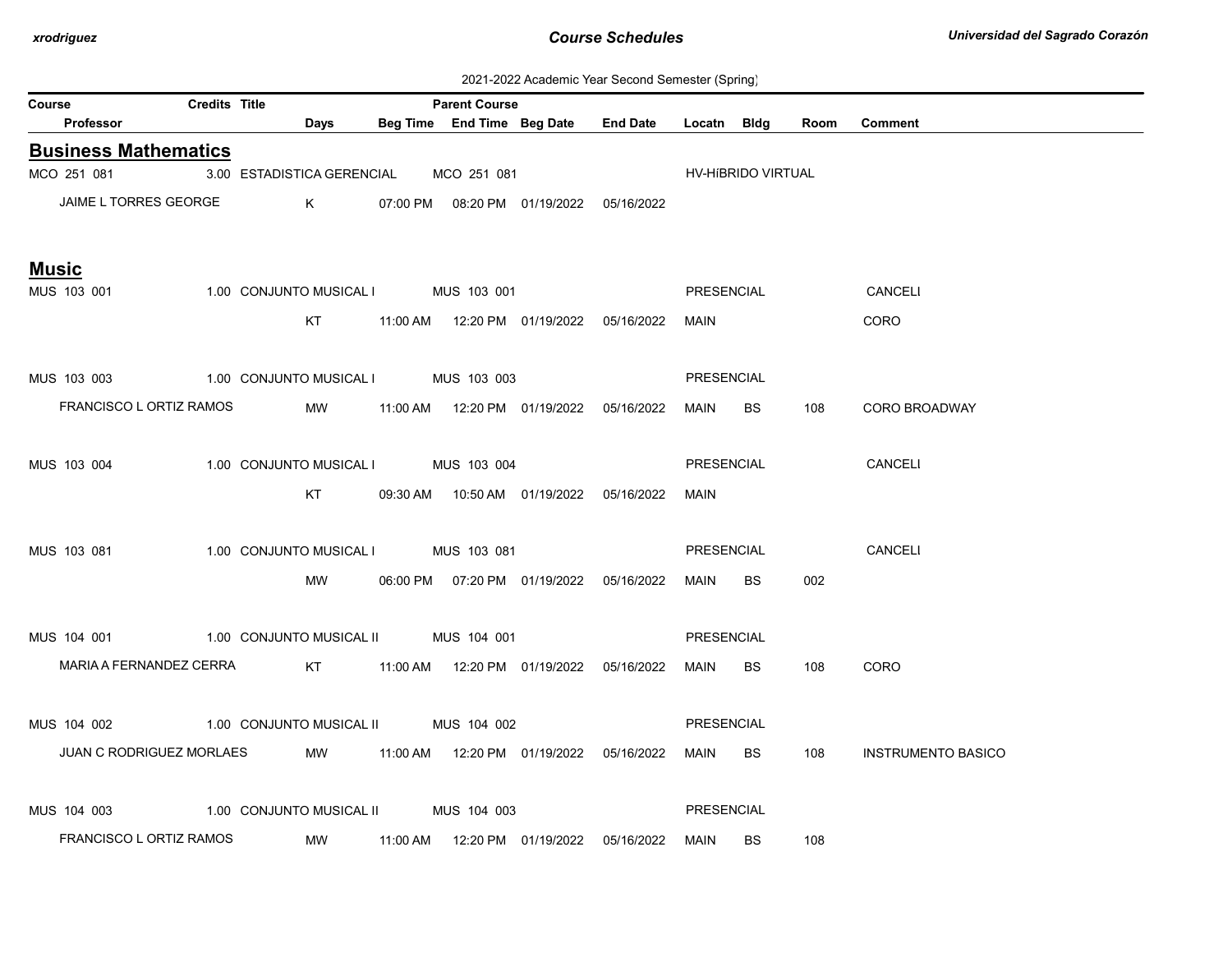| 2021-2022 Academic Year Second Semester (Spring) |  |  |  |  |  |
|--------------------------------------------------|--|--|--|--|--|
|--------------------------------------------------|--|--|--|--|--|

| Course                               | <b>Credits Title</b> |                                                                                                                                                                                                                                                                                                                               | <b>Parent Course</b> |                                            |                 |                   |           |                        |                    |
|--------------------------------------|----------------------|-------------------------------------------------------------------------------------------------------------------------------------------------------------------------------------------------------------------------------------------------------------------------------------------------------------------------------|----------------------|--------------------------------------------|-----------------|-------------------|-----------|------------------------|--------------------|
| Professor                            |                      | Days                                                                                                                                                                                                                                                                                                                          |                      | Beg Time End Time Beg Date                 | <b>End Date</b> | Locatn Bldg       |           | Room                   | <b>Comment</b>     |
| <b>Music</b>                         |                      |                                                                                                                                                                                                                                                                                                                               |                      |                                            |                 |                   |           |                        |                    |
| MUS 104 004                          |                      | 1.00 CONJUNTO MUSICAL II                                                                                                                                                                                                                                                                                                      | MUS 104 004          |                                            |                 | PRESENCIAL        |           |                        | CANCELI            |
|                                      |                      | KT                                                                                                                                                                                                                                                                                                                            |                      | 09:30 AM  10:50 AM  01/19/2022  05/16/2022 |                 | MAIN              |           |                        | <b>CORO CAMARA</b> |
|                                      |                      |                                                                                                                                                                                                                                                                                                                               |                      |                                            |                 |                   |           |                        |                    |
| MUS 104 081                          |                      | 1.00 CONJUNTO MUSICAL II                                                                                                                                                                                                                                                                                                      | MUS 104 081          |                                            |                 | <b>PRESENCIAL</b> |           |                        | <b>CANCELI</b>     |
|                                      |                      | MW                                                                                                                                                                                                                                                                                                                            |                      | 06:00 PM  07:20 PM  01/19/2022  05/16/2022 |                 | MAIN              |           |                        |                    |
|                                      |                      |                                                                                                                                                                                                                                                                                                                               |                      |                                            |                 |                   |           |                        |                    |
| MUS 105 001                          |                      | 1.00 FORO DE PERFORMANCE I                                                                                                                                                                                                                                                                                                    | MUS 105 001          |                                            |                 | <b>PRESENCIAL</b> |           |                        |                    |
| FRANCISCO L ORTIZ RAMOS              |                      | Fig. 10                                                                                                                                                                                                                                                                                                                       |                      |                                            | 05/16/2022      | MAIN              | SM        | 106                    | <b>VOZ</b>         |
|                                      |                      |                                                                                                                                                                                                                                                                                                                               |                      |                                            |                 |                   |           |                        |                    |
| MUS 105 081                          |                      | 1.00 FORO DE PERFORMANCE I                                                                                                                                                                                                                                                                                                    | MUS 105 081          |                                            |                 | PRESENCIAL        |           |                        |                    |
| IVANIELL DELGADO MALDONADO           |                      | $M \sim 1$                                                                                                                                                                                                                                                                                                                    |                      | 06:00 PM  07:50 PM  01/19/2022  05/16/2022 |                 | MAIN              | BS        | 107                    | <b>INSTRUMENTO</b> |
|                                      |                      |                                                                                                                                                                                                                                                                                                                               |                      |                                            |                 |                   |           |                        |                    |
| MUS 105A 051                         |                      | 0.00 LABORATORIO DE VOZ                                                                                                                                                                                                                                                                                                       | MUS 105A 051         |                                            |                 | PRESENCIAL        |           |                        |                    |
| EFRAIN L RAMOS RAMOS                 |                      | $\mathbf{T}$                                                                                                                                                                                                                                                                                                                  |                      |                                            |                 | MAIN              | BS        | 105                    | VOZ - BS105-4      |
| By Arrangement                       |                      |                                                                                                                                                                                                                                                                                                                               |                      |                                            |                 |                   |           |                        |                    |
| MUS 105A052                          |                      | 0.00 LABORATORIO DE VOZ                                                                                                                                                                                                                                                                                                       | MUS 105A 052         |                                            |                 | PRESENCIAL        |           |                        |                    |
| EFRAIN L RAMOS RAMOS                 |                      | $\mathbf{T}$ and $\mathbf{T}$ and $\mathbf{T}$ and $\mathbf{T}$ and $\mathbf{T}$ and $\mathbf{T}$ and $\mathbf{T}$ and $\mathbf{T}$ and $\mathbf{T}$ and $\mathbf{T}$ and $\mathbf{T}$ and $\mathbf{T}$ and $\mathbf{T}$ and $\mathbf{T}$ and $\mathbf{T}$ and $\mathbf{T}$ and $\mathbf{T}$ and $\mathbf{T}$ and $\mathbf{T$ |                      | 00:00 AM   00:00 AM   01/19/2022           | 05/16/2022      | <b>MAIN</b>       | BS        | 105                    | VOZ - BS105-4      |
| By Arrangement                       |                      |                                                                                                                                                                                                                                                                                                                               |                      |                                            |                 |                   |           |                        |                    |
| MUS 105A 053 0.00 LABORATORIO DE VOZ |                      |                                                                                                                                                                                                                                                                                                                               | MUS 105A 053         |                                            |                 |                   |           | PF-PRESENCIAL FLEXIBLE |                    |
| LAURA E REYES MORALES                |                      | M                                                                                                                                                                                                                                                                                                                             |                      |                                            |                 | MAIN              | BS.       | 105                    | VOZ - BS105-1      |
| By Arrangement                       |                      |                                                                                                                                                                                                                                                                                                                               |                      |                                            |                 |                   |           |                        |                    |
| MUS 105A 054                         |                      | 0.00 LABORATORIO DE VOZ                                                                                                                                                                                                                                                                                                       | MUS 105A 054         |                                            |                 | PRESENCIAL        |           |                        |                    |
| FRANCISCO L ORTIZ RAMOS              |                      | M                                                                                                                                                                                                                                                                                                                             |                      | 00:00 AM  00:00 AM  01/19/2022  05/16/2022 |                 | <b>MAIN</b>       | <b>BS</b> | 105                    | VOZ - BS105-4      |
| By Arrangement                       |                      |                                                                                                                                                                                                                                                                                                                               |                      |                                            |                 |                   |           |                        |                    |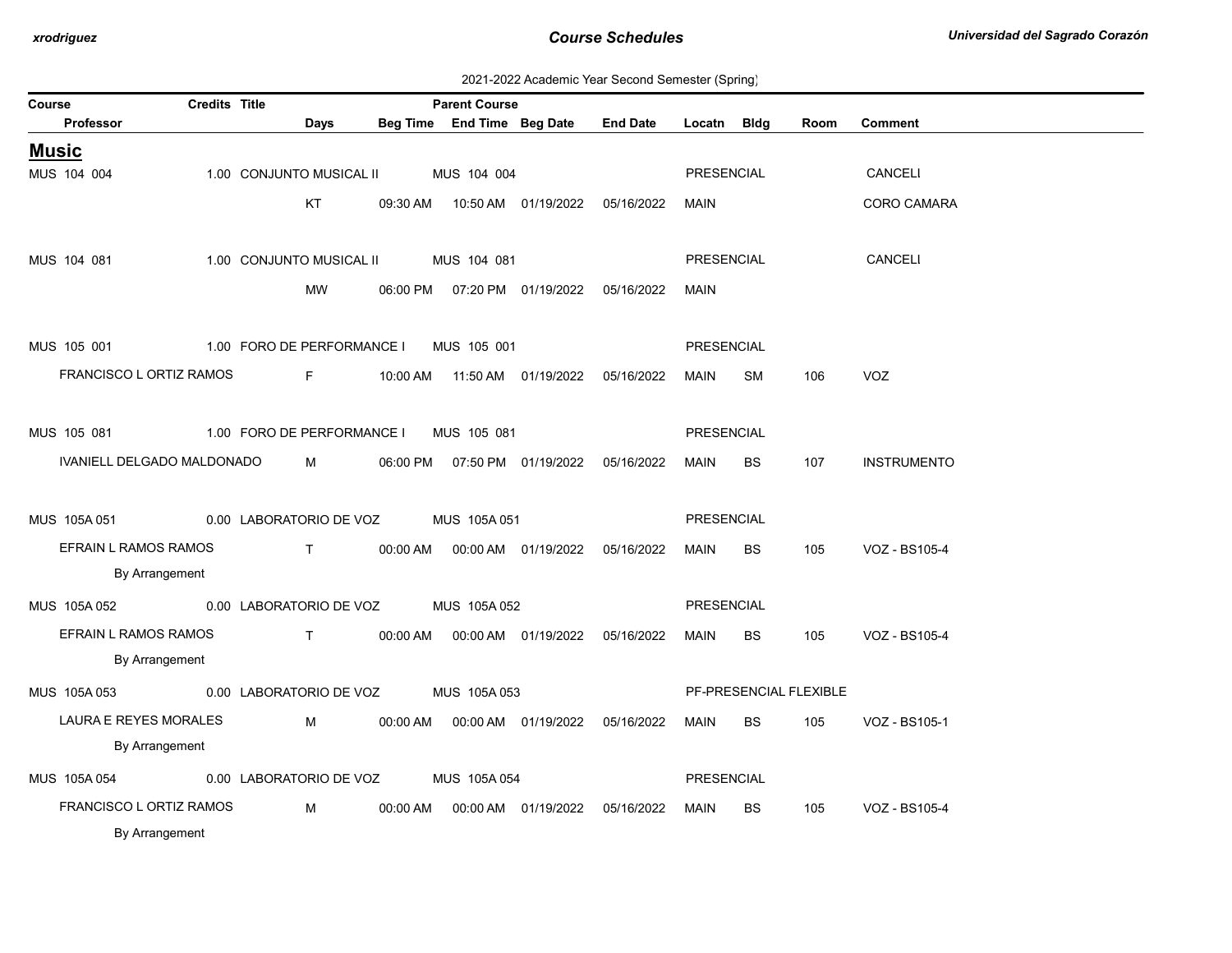2021-2022 Academic Year Second Semester (Spring)

| Course       |                                                         | <b>Credits Title</b> |                       |                             |          | <b>Parent Course</b>                 |                                            |                 |                   |           |      |                |
|--------------|---------------------------------------------------------|----------------------|-----------------------|-----------------------------|----------|--------------------------------------|--------------------------------------------|-----------------|-------------------|-----------|------|----------------|
|              | <b>Professor</b>                                        |                      |                       | Days                        |          |                                      | Beg Time End Time Beg Date                 | <b>End Date</b> | Locatn Bldg       |           | Room | <b>Comment</b> |
| <u>Music</u> |                                                         |                      |                       |                             |          |                                      |                                            |                 |                   |           |      |                |
|              | MUS 105A055                                             |                      |                       |                             |          | 0.00 LABORATORIO DE VOZ MUS 105A 055 |                                            |                 | PRESENCIAL        |           |      |                |
|              | EFRAIN L RAMOS RAMOS                                    |                      |                       | W                           | 00:00 AM |                                      | 00:00 AM  01/19/2022                       | 05/16/2022      | MAIN              | BS        | 105  | VOZ - BS105-4  |
|              | By Arrangement                                          |                      |                       |                             |          |                                      |                                            |                 |                   |           |      |                |
|              | MUS 105A 056                                            |                      |                       |                             |          | 0.00 LABORATORIO DE VOZ MUS 105A 056 |                                            |                 | <b>PRESENCIAL</b> |           |      |                |
|              | ALBERT TROCHE TORRES                                    |                      |                       | W                           |          |                                      |                                            |                 | MAIN              | BS        | 105  | VOZ - BS105-1  |
|              | By Arrangement                                          |                      |                       |                             |          |                                      |                                            |                 |                   |           |      |                |
|              | MUS 105P 051                                            |                      |                       | 0.00 LABORATORIO DE PIANO   |          | MUS 105P 051                         |                                            |                 | <b>PRESENCIAL</b> |           |      |                |
|              | ANGEL L PERSIA SANTIAGO                                 |                      | and the <b>Figure</b> |                             | 00:00 AM |                                      | 00:00 AM  01/19/2022                       | 05/16/2022      | MAIN              | <b>BS</b> | 106  |                |
|              | By Arrangement                                          |                      |                       |                             |          |                                      |                                            |                 |                   |           |      |                |
|              | MUS 105S 051 0.00 LABORATORIO DE PERCUSIOI MUS 105S 051 |                      |                       |                             |          |                                      |                                            |                 | <b>PRESENCIAL</b> |           |      |                |
|              | IVANIELL DELGADO MALDONADO                              |                      |                       | W                           | 00:00 AM |                                      |                                            | 05/16/2022      | MAIN              | <b>BS</b> | 002  |                |
|              | By Arrangement                                          |                      |                       |                             |          |                                      |                                            |                 |                   |           |      |                |
|              | MUS 110 001 1.00 FORO DE PERFORMANCE II MUS 110 001     |                      |                       |                             |          |                                      |                                            |                 | <b>PRESENCIAL</b> |           |      |                |
|              | FRANCISCO L ORTIZ RAMOS                                 |                      |                       |                             |          |                                      |                                            |                 | MAIN              | SM        | 106  |                |
|              |                                                         |                      |                       |                             |          |                                      |                                            |                 |                   |           |      |                |
|              | MUS 110 081                                             |                      |                       | 1.00 FORO DE PERFORMANCE II |          | MUS 110 081                          |                                            |                 | <b>PRESENCIAL</b> |           |      |                |
|              | IVANIELL DELGADO MALDONADO                              |                      |                       | <b>W</b>                    |          |                                      | 06:00 PM  07:50 PM  01/19/2022  05/16/2022 |                 | MAIN              | BS.       | 108  |                |
|              |                                                         |                      |                       |                             |          |                                      |                                            |                 |                   |           |      |                |
|              | MUS 110A 051                                            |                      |                       | 0.00 LABORATORIO DE VOZ     |          | MUS 110A051                          |                                            |                 | <b>PRESENCIAL</b> |           |      |                |
|              | FRANCISCO L ORTIZ RAMOS                                 |                      |                       | W                           |          |                                      | 00:00 AM  00:00 AM  01/19/2022  05/16/2022 |                 | MAIN              | BS        | 105  | VOZ - BS105-4  |
|              | By Arrangement                                          |                      |                       |                             |          |                                      |                                            |                 |                   |           |      |                |
|              | MUS 110A 052                                            |                      |                       | 0.00 LABORATORIO DE VOZ     |          | MUS 110A 052                         |                                            |                 | <b>PRESENCIAL</b> |           |      |                |
|              | LAURA E REYES MORALES                                   |                      |                       | W                           | 00:00 AM |                                      | 00:00 AM  01/19/2022                       | 05/16/2022      | MAIN              | BS        | 105  | VOZ - BS105-1  |
|              | By Arrangement                                          |                      |                       |                             |          |                                      |                                            |                 |                   |           |      |                |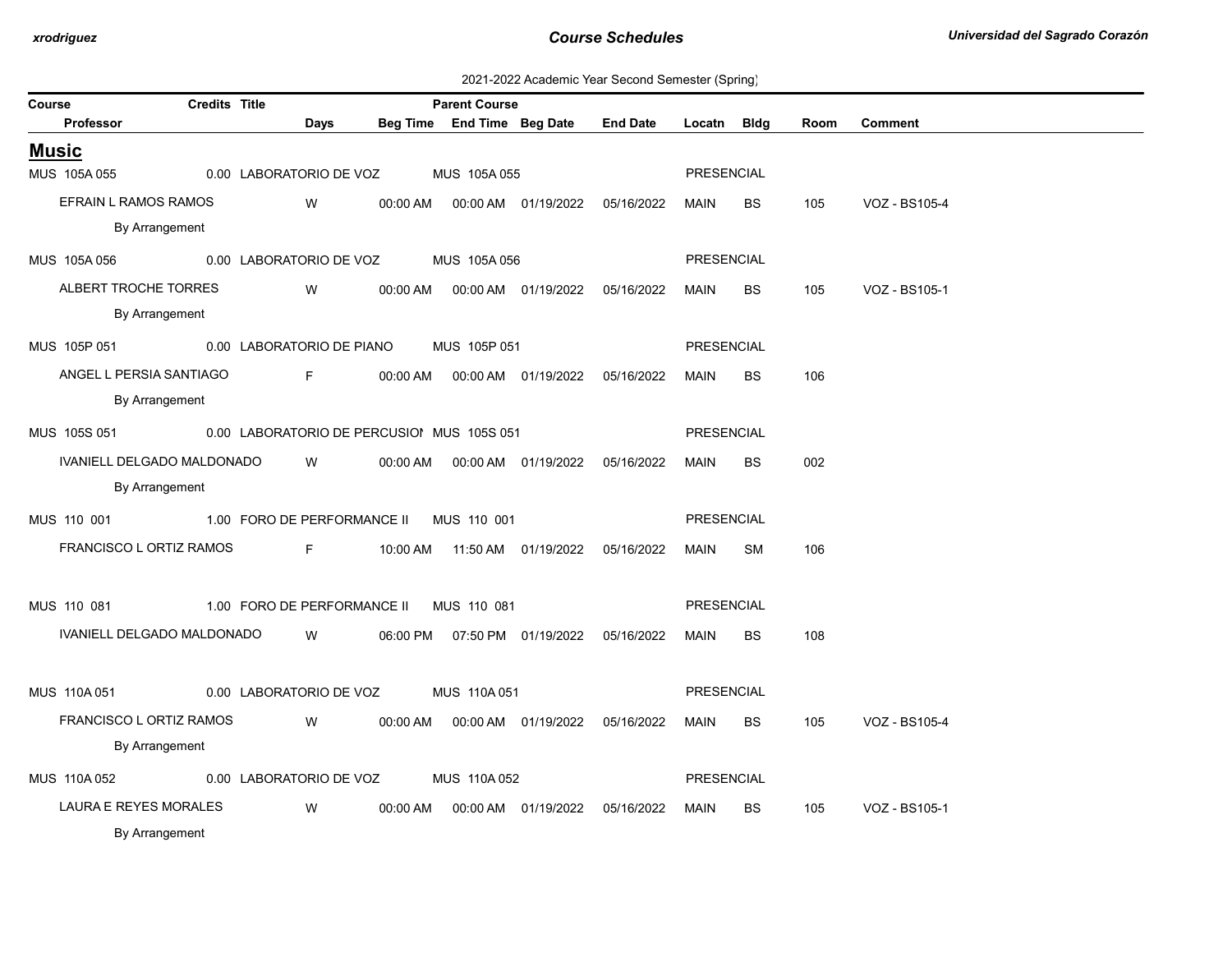| 2021-2022 Academic Year Second Semester (Spring) |  |  |  |
|--------------------------------------------------|--|--|--|
|--------------------------------------------------|--|--|--|

| Course       |                              | <b>Credits Title</b> |                                           |          | <b>Parent Course</b>       |                                            |                 |                   |             |      |                |
|--------------|------------------------------|----------------------|-------------------------------------------|----------|----------------------------|--------------------------------------------|-----------------|-------------------|-------------|------|----------------|
|              | Professor                    |                      | Days                                      |          | Beg Time End Time Beg Date |                                            | <b>End Date</b> | Locatn            | <b>Bldg</b> | Room | <b>Comment</b> |
| <b>Music</b> |                              |                      |                                           |          |                            |                                            |                 |                   |             |      |                |
|              | MUS 110A 053                 |                      | 0.00 LABORATORIO DE VOZ                   |          | MUS 110A 053               |                                            |                 | <b>PRESENCIAL</b> |             |      |                |
|              | EFRAIN L RAMOS RAMOS         |                      | M                                         |          |                            | 00:00 AM  00:00 AM  01/19/2022  05/16/2022 |                 | MAIN              | <b>BS</b>   | 105  | VOZ - BS105-4  |
|              | By Arrangement               |                      |                                           |          |                            |                                            |                 |                   |             |      |                |
|              | MUS 110A 054                 |                      | 0.00 LABORATORIO DE VOZ                   |          | MUS 110A054                |                                            |                 | PRESENCIAL        |             |      |                |
|              | LAURA E REYES MORALES        |                      | M                                         | 00:00 AM |                            | 00:00 AM  01/19/2022                       | 05/16/2022      | MAIN              | BS          | 105  | VOZ - BS105-1  |
|              | By Arrangement               |                      |                                           |          |                            |                                            |                 |                   |             |      |                |
|              | MUS 110A 055                 |                      | 0.00 LABORATORIO DE VOZ                   |          | MUS 110A 055               |                                            |                 | <b>PRESENCIAL</b> |             |      |                |
|              | LAURA E REYES MORALES        |                      | $\mathbf{T}$                              |          |                            |                                            |                 | MAIN              | BS.         | 105  | VOZ - BS105-1  |
|              | By Arrangement               |                      |                                           |          |                            |                                            |                 |                   |             |      |                |
|              | MUS 110B 051                 |                      | 0.00 LABORATORIO DE BAJO                  |          | MUS 110B 051               |                                            |                 | <b>PRESENCIAL</b> |             |      |                |
|              | IVANIELL DELGADO MALDONADO   |                      |                                           | 00:00 AM |                            | 00:00 AM  01/19/2022                       | 05/16/2022      |                   |             |      |                |
|              | By Arrangement               |                      |                                           |          |                            |                                            |                 |                   |             |      |                |
|              | MUS 110G 051                 |                      | 0.00 LABORATORIO DE GUITARRA MUS 110G 051 |          |                            |                                            |                 | PRESENCIAL        |             |      |                |
|              | KELVIN J ADAMES MENDEZ       |                      | M                                         | 00:00 AM |                            | 00:00 AM  01/19/2022  05/16/2022           |                 | MAIN              | BS          | 105  | VOZ - BS105-3  |
|              | By Arrangement               |                      |                                           |          |                            |                                            |                 |                   |             |      |                |
|              | MUS 110G 052                 |                      | 0.00 LABORATORIO DE GUITARRA MUS 110G 052 |          |                            |                                            |                 | PRESENCIAL        |             |      |                |
|              | JOSIANE FELICIANO ROMAN      |                      |                                           |          |                            | 00:00 AM   00:00 AM   01/19/2022           | 05/16/2022      |                   |             |      |                |
|              | By Arrangement               |                      |                                           |          |                            |                                            |                 |                   |             |      |                |
|              |                              |                      |                                           |          |                            |                                            |                 |                   |             |      |                |
|              | MUS 110P 051                 |                      | 0.00 LABORATORIO DE PIANO                 |          | MUS 110P 051               |                                            |                 | PRESENCIAL        |             |      |                |
|              | ANGEL L PERSIA SANTIAGO      |                      | <b>Figure</b>                             | 00:00 AM |                            | 00:00 AM  01/19/2022                       | 05/16/2022      | MAIN              | BS          | 106  |                |
|              | By Arrangement               |                      |                                           |          |                            |                                            |                 |                   |             |      |                |
|              | MUS 131 001                  |                      | 3.00 RUDIMENTOS DE LA MUSICA MUS 131 001  |          |                            |                                            |                 | <b>PRESENCIAL</b> |             |      |                |
|              | VICENTE PORTALATIN RODRIGUEZ |                      | <b>MW</b>                                 | 01:00 PM |                            | 02:20 PM 01/19/2022                        | 05/16/2022      | MAIN              | BS.         | 108  |                |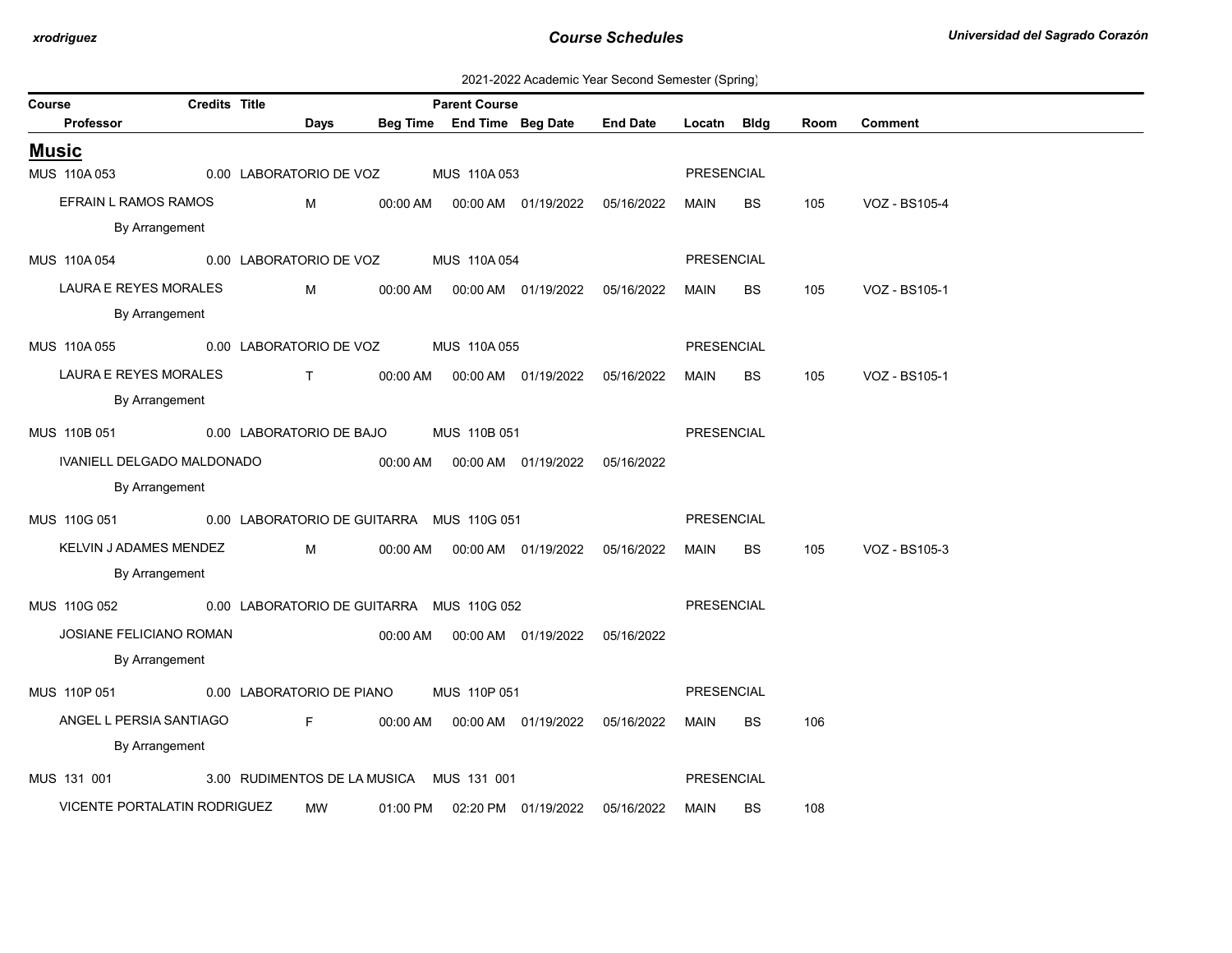2021-2022 Academic Year Second Semester (Spring)

| Course                  | Credits Title |                                         | <b>Parent Course</b> |                                            |                 |                   |      |      |                      |
|-------------------------|---------------|-----------------------------------------|----------------------|--------------------------------------------|-----------------|-------------------|------|------|----------------------|
| Professor               |               | Days                                    |                      | Beg Time End Time Beg Date                 | <b>End Date</b> | Locatn            | Bldg | Room | <b>Comment</b>       |
| <u>Music</u>            |               |                                         |                      |                                            |                 |                   |      |      |                      |
| MUS 203 001             |               | 1.00 CONJUNTO MUSICAL III MUS 203 001   |                      |                                            |                 | PRESENCIAL        |      |      |                      |
| MARIA A FERNANDEZ CERRA |               | KT                                      |                      | 11:00 AM  12:20 PM  01/19/2022  05/16/2022 |                 | MAIN              | BS   | 108  | CORO                 |
|                         |               |                                         |                      |                                            |                 |                   |      |      |                      |
| MUS 203 003             |               | 1.00 CONJUNTO MUSICAL III MUS 203 003   |                      |                                            |                 | PRESENCIAL        |      |      |                      |
| FRANCISCO L ORTIZ RAMOS |               | <b>MW</b>                               |                      | 11:00 AM  12:20 PM  01/19/2022  05/16/2022 |                 | MAIN              | BS   | 108  |                      |
|                         |               |                                         |                      |                                            |                 |                   |      |      |                      |
| MUS 203 004             |               | 1.00 CONJUNTO MUSICAL III MUS 203 004   |                      |                                            |                 | PRESENCIAL        |      |      | CANCELI              |
|                         |               | KT                                      |                      | 09:30 AM  10:50 AM  01/19/2022  05/16/2022 |                 | MAIN              |      |      | CORO CAMARA          |
|                         |               |                                         |                      |                                            |                 |                   |      |      |                      |
| MUS 203 081             |               | 1.00 CONJUNTO MUSICAL III MUS 203 081   |                      |                                            |                 | PRESENCIAL        |      |      | CANCELI              |
|                         |               | MW                                      |                      | 06:00 PM  07:20 PM  01/19/2022  05/16/2022 |                 | MAIN              |      |      |                      |
|                         |               |                                         |                      |                                            |                 |                   |      |      |                      |
| MUS 204 001             |               | 1.00 CONJUNTO MUSICAL IV MUS 204 001    |                      |                                            |                 | PRESENCIAL        |      |      | CANCELI              |
|                         |               | KT                                      |                      |                                            | 05/16/2022      | MAIN              |      |      |                      |
|                         |               |                                         |                      |                                            |                 |                   |      |      |                      |
| MUS 204 003             |               | 1.00 CONJUNTO MUSICAL IV                | MUS 204 003          |                                            |                 | PRESENCIAL        |      |      | <b>CANCELI</b>       |
|                         |               | MW                                      |                      | 11:00 AM  12:20 PM  01/19/2022  05/16/2022 |                 | MAIN              |      |      |                      |
|                         |               |                                         |                      |                                            |                 |                   |      |      |                      |
| MUS 204 081             |               | 1.00 CONJUNTO MUSICAL IV MUS 204 081    |                      |                                            |                 | PRESENCIAL        |      |      | CANCELI              |
|                         |               | MW                                      |                      | 06:00 PM  07:20 PM  01/19/2022  05/16/2022 |                 | MAIN              |      |      |                      |
|                         |               |                                         |                      |                                            |                 |                   |      |      |                      |
| MUS 210 001             |               | 2.00 FORO DE PERFORMANCE II MUS 210 001 |                      |                                            |                 | <b>PRESENCIAL</b> |      |      |                      |
| FRANCISCO L ORTIZ RAMOS |               | F.                                      |                      | 10:00 AM  11:50 AM  01/19/2022             | 05/16/2022      | MAIN SM           |      | 106  | FORO PERFORMANCE VOZ |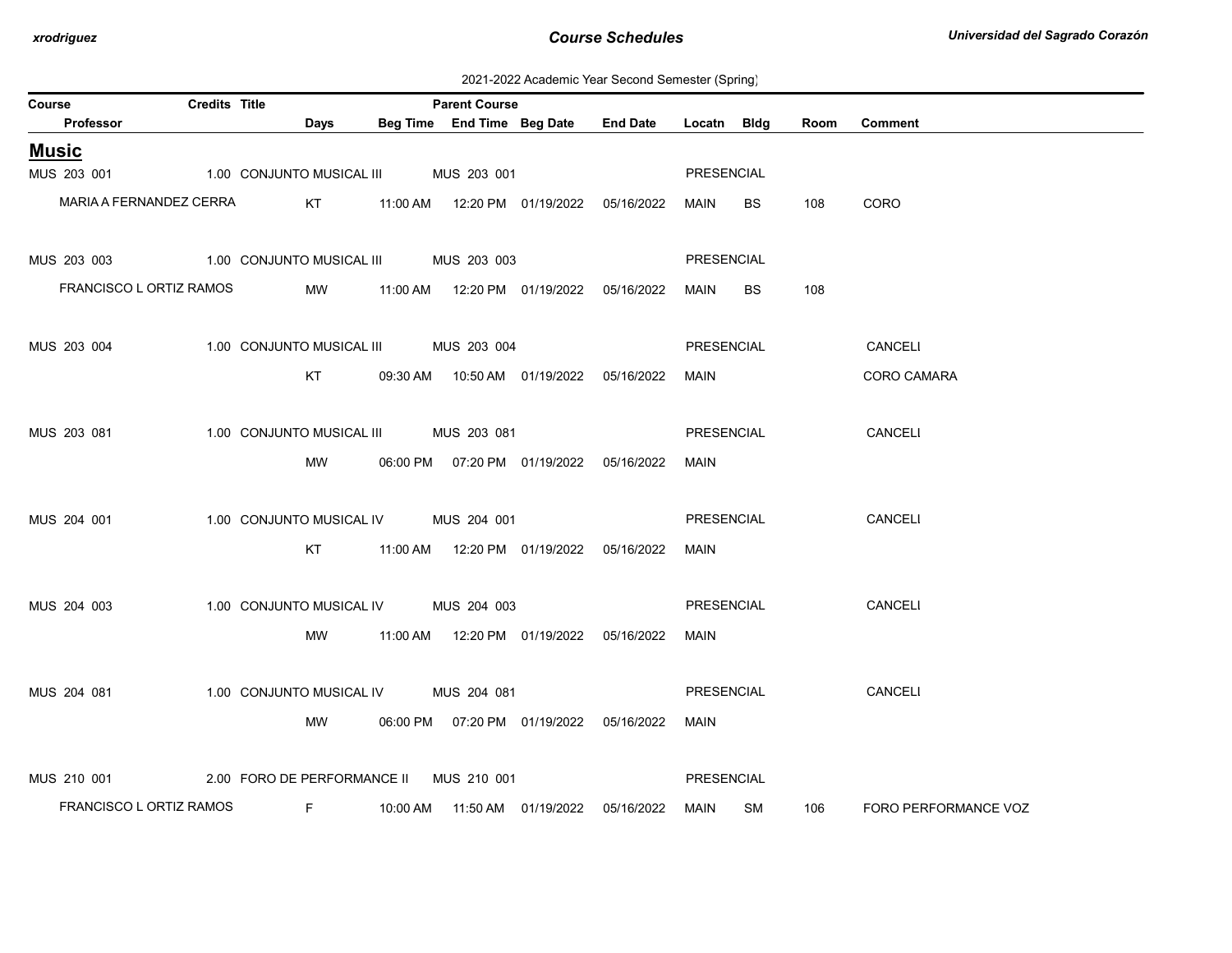| 2021-2022 Academic Year Second Semester (Spring) |  |  |  |  |  |
|--------------------------------------------------|--|--|--|--|--|
|--------------------------------------------------|--|--|--|--|--|

| Course                                                | <b>Credits Title</b> |                                           |          | <b>Parent Course</b> |                                            |                 |             |           |      |                |
|-------------------------------------------------------|----------------------|-------------------------------------------|----------|----------------------|--------------------------------------------|-----------------|-------------|-----------|------|----------------|
| Professor                                             |                      | Days                                      |          |                      | Beg Time End Time Beg Date                 | <b>End Date</b> | Locatn Bldg |           | Room | <b>Comment</b> |
| <u>Music</u>                                          |                      |                                           |          |                      |                                            |                 |             |           |      |                |
| MUS 210 002                                           |                      | 2.00 FORO DE PERFORMANCE II               |          | MUS 210 002          |                                            |                 | PRESENCIAL  |           |      | CANCELI        |
|                                                       |                      | F.                                        |          |                      | 06:00 PM  07:50 PM  01/19/2022  05/16/2022 |                 | MAIN        |           |      |                |
|                                                       |                      |                                           |          |                      |                                            |                 |             |           |      |                |
| MUS 210 003                                           |                      | 2.00 FORO DE PERFORMANCE II MUS 210 003   |          |                      |                                            |                 | PRESENCIAL  |           |      |                |
| LAURA E REYES MORALES                                 |                      |                                           |          |                      |                                            | 05/16/2022      | MAIN        | <b>BS</b> | 108  |                |
| By Arrangement                                        |                      |                                           |          |                      |                                            |                 |             |           |      |                |
| MUS 211 001 1.00 TECNICAS DE EJECUCION MU MUS 211 001 |                      |                                           |          |                      |                                            |                 | PRESENCIAL  |           |      |                |
| EFRAIN L RAMOS RAMOS                                  |                      | K                                         | 00:00 AM |                      | 00:00 AM  01/19/2022                       | 05/16/2022      | MAIN        | BS        | 105  | VOZ - BS105-4  |
| By Arrangement                                        |                      |                                           |          |                      |                                            |                 |             |           |      |                |
| MUS 211 002                                           |                      | 1.00 TECNICAS DE EJECUCION MU MUS 211 002 |          |                      |                                            |                 | PRESENCIAL  |           |      | CANCELI        |
|                                                       |                      | K                                         |          |                      |                                            | 05/16/2022      | <b>MAIN</b> |           |      | VOZ - BS105-1  |
| By Arrangement                                        |                      |                                           |          |                      |                                            |                 |             |           |      |                |
| MUS 211 003                                           |                      | 1.00 TECNICAS DE EJECUCION MU MUS 211 003 |          |                      |                                            |                 | PRESENCIAL  |           |      | CANCELI        |
|                                                       |                      | K.                                        |          |                      | 00:00 AM   00:00 AM   01/19/2022           | 05/16/2022      | <b>MAIN</b> |           |      | VOZ - BS105-4  |
| By Arrangement                                        |                      |                                           |          |                      |                                            |                 |             |           |      |                |
| MUS 211 004                                           |                      | 1.00 TECNICAS DE EJECUCION MU MUS 211 004 |          |                      |                                            |                 | PRESENCIAL  |           |      | CANCELI        |
| ALBERT TROCHE TORRES                                  |                      | $K$ and $K$                               |          |                      | 00:00 AM  00:00 AM  01/19/2022  05/16/2022 |                 | MAIN        |           |      | VOZ - BS105-2  |
| By Arrangement                                        |                      |                                           |          |                      |                                            |                 |             |           |      |                |
| MUS 212 001                                           |                      | 1.00 TECNICAS DE EJECUCION MU MUS 212 001 |          |                      |                                            |                 | PRESENCIAL  |           |      | CANCELI        |
|                                                       |                      | W                                         |          |                      |                                            | 05/16/2022      | MAIN        |           |      | VOZ - BS105-4  |
| By Arrangement                                        |                      |                                           |          |                      |                                            |                 |             |           |      |                |
| MUS 212 002                                           |                      | 1.00 TECNICAS DE EJECUCION MU MUS 212 002 |          |                      |                                            |                 | PRESENCIAL  |           |      | CANCELI        |
|                                                       |                      | W                                         | 00:00 AM |                      | 00:00 AM 01/19/2022                        | 05/16/2022      | MAIN        |           |      | VOZ - BS105-1  |

By Arrangement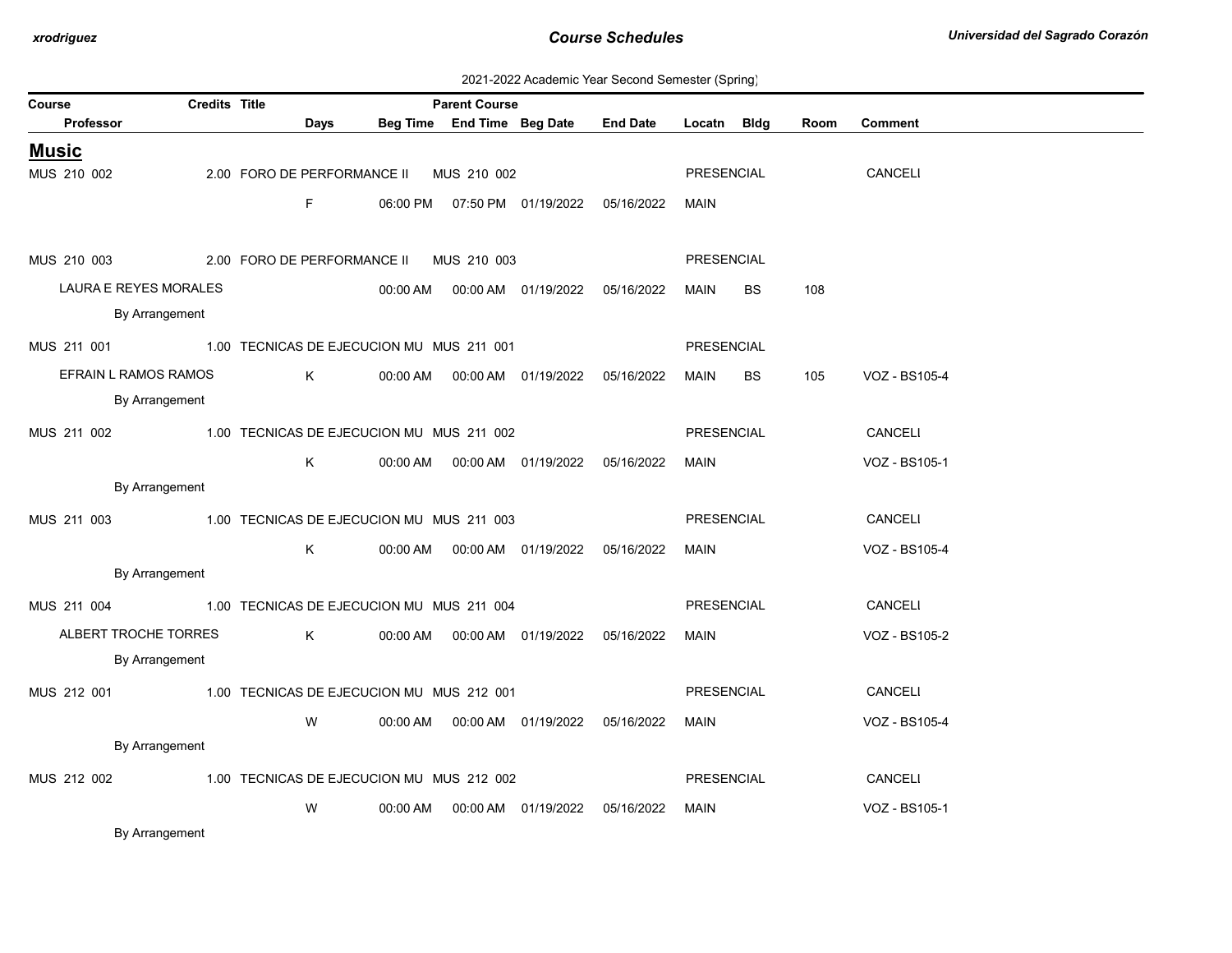| 2021-2022 Academic Year Second Semester (Spring) |  |  |  |
|--------------------------------------------------|--|--|--|
|--------------------------------------------------|--|--|--|

| Course                                                   | <b>Credits Title</b> |                 |                                              | <b>Parent Course</b> |                     |                                            |                   |           |      |                |
|----------------------------------------------------------|----------------------|-----------------|----------------------------------------------|----------------------|---------------------|--------------------------------------------|-------------------|-----------|------|----------------|
| Professor                                                |                      | Days            |                                              |                      |                     | Beg Time End Time Beg Date End Date        | Locatn Bldg       |           | Room | <b>Comment</b> |
| <b>Music</b>                                             |                      |                 |                                              |                      |                     |                                            |                   |           |      |                |
| MUS 212 003                                              |                      |                 | 1.00 TECNICAS DE EJECUCION MU MUS 212 003    |                      |                     |                                            | <b>PRESENCIAL</b> |           |      | CANCELI        |
|                                                          |                      | W               |                                              |                      |                     | 00:00 AM  00:00 AM  01/19/2022  05/16/2022 | MAIN              |           |      | VOZ - BS105-4  |
| By Arrangement                                           |                      |                 |                                              |                      |                     |                                            |                   |           |      |                |
| MUS 212 004                                              |                      |                 | 1.00 TECNICAS DE EJECUCION MU MUS 212 004    |                      |                     |                                            | PRESENCIAL        |           |      | CANCELI        |
|                                                          |                      | K               |                                              |                      |                     |                                            | MAIN              |           |      | VOZ - BS105-2  |
| By Arrangement                                           |                      |                 |                                              |                      |                     |                                            |                   |           |      |                |
| MUS 212 005 1.00 TECNICAS DE EJECUCION MU MUS 212 005    |                      |                 |                                              |                      |                     |                                            | PRESENCIAL        |           |      | CANCELI        |
|                                                          |                      | W               |                                              |                      |                     |                                            | MAIN              |           |      | VOZ - BS105-4  |
| By Arrangement                                           |                      |                 |                                              |                      |                     |                                            |                   |           |      |                |
| MUS 212 006                                              |                      |                 | 1.00 TECNICAS DE EJECUCION MU MUS 212 006    |                      |                     |                                            | <b>PRESENCIAL</b> |           |      | CANCELI        |
|                                                          |                      | W               |                                              |                      |                     |                                            | MAIN              |           |      | VOZ - BS105-1  |
| By Arrangement                                           |                      |                 |                                              |                      |                     |                                            |                   |           |      |                |
| MUS 231 001                                              |                      |                 | 3.00 FUNDAMENTOS DE LA MUSIC/ MUS 231 001    |                      |                     |                                            | PRESENCIAL        |           |      |                |
| VICENTE PORTALATIN RODRIGUEZ                             |                      | KT <sub>N</sub> |                                              |                      |                     | 02:30 PM  03:50 PM  01/19/2022  05/16/2022 | MAIN              | <b>BS</b> | 107  |                |
|                                                          |                      |                 |                                              |                      |                     |                                            |                   |           |      |                |
| MUS 232 001 3.00 FUNDAMENTOS DE LA MUSIC/ MUS 232 001    |                      |                 |                                              |                      |                     |                                            | <b>PRESENCIAL</b> |           |      |                |
| VICENTE PORTALATIN RODRIGUEZ                             |                      | MW              |                                              |                      |                     | 02:30 PM  03:50 PM  01/19/2022  05/16/2022 | MAIN              | BS.       | 107  |                |
|                                                          |                      |                 |                                              |                      |                     |                                            |                   |           |      |                |
| MUS 241 001 3.00 TEORIA Y ANALISIS MUSICAL I MUS 241 001 |                      |                 |                                              |                      |                     |                                            | <b>PRESENCIAL</b> |           |      |                |
| RUBEN TOLEDO TELLADO                                     |                      | MW              |                                              |                      |                     | 01:00 PM  02:20 PM  01/19/2022  05/16/2022 | MAIN              | BS.       | 106  |                |
|                                                          |                      |                 |                                              |                      |                     |                                            |                   |           |      |                |
| MUS 242 001                                              |                      |                 | 3.00 TEORIA Y ANALISIS MUSICAL I MUS 242 001 |                      |                     |                                            | <b>PRESENCIAL</b> |           |      |                |
| JUAN C RODRIGUEZ MORLAES                                 |                      | KT              | 02:30 PM                                     |                      | 03:50 PM 01/19/2022 | 05/16/2022                                 | MAIN              | <b>BS</b> | 106  |                |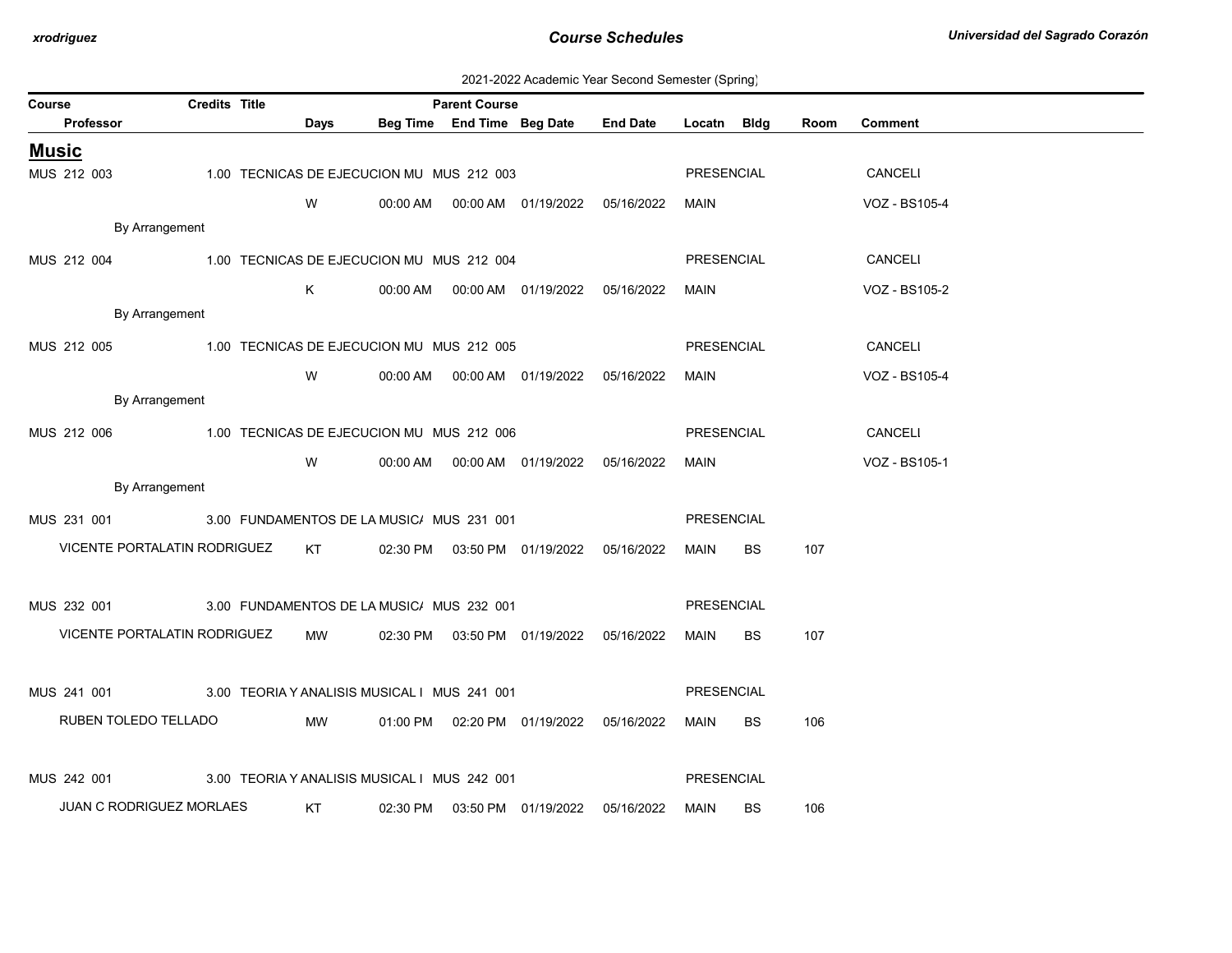| 2021-2022 Academic Year Second Semester (Spring) |  |  |  |
|--------------------------------------------------|--|--|--|
|--------------------------------------------------|--|--|--|

| <b>Credits Title</b><br>Course                         |                                         |          | <b>Parent Course</b> |                                            |                 |                   |           |      |                    |
|--------------------------------------------------------|-----------------------------------------|----------|----------------------|--------------------------------------------|-----------------|-------------------|-----------|------|--------------------|
| Professor                                              | Days                                    |          |                      | Beg Time End Time Beg Date                 | <b>End Date</b> | Locatn            | Bldg      | Room | <b>Comment</b>     |
| <b>Music</b>                                           |                                         |          |                      |                                            |                 |                   |           |      |                    |
| MUS 243 001                                            | 2.00 FORO DE PERFORMANCE IV MUS 243 001 |          |                      |                                            |                 | PRESENCIAL        |           |      | CANCELI            |
|                                                        | F.                                      |          |                      | 01:00 PM  03:00 PM  01/19/2022  05/16/2022 |                 | MAIN              |           |      | <b>VOZ</b>         |
|                                                        |                                         |          |                      |                                            |                 |                   |           |      |                    |
| MUS 243 002                                            | 2.00 FORO DE PERFORMANCE IV MUS 243 002 |          |                      |                                            |                 | PRESENCIAL        |           |      | CANCELI            |
|                                                        | F.                                      |          |                      | 10:00 AM  12:00 PM  01/19/2022  05/16/2022 |                 | MAIN              |           |      | <b>INSTRUMENTO</b> |
|                                                        |                                         |          |                      |                                            |                 |                   |           |      |                    |
| MUS 243 003 2.00 FORO DE PERFORMANCE IV MUS 243 003    |                                         |          |                      |                                            |                 | PRESENCIAL        |           |      |                    |
| LAURA E REYES MORALES                                  |                                         |          |                      | 00:00 AM  00:00 AM  01/19/2022  05/16/2022 |                 | MAIN              | <b>BS</b> | 108  |                    |
|                                                        |                                         |          |                      |                                            |                 |                   |           |      |                    |
| MUS 251 001 3.00 HISTORIA MUSICA/ANTIGUED/ MUS 251 001 |                                         |          |                      |                                            |                 | PRESENCIAL        |           |      |                    |
| KELVIN J ADAMES MENDEZ                                 | MW                                      |          |                      | 01:00 PM  02:20 PM  01/19/2022  05/16/2022 |                 | MAIN              | BN        | 227  |                    |
|                                                        |                                         |          |                      |                                            |                 |                   |           |      |                    |
| MUS 251 045 3.00 HISTORIA MUSICA/ANTIGUED/ MUS 251 045 |                                         |          |                      |                                            |                 | PRESENCIAL        |           |      |                    |
| KELVIN J ADAMES MENDEZ                                 |                                         |          |                      |                                            | 05/16/2022      |                   |           |      |                    |
| By Arrangement                                         |                                         |          |                      |                                            |                 |                   |           |      |                    |
|                                                        |                                         |          |                      |                                            |                 |                   |           |      |                    |
| MUS 252 001 3.00 HIS/MUSICA CLASICA, ROMAN MUS 252 001 |                                         |          |                      |                                            |                 | PRESENCIAL        |           |      |                    |
| KELVIN J ADAMES MENDEZ                                 | MW                                      |          |                      | 04:00 PM  05:20 PM  01/19/2022  05/16/2022 |                 | MAIN              | BN        | 227  |                    |
|                                                        |                                         |          |                      |                                            |                 |                   |           |      |                    |
| MUS 303 001                                            | 1.00 CONJUNTO MUSICAL V MUS 303 001     |          |                      |                                            |                 | PRESENCIAL        |           |      | CANCELI            |
|                                                        | <b>KT</b>                               |          |                      | 11:00 AM  12:20 PM  01/19/2022  05/16/2022 |                 | MAIN              |           |      |                    |
|                                                        |                                         |          |                      |                                            |                 |                   |           |      |                    |
| MUS 303 003                                            | 1.00 CONJUNTO MUSICAL V                 |          | MUS 303 003          |                                            |                 | <b>PRESENCIAL</b> |           |      |                    |
| FRANCISCO L ORTIZ RAMOS                                | MW                                      | 11:00 AM |                      | 12:20 PM 01/19/2022                        | 05/16/2022      | MAIN              | <b>BS</b> | 108  |                    |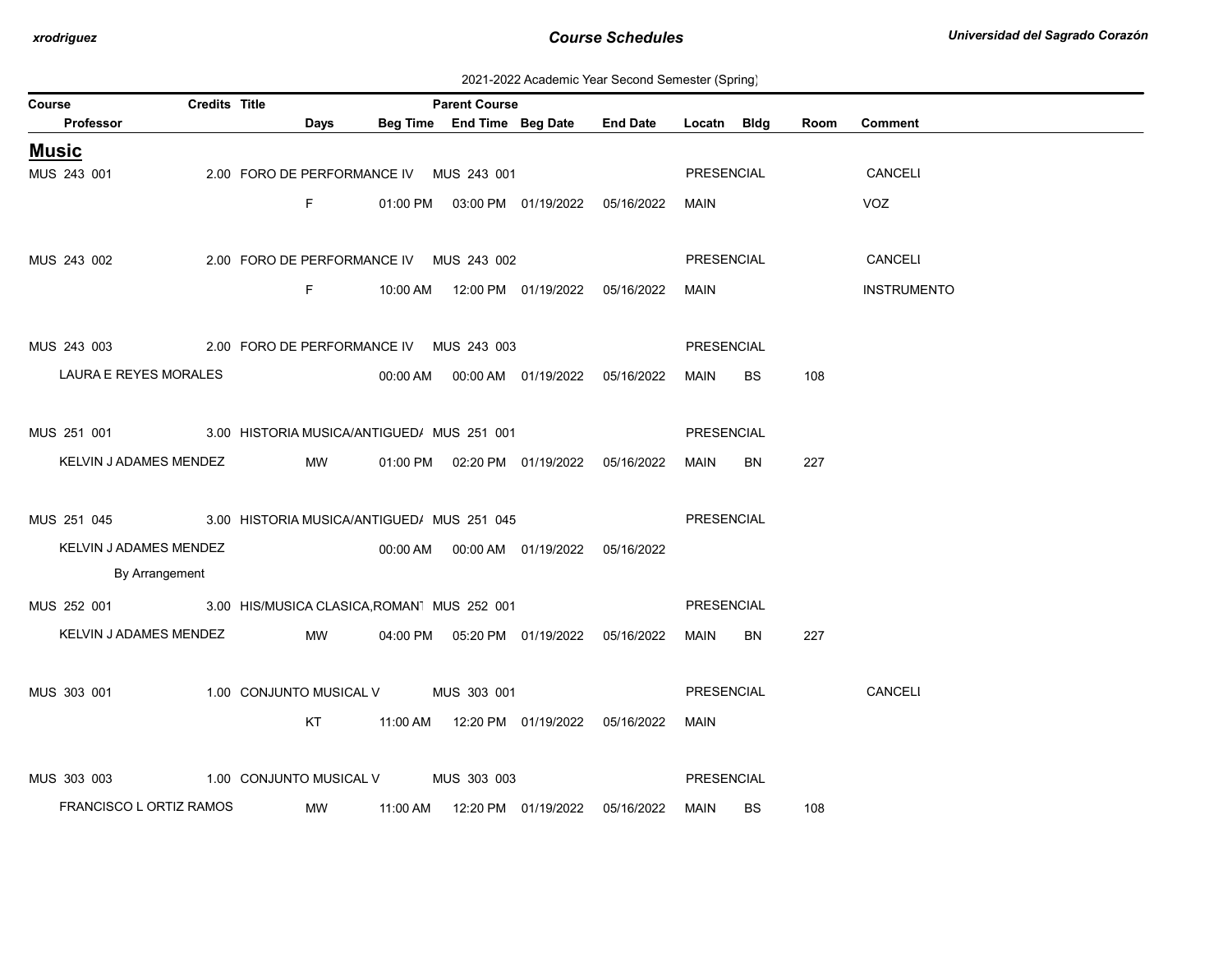| 2021-2022 Academic Year Second Semester (Spring) |  |  |  |
|--------------------------------------------------|--|--|--|
|--------------------------------------------------|--|--|--|

| Course<br>Professor     | <b>Credits Title</b> |                                           |          | <b>Parent Course</b><br>Beg Time End Time Beg Date |                                            | <b>End Date</b>                  | Locatn Bldg |           | Room | Comment       |
|-------------------------|----------------------|-------------------------------------------|----------|----------------------------------------------------|--------------------------------------------|----------------------------------|-------------|-----------|------|---------------|
|                         |                      | Days                                      |          |                                                    |                                            |                                  |             |           |      |               |
| <u>Music</u>            |                      |                                           |          |                                                    |                                            |                                  |             |           |      |               |
| MUS 303 081             |                      | 1.00 CONJUNTO MUSICAL V                   |          | MUS 303 081                                        |                                            |                                  | PRESENCIAL  |           |      | CANCELI       |
|                         |                      | MW                                        |          |                                                    | 06:00 PM  07:20 PM  01/19/2022  05/16/2022 |                                  | MAIN        | <b>BS</b> | 002  |               |
|                         |                      |                                           |          |                                                    |                                            |                                  |             |           |      |               |
| MUS 304 001             |                      | 1.00 CONJUNTO MUSICAL VI                  |          | MUS 304 001                                        |                                            |                                  | PRESENCIAL  |           |      | CANCELI       |
|                         |                      | KT                                        |          |                                                    | 11:00 AM  12:20 PM  01/19/2022  05/16/2022 |                                  | MAIN        |           |      |               |
|                         |                      |                                           |          |                                                    |                                            |                                  |             |           |      |               |
| MUS 304 003             |                      | 1.00 CONJUNTO MUSICAL VI                  |          | MUS 304 003                                        |                                            |                                  | PRESENCIAL  |           |      | CANCELI       |
|                         |                      |                                           |          |                                                    |                                            |                                  |             |           |      |               |
|                         |                      | MW                                        |          |                                                    | 11:00 AM  12:20 PM  01/19/2022  05/16/2022 |                                  | MAIN        |           |      |               |
|                         |                      |                                           |          |                                                    |                                            |                                  |             |           |      |               |
| MUS 304 081             |                      | 1.00 CONJUNTO MUSICAL VI                  |          | MUS 304 081                                        |                                            |                                  | PRESENCIAL  |           |      | CANCELI       |
|                         |                      | MW                                        |          |                                                    | 06:00 PM  07:20 PM  01/19/2022  05/16/2022 |                                  | MAIN        |           |      |               |
|                         |                      |                                           |          |                                                    |                                            |                                  |             |           |      |               |
| MUS 311 001             |                      | 1.00 TECNICAS DE EJECUCION MU MUS 311 001 |          |                                                    |                                            |                                  | PRESENCIAL  |           |      |               |
| EFRAIN L RAMOS RAMOS    |                      | $\mathbf{T}$                              |          |                                                    | 00:00 AM  00:00 AM  01/19/2022  05/16/2022 |                                  | MAIN        | <b>BS</b> | 105  | VOZ - BS105-4 |
| By Arrangement          |                      |                                           |          |                                                    |                                            |                                  |             |           |      |               |
| MUS 311 002             |                      | 1.00 TECNICAS DE EJECUCION MU MUS 311 002 |          |                                                    |                                            |                                  | PRESENCIAL  |           |      | CANCELI       |
|                         |                      | K                                         |          |                                                    | 00:00 AM  00:00 AM  01/19/2022  05/16/2022 |                                  | MAIN        |           |      |               |
| By Arrangement          |                      |                                           |          |                                                    |                                            |                                  |             |           |      | VOZ - BS105-2 |
|                         |                      |                                           |          |                                                    |                                            |                                  |             |           |      |               |
| MUS 311 003             |                      | 1.00 TECNICAS DE EJECUCION MU MUS 311 003 |          |                                                    |                                            |                                  | PRESENCIAL  |           |      | CANCELI       |
|                         |                      | W                                         |          |                                                    | 00:00 AM  00:00 AM  01/19/2022  05/16/2022 |                                  | MAIN        |           |      | VOZ - BS105-1 |
| By Arrangement          |                      |                                           |          |                                                    |                                            |                                  |             |           |      |               |
| MUS 311 004             |                      | 1.00 TECNICAS DE EJECUCION MU MUS 311 004 |          |                                                    |                                            |                                  | PRESENCIAL  |           |      |               |
| FRANCISCO L ORTIZ RAMOS |                      |                                           | 00:00 AM |                                                    |                                            | 00:00 AM  01/19/2022  05/16/2022 | MAIN        | <b>BS</b> | 105  | VOZ BS-105-4  |
| By Arrangement          |                      |                                           |          |                                                    |                                            |                                  |             |           |      |               |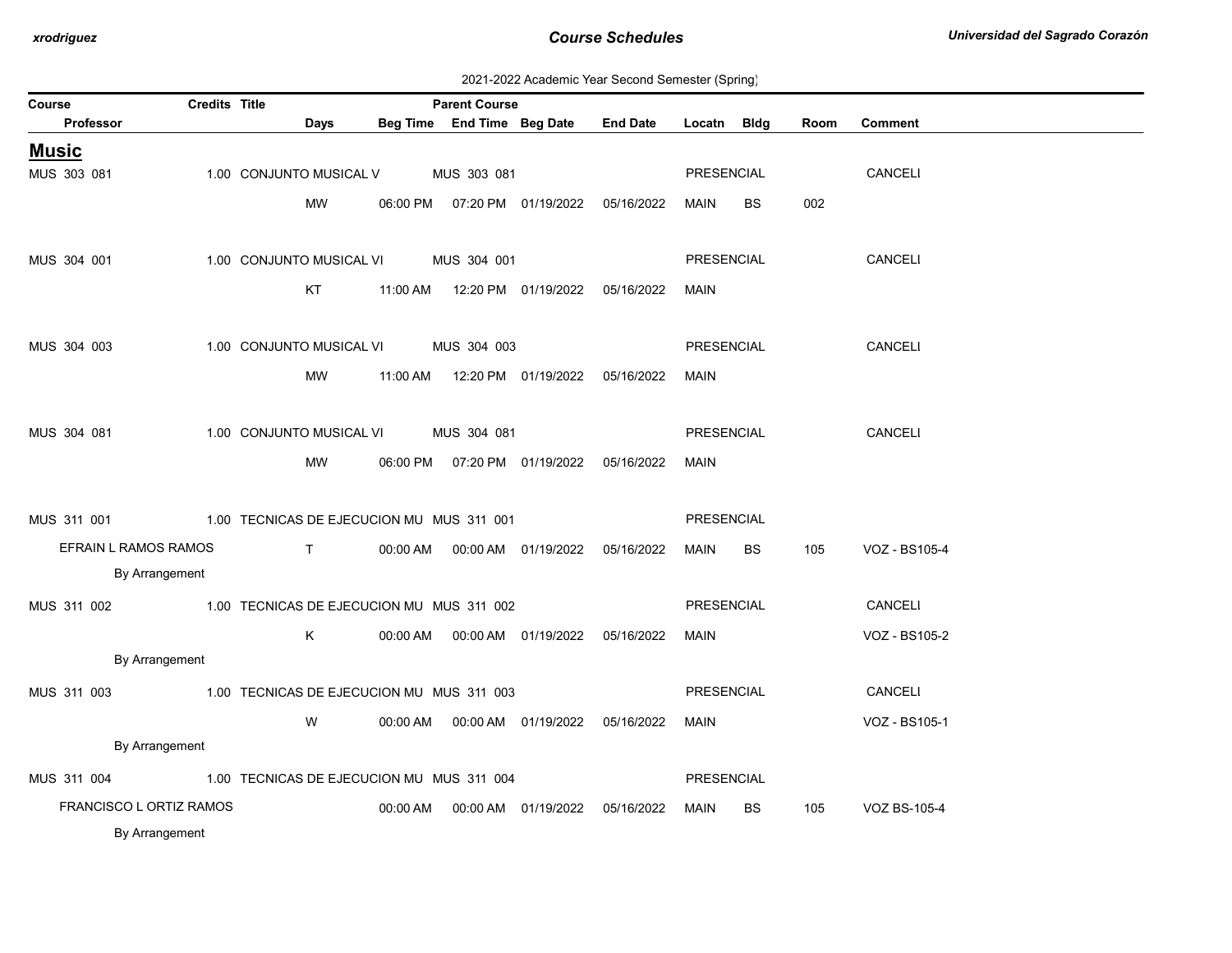| 2021-2022 Academic Year Second Semester (Spring) |  |  |  |
|--------------------------------------------------|--|--|--|
|--------------------------------------------------|--|--|--|

| Course<br>Professor    | Credits Title | Days |                                           | <b>Parent Course</b> | Beg Time End Time Beg Date                 | <b>End Date</b>                  | Locatn Bldg       |           | Room                   | <b>Comment</b> |
|------------------------|---------------|------|-------------------------------------------|----------------------|--------------------------------------------|----------------------------------|-------------------|-----------|------------------------|----------------|
|                        |               |      |                                           |                      |                                            |                                  |                   |           |                        |                |
| <u>Music</u>           |               |      |                                           |                      |                                            |                                  |                   |           |                        |                |
| MUS 311 081            |               |      | 1.00 TECNICAS DE EJECUCION MU MUS 311 081 |                      |                                            |                                  | <b>PRESENCIAL</b> |           |                        | CANCELI        |
|                        |               | W    | 00:00 AM                                  |                      |                                            | 00:00 AM  01/19/2022  05/16/2022 | MAIN              |           |                        | Estudio 1      |
| By Arrangement         |               |      |                                           |                      |                                            |                                  |                   |           |                        |                |
| MUS 312 001            |               |      | 1.00 TECNICAS DE EJECUCION MU MUS 312 001 |                      |                                            |                                  | PRESENCIAL        |           |                        |                |
| EFRAIN L RAMOS RAMOS   |               | W    |                                           |                      |                                            |                                  | MAIN              | BS        | 105                    | VOZ - BS105-2  |
| By Arrangement         |               |      |                                           |                      |                                            |                                  |                   |           |                        |                |
| MUS 312 002            |               |      | 1.00 TECNICAS DE EJECUCION MU MUS 312 002 |                      |                                            |                                  | PRESENCIAL        |           |                        | CANCELI        |
|                        |               | Κ    |                                           |                      | 00:00 AM  00:00 AM  01/19/2022  05/16/2022 |                                  | MAIN              |           |                        | VOZ - BS105-2  |
| By Arrangement         |               |      |                                           |                      |                                            |                                  |                   |           |                        |                |
| MUS 312 003            |               |      | 1.00 TECNICAS DE EJECUCION MU MUS 312 003 |                      |                                            |                                  | PRESENCIAL        |           |                        | CANCELI        |
|                        |               | W    | 00:00 AM                                  |                      | 00:00 AM  01/19/2022  05/16/2022           |                                  | MAIN              |           |                        | VOZ - BS 105-1 |
| By Arrangement         |               |      |                                           |                      |                                            |                                  |                   |           |                        |                |
| MUS 312 004            |               |      | 1.00 TECNICAS DE EJECUCION MU MUS 312 004 |                      |                                            |                                  | <b>PRESENCIAL</b> |           |                        | CANCELI        |
|                        |               |      | 00:00 AM                                  |                      | 00:00 AM  01/19/2022  05/16/2022           |                                  | MAIN              |           |                        | VOZ - BS105-4  |
| By Arrangement         |               |      |                                           |                      |                                            |                                  |                   |           |                        |                |
| MUS 312 005            |               |      | 1.00 TECNICAS DE EJECUCION MU MUS 312 005 |                      |                                            |                                  | <b>PRESENCIAL</b> |           |                        |                |
| EFRAIN L RAMOS RAMOS   |               |      | 00:00 AM                                  |                      | 00:00 AM  01/19/2022                       | 05/16/2022                       | MAIN              | <b>BS</b> | 105                    | VOZ - BS 105-4 |
| By Arrangement         |               |      |                                           |                      |                                            |                                  |                   |           |                        |                |
| MUS 312 006            |               |      | 1.00 TECNICAS DE EJECUCION MU MUS 312 006 |                      |                                            |                                  | PRESENCIAL        |           |                        | CANCELI        |
|                        |               |      | 00:00 AM                                  |                      | 00:00 AM  01/19/2022  05/16/2022           |                                  | <b>MAIN</b>       |           |                        | VOZ - BS105-1  |
| By Arrangement         |               |      |                                           |                      |                                            |                                  |                   |           |                        |                |
|                        |               |      |                                           |                      |                                            |                                  |                   |           |                        |                |
| MUS 312 008            |               |      | 1.00 TECNICAS DE EJECUCION MU MUS 312 008 |                      |                                            |                                  |                   |           | PF-PRESENCIAL FLEXIBLE |                |
| KELVIN J ADAMES MENDEZ |               |      | 00:00 AM                                  |                      |                                            | 00:00 AM  01/19/2022  05/16/2022 | MAIN              | BS.       | 105                    |                |
| By Arrangement         |               |      |                                           |                      |                                            |                                  |                   |           |                        |                |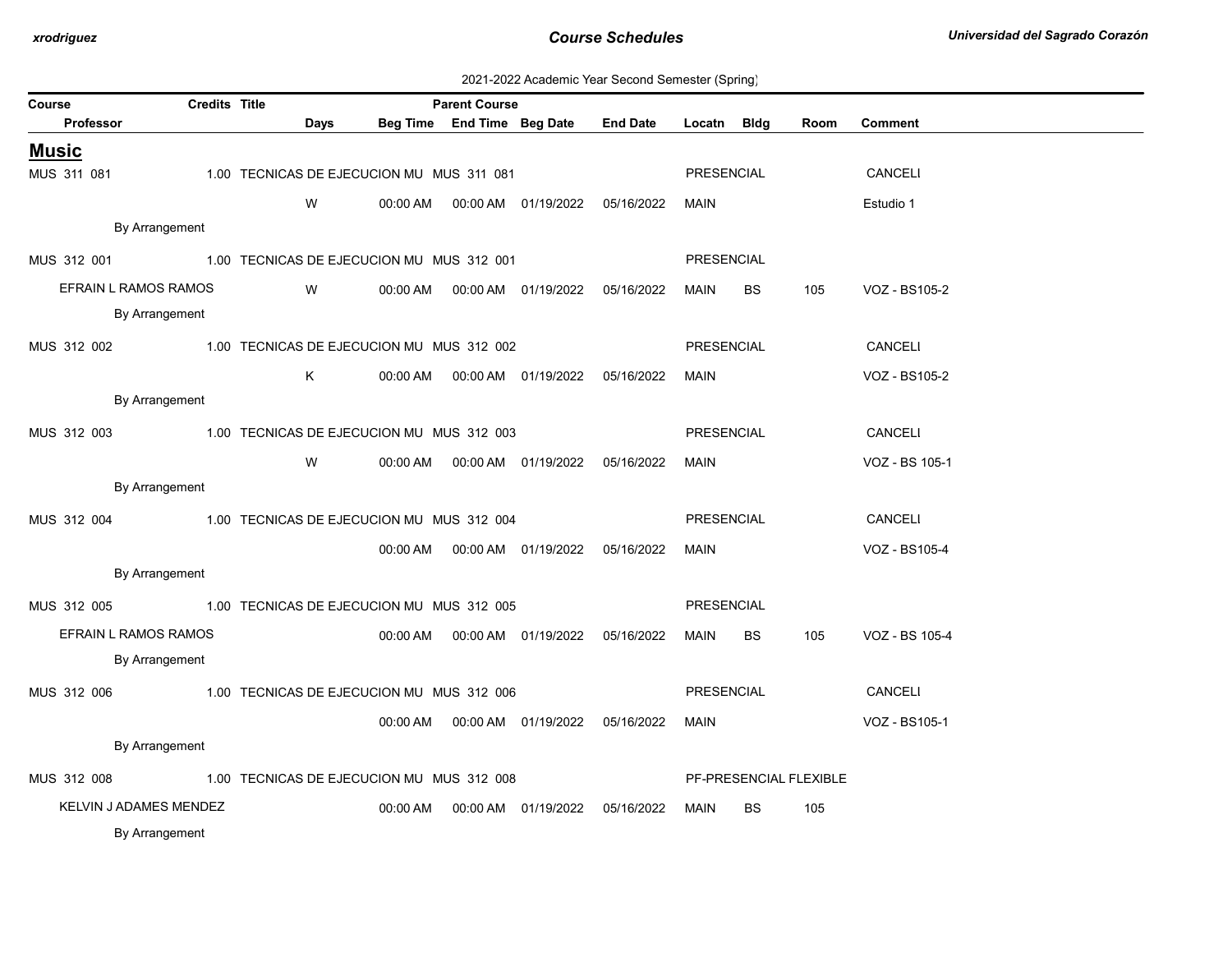| 2021-2022 Academic Year Second Semester (Spring) |  |  |  |
|--------------------------------------------------|--|--|--|
|--------------------------------------------------|--|--|--|

| Course                                                 | <b>Credits Title</b> |                                                                                                                                                                                                                                                                                                                               |                                            | <b>Parent Course</b> |                                            |                                     |                   |    |      |                                |
|--------------------------------------------------------|----------------------|-------------------------------------------------------------------------------------------------------------------------------------------------------------------------------------------------------------------------------------------------------------------------------------------------------------------------------|--------------------------------------------|----------------------|--------------------------------------------|-------------------------------------|-------------------|----|------|--------------------------------|
| Professor                                              |                      | Days                                                                                                                                                                                                                                                                                                                          |                                            |                      |                                            | Beg Time End Time Beg Date End Date | Locatn Bldg       |    | Room | <b>Comment</b>                 |
| <b>Music</b>                                           |                      |                                                                                                                                                                                                                                                                                                                               |                                            |                      |                                            |                                     |                   |    |      |                                |
| MUS 312 081                                            |                      |                                                                                                                                                                                                                                                                                                                               | 1.00 TECNICAS DE EJECUCION MU MUS 312 081  |                      |                                            |                                     | PRESENCIAL        |    |      | CANCELI                        |
|                                                        |                      | W                                                                                                                                                                                                                                                                                                                             |                                            |                      |                                            |                                     | MAIN              |    |      | VOZ - BS-105-1                 |
| By Arrangement                                         |                      |                                                                                                                                                                                                                                                                                                                               |                                            |                      |                                            |                                     |                   |    |      |                                |
| MUS 312 082 1.00 TECNICAS DE EJECUCION MU MUS 312 082  |                      |                                                                                                                                                                                                                                                                                                                               |                                            |                      |                                            |                                     | PRESENCIAL        |    |      |                                |
| EFRAIN L RAMOS RAMOS                                   |                      | $\mathbf{T}$ and $\mathbf{T}$ and $\mathbf{T}$ and $\mathbf{T}$ and $\mathbf{T}$ and $\mathbf{T}$ and $\mathbf{T}$ and $\mathbf{T}$ and $\mathbf{T}$ and $\mathbf{T}$ and $\mathbf{T}$ and $\mathbf{T}$ and $\mathbf{T}$ and $\mathbf{T}$ and $\mathbf{T}$ and $\mathbf{T}$ and $\mathbf{T}$ and $\mathbf{T}$ and $\mathbf{T$ |                                            |                      | 00:00 AM  00:00 AM  01/19/2022  05/16/2022 |                                     | MAIN BS           |    | 105  | VOZ - BS 105-4                 |
| By Arrangement                                         |                      |                                                                                                                                                                                                                                                                                                                               |                                            |                      |                                            |                                     |                   |    |      |                                |
| MUS 312 083 1.00 TECNICAS DE EJECUCION MU MUS 312 083  |                      |                                                                                                                                                                                                                                                                                                                               |                                            |                      |                                            |                                     | PRESENCIAL        |    |      | CANCELI                        |
|                                                        |                      | W                                                                                                                                                                                                                                                                                                                             |                                            |                      | 00:00 AM  00:00 AM  01/19/2022  05/16/2022 |                                     | MAIN              |    |      | VOZ - BS105-1                  |
|                                                        | BY ARRANGEMENT       |                                                                                                                                                                                                                                                                                                                               |                                            |                      |                                            |                                     |                   |    |      |                                |
| MUS 315 001 3.00 GRABACION Y EDICION DE AU MUS 315 001 |                      |                                                                                                                                                                                                                                                                                                                               |                                            |                      |                                            |                                     | PRESENCIAL        |    |      |                                |
| JOSIANE FELICIANO ROMAN                                |                      | MW                                                                                                                                                                                                                                                                                                                            |                                            |                      | 01:00 PM  02:20 PM  01/19/2022  05/16/2022 |                                     | MAIN              | BS | 002  |                                |
|                                                        |                      |                                                                                                                                                                                                                                                                                                                               |                                            |                      |                                            |                                     |                   |    |      |                                |
| MUS 321 001 2.00 FORO DE PERFORMANCE V MUS 321 001     |                      |                                                                                                                                                                                                                                                                                                                               |                                            |                      |                                            |                                     | PRESENCIAL        |    |      |                                |
| EFRAIN L RAMOS RAMOS                                   |                      | and the state of the state of the state of the state of the state of the state of the state of the state of the                                                                                                                                                                                                               |                                            |                      | 01:00 PM  03:00 PM  01/19/2022  05/16/2022 |                                     | MAIN SM           |    | 106  |                                |
|                                                        |                      |                                                                                                                                                                                                                                                                                                                               |                                            |                      |                                            |                                     |                   |    |      |                                |
| MUS 322 001 2.00 FORO DE PERFORMANCD VI MUS 322 001    |                      |                                                                                                                                                                                                                                                                                                                               |                                            |                      |                                            |                                     | <b>PRESENCIAL</b> |    |      |                                |
| EFRAIN L RAMOS RAMOS FRAMENT SERVICES                  |                      |                                                                                                                                                                                                                                                                                                                               |                                            |                      | 01:00 PM  03:00 PM  01/19/2022  05/16/2022 |                                     | MAIN              | SM | 106  |                                |
|                                                        |                      |                                                                                                                                                                                                                                                                                                                               |                                            |                      |                                            |                                     |                   |    |      |                                |
| MUS 322 002 2.00 FORO DE PERFORMANCD VI MUS 322 002    |                      |                                                                                                                                                                                                                                                                                                                               |                                            |                      |                                            |                                     | PRESENCIAL        |    |      |                                |
| IVANIELL DELGADO MALDONADO T                           |                      |                                                                                                                                                                                                                                                                                                                               |                                            |                      |                                            |                                     |                   |    |      |                                |
|                                                        |                      |                                                                                                                                                                                                                                                                                                                               |                                            |                      | 05:30 PM  07:20 PM  01/19/2022  05/16/2022 |                                     | MAIN              | BS | 108  |                                |
|                                                        |                      |                                                                                                                                                                                                                                                                                                                               |                                            |                      |                                            |                                     |                   |    |      |                                |
| MUS 325 001                                            |                      |                                                                                                                                                                                                                                                                                                                               | 3.00 GRABACION Y EDICION DE AU MUS 325 001 |                      |                                            |                                     |                   |    |      | PF-PRESENCIAL FLEXIBLE CANCELI |
|                                                        |                      | MW                                                                                                                                                                                                                                                                                                                            |                                            |                      | 03:00 PM  04:20 PM  01/19/2022  05/16/2022 |                                     | MAIN              |    |      |                                |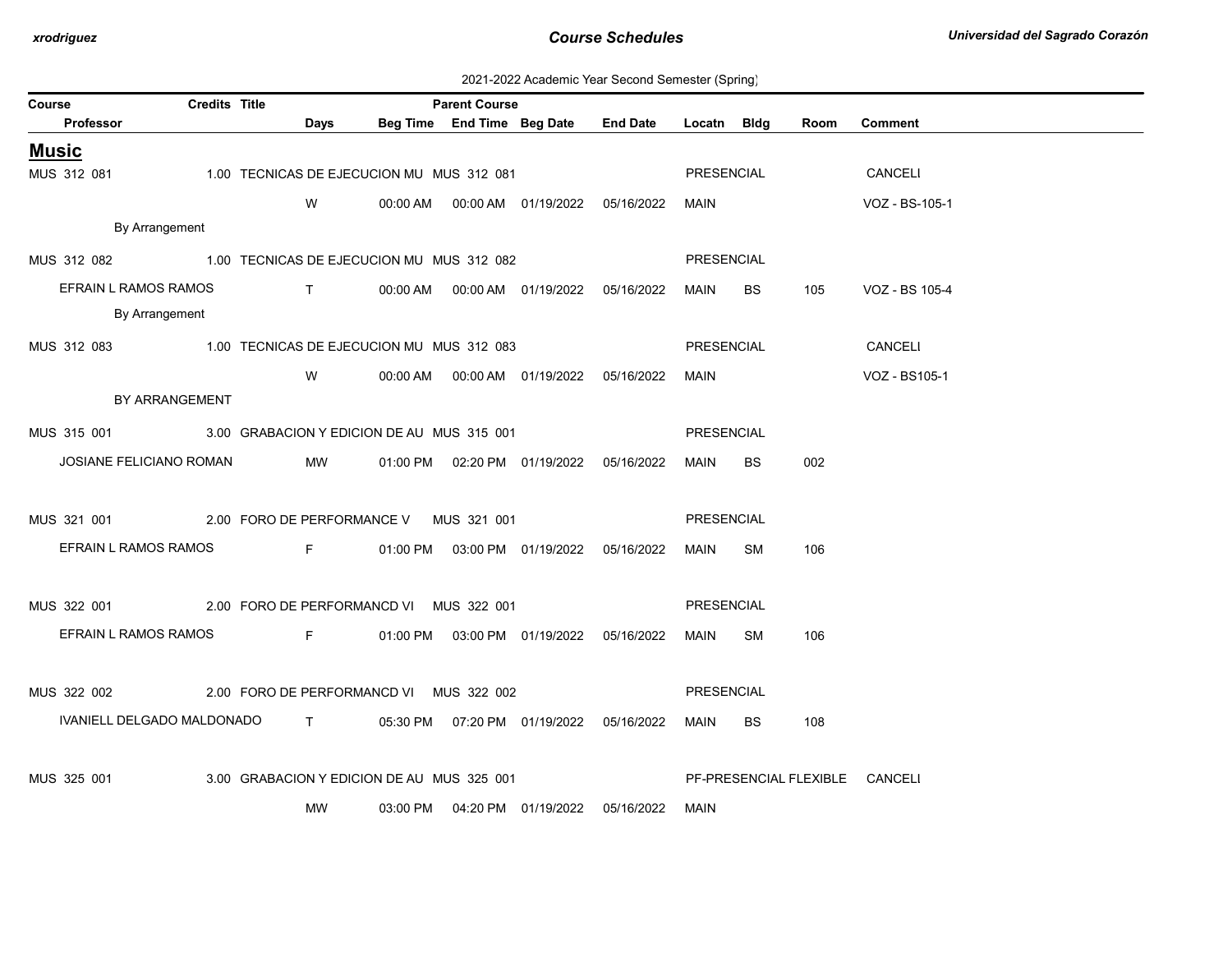| 2021-2022 Academic Year Second Semester (Spring) |  |  |  |
|--------------------------------------------------|--|--|--|
|--------------------------------------------------|--|--|--|

| <b>Credits Title</b><br><b>Parent Course</b><br>Course |  |  |             |                                              |  |  |                                                 |             |                     |                        |                |
|--------------------------------------------------------|--|--|-------------|----------------------------------------------|--|--|-------------------------------------------------|-------------|---------------------|------------------------|----------------|
| Professor                                              |  |  | Days        |                                              |  |  | Beg Time End Time Beg Date End Date Locatn Bldg |             |                     | Room                   | <b>Comment</b> |
| <b>Music</b>                                           |  |  |             |                                              |  |  |                                                 |             |                     |                        |                |
| MUS 341 001                                            |  |  |             | 3.00 TEORIA Y ANALISIS MUSICAL I MUS 341 001 |  |  |                                                 | PRESENCIAL  |                     |                        | CANCELI        |
|                                                        |  |  | <b>KT</b>   |                                              |  |  | 01:00 PM  02:20 PM  01/19/2022  05/16/2022      | <b>MAIN</b> |                     |                        |                |
|                                                        |  |  |             |                                              |  |  |                                                 |             |                     |                        |                |
| MUS 492 001 3.00 RECITAL                               |  |  |             | MUS 492 001                                  |  |  |                                                 |             | HF-HIBRIDO FLEXIBLE |                        |                |
| <b>MARCOS SANCHEZ BATISTA</b>                          |  |  |             |                                              |  |  | 00:00 AM  00:00 AM  01/19/2022  05/16/2022      | MAIN        |                     |                        |                |
| By Arrangement                                         |  |  |             |                                              |  |  |                                                 |             |                     |                        |                |
|                                                        |  |  |             |                                              |  |  |                                                 |             |                     |                        |                |
| <b>Audiovisual Production a</b>                        |  |  |             |                                              |  |  |                                                 |             |                     |                        |                |
| PAV 110 001                                            |  |  |             | 3.00 INFLUENCIAS NARRATIVAS PAV 110 001      |  |  |                                                 |             |                     | PF-PRESENCIAL FLEXIBLE |                |
| MARIA T PREVIDI ARIAS                                  |  |  | MW          |                                              |  |  |                                                 | <b>MAIN</b> | BS                  | 214A                   |                |
|                                                        |  |  |             |                                              |  |  |                                                 |             |                     |                        |                |
| PAV 110 002 3.00 INFLUENCIAS NARRATIVAS PAV 110 002    |  |  |             |                                              |  |  |                                                 |             |                     | PF-PRESENCIAL FLEXIBLE |                |
| LUIS F LOPEZ SALGADO                                   |  |  | MW          |                                              |  |  |                                                 | MAIN        | BS                  | 220                    |                |
|                                                        |  |  |             |                                              |  |  |                                                 |             |                     |                        |                |
| PAV 112 001 3.00 ELARTE DE CONTAR HISTORI. PAV 112 001 |  |  |             |                                              |  |  |                                                 |             |                     | PF-PRESENCIAL FLEXIBLE |                |
| PABLO M IMPELLUSO CORTES W                             |  |  |             |                                              |  |  | 08:00 AM  10:50 AM  01/19/2022  05/16/2022      | MAIN        | <b>BS</b>           | 311                    |                |
|                                                        |  |  |             |                                              |  |  |                                                 |             |                     |                        |                |
| PAV 112 002 3.00 ELARTE DE CONTAR HISTORI. PAV 112 002 |  |  |             |                                              |  |  |                                                 |             |                     | PF-PRESENCIAL FLEXIBLE |                |
| ORLANDO RAMOS RUIZ                                     |  |  | $K$ and $K$ |                                              |  |  | 09:30 AM  12:20 PM  01/19/2022  05/16/2022      | MAIN SM     |                     | 203                    |                |
|                                                        |  |  |             |                                              |  |  |                                                 |             |                     |                        |                |
| PAV 112 003                                            |  |  |             | 3.00 ELARTE DE CONTAR HISTORI. PAV 112 003   |  |  |                                                 |             |                     | PF-PRESENCIAL FLEXIBLE |                |
| ERIC K ADAMSONS BODO                                   |  |  |             |                                              |  |  |                                                 | MAIN SM     |                     | 203                    |                |
|                                                        |  |  |             |                                              |  |  |                                                 |             |                     |                        |                |
|                                                        |  |  |             |                                              |  |  |                                                 |             |                     |                        |                |
| PAV 112 004                                            |  |  |             | 3.00 EL ARTE DE CONTAR HISTORI. PAV 112 004  |  |  |                                                 |             |                     | PF-PRESENCIAL FLEXIBLE |                |
| MARIA H MALARET BADRENA                                |  |  | M           |                                              |  |  |                                                 | MAIN        | SM                  | 203                    |                |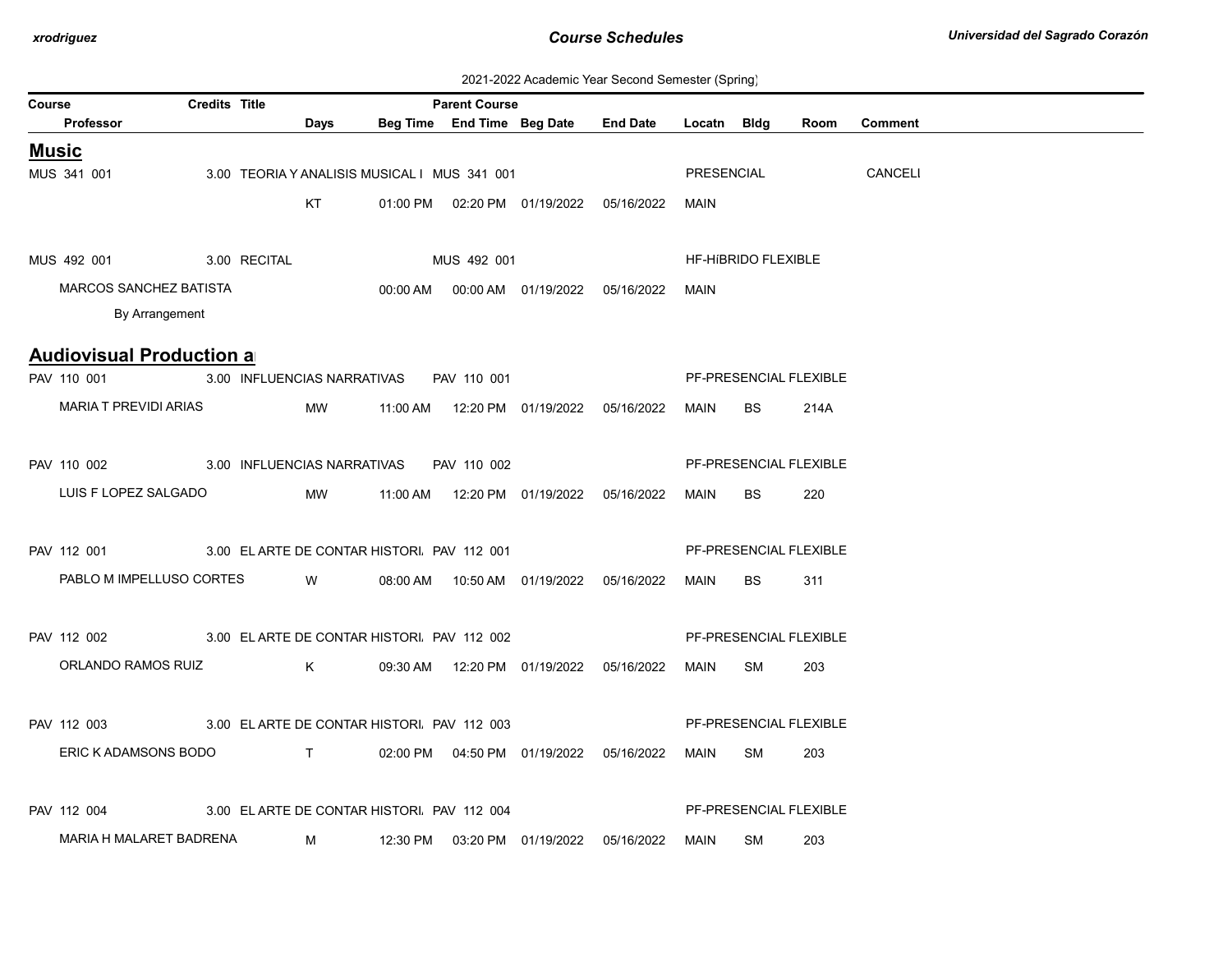2021-2022 Academic Year Second Semester (Spring)

| Course |                                                                        | <b>Credits Title</b> |                               |                                             | <b>Parent Course</b> |                                            |                                     |             |                        |      |                |
|--------|------------------------------------------------------------------------|----------------------|-------------------------------|---------------------------------------------|----------------------|--------------------------------------------|-------------------------------------|-------------|------------------------|------|----------------|
|        | Professor                                                              |                      | <b>Days</b>                   |                                             |                      |                                            | Beg Time End Time Beg Date End Date | Locatn Bldg |                        | Room | <b>Comment</b> |
|        | <b>Audiovisual Production a</b>                                        |                      |                               |                                             |                      |                                            |                                     |             |                        |      |                |
|        | PAV 112 005                                                            |                      |                               | 3.00 EL ARTE DE CONTAR HISTORI. PAV 112 005 |                      |                                            | <b>VC-VIDEOCONFERENCIA</b>          |             |                        |      |                |
|        | GUILLERMO A VAZQUEZ MACHARGO K 02:00 PM 04:50 PM 01/19/2022 05/16/2022 |                      |                               |                                             |                      |                                            |                                     |             |                        |      |                |
|        | PAV 112 061 3.00 ELARTE DE CONTAR HISTORI. PAV 112 061                 |                      |                               |                                             |                      |                                            |                                     |             | HF-HIBRIDO FLEXIBLE    |      |                |
|        | ORLANDO RAMOS RUIZ F 05:30 PM 09:20 PM 01/21/2022 02/19/2022           |                      |                               |                                             |                      |                                            |                                     | MAIN        | <b>BS</b>              | 312  |                |
|        | PAV 220 001 4.00 COMPOSICION Y NARATIVA VI PAV 220 001                 |                      |                               |                                             |                      |                                            |                                     |             | PF-PRESENCIAL FLEXIBLE |      |                |
|        | PABLO M IMPELLUSO CORTES M 08:00 AM 11:50 AM 01/19/2022 05/16/2022     |                      |                               |                                             |                      |                                            |                                     | MAIN        | BN                     | 447  |                |
|        | PAV 220 002 4.00 COMPOSICION Y NARATIVA VI PAV 220 002                 |                      |                               |                                             |                      |                                            |                                     |             | PF-PRESENCIAL FLEXIBLE |      |                |
|        | HAROLD LEONARD NAVARRO W 12:30 PM 04:20 PM 01/19/2022 05/16/2022       |                      |                               |                                             |                      |                                            |                                     | MAIN        | BS.                    | 311  |                |
|        | PAV 221 001 4.00 SONIDO PARA PRODUCCION A PAV 221 001                  |                      |                               |                                             |                      |                                            |                                     |             | PF-PRESENCIAL FLEXIBLE |      |                |
|        | ERIC K ADAMSONS BODO                                                   |                      |                               |                                             |                      | M 08:30 AM 12:20 PM 01/19/2022 05/16/2022  |                                     | MAIN        | <b>BN</b>              | 317B |                |
|        | PAV 221 002                                                            |                      |                               | 4.00 SONIDO PARA PRODUCCION / PAV 221 002   |                      |                                            |                                     |             | PF-PRESENCIAL FLEXIBLE |      |                |
|        | RAUL A SAMRAH MIRANDA                                                  |                      |                               |                                             |                      |                                            |                                     | MAIN        | BN                     | 317B |                |
|        | PAV 221 003                                                            |                      |                               | 4.00 SONIDO PARA PRODUCCION / PAV 221 003   |                      |                                            |                                     |             | PF-PRESENCIAL FLEXIBLE |      |                |
|        | EUGENIO F GONZALEZ ALVAREZ W 12:30 PM 04:20 PM 01/19/2022 05/16/2022   |                      |                               |                                             |                      |                                            |                                     | MAIN        | BN                     | 317B |                |
|        | 4.00 SONIDO PARA PRODUCCION A PAV 221 004<br>PAV 221 004               |                      |                               |                                             |                      |                                            |                                     |             | PF-PRESENCIAL FLEXIBLE |      |                |
|        | EUGENIO F GONZALEZ ALVAREZ                                             |                      | $\mathbf{T}$ and $\mathbf{T}$ |                                             |                      | 08:00 AM  11:50 AM  01/19/2022  05/16/2022 |                                     | MAIN        | BN                     | 317B |                |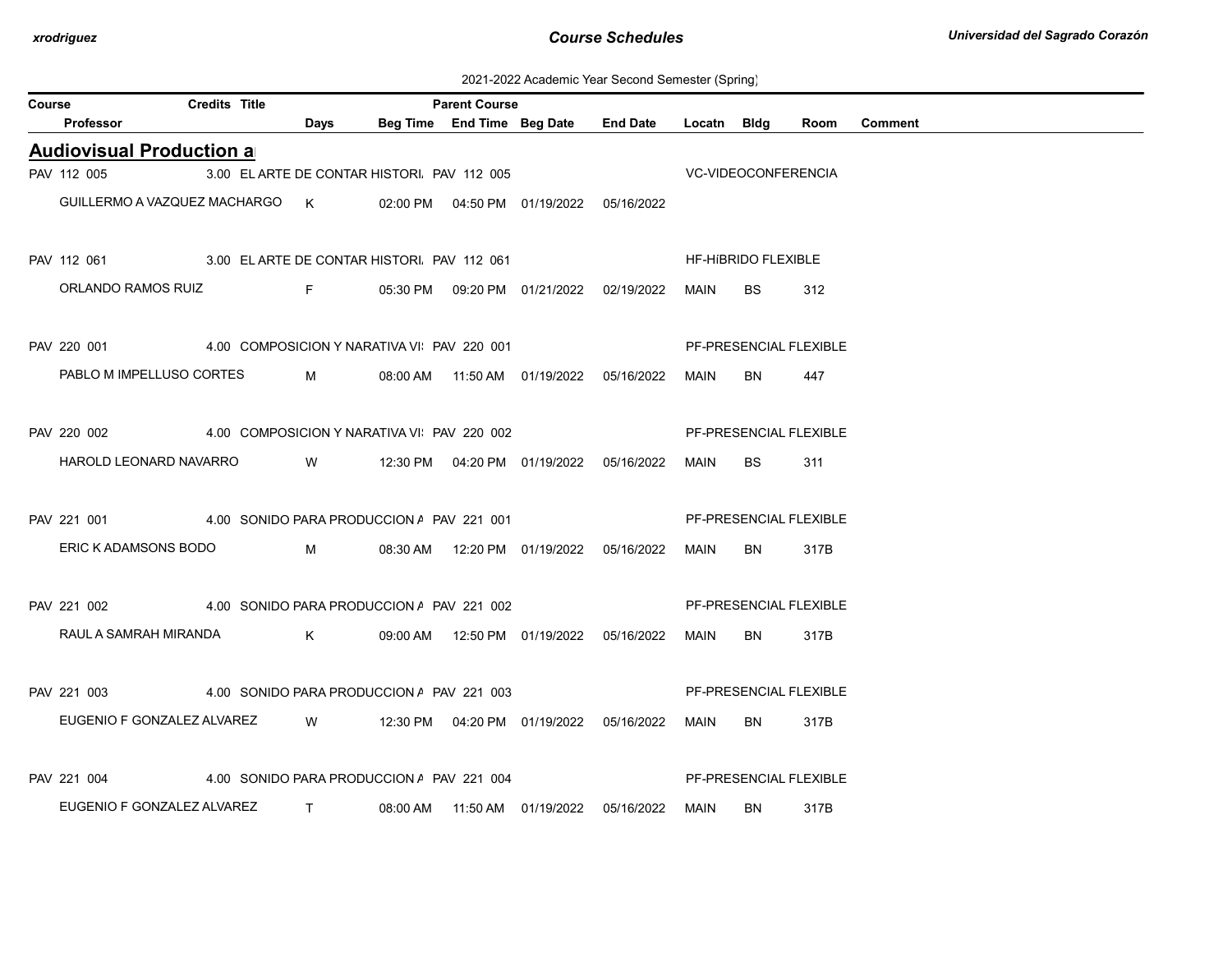2021-2022 Academic Year Second Semester (Spring)

| Course |                                                      | <b>Credits Title</b> |                 |                                                | <b>Parent Course</b> |                                            |                                                  |             |                            |      |                |
|--------|------------------------------------------------------|----------------------|-----------------|------------------------------------------------|----------------------|--------------------------------------------|--------------------------------------------------|-------------|----------------------------|------|----------------|
|        | Professor                                            |                      |                 | Days                                           |                      | Beg Time End Time Beg Date                 | <b>End Date</b>                                  | Locatn Bldg |                            | Room | <b>Comment</b> |
|        | <b>Audiovisual Production all</b>                    |                      |                 |                                                |                      |                                            |                                                  |             |                            |      |                |
|        | PAV 221 081                                          |                      |                 | 4.00 SONIDO PARA PRODUCCION / PAV 221 081      |                      |                                            |                                                  |             | PF-PRESENCIAL FLEXIBLE     |      |                |
|        | EUGENIO F GONZALEZ ALVAREZ K                         |                      |                 |                                                |                      |                                            | 05:30 PM  09:20 PM  01/19/2022  05/16/2022       | MAIN        | BN.                        | 317B |                |
|        | Journalism                                           |                      |                 |                                                |                      |                                            |                                                  |             |                            |      |                |
|        | PER 110 001 3.00 REPORTAR DESDE PUERTO R PER 110 001 |                      |                 |                                                |                      |                                            |                                                  |             | HF-HIBRIDO FLEXIBLE        |      |                |
|        | YARITZA MEDINA MONTANEZ K                            |                      |                 |                                                |                      |                                            | 08:00 AM  09:20 AM  01/19/2022  05/16/2022       | MAIN        | <b>BN</b>                  | 227  |                |
|        | PER 111 001 3.00 REPORTANDO EN PALABRAS PER 111 001  |                      |                 |                                                |                      |                                            |                                                  |             | PF-PRESENCIAL FLEXIBLE     |      |                |
|        | ADA M. ALVAREZ CONDE                                 |                      |                 | $M \sim 1$                                     |                      |                                            | 08:00 AM  10:50 AM  01/19/2022  05/16/2022       | MAIN        | SM                         | 206  |                |
|        | PER 111 002 3.00 REPORTANDO EN PALABRAS PER 111 002  |                      |                 |                                                |                      |                                            |                                                  |             | PF-PRESENCIAL FLEXIBLE     |      |                |
|        | ADA M. ALVAREZ CONDE                                 |                      |                 | $K$ and $K$                                    |                      |                                            | 02:00 PM  04:50 PM  01/19/2022  05/16/2022  MAIN |             | SM                         | 203  |                |
|        |                                                      |                      |                 |                                                |                      |                                            |                                                  |             |                            |      |                |
|        | PER 111 003 3.00 REPORTANDO EN PALABRAS PER 111 003  |                      |                 |                                                |                      |                                            |                                                  |             | PF-PRESENCIAL FLEXIBLE     |      |                |
|        | ADA M. ALVAREZ CONDE W                               |                      |                 |                                                |                      |                                            | 01:00 PM  03:50 PM  01/19/2022  05/16/2022       | MAIN        | SM                         | 206  |                |
|        | PER 111 063 3.00 REPORTANDO EN PALABRAS PER 111 063  |                      |                 |                                                |                      |                                            |                                                  |             | HF-HIBRIDO FLEXIBLE        |      |                |
|        | ZACHA I ACOSTA GONZALEZ                              |                      |                 | $\mathbf{F}$ and $\mathbf{F}$ and $\mathbf{F}$ |                      | 05:30 PM  09:20 PM  02/25/2022  03/26/2022 |                                                  | MAIN        | BS.                        | 221  |                |
|        | PER 113 001 3.00 PRENSA: LEY Y ETICA PER 113 001     |                      |                 |                                                |                      |                                            |                                                  |             | <b>HF-HIBRIDO FLEXIBLE</b> |      |                |
|        | JESUS M RIVERA DELGADO                               |                      |                 |                                                |                      |                                            |                                                  |             |                            |      |                |
|        |                                                      |                      |                 |                                                |                      |                                            |                                                  | MAIN        | BN                         | 235  |                |
|        | PER 210 001                                          |                      | 3.00 MULTIMEDIA |                                                | PER 210 001          |                                            |                                                  |             | HF-HIBRIDO FLEXIBLE        |      |                |
|        | JOSE R HERNANDEZ FALCON M                            |                      |                 |                                                |                      | 09:30 AM  10:50 AM  01/19/2022  05/16/2022 |                                                  | MAIN        | SM                         | 203  |                |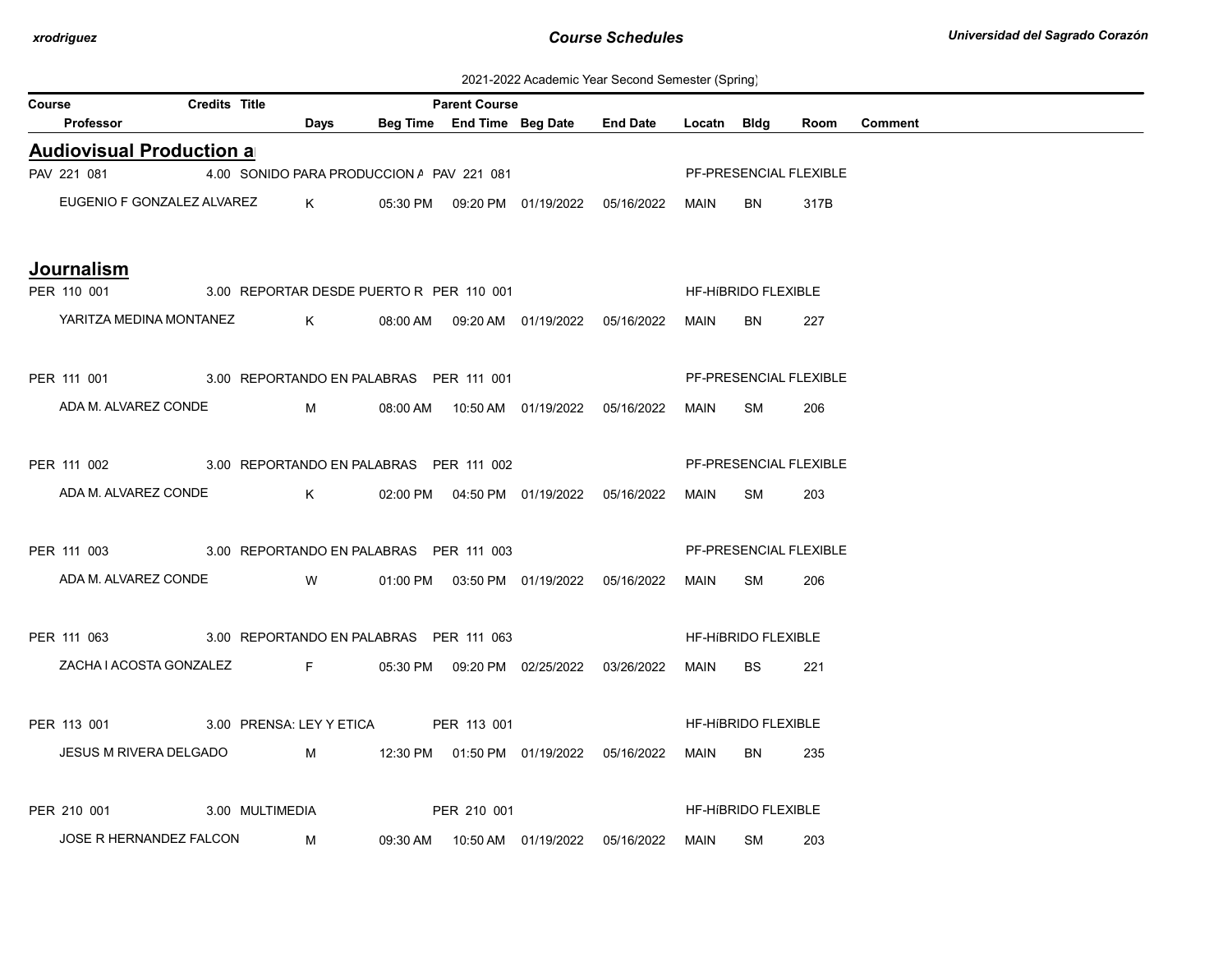2021-2022 Academic Year Second Semester (Spring)

| Course                  | Credits Title       |                                           |          | <b>Parent Course</b> |                                            |                 |             |                     |                        |                |
|-------------------------|---------------------|-------------------------------------------|----------|----------------------|--------------------------------------------|-----------------|-------------|---------------------|------------------------|----------------|
| <b>Professor</b>        |                     | Days                                      |          |                      | Beg Time End Time Beg Date                 | <b>End Date</b> | Locatn      | Bldg                | Room                   | <b>Comment</b> |
| Journalism              |                     |                                           |          |                      |                                            |                 |             |                     |                        |                |
| PER 210 002             |                     | 3.00 MULTIMEDIA                           |          | PER 210 002          |                                            |                 |             | HF-HIBRIDO FLEXIBLE |                        |                |
| JOSE R HERNANDEZ FALCON |                     | W                                         |          |                      | 12:30 PM  01:50 PM  01/19/2022  05/16/2022 |                 | MAIN        | SM                  | 203                    |                |
| PER 210 003             |                     | 3.00 MULTIMEDIA                           |          | PER 210 003          |                                            |                 |             | HF-HIBRIDO FLEXIBLE |                        |                |
| JANELYN M VEGA MOLINA   |                     | W                                         |          |                      | 12:30 PM  01:50 PM  01/19/2022             | 05/16/2022      | MAIN        | <b>BS</b>           | 312                    |                |
| PER 210 035             |                     | 3.00 MULTIMEDIA                           |          | PER 210 035          |                                            |                 |             |                     |                        |                |
|                         |                     |                                           |          |                      | 00:00 AM  00:00 AM  01/19/2022  05/16/2022 |                 |             |                     |                        |                |
|                         | <b>Study Abroad</b> |                                           |          |                      |                                            |                 |             |                     |                        |                |
| PER 220 001             |                     | 3.00 PERIODISMO DE DATOS                  |          | PER 220 001          |                                            |                 |             | HF-HIBRIDO FLEXIBLE |                        |                |
| LAURA MOSCOSO CANDELAS  |                     | M                                         | 09:30 AM |                      | 10:50 AM  01/19/2022                       | 05/16/2022      | <b>MAIN</b> | <b>BS</b>           | 221                    |                |
| PER 220 002             |                     | 3.00 PERIODISMO DE DATOS                  |          | PER 220 002          |                                            |                 |             | HF-HIBRIDO FLEXIBLE |                        |                |
| LAURA MOSCOSO CANDELAS  |                     | $K$ and $K$                               |          |                      | 12:30 PM  01:50 PM  01/19/2022  05/16/2022 |                 | MAIN        | <b>SM</b>           | 203                    |                |
| PER 320 001             |                     | 3.00 REPORTAJE/REDACCION DE N PER 320 001 |          |                      |                                            |                 | PRESENCIAL  |                     |                        | CANCELI        |
|                         |                     | K.                                        |          |                      | 11:00 AM   01:50 PM   01/19/2022           | 05/16/2022      | MAIN        |                     |                        |                |
| PER 320 045             |                     | 3.00 REPORTAJE/REDACCION DE N PER 320 045 |          |                      |                                            |                 |             | VC-VIDEOCONFERENCIA |                        |                |
| SARA M JUSTICIA DOLL    |                     |                                           |          |                      |                                            | 05/16/2022      |             |                     |                        |                |
|                         | By Arrangement      |                                           |          |                      |                                            |                 |             |                     |                        |                |
| PER 321 001             |                     | 3.00 REDACCION/GENEROS PERIO PER 321 001  |          |                      |                                            |                 |             |                     | PF-PRESENCIAL FLEXIBLE |                |
| YARITZA MEDINA MONTANEZ |                     | W.                                        | 08:00 AM |                      | 10:50 AM 01/19/2022                        | 05/16/2022      | MAIN        | <b>SM</b>           | 203                    |                |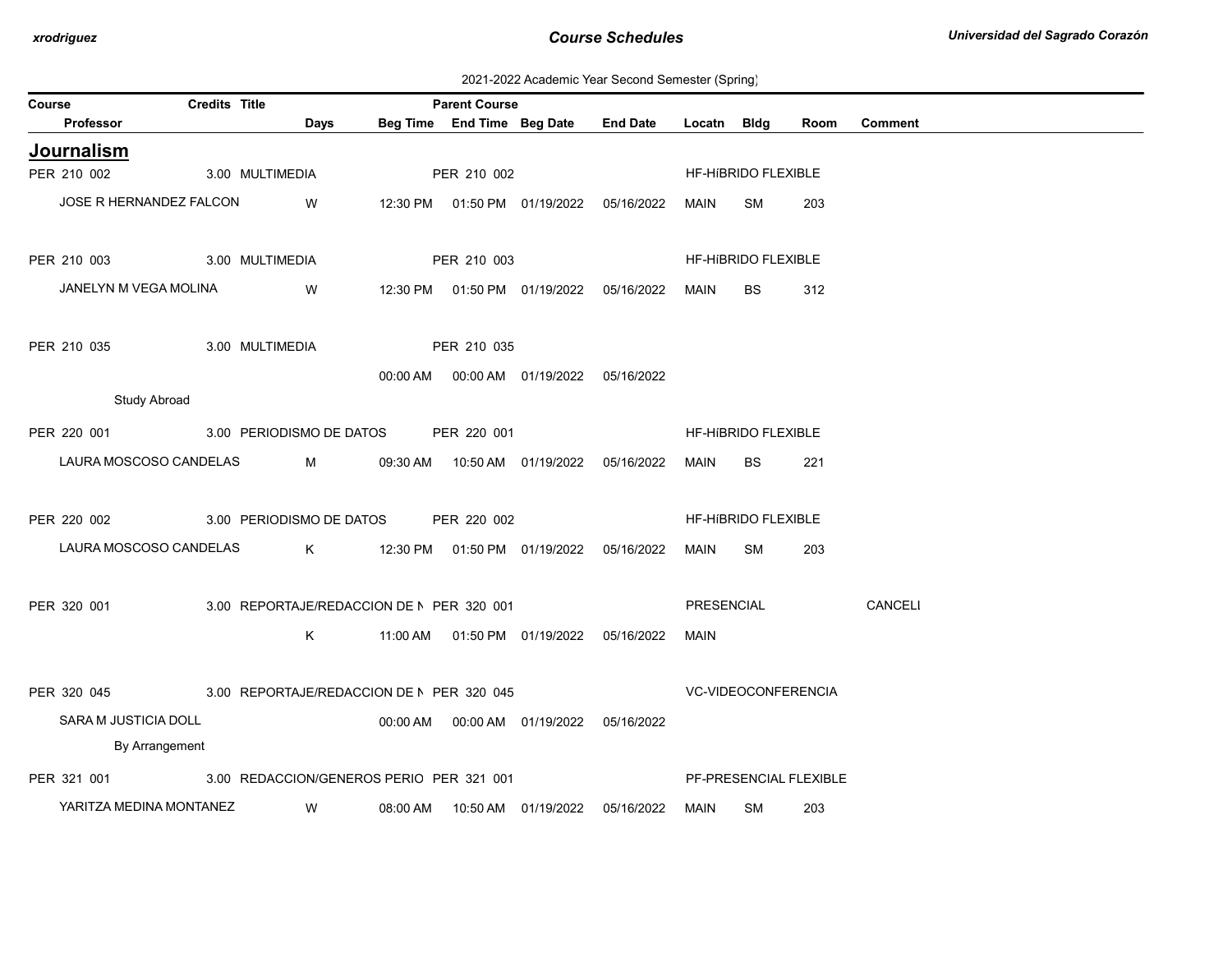| 2021-2022 Academic Year Second Semester (Spring) |  |
|--------------------------------------------------|--|
|--------------------------------------------------|--|

| Course |                             | <b>Credits Title</b> |                                            |          | <b>Parent Course</b> |                                            |                 |                   |                     |                        |                |
|--------|-----------------------------|----------------------|--------------------------------------------|----------|----------------------|--------------------------------------------|-----------------|-------------------|---------------------|------------------------|----------------|
|        | Professor                   |                      | Days                                       |          |                      | Beg Time End Time Beg Date                 | <b>End Date</b> | Locatn Bldg       |                     | Room                   | <b>Comment</b> |
|        | <b>Journalism</b>           |                      |                                            |          |                      |                                            |                 |                   |                     |                        |                |
|        | PER 321 035                 |                      | 3.00 REDACCION/GENEROS PERIO PER 321 035   |          |                      |                                            |                 |                   |                     |                        |                |
|        |                             |                      |                                            |          |                      | 00:00 AM  00:00 AM  01/19/2022  05/16/2022 |                 |                   |                     |                        |                |
|        | <b>Study Abroad</b>         |                      |                                            |          |                      |                                            |                 |                   |                     |                        |                |
|        | PER 330 001                 |                      | 3.00 TECNICAS PERIODISTICAS                |          | PER 330 001          |                                            |                 |                   | VC-VIDEOCONFERENCIA |                        |                |
|        | YARITZA MEDINA MONTANEZ     |                      | <b>W</b>                                   |          |                      | 02:00 PM  04:50 PM  01/19/2022  05/16/2022 |                 | MAIN              |                     |                        |                |
|        |                             |                      |                                            |          |                      |                                            |                 |                   |                     |                        |                |
|        | PER 353 081                 |                      | 3.00 PERIODISMO DEPORTIVO                  |          | PER 353 081          |                                            |                 |                   | VC-VIDEOCONFERENCIA |                        | CANCELI        |
|        |                             |                      | KT                                         |          |                      |                                            |                 | MAIN              |                     |                        |                |
|        |                             |                      |                                            |          |                      | 07:00 PM  08:20 PM  01/19/2022  05/16/2022 |                 |                   |                     |                        |                |
|        |                             |                      |                                            |          |                      |                                            |                 |                   |                     |                        |                |
|        | PER 390 001                 |                      | 3.00 TEMAS ESPECIALES                      |          | PER 390 001          |                                            |                 | <b>PRESENCIAL</b> |                     |                        |                |
|        | LUIS A FERRE RANGEL         |                      | KT                                         |          |                      | 08:00 AM  09:20 AM  01/19/2022  05/16/2022 |                 | MAIN              | <b>BN</b>           | 327                    |                |
|        |                             |                      |                                            |          |                      |                                            |                 |                   |                     |                        |                |
|        | PER 390C 001                |                      | 3.00 TEMAS ESPECIALES PER 390C 001         |          |                      |                                            |                 |                   | VC-VIDEOCONFERENCIA |                        |                |
|        | SARA M JUSTICIA DOLL        |                      | KT                                         |          |                      | 02:00 PM  03:20 PM  01/19/2022  05/16/2022 |                 |                   |                     |                        |                |
|        |                             |                      |                                            |          |                      |                                            |                 |                   |                     |                        |                |
|        | PER 420 001                 |                      | 3.00 REDACCION PARA RADIO Y TE PER 420 001 |          |                      |                                            |                 |                   |                     | PF-PRESENCIAL FLEXIBLE |                |
|        | KRYSTAL A LARACUENTE CORTES |                      | $K$ and $K$ and $K$ and $K$ and $K$        |          |                      | 08:00 AM  10:50 AM  01/19/2022  05/16/2022 |                 | MAIN              | BS.                 | 311                    |                |
|        |                             |                      |                                            |          |                      |                                            |                 |                   |                     |                        |                |
|        | PER 423 001                 |                      | 3.00 REDACCION MEDIOS ELECTR PER 423 001   |          |                      |                                            |                 |                   |                     | PF-PRESENCIAL FLEXIBLE |                |
|        | ADA M. ALVAREZ CONDE        |                      | M                                          |          |                      | 11:00 AM  01:50 PM  01/19/2022  05/16/2022 |                 | MAIN              | <b>BS</b>           | 311                    |                |
|        |                             |                      |                                            |          |                      |                                            |                 |                   |                     |                        |                |
|        |                             |                      |                                            |          |                      |                                            |                 |                   |                     |                        |                |
|        | PER 425 081                 |                      | 3.00 PERIODISMO INVESTIGATIVO PER 425 081  |          |                      |                                            |                 |                   |                     | PF-PRESENCIAL FLEXIBLE |                |
|        | MARISELLIE ORTIZ NIEVES     |                      | W                                          | 05:30 PM |                      | 08:20 PM 01/19/2022                        | 05/16/2022      | MAIN              | <b>BS</b>           | 311                    |                |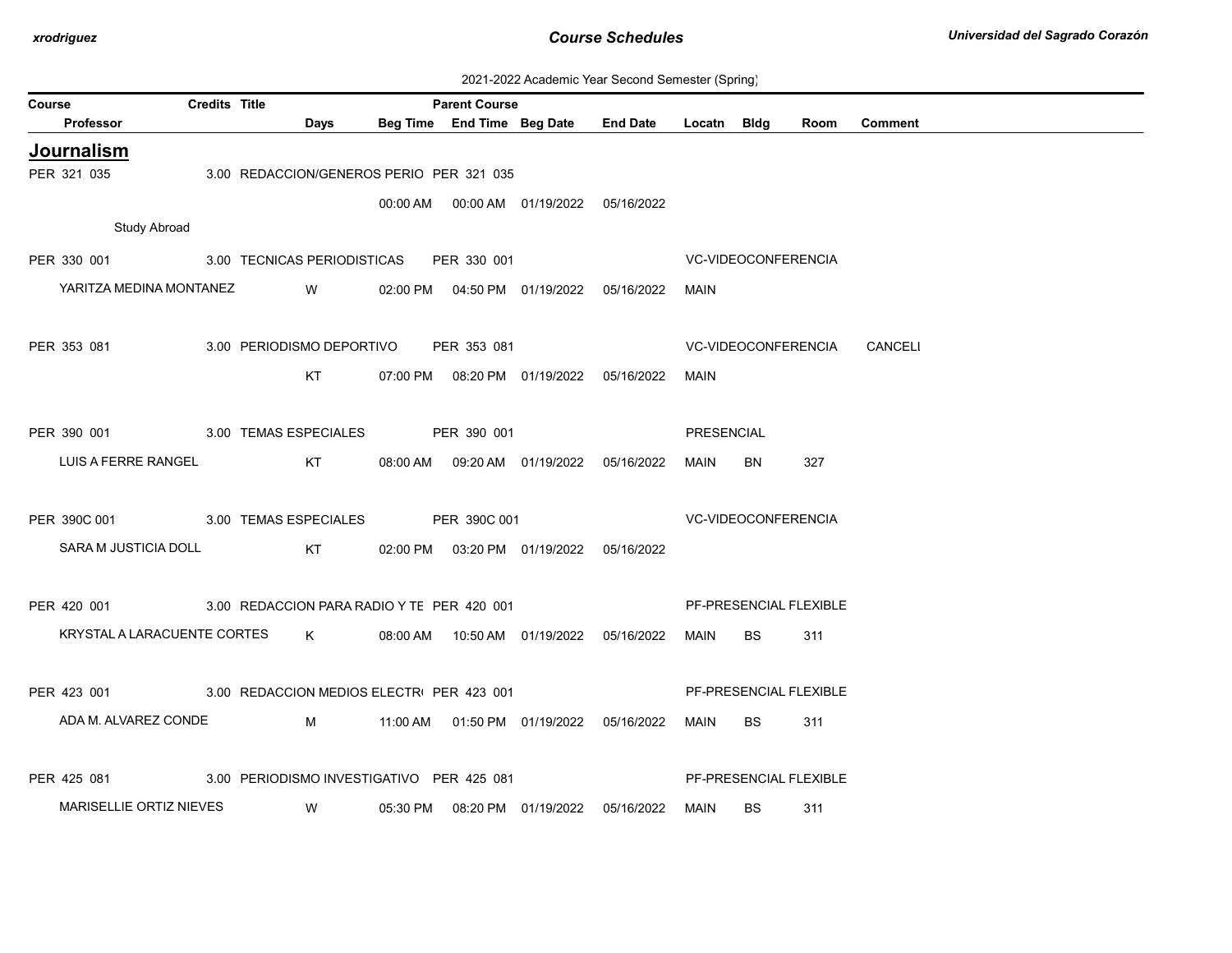2021-2022 Academic Year Second Semester (Spring)

| <b>Course</b> |                                                       | <b>Credits Title</b> |              |                                           | <b>Parent Course</b> |                                            |                 |                   |                        |      |                |
|---------------|-------------------------------------------------------|----------------------|--------------|-------------------------------------------|----------------------|--------------------------------------------|-----------------|-------------------|------------------------|------|----------------|
|               | <b>Professor</b>                                      |                      | Days         |                                           |                      | Beg Time End Time Beg Date                 | <b>End Date</b> | Locatn Bidg       |                        | Room | <b>Comment</b> |
|               | <b>Journalism</b>                                     |                      |              |                                           |                      |                                            |                 |                   |                        |      |                |
|               | PER 427 001                                           |                      |              | 3.00 PRODUC DE NOTICIAS RADIO PER 427 001 |                      |                                            |                 | PRESENCIAL        |                        |      |                |
|               | MARILIANA TORRES PAGAN                                |                      | M            |                                           |                      | 02:00 PM  04:50 PM  01/19/2022  05/16/2022 |                 | MAIN              | BN                     | TV1  |                |
|               |                                                       |                      |              |                                           |                      |                                            |                 |                   |                        |      |                |
|               | PER 427 002 3.00 PRODUC DE NOTICIAS RADIO PER 427 002 |                      |              |                                           |                      |                                            |                 | <b>PRESENCIAL</b> |                        |      |                |
|               | MARILIANA TORRES PAGAN                                |                      | <b>W</b>     |                                           |                      | 02:00 PM  04:50 PM  01/19/2022  05/16/2022 |                 | MAIN              | <b>BN</b>              | TV1  |                |
|               |                                                       |                      |              |                                           |                      |                                            |                 |                   |                        |      |                |
|               | PER 427 035                                           |                      |              | 3.00 PRODUC DE NOTICIAS RADIO PER 427 035 |                      |                                            |                 |                   |                        |      |                |
|               |                                                       |                      |              |                                           |                      | 00:00 AM  00:00 AM  01/19/2022  05/16/2022 |                 |                   |                        |      |                |
|               | <b>Study Abroad</b>                                   |                      |              |                                           |                      |                                            |                 |                   |                        |      |                |
|               | PER 427 081                                           |                      |              | 3.00 PRODUC DE NOTICIAS RADIO PER 427 081 |                      |                                            |                 | PRESENCIAL        |                        |      |                |
|               | MARILIANA TORRES PAGAN                                |                      | W            |                                           |                      | 05:30 PM  08:20 PM  01/19/2022  05/16/2022 |                 | MAIN              | BN                     | TV1  |                |
|               |                                                       |                      |              |                                           |                      |                                            |                 |                   |                        |      |                |
|               | PER 428 001 3.00 COMUNICACION Y DISEÑO GR PER 428 001 |                      |              |                                           |                      |                                            |                 |                   | PF-PRESENCIAL FLEXIBLE |      |                |
|               | GARY JAVIER DE LOS SANTOS                             |                      |              |                                           |                      | T 12:30 PM 03:20 PM 01/19/2022 05/16/2022  |                 | MAIN              | BS                     | 311  |                |
|               |                                                       |                      |              |                                           |                      |                                            |                 |                   |                        |      |                |
|               | PER 428 002 3.00 COMUNICACION Y DISEÑO GF PER 428 002 |                      |              |                                           |                      |                                            |                 |                   | PF-PRESENCIAL FLEXIBLE |      |                |
|               | GARY JAVIER DE LOS SANTOS W                           |                      |              |                                           |                      | 08:00 AM  10:50 AM  01/19/2022  05/16/2022 |                 | MAIN              | BS                     | 312  |                |
|               |                                                       |                      |              |                                           |                      |                                            |                 |                   |                        |      |                |
|               | PER 428 035                                           |                      |              | 3.00 COMUNICACION Y DISEÑO GF PER 428 035 |                      |                                            |                 |                   |                        |      |                |
|               |                                                       |                      |              |                                           |                      | 00:00 AM  00:00 AM  01/19/2022  05/16/2022 |                 |                   |                        |      |                |
|               | <b>Study Abroad</b>                                   |                      |              |                                           |                      |                                            |                 |                   |                        |      |                |
|               | PER 428 081                                           |                      |              | 3.00 COMUNICACION Y DISEÑO GF PER 428 081 |                      |                                            |                 |                   | PF-PRESENCIAL FLEXIBLE |      |                |
|               | GARY JAVIER DE LOS SANTOS                             |                      | $\mathsf{T}$ |                                           |                      | 05:30 PM  08:20 PM  01/19/2022  05/16/2022 |                 | MAIN              | <b>BS</b>              | 311  |                |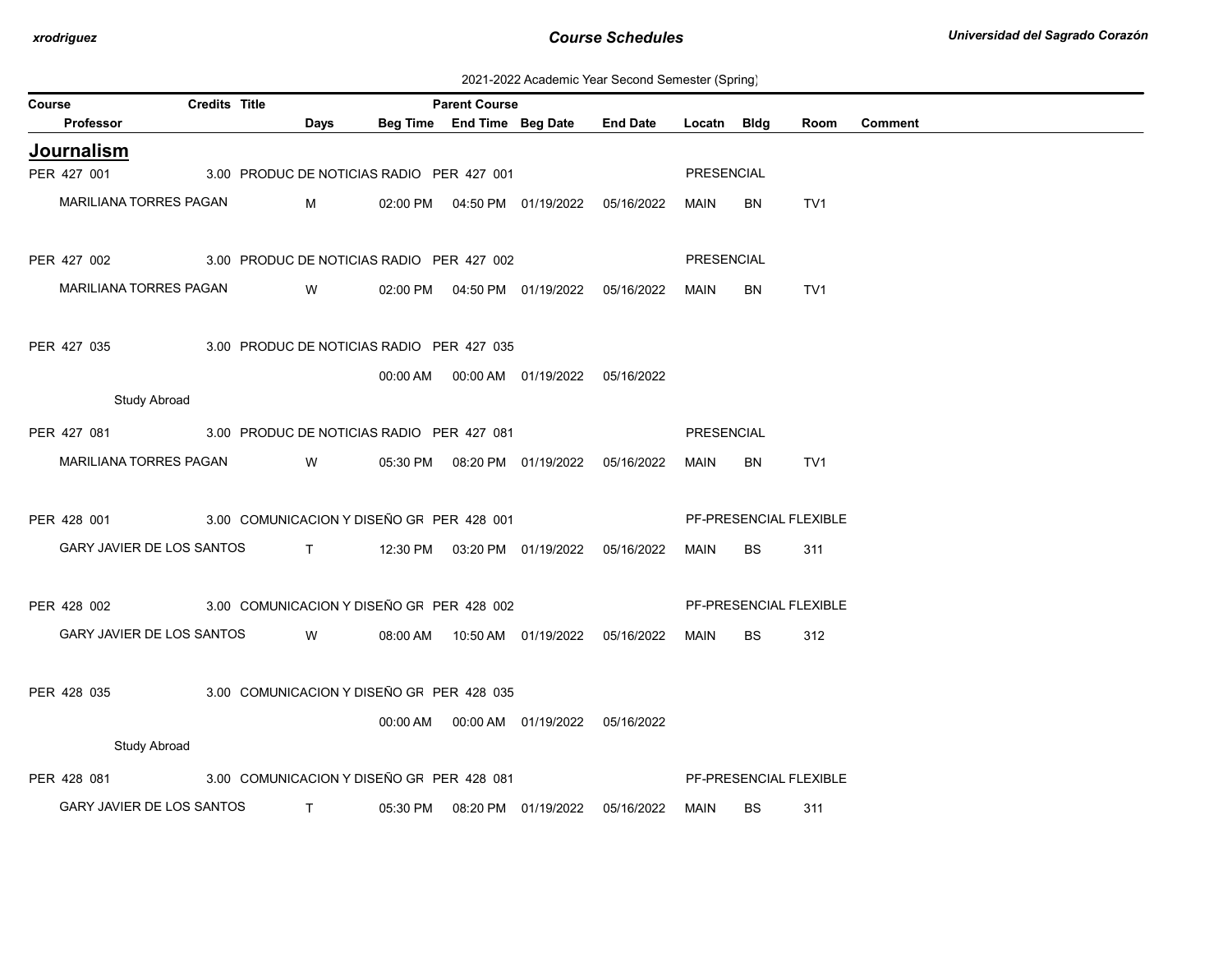| 2021-2022 Academic Year Second Semester (Spring) |  |  |  |
|--------------------------------------------------|--|--|--|
|--------------------------------------------------|--|--|--|

| <b>Course</b> |                                                       | <b>Credits Title</b> |              |                                            | <b>Parent Course</b> |                                            |                                                  |                     |                     |                        |                |
|---------------|-------------------------------------------------------|----------------------|--------------|--------------------------------------------|----------------------|--------------------------------------------|--------------------------------------------------|---------------------|---------------------|------------------------|----------------|
|               | Professor                                             |                      | Days         |                                            |                      |                                            | Beg Time End Time Beg Date End Date Locatn Bldg  |                     |                     | Room                   | <b>Comment</b> |
|               | Journalism                                            |                      |              |                                            |                      |                                            |                                                  |                     |                     |                        |                |
|               | PER 430 001                                           |                      |              | 3.00 EDICION DE IMPRESOS PER 430 001       |                      |                                            |                                                  |                     | VC-VIDEOCONFERENCIA |                        |                |
|               | LILLIAN E AGOSTO MALDONADO                            |                      | <b>W</b>     |                                            |                      | 11:00 AM  01:50 PM  01/19/2022  05/16/2022 |                                                  |                     |                     |                        |                |
|               | PER 450 001 3.00 PRODUCCION/NOTICIAS MULT PER 450 001 |                      |              |                                            |                      |                                            |                                                  |                     |                     | PF-PRESENCIAL FLEXIBLE |                |
|               | JOSE R HERNANDEZ FALCON                               |                      | $\mathbf{T}$ |                                            |                      |                                            | 02:00 PM  04:50 PM  01/19/2022  05/16/2022  MAIN |                     | <b>BS</b>           | 312                    |                |
|               | PER 450 035                                           |                      |              | 3.00 PRODUCCION/NOTICIAS MULT PER 450 035  |                      |                                            |                                                  |                     |                     |                        |                |
|               |                                                       |                      |              |                                            |                      | 00:00 AM  00:00 AM  01/19/2022  05/16/2022 |                                                  |                     |                     |                        |                |
|               | <b>Study Abroad</b>                                   |                      |              |                                            |                      |                                            |                                                  |                     |                     |                        |                |
|               | PER 450 081 3.00 PRODUCCION/NOTICIAS MULT PER 450 081 |                      |              |                                            |                      |                                            |                                                  |                     |                     | PF-PRESENCIAL FLEXIBLE |                |
|               | DAVID CORDERO MERCADO K                               |                      |              |                                            |                      | 06:30 PM  09:20 PM  01/19/2022  05/16/2022 |                                                  | MAIN                | BS.                 | 312                    |                |
|               | PER 480 001 3.00 SEMINARIO INTEGRADOR/PEF PER 480 001 |                      |              |                                            |                      |                                            |                                                  |                     | VC-VIDEOCONFERENCIA |                        |                |
|               | LILLIAN E AGOSTO MALDONADO                            |                      |              | W 02:00 PM 03:20 PM 01/19/2022 05/16/2022  |                      |                                            |                                                  | MAIN                |                     |                        |                |
|               | PER 480 002 3.00 SEMINARIO INTEGRADOR/PEF PER 480 002 |                      |              |                                            |                      |                                            |                                                  | VC-VIDEOCONFERENCIA |                     |                        |                |
|               | LILLIAN E AGOSTO MALDONADO M                          |                      |              |                                            |                      | 02:00 PM  03:20 PM  01/19/2022  05/16/2022 |                                                  |                     |                     |                        |                |
|               | <b>Production &amp; Marketing E</b>                   |                      |              |                                            |                      |                                            |                                                  |                     |                     |                        |                |
|               | PME 205 081                                           |                      |              | 3.00 INTROD AL NEGOCIO DE LA M PME 205 081 |                      |                                            |                                                  |                     | HV-HIBRIDO VIRTUAL  |                        |                |
|               | JORGE A FLYNN CINTRON                                 |                      | $M \sim 1$   |                                            |                      | 05:30 PM  06:50 PM  01/19/2022  05/16/2022 |                                                  |                     |                     |                        |                |
|               | PME 210 081                                           |                      |              | 3.00 TECNICAS EN TRAMOYAS LUC PME 210 081  |                      |                                            |                                                  |                     |                     | PF-PRESENCIAL FLEXIBLE |                |
|               | MYRNA A RIVERA COMAS                                  |                      | MW           | 07:00 PM                                   |                      |                                            | 05/16/2022                                       | MAIN                | <b>SM</b>           | 106                    |                |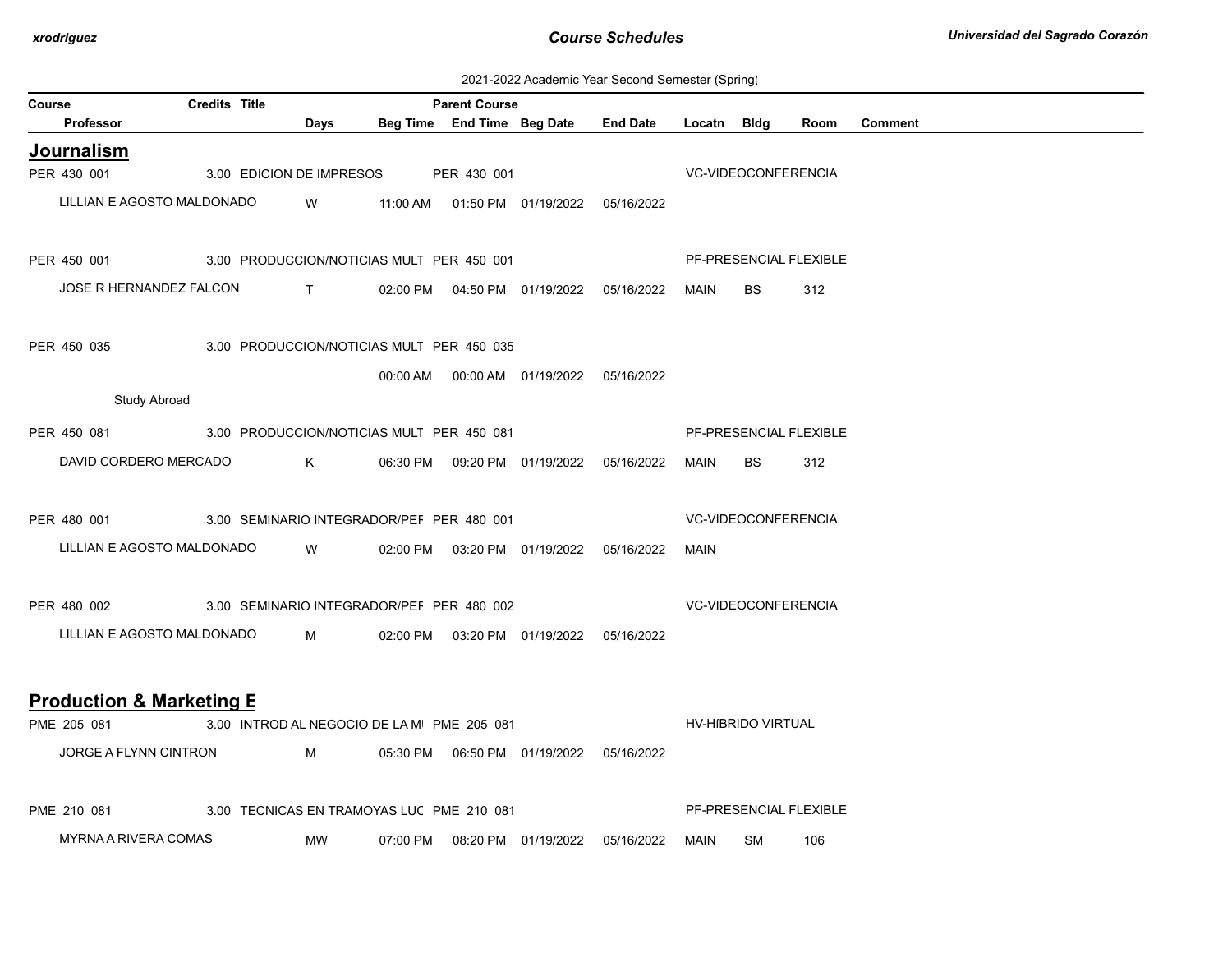| 2021-2022 Academic Year Second Semester (Spring) |  |  |  |
|--------------------------------------------------|--|--|--|
|--------------------------------------------------|--|--|--|

| Course | ---------- (-r------)<br><b>Credits Title</b><br><b>Parent Course</b> |  |                                           |             |  |             |                                            |                                            |                            |                    |                        |                |
|--------|-----------------------------------------------------------------------|--|-------------------------------------------|-------------|--|-------------|--------------------------------------------|--------------------------------------------|----------------------------|--------------------|------------------------|----------------|
|        | Professor                                                             |  |                                           | <b>Days</b> |  |             | Beg Time End Time Beg Date                 | <b>End Date</b>                            | Locatn Bldg                |                    | Room                   | <b>Comment</b> |
|        | <b>Production &amp; Marketing E</b>                                   |  |                                           |             |  |             |                                            |                                            |                            |                    |                        |                |
|        | PME 210 082                                                           |  | 3.00 TECNICAS EN TRAMOYAS LUC PME 210 082 |             |  |             |                                            |                                            |                            |                    | PF-PRESENCIAL FLEXIBLE |                |
|        | MYRNA A RIVERA COMAS                                                  |  |                                           | MW          |  |             |                                            |                                            | MAIN                       | SM                 | 106                    |                |
|        | PME 318 001 3.00 PRODUCCION DE EVENTOS PME 318 001                    |  |                                           |             |  |             |                                            |                                            |                            | HV-HIBRIDO VIRTUAL |                        |                |
|        | ANTONIO LEBRON ROLON                                                  |  | $\mathsf K$                               |             |  |             | 02:30 PM  03:50 PM  01/19/2022  05/16/2022 |                                            |                            |                    |                        |                |
|        | PME 390 001                                                           |  | 3.00 TEMAS ESPECIALES                     |             |  | PME 390 001 |                                            |                                            |                            | HV-HIBRIDO VIRTUAL |                        |                |
|        | JOSE VALLEJO CARMONA                                                  |  |                                           | $K$ and $K$ |  |             |                                            | 04:00 PM  05:20 PM  01/19/2022  05/16/2022 | MAIN                       |                    |                        |                |
|        | PME 390A 045 1.00 TEMAS ESPECIALES PME 390A 045                       |  |                                           |             |  |             |                                            |                                            | <b>VC-VIDEOCONFERENCIA</b> |                    |                        |                |
|        | JAVIER J HERNANDEZ ACOSTA                                             |  |                                           |             |  |             | 00:00 AM  00:00 AM  01/19/2022  05/16/2022 |                                            |                            |                    |                        |                |
|        | By Arrangement                                                        |  |                                           |             |  |             |                                            |                                            |                            |                    |                        |                |
|        | PME 480 001 3.00 SEMINARIO INTEGRADOR                                 |  |                                           |             |  | PME 480 001 |                                            |                                            |                            | HV-HIBRIDO VIRTUAL |                        |                |
|        | ANTONIO LEBRON ROLON T 04:00 PM 05:20 PM 01/19/2022 05/16/2022        |  |                                           |             |  |             |                                            |                                            |                            |                    |                        |                |
|        | Radio Production & Marko                                              |  |                                           |             |  |             |                                            |                                            |                            |                    |                        |                |
|        | PMR 165 001                                                           |  | 1.00 LOCUCION Y MODERA PARA R PMR 165 001 |             |  |             |                                            |                                            | PRESENCIAL                 |                    |                        |                |
|        | MARIANA M QUILES FABIAN                                               |  | <b>The Contract of Contract Street</b>    |             |  |             |                                            | 09:30 AM  12:20 PM  01/19/2022  05/16/2022 | MAIN                       | <b>BN</b>          | 320                    |                |
|        | PMR 410 035                                                           |  | 4.00 PRODUCCION PARA RADIO 1 PMR 410 035  |             |  |             |                                            |                                            |                            |                    |                        |                |
|        |                                                                       |  |                                           |             |  |             | 00:00 AM  00:00 AM  01/19/2022  05/16/2022 |                                            |                            |                    |                        |                |
|        | <b>Study Abroad</b>                                                   |  |                                           |             |  |             |                                            |                                            |                            |                    |                        |                |
|        | PMR 410 081                                                           |  | 4.00 PRODUCCION PARA RADIO 1 PMR 410 081  |             |  |             |                                            |                                            | <b>PRESENCIAL</b>          |                    |                        |                |
|        | SALVADOR MENDEZ RESTO                                                 |  | <b>W</b>                                  |             |  |             |                                            | 05:30 PM  09:20 PM  01/19/2022  05/16/2022 | MAIN                       | BN.                | 236                    |                |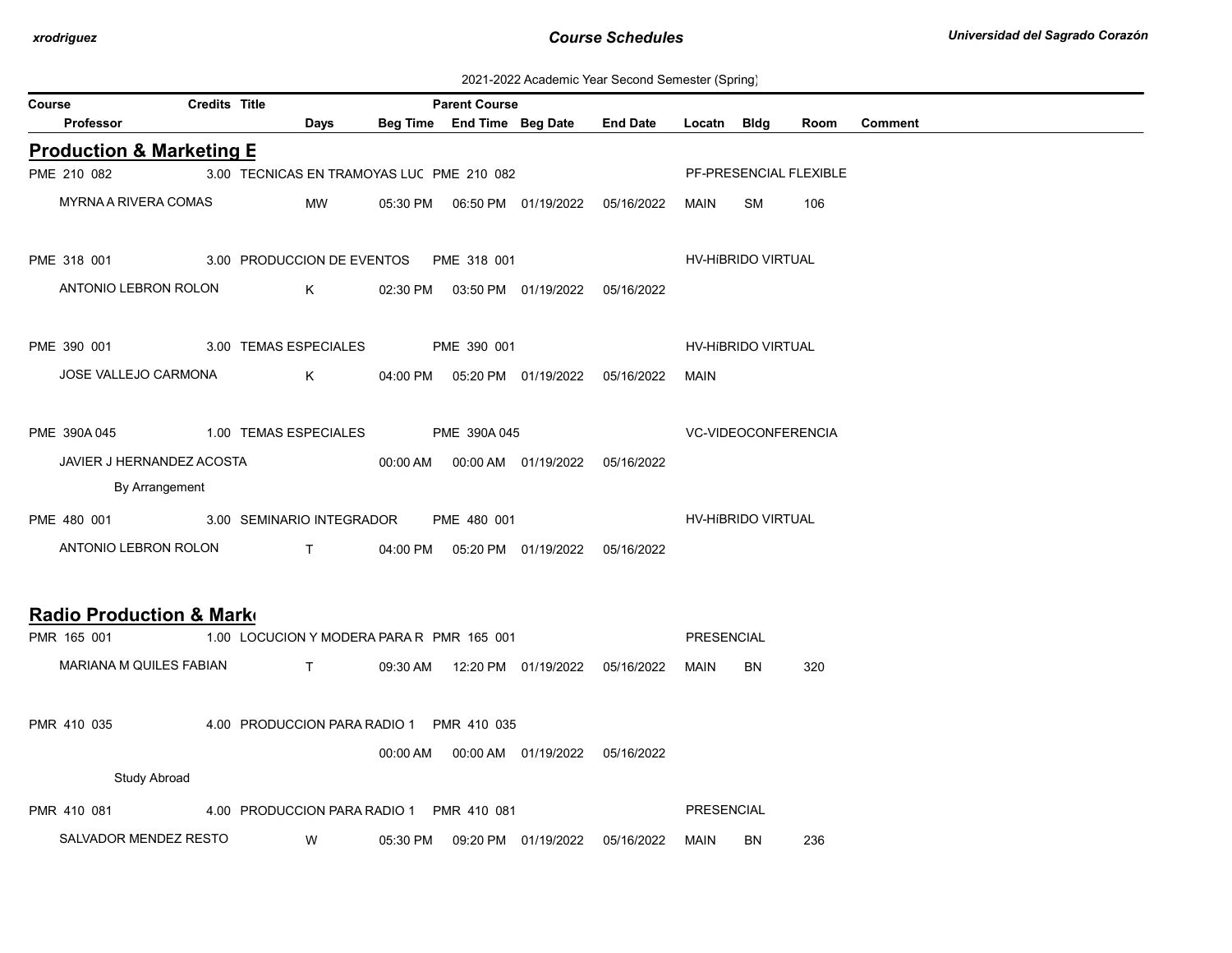| 2021-2022 Academic Year Second Semester (Spring) |  |  |  |  |  |
|--------------------------------------------------|--|--|--|--|--|
|--------------------------------------------------|--|--|--|--|--|

| <b>Course</b>                                          |                                                                       | <b>Credits Title</b> |                 |                                           | <b>Parent Course</b> |                                            | readonne Tear Second Sonicotor (Spinig)         |                   |                            |      |                |
|--------------------------------------------------------|-----------------------------------------------------------------------|----------------------|-----------------|-------------------------------------------|----------------------|--------------------------------------------|-------------------------------------------------|-------------------|----------------------------|------|----------------|
|                                                        | <b>Professor</b>                                                      |                      | Days            |                                           |                      |                                            | Beg Time End Time Beg Date End Date Locatn Bldg |                   |                            | Room | <b>Comment</b> |
|                                                        | <b>Radio Production &amp; Marke</b>                                   |                      |                 |                                           |                      |                                            |                                                 |                   |                            |      |                |
|                                                        | PMR 415 081                                                           |                      |                 | 4.00 PRODUCCION PARA RADIO 2 PMR 415 081  |                      |                                            |                                                 | PRESENCIAL        |                            |      |                |
|                                                        | SALVADOR MENDEZ RESTO                                                 |                      | $M \sim 1$      |                                           |                      |                                            | 05:30 PM  09:20 PM  01/19/2022  05/16/2022      | MAIN              | <b>BN</b>                  | 236  |                |
|                                                        | <b>Portuguese</b>                                                     |                      |                 |                                           |                      |                                            |                                                 |                   |                            |      |                |
|                                                        | POR 101 001 3.00 PORTUGUES ELEMENTAL 1 POR 101 001                    |                      |                 |                                           |                      |                                            |                                                 | PRESENCIAL        |                            |      |                |
|                                                        | MORAIMA MUNDO RIOS                                                    |                      | <b>MW</b>       |                                           |                      |                                            |                                                 | MAIN              | <b>BN</b>                  | 327  |                |
|                                                        | POR 101 002 3.00 PORTUGUES ELEMENTAL 1 POR 101 002                    |                      |                 |                                           |                      |                                            |                                                 |                   | <b>VC-VIDEOCONFERENCIA</b> |      |                |
|                                                        | <b>MORAIMA MUNDO RIOS</b>                                             |                      | KT <sub>N</sub> |                                           |                      | 03:00 PM  04:20 PM  01/19/2022  05/16/2022 |                                                 |                   |                            |      |                |
| POR 101L 051 0.00 LAB PORTUGUES ELEMENTAL POR 101L 051 |                                                                       |                      |                 |                                           |                      |                                            |                                                 |                   | PF-PRESENCIAL FLEXIBLE     |      |                |
|                                                        | BENEDITA MARDONIA DA MOTA T                                           |                      |                 |                                           |                      |                                            | 08:30 AM  09:20 AM  01/19/2022  05/16/2022      | MAIN              | BN.                        | 227  |                |
|                                                        | POR 101L 052 0.00 LAB PORTUGUES ELEMENTAL POR 101L 052                |                      |                 |                                           |                      |                                            |                                                 |                   | PF-PRESENCIAL FLEXIBLE     |      |                |
|                                                        | BENEDITA MARDONIA DA MOTA W 11:00 AM 11:50 AM 01/19/2022 05/16/2022   |                      |                 |                                           |                      |                                            |                                                 | MAIN              | SM                         | 102A |                |
|                                                        | POR 102 001 3.00 PORTUGUES ELEMENTAL 2 POR 102 001                    |                      |                 |                                           |                      |                                            |                                                 |                   | <b>VC-VIDEOCONFERENCIA</b> |      |                |
|                                                        | MARIANA MAGALHAES NOGUEIRA KT 12:30 PM 01:50 PM 01/19/2022 05/16/2022 |                      |                 |                                           |                      |                                            |                                                 | MAIN              |                            |      |                |
|                                                        | POR 102L 051 0.00 LAB PORTUGUES ELEMENTAL POR 102L 051                |                      |                 |                                           |                      |                                            |                                                 |                   | PF-PRESENCIAL FLEXIBLE     |      |                |
|                                                        | BENEDITA MARDONIA DA MOTA                                             |                      | <b>W</b>        |                                           |                      |                                            |                                                 | MAIN              | SM                         | 102A |                |
|                                                        | <b>Production</b>                                                     |                      |                 |                                           |                      |                                            |                                                 |                   |                            |      |                |
|                                                        | PRO 336 081                                                           |                      |                 | 3.00 PRODUCCION BASICA PARA M PRO 336 081 |                      |                                            |                                                 | <b>PRESENCIAL</b> |                            |      |                |

ANGEL L CORREA ORTIZ T 05:30 PM 08:20 PM 01/19/2022 05/16/2022 MAIN BN TV2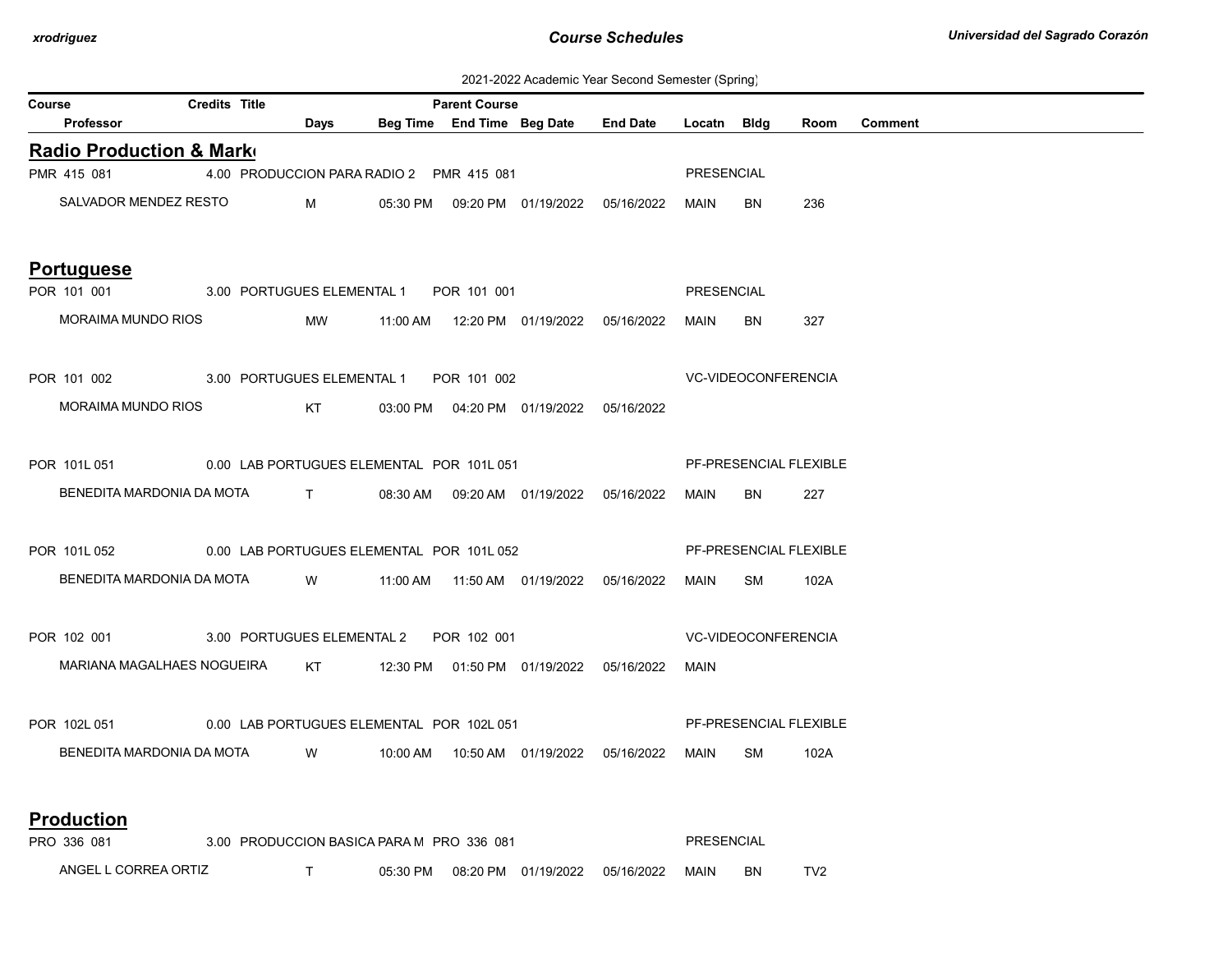2021-2022 Academic Year Second Semester (Spring)

| Course                                                  | <b>Credits Title</b> |             |      |                                              | <b>Parent Course</b> |                                                  |                                     |                   |                        |      |                |
|---------------------------------------------------------|----------------------|-------------|------|----------------------------------------------|----------------------|--------------------------------------------------|-------------------------------------|-------------------|------------------------|------|----------------|
| <b>Professor</b>                                        |                      |             | Days |                                              |                      |                                                  | Beg Time End Time Beg Date End Date | Locatn Bldg       |                        | Room | <b>Comment</b> |
| <b>Production</b>                                       |                      |             |      |                                              |                      |                                                  |                                     |                   |                        |      |                |
| PRO 337 001 3.00 ARTE Y TECNICA DE LA EDICI(PRO 337 001 |                      |             |      |                                              |                      |                                                  |                                     | PRESENCIAL        |                        |      |                |
| DAVID A MOSCOSO ESPINOZA                                |                      |             |      |                                              |                      |                                                  |                                     | MAIN              | BS                     | 312  |                |
| PRO 337 002                                             |                      |             |      | 3.00 ARTE Y TECNICA DE LA EDICI( PRO 337 002 |                      |                                                  |                                     | PRESENCIAL        |                        |      | CANCELI        |
|                                                         |                      |             | М    |                                              |                      | 02:00 PM  04:50 PM  01/19/2022  05/16/2022       |                                     | MAIN              |                        |      |                |
| PRO 337 003 3.00 ARTE Y TECNICA DE LA EDICI(PRO 337 003 |                      |             |      |                                              |                      |                                                  |                                     | <b>PRESENCIAL</b> |                        |      |                |
| DAVID A MOSCOSO ESPINOZA                                |                      |             |      |                                              |                      | M 08:00 AM 10:50 AM 01/19/2022 05/16/2022        |                                     | MAIN              | BS.                    | 311  |                |
| PRO 338C 001 3.00 PRODUCCION DE SONIDO PRO 338C 001     |                      |             |      |                                              |                      |                                                  |                                     |                   | PF-PRESENCIAL FLEXIBLE |      |                |
| SALVADOR MENDEZ RESTO                                   |                      |             | MW   |                                              |                      | 07:30 AM  08:50 AM  01/19/2022  05/16/2022       |                                     | MAIN              | BN                     | 317A |                |
| PRO 338C 002 3.00 PRODUCCION DE SONIDO PRO 338C 002     |                      |             |      |                                              |                      |                                                  |                                     |                   | PF-PRESENCIAL FLEXIBLE |      |                |
|                                                         |                      |             |      |                                              |                      |                                                  |                                     |                   |                        |      |                |
| ERIC K ADAMSONS BODO                                    |                      |             |      |                                              |                      | W 12:30 PM 03:20 PM 01/19/2022 05/16/2022        |                                     | MAIN              | BN                     | 317A |                |
| PRO 338C 081 3.00 PRODUCCION DE SONIDO PRO 338C 081     |                      |             |      |                                              |                      |                                                  |                                     |                   | PF-PRESENCIAL FLEXIBLE |      |                |
| JOERIC MEDINA MENDEZ                                    |                      |             |      |                                              |                      | K     05:30 PM  08:20 PM  01/19/2022  05/16/2022 |                                     | MAIN              | BN                     | 317A |                |
| PRO 338C 082                                            |                      |             |      | 3.00 PRODUCCION DE SONIDO PRO 338C 082       |                      |                                                  |                                     |                   | PF-PRESENCIAL FLEXIBLE |      |                |
| ERIC K ADAMSONS BODO                                    |                      | $M_{\rm 1}$ |      |                                              |                      | 05:30 PM  08:20 PM  01/19/2022  05/16/2022       |                                     | MAIN              | BN                     | 317A |                |
| PRO 338C 083                                            |                      |             |      | 3.00 PRODUCCION DE SONIDO PRO 338C 083       |                      |                                                  |                                     | PRESENCIAL        |                        |      | CANCELI        |
|                                                         |                      |             | W    |                                              |                      | 05:30 PM  08:20 PM  01/19/2022  05/16/2022       |                                     | MAIN              |                        |      |                |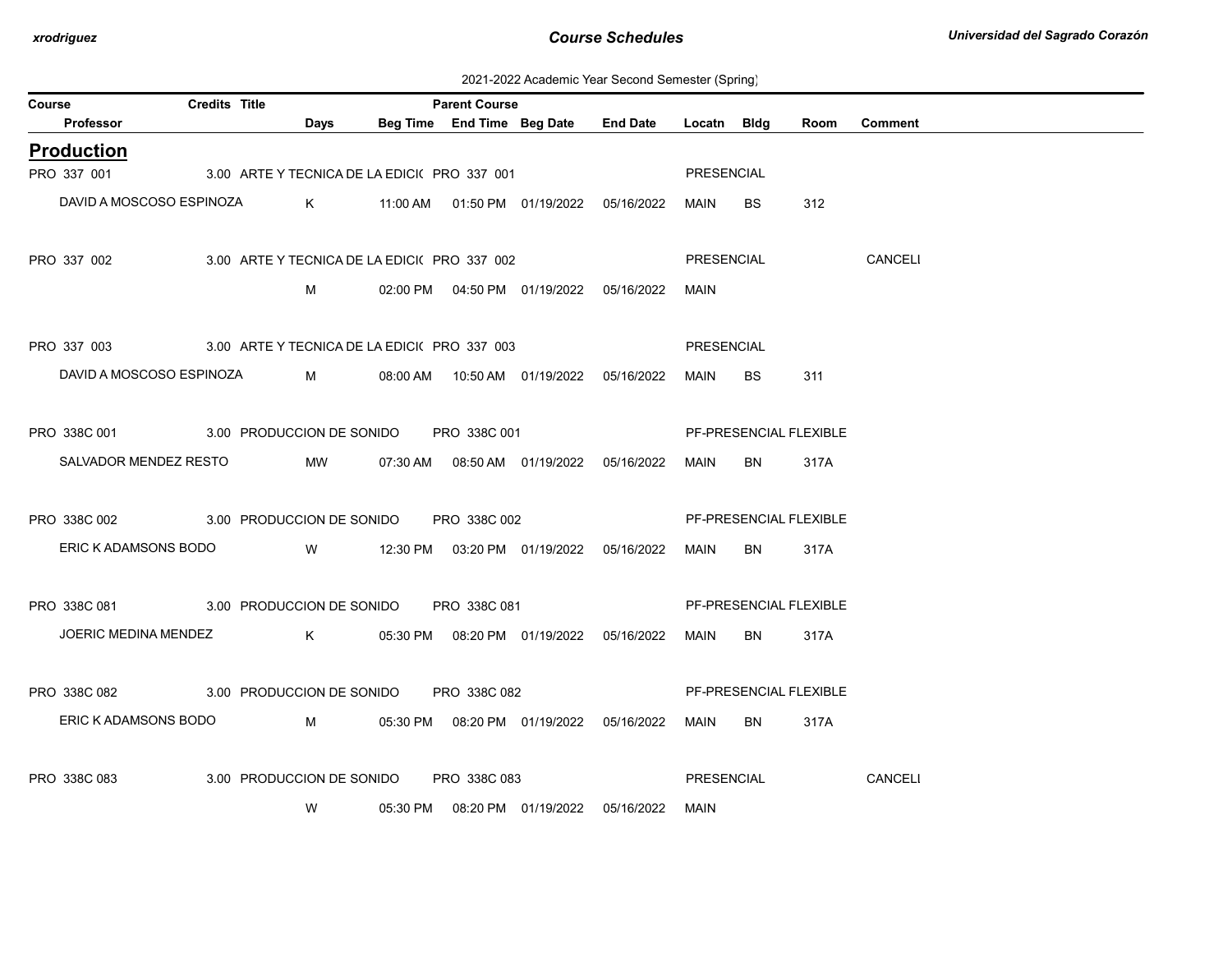2021-2022 Academic Year Second Semester (Spring)

| Course                           | <b>Credits Title</b> |                                             |          | <b>Parent Course</b> |                                  |                 |                   |                     |                        |                |
|----------------------------------|----------------------|---------------------------------------------|----------|----------------------|----------------------------------|-----------------|-------------------|---------------------|------------------------|----------------|
| <b>Professor</b>                 |                      | Days                                        |          |                      | Beg Time End Time Beg Date       | <b>End Date</b> | Locatn Bldg       |                     | Room                   | <b>Comment</b> |
| <b>Production</b>                |                      |                                             |          |                      |                                  |                 |                   |                     |                        |                |
| PRO 339D 001                     |                      | 4.00 PRODUCCION DIGITAL BASIC/ PRO 339D 001 |          |                      |                                  |                 | PRESENCIAL        |                     |                        |                |
| ANGEL L CORREA ORTIZ             |                      | $\mathsf{T}$                                | 08:00 AM |                      | 11:50 AM  01/19/2022             | 05/16/2022      | MAIN              | BN                  | TV <sub>1</sub>        |                |
| PRO 339D 002                     |                      | 4.00 PRODUCCION DIGITAL BASIC/ PRO 339D 002 |          |                      |                                  |                 | <b>PRESENCIAL</b> |                     |                        |                |
| ANGEL L CORREA ORTIZ             |                      | K                                           | 08:00 AM |                      | 11:50 AM  01/19/2022  05/16/2022 |                 | MAIN              | BN                  | TV1                    |                |
| PRO 339D 081                     |                      | 4.00 PRODUCCION DIGITAL BASIC/ PRO 339D 081 |          |                      |                                  |                 | <b>PRESENCIAL</b> |                     |                        |                |
| IVAN D NIEVES RODRIGUEZ          |                      | W                                           | 05:30 PM |                      | 09:20 PM 01/19/2022 05/16/2022   |                 | MAIN              | <b>BN</b>           | TV <sub>2</sub>        |                |
| PRO 390 035                      |                      | 3.00 TEMAS ESPECIALES                       |          | PRO 390 035          |                                  |                 |                   |                     |                        |                |
| <b>Study Abroad</b>              |                      |                                             | 00:00 AM |                      | 00:00 AM  01/19/2022  05/16/2022 |                 |                   |                     |                        |                |
|                                  |                      |                                             |          |                      |                                  |                 |                   |                     |                        |                |
| <b>Phychology</b><br>PSI 200 035 |                      | 3.00 PSICO PARA CRECIMIENTO PE PSI 200 035  |          |                      |                                  |                 |                   |                     |                        |                |
|                                  |                      |                                             | 00:00 AM |                      | 00:00 AM  01/19/2022             | 05/16/2022      |                   |                     |                        |                |
| <b>Study Abroad</b>              |                      |                                             |          |                      |                                  |                 |                   |                     |                        |                |
| PSI 201 001                      |                      | 3.00 PSICOLOGIA GENERAL 1                   |          | PSI 201 001          |                                  |                 |                   | VC-VIDEOCONFERENCIA |                        |                |
| HUGO RODRIGUEZ RAMIREZ           |                      | MW                                          |          |                      | 02:30 PM  03:50 PM  01/19/2022   | 05/16/2022      |                   |                     |                        |                |
| PSI 201 035                      |                      | 3.00 PSICOLOGIA GENERAL 1                   |          | PSI 201 035          |                                  |                 |                   |                     |                        |                |
|                                  |                      |                                             | 00:00 AM |                      | 00:00 AM  01/19/2022  05/16/2022 |                 |                   |                     |                        |                |
| <b>Study Abroad</b>              |                      |                                             |          |                      |                                  |                 |                   |                     |                        |                |
| PSI 201 068                      |                      | 3.00 PSICOLOGIA GENERAL 1                   |          | PSI 201 068          |                                  |                 |                   |                     | TL-TOTALMENTE EN LÍNEA |                |
| HUGO RODRIGUEZ RAMIREZ           |                      |                                             | 00:00 AM |                      | 00:00 AM  01/08/2022             | 02/18/2022      |                   |                     |                        |                |
| Online                           |                      |                                             |          |                      |                                  |                 |                   |                     |                        |                |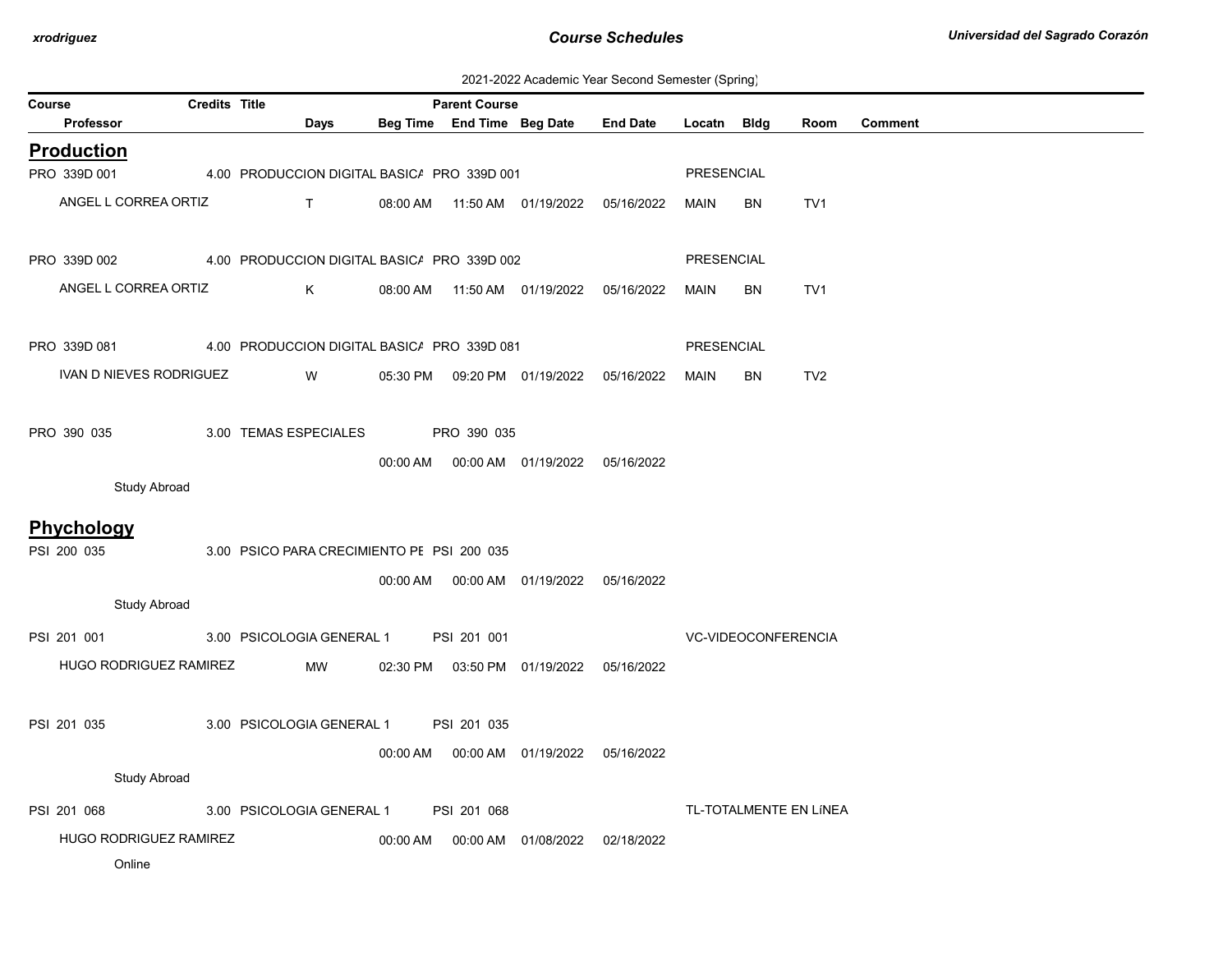| 2021-2022 Academic Year Second Semester (Spring) |  |  |  |  |  |
|--------------------------------------------------|--|--|--|--|--|
|--------------------------------------------------|--|--|--|--|--|

| Course |                         | <b>Credits Title</b> |                                                       | <b>Parent Course</b> |                                            |                                     |                            |           |                        |                |
|--------|-------------------------|----------------------|-------------------------------------------------------|----------------------|--------------------------------------------|-------------------------------------|----------------------------|-----------|------------------------|----------------|
|        | Professor               |                      | <b>Days</b>                                           |                      |                                            | Beg Time End Time Beg Date End Date | Locatn Bldg                |           | Room                   | <b>Comment</b> |
|        | Phychology              |                      |                                                       |                      |                                            |                                     |                            |           |                        |                |
|        | PSI 201 069             |                      | 3.00 PSICOLOGIA GENERAL 1 PSI 201 069                 |                      |                                            |                                     |                            |           | TL-TOTALMENTE EN LÍNEA |                |
|        | NORMARY SILVA SOTO      |                      |                                                       |                      | 00:00 AM  00:00 AM  02/21/2022  04/03/2022 |                                     |                            |           |                        |                |
|        | Online                  |                      |                                                       |                      |                                            |                                     |                            |           |                        |                |
|        |                         |                      | PSI 201 081 3.00 PSICOLOGIA GENERAL 1 PSI 201 081     |                      |                                            |                                     | <b>VC-VIDEOCONFERENCIA</b> |           |                        |                |
|        | HUGO RODRIGUEZ RAMIREZ  |                      |                                                       |                      | KT 05:30 PM 06:50 PM 01/19/2022 05/16/2022 |                                     |                            |           |                        |                |
|        |                         |                      |                                                       |                      |                                            |                                     |                            |           |                        |                |
|        |                         |                      | PSI 203 001 3.00 PSICOLOGIA DEL DESARROLL PSI 203 001 |                      |                                            |                                     | VC-VIDEOCONFERENCIA        |           |                        |                |
|        | MAIDELISE A RIOS MEDINA |                      | MW                                                    |                      | 02:30 PM  03:50 PM  01/19/2022  05/16/2022 |                                     |                            |           |                        |                |
|        |                         |                      |                                                       |                      |                                            |                                     |                            |           |                        |                |
|        |                         |                      | PSI 204 001 3.00 PSICOLOGIA DEL DESARROLL PSI 204 001 |                      |                                            |                                     | VC-VIDEOCONFERENCIA        |           |                        |                |
|        | HUGO RODRIGUEZ RAMIREZ  |                      | MW                                                    |                      | 09:30 AM  10:50 AM  01/19/2022  05/16/2022 |                                     |                            |           |                        |                |
|        |                         |                      |                                                       |                      |                                            |                                     |                            |           |                        |                |
|        |                         |                      | PSI 205 001 3.00 PSICOLOGIA SOCIAL PSI 205 001        |                      |                                            |                                     | PRESENCIAL                 |           |                        |                |
|        | SOFIA GONZALEZ RIVERA   |                      | <b>MW</b>                                             |                      | 11:00 AM  12:20 PM  01/19/2022  05/16/2022 |                                     | MAIN                       | <b>BN</b> | 229                    |                |
|        |                         |                      |                                                       |                      |                                            |                                     |                            |           |                        |                |
|        | PSI 205 002             |                      | 3.00 PSICOLOGIA SOCIAL                                | PSI 205 002          |                                            |                                     | <b>PRESENCIAL</b>          |           |                        |                |
|        |                         |                      |                                                       |                      |                                            |                                     |                            |           |                        |                |
|        | SOFIA GONZALEZ RIVERA   |                      |                                                       |                      |                                            |                                     | MAIN                       | BN        | 241                    |                |
|        |                         |                      |                                                       |                      |                                            |                                     |                            |           |                        |                |
|        |                         |                      | PSI 209 001 3.00 PSICOLOGIA DEL DESARROLL PSI 209 001 |                      |                                            |                                     | VC-VIDEOCONFERENCIA        |           |                        |                |
|        | LUZ M VELEZ RODRIGUEZ   |                      | MW                                                    |                      | 11:00 AM  12:20 PM  01/19/2022  05/16/2022 |                                     |                            |           |                        |                |
|        |                         |                      |                                                       |                      |                                            |                                     |                            |           |                        |                |
|        | PSI 209 002             |                      | 3.00 PSICOLOGIA DEL DESARROLL PSI 209 002             |                      |                                            |                                     | <b>VC-VIDEOCONFERENCIA</b> |           |                        |                |
|        | LUZ M VELEZ RODRIGUEZ   |                      | <b>Example 18 KT</b>                                  |                      |                                            |                                     |                            |           |                        |                |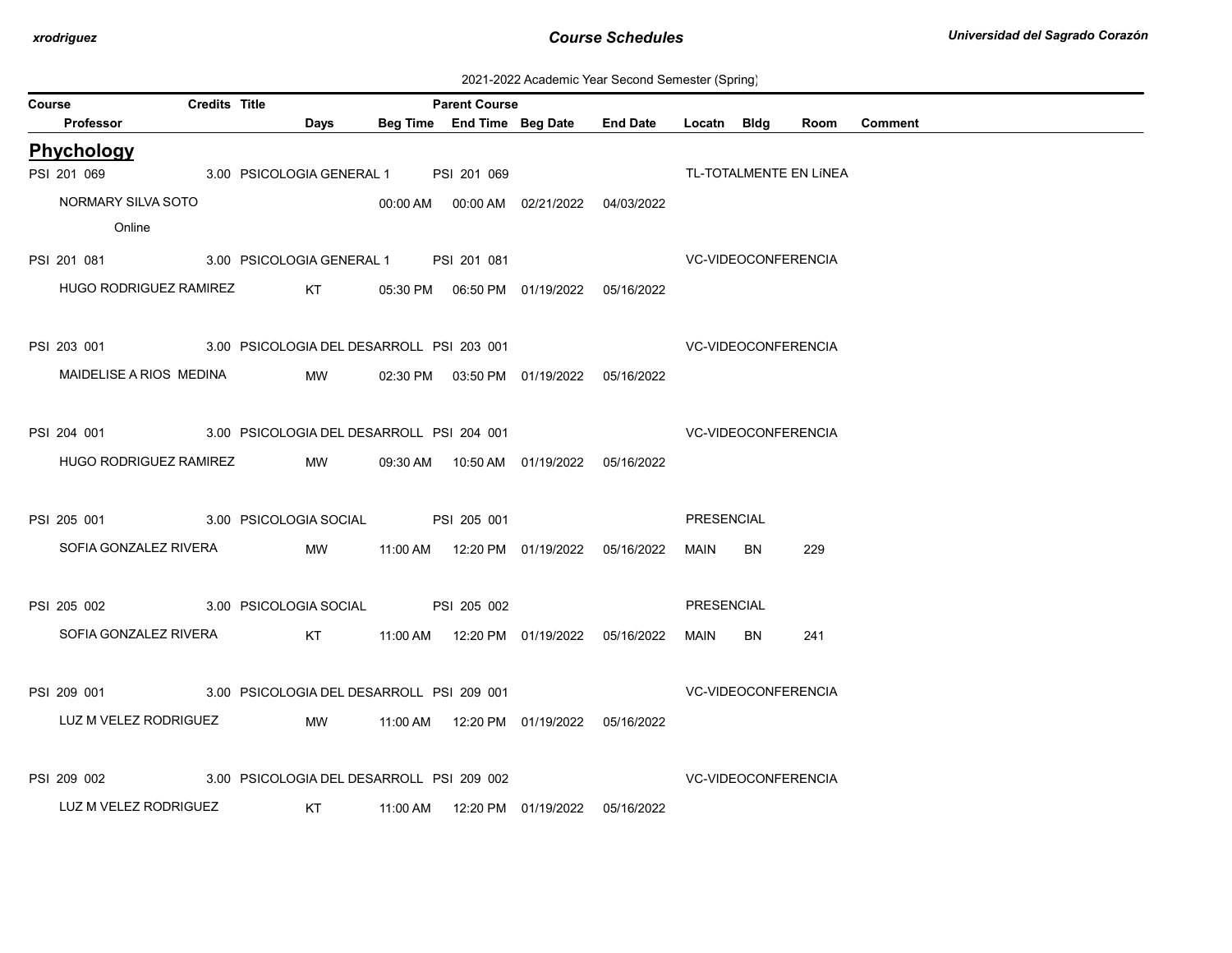| 2021-2022 Academic Year Second Semester (Spring) |  |
|--------------------------------------------------|--|
|--------------------------------------------------|--|

| Course |                                | <b>Credits Title</b> |                                           |                    | <b>Parent Course</b> |                                            |                                     |                     |    |                        |                            |
|--------|--------------------------------|----------------------|-------------------------------------------|--------------------|----------------------|--------------------------------------------|-------------------------------------|---------------------|----|------------------------|----------------------------|
|        | Professor                      |                      | Days                                      |                    |                      |                                            | Beg Time End Time Beg Date End Date | Locatn Bldg         |    | Room                   | <b>Comment</b>             |
|        | Phychology                     |                      |                                           |                    |                      |                                            |                                     |                     |    |                        |                            |
|        | PSI 209 068                    |                      | 3.00 PSICOLOGIA DEL DESARROLL PSI 209 068 |                    |                      |                                            |                                     |                     |    | TL-TOTALMENTE EN LÍNEA |                            |
|        | PETRONILA MENDEZ HERNANDEZ     |                      |                                           |                    |                      | 00:00 AM  00:00 AM  04/06/2022  05/17/2022 |                                     |                     |    |                        |                            |
|        | Online                         |                      |                                           |                    |                      |                                            |                                     |                     |    |                        |                            |
|        | PSI 303 081                    |                      | 3.00 TEORIAS DE PERSONALIDAD PSI 303 081  |                    |                      |                                            |                                     | HV-HíBRIDO VIRTUAL  |    |                        |                            |
|        | HUGO RODRIGUEZ RAMIREZ         |                      | <b>W</b>                                  |                    |                      | 05:30 PM  06:50 PM  01/19/2022  05/16/2022 |                                     |                     |    |                        |                            |
|        |                                |                      |                                           |                    |                      |                                            |                                     |                     |    |                        |                            |
|        | PSI 303 082                    |                      | 3.00 TEORIAS DE PERSONALIDAD PSI 303 082  |                    |                      |                                            |                                     | HV-HIBRIDO VIRTUAL  |    |                        |                            |
|        |                                |                      |                                           |                    |                      |                                            |                                     |                     |    |                        |                            |
|        | SANDRA MORALES RIVERA          |                      | $K$ and $K$                               |                    |                      | 05:30 PM  06:50 PM  01/19/2022  05/16/2022 |                                     |                     |    |                        |                            |
|        |                                |                      |                                           |                    |                      |                                            |                                     |                     |    |                        |                            |
|        | PSI 306 001                    |                      | 3.00 PSICOPATOLOGIA                       | <b>PSI 306 001</b> |                      |                                            |                                     |                     |    |                        | HV-HIBRIDO VIRTUAL CANCELI |
|        |                                |                      | $\mathsf{T}$ and $\mathsf{T}$             |                    |                      | 05:30 PM  08:20 PM  01/19/2022  05/16/2022 |                                     |                     |    |                        |                            |
|        |                                |                      |                                           |                    |                      |                                            |                                     |                     |    |                        |                            |
|        | PSI 306 081                    |                      | 3.00 PSICOPATOLOGIA PSI 306 081           |                    |                      |                                            |                                     | HV-HIBRIDO VIRTUAL  |    |                        |                            |
|        | SANDRA MORALES RIVERA          |                      | T 05:30 PM 06:50 PM 01/19/2022 05/16/2022 |                    |                      |                                            |                                     |                     |    |                        |                            |
|        |                                |                      |                                           |                    |                      |                                            |                                     |                     |    |                        |                            |
|        | PSI 311 001                    |                      | 3.00 PSICOLOGIA DEL GENERO                |                    | PSI 311 001          |                                            |                                     | <b>PRESENCIAL</b>   |    |                        |                            |
|        | TERESA E GRACIA AGENJO         |                      | MW                                        |                    |                      | 02:30 PM  03:50 PM  01/19/2022  05/16/2022 |                                     | MAIN                | BN | 228                    |                            |
|        |                                |                      |                                           |                    |                      |                                            |                                     |                     |    |                        |                            |
|        | PSI 311 002                    |                      | 3.00 PSICOLOGIA DEL GENERO                |                    | PSI 311 002          |                                            |                                     | PRESENCIAL          |    |                        |                            |
|        |                                |                      |                                           |                    |                      |                                            |                                     |                     |    |                        |                            |
|        | TERESA E GRACIA AGENJO         |                      | MW                                        |                    |                      |                                            |                                     | MAIN                | BN | 231                    |                            |
|        |                                |                      |                                           |                    |                      |                                            |                                     |                     |    |                        |                            |
|        | PSI 320 081                    |                      | 3.00 PSICOLOGIA FISIOLOGICA               |                    | PSI 320 081          |                                            |                                     | VC-VIDEOCONFERENCIA |    |                        |                            |
|        | <b>ISMAEL J CASTILLO REYES</b> |                      | <b>Example 15 KT</b>                      |                    |                      | 05:30 PM  06:50 PM  01/19/2022  05/16/2022 |                                     |                     |    |                        |                            |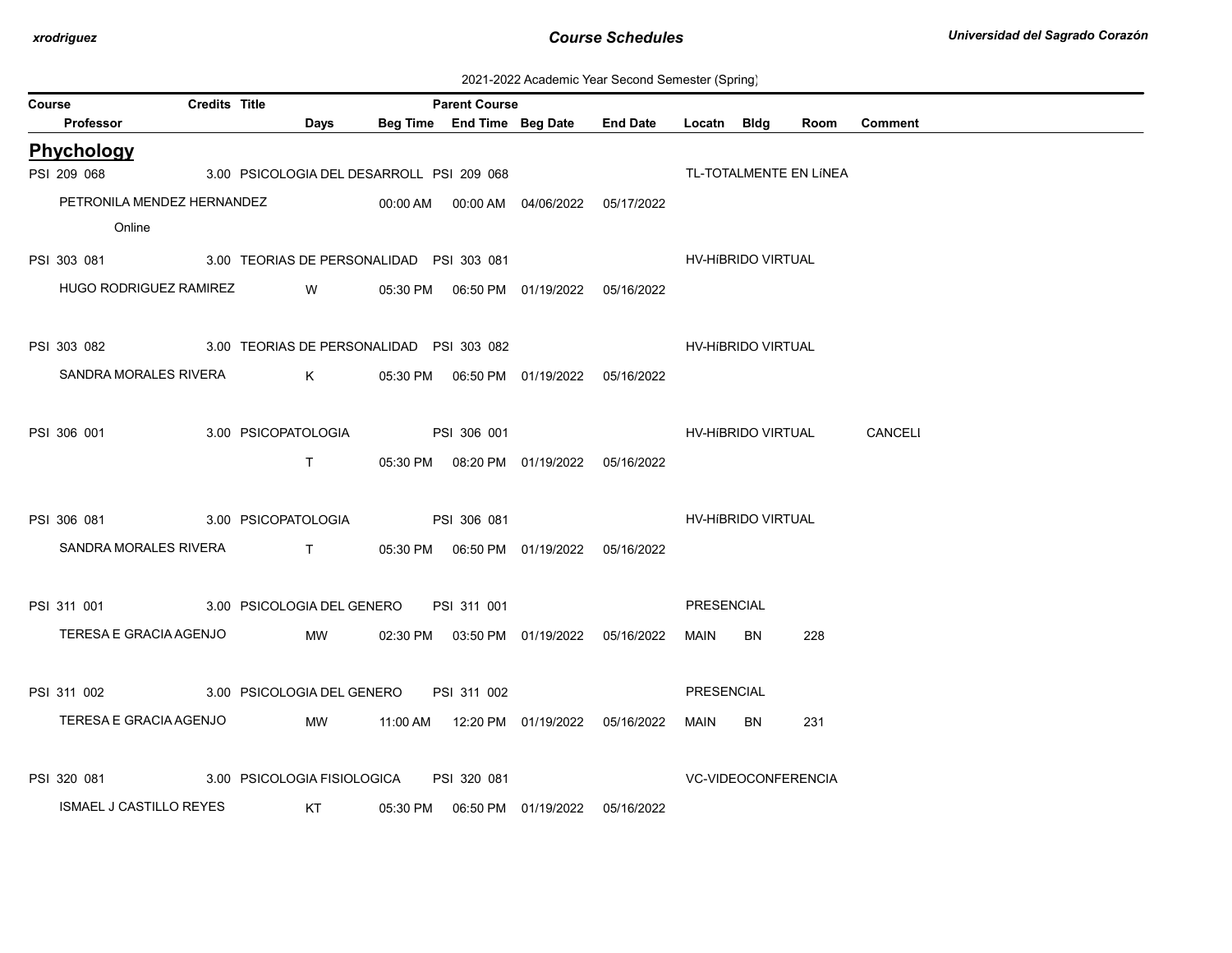| 2021-2022 Academic Year Second Semester (Spring) |  |  |  |
|--------------------------------------------------|--|--|--|
|--------------------------------------------------|--|--|--|

| <b>Credits Title</b><br><b>Parent Course</b><br><b>Course</b>      |  |                                                                                                                                                                                                                                                                                                                               |  |             |                                            |                                                 |             |                            |      |                |  |
|--------------------------------------------------------------------|--|-------------------------------------------------------------------------------------------------------------------------------------------------------------------------------------------------------------------------------------------------------------------------------------------------------------------------------|--|-------------|--------------------------------------------|-------------------------------------------------|-------------|----------------------------|------|----------------|--|
| Professor                                                          |  | Days                                                                                                                                                                                                                                                                                                                          |  |             |                                            | Beg Time End Time Beg Date End Date Locatn Bldg |             |                            | Room | <b>Comment</b> |  |
| Phychology                                                         |  |                                                                                                                                                                                                                                                                                                                               |  |             |                                            |                                                 |             |                            |      |                |  |
| PSI 412 081                                                        |  | 3.00 PSICOMETRIA                                                                                                                                                                                                                                                                                                              |  | PSI 412 081 |                                            |                                                 |             | HV-HIBRIDO VIRTUAL         |      |                |  |
| NORIMAR SANTIAGO IRIZARRY                                          |  | $M \sim 1$                                                                                                                                                                                                                                                                                                                    |  |             |                                            | 05:30 PM  08:20 PM  01/19/2022  05/16/2022      | MAIN        |                            |      |                |  |
| PSI 420 001 4.00 METOD INVEST CORREC Y EX PSI 420 001              |  |                                                                                                                                                                                                                                                                                                                               |  |             |                                            |                                                 |             | VC-VIDEOCONFERENCIA        |      |                |  |
| LUZ M VELEZ RODRIGUEZ                                              |  | MW                                                                                                                                                                                                                                                                                                                            |  |             |                                            | 02:00 PM  03:50 PM  01/19/2022  05/16/2022      |             |                            |      |                |  |
| PSI 440 001 3.00 PRACTICUM EN PSICOLOGIA PSI 440 001               |  |                                                                                                                                                                                                                                                                                                                               |  |             |                                            |                                                 | PRESENCIAL  |                            |      |                |  |
| LUZ M VELEZ RODRIGUEZ<br>By Arrangement                            |  |                                                                                                                                                                                                                                                                                                                               |  |             |                                            | 00:00 AM   00:00 AM   01/19/2022  05/16/2022    | <b>MAIN</b> |                            |      |                |  |
| PSI 450 001 3.00 SEMINARIO DE PSICOLOGIA PSI 450 001               |  |                                                                                                                                                                                                                                                                                                                               |  |             |                                            |                                                 |             | <b>VC-VIDEOCONFERENCIA</b> |      |                |  |
| LUZ M VELEZ RODRIGUEZ                                              |  | KT <sub>N</sub>                                                                                                                                                                                                                                                                                                               |  |             | 12:30 PM  01:50 PM  01/19/2022  05/16/2022 |                                                 |             |                            |      |                |  |
| <b>Advertising</b>                                                 |  |                                                                                                                                                                                                                                                                                                                               |  |             |                                            |                                                 |             |                            |      |                |  |
| PUB 130 001                                                        |  | 3.00 IDEAPRENEURS: CREAT E INN PUB 130 001                                                                                                                                                                                                                                                                                    |  |             |                                            |                                                 | PRESENCIAL  |                            |      |                |  |
| RADAMES VEGA GUTIERREZ K                                           |  |                                                                                                                                                                                                                                                                                                                               |  |             | 12:30 PM  03:20 PM  01/19/2022  05/16/2022 |                                                 | MAIN        | BN                         | 320  |                |  |
| PUB 130 065                                                        |  | 3.00 IDEAPRENEURS: CREAT E INN PUB 130 065                                                                                                                                                                                                                                                                                    |  |             |                                            |                                                 |             | HF-HIBRIDO FLEXIBLE        |      | CANCELI        |  |
|                                                                    |  | F                                                                                                                                                                                                                                                                                                                             |  |             |                                            | 05:30 PM  09:20 PM  04/01/2022  05/07/2022      | MAIN        |                            |      |                |  |
| PUB 218 001                                                        |  | 3.00 INTROD A LA PUBLICIDAD PUB 218 001                                                                                                                                                                                                                                                                                       |  |             |                                            |                                                 |             | <b>HV-HIBRIDO VIRTUAL</b>  |      |                |  |
| ZULEIMARIS SALAS JIMENEZ M 11:00 AM 12:20 PM 01/19/2022 05/16/2022 |  |                                                                                                                                                                                                                                                                                                                               |  |             |                                            |                                                 | MAIN        |                            |      |                |  |
| PUB 230 001                                                        |  | 3.00 CONCEPTUALIZACION Y TALLI PUB 230 001                                                                                                                                                                                                                                                                                    |  |             |                                            |                                                 | PRESENCIAL  |                            |      |                |  |
| DIANA I HERNANDEZ FLORES                                           |  | $\mathbf{T}$ and $\mathbf{T}$ and $\mathbf{T}$ and $\mathbf{T}$ and $\mathbf{T}$ and $\mathbf{T}$ and $\mathbf{T}$ and $\mathbf{T}$ and $\mathbf{T}$ and $\mathbf{T}$ and $\mathbf{T}$ and $\mathbf{T}$ and $\mathbf{T}$ and $\mathbf{T}$ and $\mathbf{T}$ and $\mathbf{T}$ and $\mathbf{T}$ and $\mathbf{T}$ and $\mathbf{T$ |  |             |                                            | 12:30 PM  03:20 PM  01/19/2022  05/16/2022      | MAIN        | BN                         | 320  |                |  |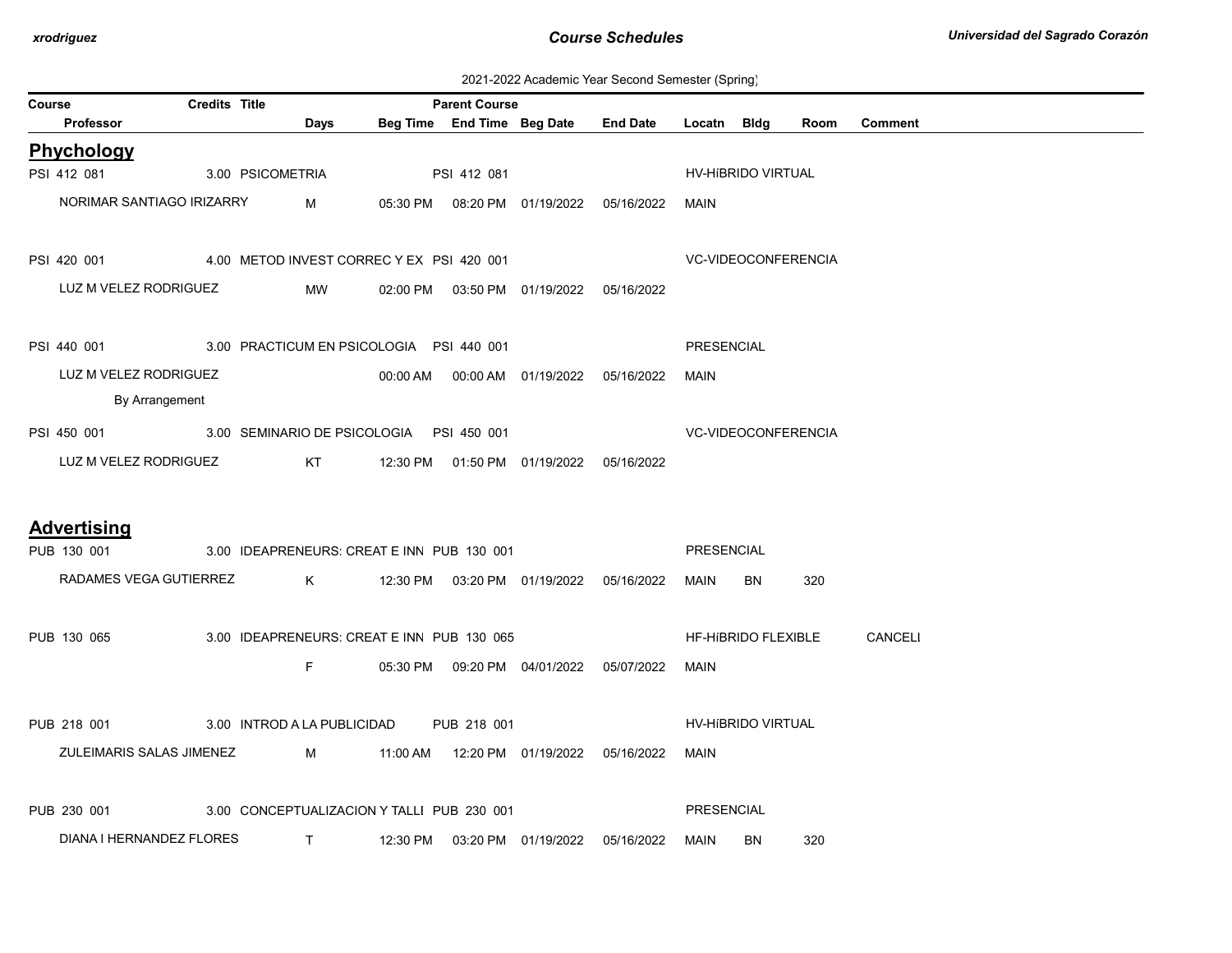2021-2022 Academic Year Second Semester (Spring)

| <b>Credits Title</b><br><b>Parent Course</b><br>Course             |  |          |                                                                                                                         |  |                                            |            |                            |                            |      |                |
|--------------------------------------------------------------------|--|----------|-------------------------------------------------------------------------------------------------------------------------|--|--------------------------------------------|------------|----------------------------|----------------------------|------|----------------|
| Professor                                                          |  |          | Days                                                                                                                    |  | Beg Time End Time Beg Date End Date        |            | Locatn Bldg                |                            | Room | <b>Comment</b> |
| <b>Advertising</b>                                                 |  |          |                                                                                                                         |  |                                            |            |                            |                            |      |                |
| PUB 319 001 3.00 TECNICAS PRESENTA PUBLIC PUB 319 001              |  |          |                                                                                                                         |  |                                            |            | <b>PRESENCIAL</b>          |                            |      |                |
| MODESTO AGUAYO VILLAFANE                                           |  | <b>W</b> |                                                                                                                         |  | 09:30 AM  12:20 PM  01/19/2022  05/16/2022 |            | MAIN                       | BS.                        | 221  |                |
| PUB 330 001 3.00 DIRECCION DE ARTE Y COPYV PUB 330 001             |  |          |                                                                                                                         |  |                                            |            | <b>VC-VIDEOCONFERENCIA</b> |                            |      |                |
| HECTOR I. TORRES DIAZ                                              |  |          | <b>Solution</b> Service Service Service Service Service Service Service Service Service Service Service Service Service |  | 02:00 PM  04:50 PM  01/19/2022  05/16/2022 |            | MAIN                       |                            |      |                |
| PUB 341 001 3.00 PLANIFICACION DE MEDIOS 1 PUB 341 001             |  |          |                                                                                                                         |  |                                            |            | <b>HV-HIBRIDO VIRTUAL</b>  |                            |      |                |
| YARA MARTINEZ CLAUDIO                                              |  |          | <b>Solution</b> Service Service Service Service Service Service Service Service Service Service Service Service Service |  | 07:30 AM  08:50 AM  01/19/2022  05/16/2022 |            | MAIN                       |                            |      |                |
| PUB 344 001 3.00 CONSUMIDOR/COMUNI PUBLI PUB 344 001               |  |          |                                                                                                                         |  |                                            |            |                            | HV-HIBRIDO VIRTUAL         |      |                |
| JEANESSA GARCIA IRIZARRY T 12:30 PM 01:50 PM 01/19/2022 05/16/2022 |  |          |                                                                                                                         |  |                                            |            | MAIN                       |                            |      |                |
| PUB 346 001 3.00 CREACION/MENSAJE PUBLICI PUB 346 001              |  |          |                                                                                                                         |  |                                            |            |                            | HV-HIBRIDO VIRTUAL         |      |                |
| MARY A TORRES MULERO                                               |  |          |                                                                                                                         |  |                                            |            | MAIN                       |                            |      |                |
| PUB 350 001 3.00 INVESTIGACION PUBLICITARI/ PUB 350 001            |  |          |                                                                                                                         |  |                                            |            | <b>HV-HIBRIDO VIRTUAL</b>  |                            |      |                |
| MARY A TORRES MULERO                                               |  |          | <b>Solution W</b>                                                                                                       |  |                                            |            | MAIN                       |                            |      |                |
| PUB 352 001 3.00 PUBLICIDAD DIGITAL PUB 352 001                    |  |          |                                                                                                                         |  |                                            |            |                            | <b>HV-HIBRIDO VIRTUAL</b>  |      |                |
| ZULEIMARIS SALAS JIMENEZ                                           |  |          | $M_{\rm H}$ and $M_{\rm H}$ and $M_{\rm H}$ and $M_{\rm H}$                                                             |  | 03:30 PM  04:50 PM  01/19/2022  05/16/2022 |            | MAIN                       |                            |      |                |
| PUB 430 081 3.00 PORTAFOLIO CREATIVO/MARC PUB 430 081              |  |          |                                                                                                                         |  |                                            |            |                            | <b>VC-VIDEOCONFERENCIA</b> |      |                |
| JENNIFER J ZIERENBERG GARCIA                                       |  |          | K                                                                                                                       |  | 06:00 PM  08:50 PM  01/19/2022             | 05/16/2022 | MAIN                       |                            |      |                |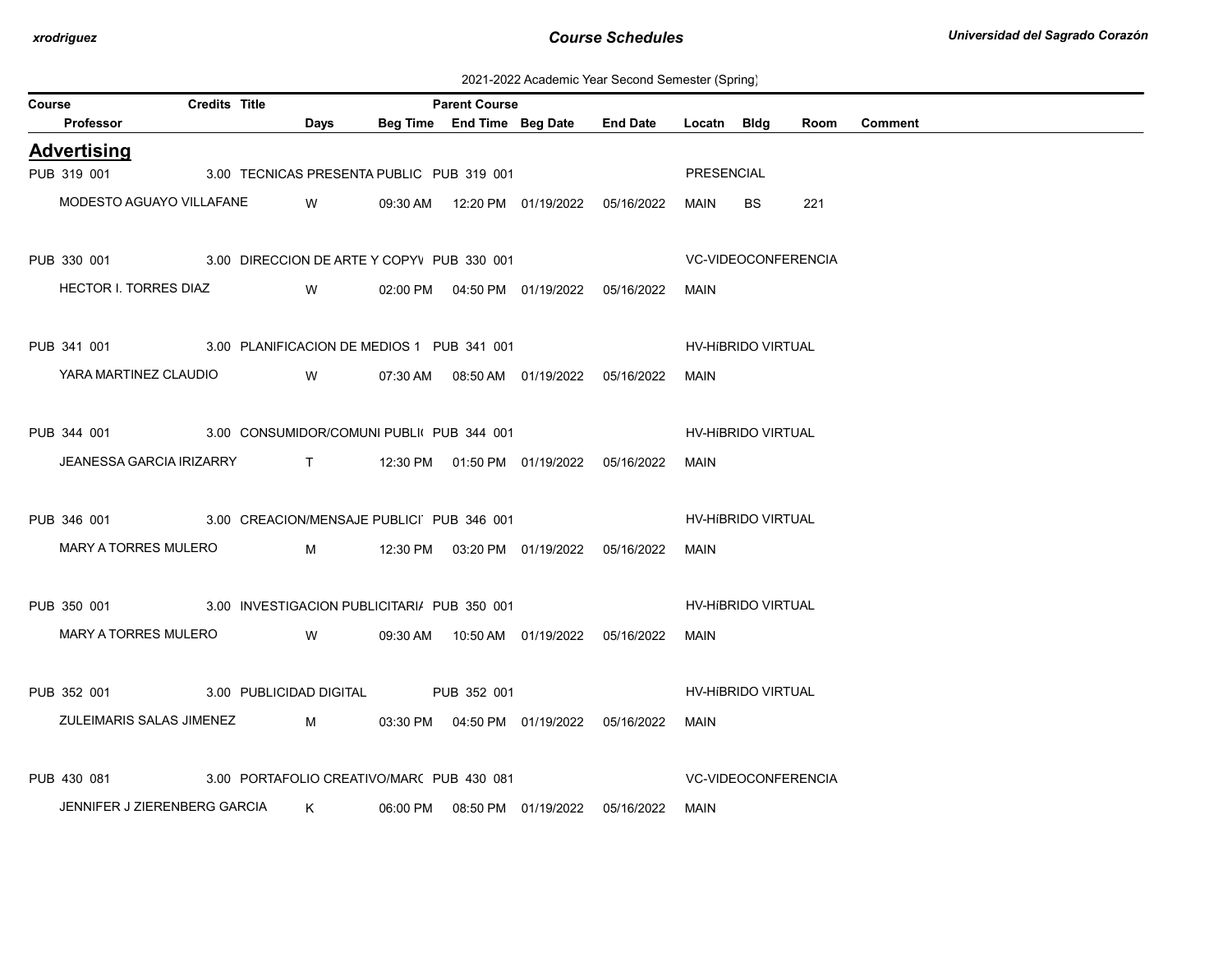2021-2022 Academic Year Second Semester (Spring)

| Course |                                                       | <b>Credits Title</b> |                                            | <b>Parent Course</b> |                                            |                                                  |                     | ັບ                         |      |         |
|--------|-------------------------------------------------------|----------------------|--------------------------------------------|----------------------|--------------------------------------------|--------------------------------------------------|---------------------|----------------------------|------|---------|
|        | Professor                                             |                      | Days                                       |                      |                                            | Beg Time End Time Beg Date End Date              | Locatn Bldg         |                            | Room | Comment |
|        | <b>Advertising</b>                                    |                      |                                            |                      |                                            |                                                  |                     |                            |      |         |
|        | PUB 446 001                                           |                      | 3.00 ESTRATEGIAS PUBLICITARIAS PUB 446 001 |                      |                                            |                                                  |                     | <b>VC-VIDEOCONFERENCIA</b> |      |         |
|        | <b>MARY A TORRES MULERO</b>                           |                      |                                            |                      |                                            |                                                  | MAIN                |                            |      |         |
|        | PUB 480 081 3.00 SEMINARIO INTEGRADOR/PUE PUB 480 081 |                      |                                            |                      |                                            |                                                  | VC-VIDEOCONFERENCIA |                            |      |         |
|        | GILBERTO GUASP GUTIERREZ                              |                      | $M \sim 1$                                 |                      |                                            | 05:30 PM  06:50 PM  01/19/2022  05/16/2022  MAIN |                     |                            |      |         |
|        | <b>Chemistry</b>                                      |                      |                                            |                      |                                            |                                                  |                     |                            |      |         |
|        | QUI 101 001 4.00 QUIMICA GENERAL 1 QUI 101 001        |                      |                                            |                      |                                            |                                                  |                     | HF-HIBRIDO FLEXIBLE        |      |         |
|        | URIEL RIVERA GONZALEZ                                 |                      |                                            |                      |                                            |                                                  | MAIN                | SM                         | 213  |         |
|        | QUI 101 081 4.00 QUIMICA GENERAL 1 QUI 101 081        |                      |                                            |                      |                                            |                                                  |                     | HV-HIBRIDO VIRTUAL         |      |         |
|        | SARA M DELGADO RIVERA                                 |                      | $M_{\rm 1}$                                |                      | 05:30 PM  08:20 PM  01/19/2022  05/16/2022 |                                                  |                     |                            |      |         |
|        | QUI 101L 051 0.00 QUIMICA GENERAL 1 QUI 101L 051      |                      |                                            |                      |                                            |                                                  |                     | HV-HIBRIDO VIRTUAL         |      |         |
|        | YERIKA FEBUS ORTIZ T                                  |                      |                                            |                      |                                            | 04:00 PM  06:50 PM  01/19/2022  05/16/2022       |                     |                            |      |         |
|        | QUI 101L 090 0.00 QUIMICA GENERAL 1 QUI 101L 090      |                      |                                            |                      |                                            |                                                  |                     | HV-HIBRIDO VIRTUAL         |      |         |
|        | YERIKA FEBUS ORTIZ W                                  |                      |                                            |                      | 05:30 PM  08:20 PM  01/19/2022  05/16/2022 |                                                  |                     |                            |      |         |
|        | QUI 102 001 4.00 QUIMICA GENERAL 2 QUI 102 001        |                      |                                            |                      |                                            |                                                  |                     | HF-HIBRIDO FLEXIBLE        |      |         |
|        | JOHN A OLMO SOTO                                      |                      | $K$ and $K$                                |                      |                                            | 09:30 AM  12:20 PM  01/19/2022  05/16/2022       | MAIN                | SC.                        | 302B |         |
|        | QUI 102 002                                           |                      | 4.00 QUIMICA GENERAL 2 QUI 102 002         |                      |                                            |                                                  |                     | VC-VIDEOCONFERENCIA        |      |         |
|        | ROLANDO P GUZMAN BLAS                                 |                      | $M \sim 1$                                 |                      | 02:30 PM  05:20 PM  01/19/2022  05/16/2022 |                                                  | MAIN                |                            |      |         |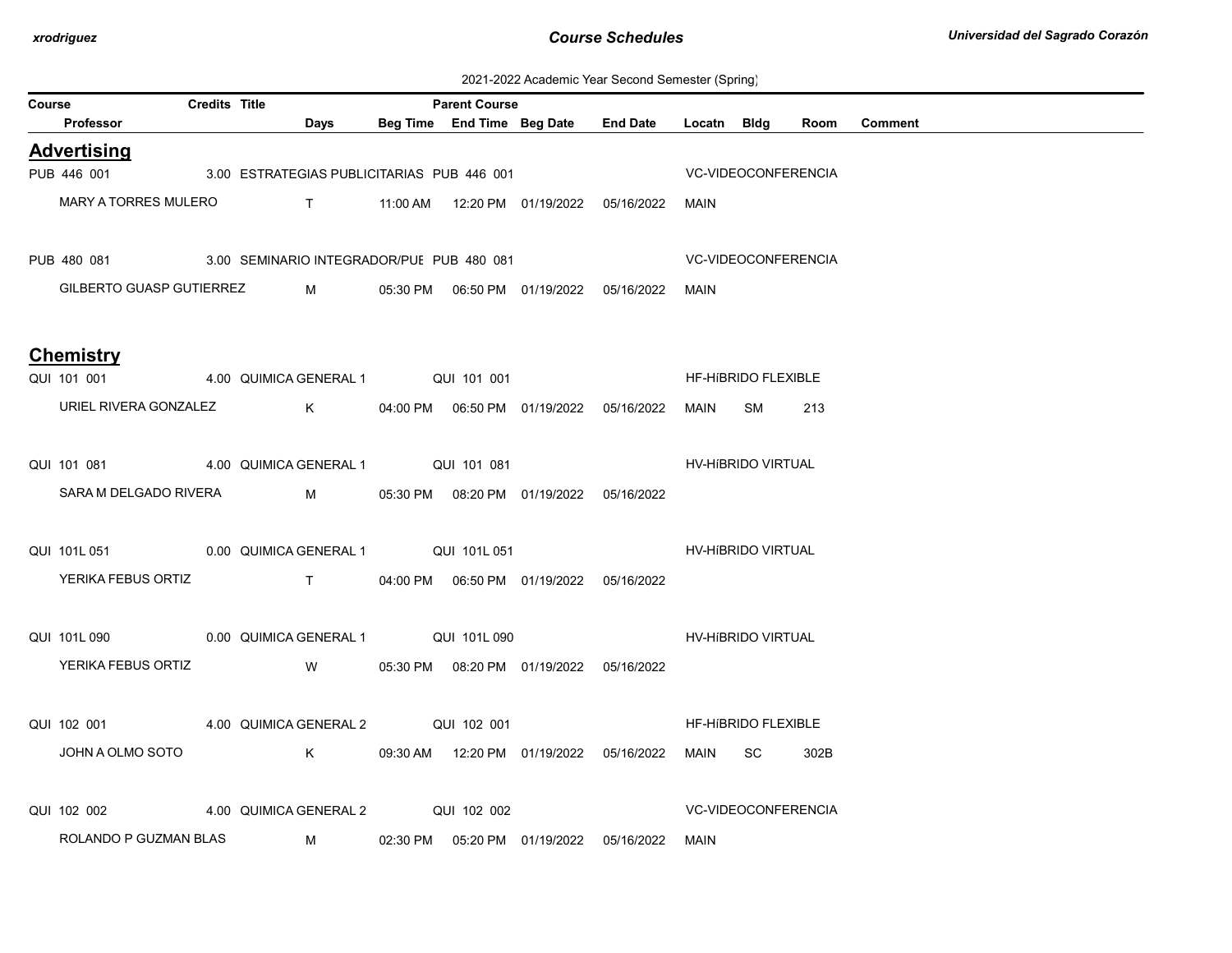| 2021-2022 Academic Year Second Semester (Spring) |  |  |  |
|--------------------------------------------------|--|--|--|
|--------------------------------------------------|--|--|--|

| Course |                                                       | Credits Title |                                            |          | <b>Parent Course</b> |                                            |                                            |             |                     |                        |                |
|--------|-------------------------------------------------------|---------------|--------------------------------------------|----------|----------------------|--------------------------------------------|--------------------------------------------|-------------|---------------------|------------------------|----------------|
|        | Professor                                             |               | Days                                       |          |                      | Beg Time End Time Beg Date                 | <b>End Date</b>                            | Locatn Bldg |                     | Room                   | <b>Comment</b> |
|        | <b>Chemistry</b>                                      |               |                                            |          |                      |                                            |                                            |             |                     |                        |                |
|        | QUI 102L 051                                          |               | 0.00 QUIMICA GENERAL 2                     |          | QUI 102L 051         |                                            |                                            | PRESENCIAL  |                     |                        |                |
|        | YERIKA FEBUS ORTIZ                                    |               | $T \sim 1$                                 |          |                      |                                            | 09:30 AM  12:20 PM  01/19/2022  05/16/2022 | MAIN        | SM                  | 314                    |                |
|        |                                                       |               |                                            |          |                      |                                            |                                            |             |                     |                        |                |
|        | QUI 102L 052                                          |               | 0.00 QUIMICA GENERAL 2 QUI 102L 052        |          |                      |                                            |                                            |             | HV-HIBRIDO VIRTUAL  |                        |                |
|        | EMMANUEL OJEDA VEGA                                   |               | W                                          |          |                      | 02:30 PM  05:20 PM  01/19/2022  05/16/2022 |                                            |             |                     |                        |                |
|        |                                                       |               |                                            |          |                      |                                            |                                            |             |                     |                        |                |
|        | QUI 118 045                                           |               | 5.00 FUND QUIMICA GENE/ORGA/B QUI 118 045  |          |                      |                                            | <b>VC-VIDEOCONFERENCIA</b>                 |             |                     |                        | CANCELI        |
|        |                                                       |               |                                            |          |                      | 00:00 AM  00:00 AM  01/19/2022  05/16/2022 |                                            |             |                     |                        |                |
|        | By Arrangement                                        |               |                                            |          |                      |                                            |                                            |             |                     |                        |                |
|        | QUI 118 068                                           |               | 5.00 FUND QUIMICA GENE/ORGA/B QUI 118 068  |          |                      |                                            |                                            |             |                     | TL-TOTALMENTE EN LÍNEA |                |
|        | MEY L REYTOR GONZALEZ                                 |               |                                            |          |                      | 00:00 AM  00:00 AM  01/08/2022  02/18/2022 |                                            |             |                     |                        |                |
|        | Online                                                |               |                                            |          |                      |                                            |                                            |             |                     |                        |                |
|        | QUI 118 069                                           |               | 5.00 FUND QUIMICA GENE/ORGA/B QUI 118 069  |          |                      |                                            |                                            |             |                     | TL-TOTALMENTE EN LÍNEA |                |
|        | MEY L REYTOR GONZALEZ                                 |               |                                            |          |                      | 00:00 AM  00:00 AM  01/08/2022  02/18/2022 |                                            |             |                     |                        |                |
|        | Online                                                |               |                                            |          |                      |                                            |                                            |             |                     |                        |                |
|        | QUI 118 081 5.00 FUND QUIMICA GENE/ORGA/B QUI 118 081 |               |                                            |          |                      |                                            |                                            | PRESENCIAL  |                     |                        |                |
|        | MEY L REYTOR GONZALEZ                                 |               | $K$ and $K$                                |          |                      |                                            | 05:30 PM  09:20 PM  01/19/2022  05/16/2022 | MAIN        | SM                  | 206                    |                |
|        |                                                       |               |                                            |          |                      |                                            |                                            |             |                     |                        |                |
|        | QUI 118L 045                                          |               | 0.00 FUND QUIMICA GENE/ORGA/B QUI 118L 045 |          |                      |                                            |                                            |             | VC-VIDEOCONFERENCIA |                        | CANCELI        |
|        |                                                       |               |                                            |          |                      | 00:00 AM   00:00 AM   01/19/2022           | 05/16/2022                                 |             |                     |                        |                |
|        | By Arrangement                                        |               |                                            |          |                      |                                            |                                            |             |                     |                        |                |
|        | QUI 118L 068                                          |               | 0.00 FUND QUIMICA GENE/ORGA/B QUI 118L 068 |          |                      |                                            |                                            |             |                     | TL-TOTALMENTE EN LÍNEA |                |
|        | LIVIA D PASTRANA ROMAN                                |               |                                            | 00:00 AM |                      | 00:00 AM  01/08/2022                       | 02/18/2022                                 |             |                     |                        |                |
|        | Online                                                |               |                                            |          |                      |                                            |                                            |             |                     |                        |                |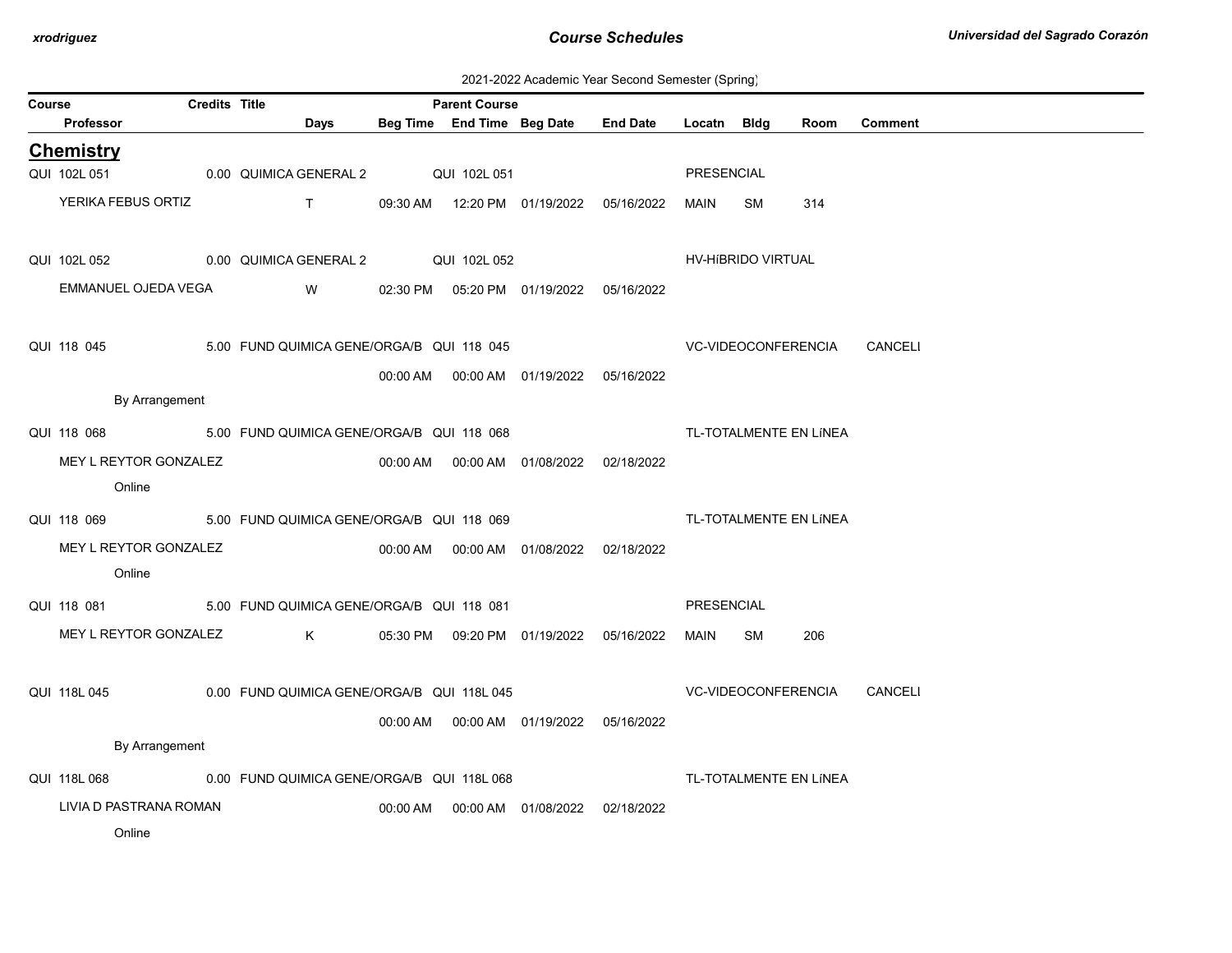| 2021-2022 Academic Year Second Semester (Spring) |  |  |  |  |  |
|--------------------------------------------------|--|--|--|--|--|
|--------------------------------------------------|--|--|--|--|--|

| Course |                        | <b>Credits Title</b> |                                                         | <b>Parent Course</b> |                                           |             |                            |                        |         |
|--------|------------------------|----------------------|---------------------------------------------------------|----------------------|-------------------------------------------|-------------|----------------------------|------------------------|---------|
|        | Professor              |                      | <b>Days</b>                                             |                      | Beg Time End Time Beg Date End Date       | Locatn Bldg |                            | Room                   | Comment |
|        | <b>Chemistry</b>       |                      |                                                         |                      |                                           |             |                            |                        |         |
|        |                        |                      | QUI 118L 069 0.00 FUND QUIMICA GENE/ORGA/B QUI 118L 069 |                      |                                           |             |                            | TL-TOTALMENTE EN LÍNEA |         |
|        | LIVIA D PASTRANA ROMAN |                      |                                                         |                      |                                           |             |                            |                        |         |
|        | Online                 |                      |                                                         |                      |                                           |             |                            |                        |         |
|        |                        |                      | QUI 118L 091 0.00 FUND QUIMICA GENE/ORGA/B QUI 118L 091 |                      |                                           |             | <b>HF-HIBRIDO FLEXIBLE</b> |                        |         |
|        | LIVIA D PASTRANA ROMAN |                      | T 05:30 PM 08:20 PM 01/19/2022 05/16/2022               |                      |                                           | <b>MAIN</b> | <b>SM</b>                  | 314                    |         |
|        |                        |                      |                                                         |                      |                                           |             |                            |                        |         |
|        |                        |                      | QUI 301 081 4.00 QUIMICA ORGANICA 1 QUI 301 081         |                      |                                           |             | HV-HIBRIDO VIRTUAL         |                        |         |
|        | JOHN A OLMO SOTO       |                      |                                                         |                      |                                           |             |                            |                        |         |
|        |                        |                      |                                                         |                      |                                           |             |                            |                        |         |
|        |                        |                      | QUI 301L 091 0.00 QUIMICA ORGANICA 1 QUI 301L 091       |                      |                                           |             |                            | PF-PRESENCIAL FLEXIBLE |         |
|        |                        |                      |                                                         |                      |                                           |             |                            |                        |         |
|        | LIVIA D PASTRANA ROMAN |                      |                                                         |                      |                                           | MAIN        | SM                         | 316                    |         |
|        |                        |                      |                                                         |                      |                                           |             |                            |                        |         |
|        |                        |                      | QUI 302 001 4.00 QUIMICA ORGANICA 2 QUI 302 001         |                      |                                           |             | HV-HíBRIDO VIRTUAL         |                        |         |
|        | JOHN A OLMO SOTO       |                      |                                                         |                      | M 09:30 AM 12:20 PM 01/19/2022 05/16/2022 |             |                            |                        |         |
|        |                        |                      |                                                         |                      |                                           |             |                            |                        |         |
|        | QUI 302 002            |                      | 4.00 QUIMICA ORGANICA 2 QUI 302 002                     |                      |                                           |             | <b>HV-HIBRIDO VIRTUAL</b>  |                        |         |
|        | JOHN A OLMO SOTO       |                      |                                                         |                      |                                           |             |                            |                        |         |
|        |                        |                      |                                                         |                      |                                           |             |                            |                        |         |
|        |                        |                      | QUI 302L 051 0.00 QUIMICA ORGANICA 2 QUI 302L 051       |                      |                                           |             |                            | PF-PRESENCIAL FLEXIBLE |         |
|        | YERIKA FEBUS ORTIZ     |                      | W 09:30 AM 12:20 PM 01/19/2022 05/16/2022               |                      |                                           | MAIN        | SM                         | 316                    |         |
|        |                        |                      |                                                         |                      |                                           |             |                            |                        |         |
|        | QUI 302L 052           |                      | 0.00 QUIMICA ORGANICA 2 QUI 302L 052                    |                      |                                           | PRESENCIAL  |                            |                        |         |
|        | LIVIA D PASTRANA ROMAN |                      |                                                         |                      |                                           | MAIN        | SM                         | 316                    |         |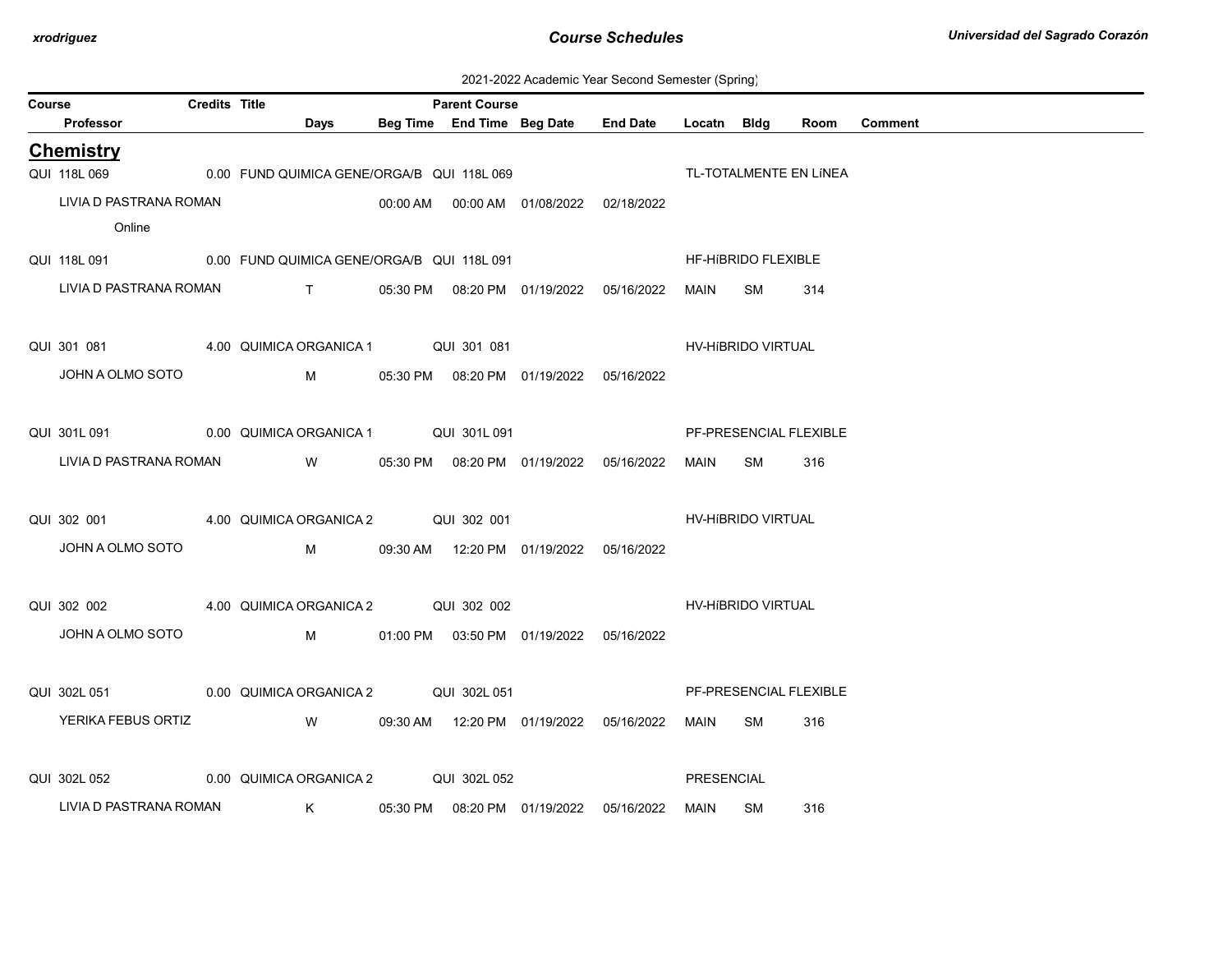| 2021-2022 Academic Year Second Semester (Spring) |  |  |  |
|--------------------------------------------------|--|--|--|
|--------------------------------------------------|--|--|--|

| Course |                                                          | <b>Credits Title</b> |                                            | <b>Parent Course</b> |              |                                            |                                            |             |                            |                        |                |
|--------|----------------------------------------------------------|----------------------|--------------------------------------------|----------------------|--------------|--------------------------------------------|--------------------------------------------|-------------|----------------------------|------------------------|----------------|
|        | Professor                                                |                      | Days                                       |                      |              | Beg Time End Time Beg Date                 | <b>End Date</b>                            | Locatn Bldg |                            | Room                   | <b>Comment</b> |
|        | <b>Chemistry</b>                                         |                      |                                            |                      |              |                                            |                                            |             |                            |                        |                |
|        | QUI 304 001                                              |                      | 4.00 ANALISIS QUIMICO INSTRUME QUI 304 001 |                      |              |                                            |                                            |             | HV-HIBRIDO VIRTUAL         |                        |                |
|        | JOHN A OLMO SOTO                                         |                      | W                                          |                      |              | 08:00 AM  11:00 AM  01/19/2022  05/16/2022 |                                            |             |                            |                        |                |
|        | QUI 304 045                                              |                      | 4.00 ANALISIS QUIMICO INSTRUME QUI 304 045 |                      |              |                                            |                                            |             |                            |                        |                |
|        | JOHN A OLMO SOTO                                         |                      |                                            |                      |              | 00:00 AM  00:00 AM  01/19/2022  05/16/2022 |                                            |             |                            |                        |                |
|        | By Arrangement                                           |                      |                                            |                      |              |                                            |                                            |             |                            |                        |                |
|        | QUI 304L 051 0.00 ANALISIS QUIMICO INSTRUME QUI 304L 051 |                      |                                            |                      |              |                                            |                                            | PRESENCIAL  |                            |                        |                |
|        | YERIKA FEBUS ORTIZ                                       |                      | M                                          |                      |              |                                            | 08:00 AM  11:00 AM  01/19/2022  05/16/2022 | MAIN        | SM                         | 316                    |                |
|        | QUI 390A 068                                             |                      | 1.00 TEMAS ESPECIALES                      |                      | QUI 390A 068 |                                            |                                            |             |                            | TL-TOTALMENTE EN LÍNEA |                |
|        | URIEL RIVERA GONZALEZ                                    |                      |                                            |                      |              | 00:00 AM  00:00 AM  01/08/2022  02/18/2022 |                                            |             |                            |                        |                |
|        | Online                                                   |                      |                                            |                      |              |                                            |                                            |             |                            |                        |                |
|        | QUI 402 045                                              |                      | 4.00 QUIMICA FISICA 2                      | QUI 402 045          |              |                                            |                                            |             | VC-VIDEOCONFERENCIA        |                        |                |
|        | ROLANDO P GUZMAN BLAS                                    |                      |                                            |                      |              | 00:00 AM  00:00 AM  01/19/2022  05/16/2022 |                                            |             |                            |                        |                |
|        | By Arrangement                                           |                      |                                            |                      |              |                                            |                                            |             |                            |                        |                |
|        | QUI 402L 045                                             |                      | 0.00 QUIMICA FISICA 2                      |                      | QUI 402L 045 |                                            |                                            |             | VC-VIDEOCONFERENCIA        |                        |                |
|        | ROLANDO P GUZMAN BLAS                                    |                      |                                            |                      |              | 00:00 AM  00:00 AM  01/19/2022  05/16/2022 |                                            |             |                            |                        |                |
|        | By Arrangement                                           |                      |                                            |                      |              |                                            |                                            |             |                            |                        |                |
|        | QUI 403 001                                              |                      | 4.00 BIOQUIMICA                            |                      | QUI 403 001  |                                            |                                            | PRESENCIAL  |                            |                        |                |
|        | PETER BARBOSA                                            |                      | K                                          |                      |              | 09:30 AM  12:20 PM  01/19/2022  05/16/2022 |                                            | MAIN        | SM                         | 213                    |                |
|        | QUI 403L 051                                             |                      | 0.00 BIOQUIMICA                            |                      | QUI 403L 051 |                                            |                                            |             | <b>VC-VIDEOCONFERENCIA</b> |                        |                |
|        | PETER BARBOSA                                            |                      | T.                                         | 09:30 AM             |              | 12:20 PM 01/19/2022                        | 05/16/2022                                 | MAIN        |                            |                        |                |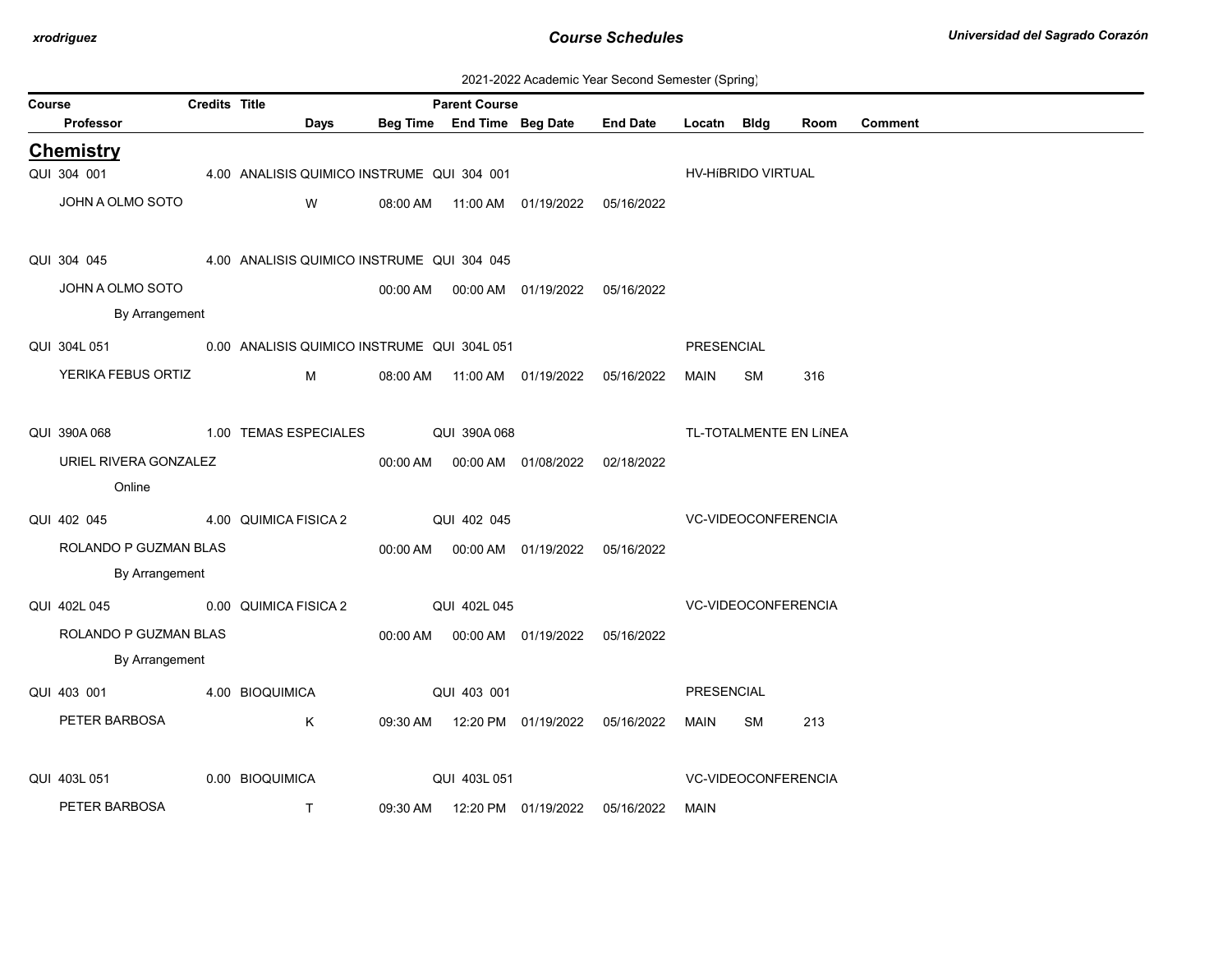| 2021-2022 Academic Year Second Semester (Spring) |  |  |  |  |  |
|--------------------------------------------------|--|--|--|--|--|
|--------------------------------------------------|--|--|--|--|--|

| Course |                                                       | <b>Credits Title</b> |             |                                             | <b>Parent Course</b> |                                            |                                     |                   |                            |      |                             |
|--------|-------------------------------------------------------|----------------------|-------------|---------------------------------------------|----------------------|--------------------------------------------|-------------------------------------|-------------------|----------------------------|------|-----------------------------|
|        | Professor                                             |                      | Days        |                                             |                      |                                            | Beg Time End Time Beg Date End Date | Locatn Bldg       |                            | Room | Comment                     |
|        | <b>Chemistry</b>                                      |                      |             |                                             |                      |                                            |                                     |                   |                            |      |                             |
|        | QUI 405 001                                           |                      |             | 3.00 QUIMICA INORGANICA QUI 405 001         |                      |                                            |                                     |                   | HV-HIBRIDO VIRTUAL         |      |                             |
|        | JOHN A OLMO SOTO                                      |                      | $K$ and $K$ |                                             |                      | 04:30 PM  07:30 PM  01/19/2022  05/16/2022 |                                     |                   |                            |      |                             |
|        |                                                       |                      |             |                                             |                      |                                            |                                     |                   |                            |      |                             |
|        | <b>Public Relations</b>                               |                      |             |                                             |                      |                                            |                                     |                   |                            |      |                             |
|        | RPU 130 001                                           |                      |             | 3.00 CAMPOS DE ACCION EN REL F RPU 130 001  |                      |                                            |                                     |                   | HF-HIBRIDO FLEXIBLE        |      |                             |
|        | NEISHA TORRES DE LEON T                               |                      |             |                                             |                      | 09:30 AM  10:50 AM  01/19/2022  05/16/2022 |                                     | MAIN              | <b>BN</b>                  | 228  |                             |
|        |                                                       |                      |             |                                             |                      |                                            |                                     |                   |                            |      |                             |
|        | RPU 130 065                                           |                      |             | 3.00 CAMPOS DE ACCION EN REL F RPU 130 065  |                      |                                            |                                     |                   | <b>HF-HIBRIDO FLEXIBLE</b> |      |                             |
|        |                                                       |                      | F           |                                             |                      | 05:30 PM  09:20 PM  04/01/2022  05/07/2022 |                                     | MAIN              | <b>BN</b>                  | 228  |                             |
|        |                                                       |                      |             |                                             |                      |                                            |                                     |                   |                            |      |                             |
|        | RPU 225 001                                           |                      |             | 3.00 FUNDAMENTOS RELACIONES RPU 225 001     |                      |                                            |                                     |                   | <b>VC-VIDEOCONFERENCIA</b> |      |                             |
|        | JEANESSA GARCIA IRIZARRY                              |                      | KT          |                                             |                      | 02:30 PM  03:50 PM  01/19/2022  05/16/2022 |                                     | MAIN              |                            |      |                             |
|        |                                                       |                      |             |                                             |                      |                                            |                                     |                   |                            |      |                             |
|        | RPU 230 001 3.00 CREACION DE CONTENIDOS F RPU 230 001 |                      |             |                                             |                      |                                            |                                     |                   | PF-PRESENCIAL FLEXIBLE     |      |                             |
|        | MIRKA M COLLAZO VALENTIN                              |                      | KT          |                                             |                      | 09:30 AM  10:50 AM  01/19/2022  05/16/2022 |                                     | MAIN              | BS.                        | 217  |                             |
|        |                                                       |                      |             |                                             |                      |                                            |                                     |                   |                            |      |                             |
|        | RPU 320 001 3.00 REDACCION RELACIONES PUI RPU 320 001 |                      |             |                                             |                      |                                            |                                     | <b>PRESENCIAL</b> |                            |      |                             |
|        | NEISHA TORRES DE LEON W                               |                      |             |                                             |                      |                                            |                                     | MAIN              | BS.                        | 312  |                             |
|        |                                                       |                      |             |                                             |                      |                                            |                                     |                   |                            |      |                             |
|        | RPU 325 001                                           |                      |             | 3.00 RELACIONES PUBLIC ESTRAT RPU 325 001   |                      |                                            |                                     |                   |                            |      | VC-VIDEOCONFERENCIA CANCELI |
|        |                                                       |                      |             |                                             |                      |                                            |                                     |                   |                            |      |                             |
|        |                                                       |                      | K.          |                                             |                      | 09:30 AM  12:20 PM  01/19/2022  05/16/2022 |                                     | MAIN              |                            |      |                             |
|        |                                                       |                      |             |                                             |                      |                                            |                                     |                   |                            |      |                             |
|        | RPU 330 001                                           |                      |             | 3.00 GESTION DE CRISIS Y REPUT/ RPU 330 001 |                      |                                            |                                     |                   | HV-HIBRIDO VIRTUAL         |      |                             |
|        | NEISHA TORRES DE LEON                                 |                      | M           |                                             |                      | 02:00 PM  03:20 PM  01/19/2022  05/16/2022 |                                     | MAIN              |                            |      |                             |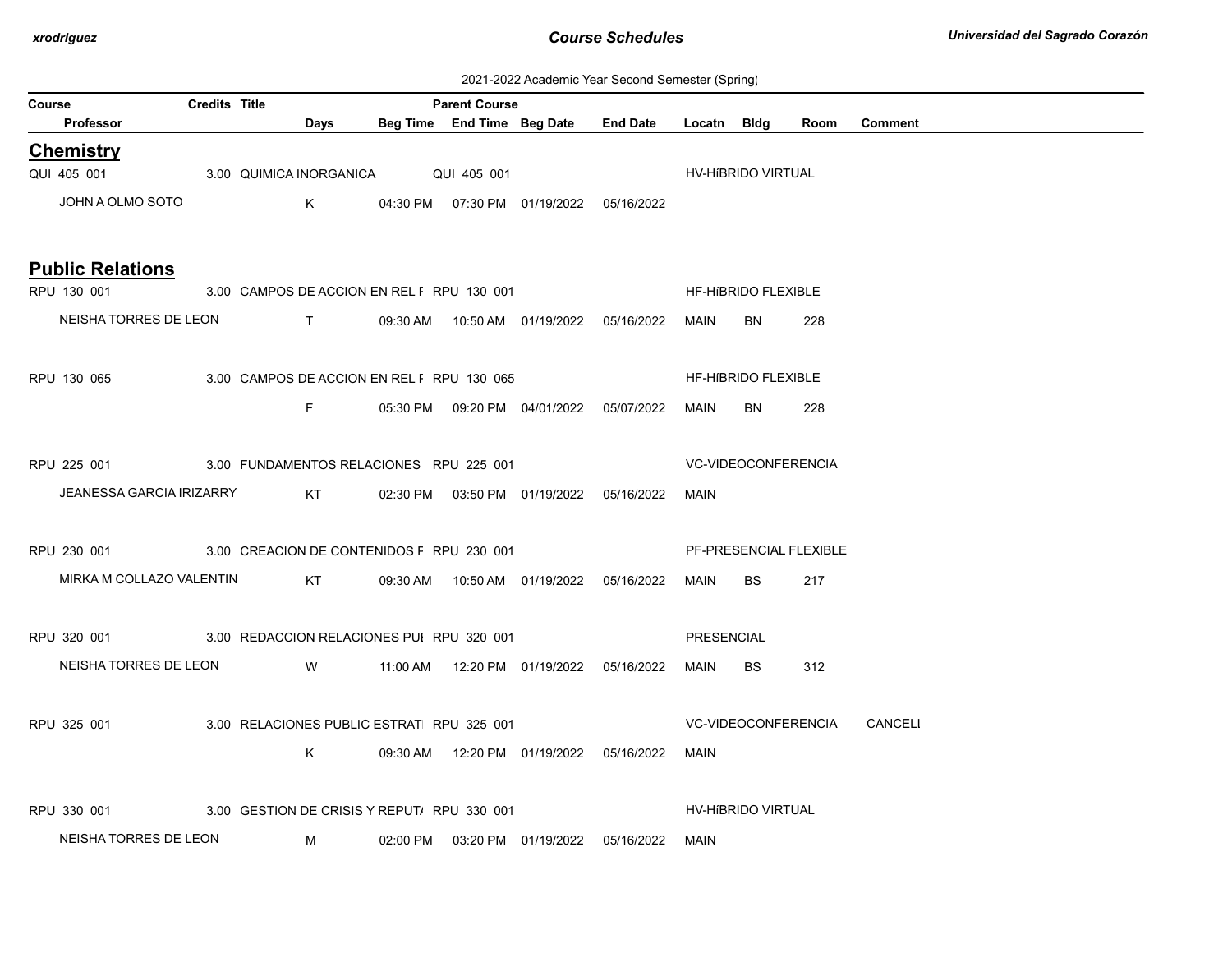| 2021-2022 Academic Year Second Semester (Spring) |  |  |  |
|--------------------------------------------------|--|--|--|
|--------------------------------------------------|--|--|--|

| Course |                                 | <b>Credits Title</b> |                                             |          | <b>Parent Course</b>       |                                            |                                  |                     |                            |                        |                |
|--------|---------------------------------|----------------------|---------------------------------------------|----------|----------------------------|--------------------------------------------|----------------------------------|---------------------|----------------------------|------------------------|----------------|
|        | <b>Professor</b>                |                      | Days                                        |          | Beg Time End Time Beg Date |                                            | <b>End Date</b>                  | Locatn              | Bldg                       | Room                   | <b>Comment</b> |
|        | <b>Public Relations</b>         |                      |                                             |          |                            |                                            |                                  |                     |                            |                        |                |
|        | RPU 370 001                     |                      | 3.00 ETIQUETA/PROTOCOLO CORF RPU 370 001    |          |                            |                                            |                                  | VC-VIDEOCONFERENCIA |                            |                        |                |
|        | MARIA DEL E MADRID GUZMAN       |                      | $\mathsf{T}$ and $\mathsf{T}$               | 02:00 PM |                            |                                            | 04:50 PM  01/19/2022  05/16/2022 | MAIN                |                            |                        |                |
|        | RPU 385 001                     |                      | 3.00 RELAC PUBLICAS Y OPINION F RPU 385 001 |          |                            |                                            |                                  |                     | <b>VC-VIDEOCONFERENCIA</b> |                        |                |
|        | JEANESSA GARCIA IRIZARRY        |                      | KT                                          |          |                            |                                            |                                  | MAIN                |                            |                        |                |
|        | RPU 385 035                     |                      | 3.00 RELAC PUBLICAS Y OPINION F RPU 385 035 |          |                            |                                            |                                  |                     |                            |                        |                |
|        |                                 |                      |                                             | 00:00 AM |                            | 00:00 AM  01/19/2022  05/16/2022           |                                  |                     |                            |                        |                |
|        | <b>Study Abroad</b>             |                      |                                             |          |                            |                                            |                                  |                     |                            |                        |                |
|        | RPU 390 035                     |                      | 3.00 TEMAS ESPECIALES                       |          | RPU 390 035                |                                            |                                  |                     |                            |                        |                |
|        |                                 |                      |                                             | 00:00 AM |                            | 00:00 AM  01/19/2022  05/16/2022           |                                  |                     |                            |                        |                |
|        | <b>Study Abroad</b>             |                      |                                             |          |                            |                                            |                                  |                     |                            |                        |                |
|        | RPU 410 001                     |                      | 3.00 ASUNTOS PUBLICOS/TENDEN RPU 410 001    |          |                            |                                            |                                  |                     |                            | TL-TOTALMENTE EN LÍNEA |                |
|        | MARIA DE L BURGOS GONZALEZ      |                      |                                             |          |                            |                                            |                                  | MAIN                |                            |                        |                |
|        | Online                          |                      |                                             |          |                            |                                            |                                  |                     |                            |                        |                |
|        | RPU 410 035                     |                      | 3.00 ASUNTOS PUBLICOS/TENDEN RPU 410 035    |          |                            |                                            |                                  |                     |                            |                        |                |
|        |                                 |                      |                                             |          |                            | 00:00 AM  00:00 AM  01/19/2022  05/16/2022 |                                  |                     |                            |                        |                |
|        | <b>Study Abroad</b>             |                      |                                             |          |                            |                                            |                                  |                     |                            |                        |                |
|        | RPU 421 001                     |                      | 3.00 AUDITORIA/INVESTIGACION R RPU 421 001  |          |                            |                                            |                                  | HV-HIBRIDO VIRTUAL  |                            |                        |                |
|        | MARIA DE L BURGOS GONZALEZ      |                      | $K$ and $K$                                 |          |                            | 12:30 PM  01:50 PM  01/19/2022  05/16/2022 |                                  | MAIN                |                            |                        |                |
|        |                                 |                      |                                             |          |                            |                                            |                                  |                     |                            |                        |                |
|        | RPU 430 001                     |                      | 3.00 CAMPANAS DE RELACIONES F RPU 430 001   |          |                            |                                            |                                  |                     | HV-HIBRIDO VIRTUAL         |                        |                |
|        | <b>JEANESSA GARCIA IRIZARRY</b> |                      | M                                           | 02:30 PM |                            | 03:50 PM 01/19/2022                        | 05/16/2022                       | <b>MAIN</b>         |                            |                        |                |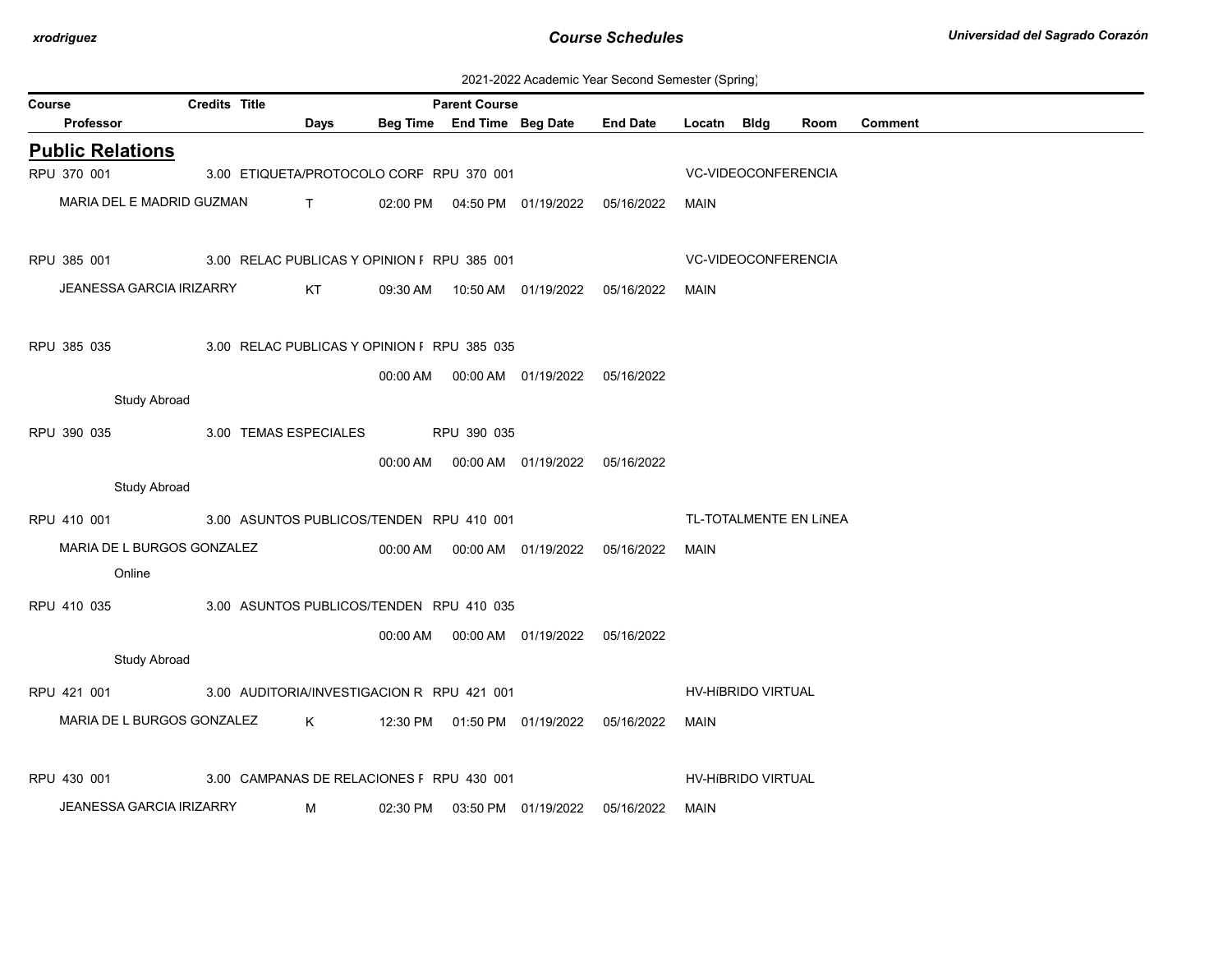| 2021-2022 Academic Year Second Semester (Spring) |  |  |  |
|--------------------------------------------------|--|--|--|
|--------------------------------------------------|--|--|--|

| Course                                                 | <b>Credits Title</b> |                                            |             | <b>Parent Course</b> |                                            |                                            |             |                           |                        |         |
|--------------------------------------------------------|----------------------|--------------------------------------------|-------------|----------------------|--------------------------------------------|--------------------------------------------|-------------|---------------------------|------------------------|---------|
| <b>Professor</b>                                       |                      | Days                                       |             |                      | Beg Time End Time Beg Date End Date        |                                            | Locatn Bldg |                           | Room                   | Comment |
| <b>Public Relations</b>                                |                      |                                            |             |                      |                                            |                                            |             |                           |                        |         |
| RPU 480 081                                            |                      | 3.00 SEMINARIO INTEGRADOR/REL RPU 480 081  |             |                      |                                            |                                            |             | HV-HIBRIDO VIRTUAL        |                        |         |
|                                                        |                      | MARIA DE L BURGOS GONZALEZ T               |             |                      |                                            | 02:00 PM  03:20 PM  01/19/2022  05/16/2022 | MAIN        |                           |                        |         |
| <b>Insurance</b>                                       |                      |                                            |             |                      |                                            |                                            |             |                           |                        |         |
| SEG 205 001                                            |                      | 3.00 ADMINISTRACION DE RIESGO SEG 205 001  |             |                      |                                            |                                            |             | <b>HV-HIBRIDO VIRTUAL</b> |                        |         |
| <b>IVAN OTERO RAMOS</b>                                |                      | M                                          |             |                      | 02:30 PM  03:50 PM  01/19/2022  05/16/2022 |                                            |             |                           |                        |         |
| <b>Justice Systems</b>                                 |                      |                                            |             |                      |                                            |                                            |             |                           |                        |         |
| SJU 304 001                                            |                      | 3.00 PRINC.DERECHO PENAL/PROI SJU 304 001  |             |                      |                                            |                                            |             |                           | TL-TOTALMENTE EN LÍNEA |         |
| MAYRA HERNANDEZ FELIX                                  |                      |                                            |             |                      | 00:00 AM  00:00 AM  01/19/2022  05/16/2022 |                                            |             |                           |                        |         |
| Online                                                 |                      |                                            |             |                      |                                            |                                            |             |                           |                        |         |
| SJU 312 081                                            |                      | 3.00 PENOLOGIA                             | SJU 312 081 |                      |                                            |                                            |             |                           | TL-TOTALMENTE EN LÍNEA |         |
| JORGE E VALLDEJULI REYES                               |                      |                                            |             |                      | 00:00 AM  00:00 AM  01/19/2022  05/16/2022 |                                            |             |                           |                        |         |
| Online                                                 |                      |                                            |             |                      |                                            |                                            |             |                           |                        |         |
| SJU 327 001                                            |                      | 3.00 SISTEMAS DE JUSTICIA COMP SJU 327 001 |             |                      |                                            | TL-TOTALMENTE EN LÍNEA CANCELI             |             |                           |                        |         |
|                                                        |                      |                                            |             |                      |                                            |                                            |             |                           |                        |         |
| Online                                                 |                      |                                            |             |                      |                                            |                                            |             |                           |                        |         |
| SJU 327 045 3.00 SISTEMAS DE JUSTICIA COMP SJU 327 045 |                      |                                            |             |                      |                                            |                                            |             |                           | TL-TOTALMENTE EN LÍNEA |         |
| JESUS M RIVERA DELGADO                                 |                      |                                            |             |                      |                                            |                                            |             |                           |                        |         |
| Online                                                 |                      |                                            |             |                      |                                            |                                            |             |                           |                        |         |
| SJU 335 001                                            |                      | 3.00 PSICOLOGIA FORENSE                    |             | SJU 335 001          |                                            |                                            |             |                           | TL-TOTALMENTE EN LÍNEA |         |
| JESUS M RIVERA DELGADO                                 |                      |                                            |             |                      | 00:00 AM  00:00 AM  01/19/2022  05/16/2022 |                                            |             |                           |                        |         |
| Online                                                 |                      |                                            |             |                      |                                            |                                            |             |                           |                        |         |
| SJU 335 045                                            |                      | 3.00 PSICOLOGIA FORENSE                    |             | SJU 335 045          |                                            |                                            |             | VC-VIDEOCONFERENCIA       |                        | CANCELI |
|                                                        |                      |                                            | 00:00 AM    |                      | 00:00 AM 01/19/2022                        | 05/16/2022                                 |             |                           |                        |         |
| By Arrangement                                         |                      |                                            |             |                      |                                            |                                            |             |                           |                        |         |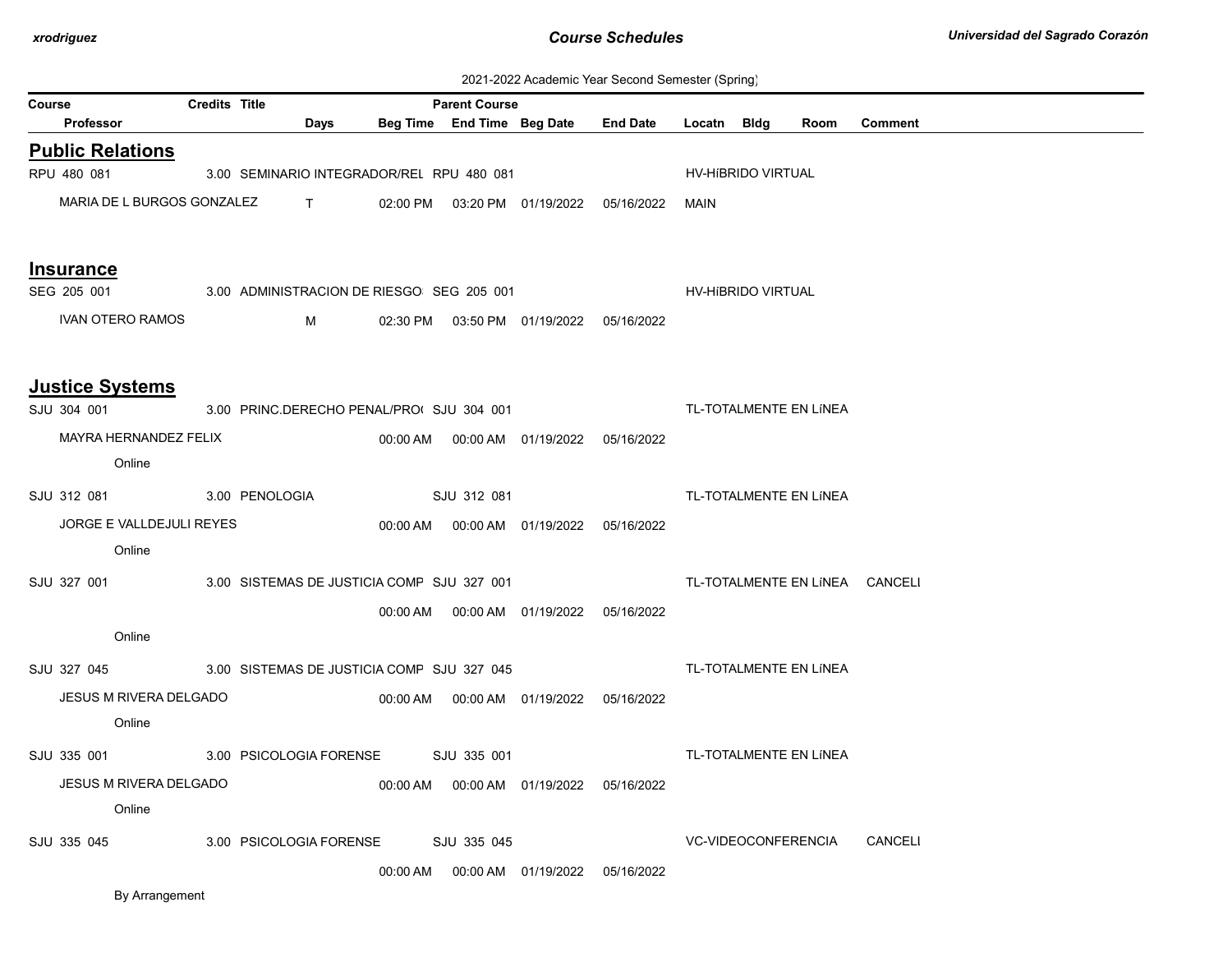| 2021-2022 Academic Year Second Semester (Spring) |  |  |  |
|--------------------------------------------------|--|--|--|
|--------------------------------------------------|--|--|--|

|        |                                       |                      |                                            |                      |                                            | 2021-2022 Academic Teal Second Semester (Spring) |                     |           |                        |                |
|--------|---------------------------------------|----------------------|--------------------------------------------|----------------------|--------------------------------------------|--------------------------------------------------|---------------------|-----------|------------------------|----------------|
| Course | Professor                             | <b>Credits Title</b> | Days                                       | <b>Parent Course</b> | Beg Time End Time Beg Date End Date        |                                                  | Locatn Bldg         |           | Room                   | <b>Comment</b> |
|        |                                       |                      |                                            |                      |                                            |                                                  |                     |           |                        |                |
|        | <b>Justice Systems</b><br>SJU 414 001 |                      | 3.00 INTERNADO PROFESIONAL EN SJU 414 001  |                      |                                            |                                                  |                     |           | TL-TOTALMENTE EN LÍNEA |                |
|        | LUMAR D AYALA MOLINA                  |                      |                                            |                      | 00:00 AM  00:00 AM  01/19/2022  05/16/2022 |                                                  |                     |           |                        |                |
|        | Online                                |                      |                                            |                      |                                            |                                                  |                     |           |                        |                |
|        |                                       |                      |                                            |                      |                                            |                                                  |                     |           |                        |                |
|        | <b>Sociology</b>                      |                      |                                            |                      |                                            |                                                  |                     |           |                        |                |
|        | SOC 101 001                           |                      | 3.00 INTRODUCCION A LA SOCIOL( SOC 101 001 |                      |                                            |                                                  |                     |           | TL-TOTALMENTE EN LÍNEA |                |
|        | MANUEL E MUNIZ FERNANDEZ              |                      |                                            |                      | 00:00 AM  00:00 AM  01/19/2022  05/16/2022 |                                                  |                     |           |                        |                |
|        | Online                                |                      |                                            |                      |                                            |                                                  |                     |           |                        |                |
|        | SOC 101 002                           |                      | 3.00 INTRODUCCION A LA SOCIOL( SOC 101 002 |                      |                                            |                                                  |                     |           | TL-TOTALMENTE EN LÍNEA |                |
|        | MANUEL E MUNIZ FERNANDEZ              |                      |                                            |                      | 00:00 AM  00:00 AM  01/19/2022  05/16/2022 |                                                  |                     |           |                        |                |
|        | Online                                |                      |                                            |                      |                                            |                                                  |                     |           |                        |                |
|        | SOC 209 001                           |                      | 3.00 PROBLEMAS SOCIALES SOC 209 001        |                      |                                            |                                                  | VC-VIDEOCONFERENCIA |           |                        |                |
|        | <b>JESSICA CONTRERAS ORTIZ</b>        |                      | MW                                         |                      | 07:30 AM  08:50 AM  01/19/2022  05/16/2022 |                                                  |                     |           |                        |                |
|        |                                       |                      |                                            |                      |                                            |                                                  |                     |           |                        |                |
|        |                                       |                      |                                            |                      |                                            |                                                  |                     |           |                        |                |
|        | SOC 250 001                           |                      | 3.00 DESARROLLO ECON Y URBAN SOC 250 001   |                      |                                            |                                                  |                     |           | TL-TOTALMENTE EN LÍNEA |                |
|        | MAYRA HERNANDEZ FELIX                 |                      |                                            |                      | 00:00 AM  00:00 AM  01/19/2022  05/16/2022 |                                                  |                     |           |                        |                |
|        | Online                                |                      |                                            |                      |                                            |                                                  |                     |           |                        |                |
|        | SOC 250 063                           |                      | 3.00 DESARROLLO ECON Y URBAN SOC 250 063   |                      |                                            |                                                  |                     |           | TL-TOTALMENTE EN LÍNEA |                |
|        |                                       |                      |                                            |                      | 00:00 AM  00:00 AM  02/25/2022  03/26/2022 |                                                  |                     |           |                        |                |
|        | Online                                |                      |                                            |                      |                                            |                                                  |                     |           |                        |                |
|        | SOC 390 035                           |                      | 3.00 TEMAS ESPECIALES SOC 390 035          |                      |                                            |                                                  |                     |           |                        |                |
|        |                                       |                      |                                            |                      | 00:00 AM  00:00 AM  01/19/2022  05/16/2022 |                                                  |                     |           |                        |                |
|        | <b>Study Abroad</b>                   |                      |                                            |                      |                                            |                                                  |                     |           |                        |                |
|        |                                       |                      |                                            |                      |                                            |                                                  |                     |           |                        |                |
|        | <b>Theatre</b>                        |                      |                                            |                      |                                            |                                                  |                     |           |                        |                |
|        | TEA 111 001                           |                      | 3.00 ACTUACION 1                           | TEA 111 001          |                                            |                                                  | PRESENCIAL          |           |                        |                |
|        | NORWILL P FRAGOSO MEJIAS              |                      | <b>KT</b>                                  |                      |                                            | 08:00 AM  09:20 AM  01/19/2022  05/16/2022       | MAIN                | <b>BS</b> | 310                    |                |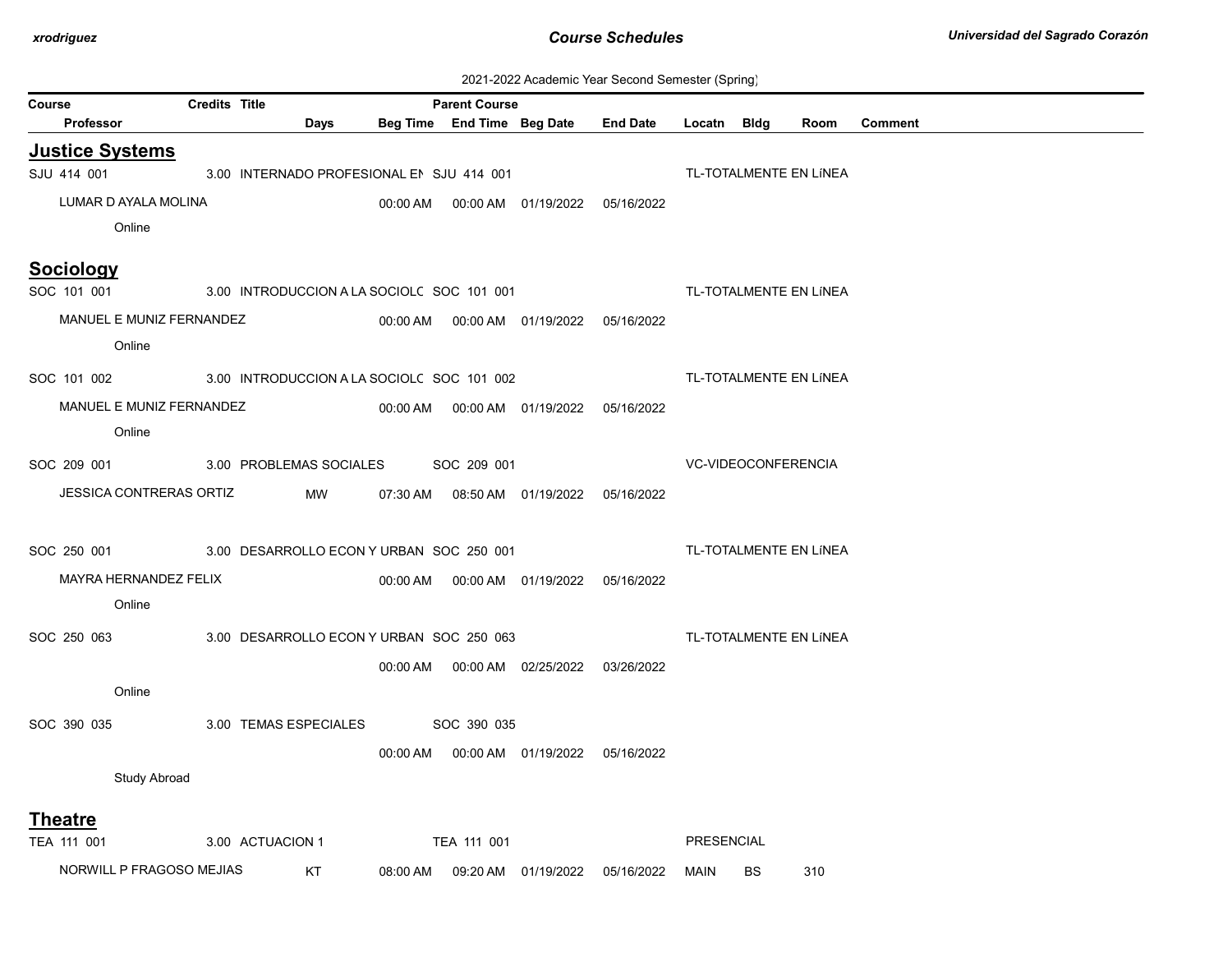2021-2022 Academic Year Second Semester (Spring)

| Course |                            | Credits Title |                                                    | <b>Parent Course</b> |                                            |                                                 |            |           |      |                |
|--------|----------------------------|---------------|----------------------------------------------------|----------------------|--------------------------------------------|-------------------------------------------------|------------|-----------|------|----------------|
|        | Professor                  |               | <b>Days</b>                                        |                      |                                            | Beg Time End Time Beg Date End Date Locatn Bldg |            |           | Room | <b>Comment</b> |
|        | <b>Theatre</b>             |               |                                                    |                      |                                            |                                                 |            |           |      |                |
|        | TEA 111 002                |               | 3.00 ACTUACION 1                                   | TEA 111 002          |                                            |                                                 | PRESENCIAL |           |      |                |
|        | ANA T HERNANDEZ SANABRIA   |               | MW                                                 |                      | 12:30 PM  01:50 PM  01/19/2022  05/16/2022 |                                                 | MAIN SM    |           | 106  |                |
|        | TEA 111 081                |               | 3.00 ACTUACION 1                                   | TEA 111 081          |                                            |                                                 | PRESENCIAL |           |      |                |
|        | ANA T HERNANDEZ SANABRIA   |               | MW                                                 |                      |                                            |                                                 | MAIN       | BS        | 310  |                |
|        | TEA 112 001                |               | 3.00 ACTUACION 2                                   | <b>TEA 112 001</b>   |                                            |                                                 | PRESENCIAL |           |      | <b>CANCELI</b> |
|        |                            |               | KT                                                 |                      | 12:30 PM  01:50 PM  01/19/2022  05/16/2022 |                                                 | MAIN       |           |      |                |
|        | TEA 120 001                |               | 2.00 ACTUACION 2                                   | TEA 120 001          |                                            |                                                 | PRESENCIAL |           |      |                |
|        | NORWILL P FRAGOSO MEJIAS M |               |                                                    |                      | 09:00 AM  10:50 AM  01/19/2022  05/16/2022 |                                                 | MAIN       | BS        | 310  |                |
|        | TEA 120 002                |               | 2.00 ACTUACION 2                                   | TEA 120 002          |                                            |                                                 | PRESENCIAL |           |      |                |
|        |                            |               | VICTOR A GONZALEZ PEREZ K                          |                      |                                            |                                                 | MAIN SM    |           | 106  |                |
|        | TEA 120 003                |               | 2.00 ACTUACION 2                                   | TEA 120 003          |                                            |                                                 |            |           |      |                |
|        | FRANCES I ARROYO LOPEZ     |               | KT    12:30 PM  01:20 PM  01/19/2022  05/16/2022   |                      |                                            |                                                 | MAIN       | BS        | 310  |                |
|        |                            |               | TEA 121 001 2.00 HISTORIA DEL TEATRO I TEA 121 001 |                      |                                            |                                                 | PRESENCIAL |           |      |                |
|        | FRANCES I ARROYO LOPEZ     |               | K 02:00 PM 03:50 PM 01/19/2022 05/16/2022          |                      |                                            |                                                 | MAIN       | <b>BS</b> | 220  |                |
|        | TEA 122 001                |               | 2.00 HISTORIA DEL TEATRO II                        | TEA 122 001          |                                            |                                                 | PRESENCIAL |           |      |                |
|        | IDAMALY JIMENEZ RAMIREZ    |               | M                                                  |                      |                                            |                                                 | MAIN       | BN        | 321  |                |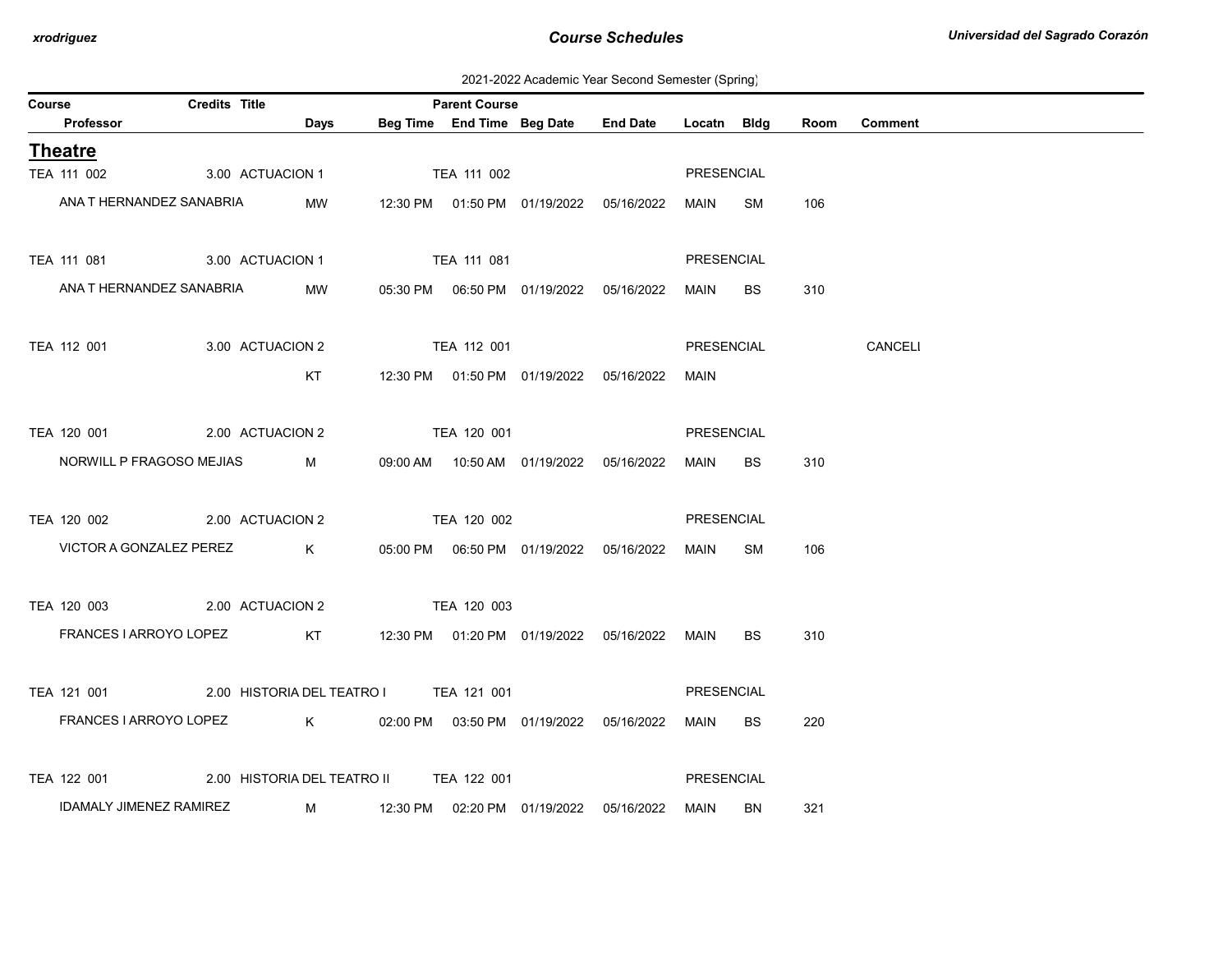2021-2022 Academic Year Second Semester (Spring)

| Course |                                                 | <b>Credits Title</b> |                                           | <b>Parent Course</b> |                                           |                                                 |             |           |      |                |
|--------|-------------------------------------------------|----------------------|-------------------------------------------|----------------------|-------------------------------------------|-------------------------------------------------|-------------|-----------|------|----------------|
|        | Professor                                       |                      | Days                                      |                      |                                           | Beg Time End Time Beg Date End Date Locatn Bldg |             |           | Room | <b>Comment</b> |
|        | <b>Theatre</b>                                  |                      |                                           |                      |                                           |                                                 |             |           |      |                |
|        | TEA 131 001                                     |                      | 3.00 HISTORIA DEL TEATRO 1 TEA 131 001    |                      |                                           |                                                 | PRESENCIAL  |           |      |                |
|        | EDGAR H QUILES FERRER                           |                      | MW                                        |                      |                                           |                                                 | MAIN        | <b>BN</b> | 232  |                |
|        |                                                 |                      |                                           |                      |                                           |                                                 |             |           |      |                |
|        | TEA 132 001                                     |                      | 3.00 HISTORIA DEL TEATRO 2 TEA 132 001    |                      |                                           |                                                 | PRESENCIAL  |           |      |                |
|        | EDGAR H QUILES FERRER                           |                      |                                           |                      |                                           | KT 09:30 AM 10:50 AM 01/19/2022 05/16/2022      | <b>MAIN</b> | <b>BN</b> | 327  |                |
|        |                                                 |                      |                                           |                      |                                           |                                                 |             |           |      |                |
|        | TEA 210 001 2.00 EXPRESION CORPORAL TEA 210 001 |                      |                                           |                      |                                           |                                                 | PRESENCIAL  |           |      |                |
|        | EFRAIN ROSA ORTA                                |                      | W 08:00 AM 09:50 AM 01/19/2022 05/16/2022 |                      |                                           |                                                 | MAIN        | <b>BS</b> | 310  |                |
|        |                                                 |                      |                                           |                      |                                           |                                                 |             |           |      |                |
|        | TEA 215 001                                     |                      | 2.00 DICCION TEATRAL TEA 215 001          |                      |                                           |                                                 | PRESENCIAL  |           |      |                |
|        | VICTOR A GONZALEZ PEREZ                         |                      |                                           |                      | K 08:00 AM 09:50 AM 01/19/2022 05/16/2022 |                                                 | MAIN        | SM        | 106  |                |
|        |                                                 |                      |                                           |                      |                                           |                                                 |             |           |      |                |
|        | TEA 225 001                                     |                      | 3.00 DICCION TEATRAL 1 TEA 225 001        |                      |                                           |                                                 | PRESENCIAL  |           |      |                |
|        | FRANCES I ARROYO LOPEZ                          |                      |                                           |                      |                                           |                                                 | MAIN SM     |           | 106  |                |
|        |                                                 |                      |                                           |                      |                                           |                                                 |             |           |      |                |
|        | TEA 226 001                                     |                      | 3.00 DICCION TEATRAL 2 TEA 226 001        |                      |                                           |                                                 | PRESENCIAL  |           |      |                |
|        | EFRAIN ROSA ORTA                                |                      | MW                                        |                      |                                           |                                                 | MAIN SM     |           | 106  |                |
|        |                                                 |                      |                                           |                      |                                           |                                                 |             |           |      |                |
|        | TEA 226 002 3.00 DICCION TEATRAL 2 TEA 226 002  |                      |                                           |                      |                                           |                                                 | PRESENCIAL  |           |      |                |
|        | MYRNA A RIVERA COMAS                            |                      |                                           |                      |                                           | MW 04:00 PM 05:20 PM 01/19/2022 05/16/2022      | MAIN BS     |           | 310  |                |
|        |                                                 |                      |                                           |                      |                                           |                                                 |             |           |      |                |
|        | TEA 230 001                                     |                      | 2.00 TALLER DE MONTAJE I TEA 230 001      |                      |                                           |                                                 | PRESENCIAL  |           |      |                |
|        | IDAMALY JIMENEZ RAMIREZ                         |                      | Fig. 1997                                 |                      |                                           | 09:00 AM  10:50 AM  01/19/2022  05/16/2022      | MAIN        | BS.       | 310  |                |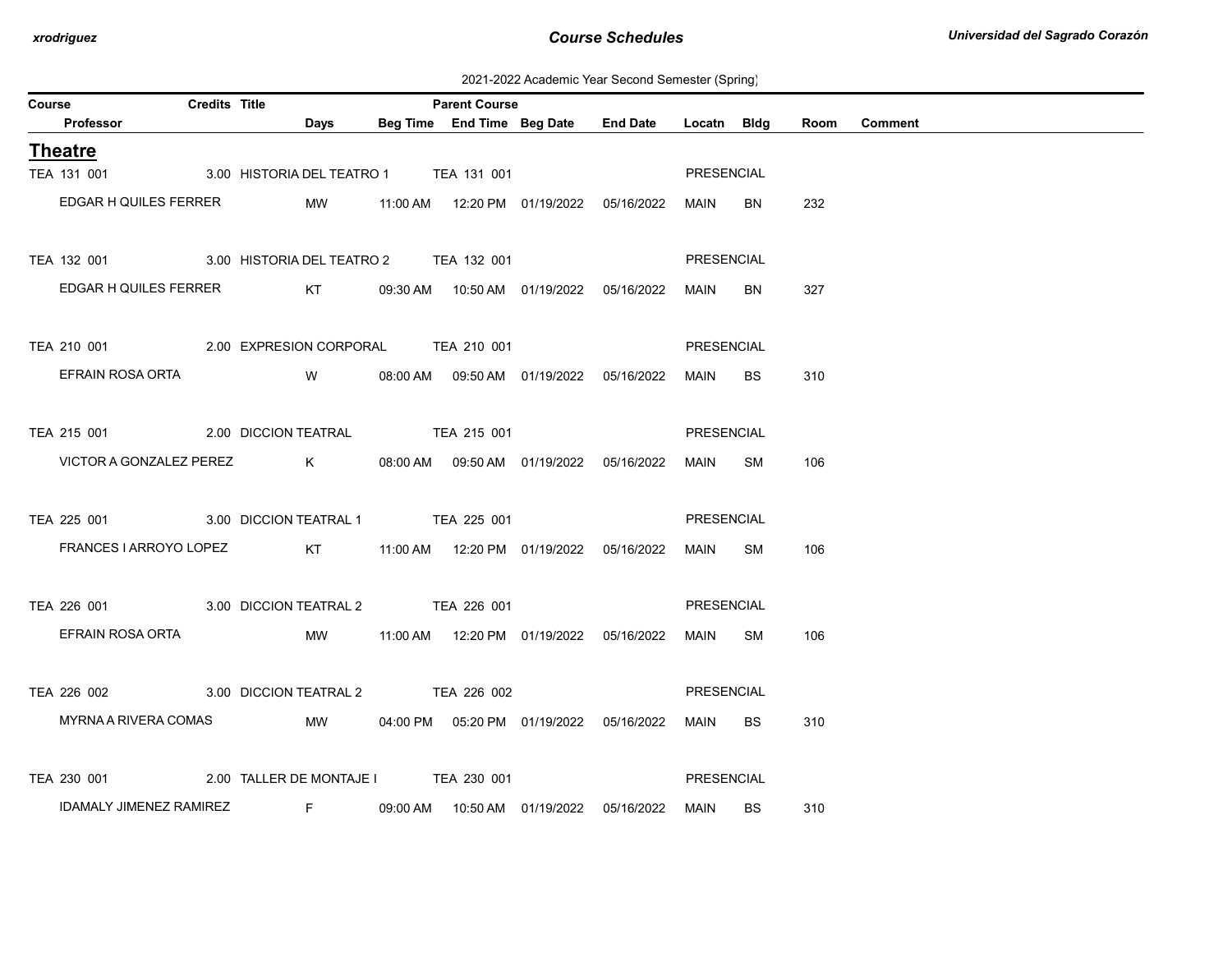2021-2022 Academic Year Second Semester (Spring)

| <b>Course</b>                                            | <b>Credits Title</b> |                           |                                            | <b>Parent Course</b> |                                            |                 |                   |           |      |                |
|----------------------------------------------------------|----------------------|---------------------------|--------------------------------------------|----------------------|--------------------------------------------|-----------------|-------------------|-----------|------|----------------|
| Professor                                                |                      | Days                      |                                            |                      | Beg Time End Time Beg Date                 | <b>End Date</b> | Locatn Bldg       |           | Room | <b>Comment</b> |
| <b>Theatre</b>                                           |                      |                           |                                            |                      |                                            |                 |                   |           |      |                |
| TEA 250 001                                              |                      |                           | 3.00 EXPRESION CORPORAL 1 TEA 250 001      |                      |                                            |                 | PRESENCIAL        |           |      |                |
| ANA T HERNANDEZ SANABRIA                                 |                      | KT                        |                                            |                      | 11:00 AM  12:20 PM  01/19/2022  05/16/2022 |                 | MAIN              | <b>BS</b> | 310  |                |
|                                                          |                      |                           |                                            |                      |                                            |                 |                   |           |      |                |
| TEA 251 001                                              |                      | 3.00 EXPRESION CORPORAL 2 |                                            | TEA 251 001          |                                            |                 | <b>PRESENCIAL</b> |           |      | CANCELI        |
|                                                          |                      | MW                        |                                            |                      | 08:00 AM  09:20 AM  01/19/2022  05/16/2022 |                 | MAIN              |           |      |                |
|                                                          |                      |                           |                                            |                      |                                            |                 |                   |           |      |                |
| TEA 251 002                                              |                      | 3.00 EXPRESION CORPORAL 2 |                                            | TEA 251 002          |                                            |                 | PRESENCIAL        |           |      |                |
| EFRAIN ROSA ORTA                                         |                      | MW                        |                                            |                      | 02:30 PM  03:50 PM  01/19/2022  05/16/2022 |                 | MAIN              | <b>BS</b> | 310  |                |
|                                                          |                      |                           |                                            |                      |                                            |                 |                   |           |      |                |
| TEA 330 001                                              |                      |                           | 3.00 IMPROVISACION Y JUEGOS TE TEA 330 001 |                      |                                            |                 | PRESENCIAL        |           |      |                |
| ANAMARIS SANTIAGO SANTOS                                 |                      | KT                        |                                            |                      | 04:00 PM  05:20 PM  01/19/2022  05/16/2022 |                 | MAIN              | <b>BS</b> | 310  |                |
|                                                          |                      |                           |                                            |                      |                                            |                 |                   |           |      |                |
| TEA 330 002                                              |                      |                           | 3.00 IMPROVISACION Y JUEGOS TI TEA 330 002 |                      |                                            |                 | PRESENCIAL        |           |      |                |
| HERIBERTO FELICIANO RODRIGUEZ MW                         |                      |                           |                                            |                      |                                            |                 | MAIN              | <b>BS</b> | 310  |                |
|                                                          |                      |                           |                                            |                      |                                            |                 |                   |           |      |                |
| TEA 334 001                                              |                      |                           | 3.00 PRODUCCION TECNICA TEA 334 001        |                      |                                            |                 | PRESENCIAL        |           |      |                |
| MYRNA A RIVERA COMAS                                     |                      | KT                        |                                            |                      | 02:30 PM  03:50 PM  01/19/2022  05/16/2022 |                 | MAIN              | SM        | 106  |                |
|                                                          |                      |                           |                                            |                      |                                            |                 |                   |           |      |                |
| TEA 361 001 3.00 SEMINARIO TALLER: ACTUAC. / TEA 361 001 |                      |                           |                                            |                      |                                            |                 | PRESENCIAL        |           |      |                |
| ANAMARIS SANTIAGO SANTOS                                 |                      | KT                        |                                            |                      | 02:30 PM  03:50 PM  01/19/2022  05/16/2022 |                 | MAIN              | <b>BS</b> | 310  |                |
|                                                          |                      |                           |                                            |                      |                                            |                 |                   |           |      |                |
| TEA 362 001                                              |                      |                           | 3.00 ACTUACION PARA CINE/TELE\ TEA 362 001 |                      |                                            |                 | PRESENCIAL        |           |      |                |
| NORWILL P FRAGOSO MEJIAS                                 |                      | MW                        |                                            |                      | 12:30 PM  01:50 PM  01/19/2022  05/16/2022 |                 | MAIN              | <b>BS</b> | 310  |                |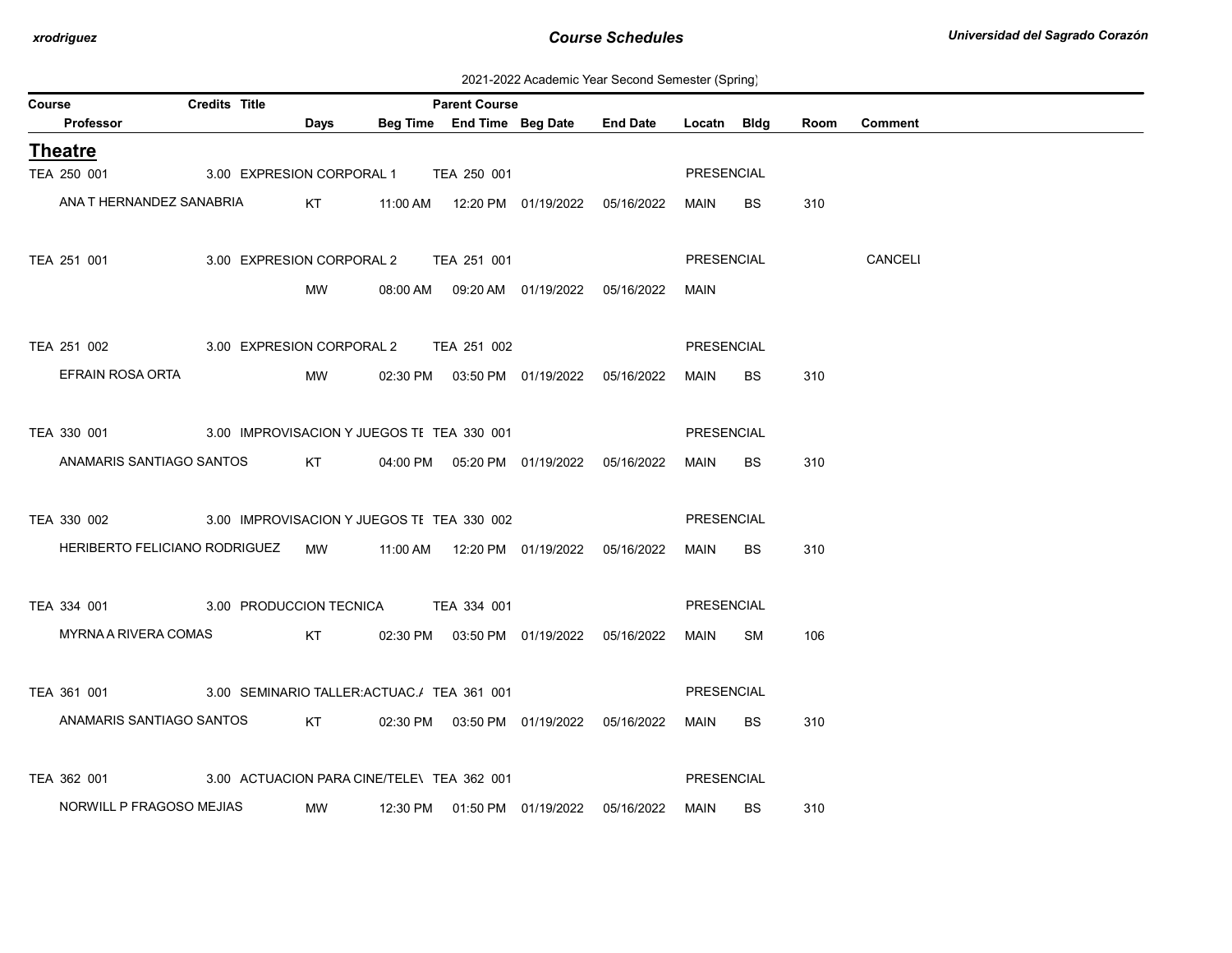| 2021-2022 Academic Year Second Semester (Spring) |  |  |  |
|--------------------------------------------------|--|--|--|
|--------------------------------------------------|--|--|--|

|        |                                  |                      |                           |                                            |                      |                                            |                 |                   | $\ddot{\phantom{0}}$ |                 |                |
|--------|----------------------------------|----------------------|---------------------------|--------------------------------------------|----------------------|--------------------------------------------|-----------------|-------------------|----------------------|-----------------|----------------|
| Course | <b>Professor</b>                 | <b>Credits Title</b> | Days                      |                                            | <b>Parent Course</b> | Beg Time End Time Beg Date                 | <b>End Date</b> | Locatn Bldg       |                      | Room            | <b>Comment</b> |
|        |                                  |                      |                           |                                            |                      |                                            |                 |                   |                      |                 |                |
|        | <b>Theatre</b>                   |                      |                           |                                            |                      |                                            |                 |                   |                      |                 |                |
|        | TEA 435 001                      |                      | 3.00 DIRECCION ESCENICA 1 |                                            | TEA 435 001          |                                            |                 | PRESENCIAL        |                      |                 |                |
|        | HERIBERTO FELICIANO RODRIGUEZ    |                      | MW                        | 02:30 PM                                   |                      |                                            | 05/16/2022      | MAIN              | SM                   | 106             |                |
|        |                                  |                      |                           |                                            |                      |                                            |                 |                   |                      |                 |                |
|        | TEA 436 001                      |                      | 3.00 DIRECCION ESCENICA 2 |                                            | TEA 436 001          |                                            |                 | <b>PRESENCIAL</b> |                      |                 |                |
|        | <b>IDAMALY JIMENEZ RAMIREZ</b>   |                      | $F -$                     | 11:00 AM                                   |                      | 01:50 PM 01/19/2022 05/16/2022             |                 | <b>MAIN</b>       | <b>BS</b>            | 310             |                |
|        |                                  |                      |                           |                                            |                      |                                            |                 |                   |                      |                 |                |
|        |                                  |                      |                           |                                            |                      |                                            |                 |                   |                      |                 |                |
|        | <b>Telecommunication</b>         |                      |                           |                                            |                      |                                            |                 |                   |                      |                 |                |
|        | TEL 201 035                      |                      |                           | 3.00 INTRO RADIO Y TELECOMUNI( TEL 201 035 |                      |                                            |                 |                   |                      |                 |                |
|        |                                  |                      |                           |                                            |                      |                                            |                 |                   |                      |                 |                |
|        | <b>Study Abroad</b>              |                      |                           |                                            |                      |                                            |                 |                   |                      |                 |                |
|        | TEL 315 001                      |                      |                           | 3.00 GERENCIA MEDIOS COMUNIC. TEL 315 001  |                      |                                            |                 |                   | VC-VIDEOCONFERENCIA  |                 |                |
|        | <b>GREGORIO BARRETO CARRILLO</b> |                      |                           |                                            |                      |                                            |                 |                   |                      |                 |                |
|        |                                  |                      | KT                        | 11:00 AM                                   |                      | 12:20 PM  01/19/2022  05/16/2022           |                 | <b>MAIN</b>       |                      |                 |                |
|        |                                  |                      |                           |                                            |                      |                                            |                 |                   |                      |                 |                |
|        | TEL 315 002                      |                      |                           | 3.00 GERENCIA MEDIOS COMUNIC. TEL 315 002  |                      |                                            |                 |                   | VC-VIDEOCONFERENCIA  |                 |                |
|        | <b>GREGORIO BARRETO CARRILLO</b> |                      | KT                        |                                            |                      | 09:30 AM  10:50 AM  01/19/2022  05/16/2022 |                 | MAIN              |                      |                 |                |
|        |                                  |                      |                           |                                            |                      |                                            |                 |                   |                      |                 |                |
|        | TEL 336 035                      |                      |                           | 3.00 REDACCION DE GUION/RADIO TEL 336 035  |                      |                                            |                 |                   |                      |                 |                |
|        |                                  |                      |                           |                                            |                      | 00:00 AM  00:00 AM  01/19/2022  05/16/2022 |                 |                   |                      |                 |                |
|        | <b>Study Abroad</b>              |                      |                           |                                            |                      |                                            |                 |                   |                      |                 |                |
|        |                                  |                      |                           |                                            |                      |                                            |                 |                   |                      |                 |                |
|        | TEL 339D 001                     |                      |                           | 4.00 PRODUCCION BASICA DE TEL TEL 339D 001 |                      |                                            |                 | <b>PRESENCIAL</b> |                      |                 |                |
|        | LUIS MOLINA CASANOVA             |                      | MW                        | 09:30 AM                                   |                      |                                            |                 | MAIN              | <b>BN</b>            | TV <sub>1</sub> |                |
|        |                                  |                      |                           |                                            |                      |                                            |                 |                   |                      |                 |                |
|        | TEL 339D 002                     |                      |                           | 4.00 PRODUCCION BASICA DE TEL TEL 339D 002 |                      |                                            |                 | <b>PRESENCIAL</b> |                      |                 | <b>CANCELI</b> |
|        |                                  |                      | KT                        | 02:00 PM                                   |                      | 03:50 PM 01/19/2022                        | 05/16/2022      | MAIN              |                      |                 |                |
|        |                                  |                      |                           |                                            |                      |                                            |                 |                   |                      |                 |                |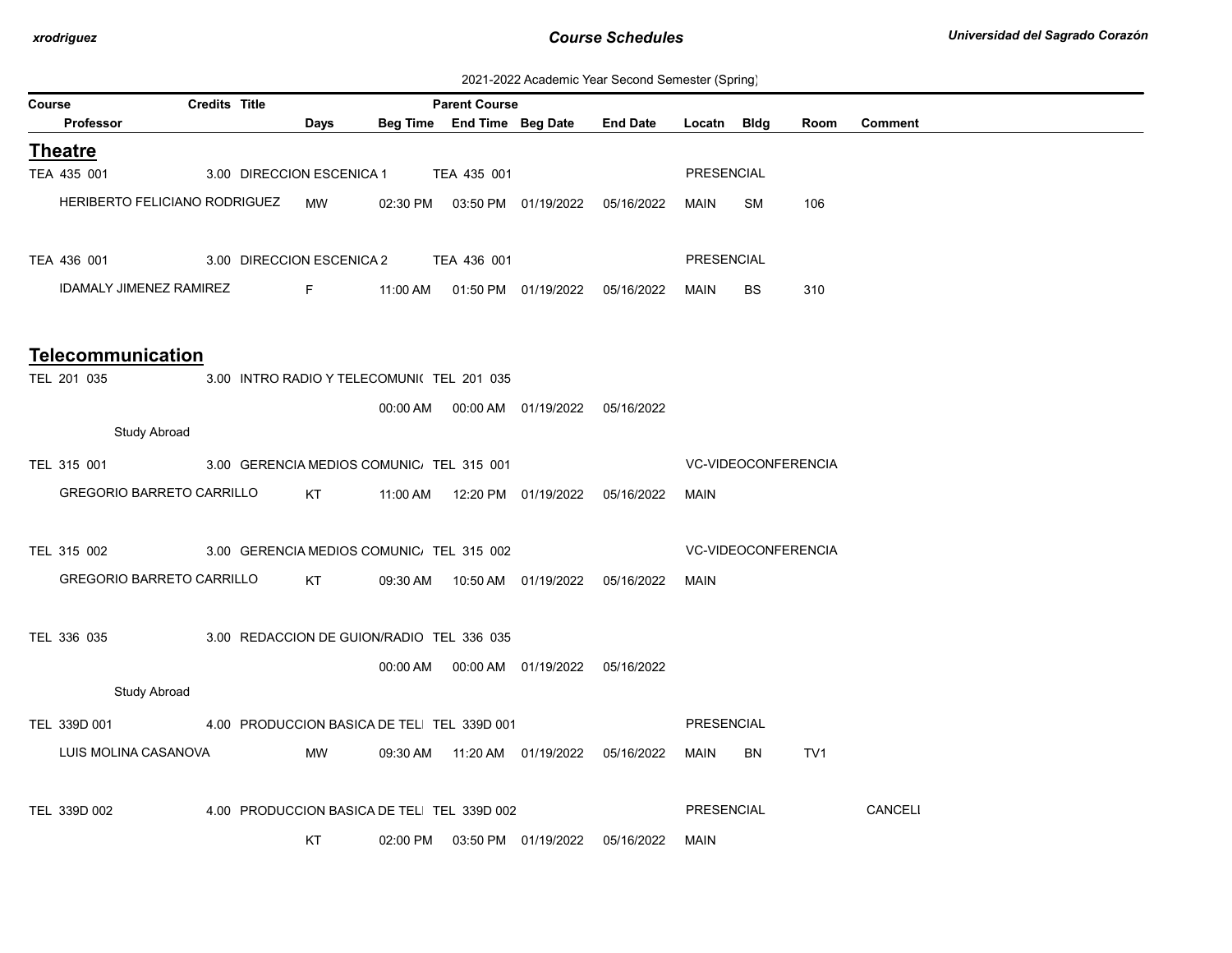| 2021-2022 Academic Year Second Semester (Spring) |  |  |  |
|--------------------------------------------------|--|--|--|
|--------------------------------------------------|--|--|--|

| <b>Course</b>                                           | <b>Credits Title</b> |                                                                                                                                                                                                                                     |          | <b>Parent Course</b> |                                            |                                            |                   |                     |                        |                |
|---------------------------------------------------------|----------------------|-------------------------------------------------------------------------------------------------------------------------------------------------------------------------------------------------------------------------------------|----------|----------------------|--------------------------------------------|--------------------------------------------|-------------------|---------------------|------------------------|----------------|
| Professor                                               |                      | Days                                                                                                                                                                                                                                |          |                      | Beg Time End Time Beg Date                 | <b>End Date</b>                            | Locatn Bldg       |                     | Room                   | <b>Comment</b> |
| <b>Telecommunication</b>                                |                      |                                                                                                                                                                                                                                     |          |                      |                                            |                                            |                   |                     |                        |                |
| TEL 339D 081                                            |                      | 4.00 PRODUCCION BASICA DE TEL TEL 339D 081                                                                                                                                                                                          |          |                      |                                            |                                            | PRESENCIAL        |                     |                        | <b>CANCELI</b> |
|                                                         |                      | М                                                                                                                                                                                                                                   |          |                      | 05:30 PM  09:20 PM  01/19/2022  05/16/2022 |                                            | MAIN              |                     |                        |                |
|                                                         |                      |                                                                                                                                                                                                                                     |          |                      |                                            |                                            |                   |                     |                        |                |
| TEL 390 035                                             |                      | 3.00 TEMAS ESPECIALES                                                                                                                                                                                                               |          | TEL 390 035          |                                            |                                            |                   |                     |                        |                |
|                                                         |                      |                                                                                                                                                                                                                                     |          |                      | 00:00 AM  00:00 AM  01/19/2022  05/16/2022 |                                            |                   |                     |                        |                |
| <b>Study Abroad</b>                                     |                      |                                                                                                                                                                                                                                     |          |                      |                                            |                                            |                   |                     |                        |                |
| TEL 390C 035                                            |                      | 3.00 TEMAS ESPECIALES TEL 390C 035                                                                                                                                                                                                  |          |                      |                                            |                                            |                   |                     |                        |                |
|                                                         |                      |                                                                                                                                                                                                                                     |          |                      | 00:00 AM  00:00 AM  01/19/2022  05/16/2022 |                                            |                   |                     |                        |                |
| <b>Study Abroad</b>                                     |                      |                                                                                                                                                                                                                                     |          |                      |                                            |                                            |                   |                     |                        |                |
| TEL 439D 081 4.00 PRODUCCION AVANZADA DE T TEL 439D 081 |                      |                                                                                                                                                                                                                                     |          |                      |                                            |                                            | <b>PRESENCIAL</b> |                     |                        |                |
| LUIS MOLINA CASANOVA                                    |                      | KT                                                                                                                                                                                                                                  |          |                      |                                            |                                            | MAIN              | BN                  | TV1                    |                |
|                                                         |                      |                                                                                                                                                                                                                                     |          |                      | 06:00 PM  08:50 PM  01/19/2022  05/16/2022 |                                            |                   |                     |                        |                |
| TEL 480 001                                             |                      | 3.00 SEMINARIO INTEGRADOR/TEL TEL 480 001                                                                                                                                                                                           |          |                      |                                            |                                            |                   | VC-VIDEOCONFERENCIA |                        |                |
|                                                         |                      |                                                                                                                                                                                                                                     |          |                      |                                            |                                            |                   |                     |                        |                |
| LUIS MOLINA CASANOVA                                    |                      | KT                                                                                                                                                                                                                                  |          |                      | 03:30 PM  04:50 PM  01/19/2022  05/16/2022 |                                            | MAIN              |                     |                        |                |
|                                                         |                      |                                                                                                                                                                                                                                     |          |                      |                                            |                                            |                   |                     |                        |                |
| <b>Theology</b>                                         |                      |                                                                                                                                                                                                                                     |          |                      |                                            |                                            |                   |                     |                        |                |
| TEO 109 001                                             |                      | 3.00 PLURALIDAD RELI & ESPIRITU TEO 109 001                                                                                                                                                                                         |          |                      |                                            |                                            |                   |                     | TL-TOTALMENTE EN LÍNEA |                |
| FRANCISCO GONZALEZ VEGA                                 |                      |                                                                                                                                                                                                                                     |          |                      | 00:00 AM  00:00 AM  01/19/2022  05/16/2022 |                                            |                   |                     |                        |                |
| Online                                                  |                      |                                                                                                                                                                                                                                     |          |                      |                                            |                                            |                   |                     |                        |                |
| TEO 110 001                                             |                      | 3.00 EXPLORA/BIBLIA JESUS PROF TEO 110 001                                                                                                                                                                                          |          |                      |                                            |                                            |                   | HV-HIBRIDO VIRTUAL  |                        |                |
| JUAN A ACEVEDO NIEVES                                   |                      | <b>M</b> and the state of the state of the state of the state of the state of the state of the state of the state of the state of the state of the state of the state of the state of the state of the state of the state of the st |          |                      |                                            | 09:30 AM  10:50 AM  01/19/2022  05/16/2022 | MAIN              |                     |                        |                |
|                                                         |                      |                                                                                                                                                                                                                                     |          |                      |                                            |                                            |                   |                     |                        |                |
| TEO 110 002                                             |                      | 3.00 EXPLORA/BIBLIA JESUS PROF TEO 110 002                                                                                                                                                                                          |          |                      |                                            |                                            |                   | HV-HIBRIDO VIRTUAL  |                        |                |
| <b>JUAN A ACEVEDO NIEVES</b>                            |                      | W                                                                                                                                                                                                                                   | 09:30 AM |                      | 10:50 AM  01/19/2022                       | 05/16/2022                                 | MAIN              |                     |                        |                |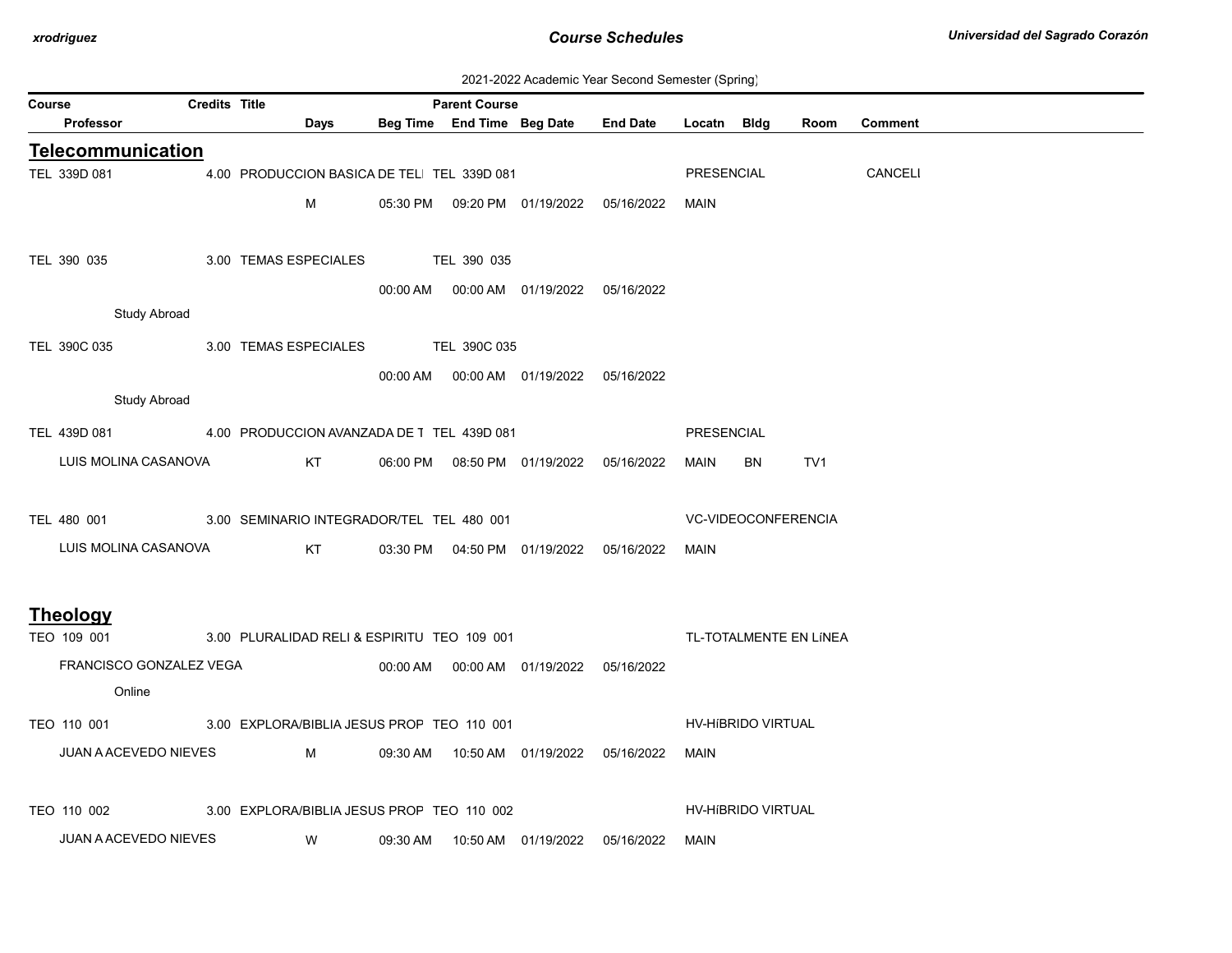| 2021-2022 Academic Year Second Semester (Spring) |  |  |  |  |  |
|--------------------------------------------------|--|--|--|--|--|
|--------------------------------------------------|--|--|--|--|--|

| Course |                                                                         | <b>Credits Title</b>                        | <b>Parent Course</b> |                    |             |                                            |  |             |                            |                        |                |  |
|--------|-------------------------------------------------------------------------|---------------------------------------------|----------------------|--------------------|-------------|--------------------------------------------|--|-------------|----------------------------|------------------------|----------------|--|
|        | Professor                                                               |                                             | Days                 |                    |             | Beg Time End Time Beg Date End Date        |  | Locatn Bldg |                            | Room                   | <b>Comment</b> |  |
|        | <b>Theology</b>                                                         |                                             |                      |                    |             |                                            |  |             |                            |                        |                |  |
|        | TEO 115 001                                                             | 3.00 EXPLORA/VISION CRISTIANA/: TEO 115 001 |                      |                    |             |                                            |  |             | HV-HIBRIDO VIRTUAL         |                        |                |  |
|        | ANA CELIA COTTO GONZALEZ                                                |                                             | $K$ and $K$          |                    |             | 12:30 PM  01:50 PM  01/19/2022  05/16/2022 |  | MAIN        |                            |                        |                |  |
|        | TEO 115 002                                                             | 3.00 EXPLORA/VISION CRISTIANA/: TEO 115 002 |                      |                    |             |                                            |  |             | <b>HV-HIBRIDO VIRTUAL</b>  |                        |                |  |
|        | JOSE E HERNANDEZ CARRASQUILLC M                                         |                                             |                      |                    |             | 09:30 AM  10:50 AM  01/19/2022  05/16/2022 |  | MAIN        |                            |                        |                |  |
|        | TEO 228 068                                                             | 3.00 MORAL                                  |                      | <b>TEO 228 068</b> |             |                                            |  |             |                            | TL-TOTALMENTE EN LÍNEA |                |  |
|        | ANTONIO J CASTELLANO MELENDEZ<br>Online                                 |                                             |                      |                    |             | 00:00 AM  00:00 AM  01/08/2022  02/18/2022 |  |             |                            |                        |                |  |
|        | TEO 228 069 3.00 MORAL                                                  |                                             |                      |                    | TEO 228 069 |                                            |  |             |                            | TL-TOTALMENTE EN LÍNEA |                |  |
|        | EFRAIN MORALES MORALES<br>Online                                        |                                             |                      |                    |             | 00:00 AM  00:00 AM  02/21/2022  04/03/2022 |  |             |                            |                        |                |  |
|        | TEO 231 001 3.00 LIDERAZGO ETICO DE JESUS TEO 231 001                   |                                             |                      |                    |             |                                            |  |             | HV-HIBRIDO VIRTUAL         |                        |                |  |
|        | IVETTE JIMENEZ MALDONADO                                                |                                             | $M \sim 1$           |                    |             | 04:00 PM  05:20 PM  01/19/2022  05/16/2022 |  | MAIN        |                            |                        |                |  |
|        | TEO 231 002 3.00 LIDERAZGO ETICO DE JESUS TEO 231 002                   |                                             |                      |                    |             |                                            |  |             | HV-HIBRIDO VIRTUAL         |                        |                |  |
|        | IVETTE JIMENEZ MALDONADO K                                              |                                             |                      |                    |             | 04:00 PM  05:20 PM  01/19/2022  05/16/2022 |  | MAIN        |                            |                        |                |  |
|        | TEO 233 001 3.00 SEXUALIDAD HUMANA TEO 233 001                          |                                             |                      |                    |             |                                            |  |             | <b>HF-HIBRIDO FLEXIBLE</b> |                        |                |  |
|        | JOSE E HERNANDEZ CARRASQUILLC W 08:30 AM 09:50 AM 01/19/2022 05/16/2022 |                                             |                      |                    |             |                                            |  | MAIN BN     |                            | 242                    |                |  |
|        | TEO 234 001                                                             | 3.00 TEOLOGIAS FEMINISTAS                   |                      |                    | TEO 234 001 |                                            |  |             | <b>HV-HIBRIDO VIRTUAL</b>  |                        |                |  |
|        | ANA CELIA COTTO GONZALEZ                                                |                                             |                      |                    |             | T 12:30 PM 01:50 PM 01/19/2022 05/16/2022  |  | MAIN        |                            |                        |                |  |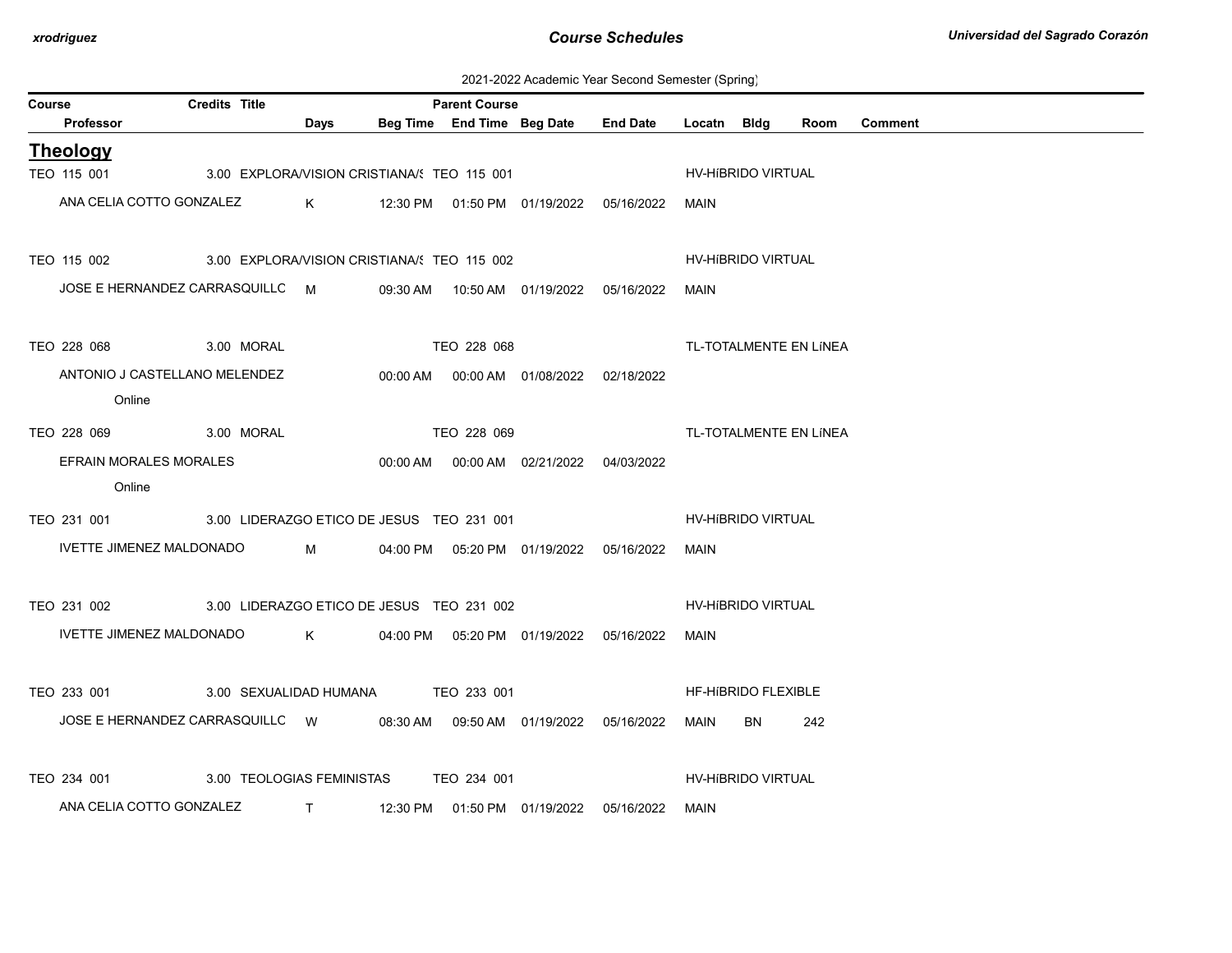| 2021-2022 Academic Year Second Semester (Spring) |  |  |  |  |  |
|--------------------------------------------------|--|--|--|--|--|
|--------------------------------------------------|--|--|--|--|--|

| Course                                                                       | <b>Credits Title</b> |                                             | <b>Parent Course</b> |                                            |                                            |             |                     |                        |                |
|------------------------------------------------------------------------------|----------------------|---------------------------------------------|----------------------|--------------------------------------------|--------------------------------------------|-------------|---------------------|------------------------|----------------|
| Professor                                                                    |                      | Days                                        |                      |                                            | Beg Time End Time Beg Date End Date        | Locatn Bidg |                     | Room                   | <b>Comment</b> |
| <b>Theology</b>                                                              |                      |                                             |                      |                                            |                                            |             |                     |                        |                |
| TEO 236 068                                                                  |                      | 3.00 ESPIRITUALIDAD /DESARROLI TEO 236 068  |                      |                                            |                                            |             |                     | TL-TOTALMENTE EN LÍNEA |                |
| ANA CELIA COTTO GONZALEZ                                                     |                      |                                             |                      |                                            | 02/18/2022                                 |             |                     |                        |                |
| Online                                                                       |                      |                                             |                      |                                            |                                            |             |                     |                        |                |
| TEO 236 069 3.00 ESPIRITUALIDAD /DESARROLI TEO 236 069                       |                      |                                             |                      |                                            |                                            |             |                     | TL-TOTALMENTE EN LÍNEA |                |
| CARLOS J VAZQUEZ RIVERA                                                      |                      |                                             |                      | 00:00 AM  00:00 AM  02/21/2022  04/03/2022 |                                            |             |                     |                        |                |
| Online                                                                       |                      |                                             |                      |                                            |                                            |             |                     |                        |                |
| TEO 240 001 3.00 TEOLOGIA Y CULTURA CONTE TEO 240 001                        |                      |                                             |                      |                                            |                                            |             | VC-VIDEOCONFERENCIA |                        |                |
| IVELISSE VALENTIN VERA WWW.                                                  |                      |                                             |                      |                                            | 04:00 PM  05:20 PM  01/19/2022  05/16/2022 | MAIN        |                     |                        |                |
|                                                                              |                      |                                             |                      |                                            |                                            |             |                     |                        |                |
| TEO 310 001 3.00 ECOTEOLOGÍA INTEGRAL TEO 310 001                            |                      |                                             |                      |                                            |                                            |             | HV-HIBRIDO VIRTUAL  |                        |                |
| LISSETTE A AVILES RIOS                                                       |                      | T 04:00 PM 05:20 PM 01/19/2022 05/16/2022   |                      |                                            |                                            | MAIN        |                     |                        |                |
|                                                                              |                      |                                             |                      |                                            |                                            |             |                     |                        |                |
| TEO 411 001 3.00 COMU/SOLIDARIDAD JUSTICIA TEO 411 001                       |                      |                                             |                      |                                            |                                            |             |                     | PF-PRESENCIAL FLEXIBLE |                |
| FRANCISCO GONZALEZ VEGA                                                      |                      | KT                                          |                      |                                            | 11:00 AM  12:20 PM  01/19/2022  05/16/2022 | MAIN        | BN                  | 238                    |                |
|                                                                              |                      |                                             |                      |                                            |                                            |             |                     |                        |                |
|                                                                              |                      |                                             |                      |                                            |                                            |             |                     |                        |                |
| <b>Social Work</b><br>TSO 210 001 3.00 LA PROFESION DE TRABAJO 5 TSO 210 001 |                      |                                             |                      |                                            |                                            | PRESENCIAL  |                     |                        |                |
|                                                                              |                      |                                             |                      |                                            |                                            |             |                     |                        |                |
| JELITZA SOTO ROMAN                                                           |                      | MW                                          |                      |                                            | 12:30 PM  01:50 PM  01/19/2022  05/16/2022 | MAIN        | <b>BN</b>           | 229                    |                |
|                                                                              |                      |                                             |                      |                                            |                                            |             |                     |                        |                |
| TSO 306 001 3.00 COMPORT HUMANO/AMBIEN S TSO 306 001                         |                      |                                             |                      |                                            |                                            |             |                     | PF-PRESENCIAL FLEXIBLE |                |
| JELITZA SOTO ROMAN                                                           |                      | KT                                          |                      |                                            | 11:00 AM  12:20 PM  01/19/2022  05/16/2022 | MAIN        | BN                  | 447                    |                |
|                                                                              |                      |                                             |                      |                                            |                                            |             |                     |                        |                |
| TSO 311 001                                                                  |                      | 3.00 OPRESION Y JUSTICIAL SOCIA TSO 311 001 |                      |                                            |                                            |             | VC-VIDEOCONFERENCIA |                        |                |
| MABEL T LOPEZ ORTIZ                                                          |                      | MW                                          |                      | 04:00 PM  05:20 PM  01/19/2022             | 05/16/2022                                 |             |                     |                        |                |